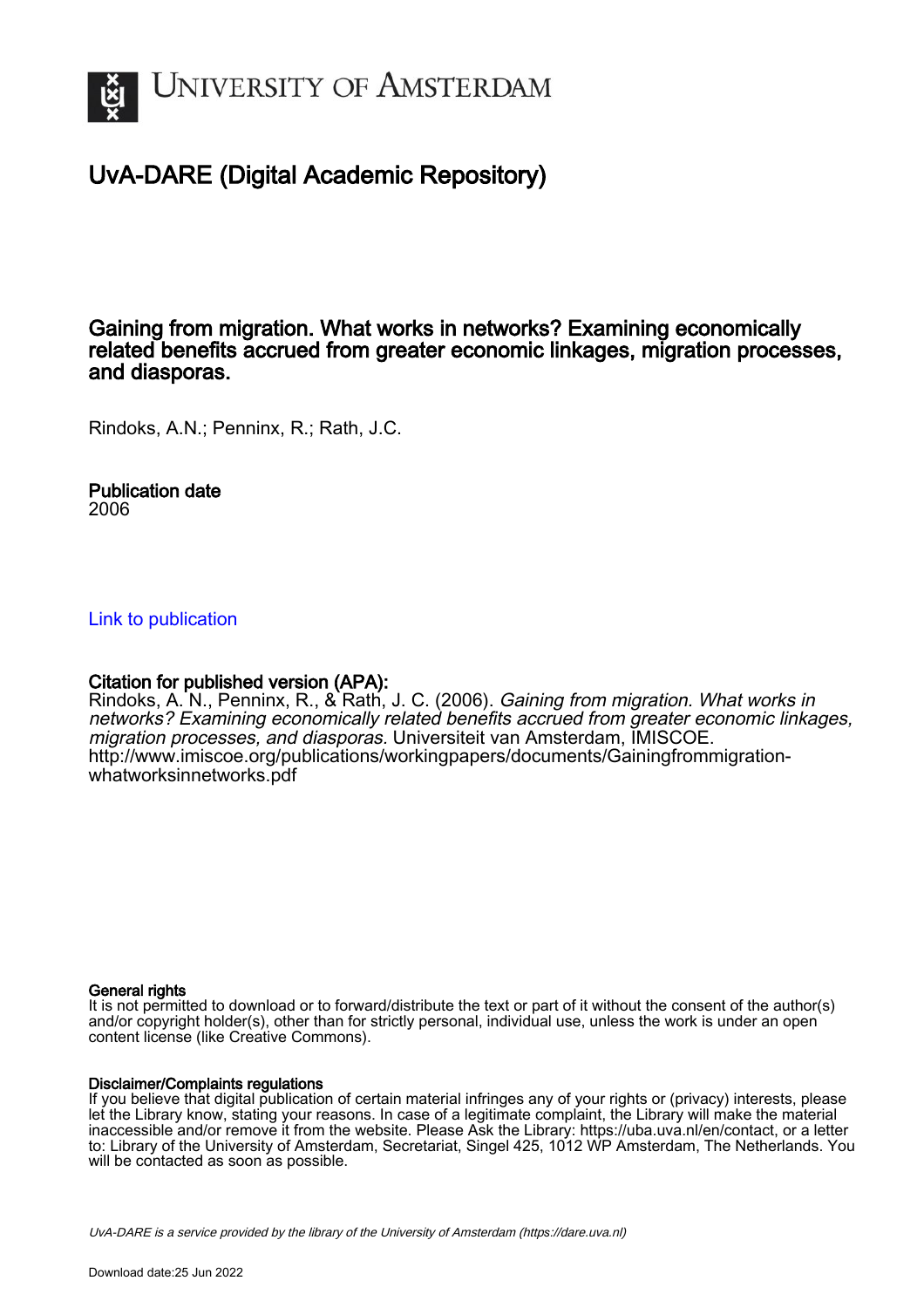# *IMISCOE Working Paper*

# **Gaining from migration: What works in networks? Examining economically related benefits accrued from greater economic linkages, migration processes, and diasporas**

*Aimee Rindoks, Rinus Penninx and Jan Rath1 IMES* 

#### **Executive summary**

l

Networks are a fundamental part of the various connections that occur between people and places and help to illuminate and facilitate existing forms and processes of migration as well as issues related to incorporation of immigrants. This report reviews the literature on networks to look particularly at how networks are understood across disciplines and hence can be utilised both for furthering understanding in new research and in policy applications. The report focuses specifically on the utility of networks in the realm involving both migration and economic activity and incorporation of migrants. 'Networks' are significant in the context of globalisation and related interconnectivity as they can be utilised not only to identify key actors, but also as an explanatory mechanism for processes. Furthermore, network analysis allows a *dynamic* look at interactions impacting on migration as well as on economic activity. In this way, networks relate to any range of policy goals: be they for migration (such as entry policies, work permits, or integration) or economic development (such as sector targeting, policies to advance immigrant entrepreneurship, or return migration programs). Although sending countries are briefly addressed, the report focuses primarily on the European as the receiving context.

In order to critically assess the literature, this paper is divided into several themes:

<sup>1</sup> This report was commissioned for the 'Gaining from Migration' Project coordinated by the OECD Development Centre, in co-operation with the OECD Directorate for Employment, Labour and Social Affairs (DELSA), the European Commission, and the Athens Migration Policy Initiative (AMPI), with financial support from the European Union. The report was presented at an Experts' Workshop on January 10, 2006 and is copyright OECD. The views expressed herein can in no way be taken to reflect the official opinion of the European Union, the Organisation for Economic Co-operation and Development, or AMPI.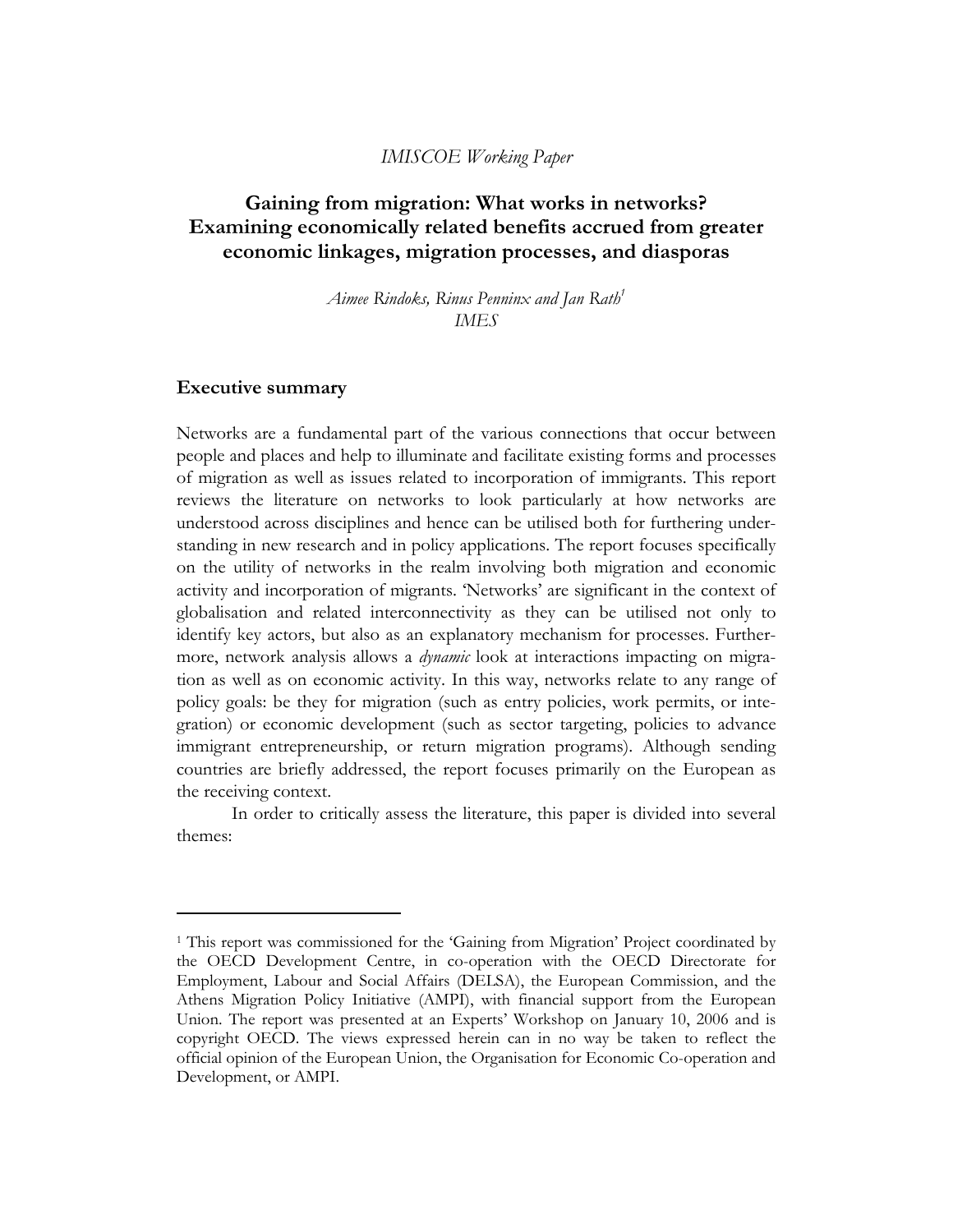#### *Identifying: Forms and functions of networks in various disciplines*

In reviewing the literature, it becomes clear that 'networks' are utilised in a rather diffuse way. In order to condense the variations of networks related to this study, three main forms are identified: social (for example, migrant associations, ethnic networks, transnational connections), industry or organisational (clusters, supply and production chains), and market-bound (such as for bilateral treaties or multilaterally, such as that outlined in the GATS framework).

With the diverse forms of networks in mind, their functions also vary. On the one hand, networks are utilised in disciplines focusing on the social aspects (such as those related to migration systems or immigrant associations) and on the other hand, they are used in looking at connections related to trade (such as those utilised in supply and production chains or regional clusters). The varying forms and functions of networks are rarely assessed within a single source, indicating the disparities that still exist in understanding globalisation as related to human mobility, economic development and trade. A few exceptions occur. The first, is the literature that relates ethnic and other social networks to immigrant entrepreneurship (such as utility of networks for gaining capital, information and workers). However, the role of ethnic networks has often been overstated and their benefits are neither universally accessible nor applied. The second strand of literature aims to identify the relationships that exist between trade (importsexports) and migration. However, this literature is still quite scarce, details are thin, and while migration almost certainly enhances trade, the mechanisms behind this relationship have not yet been fully examined.

#### *Understanding: Economic activity and entrepreneurship of immigrants in Europe*

Immigrant incorporation and economic activity must be understood in the context of changing economic opportunity structures, as well as within each place or country's unique political trajectory and economic structure. Various trends and shifts are important, ranging from those that impact immigration policy and allowed categories of immigrants (for example, skilled migration), those related to European integration, global subcontracting, and processes related to informality and the informal economy.

Against this backdrop, various opportunities exist for immigrant entrepreneurs in Europe and related networks are involved in these processes, but these entrepreneurial activities need to be viewed from the perspective of the opportunities and constraints of particular markets, or in other words of matching skill levels of immigrants with the needs of the particular business or industry operating. Post-industrial economic shifts have led to the emergence of new markets in both high-skilled (such as in consultancy or law firms) and low-skilled (such as domestic work and caregiving) areas. Added to these, there remain opportunities in the more traditionally recognised avenues for immigrant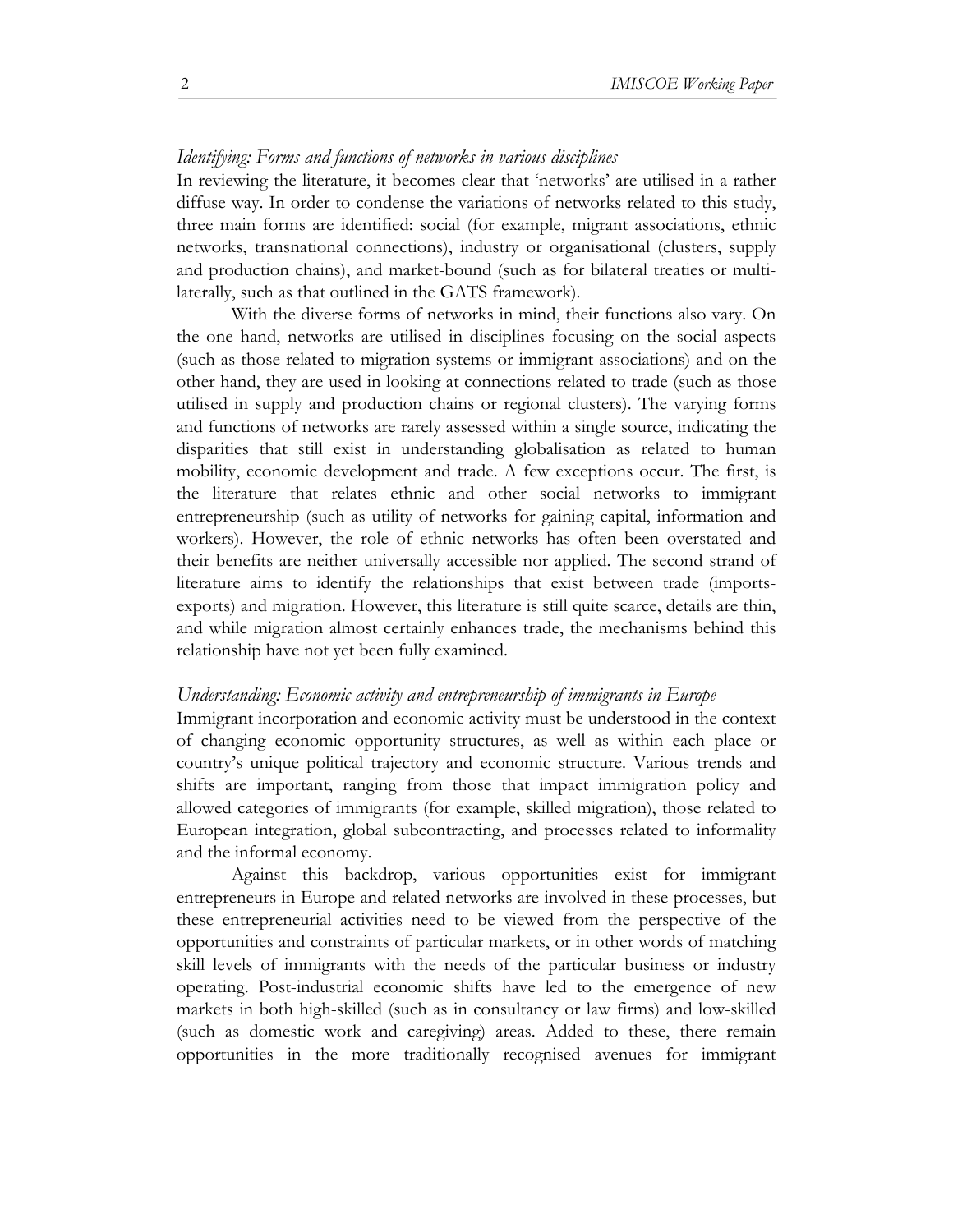entrepreneurship through vacancy-chain businesses (such as cornerstores or restaurants). Each market requires not only a different skill set, but also the mobilisation of different resources, and hence the role and value of networks in each varies.

# *Evaluating: 'Success' from the context of sending countries, European recieiving countries, and individual (migrant's) perspectives*

Addressing networks allows an approach that extends beyond quantifiable factors by directly identifying relational and social factors. However, this relational or social impact of networks is not uniform as networks are contextually bound and dynamic. Furthermore, their 'success' and achievements are not unequivocally recognised. As this report explains, the functions of networks may be either within existing migration and economic policy, or may serve the function of circumventing it, as is the case with networks to facilitate the irregular migration of excluded groups or the incorporation of migrants into the informal economy. Or, in the case of advancing development in sending countries through migrant organisations, the results may lead to increasing regional disparity or allow resources to be allotted to an already relatively privileged group. Hence, the mobilisation of networks in policy can create opposition, even when this mobilisation is relatively 'successful' in terms of meeting the intended goal.

Networks facilitate both migration flows and business activities, whether these occur within the bounds of policy or outside of them. In the context of European receiving country, the focus is often on 'legal' vs. 'illegal' migration, which impacts public and policy views of the utility and validity of networks facilitating migration and immigrant economic activities. In the context of sending countries, the focus is typically on facilitating economic development; hence migration is beneficial where remittances and return of workers with new skills result, or unemployment pressures are alleviated. However, on the other side, 'brain drain' from the loss of educated and skilled individuals can be substantial.

# *Researching: What gaps exist in the current research?*

A large research gap exists in understanding themes that link networks related to development and trade with those related to migration. The topics that need further exploration are such as: the further internationalisation of business and links to immigration, processes and barriers for return migration and employment or entrepreneurship upon return, the role of migrants in enhancing cross-border trade, the recruitment and employment of migrants as flexible labour sources, and the role of migrant associations across time in promoting economic activities.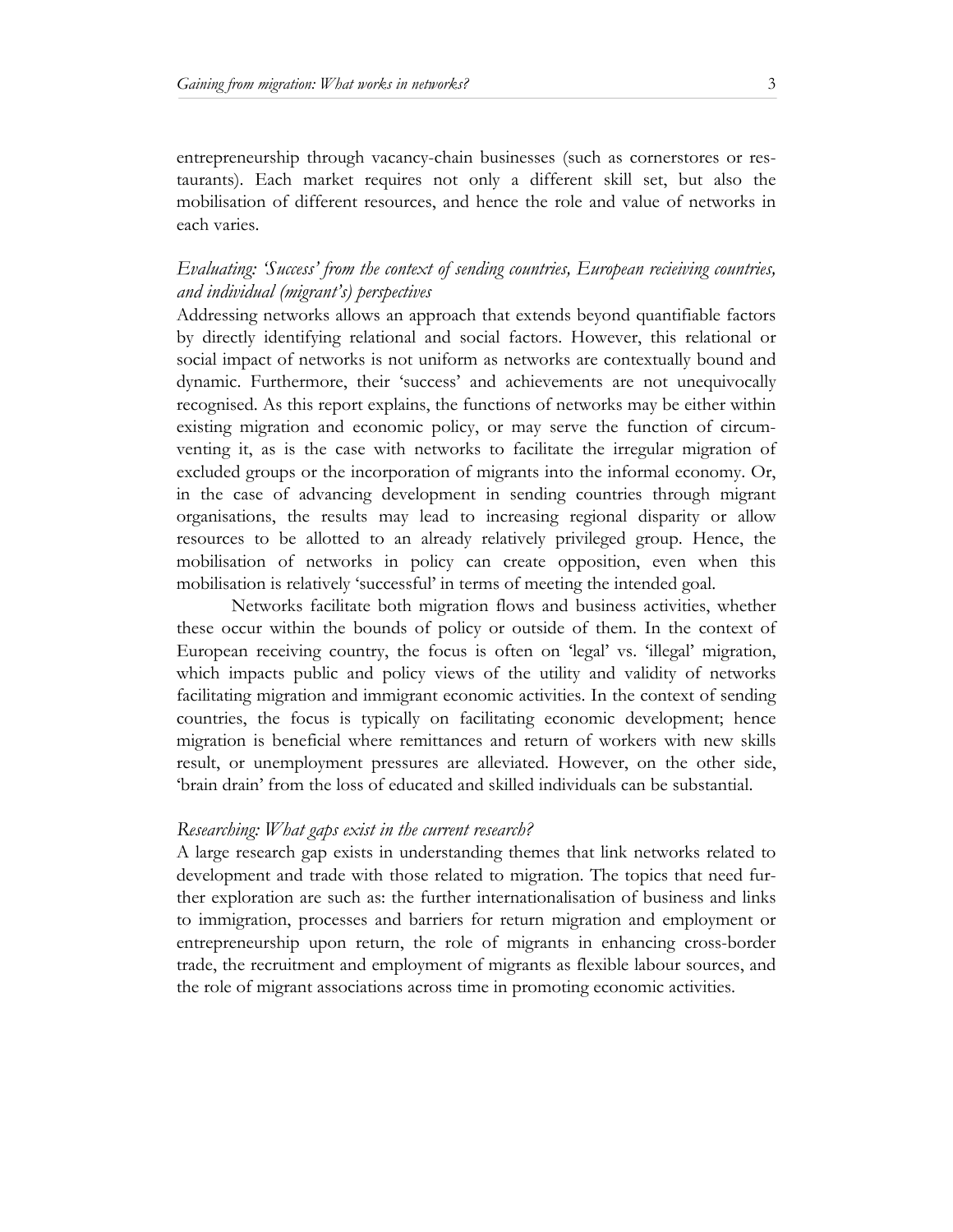# *Applying: Policy Recommendations*

Following from this summary of the literature, it can be concluded that networks, when effective, influence migration and integration processes, as well as economic incorporation of migrants. Networks can therefore be used both to identify existing policy shortcomings (areas where law is circumvented) and as a tool for mobilisation of certain groups and advancement of integration or development goals. Networks matter in that they direct migration flows, facilitate business development and viability, and can offer a voice and an avenue of political representation to specific migrant communities and thereby enhance social cohesion. In general terms, mobilising networks in policy entails a process of acknowledging, appreciating, targeting, and connecting various (social and business) networks that migrants are part of with other institutions.

- *Acknowledging:* The process of 'acknowledgment' involves identifying the key networks, either related to migration or business functions. Furthermore, acknowledging relevant networks is contingent on first setting appropriate policy direction or goals and also identifying networks that could be involved.
- *Appreciating*: Networks can only be addressed within policy, when their members, activities, contributions, and goals are appreciated.
- *Targeting*: Targeting involves combining the identified goals with concrete actions and choosing specific networks. However, it is important to keep in mind that targeting also involves an element of selectivity, of choosing the 'winners' vs. the 'losers'. Hence the decisions are debatable.
- *Connecting*: The final stage involves connecting existing networks either to other networks or to specific institutions. Again, this process can operate in numerous ways depending on the network and goal identified.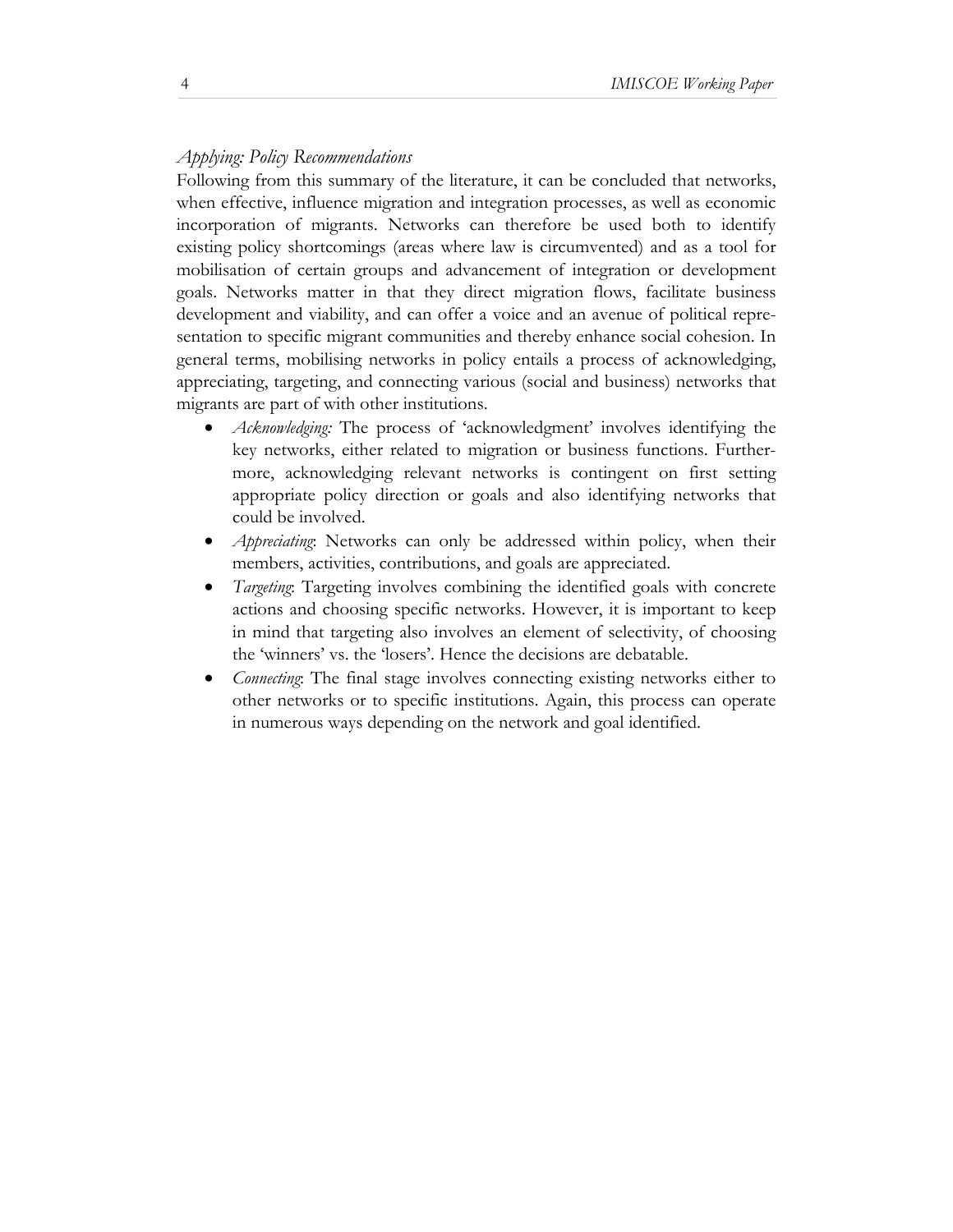# **Introduction**

'The significance of changes during the post-colonial era lies not in the fact of global migration – which has existed for centuries – but rather in the greater increase in the magnitude, density, velocity, and diversity of global connections, in the growing awareness of these global relationships, and in the growing recognition of the possibilities for activities that transcend state boundaries' (IOM 2002: 8).

The *Gaining from Migration* project is a multi-stage project addressing the economically related contributions of immigrants to Europe, both within the destination country as well as for the sending country, in order to create a dialogue and to help advance related policy and research agendas. This stage of the research involves three overviews of the literature, each delving into separate aspects of the theme. The first addresses costs and benefits related to macro-economic impact and demographic concerns. The second focuses on integration and policy aspects, particularly social cohesion, legal status, and welfare. This paper is the third of the group and will contain a '*critical review and evaluation of the emerging literature on the*  benefits that accrue from immigrants' cultural, professional, and social networks<sup>2</sup>. In other terms, this paper examines benefits that are associated with immigrants (the diaspora<sup>3</sup>), their economic activities and organisations.

The economic contributions of immigrants and the role of their networks have been widely studied in North America whereas this research has been much thinner in Europe. Therefore, while focusing the cases on Europe, this report will also include key studies from the North American context, especially those which underline key theoretical arguments and emerging trends. It is important to note that while the North American literature can offer some guidelines and ideas, concepts and findings do not travel easily, and it is important to keep contextual differences in mind. For one, both the US and Canada have historically been countries of immigration and hence the resulting societal attitudes and policies surrounding immigration vary from those in Europe. Second, the US has a lean welfare state, which contrasts with many of the welfare states in Europe. Third, it must be acknowledged that discussions of Europe actually involve various nationstates, each with their own institutions, immigration history, and legal structure.

l

<sup>2</sup> Quoted from proposal.

<sup>3</sup> The term 'diaspora' is increasingly being used in its broadest sense to mean migrants in general, both those with their original citizenship and those taking on the citizenship of the new destination, and also their children, and it is this very broad definition that has been adopted by the European Commission (EC Sept. 2005: 23). This study too will use 'diaspora' in a very broad sense.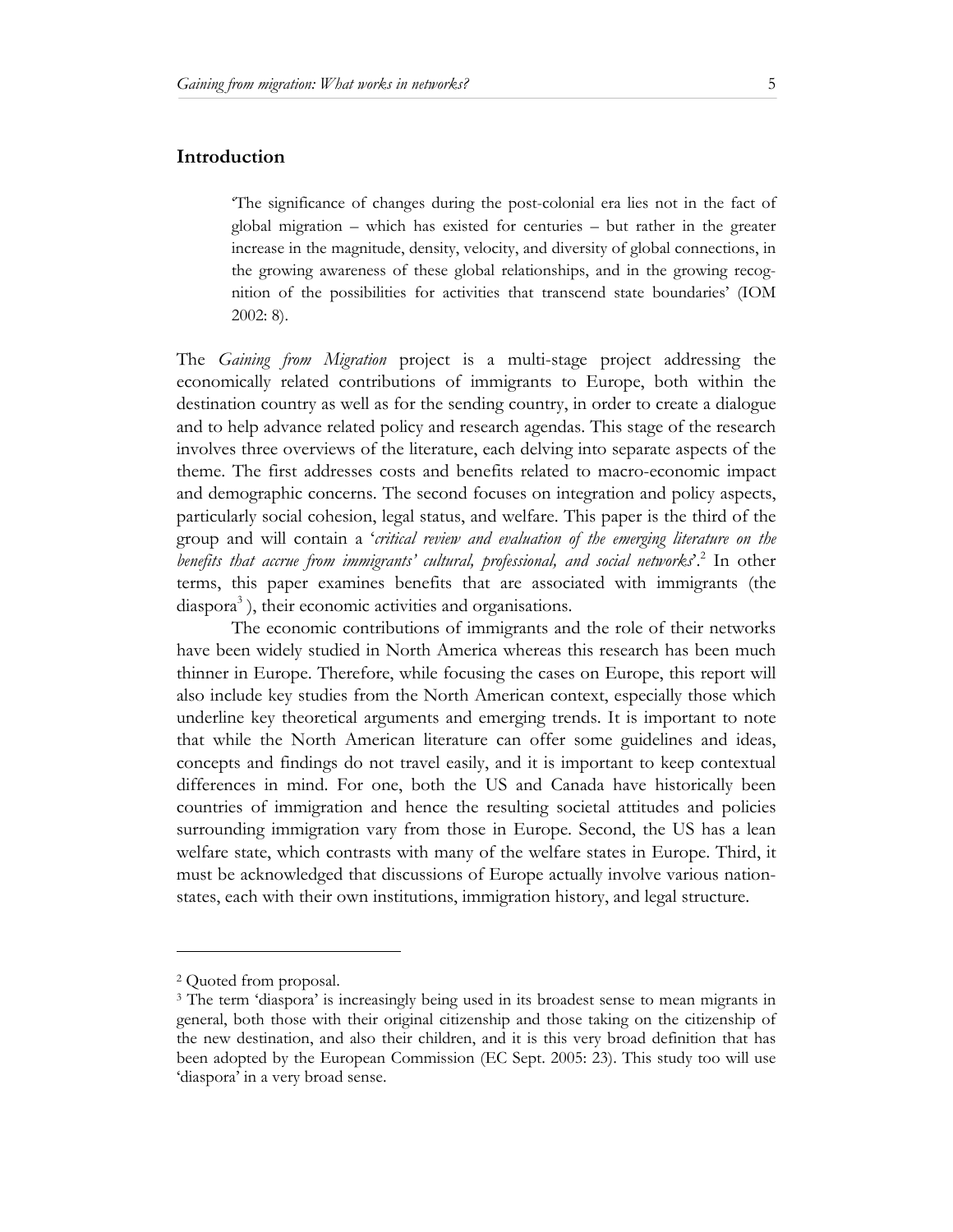Focusing on networks allows us analytically to turn away (at least initially) from assumptions linked to mass quantifiable *effects* and instead to look at *processes*: What types of networks exist and are developed; what type of linkage is involved; what is the contribution to economic activity? An investigation of the role of networks is valuable for understanding migration and for policy because it allows us to look beyond quantitative factors and into relational ones. Macro-economic data on migration typically focus on national labour market incorporation (wages, employment figures, etc.), rather than on broader migration patterns (ranging from crossnational to individual perspectives). However, the understanding of 'networks' also requires carefully defining them, as 'networks' have diverse forms and applications, ranging from the very abstract (as in the notion of the network society, Castells, 1996) to concrete (as in the ability of one individual's social networks in creating a new business). These issues will be further addressed in the course of this paper.

This report is structured in order to highlight *competing themes and various theoretical and empirical perspectives towards both networks and economic benefits of migration*. It is therefore a challenge which requires both an understanding of existing patterns of migration, as well as future migrant flows, general economic trends, sector development, as well as economic linkages between sending and receiving countries. The approach taken in this paper falls into the realms of migration sociology and economic sociology, but with an eye to other literature from related disciplines.

In order to address these aspects, this paper is divided into six parts. Following this introduction, section two sets up an analytic framework for understanding networks. The meaning and conceptual limitations of 'networks' and 'success' is explained and also the importance of taking a 'mixed embeddedness' approach to better understand various contextual factors influencing immigrants' economic opportunities and chances for 'success' are advanced. The third section will review the literature to delve into understandings and applications of networks, pointing to the fragmentation created by the diverse applications across disciplines and places where a greater synthesis of these perspectives may be warranted. The fourth section empirically examines the economic activities of migrants in Europe, with special attention to immigrant entrepreneurship. More specifically, this section looks at the different types of opportunities present in various forms of markets and ways that networks can be utilised. The fifth section summarises the way migration and its benefits are conceptualised in sending and receiving countries to understand how migration success is evaluated. This section also summarises the various benefits related to economic activities including that of the migrant, the receiving country and the sending country. The paper then concludes by summarising the arguments and taking a look forward, questioning how these relationships and benefits can be better studied and how they can be applied in policy.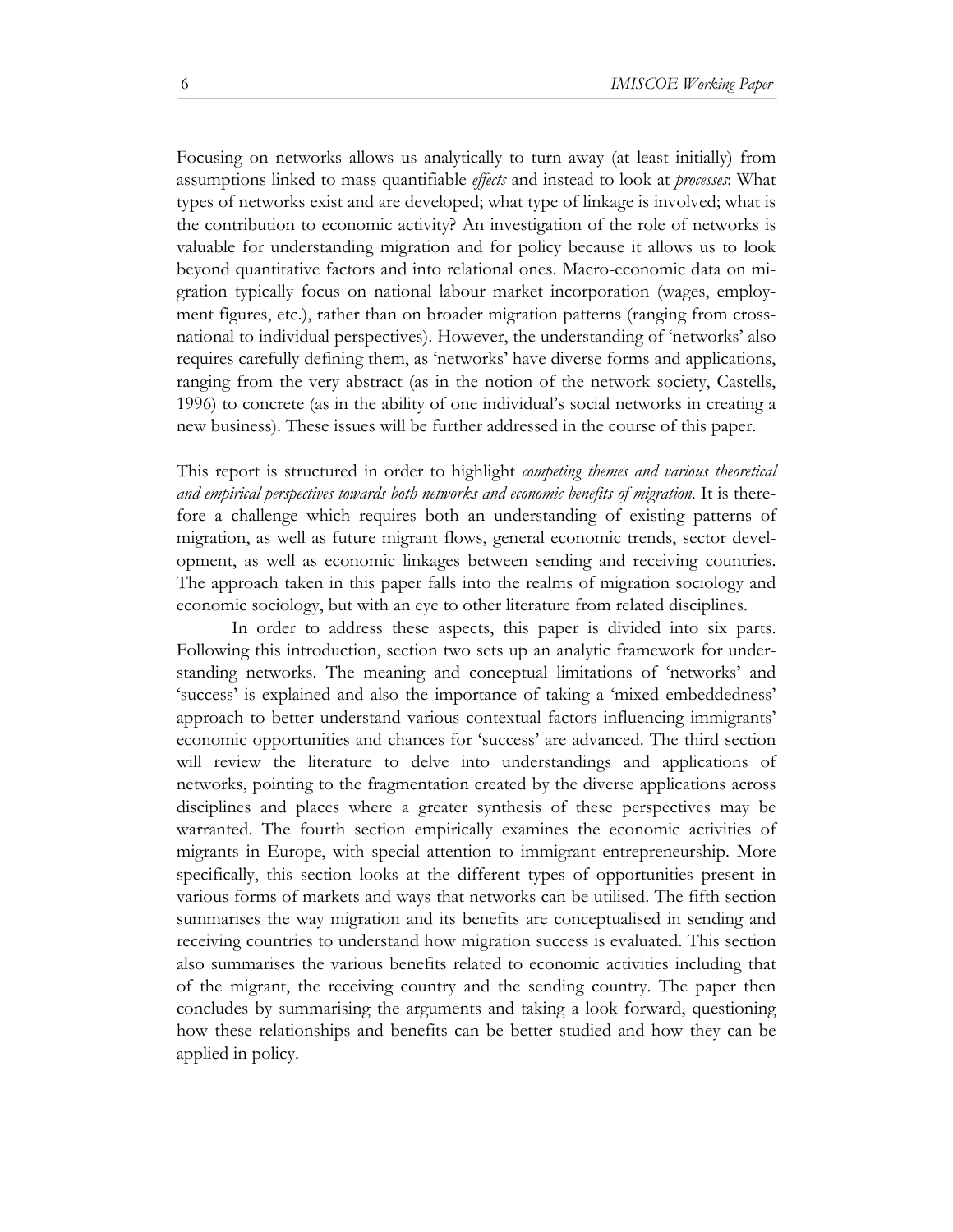#### **Analytical frame**

Three issues are key to our analytical approach: understanding the combination of structure and agency through the concept of embeddedness; defining and assessing the role of networks; and exploration of 'benefits' from migration and cases of 'success.' Combining these three key issues creates as framework that analyses immigration and its related economic activity with attention to processes of incorporation (via networks), contextual differences ('mixed embeddedness'), and a platform for evaluation ('success').

### **Analytic model to guide analysis**

These three analytic issues have been combined in a visual representation, which will be used to further guide the analysis. Migration is influenced and occurs within the bounds of three core intervening variables: economic activity (including opportunity, hence the opportunity structure), policy, and the role of various networks. The circles represent the core variables examined within this paper: networks, trade, and policy. These variables and their relations will be explained more fully later. The double-sided arrows indicate that each of the three key variables as well as the related processes is *dynamic*. It implies, first of all, that a change in any one part can trigger any range of changes to the others. Hence, all of the variables involved are contingent on both time and place, meaning that any examples cited can only be utilised as cases, and the possibility of transferring the learning must be carefully considered in light of different contexts. Assessment of each of the factors related to this system, delineations of beneficial migration or activities, is dependent on the reference frame. The reference frame here is roughly drawn into four types of actors, focusing on the individual (particularly important

#### **Analytical model**

Key variables assessed in determining benefits of networks related to migration



Various forms of networks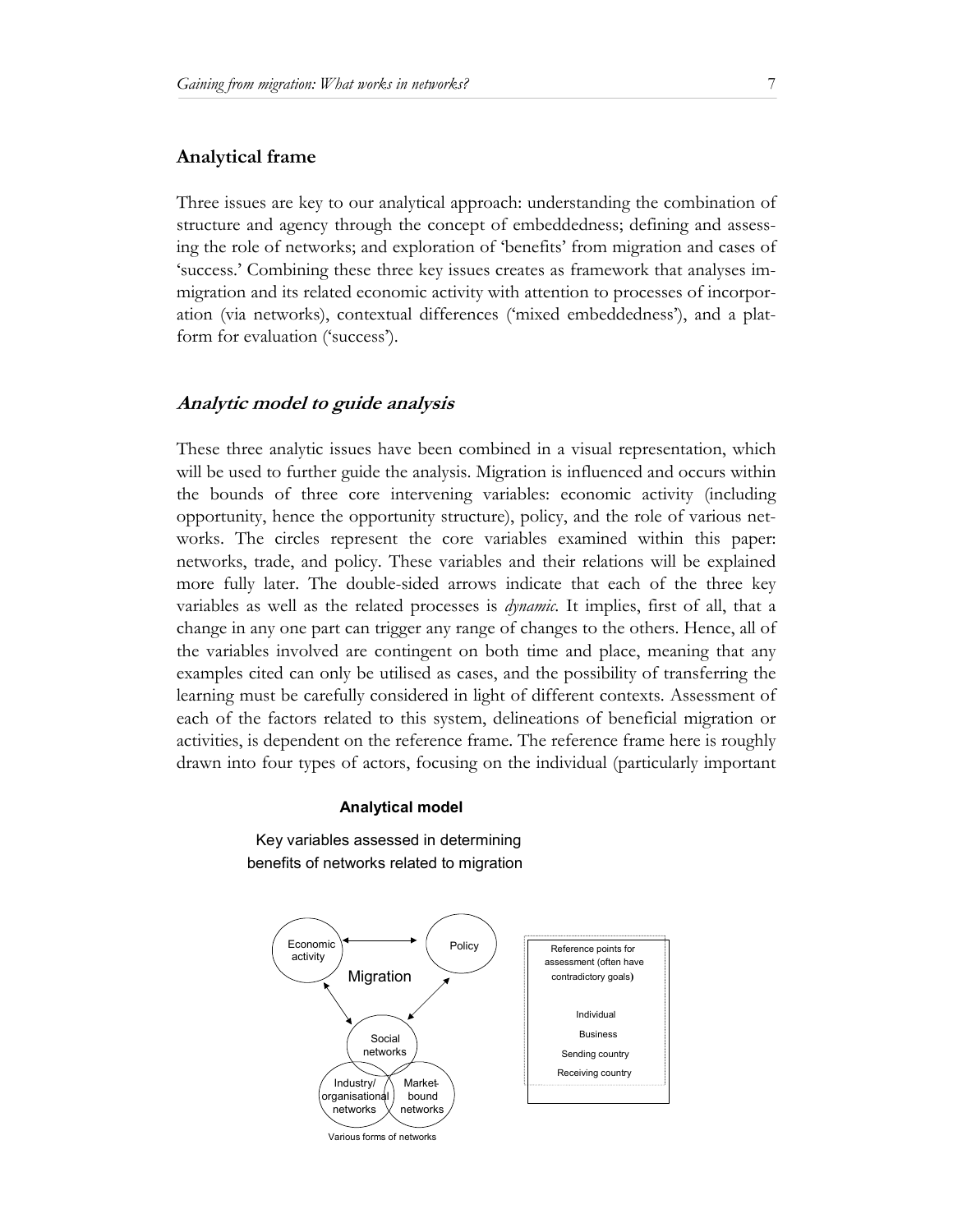to this study is the migrant him or herself), the business, the sending country, and the receiving country.

# *Forms of 'networks'*

In examining *networks* we look at *social*, *political*, and *economic links within and across borders*, to better understand how these facilitate various forms of economic activity including and self-employment. However, types, forms, and functions of networks can vary considerably. Networks have been noted as one of the primary elements to explain globalisation, although they often are only loosely defined and are bound by complexities requiring careful interdisciplinary analysis (Holton 2005).<sup>4</sup> In view of our task in this paper, we propose to distinguish three key categories of networks, which will be expanded upon in the course of the paper.

- Social networks: These are relations between individuals and groups of individuals, here viewed in their capacity to be utilised for economic purposes (in the literature also referred to in terms of social capital; see Portes & Sensenbrenner 1993; Schiff 1999). These networks are comprised of both co-ethnics and others. Social networks have been analysed in a variety of functions relating to immigration and immigrants, ranging from their relevance for the *selection process* as to who migrates (Massey 1988) to their relevance for economic purposes, including immigrant (or ethnic) entrepreneurship (Waldinger 1996; Portes 1995). Both their positive, but also their possible negative consequences have been discussed, particularly as related to business ventures (Rauch 2001: 1180; Gomez & Benton 2003; Basu & Goswami 1999).
- Industry and organisational networks: The role of broader organisational networks and industry specificities, outside the so-called 'ethnic economy' or 'ethnic networks' also must be included and assessed (Light & Gold 2000; Raes 2000; Magatti & Quassoli forthc.). As *The World Development Report 2005* (World Bank 2004: 161) explains, 'patterns of industrial development and areas of competitive advantage are shifting faster than ever before'.
- Market-bound networks: These networks include elements of international trade (Porter 1990; Elfring & Foss 1997), free market agreements (such as

l

<sup>4</sup> As Holton (2005: 209) specifically argues, 'Concepts of networked communication and networked firms, network states, and the purported arrival of network society have carried the network metaphor into the heart of many debates about globalization. The typology of networks now extends to business and trade, policy and advocacy, knowledge and professions, together with empire and terror, kinship and friendship, religion and migration.'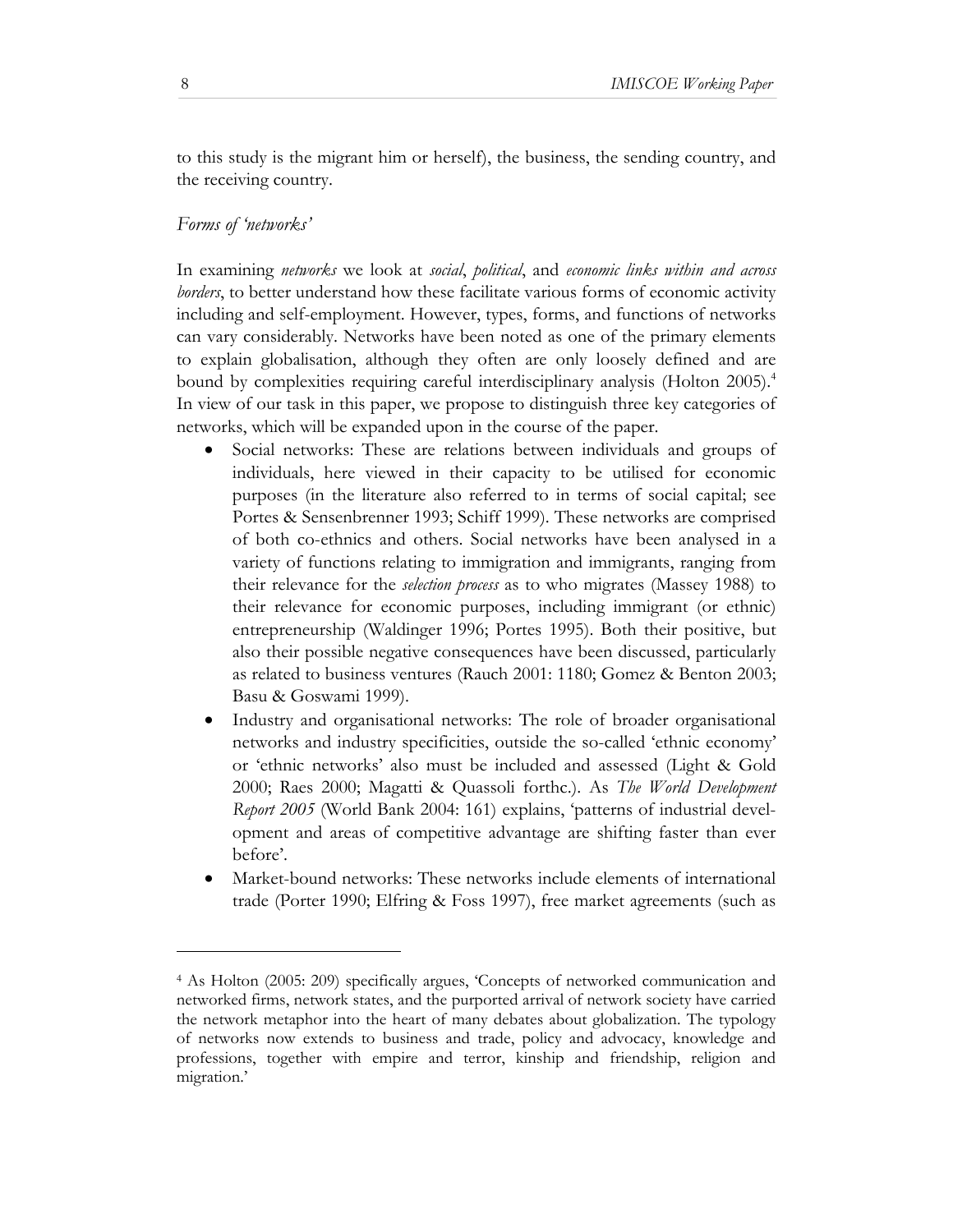European Economic Community, European Union, and NAFTA) and foreign direct investments.

In principle, industry and organisational networks and market-bound networks may largely overlap; however, it is the perspective taken within the research that differs and hence can lead to different analysis and conclusions. Market-bound networks are also linked to broader literature on macro relationships between trade and/or international investments and migration (for overview see OECD 2000a; Martin 2005; Hijzen & Wright 2005 for focus on UK).

The various forms of networks have not received equal attention in existing literature about immigration. Social networks and its various related conceptualisations (such as ethnic networks, social capital, etc.) have received the most attention, followed by research on the role of specific industry and organisational networks. Hence these forms of networks will play a central role in this study. Themes relating migration and investment, market liberalisation and other marketbased networks are relatively new, and literature on this topic as well as applications, are still emerging.

#### *Combining the influence of structure and agency: The concept of 'embeddedness'*

Embeddedness essentially means that economic activity occurs within and is influenced by other factors, creating a dynamic relationship. The role and meaning of embeddedness on the macro level has varied, particularly in the immigrant entrepreneurship literature. Much of that literature has focused on issues related to 'social embeddedness' (Granovetter 1985; 1995).<sup>5</sup> For example, Portes and Sensenbrenner (1993) perceive embeddedness in social networks as being grounded in social phenomena such as bounded solidarity and enforceable trust and potentially as a kind of social capital. The idea of mixed embeddedness has been advanced (Rath & Kloosterman 2000; Rath 2002b; Kloosterman & Rath 2003) to extend beyond social categorisation in the immigrant entrepreneurship literature (often portrayed along ethnic lines). This approach both acknowledges that social embeddedness is important and also advocates looking at structural aspects more broadly to include, along with social factors, more facets of political and economic structures, including laws, regulations and political institutions. Hence, the mixed embeddedness approach acknowledges that social networks themselves can have considerable degrees of variation and that outcomes are contingent on variations across sectors and places. The mixed embeddedness approach therefore creates a platform for assessing differences by both sectors and countries, and hence can be

l

<sup>5</sup> It should also be noted that Granovetter acknowledges embeddedness in wider structures; however, his primary focus remains on social embeddedness.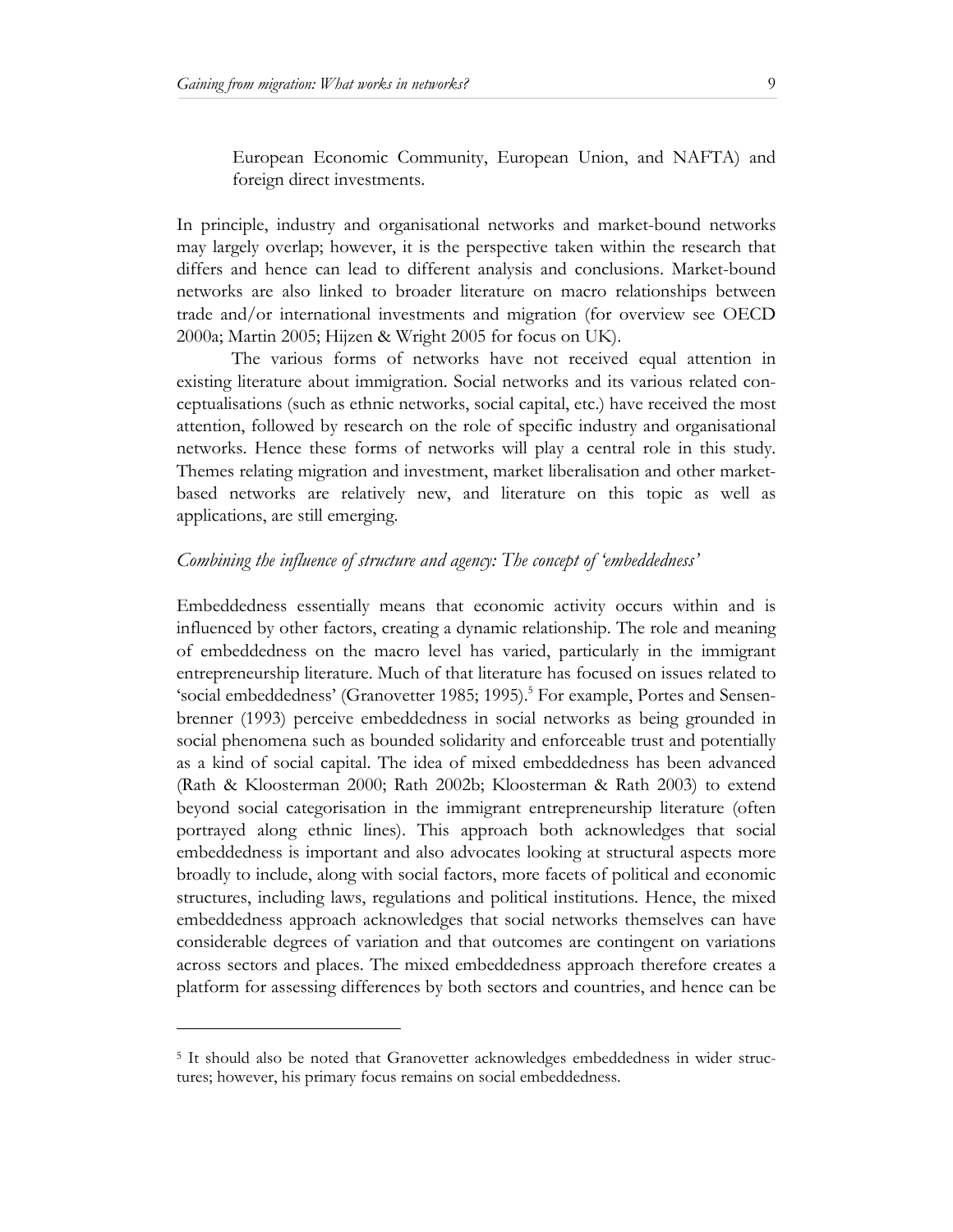applied to all sides of understanding 'successful' immigrant economic involvement: differences in niches, roles of ethnic entrepreneurs, and reasons for variation across time or place.

# *Exploration of meaning of 'benefits' and various evaluations for 'performance' and 'success'*

Determining benefits, performance and success strongly hinge on interpretations, whether in chosen quantitative factors or in more qualitative feelings about situations and events. First, a look to *benefits* means that emphasis is on *outcome and performances*, often dubbed as *success*. However, these terms should be looked at critically. 'Performance', as related to migration as a whole, is often assessed in terms of 'assimilation and integration into the labour market of the host country' (Constant & Zimmerman 2005: 2). 'Performance' is hence often tied to and quantified by macro economic and integration indicators. 'Success,' on the other hand, tends to take a more specific angle based on the individual circumstance involved. Assessment of success is therefore socially constructed (Rath 2002c), and even in the economic sense, can be looked at in terms of financial measures, market expansion, as well as advancing technological know-how or reputation (Whitley 1999). Whitley further notes that common views towards success also hinge on national perspectives. For example a company's 'success' in the US may be based on value for shareholders, while 'success' in Germany may be tied to goals of broader technical advancement. Additionally, what may be beneficial for one can be detrimental for another. A business may flourish financially and have continual growth, but accomplished through low wages and poor working conditions. Hence, measures, definitions and interpretations of success are likely to have a great amount of variation.

Second, performance is implicitly tied to existing groups of immigrants, and as has already been noted, this performance also hinges both on various forms of networks and other factors related to the opportunity structure and embeddedness at any given time. It therefore points to related impacts of past policies targeting such workers, and in the European context, this evaluation often leads to assumptions about groups of immigrants tied to low-skilled labour through the guest worker programs of the 1950s and 1960s or immigrant groups from former European colonies.

Finally, and to partially contrast with the second point, it is also important to look forward to recently emerging migration trends, new economic sectors, and hence a changing opportunity structure and places where new benefits may accrue. Here highly skilled migration plays a core role and will likely have increasing policy importance in the future (Salt 1992; Mahroum 2001; King 2002).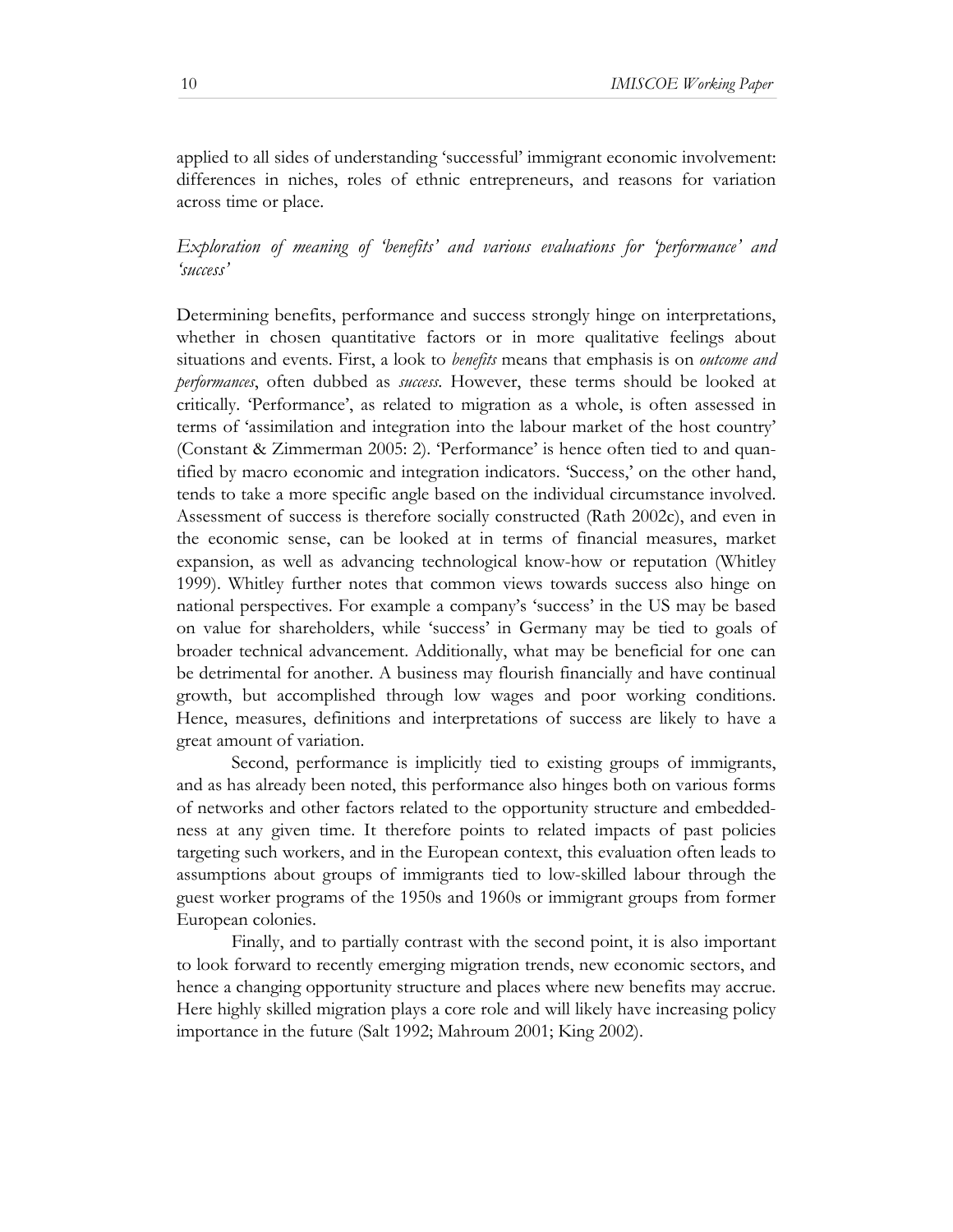l

#### **Networks: Applications and functions**

#### **Applications of 'networks' within migration and business literature**

Although the concept of networks has a long history, its prominence in the social sciences spawned mostly in the 1990s.<sup>6</sup> The general utility of networks is in defining interconnections within a given system, institution, or other entity. The focus on inter-linkages makes the concept of 'networks' as tied to international migration largely synonymous with many of the concerns related with globalisation, which brings about issues of mobility of capital, goods, and people and their inter-relationships. In business and management literature, networks are also used to better understand supply chains, business decisions, industrial clustering, and opportunities for entrepreneurship. Table 1 list and defines key 'buzzwords' for these linkages within the migration and business and economic related literature, including fields such as economic-geography. In a single work, understandings of networks may draw from different academic disciplines and approaches, leading not only to conceptual but also to empirically observed differences.

# **Table 1** Linkages and networks related to diaspora, international labour mobility, industry, and trade

| <b>Terms for linkage</b>                            | Form of network | <b>Description/definition</b>                                                                                                                                                                                                                                                                                                                                                                          |  |  |  |
|-----------------------------------------------------|-----------------|--------------------------------------------------------------------------------------------------------------------------------------------------------------------------------------------------------------------------------------------------------------------------------------------------------------------------------------------------------------------------------------------------------|--|--|--|
| Networks related to migration - Migration-sociology |                 |                                                                                                                                                                                                                                                                                                                                                                                                        |  |  |  |
| Social capital                                      | Social          | Benefits that can be attained through individual<br>and group characteristics and the mobilisation of<br>social networks.                                                                                                                                                                                                                                                                              |  |  |  |
| Social (ethnic)<br>networks                         | Social          | Ties and trust that facilitate flow of information,<br>capital, certain opportunities for those within net-<br>work. Many studies currently feel that the role of<br>ethnic networks has often been overstated in the<br>past and cannot be considered as having a<br>uniform role or form.                                                                                                            |  |  |  |
| <b>Migration systems</b>                            | Social          | - Typically used to describe migration selection<br>process, across time.<br>- 'Sets of interpersonal ties that connect migrants,<br>former migrants, and nonmigrants in origin and<br>destination areas through ties of kinship, friendship<br>and shared community origin. They increase the<br>likelihood of international movements because they<br>lower the cost and reduce the risk of movement |  |  |  |

<sup>6</sup> The work of Manuel Castell's 'network society' is one of the most recognised, albeit a largely debated and abstract idea. Castells (1996) focuses on information, the related information infrastructure, and their influence on social relationships. Castells argues that there is a bifurcation in society, separating those who have access to these global networks from those who do not. The work has been influential, leading numerous future works relating to the roles of networks in social context, as well as their forms and applications related to technological advancement and Internet technology.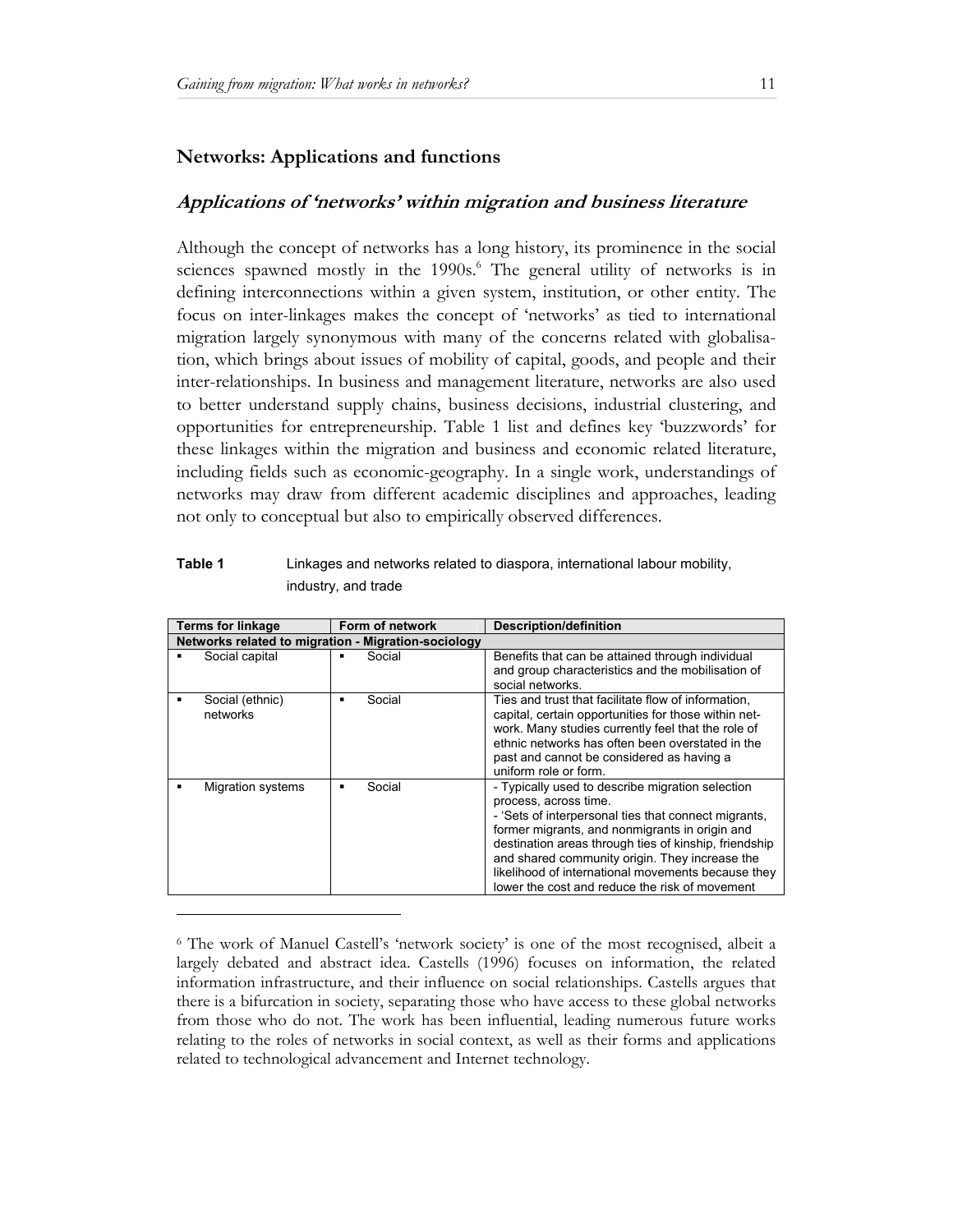|                          |                                                          | and increase the expected net returns of migration'<br>(Massey et al. 1993: 448).<br>- Explain perpetual nature of migration.<br>- May also offer mutual support for businesses.                                                                                                                                                                                                                                  |  |  |
|--------------------------|----------------------------------------------------------|-------------------------------------------------------------------------------------------------------------------------------------------------------------------------------------------------------------------------------------------------------------------------------------------------------------------------------------------------------------------------------------------------------------------|--|--|
| Transnationalism         | Social, industry and<br>organisational<br>(market-bound) | 'the process by which transmigrants, through their<br>daily activities, forge and sustain multi-stranded<br>social, economic, and political relations that link<br>together their societies of origin and settlement.<br>and through which they create transnational social<br>fields that cross national borders' (Basch et al.<br>1994: 6). Lifestyle of being involved in two places<br>nearly simultaneously. |  |  |
| Migrant<br>organisations | Social<br>▪                                              | Formal organisations. Organised on lines of local/<br>ethnic /professional/ religious/ political (etc.)<br>identity or goals.                                                                                                                                                                                                                                                                                     |  |  |
|                          |                                                          |                                                                                                                                                                                                                                                                                                                                                                                                                   |  |  |

| Networks as related to business development and economic activity - Economic geography,<br>business and management |                                                           |   |                                                             |                                                                                                                                                                                                                                           |  |
|--------------------------------------------------------------------------------------------------------------------|-----------------------------------------------------------|---|-------------------------------------------------------------|-------------------------------------------------------------------------------------------------------------------------------------------------------------------------------------------------------------------------------------------|--|
|                                                                                                                    | Supply chains/<br>supply and demand                       | ٠ | Primarily industry/<br>organisational                       | Links between companies to produce items or offer<br>services, often studied on the local or national level.                                                                                                                              |  |
|                                                                                                                    | Clusters                                                  | ٠ | Social, industry/<br>organisational<br>and market-<br>bound | Industry groupings within geographical proximity,<br>associated networks and competitiveness. In<br>developed countries, largely associated with high<br>skilled work and facilitating innovation (Porter 1998)<br>(i.e. Silicon Valley). |  |
|                                                                                                                    | Global production<br>networks/ global<br>commodity chains | ٠ | Industry/<br>organisational<br>and market-<br>bound         | Gereffi (2005: 168) notes that a range of phrases<br>have been utilised: supply chains, international<br>production network, global commodity chains,<br>French filiere approach, and global value chains.                                |  |

# *Networks within migration literature*

- *Social (ethnic) networks*: Social and particularly ethnic networks are one of the most studied aspects of migration. These have been utilised both broadly, to show the impact of culture, for example, as well as concretely, on the micro-level, carefully tracing particular actors and formal or informal relationships, such as that seen in literature on migrant organisations. Yet, even within this concrete context, there is room for variation. For example, in a single 'social' or 'ethnic' network, individuals' roles and experiences can and will vary. Similarly, the constituents of these networks will change across time or situations. Networks on the micro-level cannot therefore explain phenomena in whole and social or ethnic networks can only be studied as cases, rather than summarised as certain concrete types.
- *Migration systems*: The migration systems approach has become one of the most predominant in understanding migration networks (Boyd 1989; Fawcett 1989) and related 'chain migration' flows (Massey et al. 1993). This approach added significantly to the study of migration as it allows for assessment of the importance of social linkages, specifically through its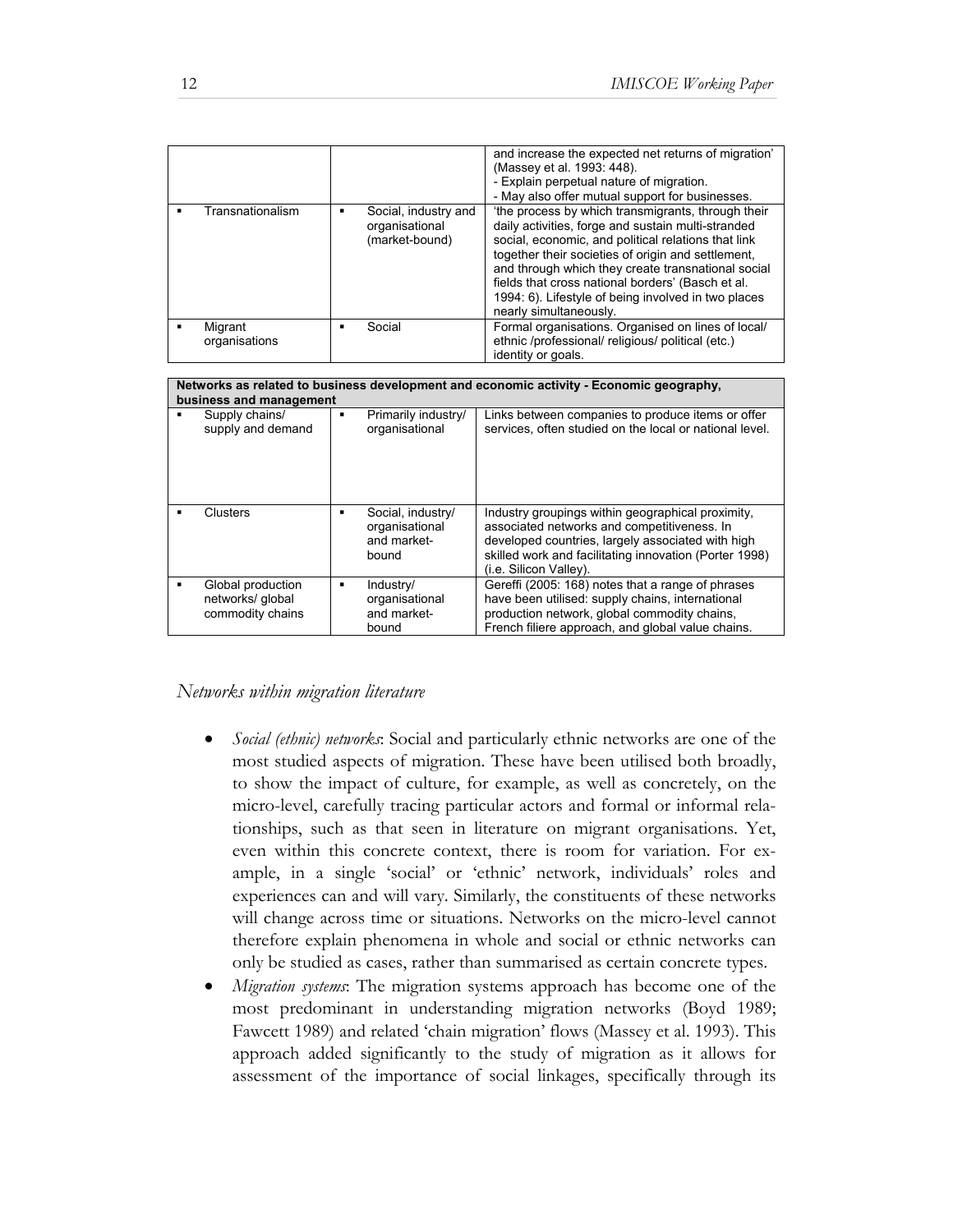focus on families as decision-making units, but also at the aggregate level of global systems. Migration systems have been applied widely in the migration literature. From a policy perspective, migration systems are difficult to direct once in motion; however, they are important in understanding issues of incorporation such as the formation of various minority communities and can also be important in understanding various opportunities for employment (especially in sectors and businesses where referrals are important).

• *Transnationalism*: Similar to migration systems, transnationalism also allows assessment of the complexity of networks and interactions on various levels directly and indirectly influencing migration. However, transnationalism does not have one strict definition. The meaning and application are still debated, but generally transnationalism aims to look at migration and activities as processes, often rejecting simple definitions such as migration as a one-time movement and ensuing dichotomies (such as sending and receiving countries or processes and products). In terms of social capital, some lines of the literature on transnationalism examine 'community' formation, in the sense of ties between people, rather than as purely geographically bound spaces. Transnationalism also has been used to examine more specific forms of networks such as social, political and religious forms. In some studies on transnationalism, economic ties across borders are considered essential. However, it is often difficult to discern these specific types or functions of networks within the literature on transnationalism. Rather, each case presented may be made up of any of the various forms of networks, social networks (in the forms of community or other relationships), industry/organisational (if any economic related perspective is central), and market-bound (if the goal is to show broader ties, especially those which involve business in multiple countries simultaneously.) In its current definitions, transnationalism offers some clues about the interrelationships involved in various forms of networks; however, the approach of identifying these has been ad hoc and based on individual pieces of research, rather than systematic. Nonetheless, it is important to mention, as it is one of the main approaches taken in migration literature that combines a variety of network perspectives, instead of relying solely on the social or ethnic level. This is underlined by Portes (2001) who argues that even if true forms of transnationalism have been limited so far, they are likely to grow in importance due to growing immigrant populations globally, its importance for issues of immigrant integration in receiving societies (including possibilities of entrepreneurship and that 'transnational activities may actually accompany and support adaptation to the host society' [2001: 188]), as well as its implications for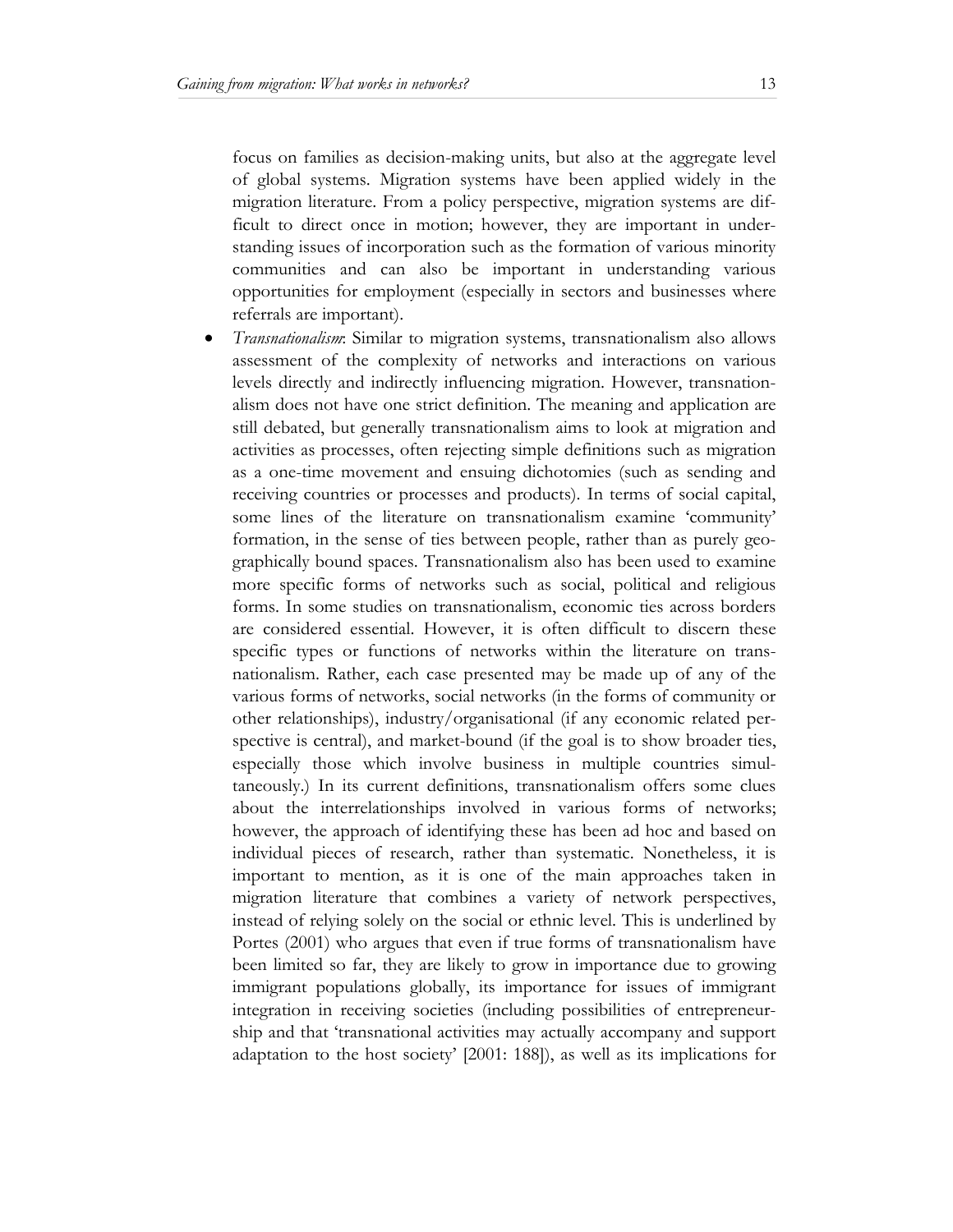development, especially as migrant organisations are increasingly formally organised and working in cooperation with local governments (2001: 190).

**Text box 1***: Case of Romanian rural transnational and circular migration*  Sandu (2005) provides an interesting comparison of migrant networks (more specifically, migration systems approach) through utilising the Romanian 2001 community census. This data indicates that kinship, ethnic and religious networks and ties are crucial for current migration patterns, in determining probability of future migration in the town ('Although, before 1990, the number of person who could have gone to work abroad was low, it still left a clear mark on post-1989 migration flows: almost 70 percent of the persons departed by the time of the community census originated from villages where at least one person had been outside the country before 1989' [2005: 567]), location moved to as well as the likelihood of return migration.

By utilising community level data, Sandu concludes that circular/return migration was largely tied to communities with certain characteristics and that one-fifth of Romanian villages could be classified as 'transnational villages' (p. 565). This profile is described in the following way: 'They are not only the most heterogeneous from an ethnic and religious point of view, they are also defined by a larger proportion of young people, there is a higher educational stock and a larger number if former village to city commuters and return migrants from cities. This is a demographic profile significant for high unemployment among rural youth. The villages with the highest migration experience, and so quite well integrated in transnational spaces, are mainly located close to cities and modern roads (in the context of Romania)' (2005: 565).

In conclusion, Sandu (2005: 569) makes a point important to understanding the complexities migration and related networks as a whole: '[C]ircular/ transnational migration between village and foreign countries proves to be a network phenomenon. Its development involves activating and expanding complex social networks, localised and/or transnational, directly dependent on the social structure of the country and on the migration history of the various categories of social communities and segments.'

• *Migrant organisations*: Networks also can be defined in terms of organisations, which will vary in terms of their legitimacy, scope, and influence. Within Europe, studies have long examined this form of networks. As this form of network contains any recognised group (club, activity, business, religious congregation, etc.), great variations exist; however, many of these studies are not so relevant to the theme of this paper, which focuses on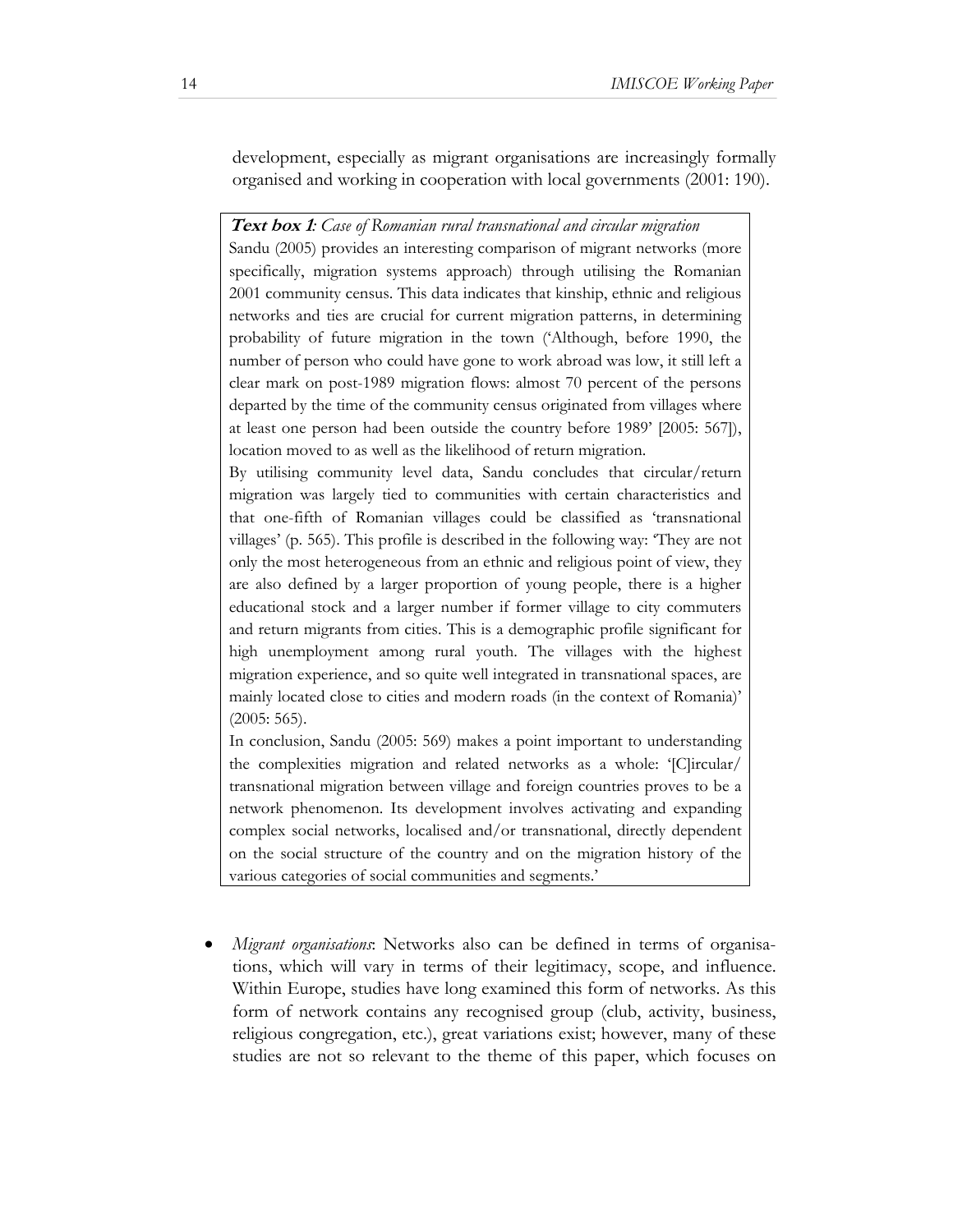economically related benefits of migration. Nonetheless, given that these networks are clearly traceable, the related literature offers some of the most detailed examples of mobilisation of and benefits attained from social networks. Organisational networks can be perceived as interest groups, those linked in common institutions (schools, businesses, etc.) as well as formal institutional structures created by the sending and receiving societies (such as embassies and governmental offices for advice).<sup>7</sup> Some networks may be highly structured and supported by (or even part of) the state, and their degree of organisation and legitimacy influences their effectiveness. Within policy, it is important to understand the existing forms of organisations, their legitimacy, as well as their activities. Migrant organisations can be mobilised directly via policy, especially as linked to issues of representation. For example, the Netherlands was one of the first countries in Europe to formally recognise migrant organisations, in 1985 when consultative political organisations for recognised minority groups were created on the national level (Vermeulen & Penninx 2000: 23). Such policies therefore can both formalise and legitimise social networks.

# *Networks related to business and economic literature*

l

The second line of literature that has utilised the concept of networks in relation to business, which is important for understanding strategies related to entrepreneurial activities of migrants as well as other forms of economic development. As seen in the various examples of networks within the migration literature, networks related to economic functioning and processes similarly range from being very concrete (for example, specific supply chains) to abstract (for example, as is involved in certain market-bound networks and market integration, such as that in the European Community). The following gives a brief overview of some of the various forms of business related networks and ways they are linked to migration.

• *Supply chains*. Supply chains are specific to individual businesses, and therefore are more comparable to the types of networks seen in examining migrant organisations, in that the alliances are clearly traceable, but bound to individual relationships and needs. In this way, supply chain analysis can be useful in examining immigrant entrepreneurship to better understand whether relationships with co-ethnics or others are prevalent. However, this angle has scarcely been applied in the immigrant entrepreneurship literature.

<sup>7</sup> Although, it should also be kept in mind that not all immigrants take part of such institutions or organisations, or utilise the services they offer.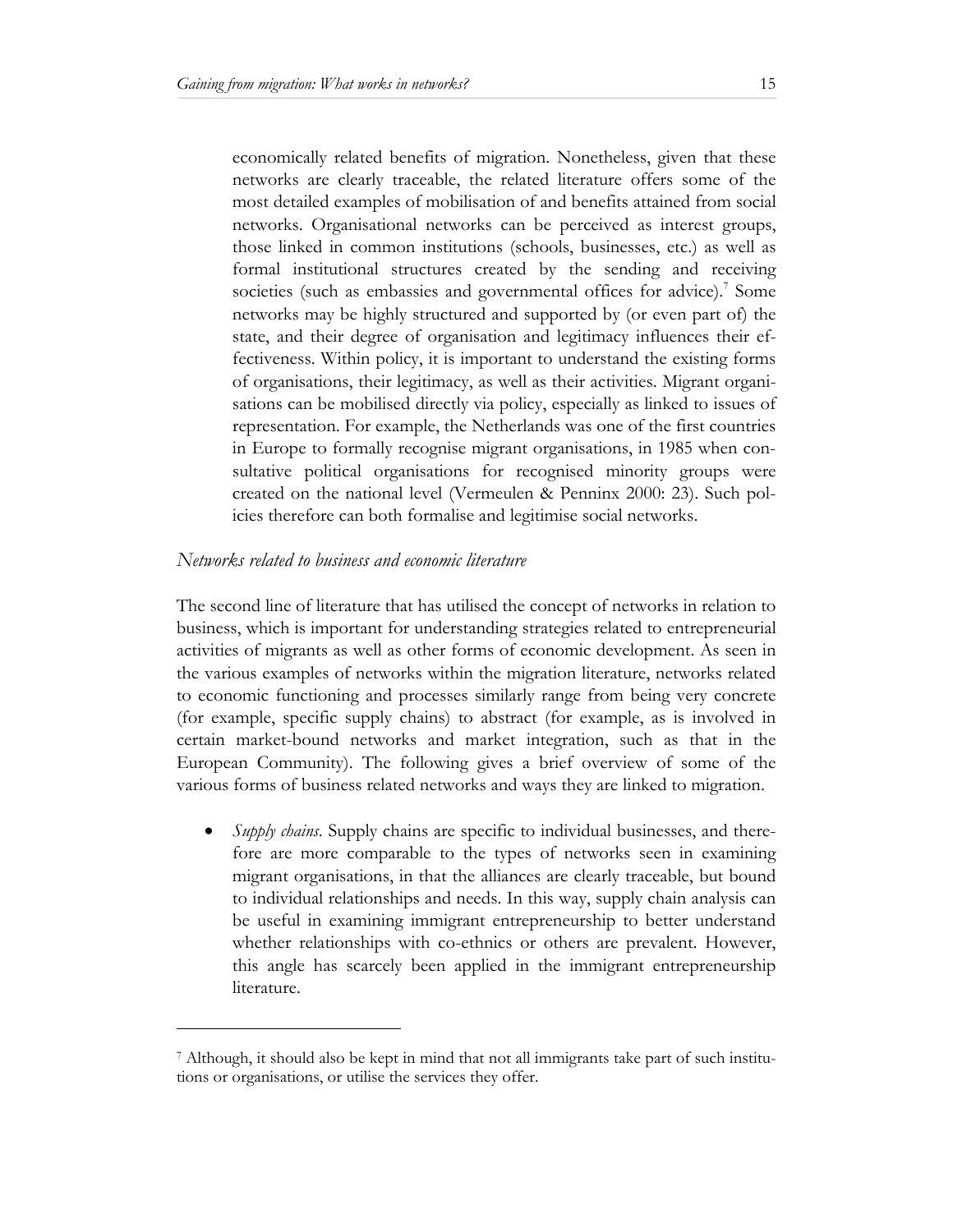- *Clusters*. Clustering has become one of the models for building competitive sectors. It is based not only on the presence of an industry in a specific geographic area, but also on the resulting social networks, cooperation, and research ties, infrastructure, and innovation (Porter 1998; Saxenian forthc.). Clusters are also seen to benefit from the human capital in the area (with the best-known example, the Silicon Valley, consisting of high amounts of skilled foreign labour). In this way, clusters bring in elements of social networks into the business context. Clusters are different from industrial policy, as industrial policy involves picking out certain industries for support (in line with previous European national champions approach), whereas a cluster policy involves fostering cooperation, linkages, skills, and an efficient business environment, across sectors (Directorate General for Innovation 2002: 31-32). Hence, both social and industry networks are central to successful cluster development.
- *Global production networks/Global commodity chains*. The global production networks perspective (Palpacuer & Parisotto 2003) combines many of the varying types of networks, including both those in local and global commodity chains (Gereffi 1999, 2001: 100-101) with the geographic element of industrial clustering, as well as the roles of institutions and individuals. However, a problem with this approach is that it often looks only to the role of firms and consumers in these networks, and not other factors that influence operations; or in other words, the perspective often lacks proper attention to embeddedness (Czaban & Henderson 2003).<sup>8</sup> Global production networks are important in understanding potential for economic development in sending countries. Integration into (production chains of) global production networks by developing countries into production chains involves the establishment of backward linkages, whereby local small and medium size enterprises are linked to multinational corporations. The global commodity chain and global production systems perspectives focus primarily on industry networks, with some attention to market-bound aspects (especially in terms of global integration) as outlined

l

<sup>8</sup> More specifically, Czaban and Henderson (2003: 174) argue: '[A] problematic issue for the GCC framework is the fact that commodity chains link not only firms in different locations, but also the specific social and institutional contexts at the national (sometimes sub-national) level, out of which all firms arise, and in which all – though to varying extents – remain embedded. (…) As we show from our case studies, the social and institutional architecture of Hungarian society, the essentially Fordist forms of business organisation that are part of the economic legacy of state-socialism, and the history of the way firms have been integrated into the international division of labour, seem to be as important in determining labour market and related issues as is the nature of the global commodity chains *per se*.'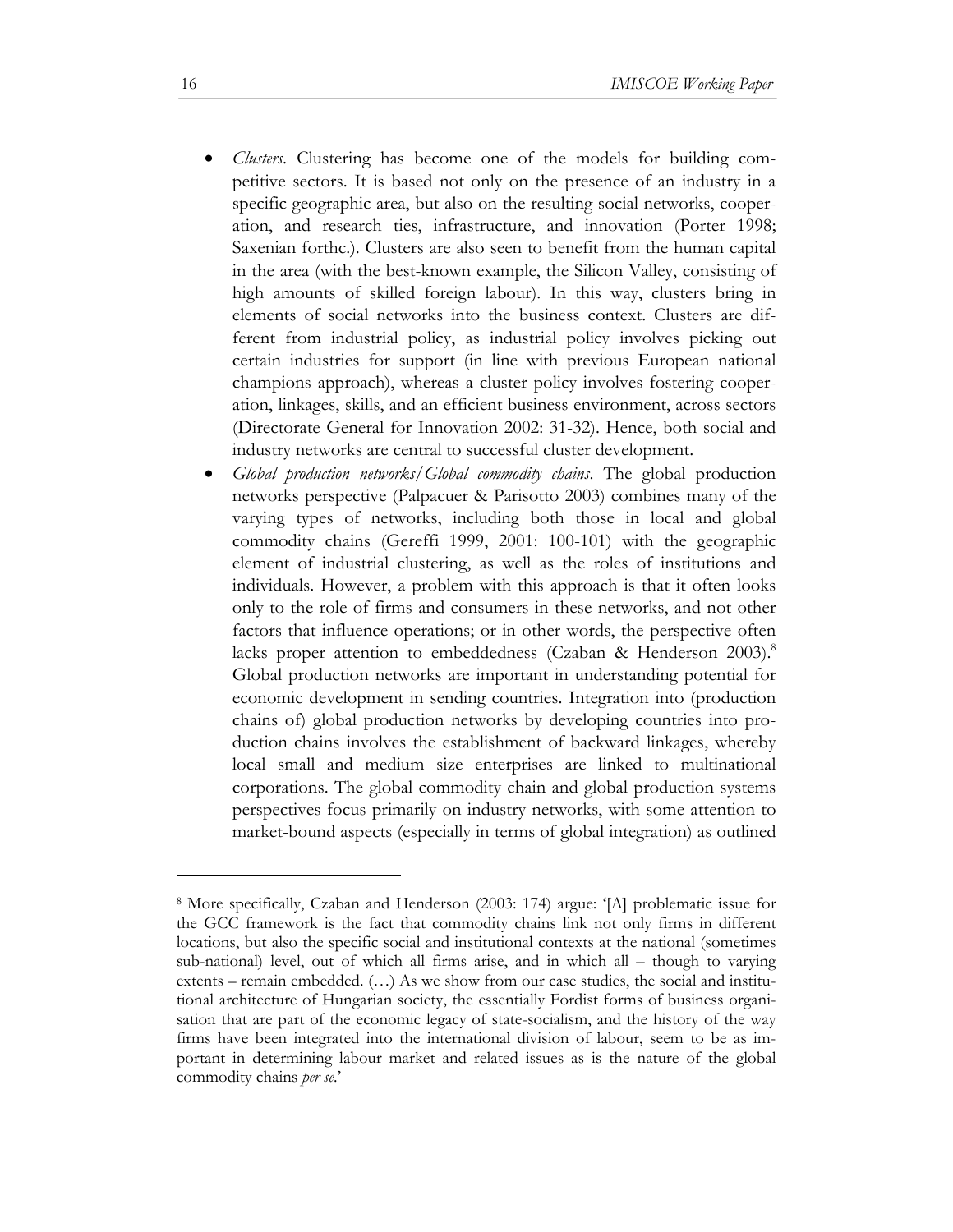in the analytic frame, but often do not fully assess laws, policy, or labour issues. Further, it has been noted that while the extent of linkages can be measured via counting firms, the value of contracts, or value added by foreign affiliates, the 'depth' or quality of the linkages is difficult to assess (OECD, 2005, p. 38).

## **What is the role and value of networks?**

Having briefly mapped many of the areas where networks are being utilised to better understand migration and economic activities, we now turn to a more general question: What is the utility of networks? In our paper we try to answer briefly two questions:

- 1. What are the basic elements of social networks that make them function? What functions do they serve in business activities of immigrants?
- 2. What is the relationship between industry and/or market-bound networks and immigration? How are issues related to immigration and international labour mobility combined with understandings of business and trade dynamics and interconnections?

#### *Role of social networks in the business-activity of immigrants*

Portes and Sensenbrenner (1993) point to the vital importance social networks as being grounded in social phenomena such as bounded solidarity and enforceable trust. In the words of Portes and Sensenbrenner (1993) bounded solidarity and enforceable trust depend on:

'... a heightened sense of community and hence have the greatest affinity to the experience of immigrant groups (…). It is the particular circumstance of 'foreignness' that often best explains the rise of these types of social capital among immigrants.'

Portes and Sensenbrenner choose to place the 'experience of immigrant groups' primarily in a racial or cultural framework. When there is a low probability of exit, strong sentiments of in-group solidarity among its members may emerge, especially when they can activate a cultural repertoire, which allows them to construct an autonomous portrayal of their situation and to re-enact past practices and a common cultural memory. This type of situational solidarity constitutes an important source of social capital which can be used in the creation of and consolidation of small enterprises. Next to this, there is enforceable trust, which is a stronger source of social capital as the level of outside discrimination is higher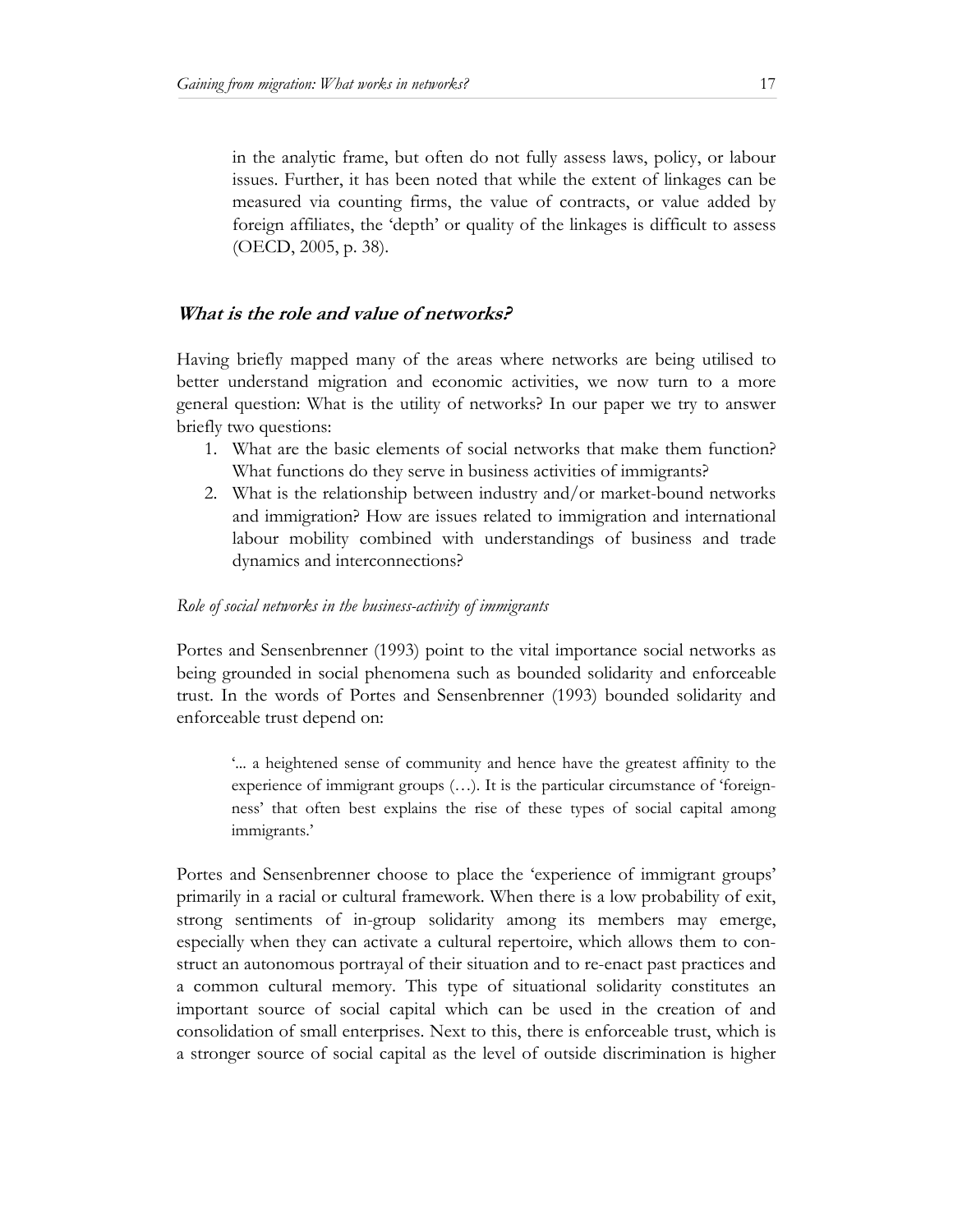and economic opportunities in the society at large proportionately lower. This means that blocked economic opportunities and pressure placed on the groups concerned enhances the potential for realising this economic action. Portes and Sensenbrenner (1993) point to preference for co-ethnics in economic activities, and altruistic support of community members and goals as two direct effects of bounded solidarity. They further suggest that enforceable trust has the positive effects of flexibility in economic transactions through reduction of formal contracts, privileged access to economic resources, and reliable expectations concerning effects of malfeasance.

In practice, how do social networks operate in order to generate and support economic activities of migrants? What specific functions do they serve?

- *Financial resources*: One of the most commonly cited benefits of ethnic (social) networks is the access to financial capital it provides (hence the association with 'social capital'). This view was prevalent in the earlier 'classic' entrepreneurship literature (see Light 1972; Light & Bonacich 1988; Werbner 1984). Rotating credit associations are often perceived as divided on ethnic or national lines and allow members access to capital for businesses through informal channels, in which members each contribute money, and hence pool the sums in order that each can raise money for small business operations. Trust is thus seen as central in these informal lending practices. Light (1972) had noted that this practice was common across diverse immigrant groups, including Chinese, Japanese, and West Africans. Similar institutions can also occur for developments on the local level. Another aspect of ethnic based funding should also be explored – the inverse, migrants giving capital in order to start businesses in their home countries. Once again, this impact will vary tremendously by place. For example, Mexico has stood out in this regard, as the government offered to match money given by Mexicans abroad, largely organised along the lines of hometown associations (Kapur & McHale 2003: 53).
- *Lowering costs of business operations*: Social networks in business are often felt to help reduce costs. This can occur, for example, by eliminating formal contracts, employing family members or others willing to work for low or no wages, and providing channels for new low cost labour recruitment. However, such strategies are not universal for all immigrant entrepreneurs or for all sectors.
- *Cooperation*: Networks also provide opportunities for business cooperation and to gain information that leads to better business decisions to be made, in terms of finding partners, customising products. For example, Chin et al. (1996: 498) report that Korean migrants in the US supplied wig manu-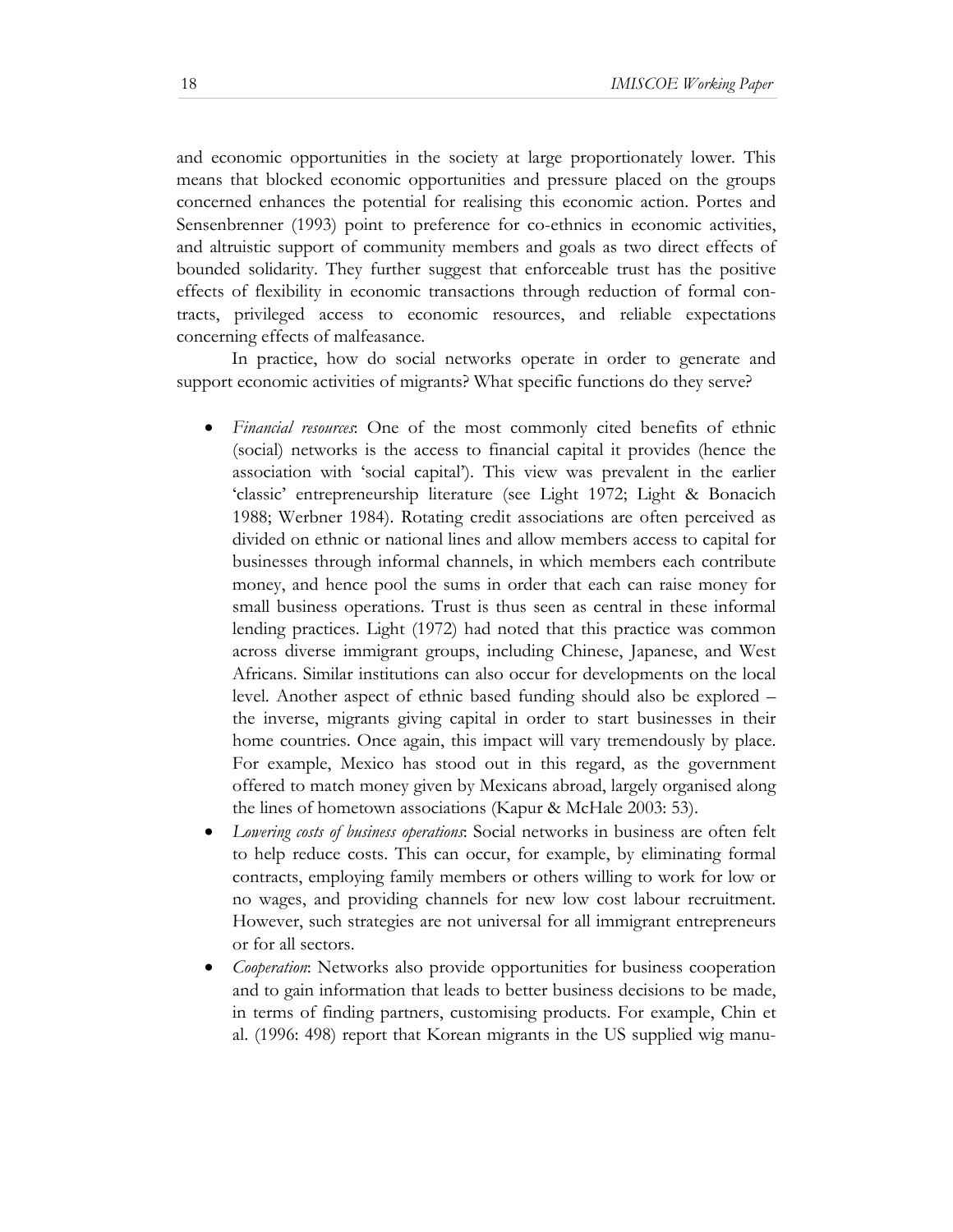facturers in Korea with updates on the latest US trends, so that their products could be better geared to the US market.

• *Information and hiring*: Trust is also related to informational functions, such as those involved in hiring. Social networks are generally believed to allow for a better match between job openings and employees, by which new employees can go where they already have some form of social ties, and employers can base hiring decisions on the advice of a trusted individual, which serves as screening process (Waldinger 1996: 286). For migrants, social networks are believed to be a central factor in choosing destinations for migration. This form of informational network through social contacts and migration systems has been studied for various cases, ranging from asylum seekers (Nielsen 2004) to contract workers (Akkoyunlu 2001) and highly skilled (Alarcón 1999; Kolb et al. 2004) employees. Akkoyunlu (2001: 37) indicates that the recruitment process for Polish workers to Germany has 'been termed the extended internal labor market' whereby much recruitment is done by referrals of current employees, hence strengthening the role of social networks in the process which is argued to 'improve(s) the work environment, whilst securing the appointment of friends gives additional status to the community'. In other examples, business networks play an important role, rather than purely ethnic networks. For the German construction sector, the opening of the market has led to fewer social agreements and training structures in the sector, as now much recruitment for German construction projects utilise business networks of sub-contractors, mostly based in lower-cost Eastern Europe (Balch et al. 2004: 183-184). Kolb et al. (2004: 162, 175) determined that recruitment for international workers for the ICT sectors throughout Europe were based mainly on postings via the company intranet or through social networks, either formally through refer-a-friend programs sponsored by the company or informally through personal networks and contacts.

#### *Debates on role of social networks and their functionality*

While all of these functions are undoubtedly benefits that may come from social networks, they cannot be assumed to be universally accessible or applied. In summary, two main lessons can be drawn about the variable role and nature of social networks:

- 1. Social Networks are often deemed to be most important when formal institutions either fail or are otherwise not accessible to immigrants.
- 2. Social networks may be overstated, with family ties actually playing the most important role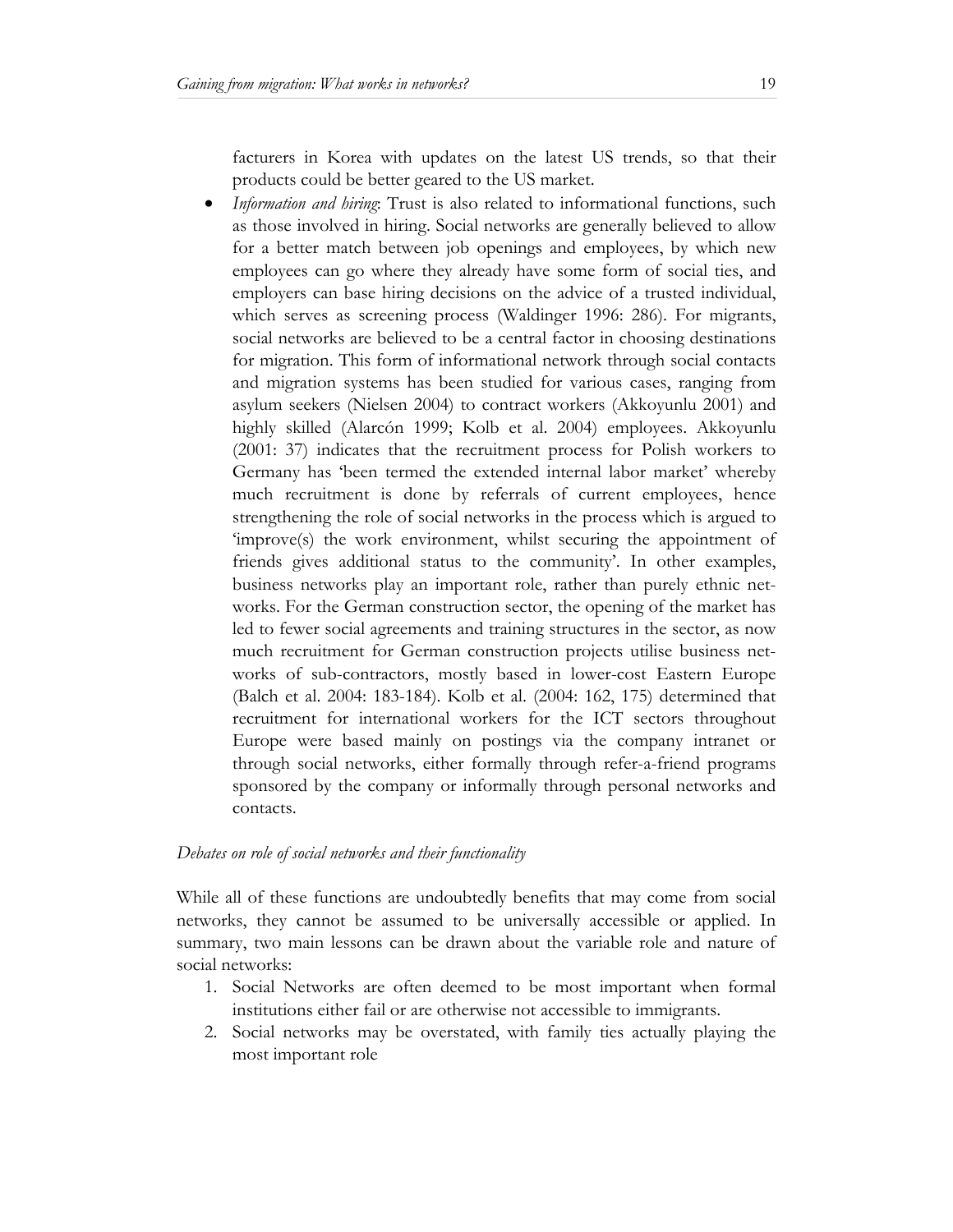Each of the aforementioned functions of social networks has been critiqued, based on the general arguments above. A few specific examples are given below:

- *Financial resources*: The importance of rotating credit associations has been debated with some authors arguing it is overestimated (Bates 1997a; Gomez & Benton 2003). Gomez and Benton (2003: 14) found that among Chinese-owned businesses in the UK, the role of ethnic networks in providing capital has been overstated, al-though much capital often comes from within the family in initial stages: 'Company records suggest that such firms have little difficulty in securing loans from institutional lenders, including British banks.' For Turkish entrepreneurs in Germany, start-up funds were primarily from personal savings or family, whereas Greek entrepreneurs in Germany rarely receive funds from other Greeks. Also, among Turkish restaurant owners in Germany, nearly 41 percent had reported receiving funding from banks (Wilpert 2003: 251). Institutional constraints also occur in develop-ing countries. Banerjee and Munshi (2000: 30) conclude that start-ups in India, network based lending likely arises in part because 'more formal channels of lending fail' due to 'low rate of returns paid by the banking sector and the financial sector more generally (…) and the very poor enforcement of property rights and low standard of shareholder protection'. These authors also state that entrepreneurs make conscious decisions about whether to locate businesses in places where there is a strong community network present; or whether to work outside this, as each offers opportunities and constraints.
- *Lowering costs of business operations*: Basu and Goswami (1999) studied Asian entrepreneurs in Britain and found that an over-reliance on family members was seen as detrimental to the business since complying with family wishes could lead to inefficient business decisions. More important to the business vitality were strong business fundamentals such as the ability to 'delegate responsibilities to non-family members, invest in employee training, emphasise teamwork and pursue constant technological improvements' (1999: 272). In retail as well, the most successful businesses were often the ones that could expand beyond using the labour of and catering solely to their own ethnic group.
- *Cooperation*: It has been argued that the role of social networks in forming business alliances must be tied to the greater industry or economic structure. For example, Gomez and Benton (2003: 22) conclude in a study of Chinese businesses in the UK, Australia, and Southeast Asia:

'Where intra-ethnic networks do form, they are based on a firm's capacity to contribute to the production of a particular product. They exist in a state of flux, with little commitment on the part of members to help each other grow. There is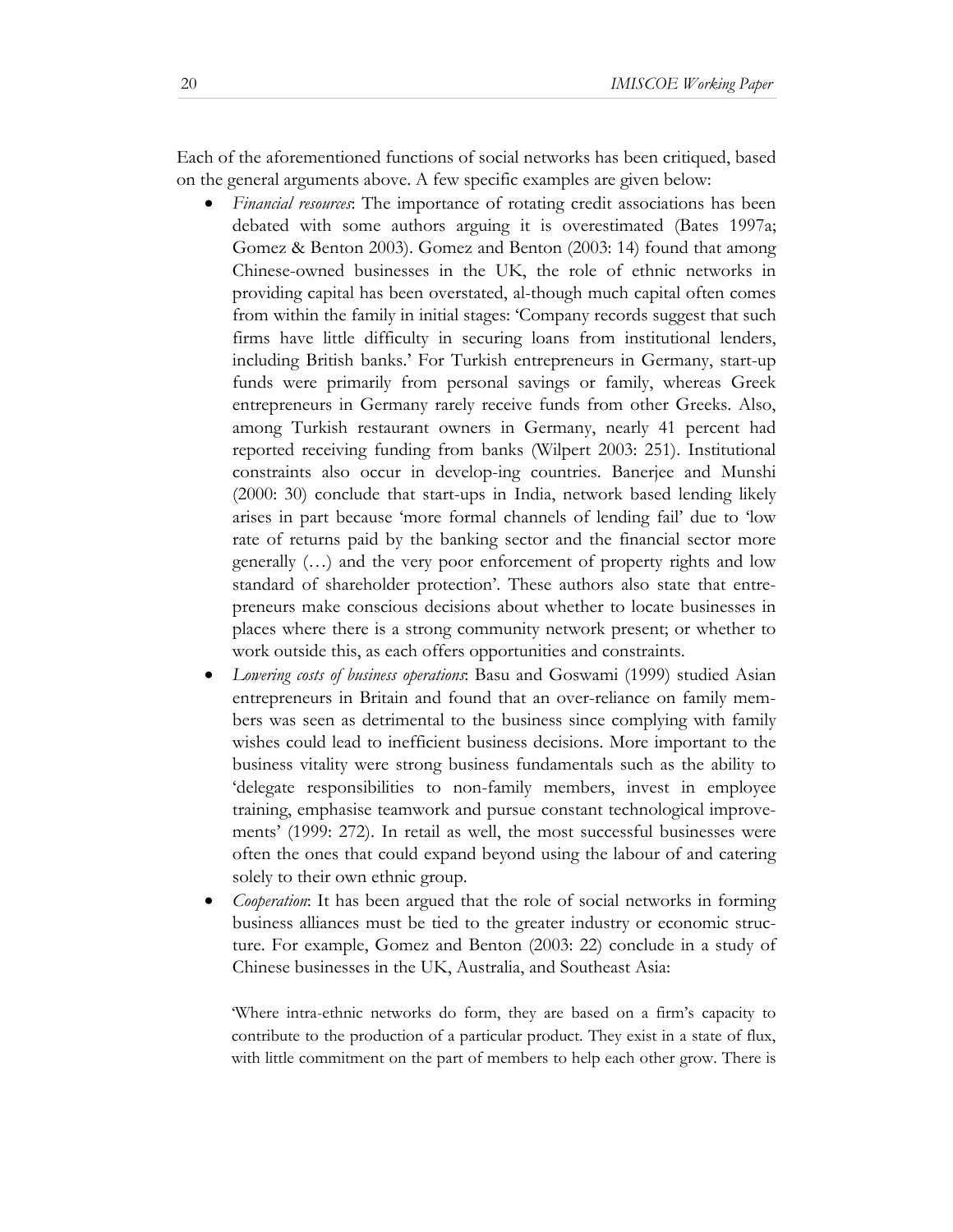no evidence of mergers even in the face of takeovers by big firms. The forming of such mutually beneficial cooperative networks is not new, nor is it unique to the Chinese. Similar subcontracting ties and production networks can be found among indigenous enterprises in Europe, especially in France.'

• *Information and hiring*: Battu et al. (2005) investigated whether social networks or 'formal' recruitment channels (which would include industry networks) are more important for immigrants to obtain employment in the UK. They further tried to define the 'quality' of the social networks involved. These authors find initial evidence through data in the *UK Quarterly Labour Force Survey* that in general, people utilising social networks are obtaining lower level positions; furthermore, Bangladeshi and Pakistani communities in particular may have fewer advantages from their social networks, given that there is relatively high unemployment among them and many of their co-ethnics (2005: 20-21). In summary, even when examining a specific question such as the role of social networks in facilitating employment, it is important to consider both the ways certain industries facilitate this form or recruitment, the type of employment sought, as well as the advantages and disadvantages any specific group or individual may face.

# *Relationships between industry and market-bound networks and immigration*

Industry networks (comprised of businesses, industrial sectors, and production chains) and market-bound networks (cross-border agreements and the resulting flows) taken together equate with the larger concept of trade. In this section we first briefly focus on how trade and migration may be bridged by social, industry and market-bound networks. What concrete processes of trade can be observed, involving a combination of these forms of networks? Second, we examine relationships between migration and investment.

#### *Relationships between trade and migration*

l

Understandings of relationships between trade and migration are still developing. Most of the literature in this area comes from macro-economic studies; however, even here the number of studies is thin.<sup>9</sup> One of general relationships involves assessing whether trade and immigration are complementary or supplementary – a question with widely diverging and very speculative answers (see Ghosh 2005). On both the micro and macro levels, research assessing interconnections and impact

<sup>9</sup> For example, in an overview of the literature on 'the effects of the presence of immigrants on trade' Parsons (2005) found only eight examples.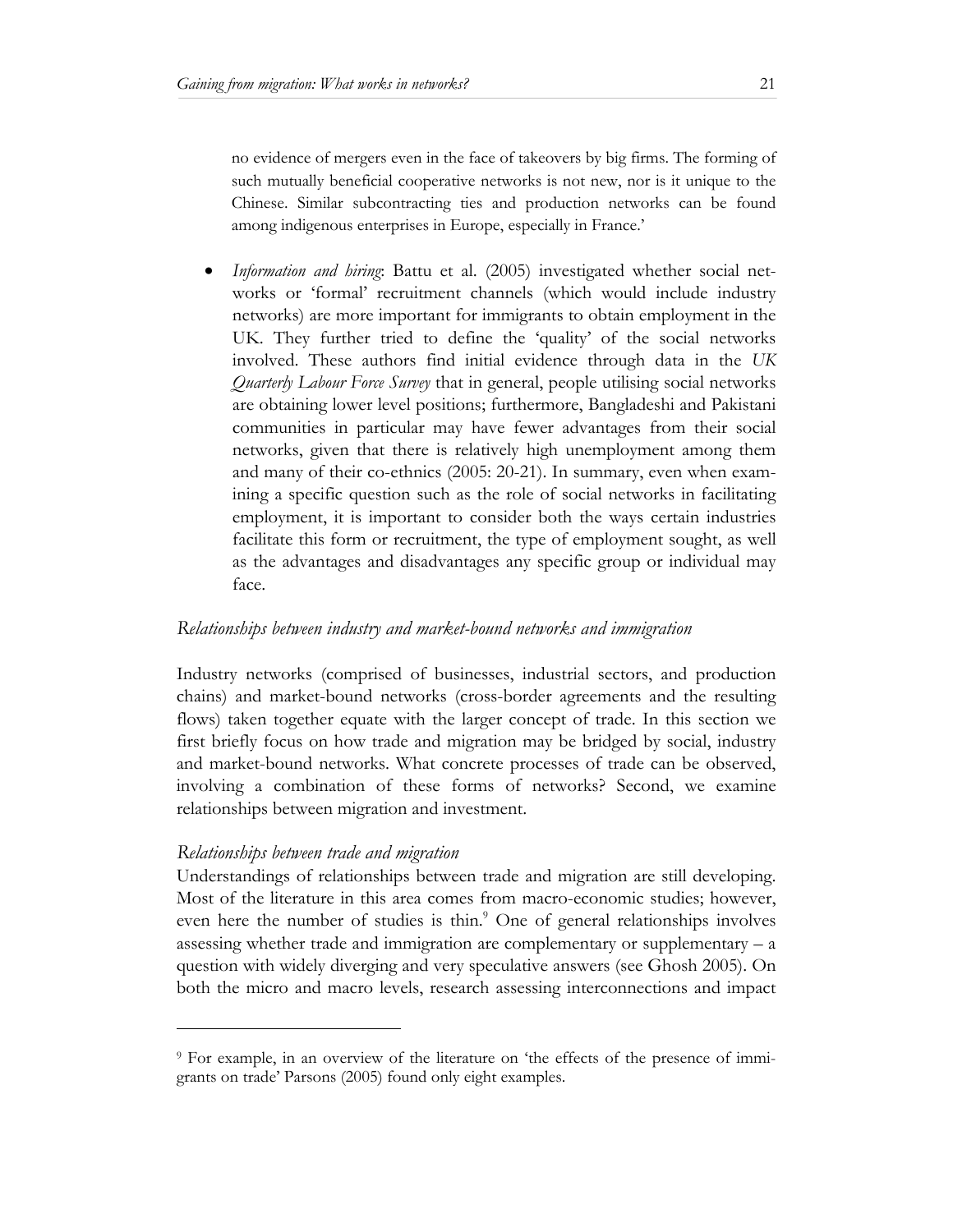of migration on trade (or vice versa) is limited. Nonetheless, a few broad observations can be made.

First, some trade links are directly a result of business activities of the diaspora. This occurs for several reasons:

- 1. Trade can improve both because of immigrants' *demand* for goods (such as foods from their home country);
- 2. Immigrants may possess *access and knowledge* of markets or industries in the home country, which can spawn new business links. For example, as Ghosh (2005: 177) explains 'The diaspora can be a bridgehead for the penetration by home country enterprises of markets of the host country, as exemplified by Korean Americans who helped to open markets in the US for Korean automobile, electronics and other industries...'.
- 3. Trade links may grow through *opening new businesses* in the place of immigration and/or in the home country through return/circular migration (Portes et al. 2002).
- 4. Linkages lie not only in the trade of goods, but also in the *trade of services*. Services can be of fundamental importance for 'sending' countries, especially if this is linked to international business ties. India provides one example due to its entrenchment in the IT industry in places such as the US. It is noted, 'Even though the share of onshore services in Indian software exports has declined (…) about 60 percent of Indian exports are still supplied through the temporary movement of programmers to clients overseas' (Mattoo 2003: 5). Trade in services also occurs in other sectors, such as tourism or construction.

Second, various trade processes are impacted by market-bound networks and related flows of trade and migration. In the European context, implications of the EU's free market has large implications both for patterns of cross-border movements (for both EU and non-EU nationals), and is an important aspect of understanding market-bound networks in the European context. There have been a few attempts to quantify the impact of immigration on imports and exports, within the European context. One exception is Parsons (2005) who tries to understand the impact of EU enlargement and migration on trade. Parsons finds:

'A 10 percent rise in immigration from EU expansion countries into the EU-15, is predicted to increase EU-15 imports by 1.4 percent and EU-15 exports by 1.2 percent. In terms of the mechanisms underlying the immigration-trade nexus investigated in this paper, these results suggest that immigrant-taste effects are more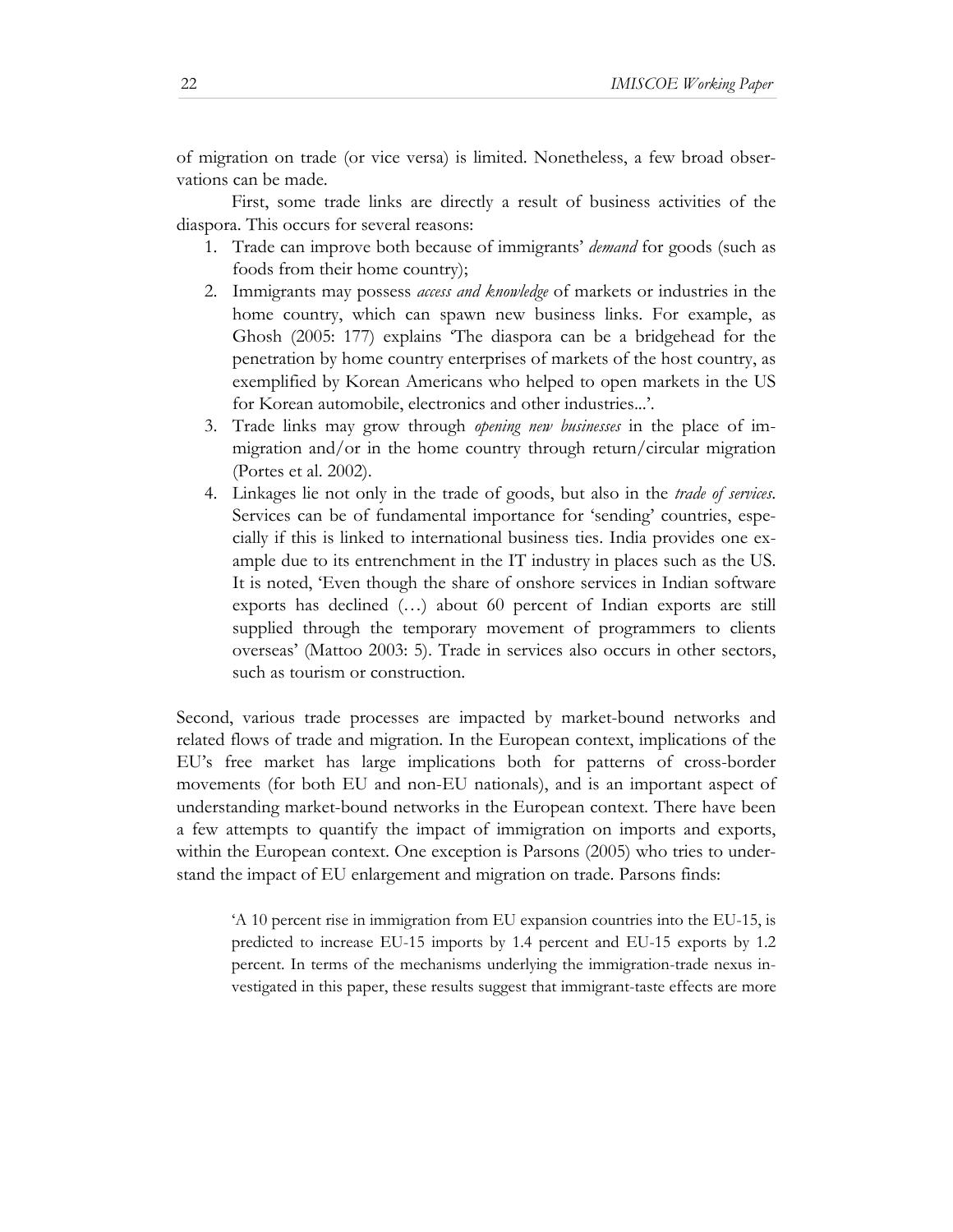important than immigrant-link effects, in terms of generating EU-15 bilateral trade' (2005: 21).10

Parsons (2005: 20) also discusses that the immigrant-link effect may still grow and postulates that increased immigrant trade linkages and hence benefits, may come with citizenship. This example points to the idea that not only may trade and immigration be related, they may change over time and be directed by other variables.

#### *Relationships between migration and investments, with a focus on developing countries*

A second question involves assessing relationships between investments and labour mobility, including both the impact of FDI on labour markets and investments (including remittances) made in developing countries by migrants or return migrants (for review of literature on FDI and migration, see Xenogiani 2005; see also Schiff 1994, for examples of impact of trade, aid, and remittances). Broader linkages across various forms of networks can also be related to capital flows and investments.

Discussion of the relationships between investment and migration are typically not prevalent in economically focused immigration debates in Europe. This is not to say that these relationships do not influence immigration. For example, multinational corporations often transfer employees across destinations, as can be seen with the rise of Japanese immigrants to Europe as Japanese companies increasingly internationalised their operations. However, discussions about investments have been central regarding development issues of peripheral countries, in terms of foreign direct investment (FDI) by multinational companies as well as smaller enterprises (as in the case of many ICT companies in China) and terms of investments made by the diaspora. Governments may try to promote and channel investment. For example, India began the Non-resident investment (NRI) program in the 1980s, specifically targeting investments from Indians who had migrated to other countries, a program which predates India's boom in the software and outsourced services (Lessinger 1992).<sup>11</sup>

<sup>10</sup> For comparison purposes -In Canada Head & Ries (1998) (cited in Stalker 2000: 57) found that 'a 10 percent increase in immigrants from a particular country was associated with a 1 percent increase in Canadian exports to that country, and a 3 percent increase in imports'.

<sup>11</sup> Lessinger (1992: 63) reports the idea was appealing in part due to resistance to foreign influences as India had been a relatively closed economy: 'Between those who want to keep Indian development independent of foreign influences and those who want to immerse India more thoroughly in global economic dependencies, the government seems to view Indian immigrants as a kind of 'third force,' appealing because they are neither wholly Indian nor wholly foreign.'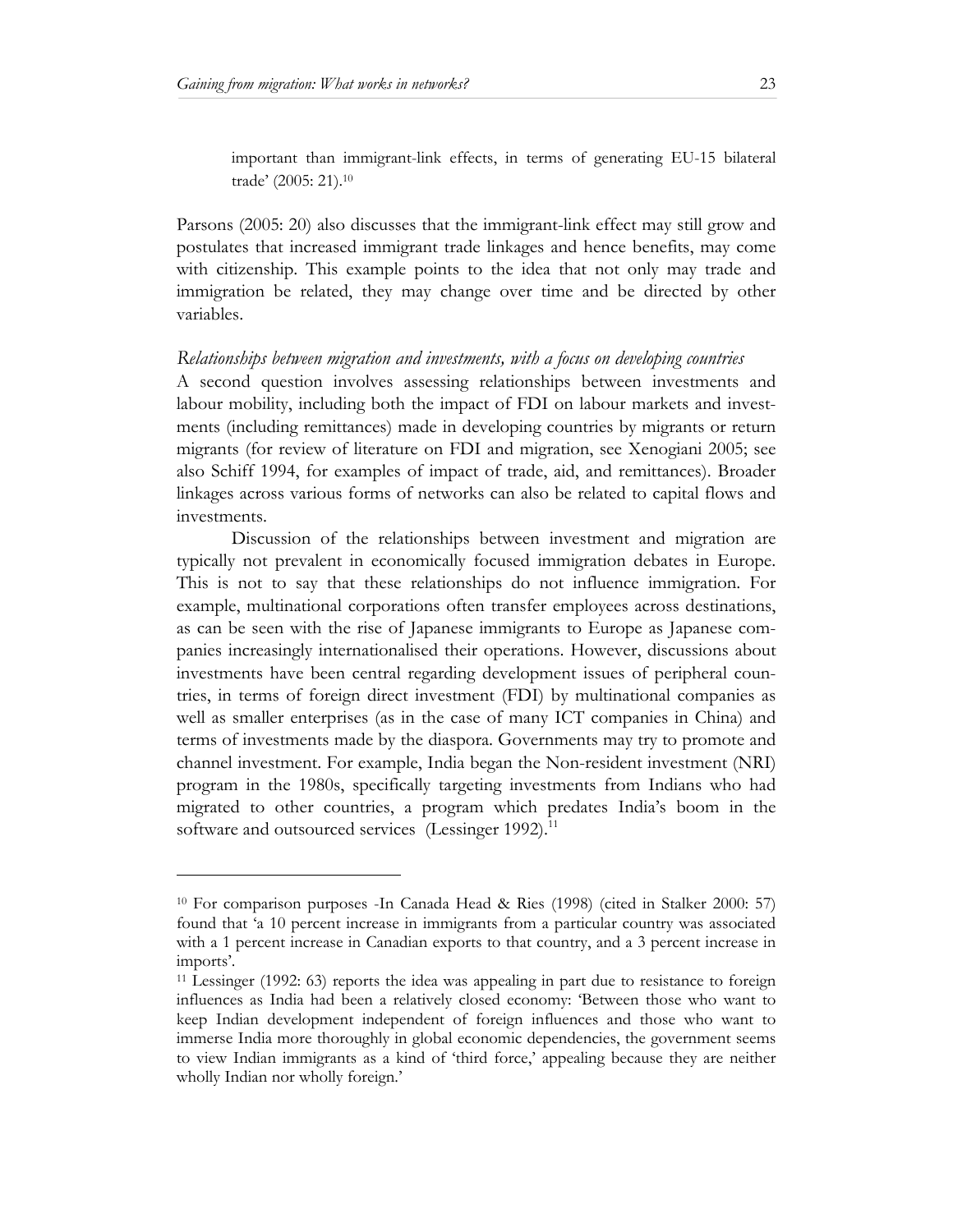Another, very different development option involves fostering greater industry/organisational and market-bound networks through specific economic policies, such as export processing zones (EPZs). EPZs are enclaves within a country, which give special tax breaks and other benefits to goods for export. Export Processing Zones have been a popular solution for developing countries. The number of countries with EPZs grew from 47 in 1986 to 73 in 1995, 93 in 1997, and 116 in 2002, and employ mostly women (World Bank 2004: 167-168). The success of these zones has, of course, varied and the most successful require 'backward linkages' in order to have more sustainable and wide reaching economic effects for the country, or in other words, need to part of a local or national production network, rather than just isolated enclaves. The role of labour, and the link to international migration, varies considerably by the location of the zone (Stalker 2000: 70-71) as well the product and skill utilised. One of the early forms of EPZs that have been studied along with impact on employment is the Mexican maquiladoras, which were involved in electronics manufacture along the US-Mexican border. In the 1970s and into the 1980s, women held the majority of these jobs, but as industrial upgrading occurred there was both an increasing amount of male employees as well as skilled employees such as engineers (Stalker 2000: 70; Palpacuer & Parisotto 2003: 111).

#### **Text box 2***: Economic growth and global connections: The case of Mauritius*

One example of a country that has successfully used the EPZ strategy, combined with strong economic influence of diverse diasporas and global trade, is Mauritius. Srebrnik (1999) studied this development whereby Mauritius has been able to cata-pult itself from almost a strict reliance on sugar production to a middle-income country, with thriving financial and knowledge-based sectors, through serving as a 'middleman' for numerous economic sectors and groups. Part of Mauritius' strategy involved an unrestrictive policy for foreign investment in manufacturing, prompting large investment (much of it in the textile industry) from Hong Kong in the late 1980s - mid 1990s (p. 302). This policy, in combination with a large Chinese diaspora with links to 'South Africa, Indonesia and Malaysia' (1999: 302), a large Indian diaspora with links to Indian communities in Africa, as well as in India in sectors as diverse as banking ('emerging as a financial center for India and for eastern and southern Africa' [1999: 301]), leather, pharmaceuticals, and textiles (1999: 301-303) provided a strong platform for new industrial growth. In addition, Mauritius benefited from strong ties, from former colonialism, with France, and resulting strong investment and aid from, as well as trade links to France. These trade links were further strengthened by an agreement with provided preferential access to the European Community in 1972 (1999: 306-307). In summary, the diverse populations present in Mauritius and their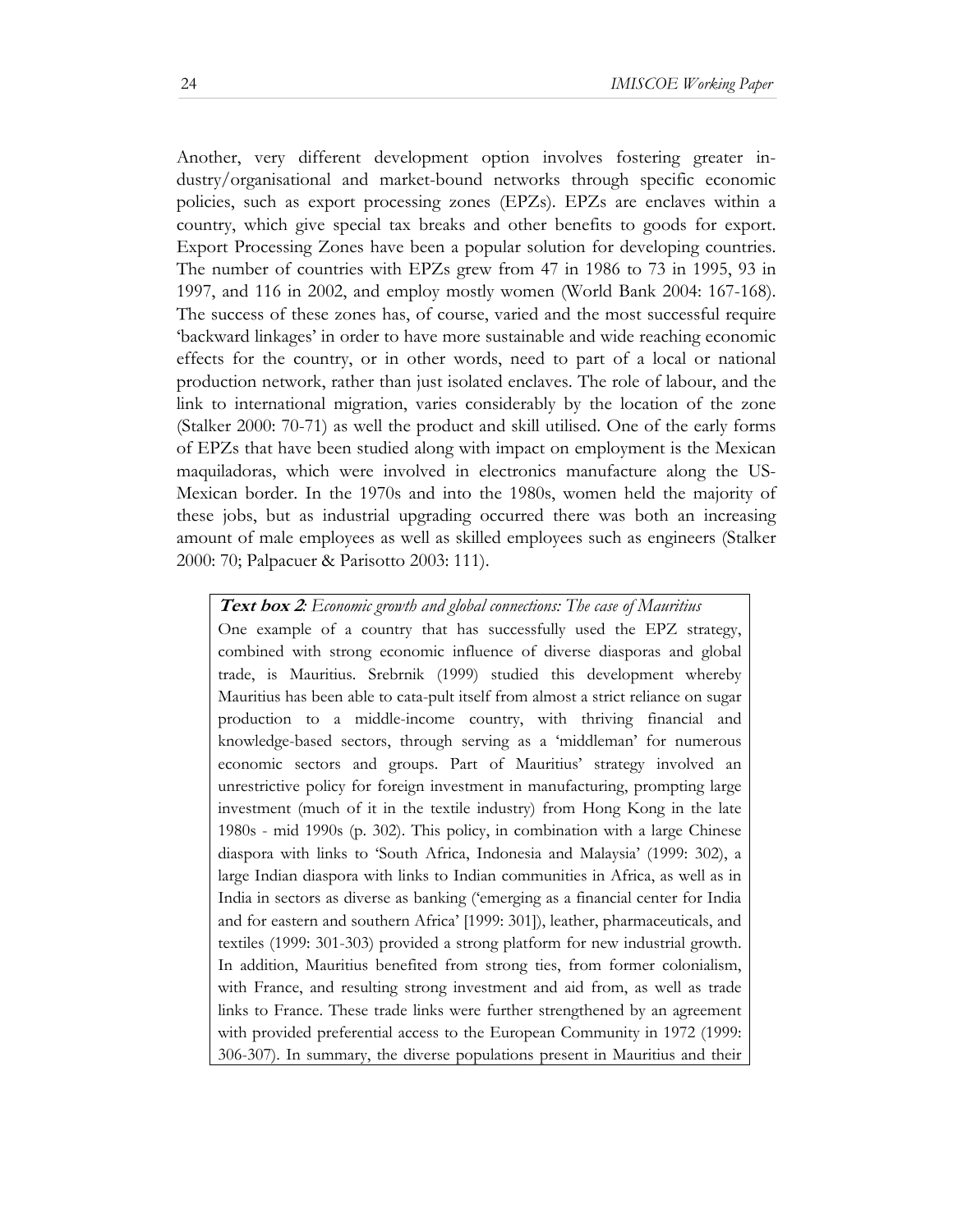connections to other countries, as well as an open trade environment, provided strong economic growth and com-petitiveness in a range of economic sectors beyond agriculture.

Sassen-Koob (1984) notes that in the process of industrial development, largely through export-related production, immigration patterns in Third World countries changed, with more women taking on wage-labour jobs in manufacturing for the first time, but this economic development did not necessarily coincide with lower flows of international migration from these places, showing potential links between increasing production jobs in the home country and opportunities for labour sending (to do similar tedious production jobs in industrialised countries).

# **Immigrant economic activity in Europe**

#### **Immigrants' economic incorporation in the current European context**

While networks are increasingly used to show global interconnections, local context and national assessments are still a fundamental piece of migration analysis and for determining potential and current benefits of migration. The concepts highlighted previously are now fleshed out empirically; reviewing literature related to networks roles in immigrants' economic incorporation. This section briefly explains the regulatory context, forms of ethnic niches, and the increase in immigrant entrepreneurship within the European context, highlighting its conceptualisation, opportunities, and trajectories of development.

Examining the *European* context involves a plethora of complications. Europe is not a monolithic entity, and there is considerable variety both in terms of immigration policies and histories, as well as in the economic structures and viability of economic sectors, hence thinking of it as 'the European case' is a bit of a misnomer. Yet, despite the clearly unique national contexts, many laws have converged under the auspices of the European Union which has created a new form of market-bound network with strong impact on all forms of mobility, both trade and migration, causing changes and adjustments to both of these facets. This impact and dynamics are prevalent with issues of European enlargement and the rights (as well as often short-term imposed restrictions, such as those on migration from new Eastern European member states) of these countries. Compounding the situation further is often a lack of comparable research data on issues related to immigration, and integrated, comparative cross-national studies are even scarcer.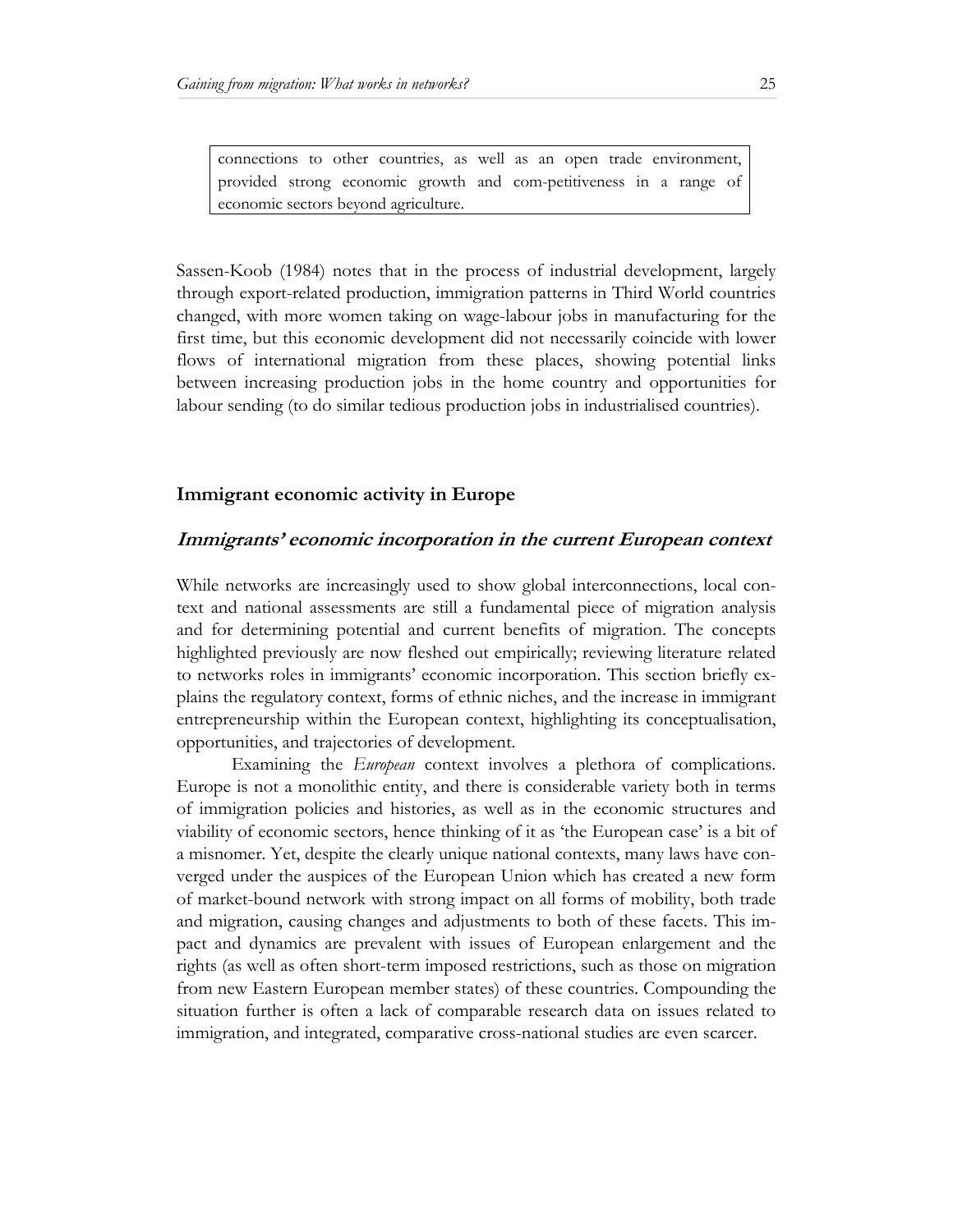In summary, 'the European' situation can only be examined in terms of broad classifications and a case study approach. In such a context, it is difficult to make sweeping conclusions, and it is better to point to key questions and develop-ments while appreciating local specificity at the same time. Returning to the dia-gram introduced earlier in this paper, this section will assess the role of networks in immigrant economic incorporation first through a general look at the influence of one of the key dimensions shown, policy, and then through a closer look at various economic activities and economic structure. This combination ties in with the embeddedness approach also highlighted earlier.

#### **Immigration, policy, and forms of economic incorporation**

Europe as a destination for immigrants has changed since the mid-1970s from having preferential migration policies for labourers (actively) recruited to help reconstruct war-torn Europe and those with previous ties to the country via colonialism, to one of Europe accepting few labour migrants, with those allowed to migrate for labour purposes coming primarily as skilled workers and confining others to entry as undocumented immigrants, humanitarian categories (refugees and asylum), students, or through marriage and family reunification (Holzmann & Münz 2004: 32). Salt et al. (2004: 33) quantify the effect and report the prevalence of skilled migration (among labour migrants) in Europe:

'In some cases, skill levels are recorded. In France in 2001, for example, just over 70 percent of new, non-EEA foreign workers were in the professional, managerial and technical category. The equivalent figure for the United Kingdom in 2001 was 87 percent; 60 percent in Germany (2001); 36 percent in Ireland (2002); 33 percent in the Netherlands (2002); 29 percent in Portugal (2000). In general, these patterns have remained constant in recent years.'

With these statistics geared towards showing the prevalence of skilled migration, they also inversely point to which countries predominantly draw on other forms of migration, despite attempts to design a European migration system.

Migration law is still predominantly constructed on the national level. While low-skilled labour migration is often associated with the former guest worker programs, it is far from negligible today. It should be kept in mind that work permits are often allotted by nationality and for specific job categories, mostly allotted through specific bilateral treaties between countries. Hence nationals of certain places have privileged labour market access due to diplomatic ties. For example, Akkoyunlu (2001: 35) studied the migration resulting when Germany enacted a treaty with Poland in 1991, allowing three month contracts for Polish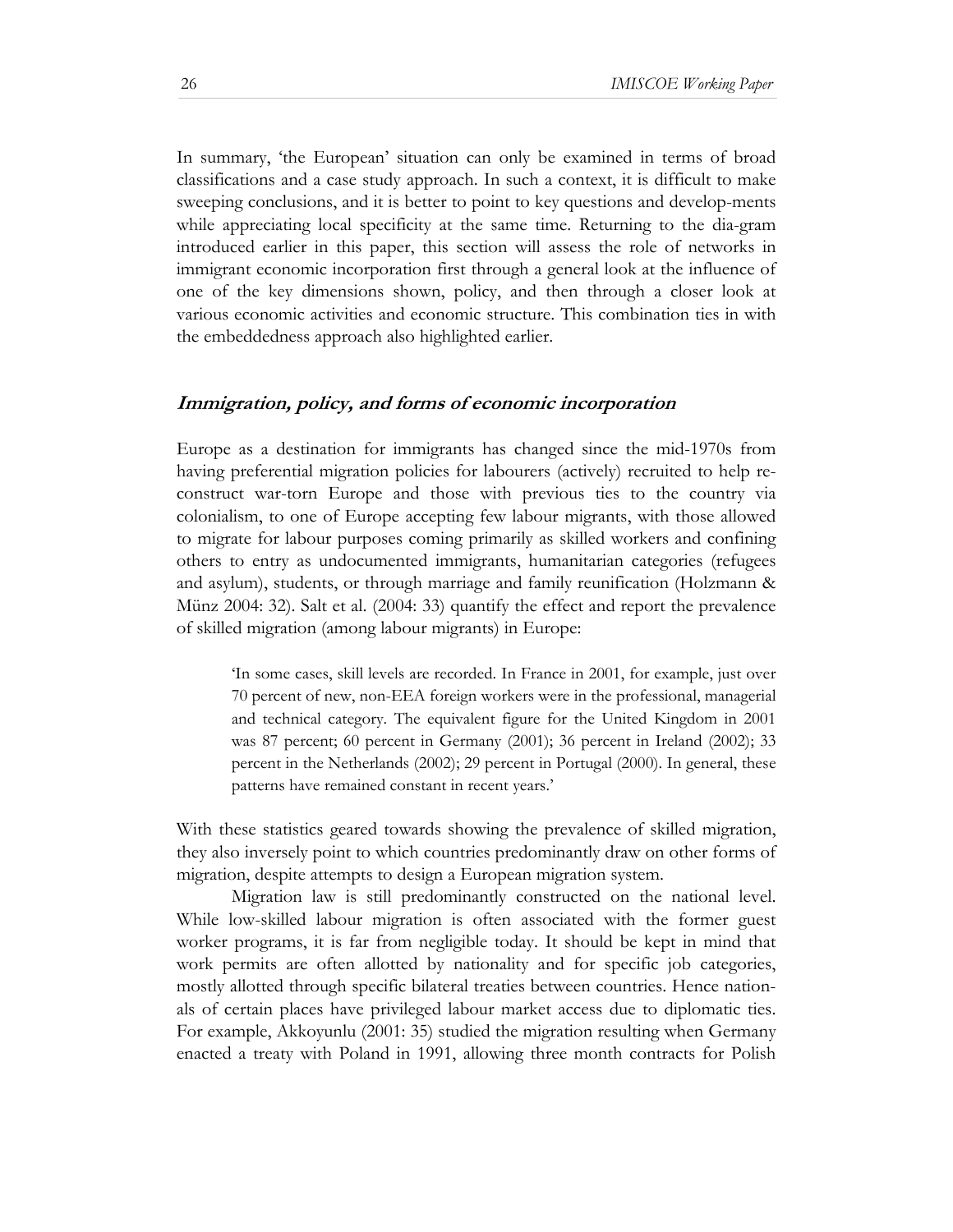workers, largely in the construction (although this was stopped in 1993), 'agriculture, grape gathering, hotels and catering, and forestry and exhibition projects'. This legislation then also has interesting implications in terms of the networks involved, as the majority of the Polish migrants return to Germany for a future contract, often with the same employer, and with some working numerous contracts a year (2001: 35-37). Lindio-McGovern (2003) notes that in Italy, non-European Union citizens are often confined to the lowest sectors of the job market, are often required to have a job before residence in the country is allowed, and hence a sort of labour market segregation can occur on the basis of policy. Lindio-McGovern observed this specifically in the case of Filipino workers in Rome over 90 percent worked in the domestic sector with little access to the rest of the Italian economy. Other examples can be seen in low-skilled jobs in other sectors that have difficulty filling positions as well, such as food processing<sup>12</sup> or construction. If specific recruitment programs are not in place, employers may opt to hire those without legal access to the country, hence propagating the processes related to illegal migration and the informal economy. Once in place, these too can be influenced by the formation of migration systems, allowing longer-term flows of people to fill these positions. Just as recruitment is shaped by migration systems and by characteristics of migration networks, the reverse – migration networks shaping the allocation of both legal and illegal labour – also holds true. In this way policy becomes an important piece in the creation of ethnic niches.

High skilled jobs for immigrants are bound to similar processes. Some countries base permission for skilled employment too on quotas for specific jobs (job shortages). In some cases, these quotas are often designated by nationality (see text box 3). International skilled migration is often also strongly influenced by intra-company transfers and relatively short-term stays. High skilled migration recruitment programs and visa preferences vary by country, but typically those in Europe focus mostly on healthcare providers, IT specialists, engineers, and – last but not least – soccer players. There are two main routes for filling these positions. The first is facilitated by the company itself, through transfers from international offices or affiliates. The second is facilitated by the government, when a number of visas are allocated for certain occupations. Such skilled migration programs have recently been part of the UK (nursing) and Germany (IT workers through the green card program), and hence skilled migration within Europe is better studied in these locations. However, even in the absence of clear formal programs, skilled migration is often prevalent in arguments underlying discussions of (national) competitiveness within the global economy.

<sup>12 &#</sup>x27;Be my guest', *Economist*, 8 October 2005: 86.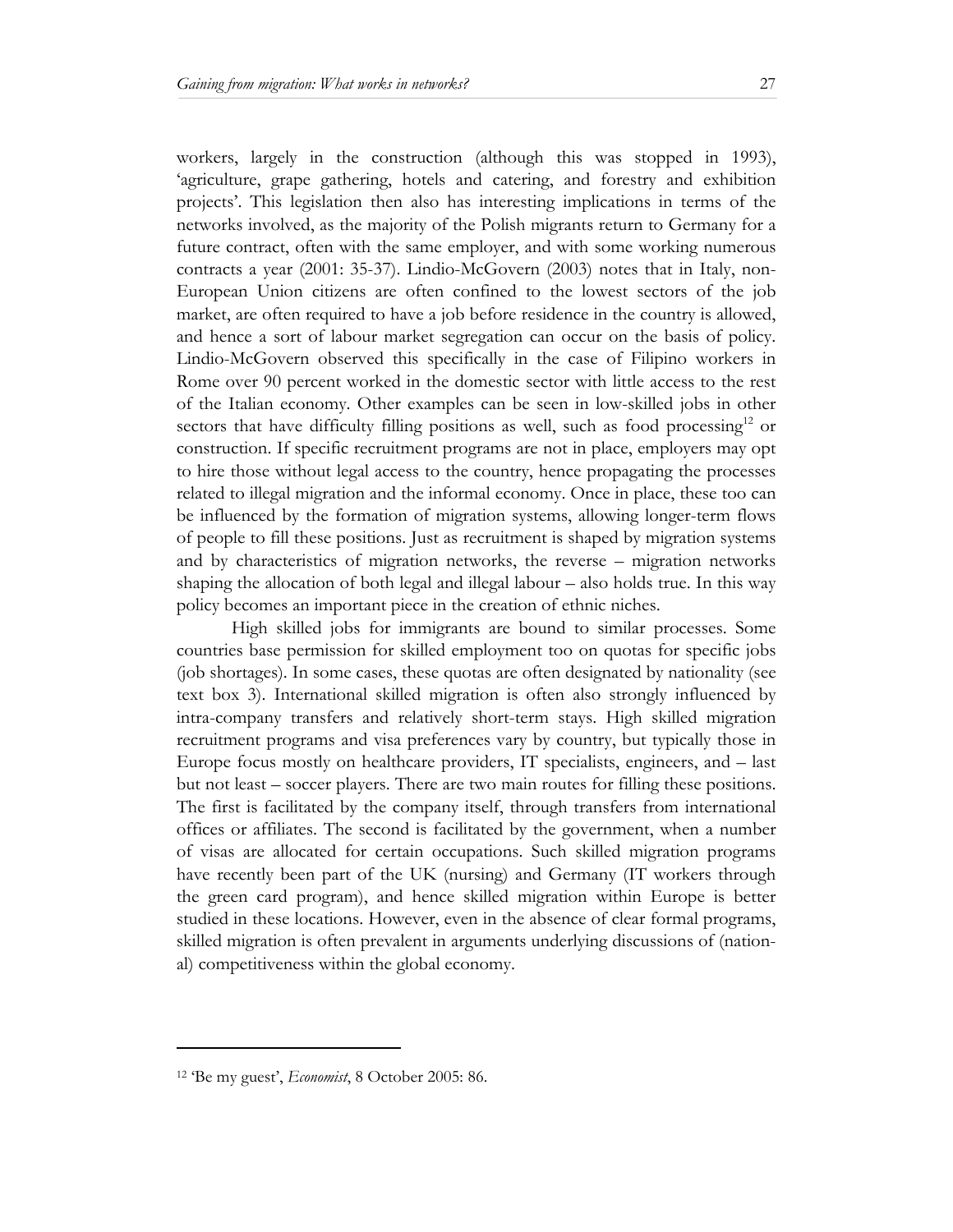#### **Key migration trends**

- *Migration patterns and impact of migration and migration related investments on Central and Eastern European states*: These movements are influenced both by the increasing number of member states in the European Union as well as corporate moves to reduce labour costs and move certain operations to lower cost destinations.
- *High skilled migration recruitment and visa allocation*: In Europe, preferential visa and recruitment programs focus mostly on healthcare providers and IT specialists and engineers. These programs have been large, and therefore better studied, in Germany and the UK.
- *The 'new' immigration states in Southern Europe (Spain, Greece, and Italy) and economic incorporation/industry changes that accommodate immigration*: 'Old' countries include those with strong post-colonial flows or past migrant recruitment in the 1960s and stronger economies, such as the UK, France, Germany, Switzerland, and Netherlands whereas 'new' countries of immigration, mainly in the Southern European states of Greece, Spain, and Portugal, where immigration has been increasing since the 1980s or 1990s. Further, these countries have all had large regularisation programs for formally illegal migrants within the past five years, hence leading to greater counts of the true migrant population, as well as a better understanding of new migration flows to Europe (Münz & van Selm 2005: 147) as well as additional access to the labour market.

Research on the incorporation of immigrants in the economy have long observed and assessed the formation of both wage labour and entrepreneurial ethnic niches, or concentrations in certain sectors and geographic areas. Immigrant (or ethnic if they persist across generations) niches develop when immigrants cluster in a certain sector and become associated with a certain economic activity locally or nationally. Ethnic niches are often defined in terms of industries, but as Rath (2001: 9) notes: 'A particular group may have formed a niche in the health care sector, for example  $(...)$  (but) there is a great difference between being spread over the sector as a whole or constituted in the positions of heart surgeon, nurse, or domestic help.'

Immigrants have long been associated with certain occupations, such as the 'dirty' work of construction, meat packing, and cleaning, the tedious labour demanded by the garment sector or certain types of agricultural work, or the entrepreneurial and employment opportunities offered in the retail and restaurant sectors. However, immigrant concentrations may also occur in other sectors, which may offer newly open or expanding opportunities, such as those created by the growth of the service sector. In other words, ethnic niches may exist in combi-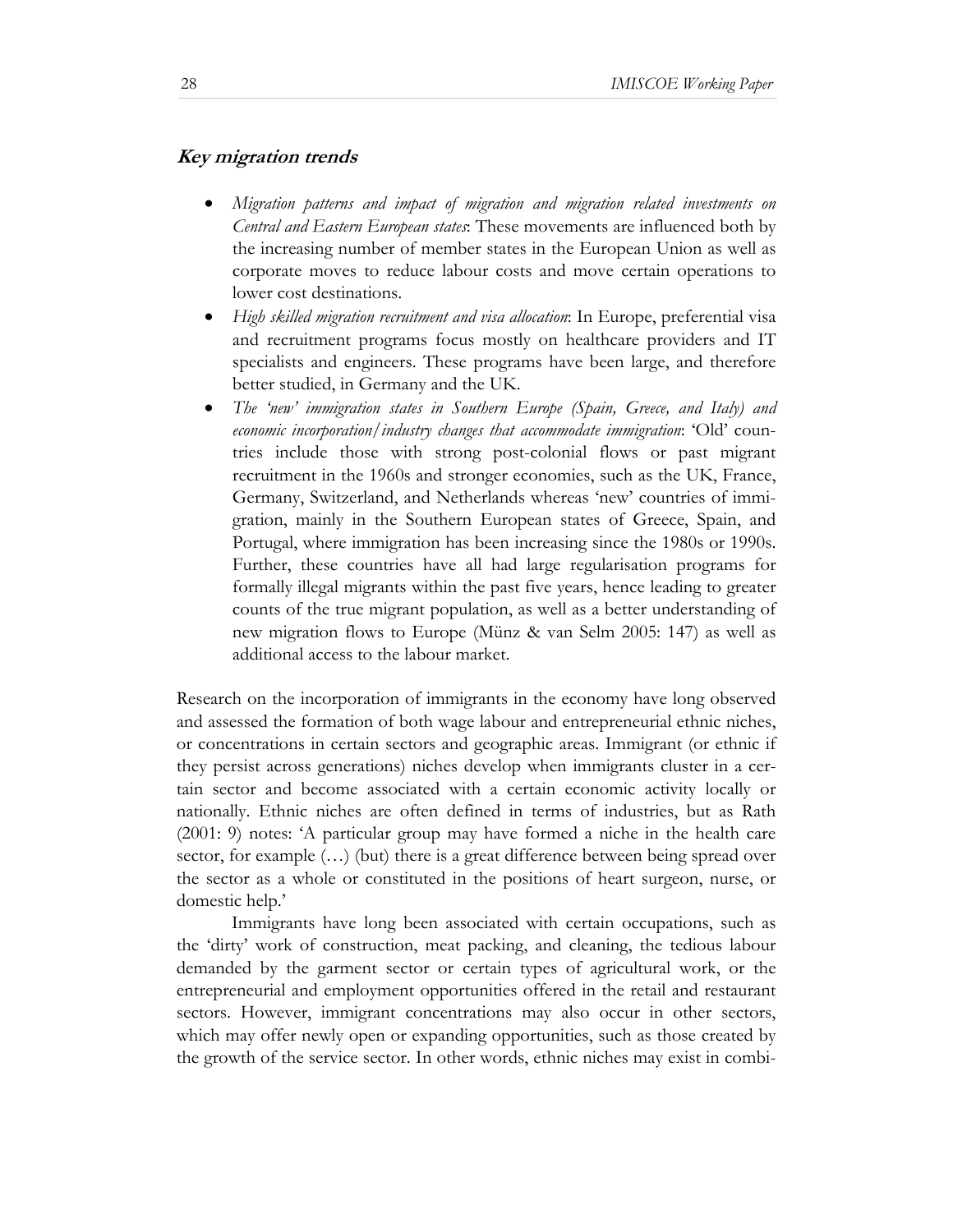nation with (ethnic restaurants) or separate from entrepreneurship (as seen in the example of Polish grape pickers in Germany), work with co-ethnics (such as the numerous Asian-owned garment manufacturers in Los Angeles employing Latino workers) and either within ethnic markets (for example travel agencies geared to co-ethnics, for example, Giese [2003: 169] notes the rapid expansion of Chinese travel agencies in Germany) or outside of them (such as ethnic restaurants catering to mostly local European customers, or Indian software engineers working in US or German companies).

**Text box 3***: Quotas and skilled workers: Lessons from programs for skilled migration* 

The US provides one of the best-studied examples for highly skilled migration, through the H1B non-immigrant (that is temporary) visa program. This program has allowed Indian nationals to have a notable role in the US high tech sector and has also led to the blossoming of related industries in India.

However, caution should be taken in assessing the contributions made by immigrants of certain countries, and it should be kept in mind that results are affected not only by the qualifications of the individuals and the needs of the industry, but also by visa quota allocation controlling the number of individuals that can come work in that sector. In FY2001, 49 percent of approx. 331,000 H1B visas were issued to Indian nationals (Nielson & Cattaneo 2003: 149). Quotas for H1B visas have been dramatically reduced for FY2005. The number of new H1B visas is limited to 65,000 and this quota was already reached by October 2004, the first month of the new fiscal year. Additionally Singapore and Chile will receive an increased share of the H1B visas, due to new 'free trade' agreements.13 Once again, this change is substantial. For example, Singapore went from receiving 728 H1B visas of approximately 370,500 (INS) to 14,000 of only 65,000.

In other words, changing policy means that the empirical details such as nationality and composition of groups are also changing, making the impact of such policies rather difficult to research and assess. This point is important both as European countries look to other places, such as the US, for examples of skilled migration policies and its effects.

Although certain occupations often become immigrant niches across countries, their formation cannot be taken for granted as being universal, and is again tied both to the opportunity structure, policies governing the sector as well as those related to migration (including bilateral treaties and recruitment). Creation of im-

<sup>13</sup> http://www.murthy.com/print/ukh1cap\_P.htm.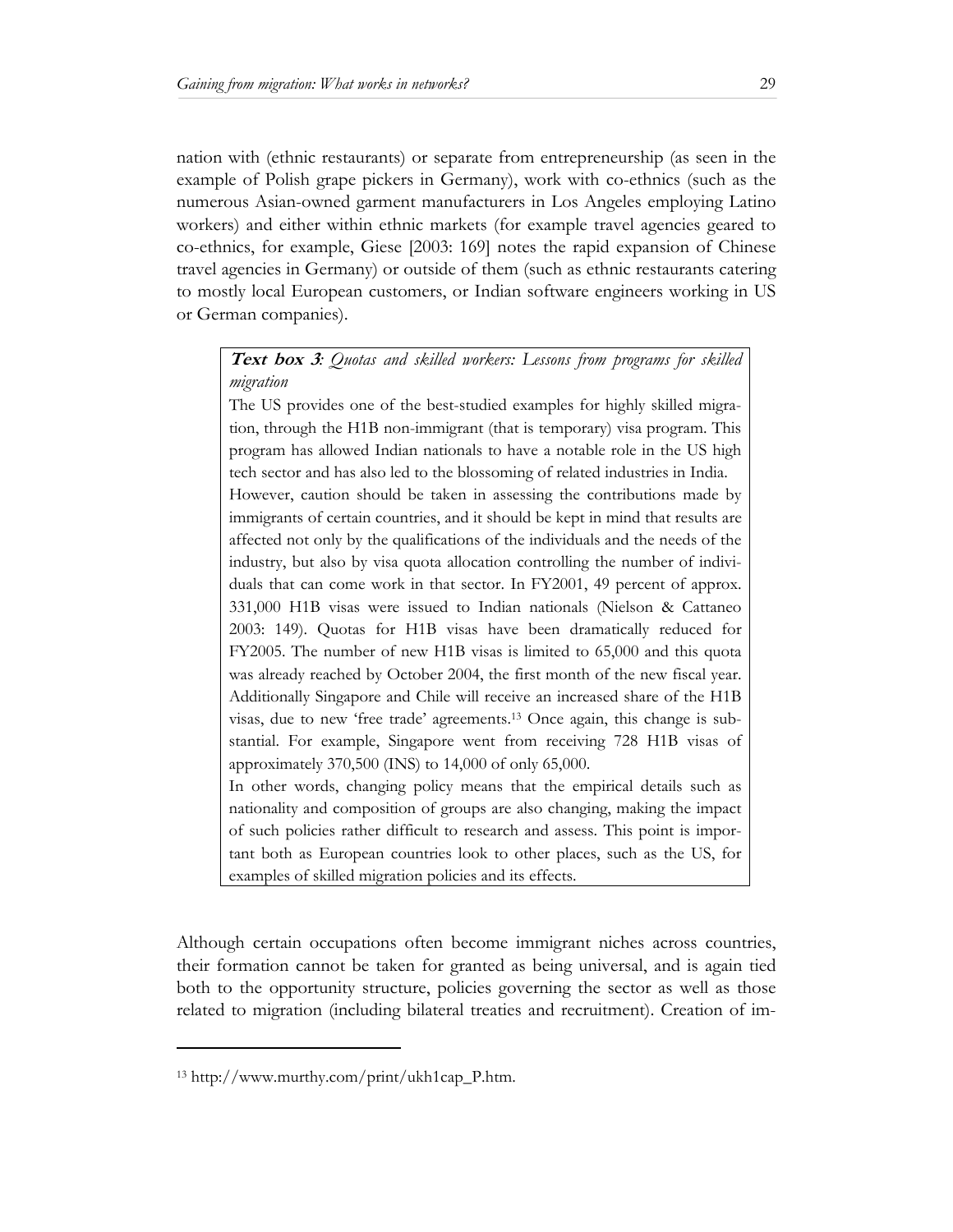migrant niches is influenced by national as well as local regulations. For example, migrant labour is common in the Spanish agricultural sector, but not in Portugal (Mendoza 2000: 610); in the construction sector of Germany, but not in the Netherlands due to high involvement of unions (Rath 2002a: 365), to name a few examples. Nonetheless, there are some certain sectors that immigrants gravitate to, largely due to specific recruitments or work permits, social networks facilitating finding a job in the sector, or exclusionary measures which prevent work in other sectors that may also be viable for the immigrants. The mixture of rules and regulations steering economic traffic, and the way these are enforced by the authorities, have direct influence on economic incorporation of immigrants. On the one hand, the institutional framework can contribute to the development of certain entrepreneurial concentrations. A few examples from the Netherlands demonstrate this relationship. The establishment of Islamic butchers (of Turkish and Moroccan origin) is subjected to special legal criteria. Moreover, the ritual slaughter necessary for obtaining halal meat falls under a different regulation. Interestingly, this regulation is based on the rules and regulations that were once made for Jewish butchers (Rath et al. 1996: 74). On the other hand, it can contribute to the reduction or even disappearance of entrepreneurial concentrations. The mushrooming of small Turkish garment factories at the end of the 1980s and beginning of the 1990s is not only linked to the favourable economic circumstances, but also to the extremely accommodating attitude of the authorities towards their informal practices. Since 1994 however, the Public Prosecutor has decided to crack down on fraud and illegalities that has intensified controls in the garment industry. Together with the opening of new markets in East Europe and Turkey, the draconian law enforcement operations have led to sharp decline in the Turkish garment industry in Amsterdam.

In combination with policy, current opportunities (or lack thereof) for immigrant incorporation stem from processes of economic restructuring (which involve a degradation of manufacturing industries, the growth of the service economy, the increasing significance of flexibilisation and outsourcing, the dialectics of gentrification and the informalisation of different parts of the labour market) as well as issues related to the fit in the economy (supply and demand). The changing economic structure therefore means that there is fluctuation in demand for immigrants in certain sectors, as well as new opportunities emerging. While these opportunities vary by country, a few strong changes are notable, relevant to both the study of immigration in Europe and their economic integration. While each case cannot be presented in detail within this paper, they are nonetheless fundamental topics to point to emerging changes or trends.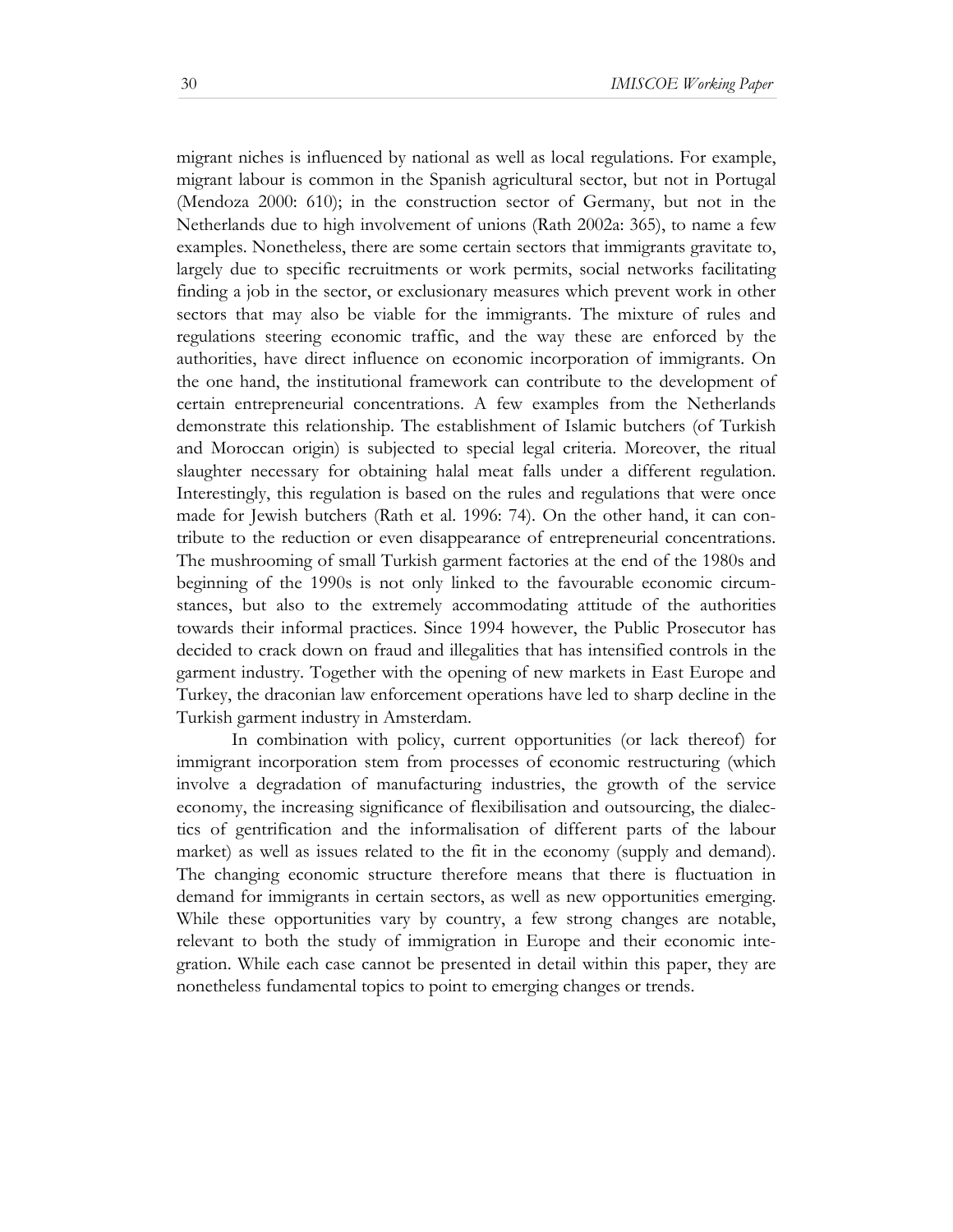*Issues related to economic and industrial sectors and structures* 

- *Shifts in the role of immigrant labour in the global economy*. Industrial structures and a firm or country's role within global production can change profoundly, as can the role of immigrant labour within various sectors. Ireland provides one example, showing a case of new industrial growth, whereby it went from being seen as an economic laggard and a country of emigration, to one of the most dynamic economies in Europe and a country of immigration (for discussion see Hughes & Quinn 2004; White 2004). Ireland expanded its role in the service economy, partially through subcontracting forms business services from distant areas and at the same time, has become a country with increasing immigration. White (2004: 255), however, mentions the viability of these industries is questionable though, as Dublin's infrastructure has become overburdened, house prices have skyrocketed, and hence it is having more difficulty in attracting foreign knowledge workers, who have been drawn mostly from India and Eastern Europe. Other examples can be seen in cases related to bringing in immigrant labour for specific sectors where there are shortages (such as agriculture, health care, and education).
- *Changing sectoral structures through subcontracting and flexible specialisation (such as that seen in contract manufacturing or outsourcing of services*). This trend is associated with more globally integrated markets through international subcontracting and outsourcing. Additionally, increasing amounts of subcontracting and flexible specialisation across many industries has allowed increased importance placed on small enterprises. While this is a general feature of economic restructuring, its implications are not fully assessed. Which sectors are most influenced and where are changes occurred? How do different countries adapt? Is the source of this labour domestic or foreign (and from where)? For example, the Italian case is intriguing in this respect. Italy, once an industrial laggard because of its plethora of small firms, became the prime example of flexible specialisation in the 1980s (Weiss 1988). Given that, according to Magatti and Quassoli (2003), indigenous Italians already filled almost all the openings for small businesses, the scope for immigrant businesses was limited. Lüthje's (2002) work offers insights into the practices involved in flexible specialisation and its resulting labour patterns and diversions across countries. He explains that unlike in the US where flexible labour in contract manufacturing is made up of large divisions between employees and supervisors and large amounts of insecure or short-term jobs. However,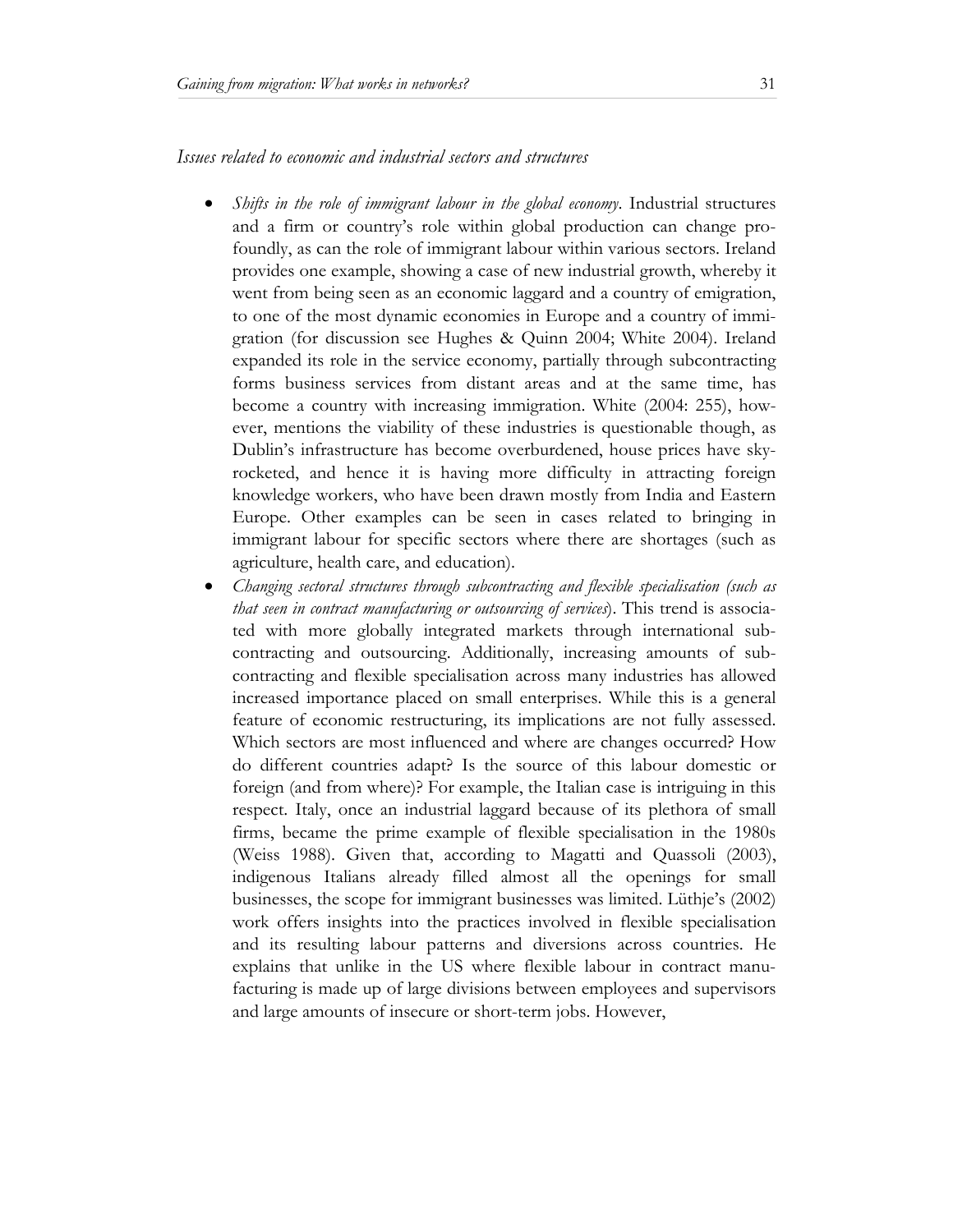'In German and Swedish plants there is a higher degree of work integration, more sophisticated automation practices, and also a stronger role for unions and legal employee representations (such as works councils in Germany). (…) Union wage standards are widely accepted, even in non-union plants. However, there is a strong trend towards concessionary bargaining on the part of workers' represen-tatives and unions, especially under the impact of competition from low cost regions. Particularly striking is the high proportion of flexible employment arrangements, achieved through temporary labour agencies or limitedterm em-ployment under existing labour laws' (2002: 234-235).

Further, the rise of these intermediate labour brokerage firms within Europe has not been studied in much detail yet (see Peck et al. 2005, for discussion of increasing role of temporary staffing firms as a new industry in the wake of internationalisation and deregulation in Spain, Italy, Germany, and Japan).<sup>14</sup>

• *Informality/informal economy.* Informality is bound by several processes. For one, informality is related to politics. For example, mistrust of institutions and law enforcement, may result in bending the rules and informal practices may ensue. Second, with a mismatch between job vacancies and restrictive immigration policies, there is room for the informal economy to flourish. While the informal economy is often noted as a key part of Southern European (Italy, Spain, Portugal, and Greece) economies, it has a role throughout Europe. For example, Freeman and Ögelman (2000) indicate that high taxation in welfare states may push immigrants into the informal economy, especially if the goal of the individual is temporary migration and/or the business' competitiveness is strained by high benefit costs and taxes (2000: 121). Further, the employing of informal workers may be seen as a benefit for business owners (provide cheap labour or offer jobs that are difficult to fill otherwise) and range from being seen as tolerable to beneficial by the government, at least within certain sectors. For example, for Central and Eastern Europe it has been observed:

> 'By the mid-1990s, substantial numbers of westerners, the majority welleducated, worked as undocumented labour in what was effectively an informal economy. For Poland, there were estimates of over 50.000 illegally employed westerners (Ornacka & Szczesna 1998), and a further

<sup>14</sup> However, it should also be noted that this publication only tells of the role of staffing firms, but not the composition, such as nationality or skill-levels, of labour employed, and this is largely still an unstudied topic.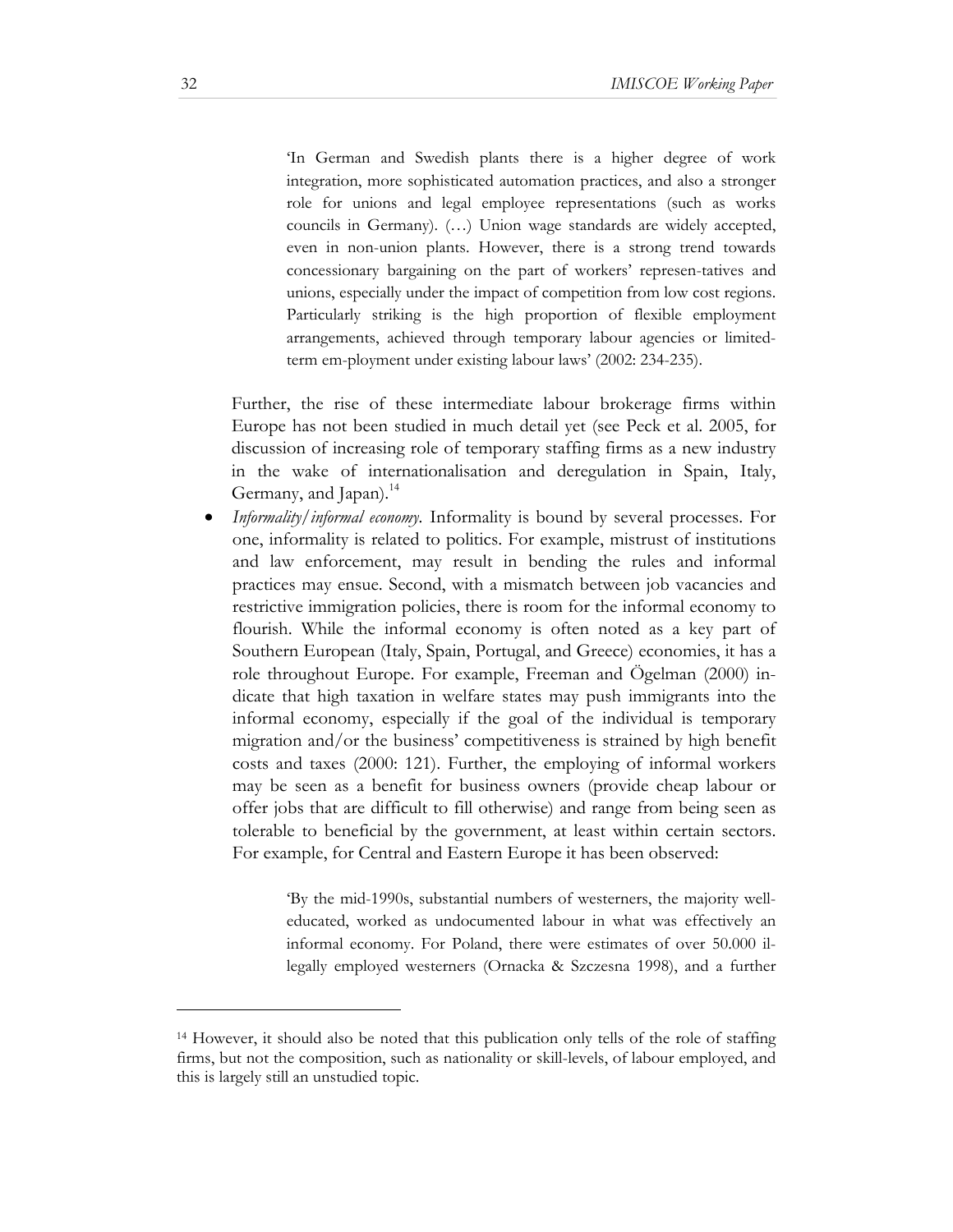40.000 in the Czech Republic. Undocu-mented western specialists worked as consultants, managers, advertising and PR specialists, contacts for western markets and so on (Morawska 1999). They were to be found in small-scale foreign and joint venture companies, in newly founded enterprises in Central and Eastern Europe and as private foreign language tutors to native businessmen and managers. In addition to the skills they brought, their employers made significant savings on salaries and social benefits enabling them to compete more effectively with TNCs' (Salt et al. 2004: 37-38).

In other words, for studies of the informal economy as well, careful attention needs to be taken to understand the interplay among individual skills, opportunities, local labour markets, and policy, as the mixed embeddedness approach advocates.

#### *Immigrant entrepreneurship*

There has been increased attention to immigrant entrepreneurship, which can allow new benefits to be ascertained both for the migrants themselves, as well as possibility of creation of a new economic sector and trade. First in the United States and Great Britain, and later in other advanced countries in Europe, the number of small-scale entrepreneurs has greatly increased (OECD 1993), and so has the share of immigrants in the population. A number of them have entered self-employment, making it obvious that immigrants play an important role in these advanced urban economies (cf. Barrett et al. 1996; Body-Gendrot & Ma Mung 1992; Häussermann & Oswald 1997; Light & Rosenstein 1995; Portes & Stepick 1993; Rath & Kloosterman 1998; Waldinger 1996). The extent and measure of economic development is partially determined by the economic activities of immigrant entrepreneurs, while the possible success of their activities is influenced by their relations with, and the dynamics of, the environment. The question is: how to understand these processes?

Research on immigrant entrepreneurship has taken its own theoretical path in the past three decades and has usually been national or local in focus. There has been a strong emphasis on the supply side with the focus on the entrepreneurs themselves and not the broader context. To economists such as Borjas (1990) and Bates (1997b), human capital has been the crucial explanatory variable of entrepreneurial success. According to sociologists, however, this neo-classical view with atomistic individuals pursuing the narrowly defined goal of profit maximisation fails to explain variations among different categories of immigrant entrepreneurs and immigrant entrepreneurship more generally (cf. Light & Gold 2000; see also Power 2001). They tend to stress the role of social capital and networks, the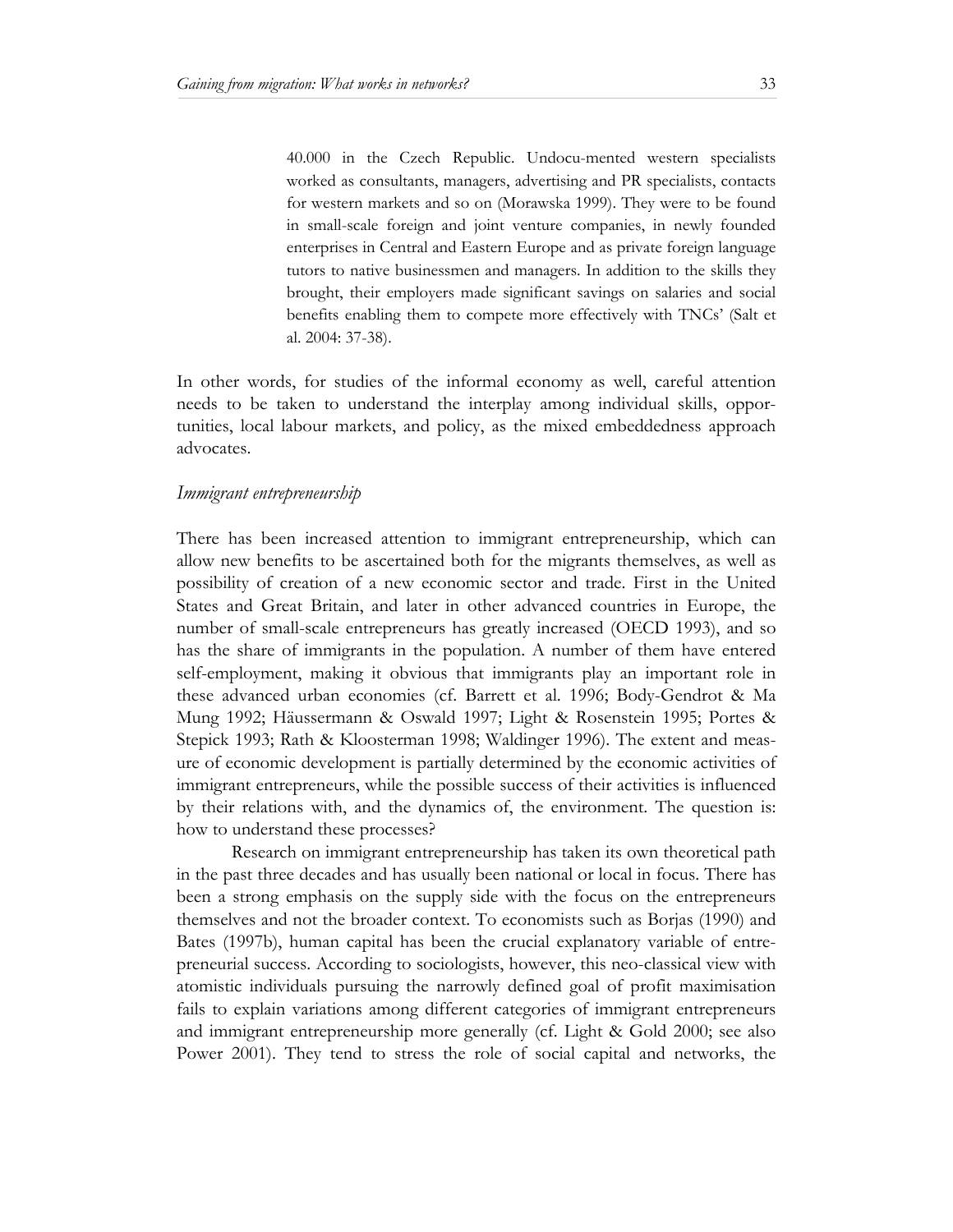resources that characterise a whole group and not just its isolated members. Although these perspectives can make it easier to explore immigrant entrepreneurship in a number of cases, they do not suffice if one wants to compare immigrant entrepreneurship in different settings; they leave out the demand side or opportunity structure. The shape of these spaces is contingent on multifarious factors such as sectoral and income distribution, financial system, available technology, welfare system, and rules and regulations, and company's individual strategies of innovation (Engelen 2001).<sup>15</sup> To understand national trends in immigrant entrepreneurship, these opportunity structures have to be taken into account in order to put the actors into a proper perspective (cf. Aldrich et al. 1984).

Opportunities for immigrants' to become self-employed in Europe range from low (such as in Austria) to being widespread, as is the case in the more neoliberal political economy of the UK. Further, data on immigrant owned businesses is often not readily available.<sup>16</sup> Entrepreneurship can be thwarted by too much bureaucracy for opening and closing businesses (bankruptcy law), lack of capital for startups, or slow business registering procedures. Hence, the prevalence of small businesses in European countries ranges tremendously. For example, Austria was formerly largely reliant on state supported employment, and legislation was restrictive both for starting businesses in general as well as for employing migrants in part due to the strength of the unions (Haberfellner 2002). In contrast, the percentage of self-employed immigrants in the UK are higher among immigrants than native English (11 percent and 8.5 percent, respectively in 1999), which indicates in part the lower legal barriers to being self-employed, supported by the UK's neoliberal political-economy (Haller 2004). Legal restrictions may also form barriers. From 1990-1998 Italy had restrictions for non-EU citizens to own businesses were dependent on the signing of bilateral agreements, excluding many nationalities such as the Chinese, who have since become one of the most entrepreneurial groups in Italy (Pieke et al. 2004: 121; Magatti & Quassoli 2003: 166-168). Regional differences are also important, in terms of policy (for example, in Switzerland laws are often made on the canton level, causing great disparity across regions for the ease or difficulty in opening a business), economic sectors that can be supported, as well as the prevalence of various immigrant groups in the area.

<sup>15</sup> Engelen (2001), elaborating upon the work by Max Weber (1972; see also Swedberg 1994 and 1998), identifies a number of market dimensions that should help us understand and explain the sorting out of specific groups and individuals. He distinguishes: 1) the objects of trade, 2) the subjects of trade, 3) the structure of the market, 4) its level of institutionalisation, 5) the locality of the market, 6) its degree of social embeddedness and, 7) the mode, level and object of regulation.

<sup>16</sup> See Haberfellner 2002 for Austria, Hughes and Quinn (2004: 15) note no data is available for Ireland.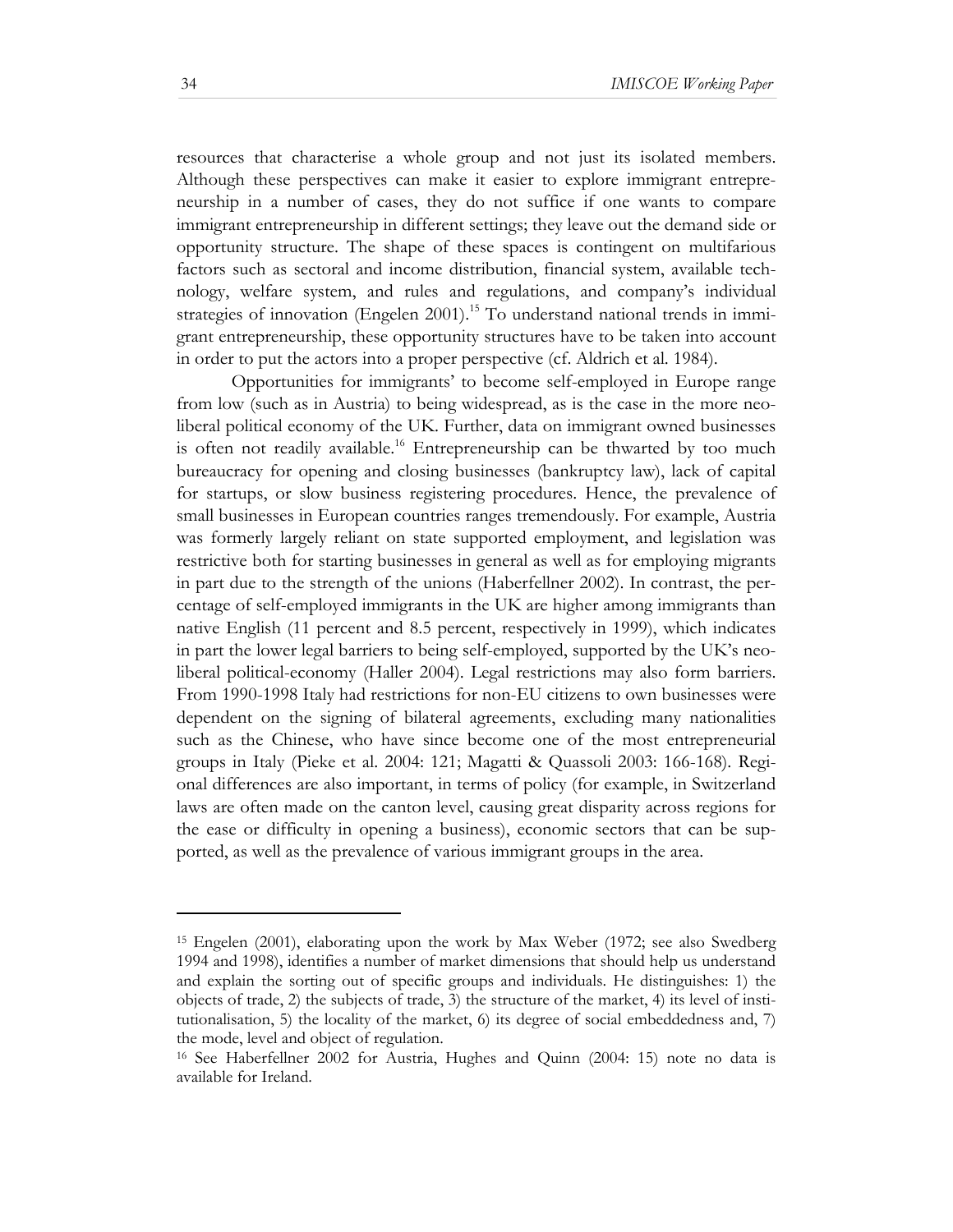As explained in the mixed embeddedness approach, the opportunity structure as well as the resources needed for each opportunity influence both the number of immigrant entrepreneurs and their potential trajectories of incorporation. Differences in the number of openings and the relative importance of vacancy-chain (for instance, a local green grocer store being replaced by one operated by an immigrant), post-industrial/low-skilled (such as an increasing need for housecleaners or home child care workers as women return to work) and postindustrial/high-skilled openings (for example, new sectors such as ICT or gaming) generate divergences in both size and dynamics of the immigrant entrepreneur population. Differences in the opportunity structure are also related to economic development. Clearly, the further a country has moved up on the road to a postindustrial society, the more post-industrial openings being generated. However, as Esping-Andersen (1990, 1999) has shown this is not just a uni-linear matter. Different institutional frameworks generate, along path-dependent ways, specific post-industrial employment trajectories. The various forms of networks as defined earlier (social, industry/organisational, and market-bound) can also be seen as one of several critical factors in the mixed embeddedness approach, keeping in mind that other factors also influence the end result, including accrual of benefits. We will now discuss different types of markets offering opportunities for immigrant entrepreneurship:<sup>17</sup>

• *Vacancy-chain markets*. Vacancy-chain opportunities are found in markets that are easily accessible, widespread, and, consequently, attractive for many aspiring immigrant entrepreneurs. The vacancy-chain process occurs when established entrepreneurs leave the lowest – in terms of prospects and work conditions least attractive – rungs of the ladder and thus create room for newcomers (cf. Waldinger 1996; Rath 2001; Kloosterman & van der Leun 1999, 2003). Even with a significant number of entrepreneurs moving out, many of these kinds of markets still tend to be near or past the point of saturation as (new) immigrants continuously seek fortune there and start businesses. Given the likelihood of cutthroat (price) competition in these stagnating markets, the failure rate will also be relatively high. Broadly speaking, several types of jobs have been conceived as vacancy-chain openings. First, we find these kinds of markets in, for instance, small-scale retailing such as groceries and bakeries and in the lower segments of the restaurant business. Second, vacancy chain openings are often associated with 'sweatshop' types of conditions, namely due to low-wages and intense manual labour.

<sup>17</sup> This section draws heavily on Kloosterman and Rath (2003) and Kloosterman and Rath (forthc.).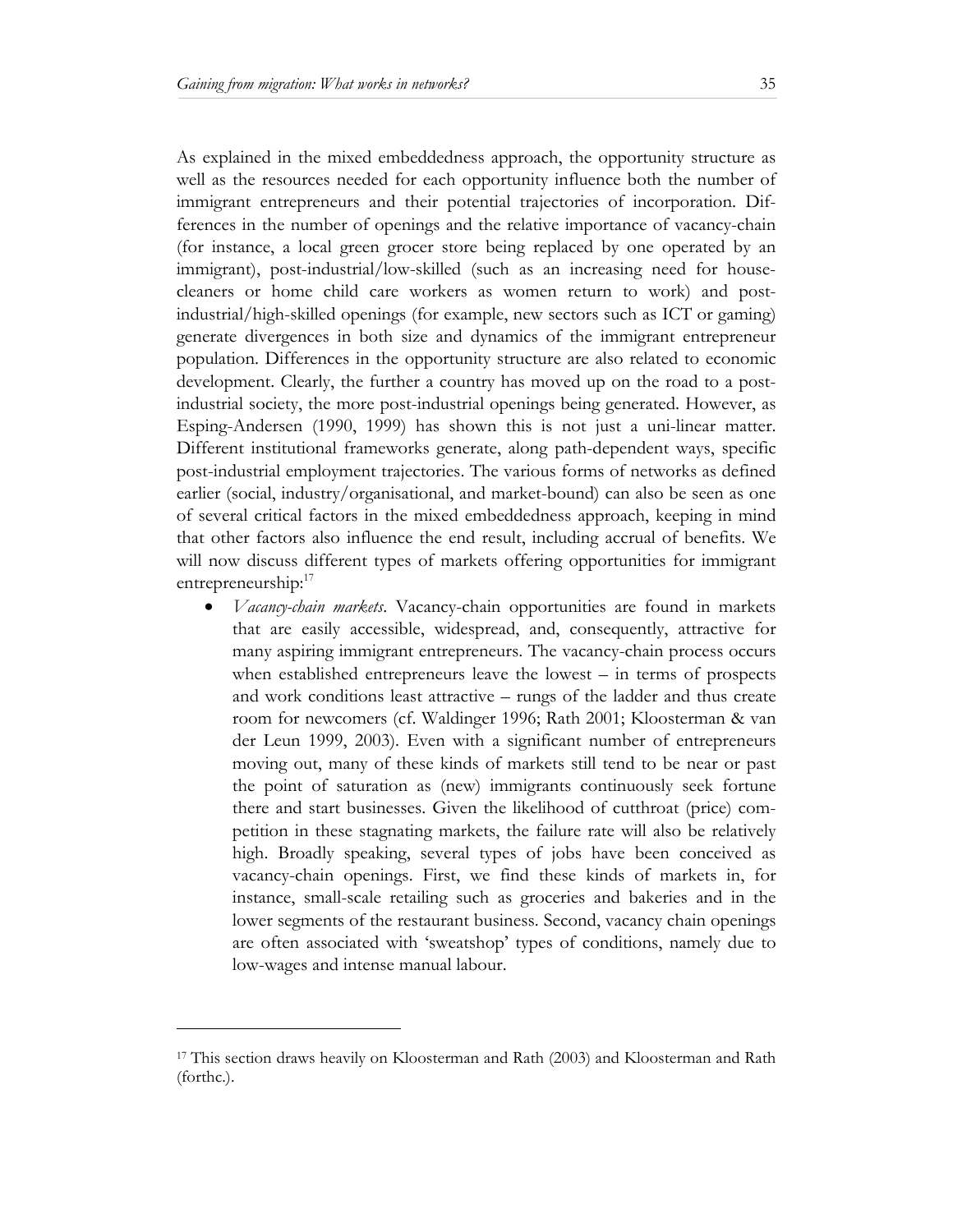Intense competition in combination with small-scale, low-value added production with low-skilled labour as the main input will provide a very fertile environment for the deployment of informal economic strategies (cf. Cross 1995; Kloosterman et al. 1998, 1999). Specific forms of light manufacturing thriving on low-skilled labour that has to be located close to large (urban) markets and, hence, cannot be easily relocated to low-wage countries may also fall under this heading. The small-scale manufacture of clothing in sweatshops has typically seen not only a concen-tration of immigrant businesses but also a succession of different immigrant groups (Dicken 1998; Rath 2002b, 2003). Informal production on a more permanent base requires a specific kind of social embeddedness as trust is essential for relationships are not according to the rules and, hence, will be kept outside the formal judicial system (Portes 1994). In most cases, this will mean a strong embeddedness. Further, many businesses that started in vacancy-chain openings are not just dependent on social/ethnic capital for their inputs (mainly labour), but also for their customers (ethnic market).

- *Post-industrial/low-skilled markets*. Opportunities also occur in low-threshold markets with low added value but also a high growth potential. This is not, as one may tend to think, an oxymoron. Post-industrial societies are evidently capable of generating these kinds of markets, especially in personal services (Piore & Sabel 1984; Odaka & Sawai 1999; OECD 2000b). Highly accessible markets are not necessarily confined to those with a lack of growth potential. They may also be found in markets that are in earlier phases of the product-lifecycle. These dynamic markets offer openings for newcomers who are open to more innovative approaches. These markets do not require special skills or large outlays of capital and may, therefore, also be open for newcomers. In rapidly developing markets in the sphere of personal services where two-earner couples are fuelling demand for a whole array of services, from housecleaning to pet-care activities. Rapidly growing markets may also be found in the case in markets that were previously activities monopolised by the state, but are now turned to market as a part of the drive towards privatisation. The market for childcare in some European countries, may fall under this heading. These markets are, surely, very attractive for aspiring entrepreneurs – immigrants and indigenous alike. Being appealing to indigenous entrepreneurs, they may attempt to construct barriers for immigrants by, for instance, demanding minimum educational qualifications to try to close-off this market and create protected niches (Waldinger 1996; Rath 2002c).
- *Post-industrial/high skilled markets*. The post-industrial transition implies a rise of small businesses as a result of the shift to flexible specialisation modes of production in manufacturing and multifarious forms of out-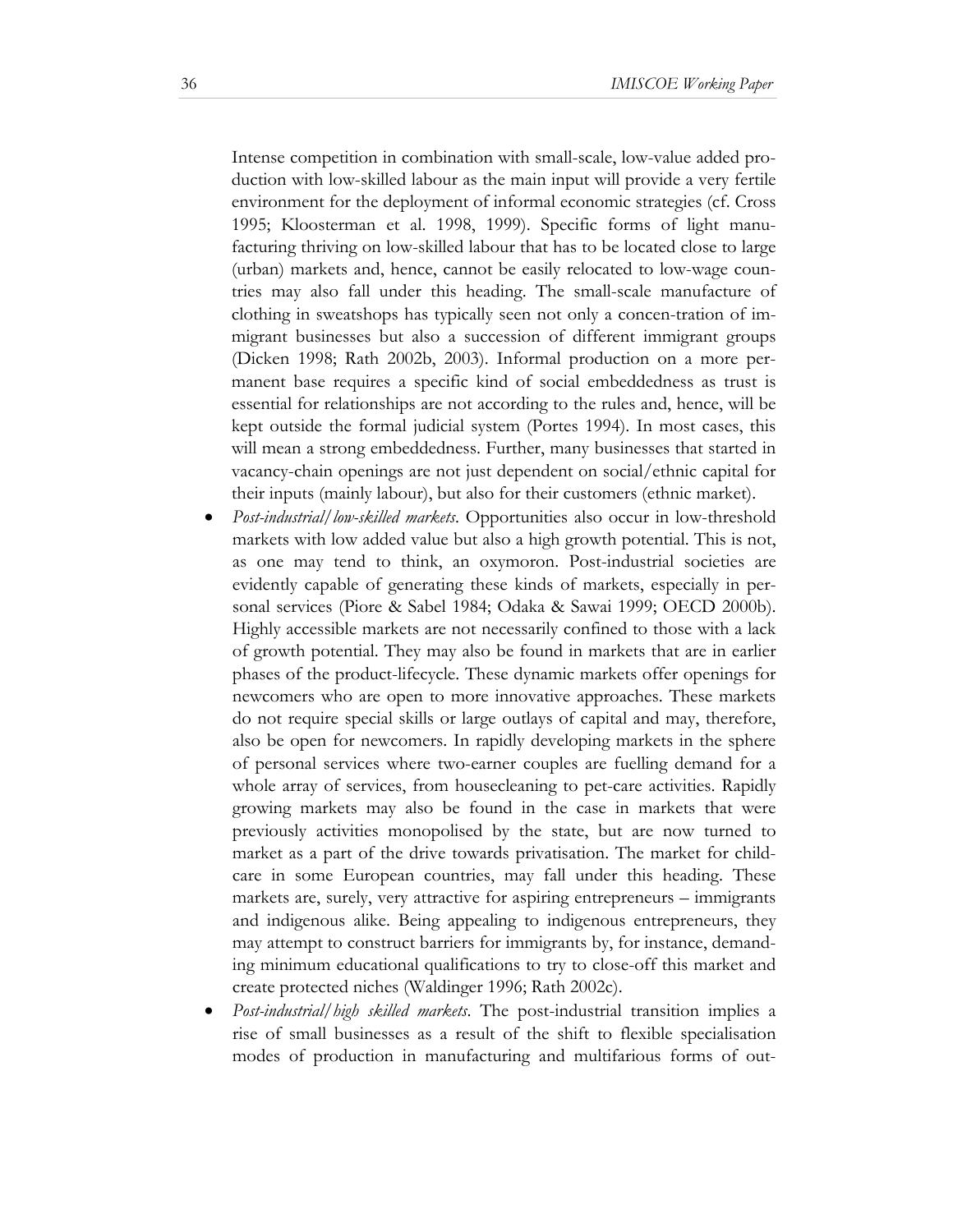sourcing and subcontracting in manufacturing and services. Post-industrial high skilled markets are characterised by higher added value and requiring greater human capital, but it should also be noted this combination could occur with any combination of worker's skills levels. We would thus expect to find immigrant high-skilled entrepreneurs in what Allan Scott (1998: 21) calls the leading edges of capitalist development: high-tech manufacturing, consumer-oriented industries (resolutely focused on niche markets), and personal and business services. As Leung (2001) and Saxenian (1999) have shown, more and more immigrants from non-OECD countries are also starting businesses in these markets. Further, attention can be turned to places of transition where new competitive advantages and in high tech industries are emerging (China and India are especially relevant), and hence, immigrants from these countries may bring with them experience and/or networks related to that specific sector's operations. In addition, to high-tech firms, we also find small firms that combine high demands in terms of human capital with a significant growth potential in producer services (e.g. consultancy, law and advertising firms). Finally, postindustrial high skilled markets also include tasks that require special expertise, but are not necessarily linked to high tech industries. These may even occur in 'sweatshop' conditions, with long hours and tedious work. For example, in the garment sector, high skilled workers are required for specialised tasks, such as embroidery.

• *Ethnic markets*. Ethnic markets can be found, in principle, in each of the three sets of openings that we have identified above. When a shop is taken over by an immigrant, a vacancy-chain opening, it can orientate itself mainly to co-ethnics as, for instance, has happened with many bakeries and groceries in former working-class neighbourhoods. We can also find services such as consultancies or travel agencies that are catering to ethnic markets. Ethnic markets are different in the sense that they may offer a – at least temporarily – the advantage of a protected niche for immigrants. However, there are disadvantages as well. In many cases, either the entrepreneur will try to escape the limits of the ethnic market or the ethnic market will be eroded by the dynamics of the specific ethnic group (e.g. dispersal, shifts in taste towards mainstream). Further, it should be noted that ethnic markets occur across all sectors and skill levels.

A specific kind of category of opportunities is generated in these so-called ethnic markets (Waldinger et al. 1990; Kloosterman 2003). Demand in these markets is for specific 'ethnic' products that are in one way or another linked to the region of origin (foodstuffs, perfumes, but also videotapes and audiocassettes from that area). These markets mostly arise from the articulation of 'ethnic demand' as a consequence of the migration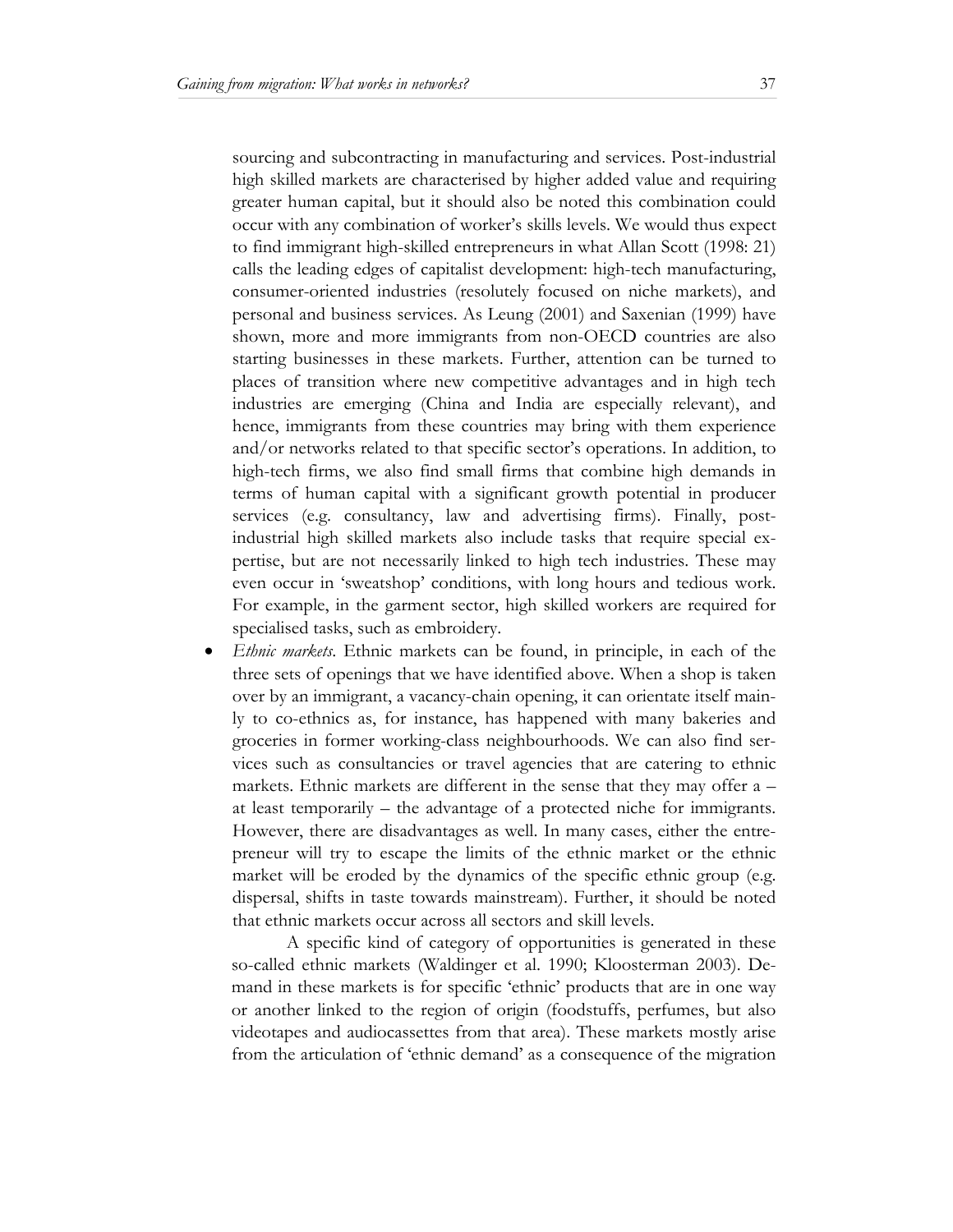of sufficiently large numbers of specific groups of immigrants. The formation of spatially concentrated settlement of (mainly first-generation) immigrants in urban areas strongly contributes to the articulation of this demand. Immigrant entrepreneurs are usually much better positioned to benefit from these opportunities as they tend have the required knowledge of products, suppliers, and consumers. They have, moreover, the necessary credibility to cater for these niche markets of co-ethnics. Ethnic markets are, in most cases, rather limited. These markets tend to be *captive* markets, but captivity here is a double-edged sword. It attaches customers to the firms of their co-ethnics and helps in the first difficult phase. However, at a later stage, these same entrepreneurs may run against the constraints of these specific markets (Ram et al. 2000a). Expanding the business, then, comes down to broadening the consumer base and stepping out of the ethnic market. Further, ethnic markets may occur in a limited space, such as a single neighbourhood. This can have benefits for the area, especially if the area was considered previously depressed and new businesses emerge to cater to the population there.

#### **How networks operate in specific markets: Illustrations and examples**

Having identified three types of markets in the previous section, we will now address how these markets operate in the European context and more specifically, how networks operate and interact within these markets. Again, the focus on much research related to immigrant entrepreneurship is on the benefits of social networks.

To date, only a few studies successfully blend perspectives related both to social networks, and one of the economic forms of networks (either industry/ organisational or market-bound). Exceptions are found in the garment industry, which has long utilised immigrant labour and has been well studied globally and the ICT (information and communications technology) sector.<sup>18</sup> The role of industrial networks becomes a focal point in both of these sectors, largely because small and medium size enterprises are prevalent and there is a large amount of subcontracting and hence cooperation. Further, both of these sectors have operated, with a large amount of immigrants in industrial countries, and have also involved developing countries as crucial pieces within the global supply chain.

l

<sup>18</sup> Although, the involvement of immigrants (or return migrants) in this industry has been more thoroughly studied in North America and Asia than in Europe.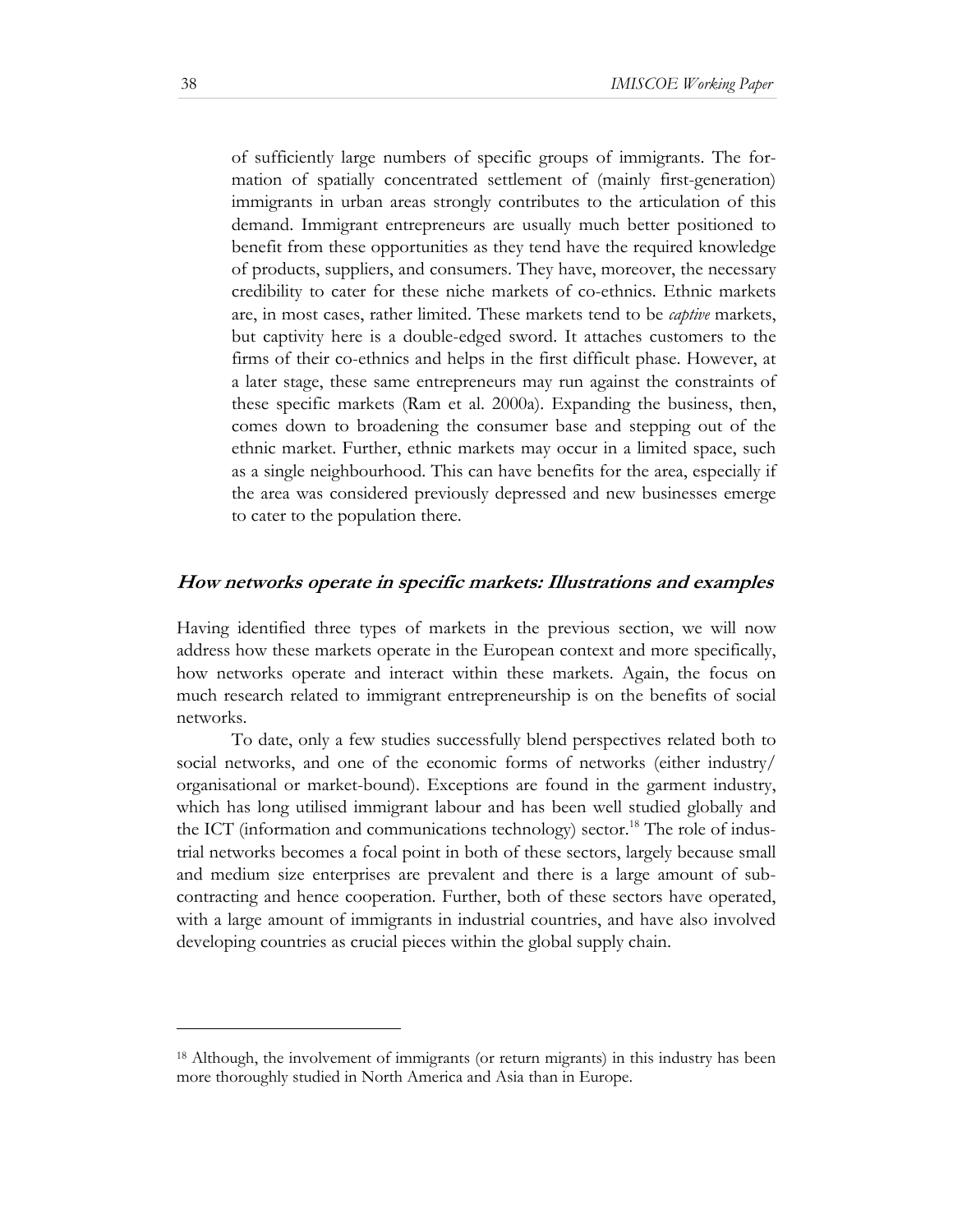#### *Opportunities for immigrant entrepreneurship in vacancy chain openings*

Immigrant entrepreneurship, although becoming more diverse, is still strongly oriented towards specific segments of the opportunity structure. The markets related to vacancy chain openings are, arguably, the traditional and quintessential breeding grounds for immigrant entrepreneurs in advanced urban economies. For example, in the Netherlands about 60 percent of all immigrant entrepreneurs can be found in sectors such as wholesale, retail and restaurants (see Choenni 1997; Kloosterman et al. 1997a,b; Rath 1995, 1999; Rath & Kloosterman 1998; Tillaart & Poutsma 1998). Within these sectors, they tend to gravitate to the lower end. Barriers of entry for setting-up businesses are relatively low in these sectors where fledgling firms do not always require large outlays of capital and sophisticated skills. Restaurants and shops can be small scale in operation, make use of simple technology, and can performs with a high labour input relative to that of capital. By employing family members and others from their own social networks, these immigrant entrepreneurs are in many cases able to increase flexibility and reduce costs. Many immigrants enter these markets through mom-and-pop stores thereby partially replacing businesses of indigenous entrepreneurs through so-called vacancy chains. In France, for example, shopkeepers from North Africa have partly replaced local French businessmen (Ma Mung & Lacroix 2003). Restaurants are of special importance in the European context. These openings are closely linked to the vacancy chains where the most recent immigrant entrepreneurs replace earlier ones at the lower end of market, the rise of ethnic markets or markets of immigrants sharing the same kind of background, and offer immigrant entrepreneurs captive markets (Kloosterman 2002; Kloosterman & Rath 2001). The same can be said of Turkish bakeries and grocery stores in the Netherlands (Rath & Kloosterman 2003) and Asian confectioners, tobacco shops and newsagents in the United Kingdom (Barrett et al. 2003). They often cater for the 'captive market' of co-nationals or co-ethnics, although many entrepreneurs after a while tend to cater for a broader clientele. In Berlin, between one-third to one-half of the registered Turkish businesses were in the food sector (including restaurants and wholesale) between 1996-1998 (Hillmann 1999: 273). However, döner kebabs, a sandwich sold by Turkish stores, has become popular among German customers. For example one study found that 95 percent of owners of döner kebab shops in Berlin reported that their customers were primarily German, and that the kebabs that were sold had been catered to German tastes (Caglar 1995: 212).

Employing family members is often, but not always, a strategy for their success. Ram et al. (2000b) conducted research aiming to understand how restaurants stay competitive in Birmingham's Balti Quarter. The businesses face tough competition, as they are clustered in an ethnic restaurant district, which attracts diverse diners and tourists. One of the key strategies for success involved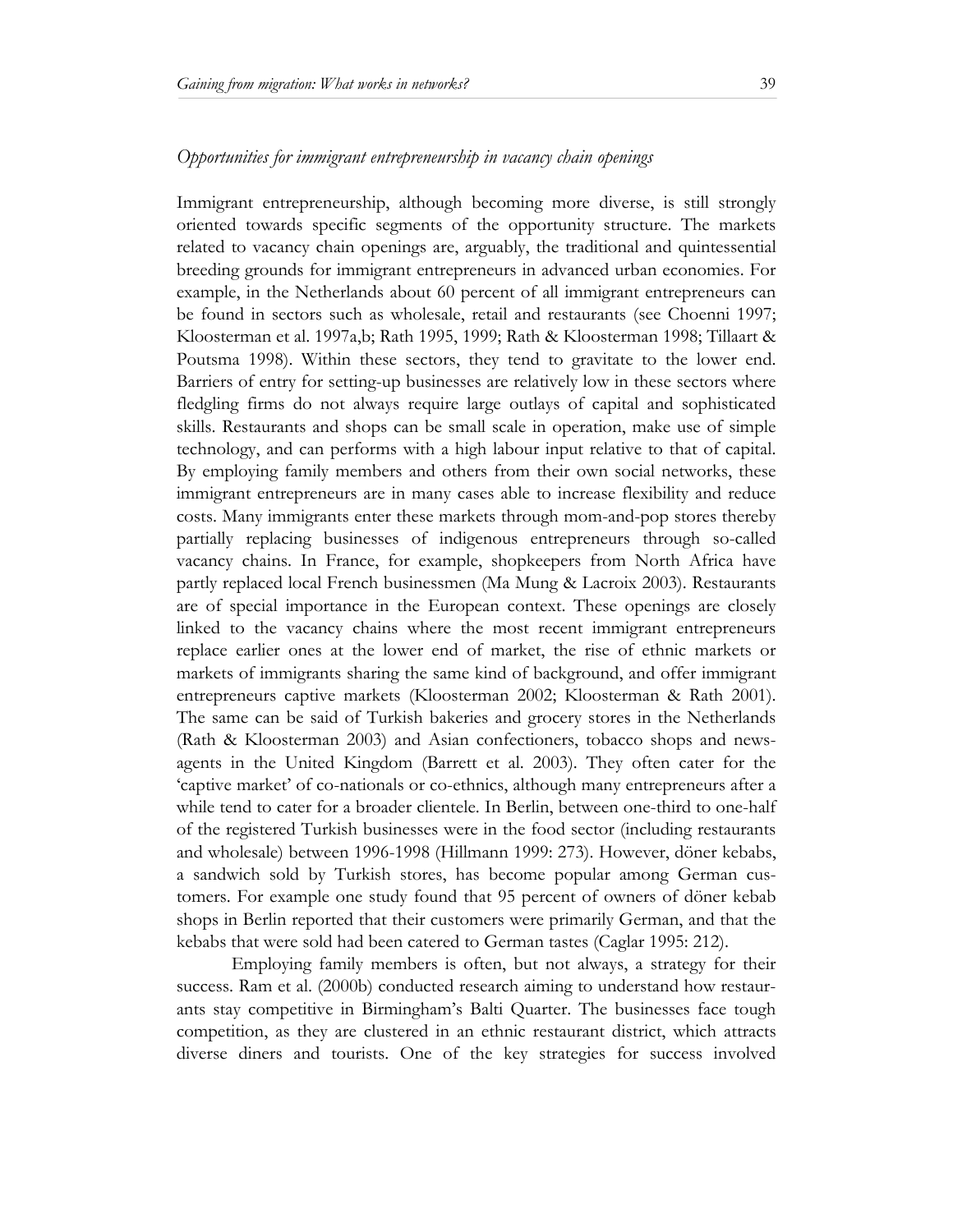employing family members (extended family). The authors record in their research that 'of the 123 workers employed on a full-time basis, 54 were family members' (2000b: 49). Several studies have been conducted on female Turkish entrepreneurs in Berlin, and a different pattern was found. It was found that although most businesses (consisting mostly of various forms of shops) utilised co-ethnic labour, females were less likely to employ family members, and even saw employing family members as creating a disadvantage for their business (Kontos 2003: 130; Hillmann 1999: 278). It was broadly concluded that differences could be due to the social hierarchy.

#### *Garment industry and associated immigrant entrepreneurship in European cities*

The garment industries present interesting illustrations of varying influences coming together as one economic sector with a range of practical production considerations, political circumstances, deliberate policies, and individual skills and labour availability, including migrant labour. First of all, global production chains have been well studied in the garment industry; however global production networks are shifting. Fuelled by demand from rising disposable incomes and a consumer society, garment production has multiplied intensely in the previous decades. The production association with this growth has been divided along countries. Within the European market, China is the number one supplier of garments and Turkey is the number two supplier. It is often seen as a labour-intense industry with low barriers to entry, and this, combined with many 'favoured nation' treaties for supply, has allowed new countries to gain a presence quickly. However, this easy entry also presents a risk for easy exit. Furthermore, the garment sector has historically served as one of the immigrant 'niche' businesses within many industrial countries, both in terms of workers for the industry as well as for immigrant entrepreneurs, containing a high level of subcontracting.

At a juncture when deindustrialisation is a buzzword, the resilience of the SME sector in garment manufacturing obviously stands out within advanced economies, with a presence across countries but often with different structures. In London, the garment industry continued to have a significant presence despite the relocation of part of the garment production off shore or to regions in the United Kingdom like the West Midlands in the face of high unemployment a few decades ago. In the late 1990s, approximately 2,500 small firms in the London garment industry employed an estimated 30,000 predominantly female workers. In the West Midlands, many small garment factories had emerged since the mid-1970s. They were predominantly Asian owned and mainly operated at the lower end of the market. There were about 500 of these firms in the area. In Amsterdam, between 1980 and the early 1990s, numerous mainly Turkish immigrants set up approximately a thousand small sewing shops, employing roughly 20,000 workers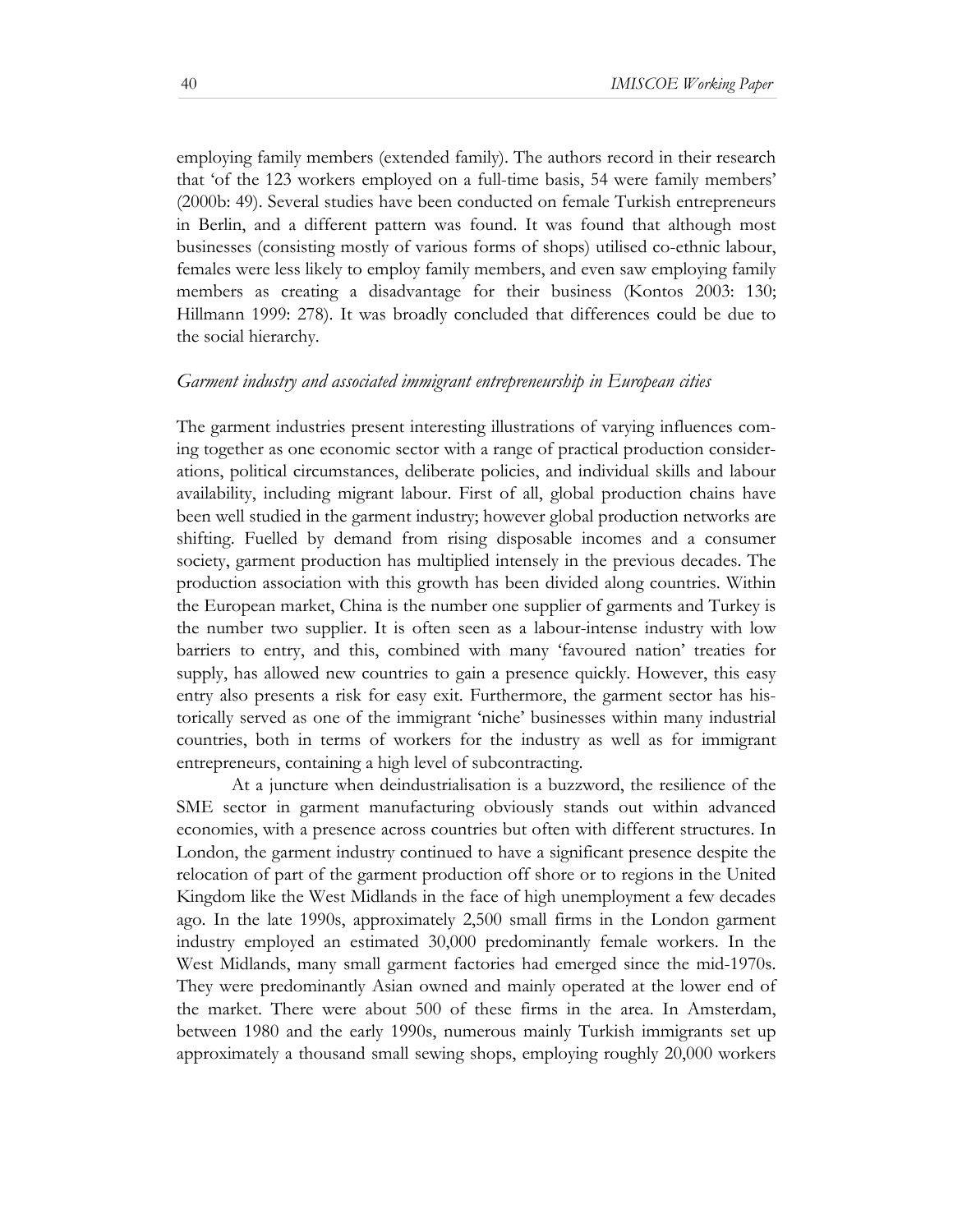at the peak, and contributing to a temporary resurgence of the SME sector in the Dutch garment industry. Paris experienced similar developments.

The figures are impressive but their real significance is hard to assess. First, the actual situation is unclear because there are so many informal workshops and home workers. Secondly, the manufacturing of garments in advanced economies is subject to great pressure, for example from globalisation, leading to ruthless competition with local and international producers. Under those unfavourable conditions, entrepreneurs are quick to close shop, or are forced to do so due to violations of the law. All this contributes to an extraordinarily high fluctuation rate.

Apart from a small number who migrated with the explicit purpose of setting up shop in the garment sector, such as the Indian and Pakistani wholesalers in Amsterdam, many garment entrepreneurs started as wage labourers employed by a garment firm. Newcomers were all too willing to become machinists, cutters, ironers or general garment workers. Information about job opportunities was widely available in the communities and often in the home countries as well, and was spread by word-of-mouth.

These social networks extend over long distances and across borders. Raes et al. (2002) show that some garment workers from Turkey were explicitly recruited by co-ethnics to perform skilled tasks in Amsterdam's garment industry. Once they have been hired, these newcomers often turn out to be apprentices. Although some of the workers were tailors at home or had some other experience with sewing, as Green (2002) writes about Paris, sewing *and* contracting are generally learned on the job. After a while, a number of workers resign from their jobs to set up their own factory. This process eventually contributes to the mushrooming if not supersaturation of small sewing shops in a hyper-competitive environment. Ethnic or familial networks can be instrumental in forging business connections, yet too strong of a reliance on these networks can also be detrimental. Panayiotopoulos and Dreef (2002) (London) discuss entrepreneurial partnerships and hold that pooling family labour is an important resource for new entrants, but it can also be a source of friction due to gossip, rumours, and malevolence among the families involved. They refer to cases of acrimonious break-ups between partners, often resulting in acrimonious break-ups between families.

The garment industry tends to be spatially concentrated. Most Amsterdam retailers operate from the World Fashion Center in the western part of the city. The center, consisting of tall office buildings, confirms in brick the existence of a conglomerate garment industry in the city. It operates in much the same way as the garment districts of Los Angeles and New York, the boroughs of Tower Hamlets, Hackney, Islington, Haringey and Westminster (wholesalers) and the borough of Hackney (manufacturing), and the Sentier neighbourhood in Paris. This conglomerate included designer houses, fashion institutes, fabric and accessory suppliers, manufacturers, contractors, distributors and marketing firms. There is an extensive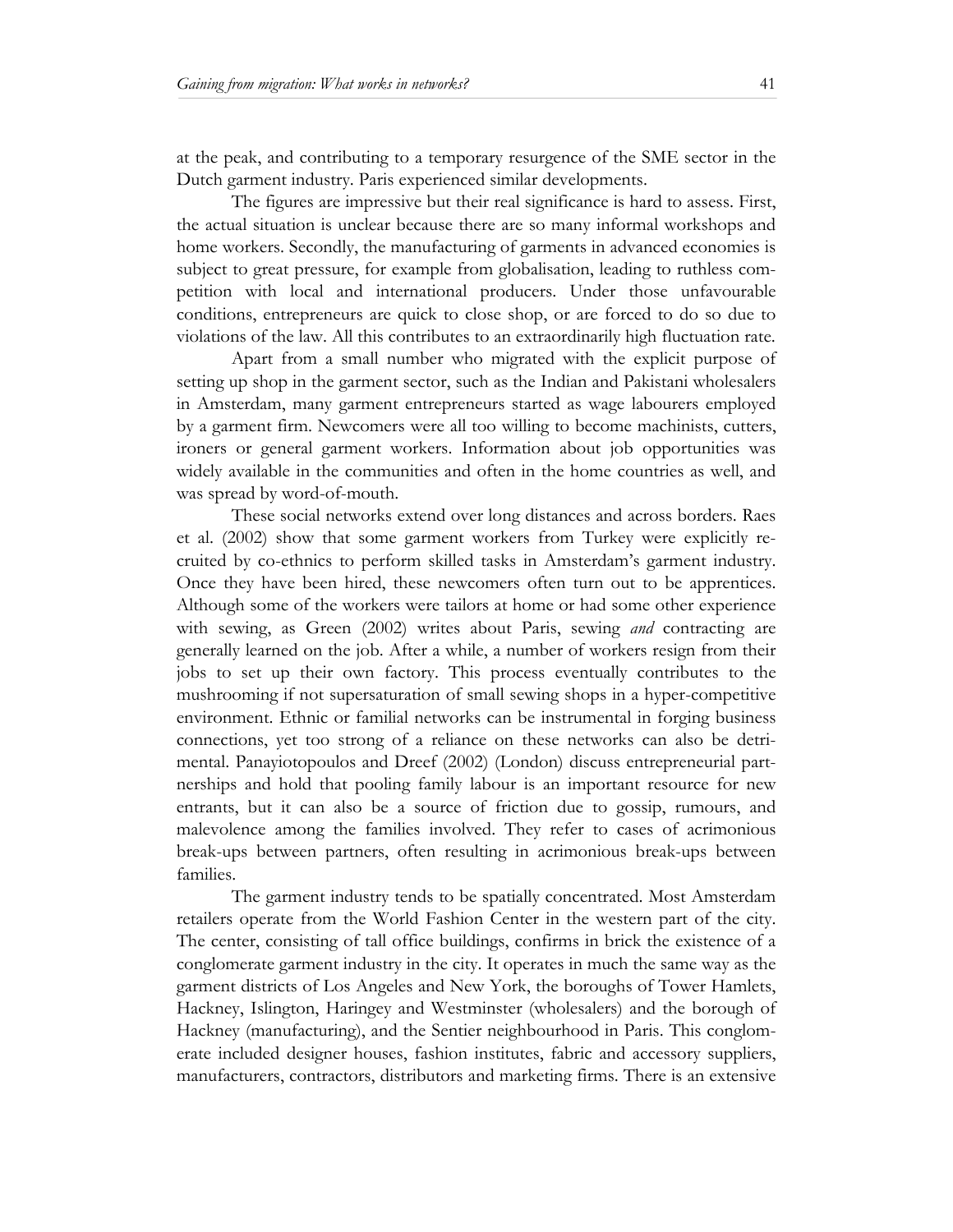web of information and exchange networks central to the industry that help lower transaction costs.

As has been noted above, sewing shops use relatively simple technology, rely on the job training, do not require large capital outlays and are thus characterised by low entry barriers. This enhances the hyper competition between contractors, and the further development of vertical and horizontal subcontractual relations. In Amsterdam, London and the Midlands, these relations sometimes extend to areas such as Cyprus, Turkey, Morocco or Eastern Europe.

Local market features obviously matter, but so does regulation. For a long time, immigrant contractors survived by capitalising on their social networks. In doing so, they generated the arrival of new immigrants, legal and illegal alike, willing to work long hours. In addition to their privileged access to cheap and flexible labour, they had a competitive edge by dodging the rules and evading taxes. They could go on like this as long as law enforcement agencies overlooked these informal practices. Paradoxically, now that deregulation has become *de rigueur*, the tolerance for these practices is decreasing. In each country, a political mood has grown where thin regulation is regarded as necessary condition for economic growth. There is however also a growing public awareness that this sometime leads to excesses and fuels anti-sweatshop and crackdown campaigns.

The deregulation of business has not been accompanied by the deregulation of immigration. On the contrary, in Europe and the United States immigration, especially of unskilled immigrants, is tighter now that illegality is a political issue. There is a reported decrease in tolerance for undocumented immigrants and an increase in immigration controls, even though the controls are usually not as tough as in the extreme case of Amsterdam. Irrespective of the legitimacy, strict immigration controls have a detrimental effect on a sector dependent on cheap and flexible labour, usually new unskilled immigrants. They also undermine the power of network mobilisation, especially if the pool of cheap and flexible labour is depleting. This is particularly apparent in the Midlands and Amsterdam.

As these examples show, the global production of the garment industry has spun a complex web based on patterns of entrepreneurship, social networks, subcontracting, imports and exports, international dependencies, and trade agreements. The impact of the global production and resulting networks are evident throughout each place.

#### *Global economic restructuring and the 'high tech' industry*

The information technology sector also provides examples of greater global integration through social, business, and market-bound ties, and has been built both on business activities in developed countries, as well as in developing coun-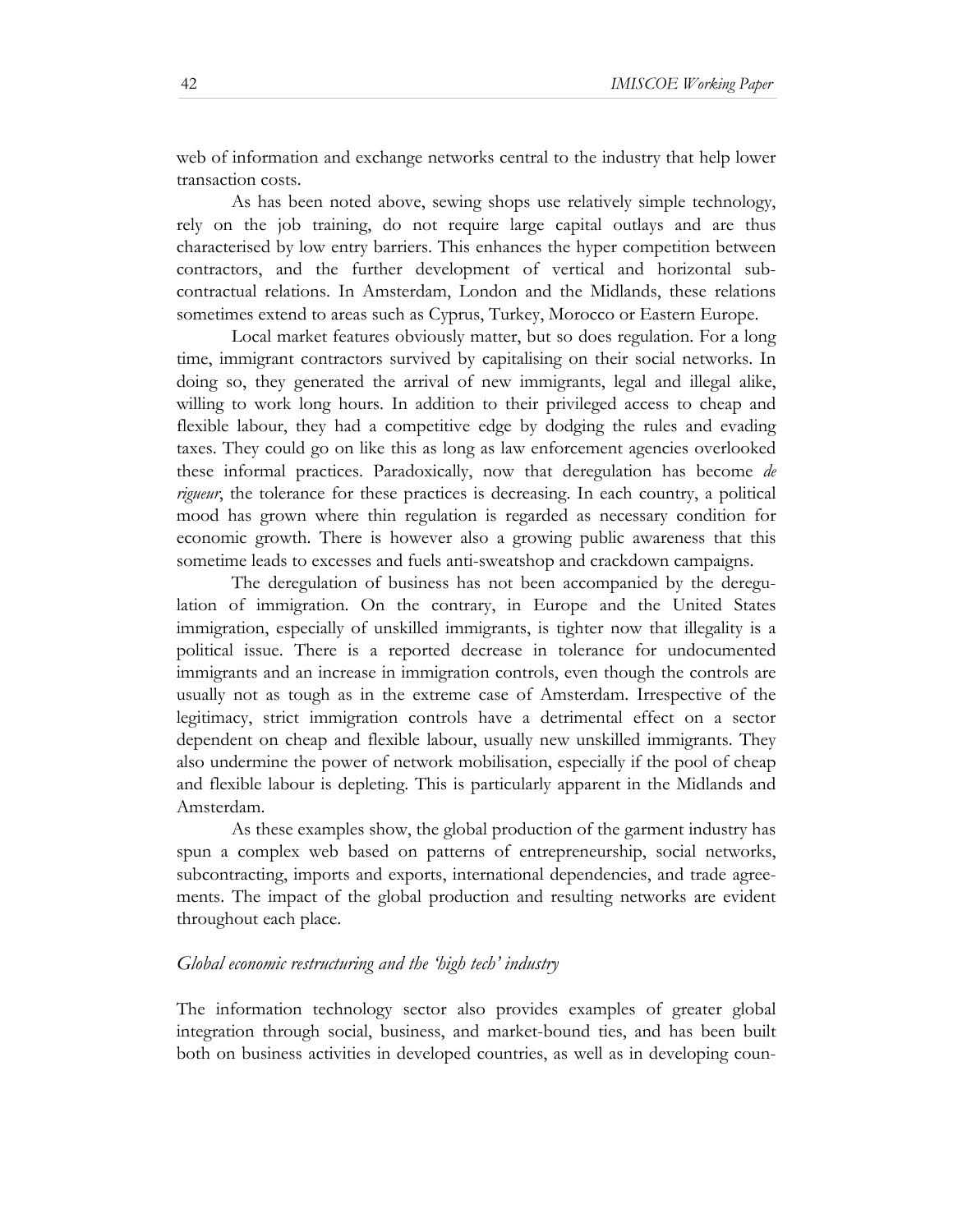tries. Saxenian (2005) records that there is still a mismatch between economic theory, which presupposes that high value, technological work will be done in the richer 'Western' countries with some developments, namely the rising value of the IT sector within the global economy for places such as India, China, and Israel. In the case of India and China, these national developments have largely been driven by immigrants returning after gaining experience in the Silicon Valley in the US, with extremely high levels of immigrant involvement  $-32$  percent of the area's science and engineering work force (Saxenian 1999: viii) and 25 percent of its entrepreneurs (Saxenian 1999: 20). The professional networks, including numerous industry contacts, gained while abroad, as well as the technology and management know-how, and entrepreneurial spirit has allowed new small enterprises to flourish, often working complementary to, rather than in competition with, firms in the Silicon Valley, due to their unique specialisations. Saxenian ( 2005) points to a few variables that have lead to this success: a large enough immigrant population to allow networks to flourish, even when returning home; specialisation; and a fairly stable political situation at home, which facilitates the immigrants' return as well as policies allowing new start-ups (such as those for venture capital, in the case of Taiwan). Hence, this example points to the importance of social networks, as well as an understanding of and access to industry supply chains and global markets.

The development of the high tech industries is built largely on the ability to form strong clusters, given the human capital and know-how of residents and the ability to take part in global markets, rather than on purely lower wages. Alarcón (1999: 1394) explains that the prominence of Indian employees in Silicon Valley high tech firms is due both to employment in foreign subsidiaries of Indian firms and from studying within US universities, showing the importance of being able to link university learning and research with business needs as well as the importance of international ties within a firm's structure. While cost advantages may initially act as an incentive, wages often increase with the growth of the industry, as has happened in Hsinchu (Taiwan), Shanghai (China), and Bangalore (India). Further, it should also be kept in mind that the high tech industry, as it is often referred, is really made up of various forms of companies, differing in the products, components, and/or services they produce (software vs. hardware) and in their associated supply and production chains. Greatest benefit comes when specialisations can be formed in higher value added activities. Saxenian notes that in both the case of Taiwan and India, the local firms were able to compete in high-value added sectors (for example, computer notebooks and semiconductors in Taiwan, and software for export to the US and Europe from India), which one again defies traditional economic models. However, it is important too to keep in mind that high tech industries are incredibly dynamic, with new products as well as new markets (such as growing importance of China globally in mobile telephony) and hence today's 'winners', be it a single firm, a product type, or region such as the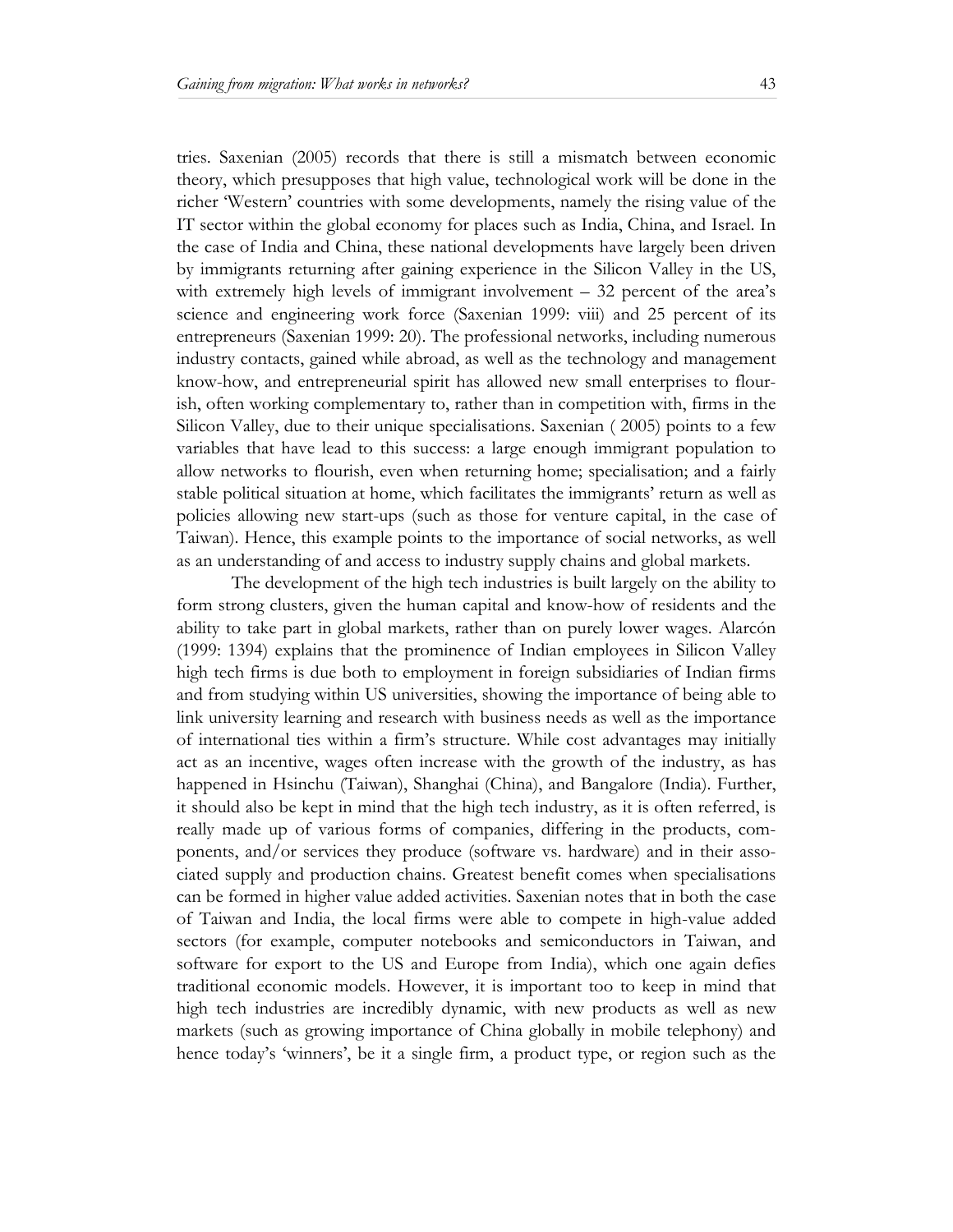Silicon Valley, are not secured a place as market leader in the future (Saxenian 2005: 59-60).

Although the European IT industry has not developed in the same way as in the US, there is still some evidence of the influence of global production on bringing expertise and enterprise to Europe. In one of the few studies on the topic, Leung (2001: 282-283) notes that

'there are 300 Taiwanese-owned computer firms in Germany, accounting for about 80 to 90 per cent of all Taiwanese enterprise in the country. (…) in Hamburg, there are about 50 Taiwanese owned-computer firms. These firms range from Acer, the 'head of the dragon', to major contract producers manufacturing bulk quantities of computer parts for global players such as IBM, Compaq, or Hewlett Packard, to small distributors serving customers at their shop-counters. Even though they are all Taiwanese-owned computer firms, they are however endowed with diverse levels of capital and personnel resources'.

Again, this example points to the importance, yet diversity of networks both in expertise of immigrants, likely given previous experience or knowledge of industries due to the sector's development in the home country, pointing to the importance of industry and market-bound networks, as well as the diversity in individual human capital and related social networks.

#### **Benefits of migration**

In order to simplify looking at economically-related benefits from migration, it is important to understand the potential interplay between the key variables in our analytical model and point to where divergent interpretations or contradictions may occur. Migratory regimes are therefore central to understanding the role of networks, as they often seem to be used as the reference frame for interpreting the 'success' of migration and the related networks on the national level.

#### **Receiving countries: Assessment of migration**

As outlined in the figure below, Europe has increasingly been classified as having a restrictive migration regime, limiting migration to internal EU flows and a few other categories (often based on humanitarian grounds or economic benefits). Therefore, the distinction between the legal and illegal migration population influences views and assessments of network functions/operations as well as which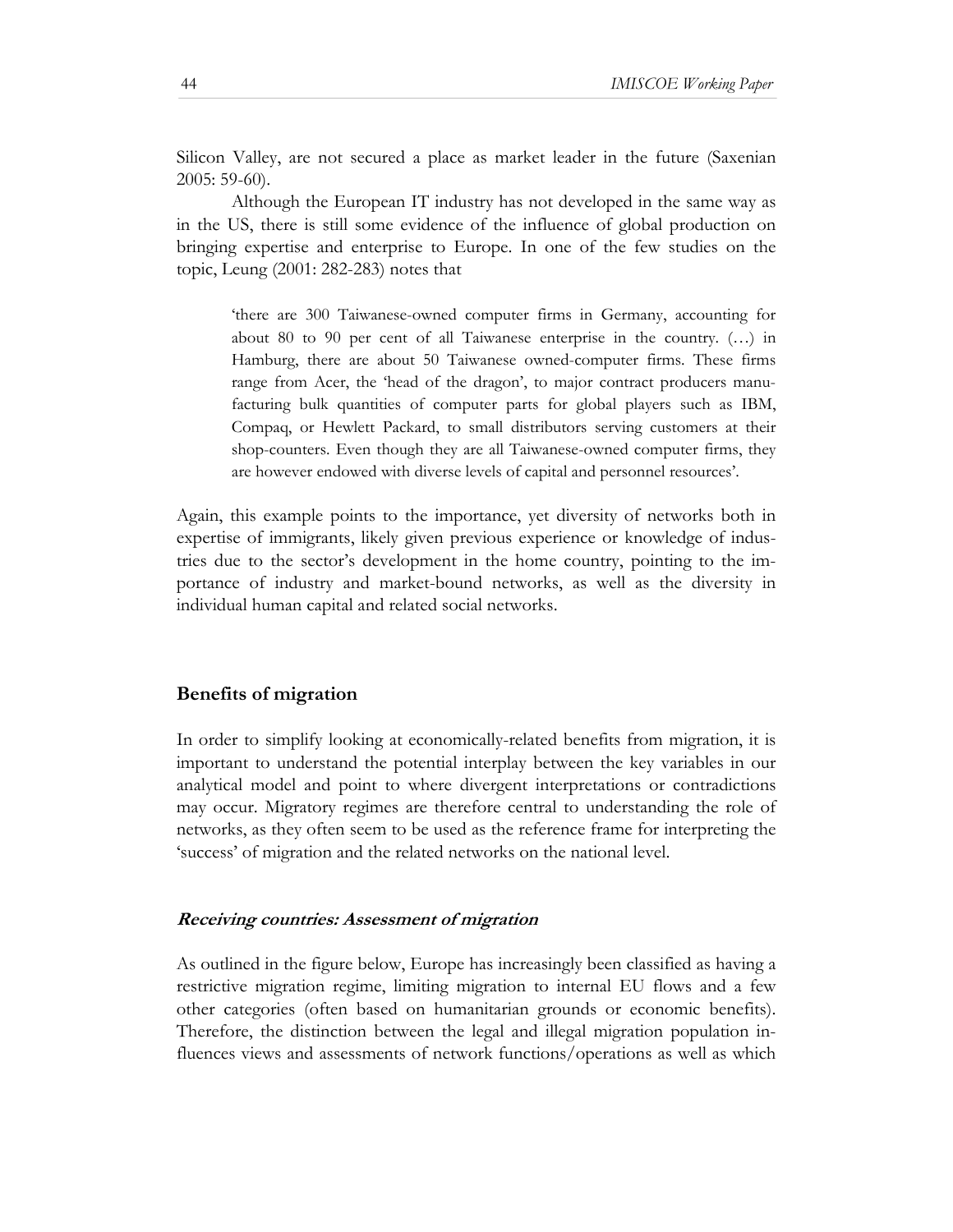economic activities are likely to occur. Migration that occurs within the bounds of this structure, especially policy, is deemed 'legal' migration. Most studied forms of 'labour migration' fall into this realm (highly skilled migration, business migration, and guest worker programs). However, both migration and employment can also occur outside of this system, in which case related forms of migration are deemed illegal or irregular, and related forms of employment are considered part of the informal economy. It is important to note that although irregular migrants often work in the informal economy (and specific sectors of the informal economy often become associated with primarily employing irregular migrants) the relationship cannot be taken for granted as uniform or universal. For example, in the Netherlands in the 1980s, some irregular migrants found a loophole in the system and acquired a social security number (*sofi*), with which they could legally work, and in some cases could also access social benefits. Furthermore, legal migrants as well as citizens may also work within the informal economy, either as their main form of employment, or as a second job.



# Perspective of Receiving Countries in Europe (Restrictive Migration Model)

#### **Premise: Migration must be controlled**

-Setting and enforcing appropriate policy is main goal for migration success

-Migration is allowed if it fits within existing law and meets economic needs

-Some migration occurs outside of these policy lines, leading to irregular migration (outside of migration policy) and the informal economy (outside of other employment/ business related policies)

-Migrant networks are important in this system both in creating migration systems for legal migration and may also serve as an intervening factor within this system, spawning irregular migration/ informal activity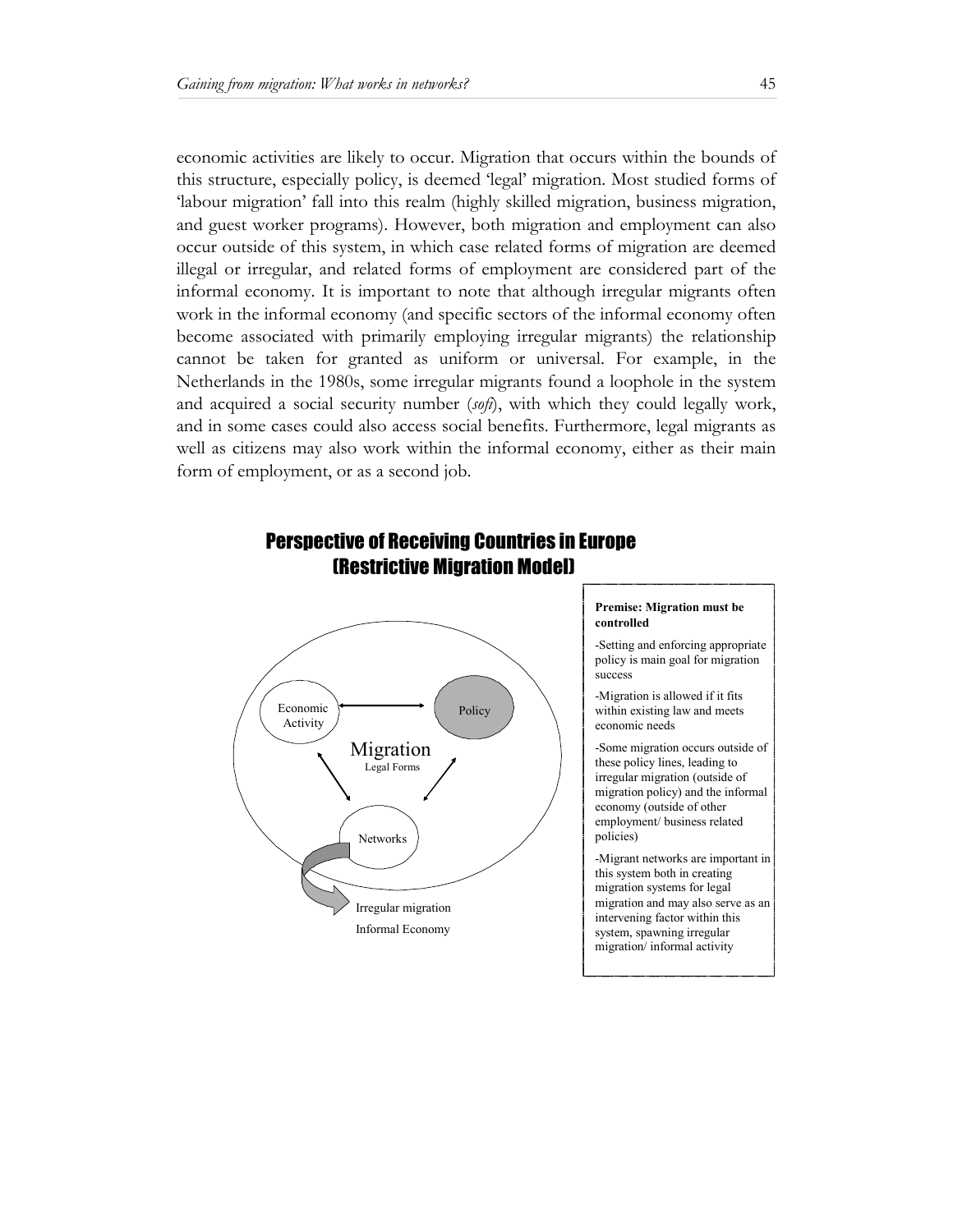# **Migration and development of sending countries**

We would now like to briefly summarise benefits related to migration for sending countries, and how these apply to the either result from networks or how networks can be mobilised, as well as a few factors and examples that influence interpretations of the overall benefit and 'success.'

Attitudes towards migration in developing (sending countries in the classic sense) countries are often focused on strategies of poverty reduction.<sup>19</sup> Networks related to migrants have been viewed as powerful agents, both in terms of mobilising resources as well as their social positions to assist change. Return or circular migration is often quoted as bringing about benefits, as migrants gain new skills, contacts, or information while abroad. However, as discussed in the previous section, policies in receiving countries often act as barriers preventing circular migration to develop to its full potential. Migrants who choose to return home may feel that their chances of going abroad again are limited, due to restrictive policies in destinations, or low levels of political stability and hence greater risk.

# Perspective for Developing Countries\* – Sending Countries (Poverty Reduction Model)



\* Assumes few restrictions on exit of citizens in place

l

<sup>19</sup> This focus presumes that out-migration is not highly restricted due to political reasons. Most countries currently have fairly flexible regimes for out-migration, but this cannot yet be said to be universal.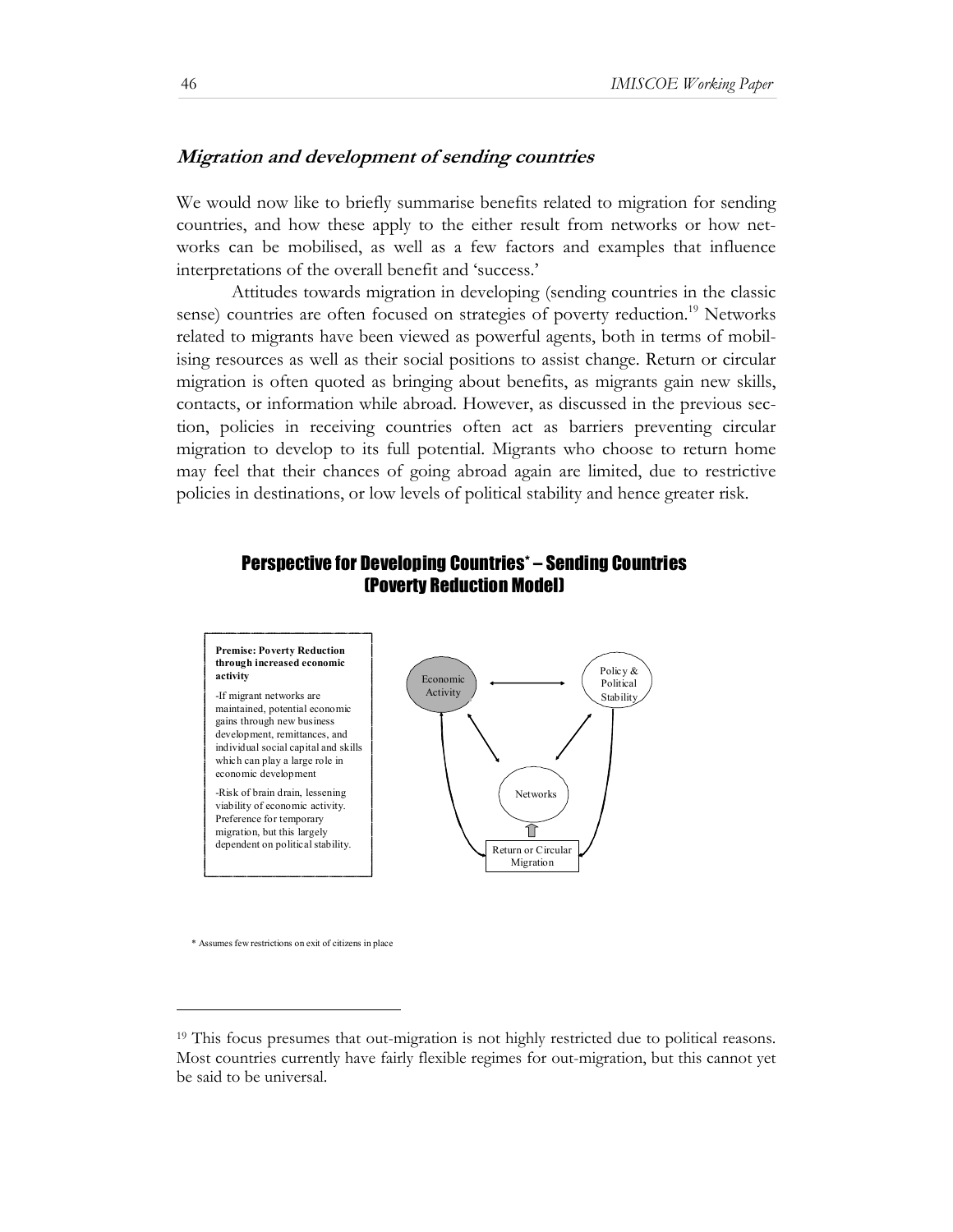# **Assessment of benefits of migration and related networks**

'Benefits' and migration 'success' are therefore dependent on the actor or reference frame and the primary goal or criteria for evaluation. The following categorisation can help to better identify the various forms of benefits that occur on each level, with more thorough examples given in table 2:

- the immigrants themselves and their communities;
- businesses;
- the nation-state (receiving country, as well as country of origin);
- international relations.

| Table 2 | Benefits of international migration (as relevant within various nation-state |
|---------|------------------------------------------------------------------------------|
|         | reference frames                                                             |

| <b>Reference</b><br>frame/beneficiary | In 'receiving' countries                                                                                                                                                                                                                                                                                                                                                                                         | In 'sending' countries/ country of<br>origin                                                                                                                                                                                                                                                                                                                                                                          |
|---------------------------------------|------------------------------------------------------------------------------------------------------------------------------------------------------------------------------------------------------------------------------------------------------------------------------------------------------------------------------------------------------------------------------------------------------------------|-----------------------------------------------------------------------------------------------------------------------------------------------------------------------------------------------------------------------------------------------------------------------------------------------------------------------------------------------------------------------------------------------------------------------|
| <b>Immigrants</b><br>themselves       | Higher income, and/or (better chance<br>of/new) employment opportunities,<br>and/or better quality of life<br>Opportunities to gain new skills,<br>knowledge, and information<br>(increased human capital)<br>Expanded (international) social<br>networks<br>Acquiring new or dual citizenship<br>and related rights<br>[Travel/ see and experience new<br>places]                                               | If return or circular migration occurs<br>Increased opportunities for higher<br>income on return and/or increased<br>savings<br>Application of (human capital)<br>skills, knowledge, and information<br>gained (training, new businesses,<br>$etc.$ )<br>Expanded (international) social<br>networks<br>Acquiring dual citizenship and<br>related rights<br>[Personal satisfaction and/or<br>increased social status] |
| Immigrant's<br>community              | Assuming mass migration or<br>generally sizable population in a<br>given area<br>Expanded (international) social<br>networks<br>Creation of an ethnic<br>enclave/community for increased<br>information, support, jobs, etc.<br>Possibility of mobilising (new)<br>resources (organisations supporting<br>home country, community based<br>financial capital, etc.)<br>Formation of transnational<br>communities | Remittances for increased<br>consumption and/or development<br>Expanded (international) social<br>networks<br>Strategy of diversifying resources/<br>family resources for greater well-<br>being<br>Possibility of mobilising (new)<br>resources (for example, political<br>organisations and lobbying,<br>increased financial resources)<br>Formation of transnational<br>communities                                |
| Community/city<br>of residence        | Revitalisation (of previously<br>declining neighbourhoods)<br>Flexible labour for jobs and/or ability<br>to fill jobs in sectors with labor<br>shortages (of all skill levels)<br>New businesses and/or trade                                                                                                                                                                                                    | Remittances for community/ city<br>development<br>New businesses and/or trade                                                                                                                                                                                                                                                                                                                                         |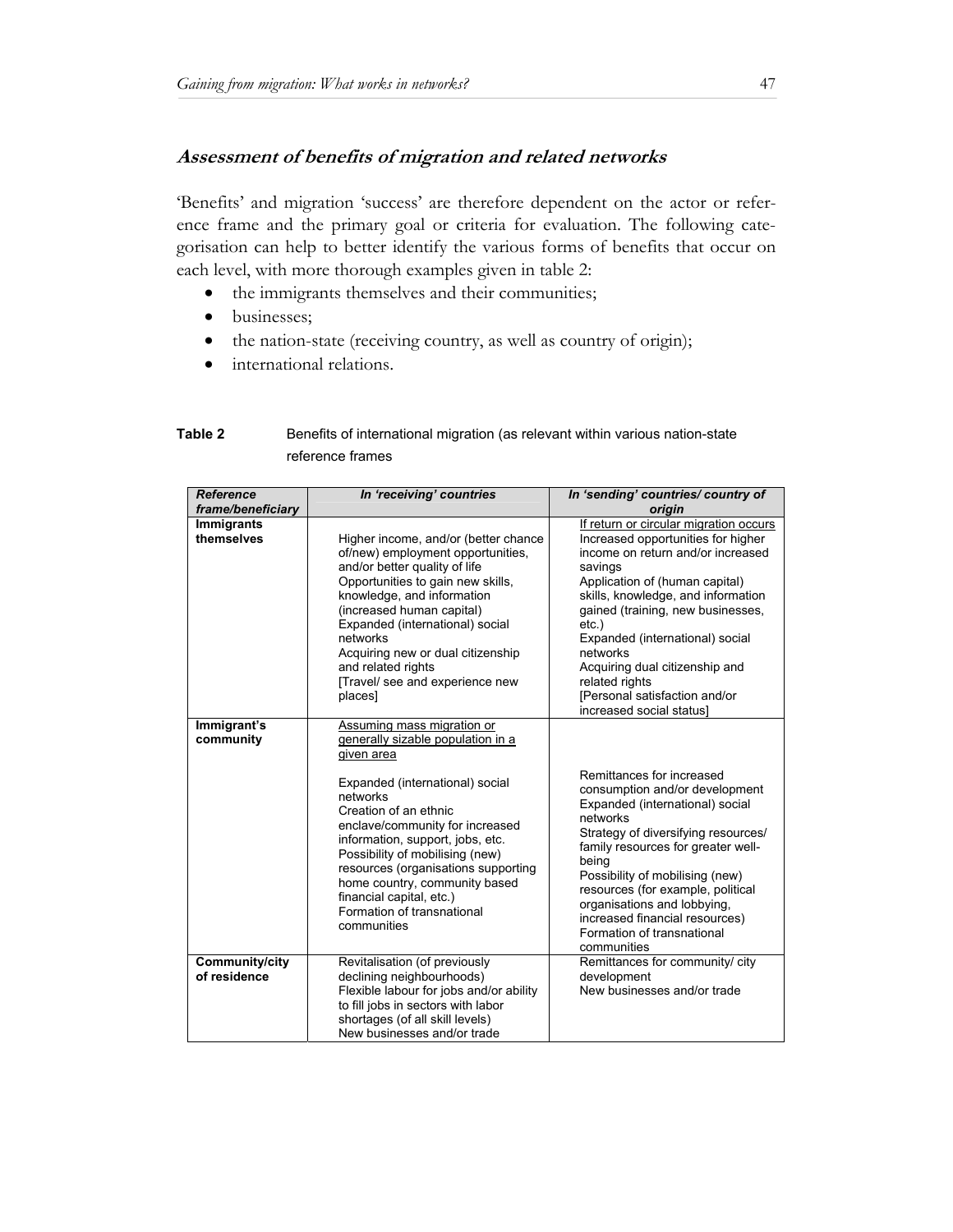| Community<br>ideational/social<br>aspects                                                                                                                                                                                                                                                                                      | Cultural exchange, including new<br>products and ideas                                                                                                                                                                                                                                                                                                                                   | Cultural exchange, including new<br>products and ideas                                                                                                                                                                                                                                                |  |
|--------------------------------------------------------------------------------------------------------------------------------------------------------------------------------------------------------------------------------------------------------------------------------------------------------------------------------|------------------------------------------------------------------------------------------------------------------------------------------------------------------------------------------------------------------------------------------------------------------------------------------------------------------------------------------------------------------------------------------|-------------------------------------------------------------------------------------------------------------------------------------------------------------------------------------------------------------------------------------------------------------------------------------------------------|--|
| <b>Businesses/</b><br>economic<br>sectors                                                                                                                                                                                                                                                                                      | Flexible and/or cheaper labour for<br>jobs and/or ability to fill jobs in<br>sectors with labour shortages<br>Attracting international talent (highly<br>educated, skilled, or talented<br>individuals)<br>Access to immigrants' (international)<br>social and business networks<br>New production methods,<br>marketing, technology transfer, etc.<br>New businesses<br>Investment/ FDI | Increasing human capital (in case<br>of return migration)<br>Access to immigrants'<br>(international) social and business<br>networks<br>New production methods,<br>marketing, technology transfer, etc.<br>(if return/circular migration or<br>frequent travel)<br>New businesses<br>Investment/ FDI |  |
| Country<br>as<br>a<br>whole                                                                                                                                                                                                                                                                                                    | Ability to fill jobs in sectors with<br>labor shortages (of all skill levels)<br>Increased trade (imports/exports)<br>and related changes in market-<br>bound networks<br>Cultural exchange, including new<br>products and ideas<br>[Demographic benefits (such as<br>younger workforce)]                                                                                                | (Potentially) Strategy to decrease<br>unemployment<br>Increased trade (imports/exports)<br>and related changes in market-<br>bound networks<br>Cultural exchange, including new<br>products and ideas<br>[Demographic benefits (for<br>example, if overpopulated)]                                    |  |
| International<br>relations                                                                                                                                                                                                                                                                                                     | Increase in relations between<br>countries (for example, bilateral<br>treaties<br>[Humanitarian concerns and<br>improved conditions for individuals<br>(for example, for refugees)]                                                                                                                                                                                                      | Increase in relations between<br>countries (for example, bilateral<br>treaties)<br>[Humanitarian concerns and<br>improved conditions for individuals<br>(for example, for refugees)]                                                                                                                  |  |
| Note: [] are used to identify benefits from migration that are outside of the topic of this paper (not related<br>to networks or economically related benefits of migration), but nonetheless are important in a holistic<br>assessment of benefits from migration and potentials for contradictions in goals and motivations. |                                                                                                                                                                                                                                                                                                                                                                                          |                                                                                                                                                                                                                                                                                                       |  |

# *Individual level: Human capital versus motivations*

Assessments of migration 'success' for the individual, in terms relevant for policy, is often tied with human capital (Bommes & Kolb 2004: 24) or wages, in order to assess returns from the migration investment and experience. Further, migration controls may limit the benefits of international migration. Winters (2003: 68) argues that by allowing immigration of only those with the highest skills, receiving coun-tries may actually be thwarting some forms of human capital development, since 'the chance to migrate makes education more attractive to people who would otherwise have remained uneducated, and that, on the whole, these people will be less capable than those who would find education profitable on the basis of only domestic opportunities'.

# **Text box 4***: Individuals and migration 'success'*

Individual motivations are also driven to different degrees by goals related to wages, skills, and/or employability. For example, Williams and Balaz (2005) interviewed return migrants to Slovakia from the UK across three categories, managers, students and au pairs, groups which were mostly in the UK for less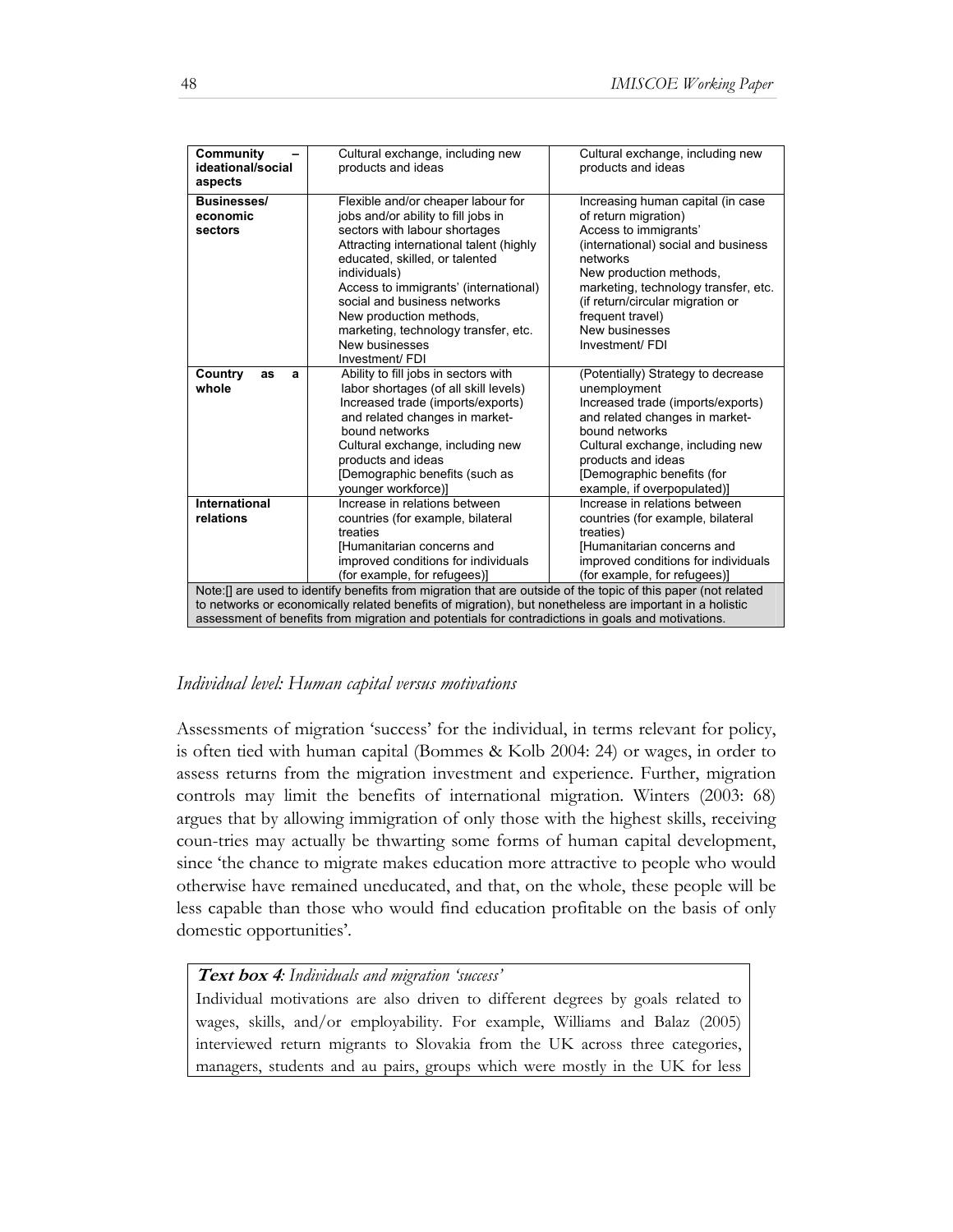than a year. First, they found the experiential aspect, and especially acquisition of English language skills was very im-portant across all groups. Another related benefit was the possibility to gain networks, which could be used for business advancement, and in a few cases, for starting busi-nesses back in Slovakia. Hence, even in cases where jobs were taken below the skills level (as for some au pairs) the migration experience was still felt to be valuable. However, human capital related gains may or may not be the primary motivator for the migrant him or herself (individual may be influenced by personal factors and circum-stances, rather than ones based on potential wages or other economically driven motivations). Additionally, individual goals may not match societal expectations and discrimination may occur. Larsen et al. (2005: 363) note that nurses working in the UK commented that the native UK population often assumes that they are only motivated by money, and that the UK is doing them a favour by allowing them to work there, rather than the possibility existing of a two-wage exchange. Such beliefs can lead to greater discrimination by other employees and patients alike. Further, some of the nurses noted either taking a pay cut in order to gain experience in the UK (which they regarded as having highly advanced nursing practice and state of the art technology), education, or chances to travel, or noted that the standard of living as a nurse in the UK was lower than in their home country, although the salary itself may be higher.

#### *Business and economic sectors as reference frame*

l

The role of business sector development and its influence both from and on migration in developing countries is not fully understood. Iredale (2005: 227) notes that studies on migration and development typically focus on either the individual/ community level or 'macro level for economies and societies as a whole',<sup>20</sup> but little research exists for 'the intermediate level for some industries/sectors, through the investment of remittances in, for example, agriculture or business activities, and the stimulation of local economies through such investment or money brought/sent home by permanent or temporary migrants and returnees'. Where are there already broad understandings of how networks can facilitate such developments?

The intermediary level as Iredale refers to it (or industry/organisational and market bound forms of networks, in our own analytic terms) is currently

<sup>20</sup> As Iredale (2005: 227) identifies it, the macro level includes 'the use of remittances to improve balance of payments, reduce foreign debt, fund imports; improved human capital at the national level; strengthened international trade and trading links, and innovative approaches to economic development through exposure to more advanced industrialised societies.'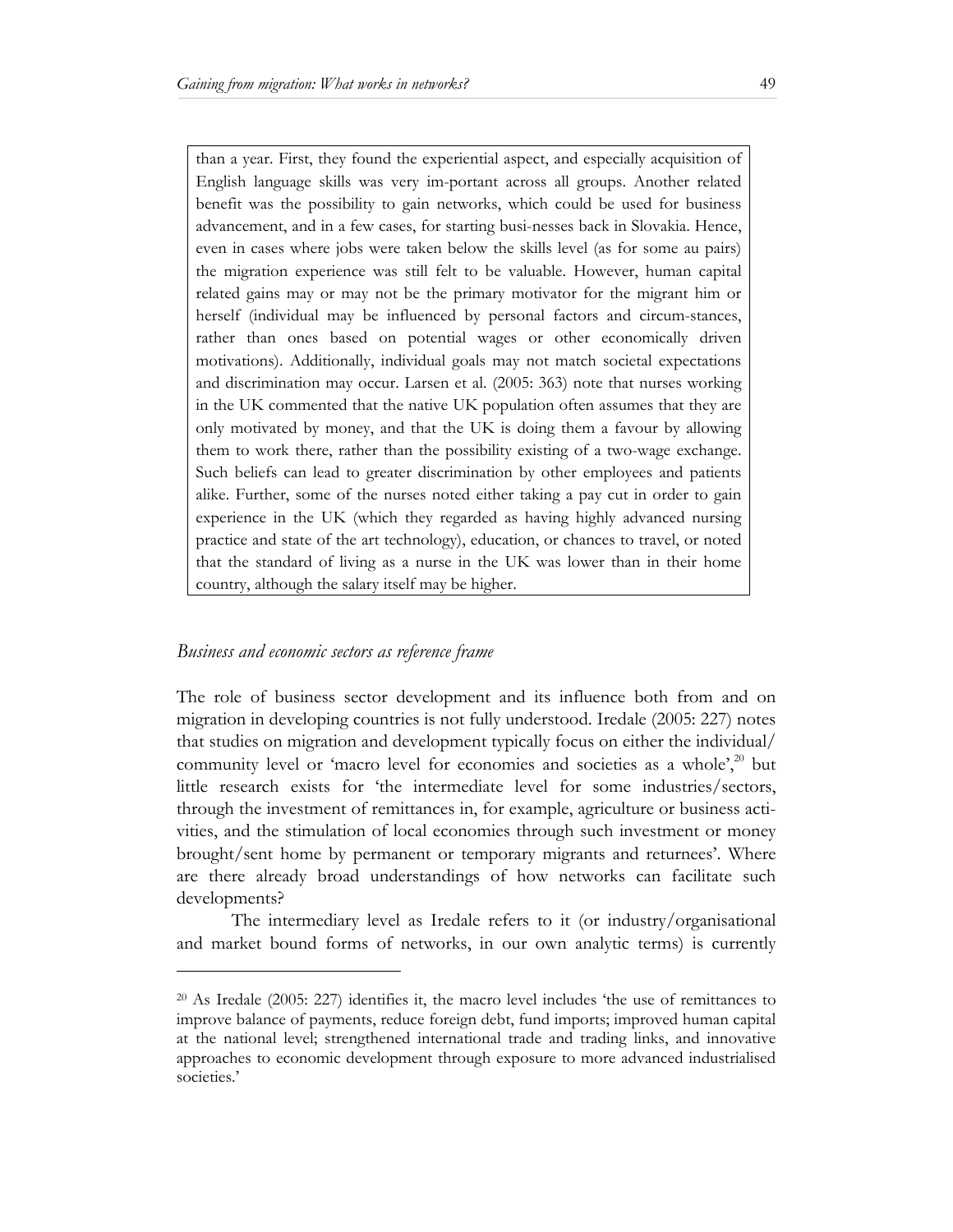addressed primarily in literature addressing issues of 'technology transfer.' Much of this literature is built on the cases from Asia, particularly Taiwan, China, and India. Yet, while this viewpoint often occurs in articles on these regional issues, it has been less applied to studies assessing migration and development as a whole.

#### **Text box 5***: Return migration and technology transfer*

Kapur's (2001) analysis is one of few explicitly linking the role of the diaspora with issues of technology transfer on a global scale. As Kapur notes: 'The impact of immigration flows on economic development in source countries is poorly understood and on technology transfer even less' (2001: 269). However, it is important to point out that in Kapur's use of technology transfer is broad, generally encompassing any issue related to human capital and economic development for LDCs. Issues of technology transfer stemming from migration are largely drawn from examples of the East Asian Tigers and from India.

Kapur highlights several broad ways human capital from the diaspora can be linked with economic development:

- *Reputational improvement*. Developing countries often face entry barriers in the international economic system due to previous poor performance and reputation of other firms in their country or within that sector or from lack of information on the place or sector due to it being a 'late entrant'. The diaspora can help to counter this, as can be seen in the growth of the Indian software and biotech industries, whereby expertise was gained while abroad, and building credibility for Indian firms in the sector (2001: 273).
- *Growth of entrepreneurial culture*. Again, India provides a good example of this change, since it went from a closed, largely anti-capitalistic economy from the decades preceding the 1990s to one of burgeoning entrepreneurship as associated with the software industry (2001: 273).
- *Increased access to or knowledge of technology and technological improvements*. This improvement does not necessarily need to be limited to high technology industries, but could also be important for other sectors such as healthcare or even agriculture. However, as Kapur notes, to date it seems as though there has been little technological spillover from temporary agricultural movements, which could be due to limited resources, differences in the farming environment and needs, or other barriers (2001: 278).

# *Nation-state (sending country) as reference frame*

Table 2 briefly summarises the various benefits of migration focusing on variations in the receiving versus sending country perspectives. These benefits are only a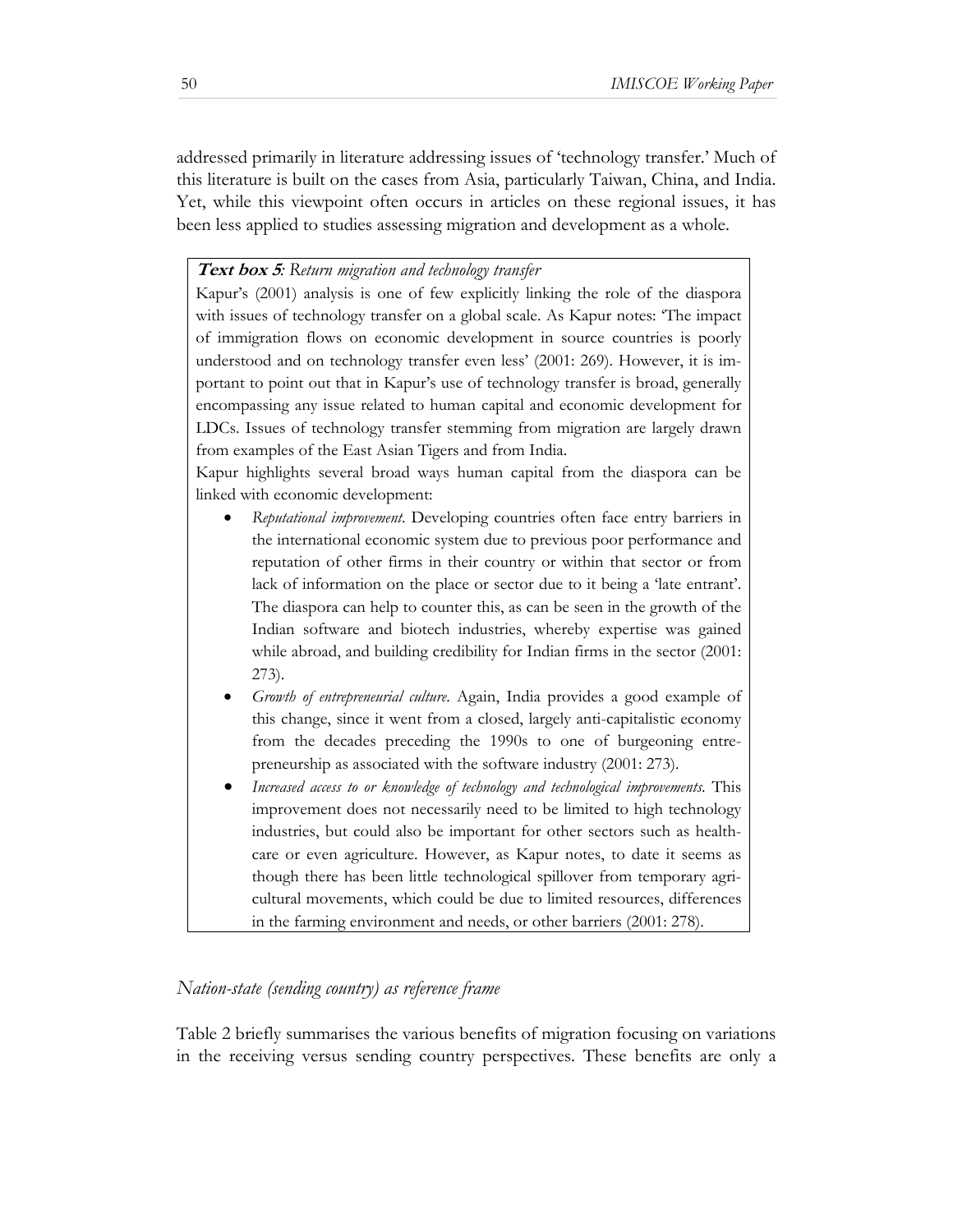brief summary, and it is important to keep in mind that assessments of 'success' vary tremendously based on the reference frame (individual, business, sending and receiving countries), specific motivation or goal, and can be time-specific or part of a process, with varying levels of benefits and risks across time, and are dependent on scale of the migration and economic activity involved. The creation or expansion of networks can be viewed as benefits in and of themselves (such as the benefit of social networks), or can be a tool for generating and actualising other benefits and meeting goals.

#### *Development versus disparity: Role of the diaspora/return (migrants)*

While the diaspora's social and organisational networks are undoubtedly influential in certain situations, their role and effects cannot be taken for granted and considered universally beneficial (although, again it must be mentioned that this is contingent on the reference frame used to determine the level of 'success.' Developing countries often experience regional income inequalities.). For example, remittances are often used for consumption (or in other words, attaining better individual/family living standards) rather than infrastructure or investment. Some authors have argued that this money is 'wasted' or 'ineffective' or that it may lead to dependency. Even when money from the diaspora is invested, the 'success' or worthiness of the application is often contested. Lessinger (1992: 79) reports that there was some debate over the investments, from 'Non-resident Indian investors' (NRI) as 'NRI investors are vulnerable to political attack as a highly visible and much-discussed sector of the new industrial bourgeoisie' (1992: 79). Such issues also arise when funds come from international sources. For example, money allotted by the European Commission to Somscan, an organisation for the Somali diaspora in Scandinavia and the UK, was utilised to improve the infrastructure, schooling and housing options in Somaliland. However, the project had been criticised as 'using development assistance to build a privileged enclave surrounded by a poorer general populace' (van Hear et al. 2004: 9) due to the diaspora's separate community within the area as well as a relatively higher affluence than others in the area to start with. Therefore, while the role of the diaspora in development can have concrete impact, it is not without some form of social cost (or at least feeds into discussion of social change and/or economic development).

#### *Short versus long-term loss and gain*

'Circular' (Balaz et al. 2004; Saxenian 2005) and 'temporary' (for example, Giese [2003: 160] notes a temporary pattern among Chinese in Germany) migration have largely been determined by policymakers to be the most likely to achieve a winwin-win situation for the country resided in, the home country, and the migrant. However, the value of networks and opportunities for development are not uniform (see text box 6).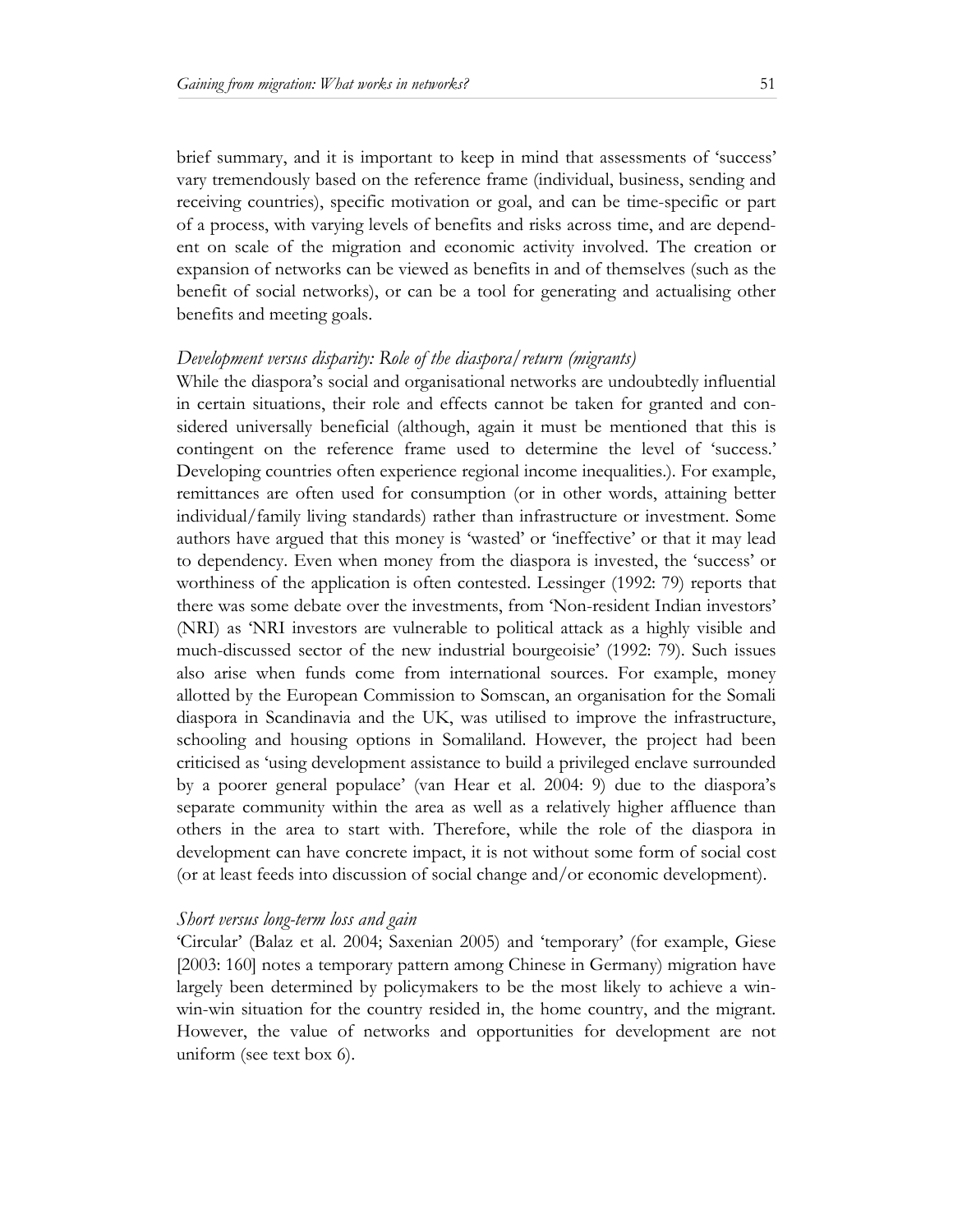# **Text box 6***: Temporary migration: Gains as an issue of scale?*

Winters (2003) creates an interesting scheme for assessing the potential impacts of temporary migration and further liberalising trade in services on sending countries. Winters suggests that gains from temporary migration may depend partially on the size of the economy the migrant is from, with large economies gaining from the skills and knowledge temporary migrants require. Winters (2003: 68) proposes:

- 'Very small economies that could never generate the market or society size to make acquiring skills very profitable. They gain from migration via remittances, network effects, and so forth.
- Large economies that can reliably create mass of skilled workers needed for efficiency. Although migration may reduce their local supplies of skills, it does so only at the margin, and its effects may be offset by other benefits, such as remittances.
- Medium-size economies that may be prevented by migration from reaching the critical mass of skills necessary to achieve local "takeoff" in high-skill activities. These economies suffer a quantum decline in local value added that no remittance or networking could ever overcome. All this is speculation, of course, and it is not clear what small, medium, and large mean in this context, but this speculation does at least serve as a warning that attitudes to migration could differ between developing countries.'

Winters suggestions are interesting in that they both recognise that benefits are diverse and dependent on general economic development and conditions in the home country. Further, Winter's analysis implies that the importance of networks building from migration may depend on the size of the overall economy, with the smallest and largest economies gaining the most, is also interesting to investigate further.

# **Conclusion**

l

This paper examines the use of networks across several main lines of reasoning in order to create a '*critical review and evaluation of the emerging literature on the benefits that accrue from immigrants*' cultural, professional, and social networks'.<sup>21</sup> Networks have become a popular element within discussions about migration. However, the term 'network' in its simplest definition only denotes a sense of interconnectedness, and hence 'networks' have not been defined or used in a uniform way. Yet, under-

<sup>21</sup> Quoted form proposal.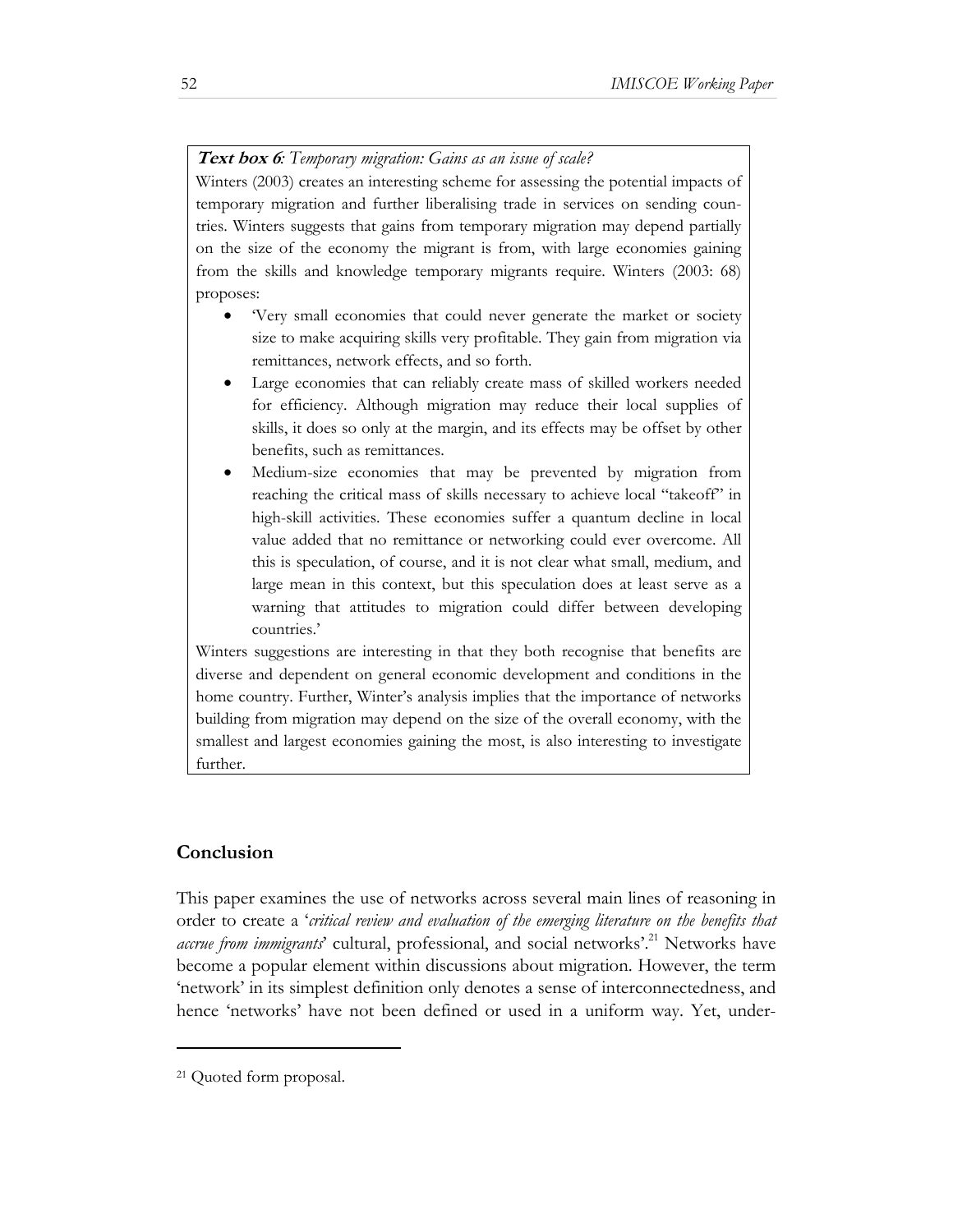standing how networks operate is important, as they help explain processes that cannot be revealed by quantitative indicators or policy assessment alone. More specifically to the theme of this paper, networks are relevant to migration in that they help to explain various processes related to migration movements themselves (migration systems), economic development and economic incorporation of migrants into host societies (such development from return migration and activities of immigrant entrepreneurs), as well as elements of community formation and social cohesion (such as migrant organisations offering services or politically acting as the voice for the immigrant community). These three functions demand substantially different ways of defining migration-related networks, as well as different recognition and involvement of networks within these processes. The focus of this paper is primarily on the intersection of migration and economic incorporation, especially within Europe, and the related forms of networks and network mobilisation.

As the analytic frame describes, networks take diverse forms and are dynamic. The first part of this framework defines three forms of networks based on their primary function: social (including various forms of social capital and migrant organisations), industry/organisational (business-related networks), and market-bound (i.e. *international* trade connections and bilateral treaties). While these forms of networks only present broad categorisations and as can overlap with each other, they nonetheless help further define understandings (within research and policy) and the utility of networks. The second element of the analytic frame points to the interconnectedness of social and political phenomena and the embeddedness of migration and related networks within these. Networks do not operate in isolation, but rather are dependent on economic activity (i.e. formal and informal regulations, the opportunity structure, and economic sectors). The third portion of the analytic frame explains that assessments of 'success' are socially constructed and defining 'success' depends on the reference frame used (migrant him or herself, business, sending country or receiving country). Hence, examples of 'successful' networks or 'successful' utility of networks to policy makers can only be seen as case studies and examples. Together these three elements build a platform for critically assessing the literature, pointing to key themes in understanding the economic incorporation of migrants in Europe, identifying benefits from migration, suggesting topics for future research, and policy applications.

There are two related sets of literature addressing different ways networks have been defined, to point to the various strands of literature that may offer insights on networks related to migration or immigrants' communities and economic activities: one focuses on the phenomenon of migration or migrants, often focusing either on migrant associations or on understanding processes of 'transnationalism'; the second primarily takes the perspective of businesses as actors and an economic lens to instead focus on interconnectedness through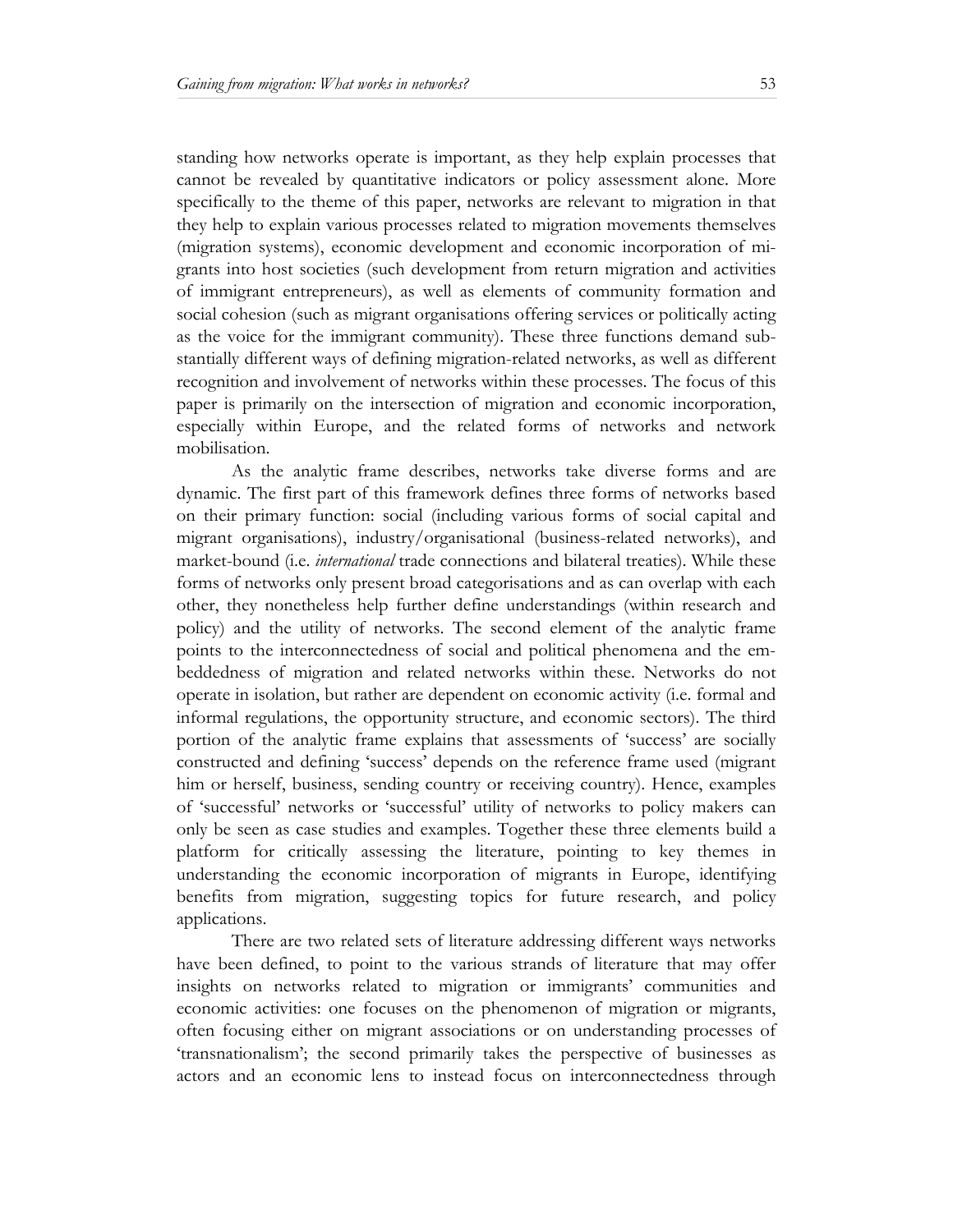supply and production chains or clusters, for example. Social networks, as related to the business activity of migrants are often used to define 'successful' incorporation into the labour market either through finding jobs through co-ethnic or in setting up new businesses. Social networks have been deemed important (and sometimes overstated as being solely responsible) for gaining financial resources, lowering the cost of business operations, fostering cooperation, and providing information and a pool for hiring. However, social networks cannot be assumed to act in a uniform way. There has been much research suggesting that social networks become most important when formal channels are not available. Additionally, what is often deemed as an 'immigrant' or 'ethnic' network, often simply amounts to utilising family-based resources (such as for financing or labour). A second way in which networks link migration and economic activity is through issues related to trade and investment. Various research has shown that simply having a sizable immigrant community in a country will enhance trade due to demand for products from the home country, as well as in new trade links and businesses created. Immigrants may bring knowledge of other markets and ways of operating. In addition, the diaspora may encourage development in the home country, through investments. Further, economic policy in a country can shape migration as well as trade flows (export processing zones serve as one example).

The composition of immigrants in Europe has undergone a fundamental change. Three of the main recent changes regarding economic involvement of migrants in Europe include: understanding migration into and out of Central and Eastern Europe, patterns of investment, and the implications for other European states; implications of high skilled migration for economic competitiveness and the impact of preferential immigration programs for skilled migrants; the role of the 'new' migration states in Southern Europe and the impact, economically and in terms of migration flows, of regularising illegal migrants. These new trends blend with what is currently understood of economic activities of migrants in the past, assumptions (which are often, but not in all cases, true) of ethnic niche formation in sectors such as in construction, housecleaning, and retail. However, it should be recognised that the formation of these niches is also dependent on the regulatory context, influencing the accessibility of various sectors for immigrant populations as well as the viability of operating in that particular sector in a given place. Niche formation is therefore neither universal nor endless. Economically, three trends regarding the employment of migrants are notable: general economic shifts including the growth of the service economy and the related changes in both the high and low skilled job opportunities it provides; changes in economic structures due to flexible specialisation and contracted work; and impressions and activities related to informality and the informal economy. For example, allowing or simply tolerating irregular employment may help a sector, such as the garment industry, to grow and reduce costs for the business owners. In other words, as the economy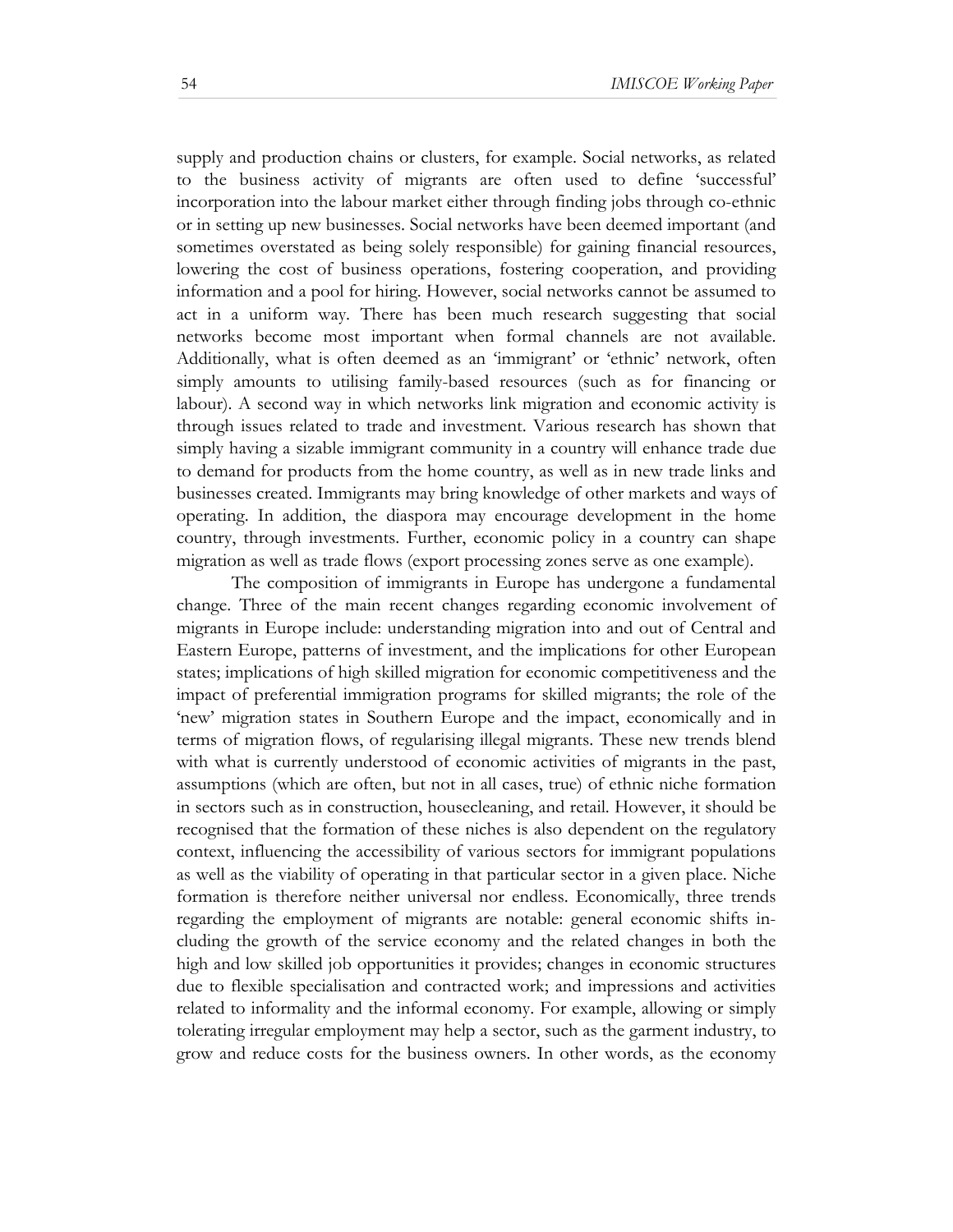changes, opportunities for immigrant employment, including entrepreneurship, are also changing.

Immigrant entrepreneurship is of interest to policy makers because of its impact both for incorporating migrants into the labour market and for the growth it can create. However, several aspects of immigrant entrepreneurship are often taken for granted. It is often assumed that immigrant entrepreneurship is countercyclical and further taken for granted that it is contingent on cultural features and mobilisation of ethnic social networks. However, in reality, it is dependent on the mix between the individuals, regulatory structure, and opportunities in various markets.

Broadly, three types of markets can be identified. Each of these markets offers different opportunities, requires different sets of skills and resources, and allows for different types of network mobilisation. Vacancy chain markets occur when a certain task changes hands, such as immigrant running the local corner grocery store. These markets are accessible, often do not require high skills and immigrants in these sectors often utilise their social networks for both business purposes and for reaching customers. While these markets typically have low startup costs, they also have low thresholds and added value. Further, these markets are often categorised by cut-throat competition and high levels of informalisation. Post-industrial/ low-skilled markets occur in markets in the early stage of their lifecycle (such as in recently privatised sectors) or in meeting basic service needs of the population, such as in domestic work or in caring for the elderly or for children. These markets are often broadly accessible by their nature; however, barriers are often established to block immigrants from accessing these sectors, for example by setting educational qualifications. The third form of market is the postindustrial/ high-skilled market. This market often directly involves becoming part of the flexible specialisation and contract manufacturing process, as well as 'new' service (such as consultancy) and media-based industries (such as gaming). These markets involve specialised skills. However, the type of skills can vary and these markets would include thing ranging from software programming to detailed work in garment making. The common variable, however, is the generally high added value of the product or service. Finally, it is important to mention that ethnic markets may be formed in any one of these sectors, if the business relies primarily on co-ethnic as customers. In these cases, the mobilisation of ethnic and other social networks is often particularly important.

While the above classification is important for looking at the economic activities and network mobilisation of immigrants with Europe, another important aspect involves understanding the utility of networks in directing migration flows in general. In these cases, the governance of migration is particularly important to the receiving countries, as migration 'success' politically as well as in public discourse, is often defined in terms of allowing forms of migration deemed beneficial (such as those filling skills shortages) and limiting the others to illegal channels,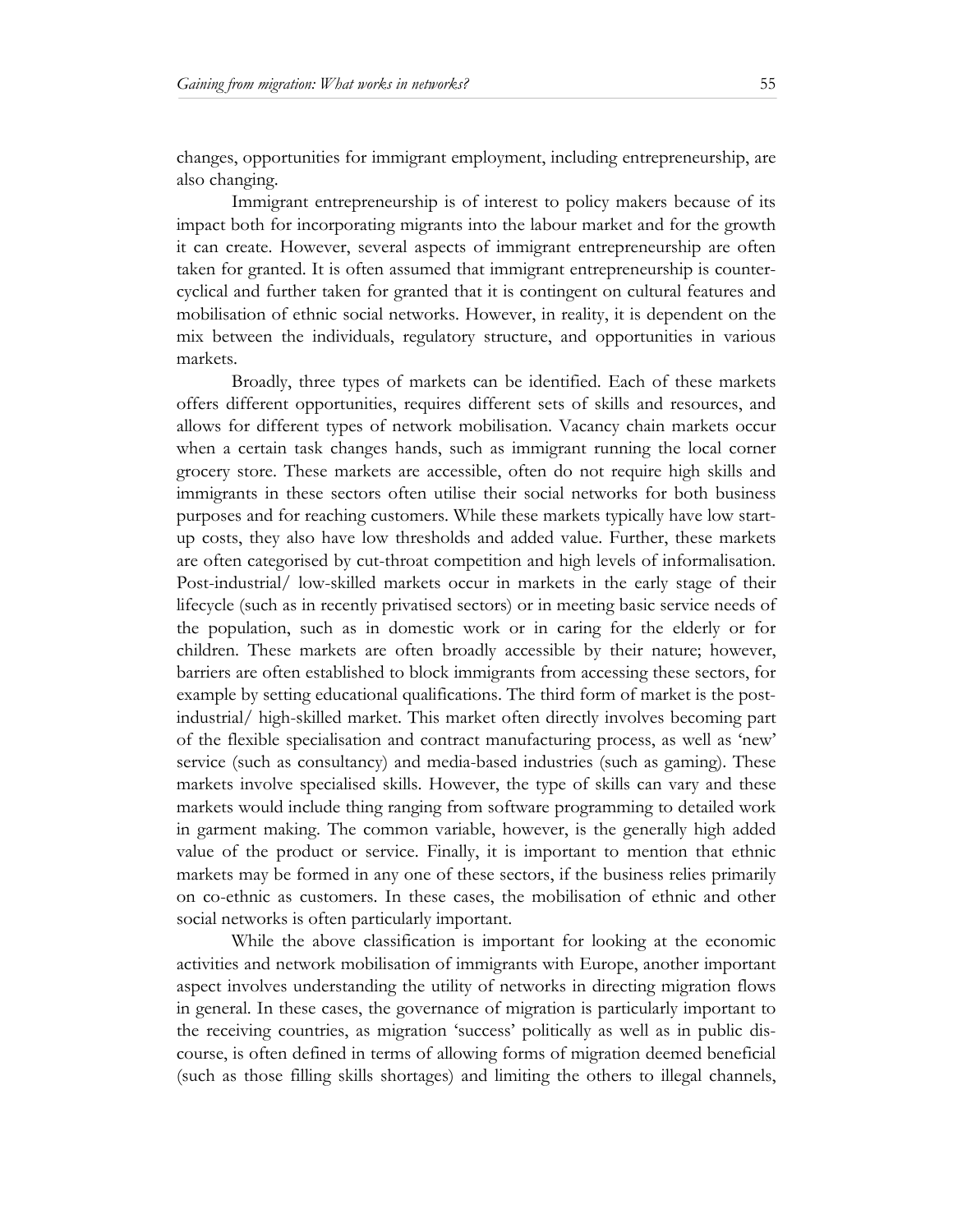often with higher risks and social exclusion. Migration networks are important to in- and outflows of both regular and irregular migration. In terms of sending countries, migration is increasingly seen as a route of economic development, with migrants carrying both financial resources and increased human capital.

In conclusion, networks help to explain processes, which are important both to integration of migrant groups as well as to better understanding migration flows. Yet, although networks are important, they are also difficult to define given that they take numerous forms and serve various functions. Furthermore, 'networks' act on a variety of scales; some are local while others are international. Being able to successfully mobilise networks for policy purposes therefore will require a strong understanding of their forms and applications.

#### **Topics for further research**

There is still a large gap in understandings about the various relationships that exist between trade and migration, and their related networks. Literature is beginning to appear about changing production systems and international division of labour; however, this line of thought typically still focuses on process at the company level (contracting, vertical specialisation, etc.), rather than people (such as labour migration, or specific roles individuals have in networks) dimensions. The amount of empirical cases of combining both immigration and production and marketrelated forms of networks is limited. Instead, immigrants involvement in businesses is still most likely to be viewed in terms such as immigrant enterprises or ethnic entrepreneurship, which often presumes that immigrants are tied to only working with their co-ethnics and within their own geographical communities (with some studies extending the geographical area to contain a transnational link with the country of origin). In other words, a better synthesis is needed to understand:

- the overlap of social, industry/organisational and/or market-bound networks;
- international trade and investments resulting directly from migration;
- economic sectors that are reliant on immigrant labour and changes resulting from free market agreements (EU/EFTA).

With these gaps, the following areas could be fruitful for additional research:

• *Further internationalisation of business and its links to migration*. Several themes could be examined to understand the intersections between immigration, business, cross-border subcontracting and/or migration, and their impacts.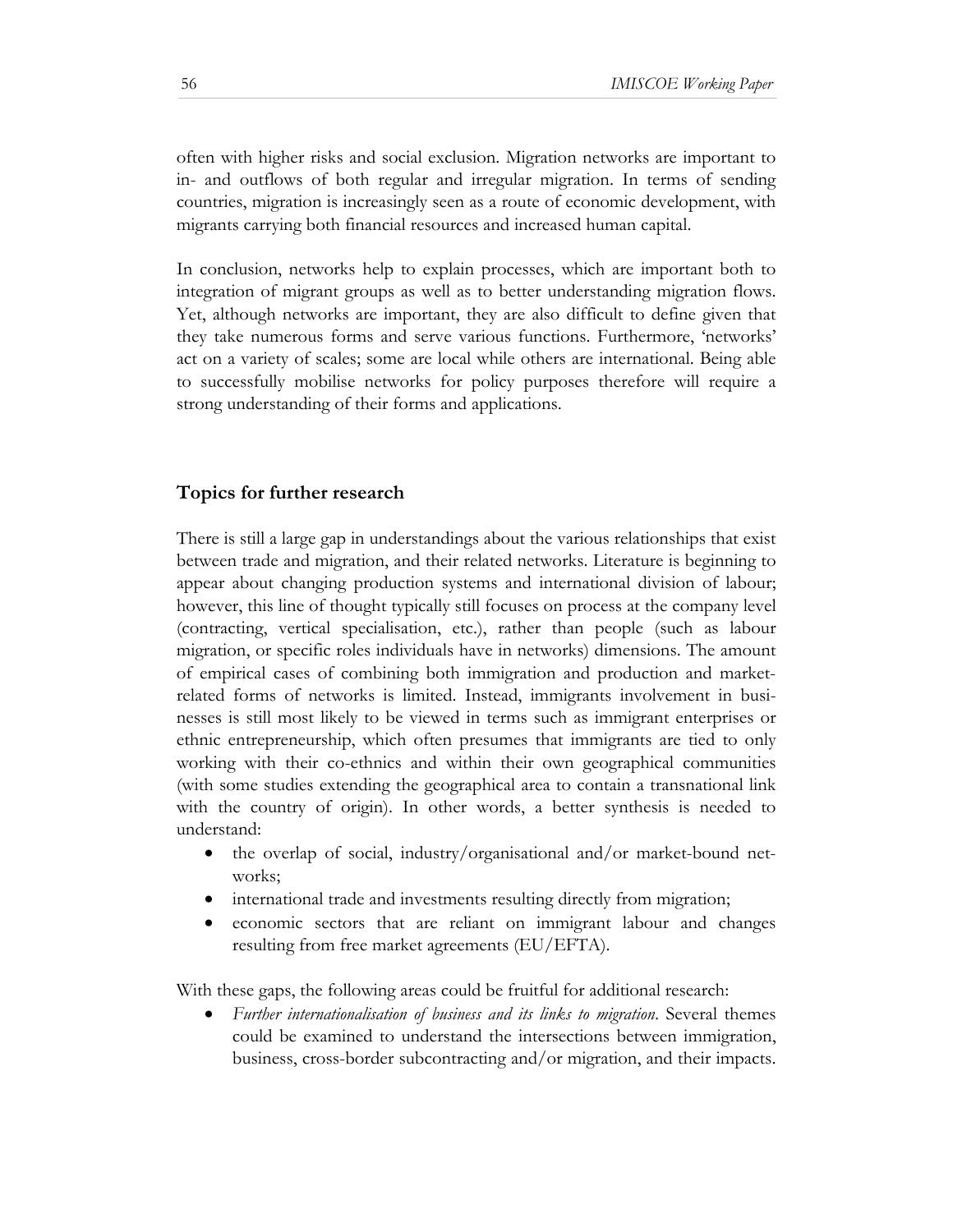Relationships between these variables are diverse. Examples of a few topics that would fit within this theme are the role of contract construction workers from Eastern European countries into Northern Europe, the role of immigrant entrepreneurs in clusters with both high numbers of SMEs and immigrant labour (such as those similar to that seen in the amount of immigrant workshops in garment clusters, or investigating further possibilities and constraints for foreign entrepreneurship among the Indian and Eastern European software workers in Ireland).

- *Further understanding of processes and barriers to return migration, as well as forms of investment and entrepreneurship across a range of countries*.
- *Role of immigrants and immigrant entrepreneurs and workers in creating or enhancing cross-border trade and the implications*. One approach that could be taken would involve looking at a specific form of entrepreneurial market (high skilled post-industrial, low-skilled post-industrial and vacancy chain) in terms of supply chains and/or production systems within a given area(s) (for example, individually-owned discount stores within a single city or a comparison across several cities). Another approach could look at trade increases related to areas of immigrant concentration.
- *Flexible labour and mechanisms facilitating recruitment of foreign workers (including those already living in the country, those who are recruited in the sending country)*. This topic includes more thorough study of temporary migration, flexible labour, and recruitment practices, including informal network aspects, legislation (especially the role of bilateral agreements) and the emergence, importance, and impact on labour relations. It may also include changes resulting from increasing amounts of temporary staffing firms.
- *Examining employment patterns of return and circular migrants (in home country and place of temporary migration) across a range of sectors.* This could be especially interesting in light of new recruitment programs as well as in emerging knowledge-industries.
- *Monitoring the development of and role of migrant networks in the forms of associations and organisations across time, including aspects related to national developments and economic involvement and/or development, and the specific benefits incurred.*

# **Policy implications**

Networks definitely matter, as they represent interconnectedness in both the social dimension of migration as well as economically; however, their impact is neither uniform nor guaranteed. Networks matter in that they direct migration flows, facilitate business development and viability, and can offer a voice and an avenue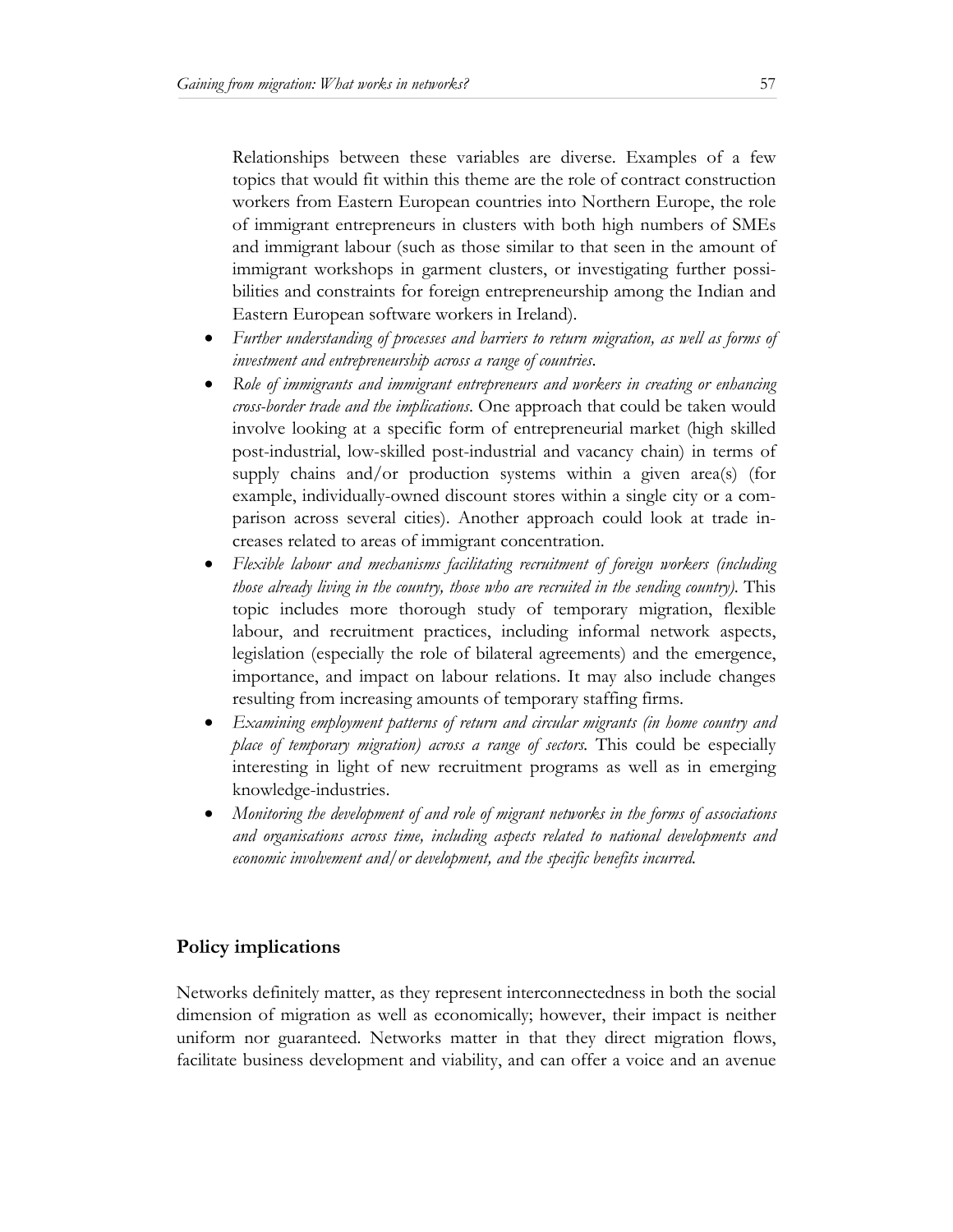of political representation to specific migrant communities and enhance social cohesion. As mentioned previously, addressing networks allows an approach that extends beyond quantifiable factors by directly addressing relational and social factors. Yet, it is important to recognise that networks not only take on a range of forms (as identified in Table 1; migrant associations, business partnerships, supply chains, etc.) but each type can also serve various functions. Further, the impact of each network is also contextually bound and influenced by the regulatory structure, market characteristics, and characteristics of the migrants.

# **General guidelines**

How can policy utilise, direct, or mobilise social, industry/organisational and market-bound networks for greater societal benefit? In general terms, mobilising networks in policy entails a process of acknowledging, appreciating, targeting, and connecting various (social and business) networks that migrants are part of with other institutions.

- *Acknowledging*. The process of 'acknowledgment' involves identifying the key networks. First, policy makers must recognise that networks take on various forms, and that each network has a function. Networks organised primarily around social criteria may operate very differently than those focused on business activities; however, both are valid forms of networks. Second, policy makers should identify specific networks operating, their goals, and ways they can be included in policy. Hence, acknowledging relevant networks is contingent on first stetting appropriate policy direction or goals and also identifying networks that could be involved.
- *Appreciating*. In distinct contrast to assimilation-based policies, policy targeting social networks predicates recognition that immigrant groups and organisations centered on cultural, religious, or other characteristics of difference can create distinct benefits for the society. In other words, networks can only be addressed within policy, when their members, activities, contributions, and goals are appreciated.
- *Targeting*. Targeting involves combining the identified goals with concrete actions and choosing specific networks. However, it is important to keep in mind that targeting also involves an element of selectivity, of choosing the 'winners' vs. the 'losers'. This point is important whether addressing, for example, specific migrant organisations or specific industry clusters. In other words, targeting is not all-inclusive and hence will be debatable. It is, however, outside the scope of this paper to discuss appropriate guidelines for targeting.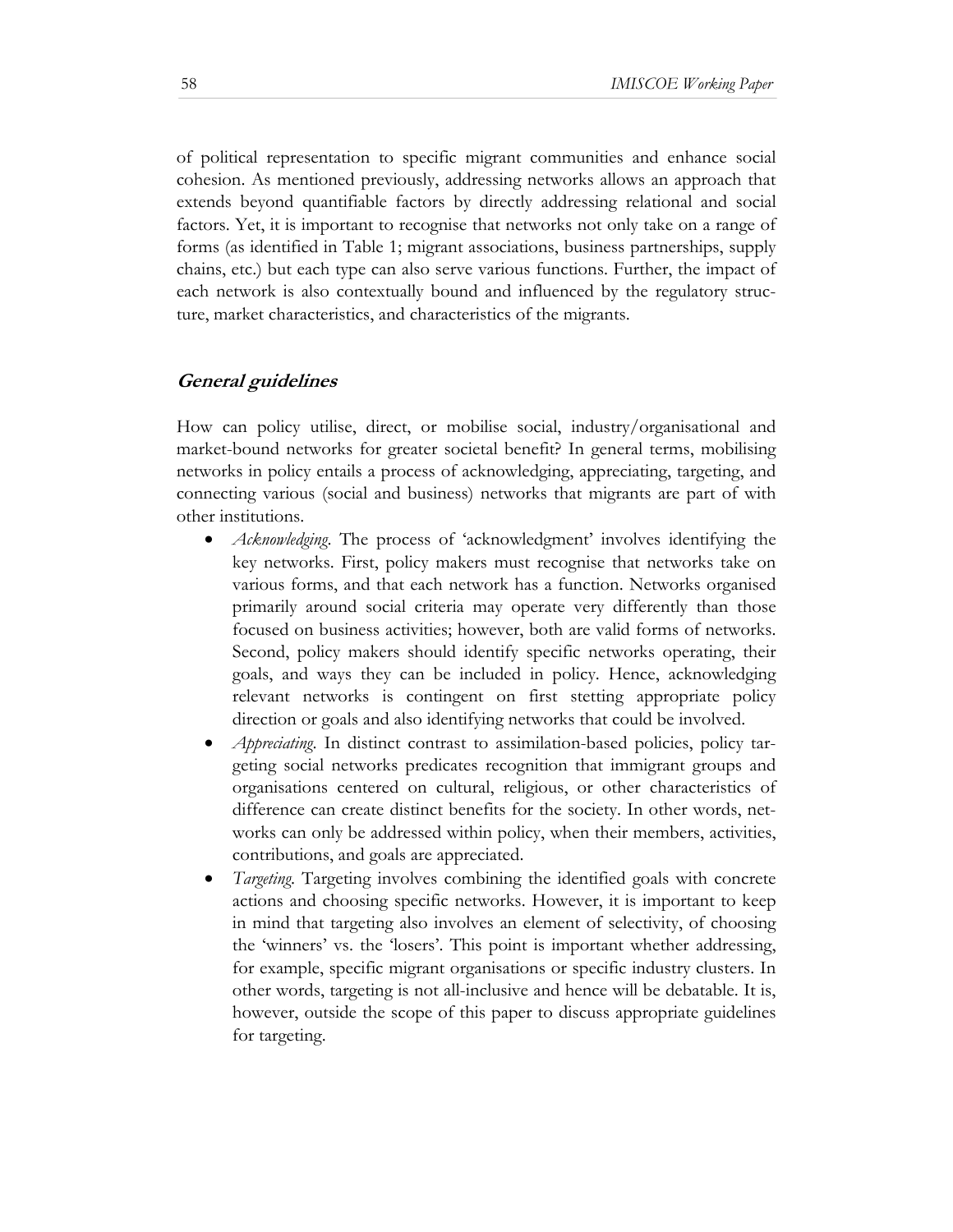*Connecting*. The final stage involves connecting existing networks either to other networks or to specific institutions. Networks with denser connections, that is those more integrated with other networks and local institutions, are typically considered to be the most beneficial. Again, this process can operate in numerous ways depending on the network and goal identified.

# **Further examples for discussion**

While these suggestions offer guidelines in very general terms, it is important to remember that there are few definitive answers on how to best achieve each of these processes, given the range of diversity in networks, migration, economic benefits, and the selectivity entailed. A few ways (for discussion purposes) in which each of the types of networks can be utilised in policy are listed below:

#### *Social networks*

- Migrant organisations can be mobilised for policy purposes, but typically only in select cases with some degree of institutional accountability is possible and the network is clearly defined (ie. formal organisation). However, these will only be representative of a certain sub-segment of the population as well and divided by specific interest groups.
- Social networks can also be targeted where they can be identified as part of specific 'migration systems' or process. This form of social networks is more in line with the policy goals related to understanding and directing migration flows. However, this form of network is much more difficult to recognise and address. Therefore, it is our perspective that in terms of policy, understanding the utility of immigrant's social networks in migration systems (processes of immigration) will involve both identifying examples where social networks are seen as benefits, as well as when they commonly come into use because existing policy mechanisms are not meeting the needs (for example in job attainment) of the group/ population. In other words, in some cases, networks may lead to greater understandings of shortcomings of existing policies, ways these are avoided, and possible benefits as well as risks attached to this circumvention. Hence, the role of social networks will not only be specific to the group assessed, but also to the regulatory context and place it occurs within. This is relevant to both sending and receiving countries.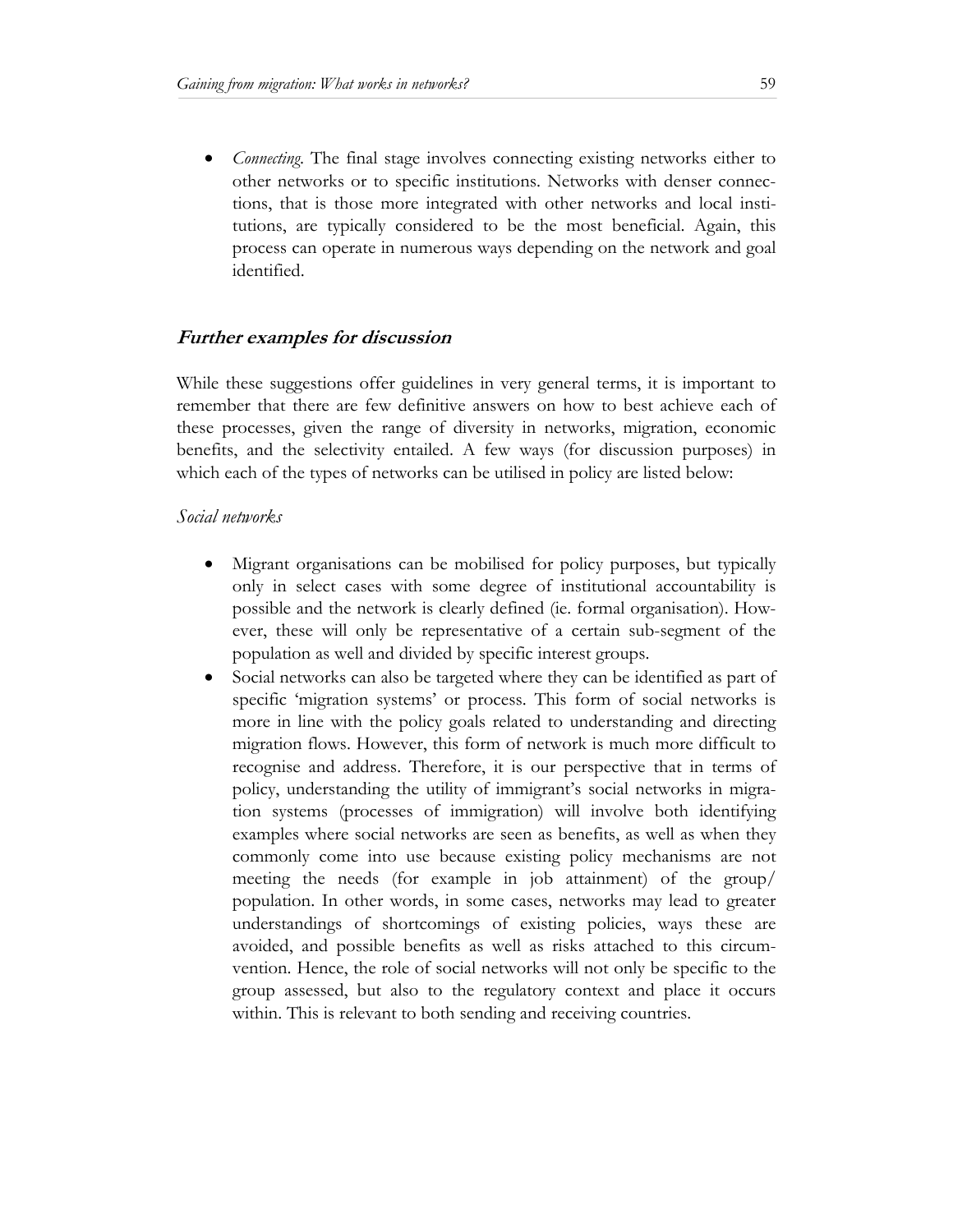# *Industry/organisational networks*

Utilising industry and organisational networks once again involves targeting and hence selectivity of both specific industries as well as in the specific networks addressed. Again, it is nearly impossible to make blanketed statements about how industry networks can or should be shaped and utilised, as each approach involves trade-offs. A few examples (for discussion purposes) include:

- Cross-border as well as local cluster development utilising not only the close proximity of businesses but also aiming for a more common migration policy, perhaps targeted to the cluster/sector's needs to allow growth, a competitive environment, and sufficient supply of labour of all skill levels, while potentially reducing the need of informal hiring. Businesses involved in these clusters should contribute to the discussion before specific policy is formulated.
- Targeted economic zones of development, in either disadvantaged communities or geared towards targeted economic advancement (for example Export Processing Zones).

# *Market-bound networks*

l

Addressing market-bound networks means acknowledging that networks can be international and increase cooperation both in terms of capital and labour across nation-states:

• Disparities in the (freeness of) mobility of people versus capital and goods is in part is due to its governance. While trade is partially regulated on the supranational level through the WTO, the regulation of migration remains almost strictly a national affair. It too has spawned debate on the possibility of new multi-lateral legislation, with perhaps the 'closest' application lying in further explicating the bounds for implementing Mode 4, trade in services, within the WTO's General Agreement on Trade in Services (GATS) Treaty. The multi-lateral Mode 4 of GATS establishes guidelines for allowing trade (temporary international mobility) in services, but its actual applications and implications have not been realised.<sup>22</sup> However, if further commitments were made to this treaty, the implications could be large, both in the scope of the treaty, since it involves both developed and developing countries, as well as in its inclusive definition of trade in services, which includes both high- and low-skilled labour. Hence, while the implications of GATS Mode 4 are currently

<sup>22</sup> The GATS treaty is officially binding for all 148 members of the WTO, yet its interpretation has varied and it is still felt to be underutilised.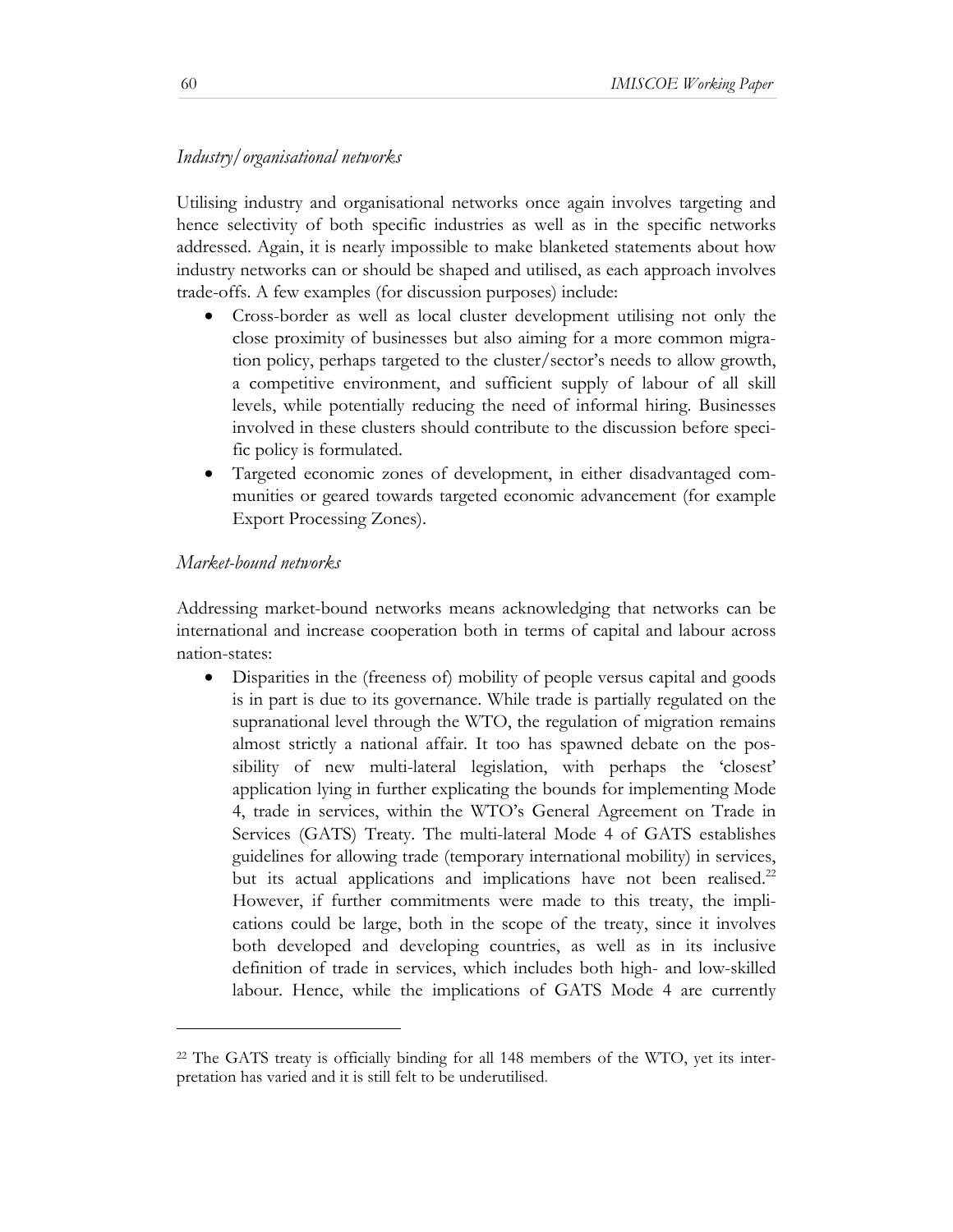tentative, if enacted it could have wide-spread implications for migration flows as well as trade and hence enhance the market-bound aspect of networks discussed in this paper.

#### **References**

- Akkoyunlu, S. (2001), *European labour markets. Can migration provide efficiency? The Polish-German case*. Sussex European Institute, Working Paper 31/01. First published in 2001 by the ESRC 'One Europe or Several?' Program.
- Alarcón, R. (1999), 'Recruitment processes among foreign-born engineers and scientists in Silicon Valley.' *American Behavioral Scientist* 42(9), p. 1381-1397.
- Aldrich, H., T. Jones & D. McEvoy (1984), 'Ethnic Advantage and Minority Business Development', in R. Ward and R. Jenkins (eds.), *Ethnic Communities in Business: Strategies for Economic Survival*, Cambridge: Cambridge University Press.
- Balaz, V., A.M. Williams & D. Kollar (2004), 'Temporary versus permanent youth brain drain. Economic implications.' *International Migration* 42(4), pp. 3-34.
- Balch, A., I. Fellini, A. Ferro, G. Fullin & U. Hunger (2004), 'The political economy of labour migration in the European construction sector.' *IMIS-Beiträge* 25, pp. 179-199.
- Banerjee, A. & K. Munshi (2000), 'Networks, migration and investment. Insiders and outsiders in Tirupur's production clusters.' MIT Dept. of Economics Working Paper No. 00-08.
- Barrett, G.A., T.P. Jones & D. Mc Envoy (1996), 'Ethnic minority business: Theoretical discourse in Britain and North America.' *Urban Studies* 33(4/5), pp. 783-809.
- Barrett, G.A., T.P. Jones & D. Mc Envoy (2003), Ch. 6 'United Kingdom: Severely Constrained Entrepreneurialism.' in R. Kloosterman & J. Rath (eds.) *Immigrant Entrepreneurs. Venturing Abroad in the Age of Globalization*. Oxford & New York: Berg, pp. 101-122.
- Basch, L.G., N. Glick Schiller & C. Blanc-Szanton (1994), *Transnational Projects, Postcolonial Predicaments and Deterritorialized Nation-States*. Langhorn, PA: Gordon and Breach.
- Basu, A. & A. Goswami (1999), 'South Asian entrepreneurship in Great Britain. Factors influencing growth.' *International Journal of Entrepreneurial Behavior & Research* 5(9), pp. 251-275.
- Bates, T. (1997a), 'Financing small business creation. The case of Chinese and Korean immigrant entrepreneurs.' *Journal of Business Venturing* 12, pp. 109- 124.
- Bates, T. (1997b), *Race, Self-employment, and Social Mobility*. Baltimore: Johns Hopkins University Press.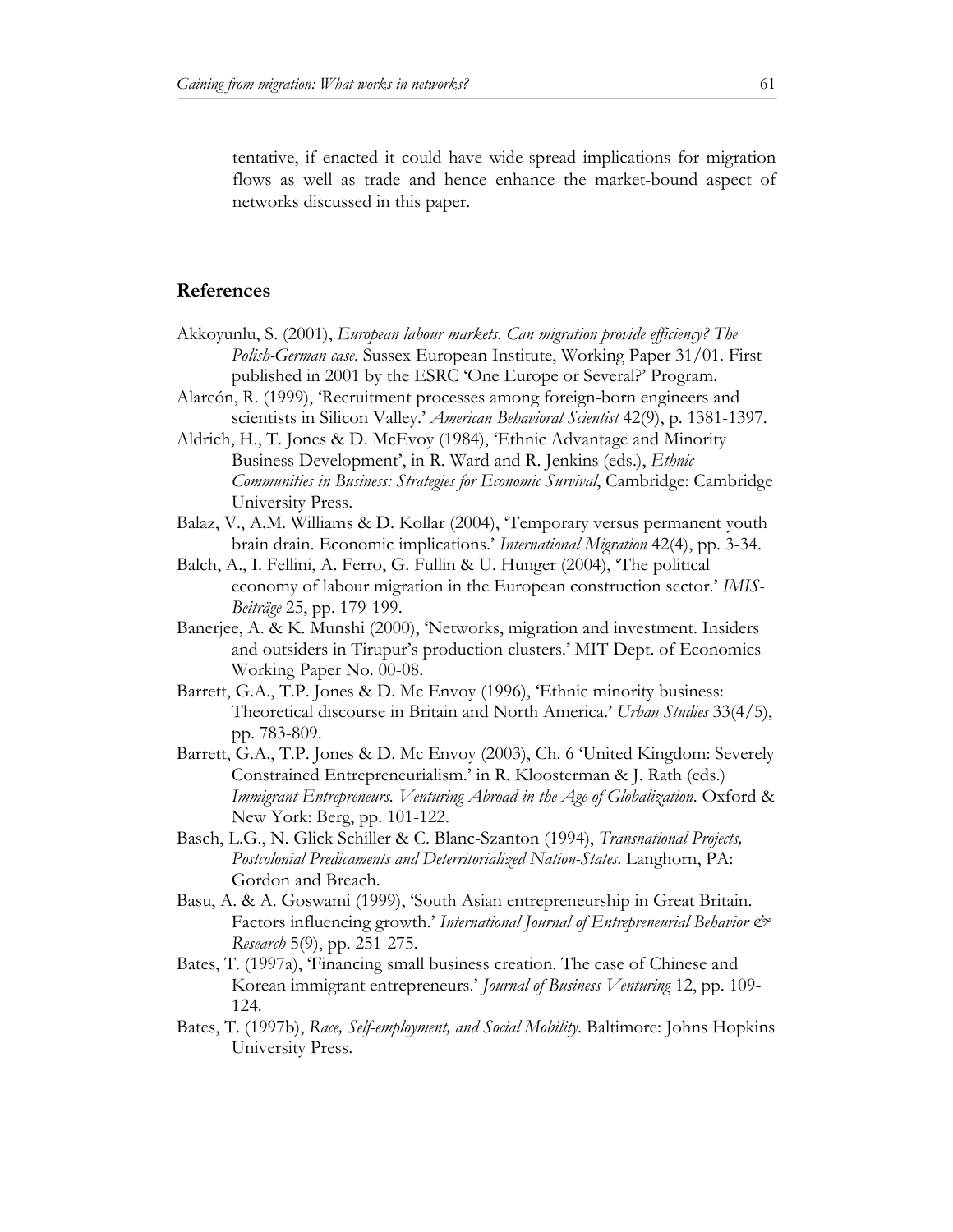- Battu, H., P.T. Seaman & Y. Zenou (2005, Sept.), 'Job contact networks and ethnic minorities.' Centre for Economic Policy Research, Labour Econonomics and Public Policy, Discussion Paper No. 5225.
- Body-Gendrot, S. & E. Ma Mung (1992), 'Entrepreneurs entre deux mondes.' *Revue Européenne des Migrations Internationales* 8 (1).
- Bommes, M. & H. Kolb (2004), *Work, entrepreneurship and economic integration. State of the Art*, Cluster B4 of IMISCOE Network.
- Borjas, G. (1990), *Friends of Strangers: The Impact of Immigrants on the US Economy*, New York: Basic Books.
- Boyd, M. (1989), 'Family and personal networks in international migration: Recent developments and new agendas.' *International Migration Review* 23(3), pp. 638-670.
- Caglar, A. S. (1995), "McDöner: Döner Kepab and the Social Positioning Struggle of German Turks" ", in J. Costa & G. Bamossy, (eds.). *Marketing in a Multicultural World*, Thousand Oaks, CA: Sage, pp. 209-230.
- Castells, M. (1996), *The Rise of the Network Society*. Oxford & Malden, MA: Blackwell Publishers.
- Chin, K., Yoon, I. & D. A. Smit (1996), 'Immigrant small business and international economic linkage. A case of the Korean wig business in Los Angeles, 1968-77.' *International Migration Review* 30, pp. 485-510.
- Choenni, A. (1997), *Veelsoortig Assortiment. Allochtoon Ondernemerschap in Amsterdam als Incorporatietraject 1965-1995*. PhD dissertation University of Amsterdam.
- Commission of the European Communities (2005, Sept. 1), 'Migration and development. Some concrete orientations.' Communication from the Commission to the Council, the European Parliament, the European Economic and Social Committee, and the Committee of the Regions. Brussels: Commission of the European Communities.
- Constant, A. & K.F. Zimmerman (2005), *Immigrant Performance and Selective Immigration Policy. A European Perspective. Institute for the Study of Labour (IZA)*, Discussion Paper No. 1715.
- Cross, J. (1995), 'Formalizing the informal economy: the case of street vendors in Mexico City', http://www.openair.org/cross/vendnow2.html
- Czaban, L. & J. Henderson (2003), 'Commodity chains, foreign investment and labour issues in Eastern Europe.' *Global Networks* 3(1), pp. 171-196.
- Dicken, P. (1998), *Global Shift: Transforming the World Economy* (3rd Edition). London: Paul Chapman Publishing.
- Directorate-General for Innovation, Ministry of Economic Affairs (2002, April.), *Innovation Lecture 2001*. The Hague: Ministry of Economic Affairs. (From M. Porter lecture 3 Dec. 2001).

http://www.isc.hbs.edu/InnovationLecture.pdf

Elfring, T. & N. Foss (1997), *Renewing Capabilities Through Internal Venturing and Spin-offs*. Copenhagen: Copenhagen Business School.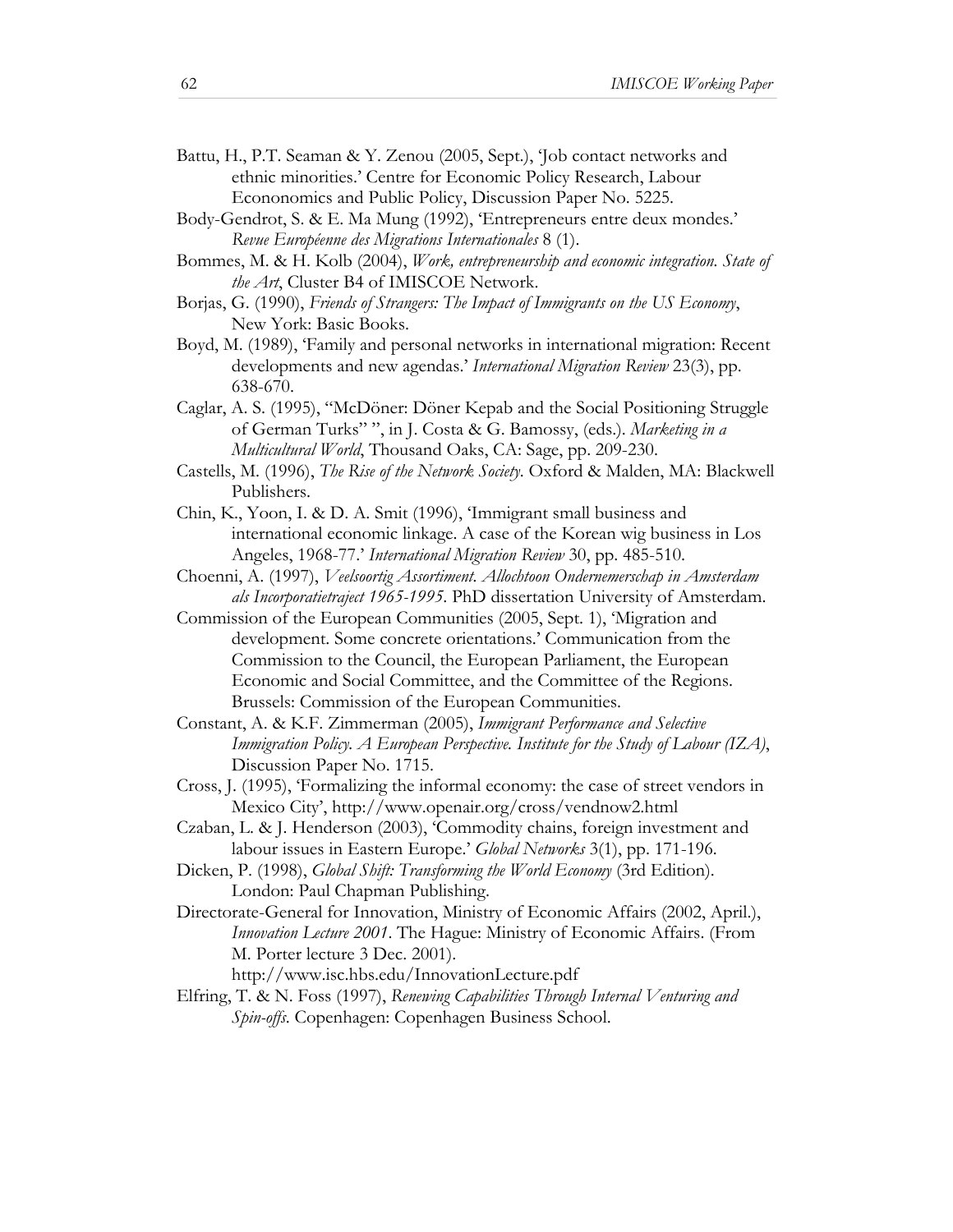- Engelen, E. (2001), 'Breaking-in and breaking-out; a Weberian approach to entrepreneurial opportunities', *Journal of Ethnic and Migration Studies*, 27(2), pp. 203-223.
- Esping-Andersen, G. (1990), *The Three Worlds of Welfare Capitalism*. Cambridge: Polity Press.
- Esping-Andersen, G. (1999), *Social Foundations of Postindustrial Economies*. Oxford: Oxford University Press.
- Fawcett, J.T. (1989), 'Networks, linkages, and migration systems.' *International Migration Review* 23(3), pp. 671-680.
- Freeman, G.P. & N. Ögelman (2000), 'State regulatory regimes and immigrants' informal economic activity.' In J. Rath (ed.) *Immigrant Businesses. The Economic, Political and Social Environment*. Houndsmill/ Basingstoke: Macmillan Press. pp. 107-123.
- Gereffi, G. (1999), 'International trade and industrial upgrading in the apparel commodity chain.' *Journal of International Economics* 48(1), pp. 37-70.
- Gereffi, G. (2001), 'Shifting governance structures in global commodity chains, with special reference to the Internet.' *American Behavioral Scientist* 44, pp. 1616-1637.
- Gereffi, G. (2005), 'The Global Economy: Organization, Governance, and Development.' In N.J. Smelser and R. Swedberg (eds.). *Handbook of Economic Sociology* 2nd ed. Princeton, NJ: Princeton University Press and Russell Sage Foundation, pp. 160-182. http://www.soc.duke.edu/~ggere/web/Global\_Economy\_chapter\_Hand book\_2005.pdf
- Ghosh, B. (2005), Ch. 8 'Economic effects of international migration. A synoptic overview.' In International Organization for Migration (IOM) *World Migration 2005. Costs and Benefits of International Migration*. Geneva: IOM, pp. 163-183.
- Giese, K. (2003), 'New Chinese Migration to Germany. Historical consistencies and new patterns of diversification within a globalized migration regime'. *International Migration* 41(3), pp. 155-185.
- Gomez, E.T. & G. Benton (2003), 'Transnationalism and the essentializing of capitalism. Chinese enterprise, the state, and identity in Britain, Australia, and South Asia'. *East Asia: An International Quarterly* 20(4), pp. 3-28.
- Granovetter, M. (1985), 'Economic action and social structure. The problem with embeddedness', *American Journal of Sociology* 91(3), pp. 481-510.
- Granovetter, M. (1995), 'The economic sociology of firms and entrepreneurs'. In A. Portes (ed.) *The Economic Sociology of Immigration. Essays on Networks, Ethnicity and Entrepreneurship*. New York: Russell Sage Foundation.
- Green, N.L. (2002), Ch. 2 'Paris: A historical view.' In J. Rath (ed.) *Unravelling the Rag Trade. Immigrant Entrepreneurship in Seven World Cities*. Oxford: Berg; New York: University of New York Press.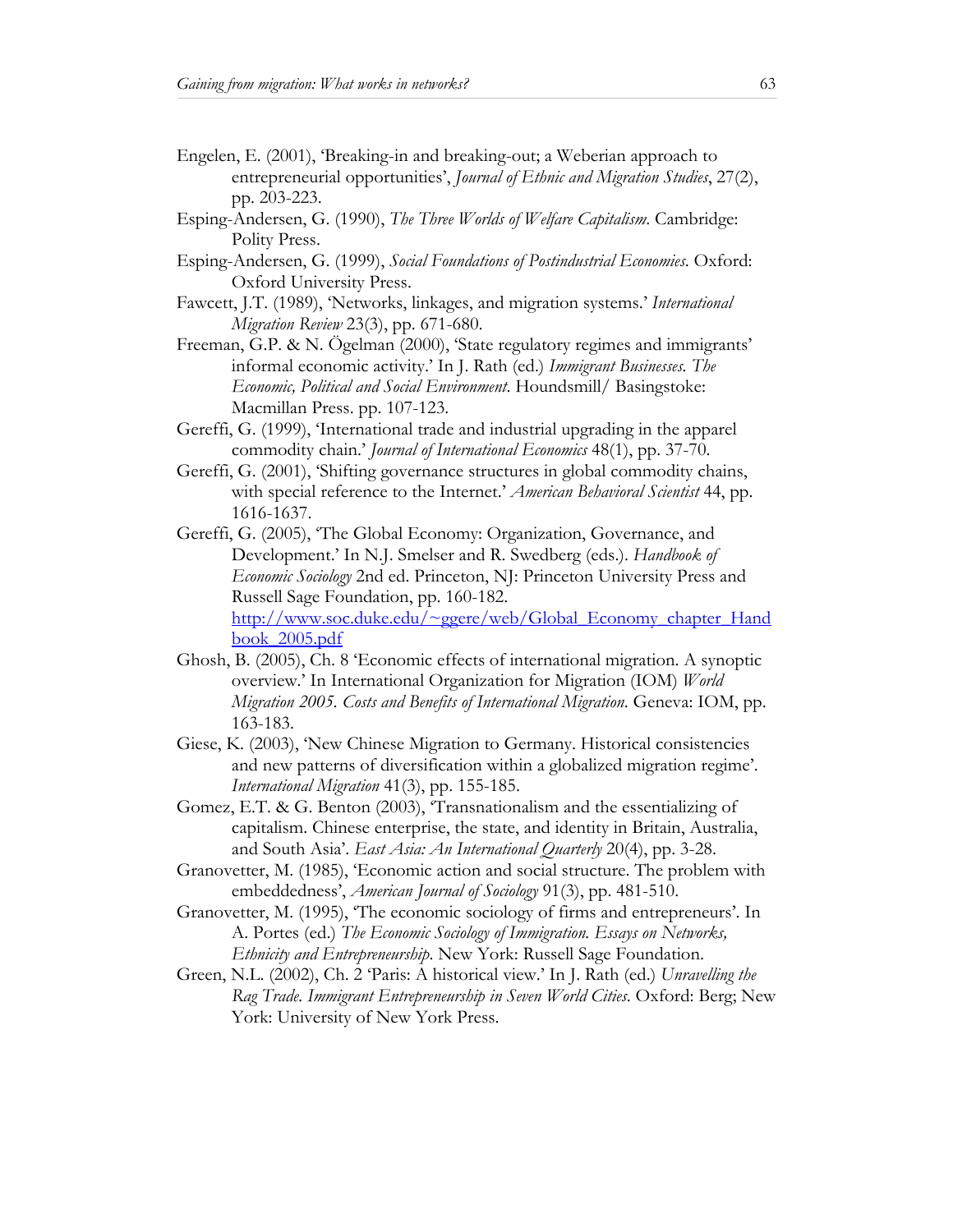- Haberfellner, R. (2002), Ch. 11 'Austria: Still a Highly Regulated Economy.' In R. Kloosterman & J. Rath (eds.) *Immigrant Entrepreneurs. Venturing Abroad in the Age of Globalization*. Oxford & New York: Berg, pp. 213-232.
- Haller, W.J. (2004), "Immigrant entrepreneurship in comparative perspective: Rates, human capital profiles, and implications of immigrant selfemployment in advanced industrialized societies." Center for Migration and Development, Princeton University. Paper prepared for the Luxembourg Income Study Conference, "Immigration in a Cross- National Context: What Are the Implications for Europe?" June 21-22, 2004, Bourglinster, Luxembourg.

http://thinktank.unl.edu/peopledocs/Marketing855v\_2\_993\_169.pdf

- Häussermann, H. & I. Oswald (eds.) (1997), *Zuwanderung und Stadtenwicklung*. Leviathan 17.
- Hijzen, A. & P. Wright (2005), 'Migration, trade, and wages.' CEPII Working Paper, No. 6.
- Hillmann, F. (1999), 'A look at the 'hidden side'. Turkish women in Berlin's ethnic labour market.' *International Journal of Urban & Regional Research* 23(2), pp.267-282.
- Holton, R.J. (2005), 'Network discourses: Proliferation, critique, and synthesis.' *Global Networks* 5(2), pp. 209-215.
- Holzmann, R. & R. Münz (2004), *Challenges and Opportunities of International Migration for the EU, Its Member States, Neighboring Countries and Regions. A Policy Note*. Stockholm: Institute for Futures Studies. Proceedings from 2nd Stockholm Workshop on Global Mobility Regimes. Stockholm, June 11-12, 2004.
- Hughes, G. & E. Quinn (2004), The impact of immigration on Europe's societies: Ireland.' Report of European Migration Network, Research Study Financed by European Commission Directorate-General Justice and Home Affairs and Department of Justice, Equality and Law Reform, Ireland.

International Organization for Migration (IOM) (2002), *The Migration-Development Nexus: Evidence and Policy Options*. IOM Research Series No. 8. Geneva: International Organization for Migration. http://www.iom.int/DOCUMENTS/PUBLICATION/EN/mrs\_8\_2002 .pdf

- International Organization for Migration (IOM) (2005), *World Migration 2005. The Costs and Benefits of Migration*. Geneva: International Organization for Migration.
- Iredale, R. (2005), Ch. 11 'Balancing the benefits and costs of skilled migration in the Asia-Pacific Region.' In *IOM's World Migration Report 2005. The Costs and Benefits of Migration*. Geneva: International Organization for Migration, pp. 221-237.
- Kapur, D. (2001), 'Diasporas and technology transfer.' *Journal of Human Development* 2(2), pp. 265-286.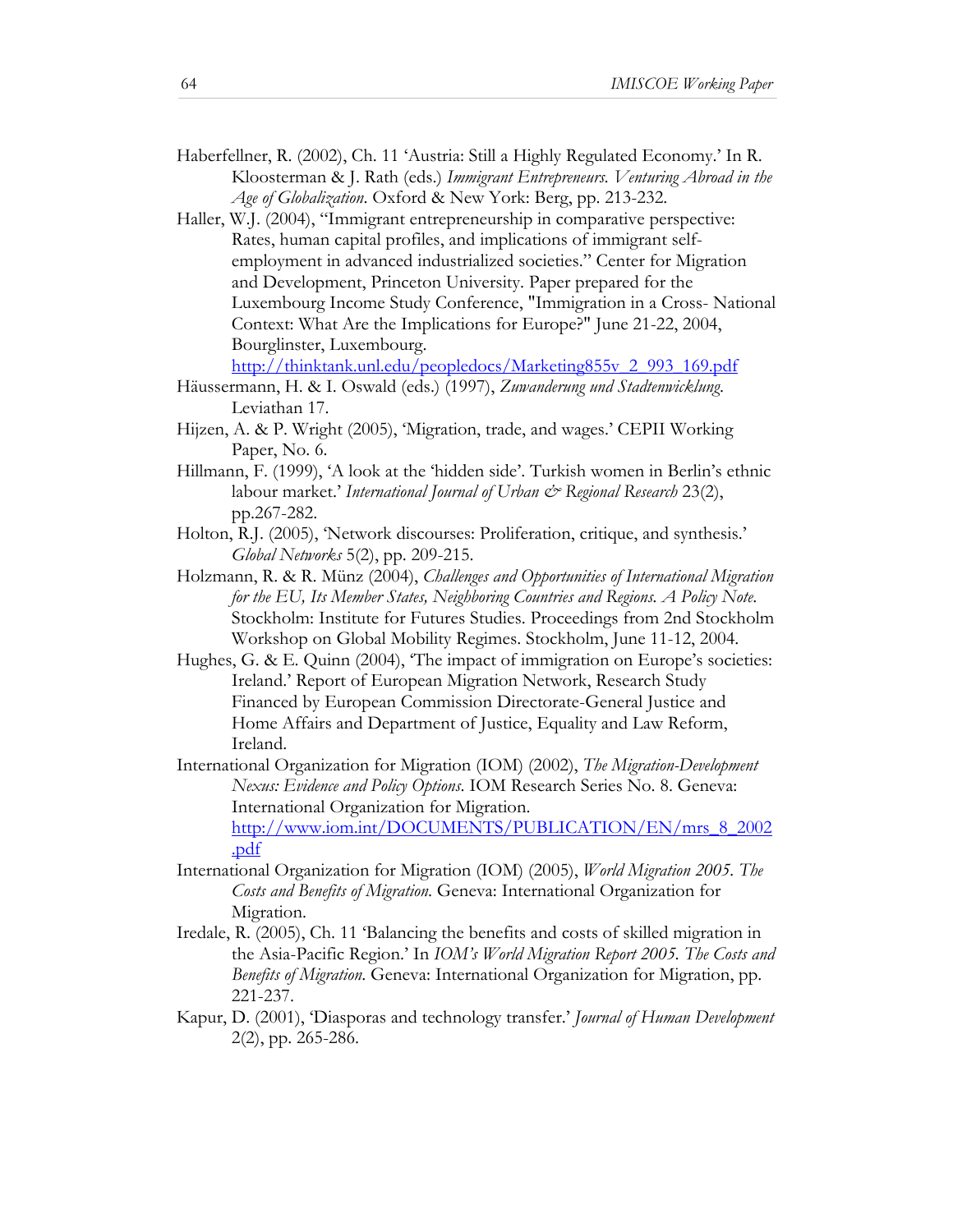- Kapur, D. & J. McHale (2003), 'Migration's new payoff.' *Foreign Policy*, Nov./Dec 2003, pp. 49-57.
- King, R. (2002), 'Towards a new map of European migration', *International Journal of Population Geography* 8, pp. 89-106.
- Kloosterman, R.C. (2002), 'Mixed Embeddedness and Postindustrial Opportunity Structures: Trajectories of Migrant Entrepreneurship in Amsterdam', in W. Salet (ed.), *Amsterdam Human Capital*. Amsterdam: Amsterdam University Press.
- Kloosterman, R.C. (2003), 'Creating opportunities. Policies aimed at increasing openings for immigrant entrepreneurs in the Netherlands', *Entrepreneurship and Regional Development* 15 (2), pp. 167-181.
- Kloosterman, R.C. & J.P. van der Leun (1999), 'Just for starters: Commercial gentrification by immigrant entrepreneurs in Amsterdam and Rotterdam Neighbourhoods', *Housing Studies* 14 (5), pp.659-676.
- Kloosterman, R.C & J.P. van der Leun (2003), 'Urban transition and immigrant entrepreneurship: processes of creation of openings for immigrant businesses in Amsterdam and Rotterdam', (with J.P. van der Leun) in F. Lo Piccolo and H. Thomas (eds), *Knights and Castles; Minorities and Urban Regeneration*. Ashgate: Aldershot, pp. 49-63.
- Kloosterman, R.C., J.P. van der Leun & J. Rath (1997a), *De Economische Potenties van het Immigrantenondernemerschap in Amsterdam. Een Inventariserende en Explorerende Studie in het Kader van Ethnic Minorities Participation (or) Involvement in Urban Market-Economy (EMPORIUM)*. Amsterdam: Amsterdam Municipality, Department of Economic Affairs/Research; University of Amsterdam, Institute for Migration and Ethnic Studies (IMES).
- Kloosterman, R., J. van der Leun & J. Rath (1997b), *Over Grenzen. Immigranten en de Informele Economie*. Een inventariserende studie in opdracht van de Tijdelijke Wetenschappelijke Commissie Minderhedenbeleid (TWCM). Voorstudie 10. Amsterdam: Het Spinhuis.
- Kloosterman, R.C., J.P. van der Leun & J. Rath (1998), 'Across the border; Economic opportunities, social capital and informal business activities of immigrants', *Journal of Ethnic and Migration Studies* 24(2), pp. 249-268.
- Kloosterman, R.C., J.P. van der Leun & J. Rath (1999), 'Mixed embeddedness, migrant entrepreneurship and informal economic activities', *International Journal of Urban and Regional Research* 23(2), pp. 253-267.
- Kloosterman, R.C. & J. Rath (2001), 'Immigrant Entrepreneurs in Advanced Economies: Mixed Embeddedness Further Explored', *Journal of Ethnic and Migration Studies* 27: 189-201.
- Kloosterman, R. & J. Rath (eds.) (2003), *Immigrant Entrepreneurs. Venturing Abroad in the Age of Globalization*. Oxford & New York: Berg.
- Kloosterman, R. & J. Rath (forthcoming), 'Mixed Embeddedness as Conceptual Framework for Exploring Immigrant Entrepreneurship', *International Journal of Urban and Regional Research*.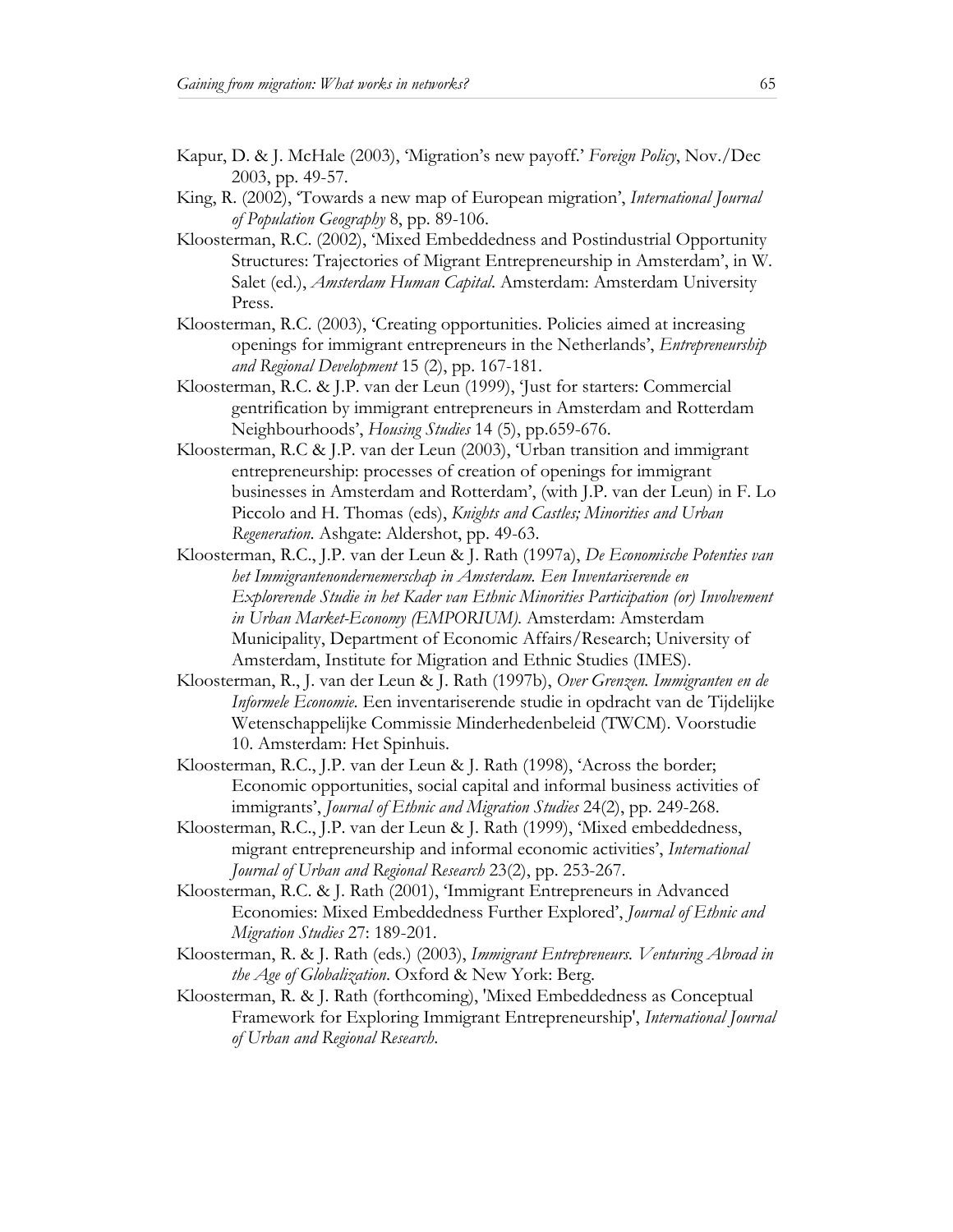- Kolb, H., Murteira, S., Peixoto, J., & C. Sabino (2004), 'Recruitment and migration in the ICT sector.' *IMIS-Beiträge* 25, p. 147-177.
- Kontos, M. (2003), 'Self-employment policies and migrants' entrepreneurship in Germany.' *Entrepreneurship & Regional Development* 15, pp. 119-135,
- Larsen, J.A., Allan, H.T, Bryan, K, & P. Smith (2005), 'Overseas nurses' motivations for working in the UK. Globalization and life politics.' *Work, Employment*  $\mathcal{O}$  *Society* 19 (2), pp. 349-368.
- Lessinger, J. (1992), 'Nonresident-Indian investment and India's drive for industrial modernization.' in F. Abrahamer Rothstein & M.L. Blim (eds.), *Anthropology and the Global Factory: Studies of the New Industrialization in the Late Twentieth Century*, Chapter 4, New York: Bergin & Garvey, pp. 62-82. [Reprinted in S. Vertovec & R. Cohen (eds.), *Migration, Diasporas and Transnationalism*. Cheltenham, UK: Edward Elgar Publishing Limited, 1999, pp. 90-111.]
- Leung, M. (2001), 'Get IT going. New ethnic Chinese business. A case of Taiwanese-owned computer firms in Hamburg', *Journal of Ethnic and Migration Studies* 27 (2), pp. 277-294.
- Light, I. (1972), *Ethnic Enterprise in North America: Business and Welfare among Chinese, Japanese, and Blacks*, Berkeley and Los Angeles: University of California Press.
- Light, I. & and E. Bonacich (1988), *Immigrant Entrepreneurs: Koreans in Los Angeles 1965-1982*, Berkeley: University of California Press.
- Light, I. & S.J. Gold (2000), *Ethnic Economies*. San Diego: Academic Press.
- Light, I. & C. Rosenstein (1995), *Race, Ethnicity, and Entrepreneurs in Urban America*. New York: Aldine de Gruyter.
- Lindio-McGovern, L. (2003), 'Labor export in the context of globalization. The experience of Filipino domestic workers in Rome.' *International Sociology* 18(3), pp.513-534.
- Lüthje, B. (2002), 'Electronics contract manufacturing. Global production and the international division of labor in the age of the Internet.' *Industry and Innovation* 9(3), pp. 227-247.
- Ma Mung, E. & T. Lacroix (2003), Ch. 9 'France: The narrow path.' In R. Kloosterman & J. Rath (eds.) *Immigrant Entrepreneurs. Venturing Abroad in the Age of Globalization*. Oxford & New York: Berg, pp. 173-194.
- Mahroum, S. (2001), 'Europe and the Immigration of Highly Skilled Labor.' *International Migration* 39 (5), pp. 27-43.
- Magatti, M. & F. Quassoli (2003), Ch. 8 'Italy: Between legal barriers and informal arrangements.' In R. Kloosterman & J. Rath (eds.) *Immigrant Entrepreneurs. Venturing Abroad in the Age of Globalization*. Oxford & New York: Berg, pp. 147-171.
- Magatti, M. & F. Quassoli (forthcoming), 'Immigrant businesses in the small firm's motherland', *International Journal of Urban and Regional Research*.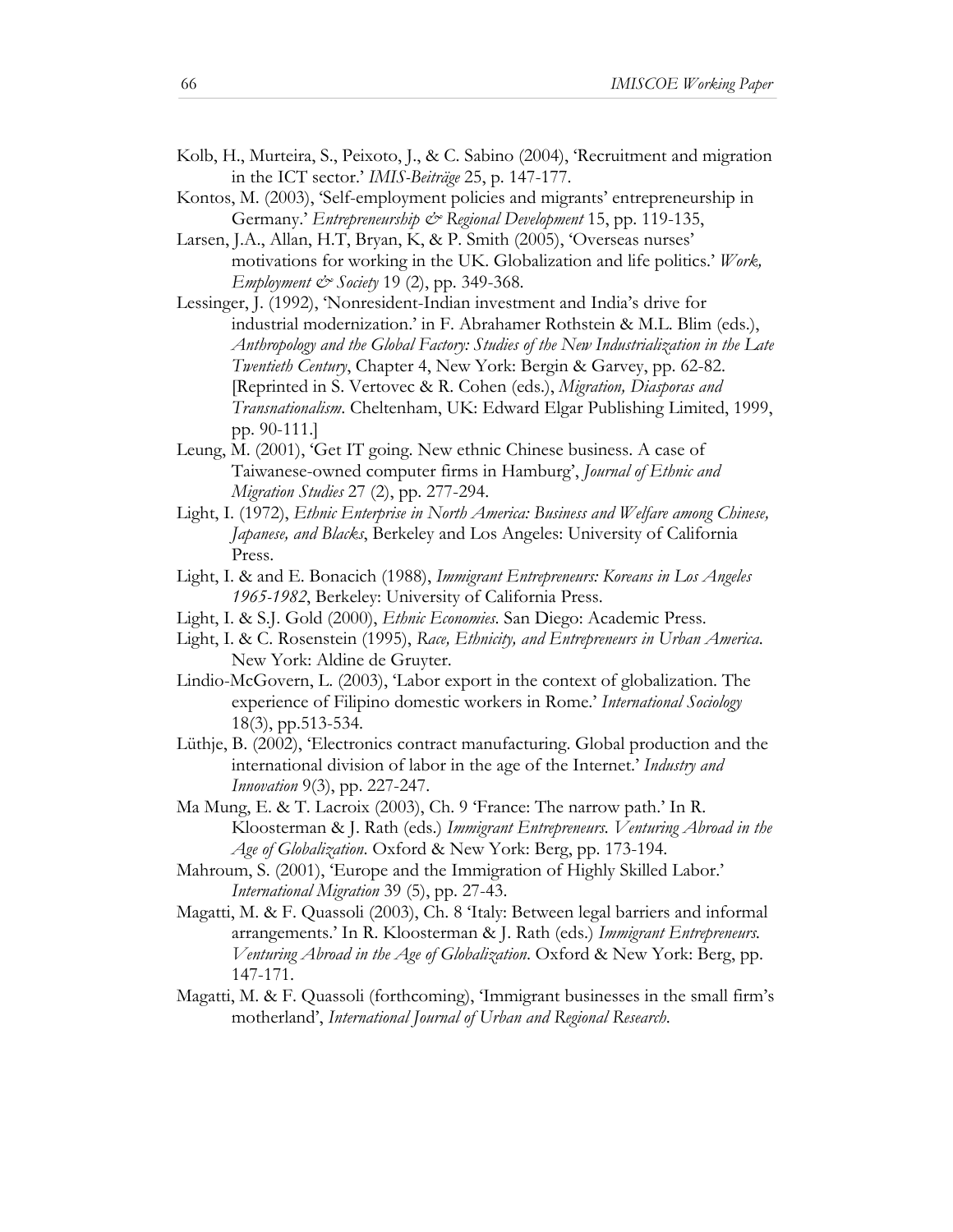- Martin, P. (2005), Ch. 9. 'Economic costs and benefits of international labour migration.' In *IOM's World Migration Report 2005. The Costs and Benefits of Migration*. Geneva: International Organization for Migration, pp. 185-201.
- Massey, D. (1988), 'Economic development and international migration in comparative perspective', *Population and Development Review* 14, pp. 383-413.
- Massey, D.S., Arango, J., Hugo, G., Kouaouci, A., Pellegrino, A., & J.E. Taylor (1993), 'Theories of international migration. A review and appraisal', *Population and Development Review* 19 (3), pp.431-466.
- Mattoo, A. (2003), 'Introduction and Overview.' In Mattoo A. & A. Carzaniga (eds.) *Moving People to Deliver Services*. Washington DC: The World Bank and Oxford University Press, pp. 1-20.
- Mendoza, C. (2000), 'African employment in Iberian construction. A cross-border analysis'. *Journal of Ethnic and Migration Studies* 26 (4), pp. 609-634.
- Münz, R. & J. van Selm (2005), Ch. 7 'Migrants in an enlarged Europe.' In *World Migration 2005. The Costs and Benefits of Migration*, pp. 139-159. Geneva: International Organization for Migration.
- Nielsen, K.B. (2004, March), 'Next stop Britain. The influence of transnational networks on the secondary movement of Danish Somalis.' Sussex Migration Working Paper no. 22.
- Nielson, J. & O. Cattaneo (2003), 'Current regimes for the temporary movement of service providers. Case studies of Australia and the United States. In A. Mattoo & A. Carzaniga (eds.), *Moving People to Deliver Services*. Washington DC: The World Bank and Oxford University Press., pp. 113-155
- Odaka, K. & M. Sawai (eds.) (1999), *Small Firms, Large Concerns: The Development of Small Business in Comparative Perspective*. Oxford/New York: Oxford University Press.
- OECD (1993), *Employment Outlook*. Paris: OECD.
- OECD (2000a), *Globalisation, Migration and Development*. Paris: OECD.
- OECD (2000b), *Fostering Entrepreneurship*. Paris: OECD
- OECD (2005, June 6), 'Trade policy. Promoting investment for development.' OECD Trade Policy Working Paper No. 19. Paris: OECD.
- Palpacuer, F. & A. Parisotto (2003), 'Global production and local jobs. Can global enterprise networks be used as levers for local development?' *Global Networks* 3 (2), pp. 97-120.
- Panayiotopoulos, P. & M. Dreef (2002), Chapter 3 'London: Economic Differentiation and Policy-Making.' In. J. Rath (ed.) *Unravelling the Rag Trade. Immigrant Entrepreneurship in Seven World Cities*. Oxford: Berg; New York: University of New York Press.
- Parsons, C. (2005), 'Quantifying the trade-migration nexus of the enlarged EU.' Sussex Migration Working Paper No. 27.
- Peck, J., Theodore, N. & K. Ward (2005), 'Constructing markets for temporary labour. Employment liberalization and the internationalization of the staffing industry.' *Global Networks* 5 (1), pp. 3-26.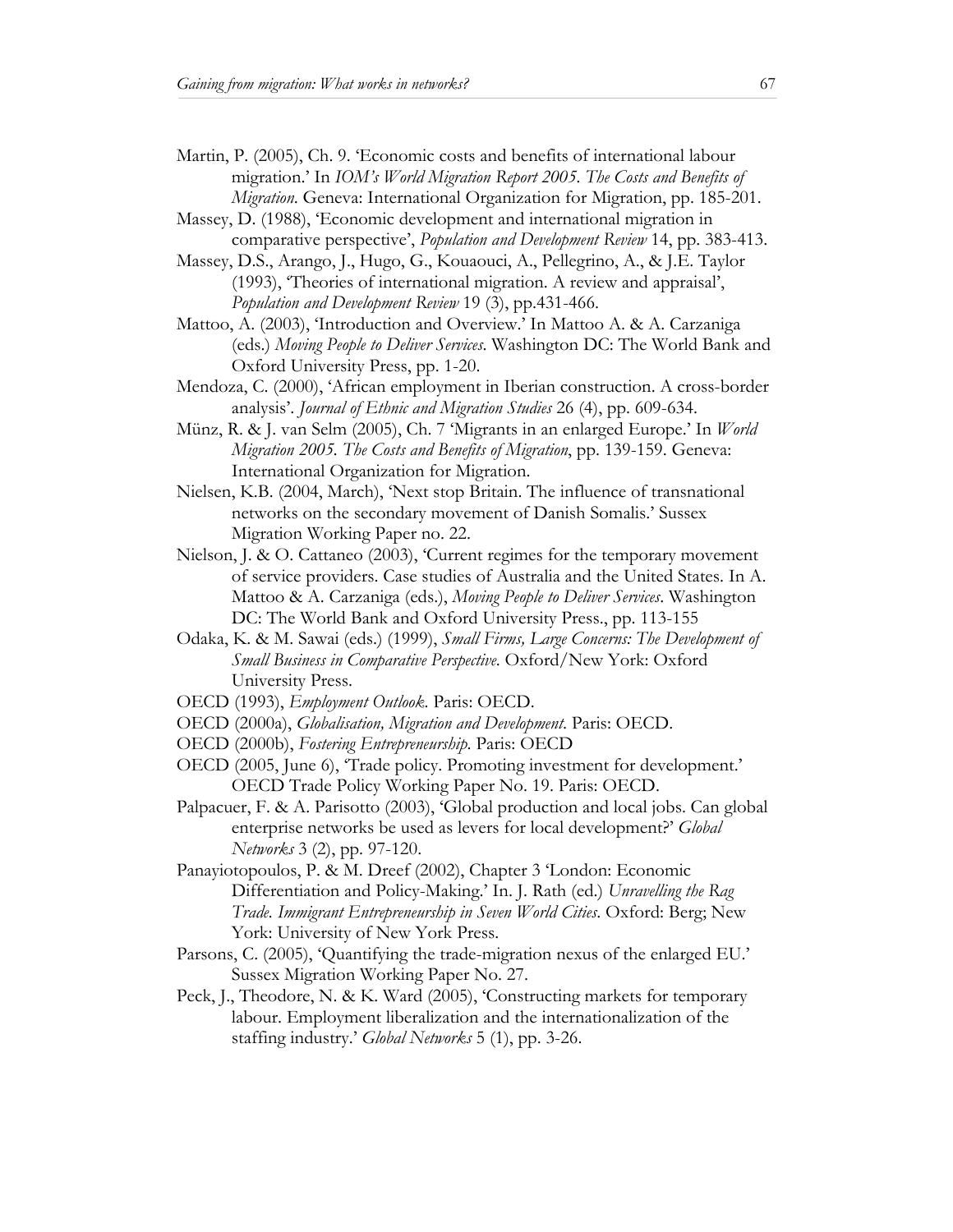- Pieke, F.N., P. Nyiri, Thuno, M., & A. Ceccagno (2004), *Transnational Chinese. Fujianese Migrants in Europe*. Stanford, CA: Stanford University Press.
- Piore, M. & C. Sabel (1984), *The Second Industrial Divide: Possibilities for Prosperity*. New York: Basic Books.
- Porter, M. (1990), *The Competitive Advantage of Nations*. New York: Free Press.
- Porter, M. (1998), 'Clusters and the new economics of competition.' *Harvard Business Review*, Nov.-Dec. 1998, pp. 77-90.
- Portes, A. (1994), 'The informal economy and its paradoxes', in N.J. Smelser and R. Swedberg (eds.), *The Handbook of Economic Sociology*. Princeton: New Jersey and New York: Princeton University Press, pp. 427-449.
- Portes, A. (1995), *The Economic Sociology of Immigration. Essays on Networks, Ethnicity, and Entrepreneurship*. London & New York: Sage/ Russell Sage Foundation.
- Portes, A. (2001), 'Introduction: The debates and significance of immigrant transnationalism.' *Global Networks* 1 (3), pp. 181-193.
- Portes, A., Haller, W. & L.E. Guarnizo (2002), 'Transnational entrepreneurs. An alternative form of immigrant economic adaptation.' *American Sociological Review* 67 (2), pp. 278-298.
- Portes, A. & J. Sensenbrenner (1993), 'Embeddedness and Immigration: Notes on the Social Determinants of Economic Action', *American Journal of Sociology* 98 (6), pp. 1320-1350.
- Portes, A. & A. Stepick (1993), *City on the Edge: The Transformation of Miami*. Berkeley, CA: University of California Press.
- Power, D. (2001), 'Power: The Spatial and the Economy', *Review of International Political Economy* 8, pp. 548-556.
- Raes, S. (2000), *Migrating Enterprise and Migrant Entrepreneurship. How Fashion and Migration have Changed the Spatial Organisation of Clothing Supply to Consumers in The Netherlands*. Amsterdam: Het Spinhuis.
- Raes, S., Rath, J., Dreef, M., Kumcu, A., Reil, F. & A. Zorlu (2002), 'Amsterdam: Stitched up', in J. Rath (ed.), *Unravelling the Rag Trade: Immigrant Entrepreneurship in Seven World Cities*, Oxford: Berg.
- Ram, M., Sanghera, B., Abbas, T., Barlow, G. & T. Jones (2000a), 'Ethnic minority business in comparative perspective: the case of the independent restaurant sector', *Journal of Ethnic and Migration Studies*, 26(3): 495-510.
- Ram, M., Abbas, T., Sanghera, B., & G. Hillin (2000b), '"Currying favour with the locals": Balti owners and business enclaves.' *International Journal of Entrepreneurial Behaviour & Research* 6(1), pp. 41-55.
- Rath, J. (1995), "Beunhazen van buiten. De informele economie als bastaardsfeer van sociale integratie", pp. 74-109 in G. Engbersen and R. Gabriëls (eds.), *Sferen van Integratie. Naar een Gedifferentieerd Allochtonenbeleid*. Meppel/Amsterdam: Boom.
- Rath, J. (1999), 'A game of ethnic musical chairs? Immigrant businesses and the formation and succession of niches in the Amsterdam economy', in: S. Body-Gendrot & M. Martiniello (eds.), *Minorities in European Cities. The*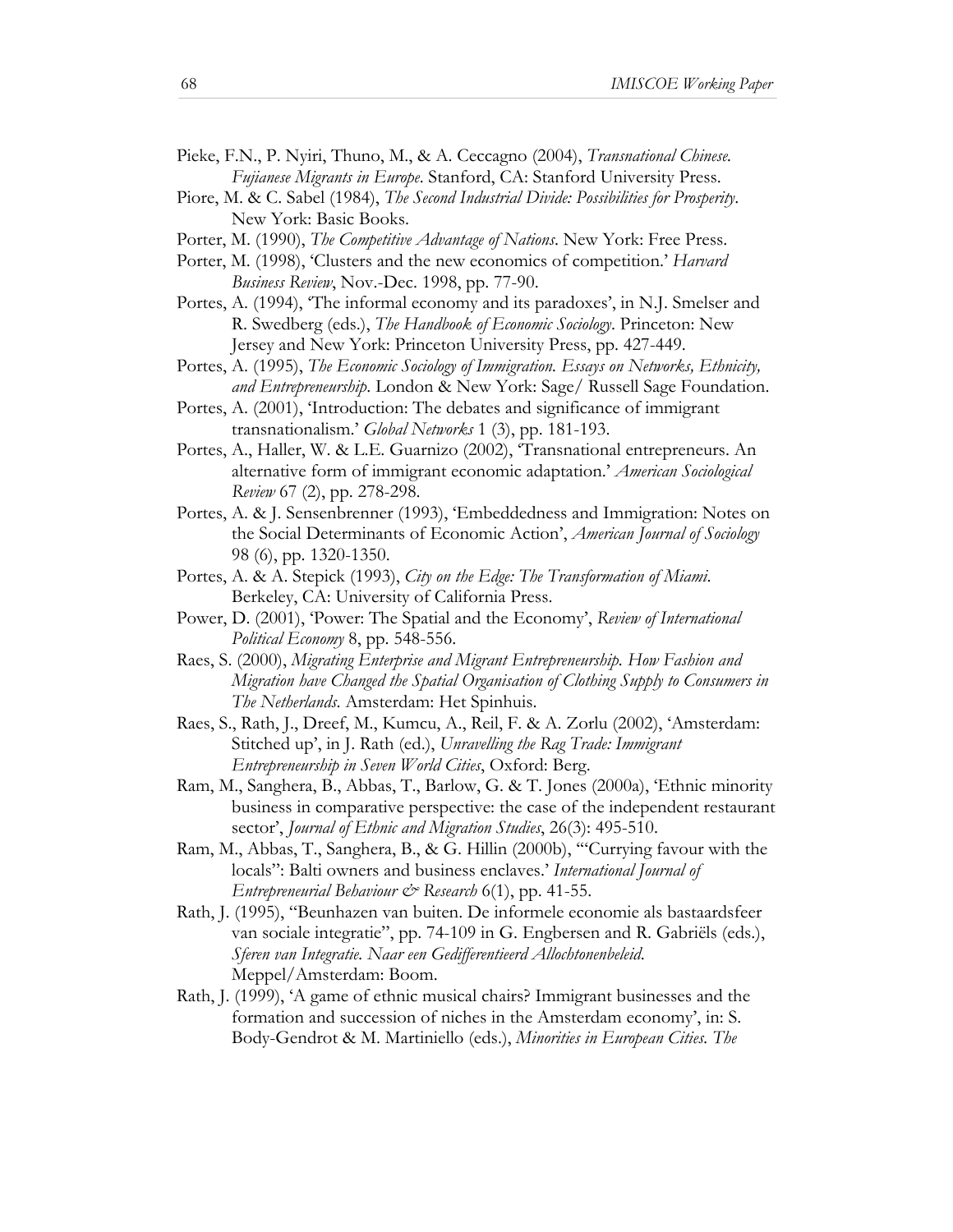*Dynamics of Social Integration and Social Exclusion at the Neighbourhood Level*. Houndmills, Basingstoke, Hampshire: Macmillan Press.

- Rath, J. (2001), 'Do immigrants entrepreneurs play the game of ethnic musical chairs? A critique of Waldinger's model of immigrant incorporation.' In A. Messina (ed.), *A Continuing Quandary for States and Societies: West European Immigration and Immigrant Policy in the New Century*. Westport, CT: Greenwood Press/Praeger.
- Rath, J. (2002a), 'A quintessential immigrant niche? The non-case of immigrants in the Dutch construction sector.' *Entrepreneurship and Regional Development* 14, pp. 355-372.
- Rath , J. (ed.) (2002b), *Unravelling the Rag Trade. Immigrant Entrepreneurship in Seven World Cities*. Oxford: Berg; New York: University of New York Press.
- Rath J. (2002c), 'Needle games. A Discussion of Mixed embeddedness', pp. 1-28 in J. Rath (ed.), *Unraveling the Rag Trade. Immigrant Entrepreneurship in Seven World Cities*. Oxford: Berg; New York: University of New York Press.
- Rath, J. (2003). 'Undressing the garment industry. Immigrant entrepreneurship in seven cities', pp. 253-285 in J.G. Reitz (ed.), *Host Societies and the Reception of Immigrants.* La Jolla, CA: Center for Comparative Immigration Studies.
- Rath, J. & R. Kloosterman (1998), *Rijp en Groen. Het Zelfstandig Ondernemerschap van Immigranten in Nederland*. Amsterdam: Het Spinhuis.
- Rath, J. & R. Kloosterman (2000), 'Outsiders' business. Research of Immigrant Entrepreneurship in the Netherlands.' *International Migration Review* 34 (3), pp. 656-681.
- Rath, J. & R. Kloosterman (2003), Ch. 7 'The Netherlands: A Dutch treat.' In R. Kloosterman & J. Rath (eds.), *Immigrant Entrepreneurs. Venturing Abroad in the Age of Globalization*. Oxford & New York: Berg, pp. 123-146.
- Rath, J., Penninx, R., Groenendijk, K. & A. Meyer (1996), *Nederland en zijn Islam. Een Ontzuilende Samenleving Reageert op het Onstaan van een Geloofsgemeenschap*. MES-Series 5. Amsterdam: Het Spinhuis.
- Rauch, J.E. (2001), 'Business and social networks in international trade.' *Journal of Economic Literature*, vol. XXXIX, pp. 1177-1203.
- Salt, J. (1992), 'Migration processes among the highly skilled in Europe', *International Migration Review* 26 (2), pp. 484-505.
- Salt, J., Clarke, J. & P. Wanner (2004, July), *International Labour Migration*. Council of Europe, Directorate General III – Social Cohesion. Population Studies, No. 44.
- Sandu, D. (2005), 'Emerging transnational migration from Romanian villages.' *Current Sociology* 53(4), pp. 555-582.
- Sassen-Koob, S. (1984), 'Part IV. From household to workplace. Theories and survey research on migrant women in the labor market. Notes on the incorporation of Third World women into wage-labor through immigration and off-shore production.' *International Migration Review* 18 (4), pp. 1144-1167.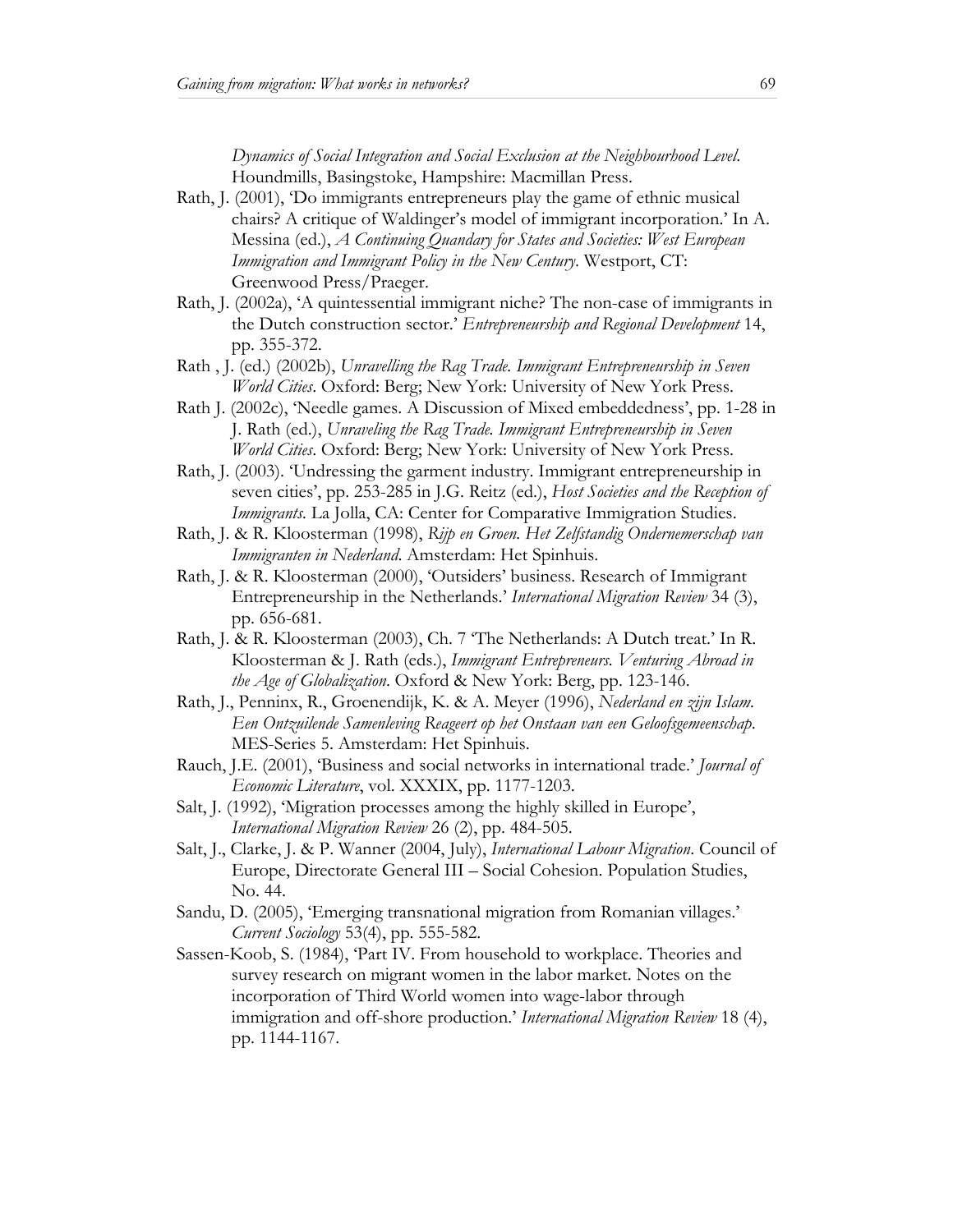- Saxenian, A. (1999), *Silicon Valley's New Immigrant Entrepreneurs*. San Francisco: Public Policy Institute of California.
- Saxenian, A. (2005), 'From Brain Drain to Brain Circulation: Transnational Communities and Regional Upgrading in India and China.' *Studies in Comparative International Development* 40 (2), pp. 35-61.
- Schiff, M. (1994, Nov.), 'How trade, aid, and remittances affect international migration' The World Bank, International Economics Department, International Trade Division. Policy Research Working Paper, No. 1376.
- Schiff, M. (1999), *Trade, Migration and Welfare. The Impact of Social Capital*. The World Bank, Development Research Group: Trade. Policy Research Working Paper 2044.
- Scott, A. (1998), *Regions and the World Economy: The Coming Shape of Global Production, Competition, and Political Order*, Oxford: Oxford University Press.
- Srebrnik, H. (1999), 'Ethnicity and the development of a 'middleman' economy on Mauritius. The diaspora factor.' *The Round Table* 350, pp. 297-311.
- Stalker, P. (2000), *Workers Without Frontiers. The Impact of Globalization on International Migration*. London & Geneva: Lynne Rienner Publishers, Inc. & International Labour Organization.
- Swedberg, R. (1994), 'Markets as social structures', in: N. Smelser & R. Swedberg (eds), *The Handbook of Economic Sociology*. Princeton, N.J./New York: Princeton University Press/Russell Sage Foundation, pp. 255-282.
- Swedberg, R. (1998), *Max Weber and the Idea of Economic Sociology*. Princeton: Princeton University Press.
- van den Tillaart, H.J.M. & E. Poutsma (1998), *Een Factor van Betekenis. Zelfstandig Ondernemerschap van Allochtonen in Nederland*. Nijmegen: Institute for Applied Social Sciences (ITS).
- van Hear, N., Pieke, F., Vertovec, S., Lindley, A., Jettinger, B. & M. Balarajan (2004, April), *The contribution of UK-based diasporas to development and poverty reduction*. A report by the ESRC Centre on Migration, Policy and Society (COMPAS), University of Oxford for the Department for International Development (DFID).
- Vermeulen, H. & R. Penninx (2000), 'Introduction.' In H. Vermeulen and R. Penninx (eds.) *Immigrant Integration. The Dutch Case*. Amsterdam: Het Spinhuis, pp. 1-35.
- Waldinger, R. (1996), *Still the Promised City? African-Americans and New Immigrants in Postindustrial New York*. Cambridge, MA: Harvard University Press.
- Waldinger, R., Aldrich, H. & R. Ward (1990), *Ethnic Entrepreneurs*. Newbury Park, CA: Sage Publications.
- Weber, M. (1972), *Wirtschaft und Gesellschaft. Grundriss der verstehenden Soziologie*. Tuebingen: J.C.B. Mohr, originally published 1921.
- Weiss, L. (1988), *Creating Capitalism: The State and Small Business since 1945*. Oxford: Basic Blackwell.
- Werbner, P. (1984), 'Business on Trust: Pakistani Entrepreneurship in the Manchester Garment Trade', in R. Ward and R. Jenkins (eds.), *Ethnic*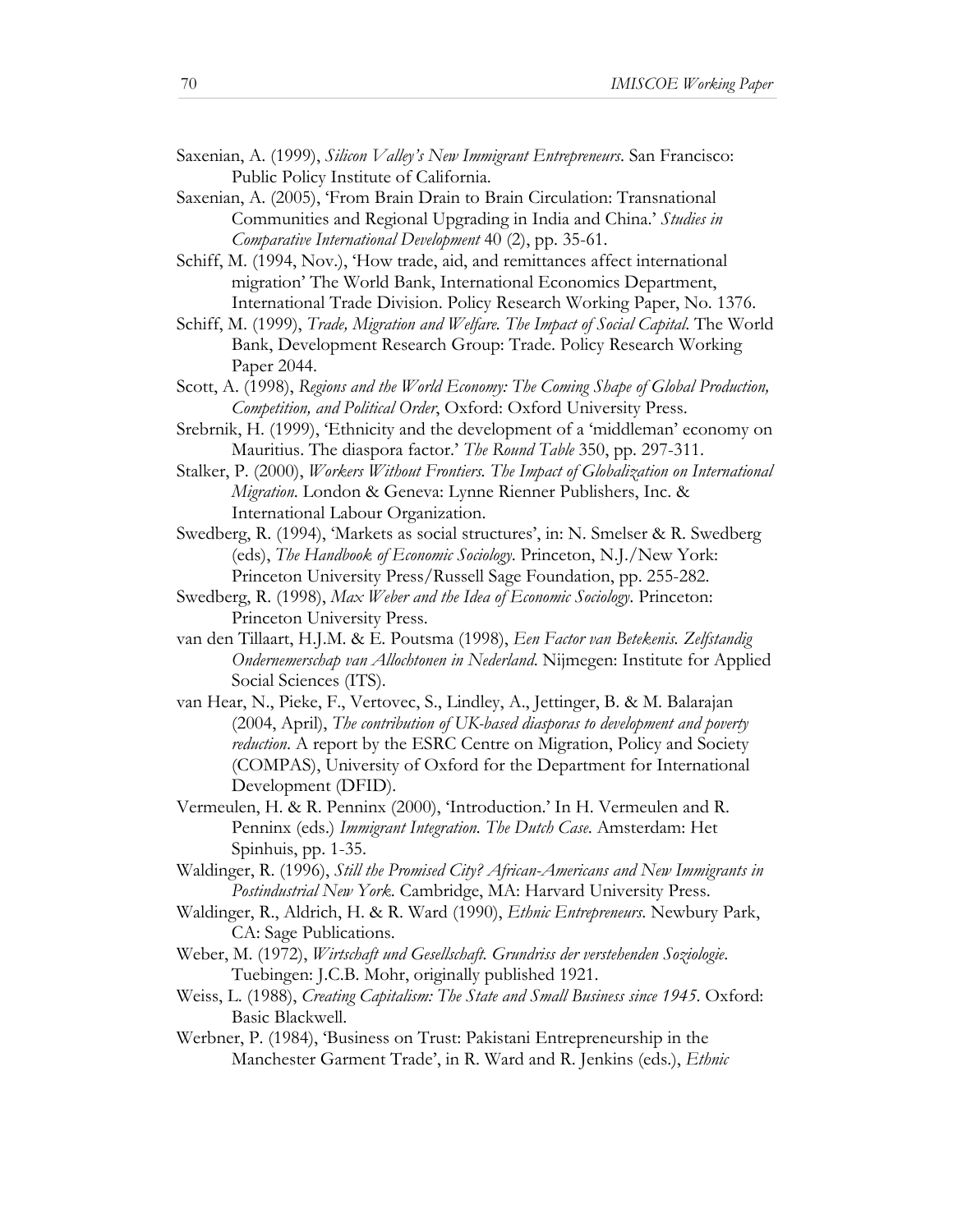*Communities in Business: Strategies for Economic Survival*, Cambridge: Cambridge University Press.

- White, M.C. (2004), 'Inward investment, firm embeddedness and place. An assessment of Ireland's multinational software sector.' *European Urban and Regional Studies* 11 (3), pp. 243-260.
- Whitley, R. (1999), *Divergent Capitalism: The Social Structuring and Change of Business Systems*. Oxford: Oxford University Press.
- Williams, A.M. & V. Balaz (2005), 'What human capital, which migrants? Returned skilled migration to Slovakia from the UK.' *International Migration Review* 39 (2), pp. 439-468.
- Wilpert, C. (2003), Ch. 12 'Germany. From workers to entrepreneurs.' In R. Kloosterman & J. Rath (eds.) *Immigrant Entrepreneurs. Venturing Abroad in the Age of Globalization*. Oxford & New York: Berg, pp. 233-259.
- Winters, L.A. (2003), Ch. 4 'The economic implications of liberalizing mode 4 trade.' In A. Mattoo and A.Carzaniga (eds.), *Moving People to Deliver Services*. Washington DC: World Bank and Oxford University Press, pp. 59-91.
- World Bank (2004), Ch 8. 'Selective Interventions.' In *World Development Report, 2005. A Better Investment Climate for Everyone*, New York: The World Bank & Oxford University Press, pp. 159-174.
- Xenogiani, T. (2005, July), Policy coherence for development. A background paper on migration policy and its interactions with policies on aid, trade, and FDI. OECD Development Centre, Paris.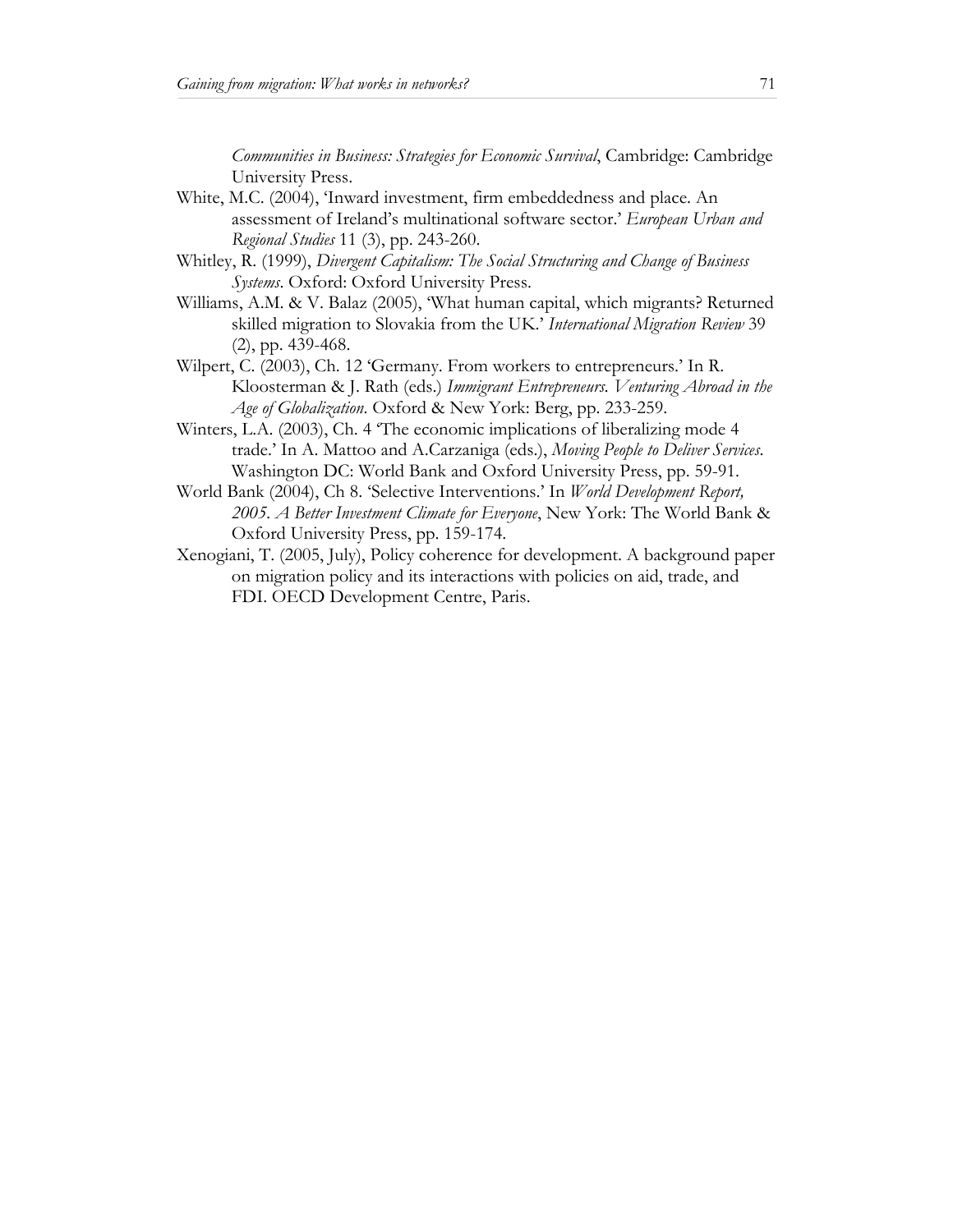## **Appendix: Bibliography**

- (1992). 'Albanians in Greek clothing', World Today. 48 (4), april, 58.
- Abeles, Schwartz, Hackel & Silverblatt, Inc. (1983). The Chinatown garment industry study. Report to ILGWU Locals 23-25 and the New York Sportswear Association.
- Abraham, E. (1991). 'De Asjkenazische joden van Curacao. Een case-study van een handelsminderheid'. Focaal. 15, pp. 29-49.Themanummer 'Handelsminderheden'.
- Agtmaal, W. van (1994). 'Het diamantvak in Amsterdam. Van oudsher een joodse negotie', H. Berg, T. Wijsenbeek & E. Fischer (eds.), Venter, fabriqueur, fabrikant. Joodse ondernemers en ondernemingen in Nederland 1796- 1940. pp. 114-129. Amsterdam: Joods Historisch Museum, NEHA.
- Aksu, A.M. & M. Jeleniewski (1985). Kleine ondernemers. Buitenlander, maar ook buitenstaander? Een case- study van de Haagse Hoefkade. Rijswijk: Stedelijk Bureau Opbouwwerk.
- Aldrich, H.E. & A.J. Reiss Jr. (1976). 'Continuities in the study of ecological succession. Changes in the race composition of neighborhoods and their businesses', American Journal of Sociology. 81 (4), January, pp. 846-866.
- Aldrich, H.E. (1980). 'Asian shopkeepers as a middlemen minority. A study of small businesses in Wandsworth', A. Evans & D. Eversly (eds.), The inner city. Employment and industry. pp. 389-407. London: Heinemann.
- Aldrich, H.E., J.C. Cater, T.P. Jones & D. McEvoy (1981). 'Business development and self-segregation. Asian enterprise in three British cities', C. Peach, V. Robinson & S. Smith (eds.), Ethnic segregation in cities. pp. 170- 190.London.
- Aldrich, H.E., J. Cater, T. Jones & D. McEvoy (1983). 'From periphery to peripheral. The South Asian petite bourgeoisie in England'. I. Harper Simpson & R. SimpsonResearch in the sociology of work. 2, pp. 1-32.Vol. II. Greenwich, CT: JAI.
- Aldrich, H.E., T.P. Jones & D. McEvoy (1984). 'Ethnic advantage and minority business development', R. Ward & R. Jenkins (eds.), Ethnic communities in business. Strategies for economic survival. pp. 189- 210.Cambridge: Cambridge University Press.
- Aldrich, H.E., R. Ward & R. Waldinger (1985). 'Minority business development in industrial societies', European Studies Newsletter. 14 (4), March, pp. 4-8.
- Aldrich, H.E., J. Cater, T. Jones, D. McEvoy & P. Velleman (1986). 'Asian residential concentration and business development. An analysis of shopkeepers' customers in three cities', New Community. 13 (1), Spring/Summer, pp. 52-64.
- Aldrich, H.E. & C. Zimmer (1986). 'Entrepreneurship through social networks', D. Sexton & R. Smilor (eds.), The art and science of entrepreneurship. pp. 3-23.New York: Ballinger.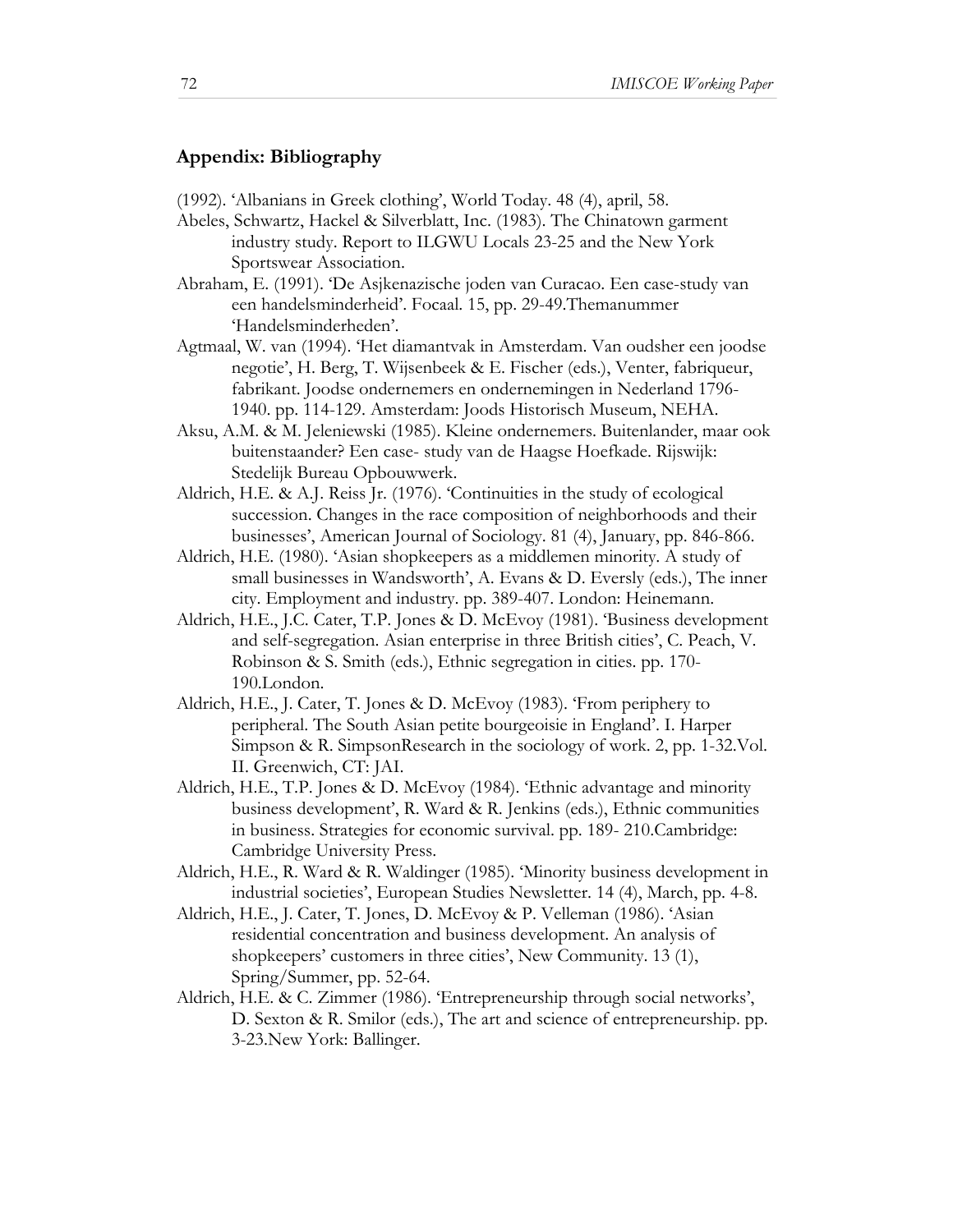- Aldrich, H.E., C. Zimmer & T. Jones (1986). 'Small business still speaks with the same voice. A replication of 'The voice of small business and the politics of survivalSociological Review. 34, May, pp. 335-356.
- Aldrich, H.E. (1989). 'Networking among women entrepreneurs', O. Hagan, C. Rivchun & D. Sexton (eds.), Women-owned businesses. pp. 103-132.New York: Praeger.
- Aldrich, H.E., C. Zimmer & D. McEvoy (1989). 'Continuities in the study of ecological succession. Asian businesses in three English cities', Social Forces. 67 (4), June, pp. 920-944.
- Aldrich, H.E.& R. Waldinger (1990). 'Ethnicity and entrepreneurship', Annual Review of Sociology. 16, pp. 111-135.
- Aldrich, H. & G. Wedenmeyer (1993). 'From traits to rates. An ecological perspective on organizational foundings.', Advances in entrepreneurship, firm emergence, and growth. 1, pp. 145-195.
- Aldrich, H.E., J. Cater, T. Jones, D. McEvoy & P. Velleman (1995). 'Ethnic residential concentration and the protected market hypothesis', Social Forces. 63 (4), June, pp. 996-1009.
- Aldrich, H.E., A.B. Elam & P.R. Reese (1996). 'Strong ties, weak ties and strangers. Do women owners differ from men in their use of networking to obtain assistance?', S. Birley & I.C. MacMillan (eds.), Entrepreneurship in a global context. pp. 1-25.London: Routledge.
- Aktar, C. & N. Ogelman (1994). 'Recent developments in East-West migration. Turkey and the petty traders', International Migration. 32 (2), pp. 343-354.
- Alkan, M. & R. Kabdan (1993). 'Droom of werkelijkheid? Succes onder Turken in Nederland', R.S. Gowricharn (ed.), Binnen de grenzen. Immigratie, etniciteit en integratie in Nederland. pp. 126-142.Utrecht: De Tijdstroom.
- Allen, S., Bentley & Bornat (1981). 'Business activity and the self-employed', R. Braham & Pearn (eds.), Discrimination and disadvantage in employment. The experience of black workers. London: Harper and Row.
- Altink, S. (1998). 'Grenzeloos ondernemerschap in vrouwenhandel', J. Rath & R. Kloosterman (eds.), Rijp en groen. Het zelfstandig ondernemerschap van immigranten in Nederland. pp. 175-190.Amsterdam: Het Spinhuis.
- Alund, A. (2003). 'Ethnic entrepreneurs and other migrants in the wake of globalization'. International Review of Sociology. 13 (1), pp. 77-87.Special issue on Self-employment.
- Alvarez, R.M. (1990). 'Mexican entrepreneurs and markets in the city of Los Angeles. A case of an immigrant enclave', Urban Anthropology. 19, pp. 99- 123.
- Anderson, K. (1990). 'Chinatown Re-oriented. A Critical Analysis of Recent Redevelopment Schemes in a Melbourne and Sydney Enclave', Australian Geographical Studies. 28, pp. 137-154.
- Andersson, P & E. Wadensjo (2004). Why do self-employed immigrants in Denmark and Sweden have such low incomes?. Institute for the Study of Labor (IZA), Discussion paper Number 1280.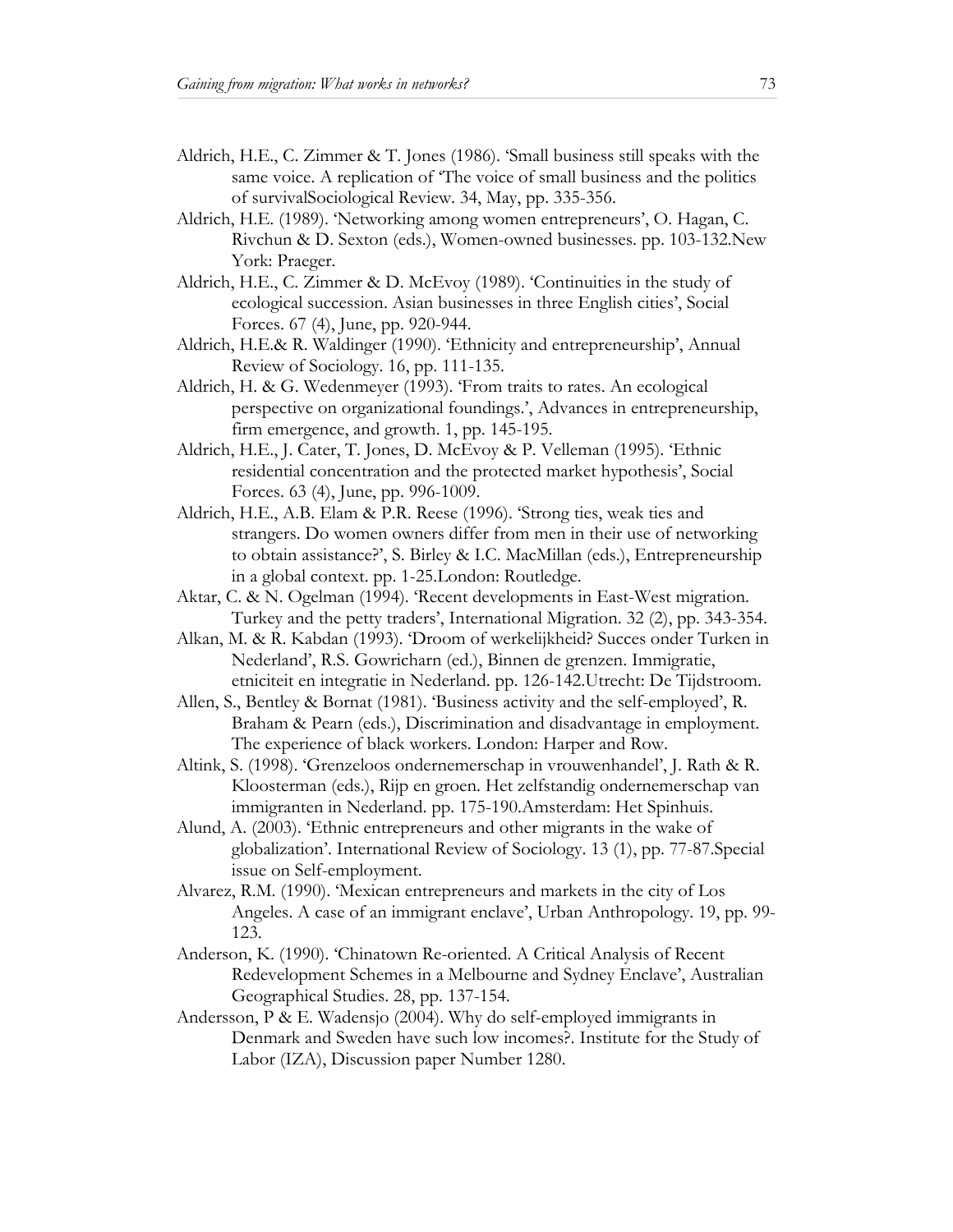- Andersson, P. & E. Wadensjo (2004). Self-Employed Immigrants in Denmark and Sweden. A Way to Economic Self-Reliance?. April.Discussion paper No. 1130. Bonn: Institute for the Study of Labor (IZA).
- Apitzsch, U. (2000). 'Beratungs- und Bildungsangebote für Selbständigkeitsprojekte in Europa'. Hessische Blätter für Volksbildung. 50 (1), pp. 1-13.Special issue 'Selbständigkeitsprojekte'.
- Apitzsch, U & M. Kontos (2003). 'Self-employment, gender and migration'. International Review of Sociology. 13 (1), pp. 67-76.Special issue on Selfemployment.
- Apitzsch, U. (2003). 'Gaining autonomy in self-employment processes. The biographical embeddedness of women's and migrant's business'. International Review of Sociology. 13 (1), pp. 163-182.Special issue on Self-employment.
- Apitzsch, U. (2003). 'Individuelle Bearbeiting socialer Unsicherheit in prekaren Migrationsverlaufen. Self employment als biografischer Prozess'. J. Allmendinger (ed.), Entstaatlichung und Soziale Sicherheit. Verhandlungen des 31. Kongresses der Deutschen Gesellschaft fur Soziologie in Leipzig 2002. pp. 219-235.Teil 1. Opladen: Leske und Budrich.
- Apitzsch, U. (2003). 'Policies and their paradoxes. Gaining autonomy in selfemployment processes. The biographical embeddedness of women's and migrants' business', International Review of Sociology. 13 (1), pp. 163-182.
- Atlas & Terp (1991). Buitenlandse restaurants en allochtone ondernemers. Den Haag: Ministerie van Economische Zaken.
- Atlas Adviesbureau (1994). Mogelijkheden van allochtone ondernemers in de detailhandel. interne nota. Atlas Adviesbureau.
- Auster, E. & H. Aldrich (1984). 'Small business vulnerability, ethnic enclaves and ethnic enterprise', R. Ward & R. Jenkins (eds.), Ethnic communities in business. Strategies for economic survival. pp. 39-54.Cambridge: Cambridge University Press.
- Baetsen, P. & J. Voskamp (1991). Kopen en verkopen op Zuid. Een onderzoek naar de omvang, betekenis en ontwikkeling van het etnisch ondernemen in Rotterdam Oud-Zuid. Amersfoort: Stichting Werkgroep '2Duizend.
- Bailey, T. (1983). Labor market competition and economic mobility in low-wage employment. A case study of immigrants in the restaurant industry. Ph.D. dissertation.
- Bailey, T. (1985). 'A case study of immigrants in the restaurant industry', Industrial Relations. 24 (2), Spring, pp. 205-221.
- Bailey, T. & R. Waldinger (1991). 'Primary, secundary and enclave labor markets. A training systems approach', American Sociological Review. 56 (4), August, pp. 432- 445.
- Baker, A. (1982). 'Ethnic enterprise and modern capitalism. Asian small businesses', New Community. 9 (3) Winter, pp. 478-486.
- Baker, T., H.E. Aldrich & N. Liou (1997). 'Invisible entrepreneurs. The neglect of women business owners by mass media and scholarly journals in the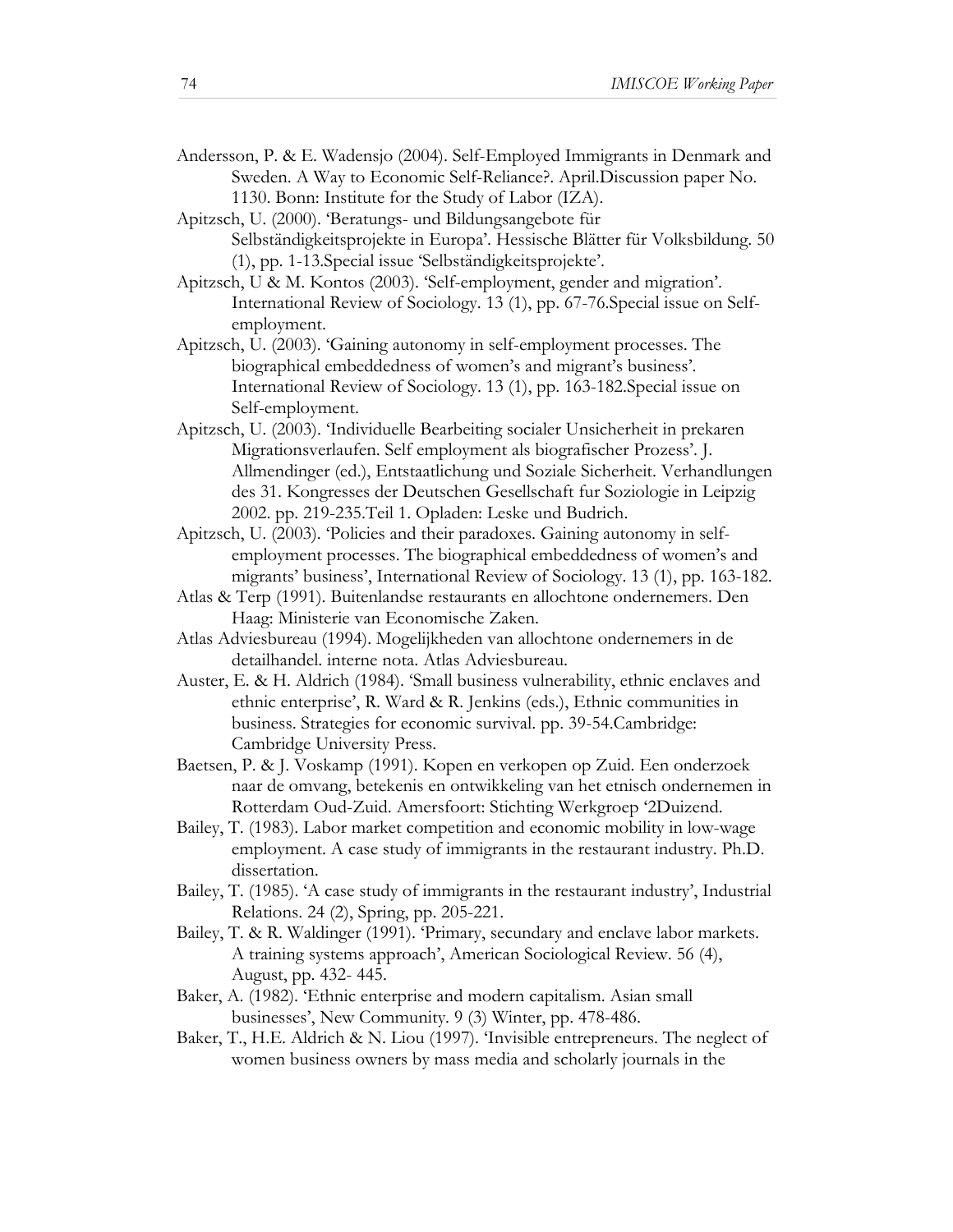United States', Entrepreneurship and Regional Development. 9, pp. 221- 238.

- Bakker, P.A. (1984). 'De opleidingen in relatie tot de vestigingswetgeving'. Kroniek van het Ambacht/Klein- en Middenbedrijf. 38 (1-2), januari/april, pp. 28- 30.Themanummer 'Ondernemerschap van minderheden'.
- Bakker, E.S.J. & L.J. Tap (1984). 'Varianten in het etnisch ondernemerschap'. Kroniek van het Ambacht, Klein- en Middenbedrijf. 38 (1-2), januari/april, pp. 24-28. Themanummer 'Ondernemerschap van minderheden'.
- Bakker, E.S.J. & L.J. Tap (1985). Islamitische slagerijen in Nederland. Mededelingenreeks 40. Den Haag, Utrecht: Hoofdbedrijfsschap Ambachten/ Onderzoekskollektief Utrecht (OKU).
- Bakker, E.S.J. & L.J. Tap (1987). Etnische ondernemers in Rotterdam en Utrecht. HBA- mededelingenreeks 44. Den Haag: Hoofdbedrijfschap Ambachten.
- Baldwin-Edwards, M (1999). 'Where Free Markets Reign. Aliens in the Twilight Zone'. South European Society & Politics. 3 (3).Special Issue. Immigrants and the Informal Economy in Southern Europe.
- Baldwin-Edwards, M & Fakiolas, R. (1999). 'Greece. The Contours of a Fragmented Policy Response'. South European Society & Politics. 3 (3).Special Issue. Immigrants and the Informal Economy in Souhtern Europe.
- Balkin, S. (1989). Self-employment for low-income people. New York: Preager Publishers.
- Ballard, D. (1997). Doing it for Ourselves: Success Stories of African-American Women in Business. New York: Berkley Books.
- Bank of England (1999). The financing of ethnic minority firms in the United Kingdom. A special report. Available: http://www.bankofengland.co.uk/ ethnic. pdf. Bank of England.
- Banks, M. , A. Lovatt, J. O'Connor & C. Raffo (2000). 'Risk and trust in the cultural industries', Geoforum. 31, pp. 453-464.Elsevier Science Ltd..
- Barret, B., T.P. Jones & D. McEvoy (2001). 'Socio-economic and policy dimensions of the mixed embeddedness of ethnic minority business in Britain', R. Kloosterman & J. Rath (eds.), Journal of Ethnic and Migration Studies. 27 (2).
- Barrett, G.A. (1999). 'Overcoming the obstacles? Access to bank finance for African-Caribbean enterprise', Journal of Ethnic and Migration Studies. 25 (2), pp. 303-322.
- Barrett, G., T. Jones & D. McEvoy (1996). 'Ethnic minority business. Theoretical discource in Britain and North America', Urban Studies. 33 (4-5), pp. 783- 809.
- Barrett, G., T. Jones, D. McEvoy & C. McGoldrick (2002). 'The economic embeddedness of immigrant enterprise in Britain', International Journal of Entrepreneurial Behaviour & Research. 8 (1/2), pp. 11-31.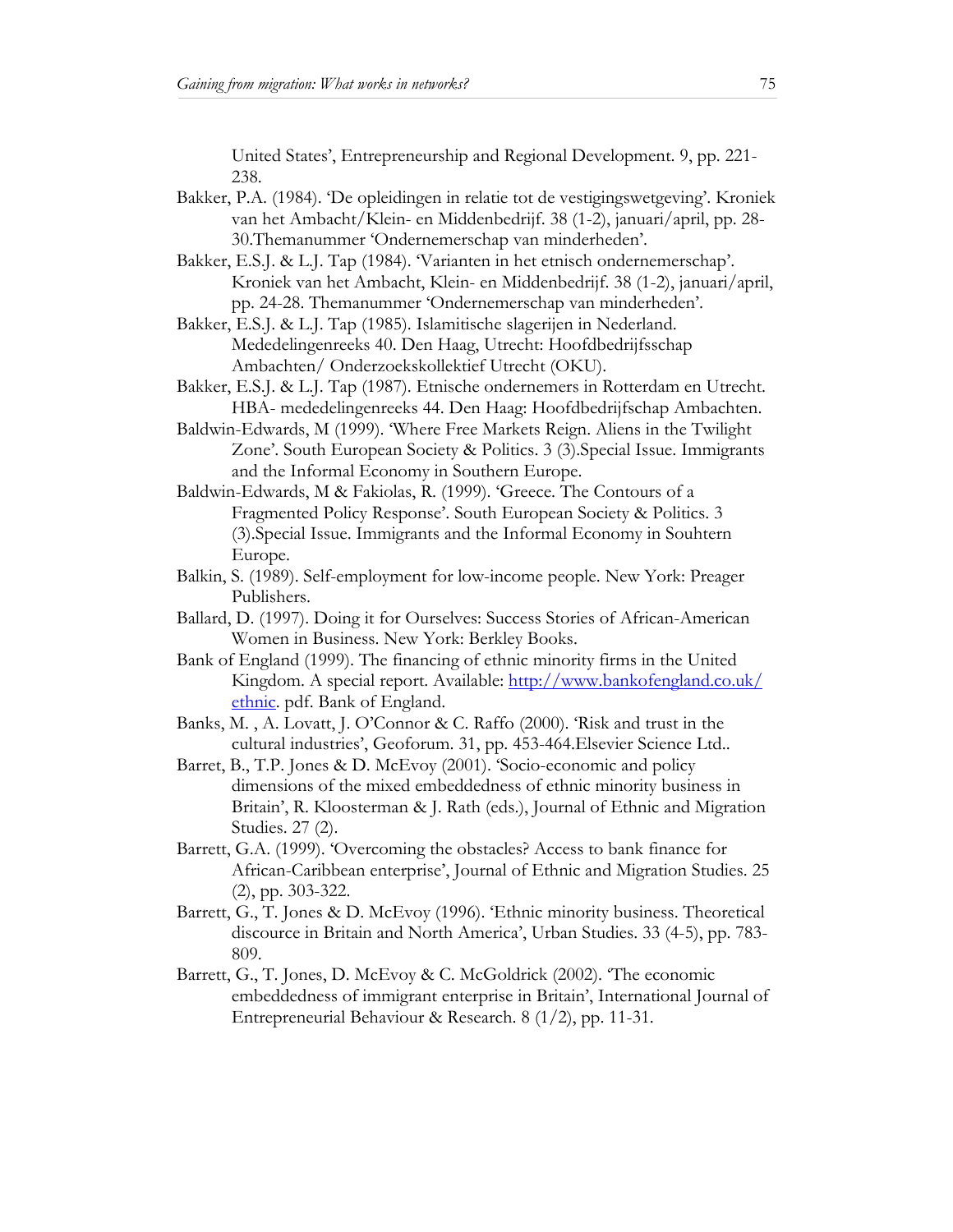- Basu, A. (1995). Asian small businesses in Britian: an exploration of entrepreneurial activity. Department of Economics Series A, Vol. VII. Reading: University of Reading.
- Basu, A. & A. Goswami (1999). 'South Asian entrepreneurship in Great Britain: factors influencing growth', International Journal of Entrepreneurial Behaviour and Research. 5 (5) pp 251-275.MCB University Press.
- Basu, D. (1991). Afro-Caribbean businesses in Great Britain. Factors affecting business success and marginality. Unpublished PhD thesis, Manchester Business School.
- Basu, D. & P. Werbner (2001). 'Bootstrap capitalism and the culture industries. A critique of invidious comparisons in the study of ethnic entrepreneurship', Ethnic and Racial Studies. 24 (2), March, pp. 236-262.
- Bates, T. (1981). 'Effectiveness of SBA in financing minority business', Review of Black Political Economy. 11(3), Spring, pp. 321-336.
- Bates, T. (1985). 'Entrepreneur human capital endowments and minority business viability', Journal of Human Resources. 20, pp. 540-554.
- Bates, T. (1985). 'Impact of preferential procurement policies in minority- owned businesses', Journal of Black Political Economy. 14 (1), Fall, pp. 51-66.
- Bates, T. (1985). 'Urban economic transformation and minority business opportunities', Review of Black Political Economy. 13, pp. 24-36.
- Bates, T. (1987). 'Self-employed minorities. Traits and trends', Social Science Quarterly. 68, pp. 539-551.
- Bates, T. (1988). 'Do black-owned businesses employ minority workers? New evidence', Review of Black Political Economy. 16.
- Bates, T. (1991). 'Commercial bank financing of white and black-owned small business startups', Quarterly Review of Economics and Business. 31, pp. 64-80.
- Bates, T. (1992). Major studies of minority business. A bibliografic review. Washington, D.C.: Joint Center for Political and Economic Studies (JCPES) / University Press of America.
- Bates, T. (1992). The minority share of small business generally and construction specifically. Report to the Regional Alliance for Small Contractors, New School for Social Research.
- Bates, T. (1993). 'Theories of entrepreneurship', R.D. Bingham & R. Mier (eds.), Theories of local economic development. pp. 248-264. London: Sage.
- Bates, T. (1993). Banking on black enterprise. The potential of emerging firms for revitalizing urban economies. Washington, D.C.: Joint Center for Political and Economic Studies.
- Bates, T. (1994). 'An analysis of Korean-immigrant-owned small-business start-ups with comparisons to African-American and non-minority firms', Urban Affairs Review. 30, pp. 227-248.
- Bates, T. (1994). 'Social resources generated by group support networks may not be benificial to Asian immigrant-owned small businesses', Social Forces. 72 (3), March, pp. 671-689.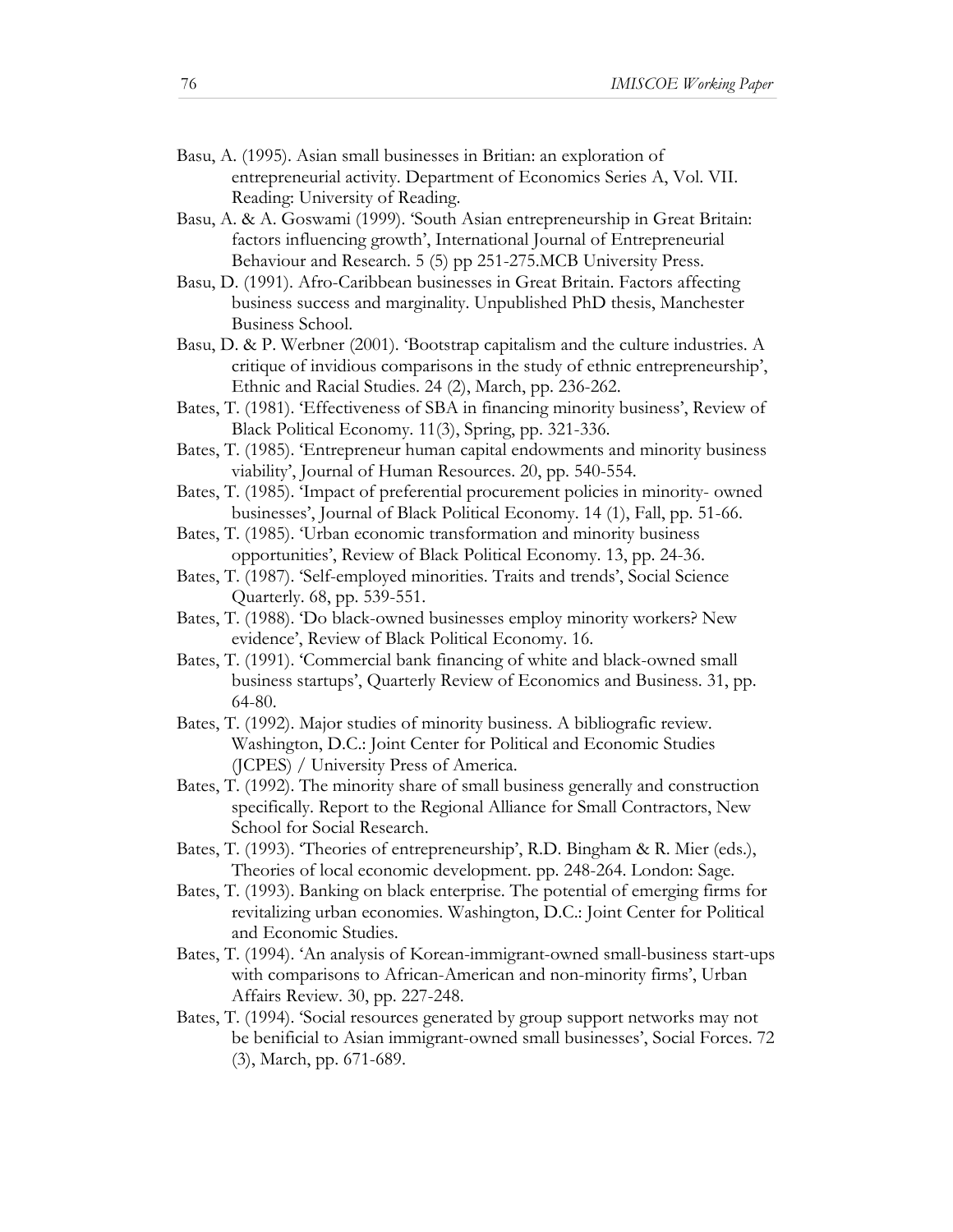Bates, T. (1995). 'Individual skill levels and labor force status among African American males', Journal of Negro Education. Summer, pp. 373-83.

- Bates, T. (1996). 'The financial capital needs of black-owned businesses', Journal of Development Entrepreneurship. Spring, pp. 1-17.
- Bates, T. (1996). 'Why are firms owned by Asian immigrants lagging behind blackowned businesses?', National Journal of Sociology. 10, pp. 27-44.
- Bates, T. (1997). 'Financing small business creation. The case of Chinese and Korean immigrant entrepreneurs', Journal of Business Venturing. March, pp.109-124..
- Bates, T. (1997). 'The minority enterprise small business investment company program. Institutionalizing a nonviable minority business assistance infrastructure', Urban Affairs Review. 32, pp. 683-703.
- Bates, T. (1997). 'Unequal access', Journal of Urban Affairs. 19, pp. 487-495.
- Bates, T. (1997). Race, self-employment, and upward mobility. An illusive American dream. Baltimore: Johns Hopkins University Press.
- Bates, T. (1999). 'Race, self-employment and upward mobility. An illusive American Dream. Response to John Siblet Butler's review essay', Small Business Economics. 12 (2), March, pp. 189-190.
- Bates, T. (1999). 'Race, self-employment, and upward mobility. An illusive American dream. Response to John Sibley Butler's Review Essay', Small Business Economics. 12 (2), March 1999, pp. 183-188.
- Bates, T. & W. Bradford (1979). Financing black economic development. New York: Academic Press.
- Bates, T. & C.R. Dunham (1992). 'Facilitating upward mobility through small business ownership', G.E. Peterson & W. Vroman (eds.), Urban labor markets and job opportunity. Washington, D.C.: The Urban Institute Press.
- Bates, T. & W. Bradford (1996). 'Look before you leap. The franchise route to self-employment', Review of Black Political Economy. Spring, pp. 206-25.
- Bates, T. & D. Williams (1996). 'Do preferential procurement programs benefit minority business?', American Economic Review. May, pp. 294-97.
- Bayraktar, O.S. (1996). Kwestie van etniciteit. Kansen voor Turkse ondernemers, kansen voor Rotterdam Noord. Kybele Consultancy.
- Bearse, P.J. (1985). 'What we know about minority entrepreneurship', Entrepreneurial Economy. 4, pp. 4-6.
- Bechtold, M. (1991). Ethnic economies and ethnic enclave economies in the United States. An analysis of black, Hispanic and Asian-American selfemployment. Unpublished manuscript. Los Angeles: University of California at Los Angeles, Department of Sociology.
- Becker, H.M. & J.A. de Jong (1987). Drieëntachtig Rotterdamse etnische ondernemers. Problemen en oplossingen. Tweedelijnspublicatie I. Rotterdam: Stichting Buitenlandse Werknemers Rijnmond.
- Belastingdienst Zwolle (1999). Klantwijzer communicatie met allochtone ondernemers. Interne publicatie. Zwolle: Belastingdienst.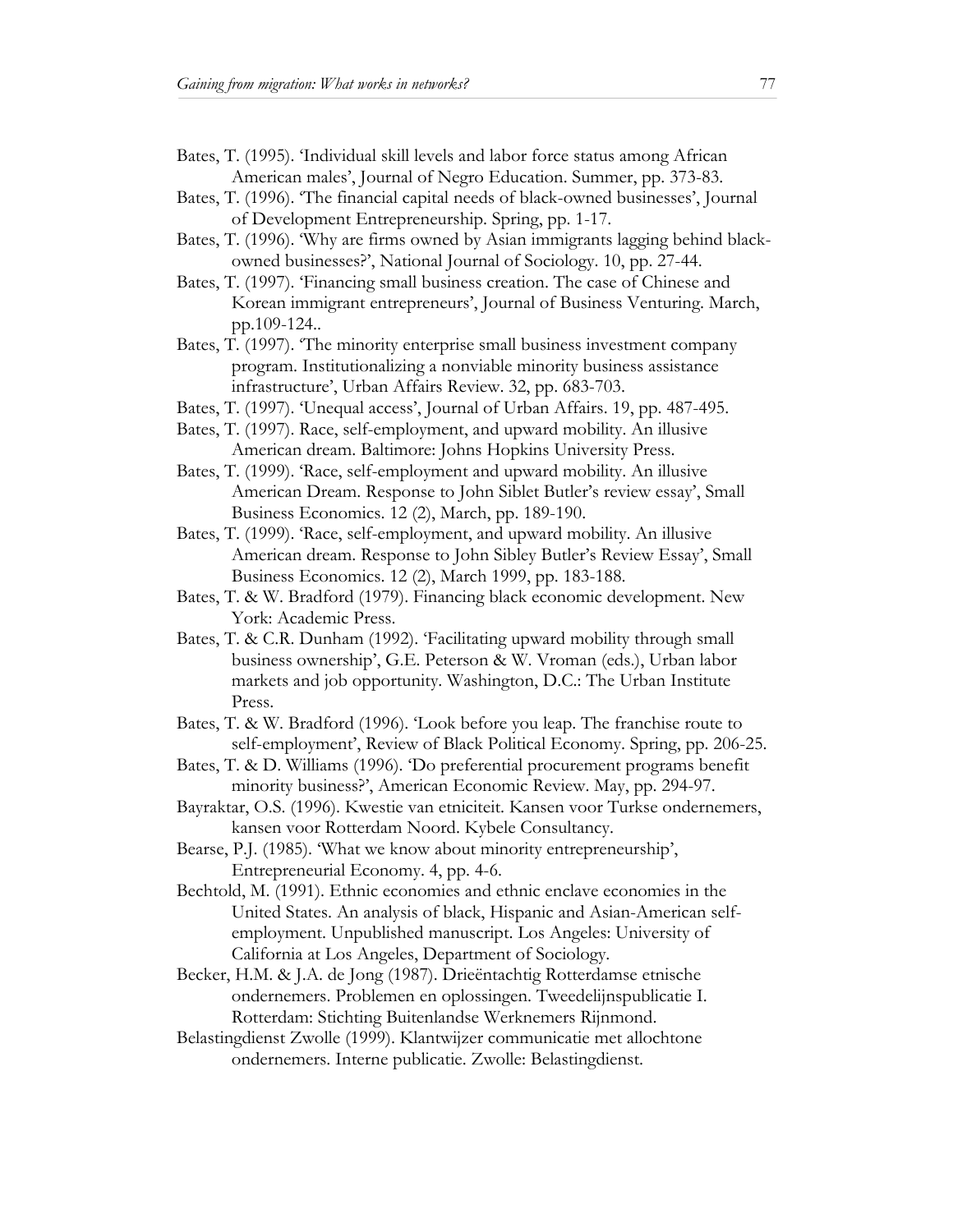- Belbahri, A. (1992). 'Diversité de l'entreprenariat étranger à Lyon'. Revue Européenne des Migrations Internationales. 8 (1).Special issue 'Entrepreneurs entre deux mondes. Les créations d'entreprises par les étrangers. France, Europe, Amérique du Nord', Body-Gendrot, S., E. Ma Mung & C. Hodeir (eds).
- Bello, C. (1987). Observaties van een zwartwerker. Over de arbeidsomstandigheden in Amsterdamse pizzeria's. Amsterdam: Van Gennep.
- Benedict, B. (1979). 'Family firms and firm families. A comparison of Indian, Chinese and Creole firms in Seychelles', S.M. Greenfield, A. Strickon & R.T. Aubey (eds.), Entrepreneurs in cultural context. Albuquerque: University of New Mexico Press.
- Benner, R. (1998). Buurtgebonden allochtone detailhandel in Nederland. Position Paper, Januari 1998. Den Haag: Hoofdbedrijfschap Detailhandel.
- Berg, H., T. Wijsenbeek & E. Fischer (1994). 'Geschiedenis van joden in Nederland en joden in Neerlands economische geschiedschrijving', H. Berg, T. Wijsenbeek & E. Fischer (eds.), Venter, fabriqueur, fabrikant. Joodse ondernemers en ondernemingen in Nederland 1796-1940. pp. 8- 31.Amsterdam: Joods Historisch Museum, NEHA.
- Berg, H., T. Wijsenbeek & E. Fischer (eds.), (1994). Venter, fabriqueur, fabrikant. Joodse ondernemers en ondernemingen in Nederland 1796-1940. Amsterdam: Joods Historisch Museum, NEHA.
- Berk, R. (1968). 'Doing business in the ghetto. Retail merchants'. A. Campbell & H. Schuman (eds.), Racial attitudes in American cities. pp. 125- 131.Supplemental studies for the National Advisory Commission on Civil Disorders. Washington, D.C.: U.S. Government Printing Office.
- Bernard, R.C. (2001). 'Married Chinese women's labor force and self-employment participation in the United States in 1990: A new look from the ethnic subgroup perspective'. Asian and Pacific Migration Journal. 10 (1). Special issue 'The Chinese Ethnic economy' edited by E. Fong & L. Lee.
- Betz, F. & R. Haberfellner (1999). Geoffnet. Migrantinnen und Migranten als Unternehmer. Vienna: Zentrum fur Soziale Innovation.
- Bhachu, P. (1997). 'Dangerous Design. Asian Women and th New Landscapes of Fashion', Oakley, A. & J. Mitchell (eds.), Who's Afraid of Feminism? Seeing through the Backlash. pp. 187-200.London: Hamish Hamilton.
- Bieler, E. (1999). Profile of Ethnic Minority Businesses. Londen: UNL Focus Group.
- Bishton, D. (1982). The sweatshop report. London: AFFOR.
- Blackburn, R. and Rutherford, R. (1999). Enterprise for Cultural Diverse Communities: A Survey of Ethnic MInority Business in the AZTECA Area. unspecified precisely whether this is a book. Kingston Business School: Kingston University.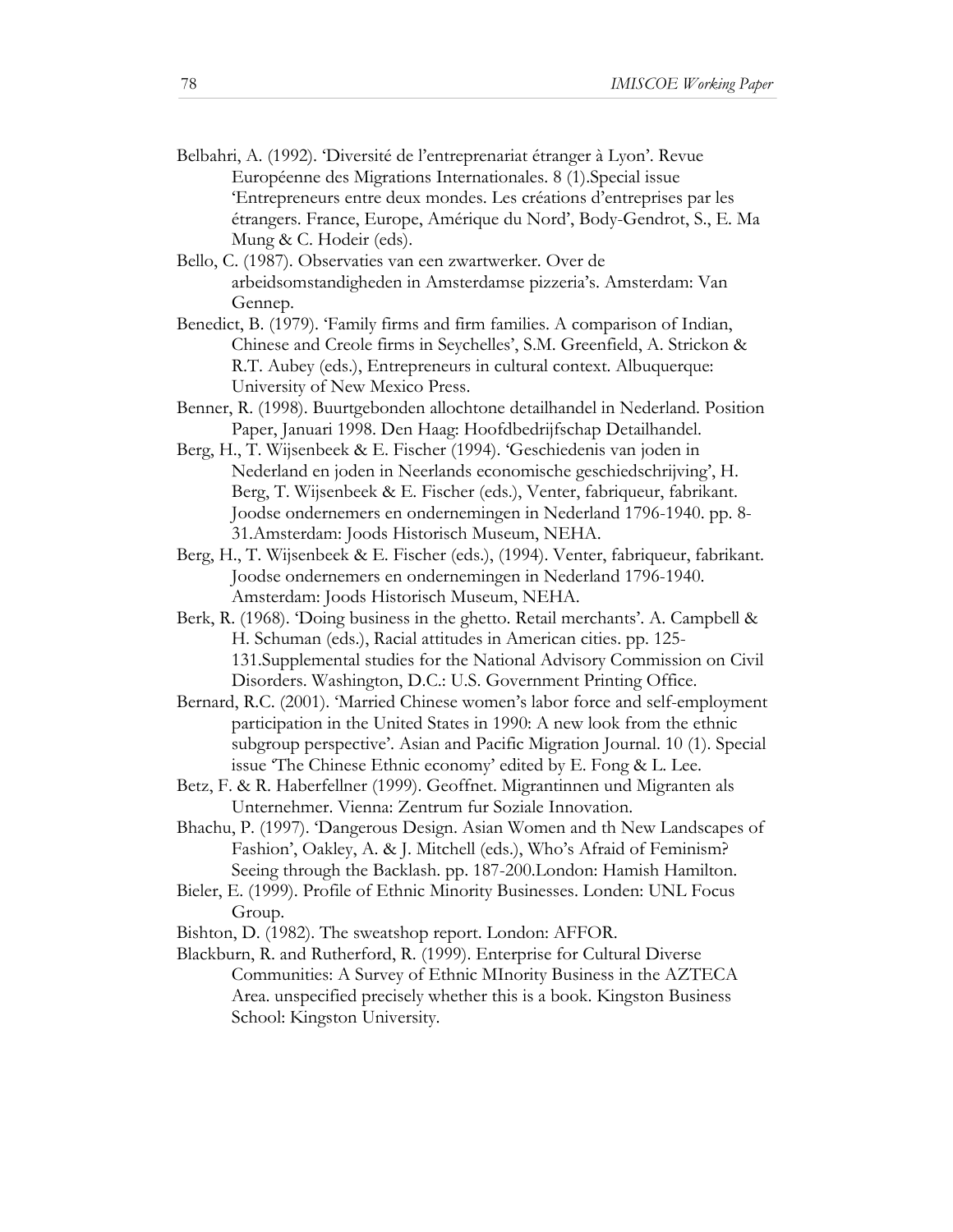- Blanchflower, D.G., P.B. Levine & D.J. Zimmerman (1998). Discrimination in the small business credit market. NBER Working Paper 6840. Cambridge, Massachusetts: National Bureau for Economic Research.
- Blaschke, J. & A. Ersöz (1986). 'Die Turkische Ökonomie in Berlin', Forum. 2, pp. 58-59.
- Blaschke, J. & A. Ersöz (1986). 'The Turkish economy in West Berlin', International Small Business Journal. 4 (3), Spring, pp. 38-45.
- Blaschke, J. & A. Ersöz (1987). Herkunft und Geschaftsaufnahme turkischer Kleingewerbetreibender in Berlin. Berlin: EXpress Edition.
- Blaschke, J. & A. Ersöz (1992). Buyurun. Turkische Unternehmer in Berlin. Eine Ausstellung des Museums fur Europaische Migration. Berlin: Edition Parabolis.
- Blaschke, J., J. Boissevain, H. Grotenbreg, I. Joseph, M. Morokvasic & R. Ward (1990). 'European trends in ethnic business'. R. Waldinger, H. Aldrich, R. Ward & AssociatesEthnic entrepreneurs. Immigrant business in industrial societies. pp. 79-105.Sage Series on Race and Ethnic Relations Volume 1. Newbury Park/ London: Sage.
- Bloeme, L. & R.C. van Geuns (1987). Ongeregeld ondernemen. Een onderzoek naar informele bedrijvigheid. Den Haag: Ministerie van Sociale Zaken en Werkgelegenheid.
- Blom, E. & T. Romeijn (1981). 'De kracht van traditie. Hoe Chinezen succesvol opereren in het restaurantwezen', Sociologische Gids. 28 (3), mei/juni, pp. 228-238.
- Body-Gendrot, S. (1992). 'Essai de définitions en matière de comparaisons internationales'. Revue Européenne des Migrations Internationales. 8 (1).Special issue 'Entrepreneurs entre deux mondes. Les créations d'entreprises par les étrangers. France, Europe, Amérique du Nord', Body-Gendrot, S., E. Ma Mung & C. Hodeir (eds.).
- Bohon, S.A. (1998). Inter-ethnic competition, enclave economies and the occupational attainment of Latin American workers. Pennsylvania State University.
- Boissevain, J. (1981). Small entrepreneurs in changing Europe. Towards a research agenda. Work and Social Change 4. Maastricht: European Centre for Work and Society.
- Boissevain, J. (1983). 'Kleine zelfstandige ondernemers in West- Europa'. Sociologische Gids. 30 (3-4), mei/augustus, pp. 171-180.Themanummer 'Het midden- en kleinbedrijf' (redactie A.L. Mok).
- Boissevain, J. (1984). 'Etnische ondernemers in opkomst'. Kroniek van het Ambacht, Klein- en Middenbedrijf. 38 (1-2), januari/april, pp. 3- 5.Themanummer 'Ondernemerschap van minderheden'.
- Boissevain, J. (1984). 'Small entrepreneurs in contemporary Europe', R. Ward & R. Jenkins (eds.), Ethnic communities in business. Strategies for economic survival. pp. 20-38.Cambridge: Cambridge Universtity Press.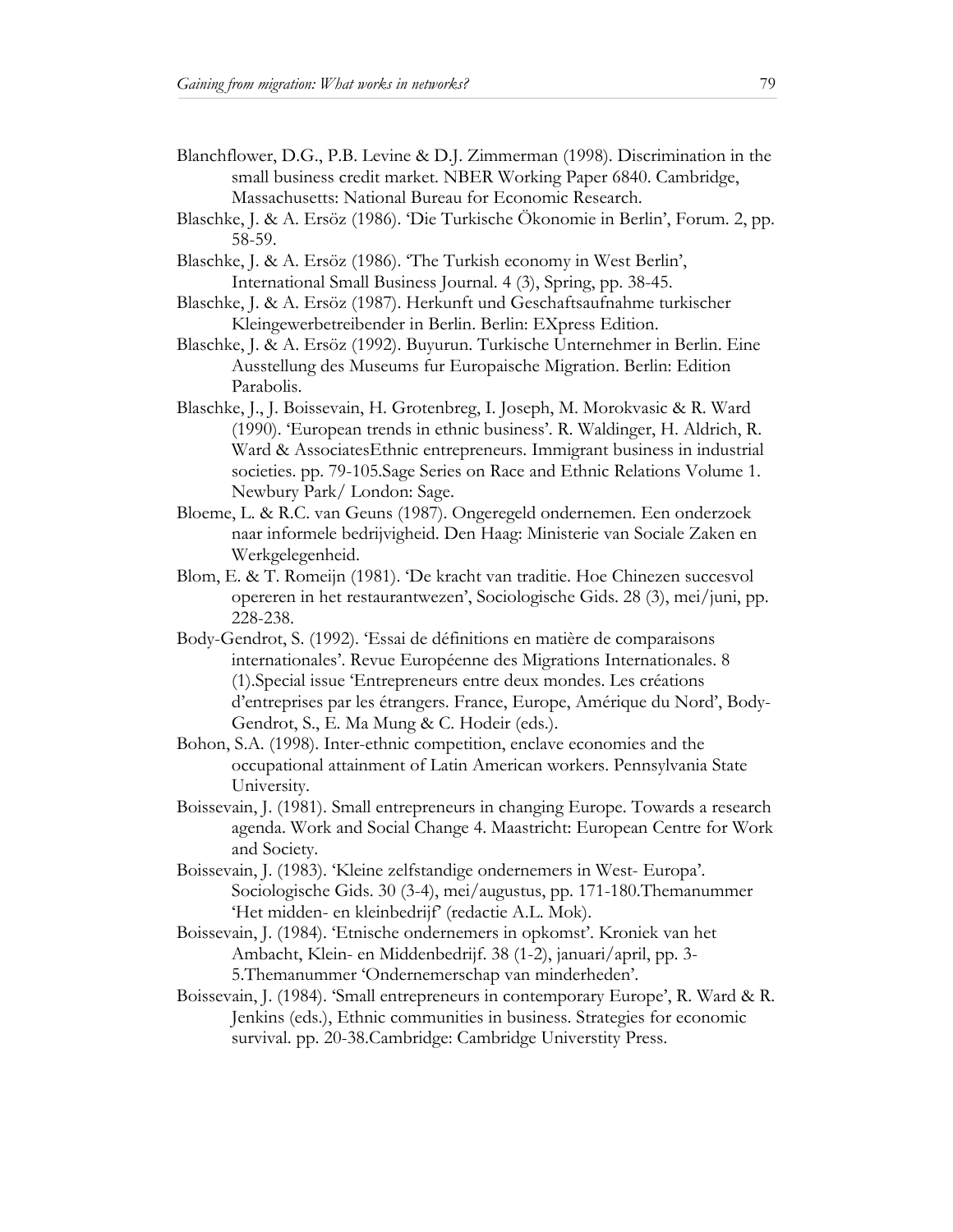- Boissevain, J. (1986). 'Etnische minderheden in Amsterdam. Enkele kanttekeningen', J. Feuth & P. van Engeldorp Gastelaars (eds.), Ondernemerschap als uitweg in de crisis. pp. 112-117.Delft: Rotterdamse Organisatie Adviesgroep.
- Boissevain, J. (1986). 'Vergelijkend onderzoek. Een antropologisch perspectief', Kroniek van het Ambacht, Klein- en Middenbedrijf. 40 (3), mei/juni, pp. 74-78.
- Boissevain, J. (1989). 'Small entrepreneurs and their cultural context', W. Rietdijk (ed.), Appropriate technology in industrialized countries. pp. 113- 126.Delft: University Press.
- Boissevain, J. (1991). 'Small entrepreneurs and their cultural context', Bank of Valletta Review. 3, pp. 1-16.
- Boissevain, J. (1992). 'Les entreprises ethniques aux Pays-Bas'. Revue Européenne des Migrations Internationales. 8 (1).Special issue 'Entrepreneurs entre deux mondes. Les créations d'entreprises par les étrangers. France, Europe, Amérique du Nord', Body-Gendrot, S., E. Ma Mung & C. Hodeir (eds.).
- Boissevain, J. (1997). 'Small European entrepreneurs', M. Rutten & C. Upadhja (eds.), Asian capitalists in comparative perspective. London & Delhi: SAGE.
- Boissevain, J., A.O. Choenni, H. Grotenbreg & M. Meester (1984). 'Amsterdamse kleine zelfstandige ondernemers van Surinaamse afkomst'. Kroniek van het Ambacht, Klein- en Middenbedrijf. 38 (1-2), januari/ april, pp. 8- 13.Themanummer 'Ondernemerschap van minderheden'.
- Boissevain, J., A.O. Choenni, H. Grotenbreg & M. Meester (1984). 'Amsterdamse Surinamers als zelfstandige ondernemers', G. van Gelder, P. van der Veer & I. van Wetering (eds.), Bonoeman, rasta's en andere Surinamers. Onderzoek naar etnische groepen in Nederland. pp. 126-150.Amsterdam: AWIC.
- Boissevain, J., H. Grotenberg & A. Choenni (1984). Een kleine baas is altijd beter dan een grote knecht. Surinaamse kleine zelfstandige ondernemers in Amsterdam. Amsterdam: Universiteit van Amsterdam, Antropologisch Sociologisch Centrum.
- Boissevain, J. & H. Grotenbreg (1985). Culture, structure and ethnic entreprise. The Surinamese of Amsterdam. Euromed Working Paper No. 40. Amsterdam: Department of European and Mediterranean Societies, University of Amsterdam.
- Boissevain, J. & H. Grotenbreg (1986). 'Culture, structure and ethnic entreprise. The Surinamese of Amsterdam'. Ethnic and Racial Studies. 9 (1), January, pp. 1-23.Ook verschenen als Working paper 40, Amsterdam: University of Amsterdam; Antropologisch- Sociologisch Centrum, Vakgroep Euromed, 1985.
- Boissevain, J. & H. Grotenbreg (1986). 'Ondernemerschap en de wet. Surinaamse zelfstandigen in Amsterdam', Migrantenstudies. 2 (1), pp. 2-24.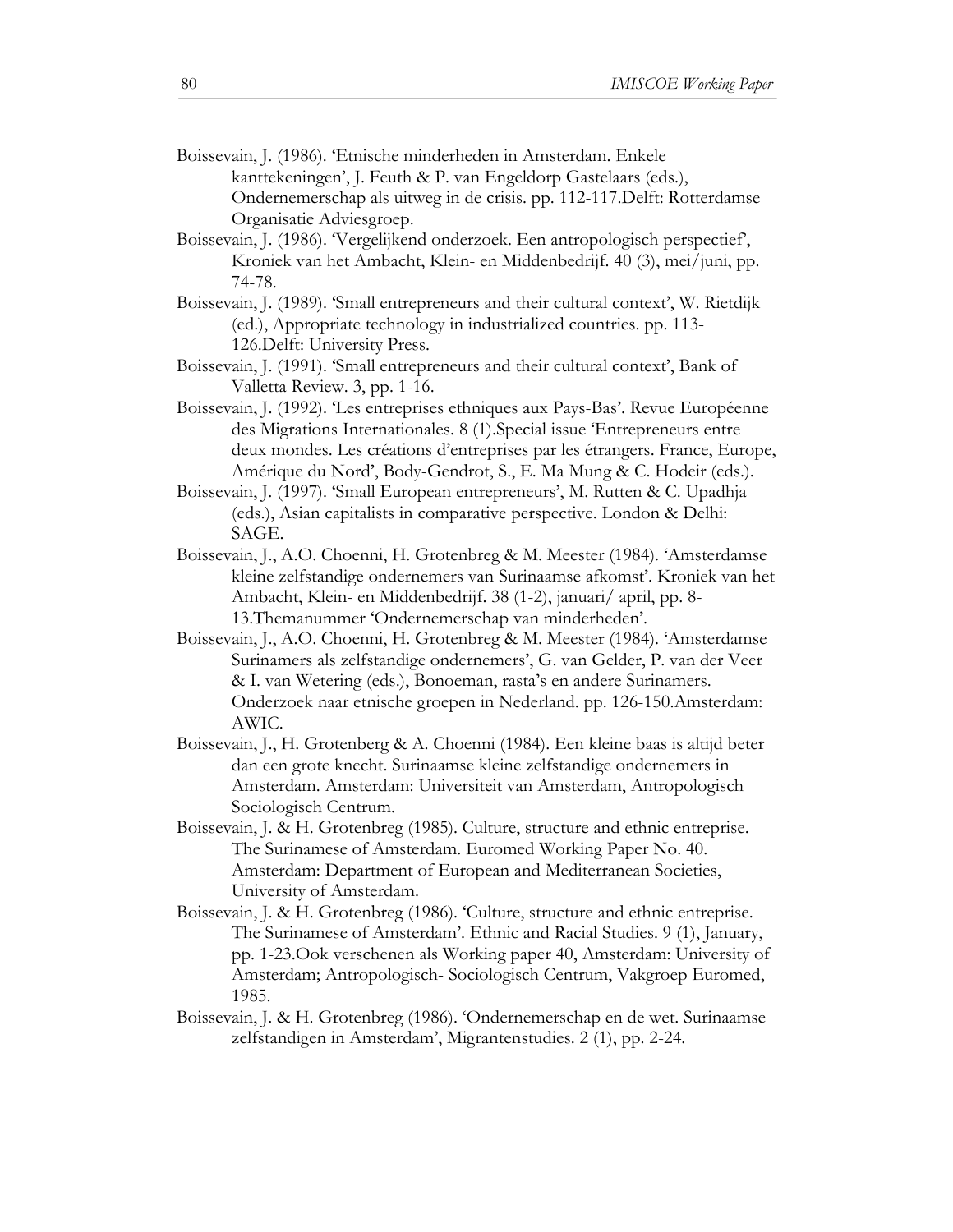- Boissevain, J. & H. Grotenbreg (1987). 'Ethnic enterprise in the Netherlands. The Surinamese of Amsterdam', R. Goffee & R. Scase (eds.), Entrepreneurship in Europe. The social processes. pp. 105-130.New York: Croom Helm.
- Boissevain, J. & H. Grotenbreg (1987). 'Survival in spite of the law. Surinamese entrepreneurs in Amsterdam', Revue Européenne des Migrations Internationales. 3, pp. 199-222.
- Boissevain, J. & H. Grotenbreg (1988). 'Culture, structure and ethnic enterprise. The Surinamese of Amsterdam', M. Cross & H. Entzinger (eds.), Lost illusions. Caribbean minorities in Britain and the Netherlands. pp. 221- 249.London: Routledge.
- Boissevain, J. & H. Grotenbreg (1989). 'Entrepreneurs and the law. Self-employed Surinamese in Amsterdam', J. Starr & J.F. Collier (eds.), History and power in the studies of law. New directions in legal anthropology. pp. 223- 251.Ithaka, London: Cornell University Press.
- Boissevain, J. & H. Grotenbreg (1996). 'Culture, structure and ethnic enterprise. The Surinamese of Amsterdam', C. Holmes (ed.), Migration in European history. Volume II. pp. 64-68. Cheltenham, UK & Brookfield USA: International Library of Studies on Migration.
- Boissevain, J., J. Blaschke, I. Joseph, I. Light, M. Sway & P. Werbner (1989). 'Etnische gemeenschappen en etnische ondernemers', Migrantenstudies. 5 (1), pp. 2-23.
- Boissevain, J., J. Blaschke, H. Grotenbreg, I. Joseph, I. Light, M. Sway, R. Waldinger & P. Werbner (1990). 'Ethnic entrepreneurs and ethnic strategies'. R. Waldinger, H. Aldrich, R. Ward & AssociatesEthnic entrepreneurs. Immigrant business in industrial societies. pp. 131-156.Sage Series on Race and Ethnic Relations Volume 1. Newbury Park/ London: Sage.
- Bok, P. de & T. van den Boomen (1993). Kleurrijk ondernemen in Amsterdam. Interviews, tips en adressen. Amsterdam: Gemeente Amsterdam, Afdeling Economische Zaken.
- Bolt, P.J. (1997). 'Chinese diaspora entrepreneurship, development, and the world capitalist system', Diaspora. 6 (2), pp. 215-236.
- Bonacich, E. (1973). 'A theory of middleman minorities', American Sociological Review. 38 (5), pp. 583-594.
- Bonacich, E. (1975). 'Small business and Japanese American ethnic solidarity', Amerasia Journal. 3.
- Bonacich, E. (1987). ''Making it' in America. A social evaluation of the ethnics of immigrant entrepreneurship', Sociological Perspectives. 30 (4), October, pp. 446-467.
- Bonacich, E. (1988). 'The social costs of immigrant entrepreneurship', Amerasia Journal. 14, pp. 119-128.
- Bonacich, E. (1989). 'The role of the petite bourgeoisie within capitalism. A response to Pyong Gap Min', Amerasia Journal. 15 (2), pp. 195-203.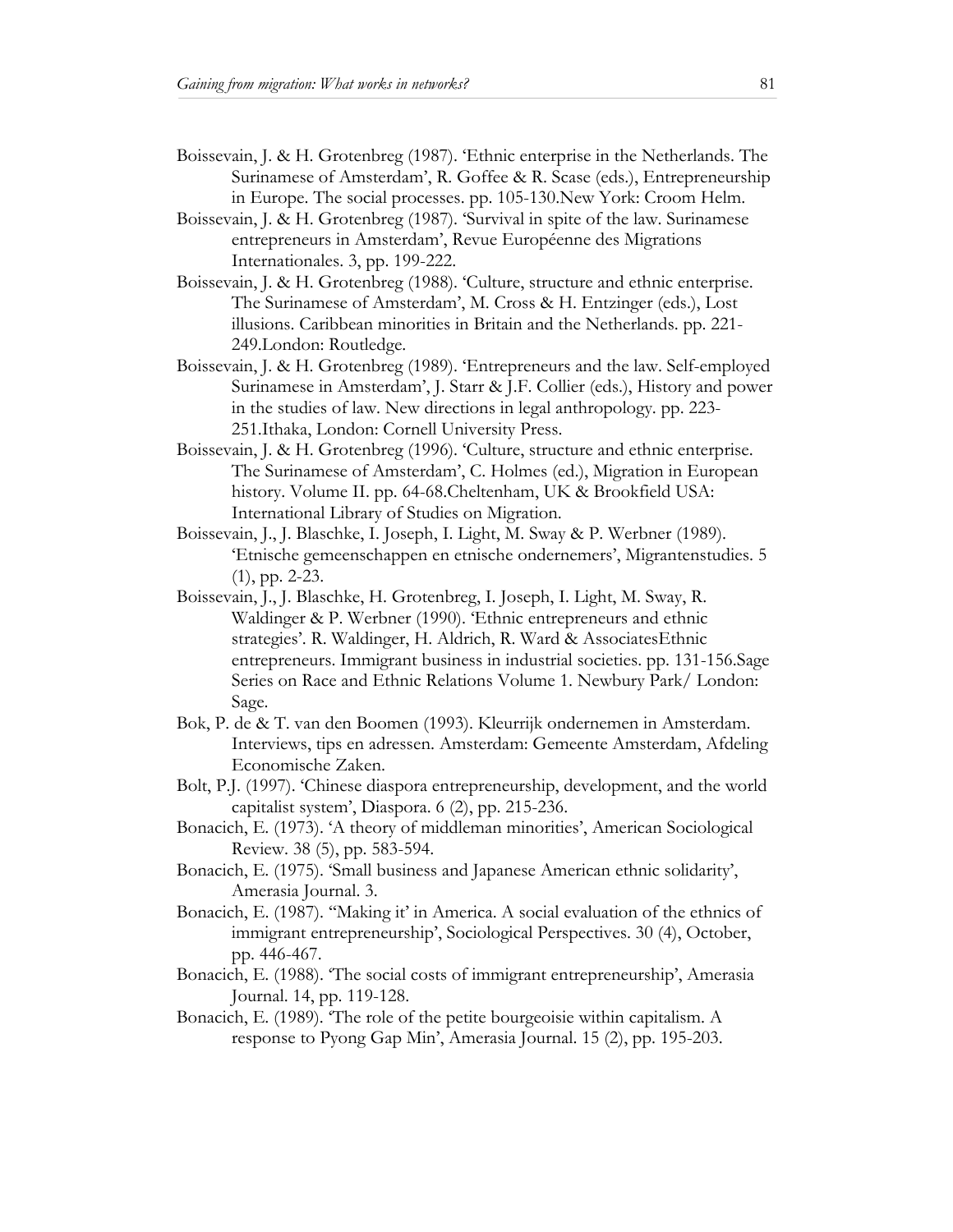- Bonacich, E. (1993). 'The other side of ethnic entrepreneurship. A dialogue with Waldinger, Aldrich, Ward and Associates'. International Migration Review. 27 (3), Fall, pp. 685-692.R. Waldinger, 'The two sides of ethnic entrepreneurship. Reply to Bonacich', pp. 692-701; E. Bonacich, 'Reply to Waldinger', pp. 701-702..
- Bonacich, E. (1994). 'Asians in the Los Angeles garment industry', P. Ong, E. Bonacich & L. Cheng (eds.), The new asian immigrants in Los Angeles and global restucturing. pp. 137-163.Philadelphia: Temple University Press.
- Bonacich, E., I. Light & C.C. Wong (1976). 'Small business among Koreans in Los Angeles', E. Gee (ed.), Counterpoint. Perspectives on Asian America. pp. 436-449.Los Angeles: Asian American Studies Center, University of California.
- Bonacich, E., I. Light & C. Wong (1977). 'Koreans in small business', Society. 14, September-October, pp. 54-59.
- Bonacich, E., I. Light & C.C. Wong (1980). 'Korean immigrant small business in Los Angeles', R.S. Bryce-Laporte (ed.), Sourcebook on the new immigration. pp. 167-184.New Brunswick, N.J.: Transaction Books.
- Bonacich, E. & I. Light (1991). Immigrant entrepreneurs. Koreans in Los Angeles, 1965-1982. Reprint. University of California Press.
- Bonacich, E. & J. Modell (1980). The economic basis of ethnic solidarity. Small businesses in the Japanese American community. Berkeley, California: University of California Press.
- Bonacich, E. & T.H. Jung (1982). 'A portrait of Korean small business in Los Angeles', E.Y. Yu, E.H. Phillip & E.S. Yang (eds.), Koreans in Los Angeles. pp. 50-75.Los Angeles: Center for Korean and Korean-American Studies, California State University at Los Angeles.
- Bonnet, A.J. (1980). 'An examination of rotating credit associations among black west indian immigrants in Brooklyn', R.S. Bryce-Laporte (ed.), Source book on new immigration. pp. 271-283.New Brunswick, New Jersey: Transaction Books.
- Bonoo, S. (1997). 'Den Haag City Mondial. Ethnische Unternehmer und Tourismus in beachteiligten Quartieren', J. Brech & L. Vanhué (Hg.)Migration. Stadt im Wandel. pp. 91-95.Frankfurt am Main: VWP Wohnbund Publikationen.
- Borghols, P. (1988). Etnische ondernemers in de voedselbranche in Nederland. Een vergelijkende studie naar Turkse en andere ondernemers, i.h.b. restauranthouders, in Nederland. Doctoraalscriptie Universiteit Utrecht.
- Borjas, G.J. (1985). The self-employment of immigrants. IRP Discussion Papers. Madison: University of Wisconsin.
- Borjas, G.J. (1986). 'The self-employment experience of immigrants', Journal of Human Resources. 21(4), pp. 485-506.
- Borjas, G.J. & S.G. Bronars (1989). 'Consumer discrimination and selfemployment', Journal of Political Economy. 97, pp. 581-605.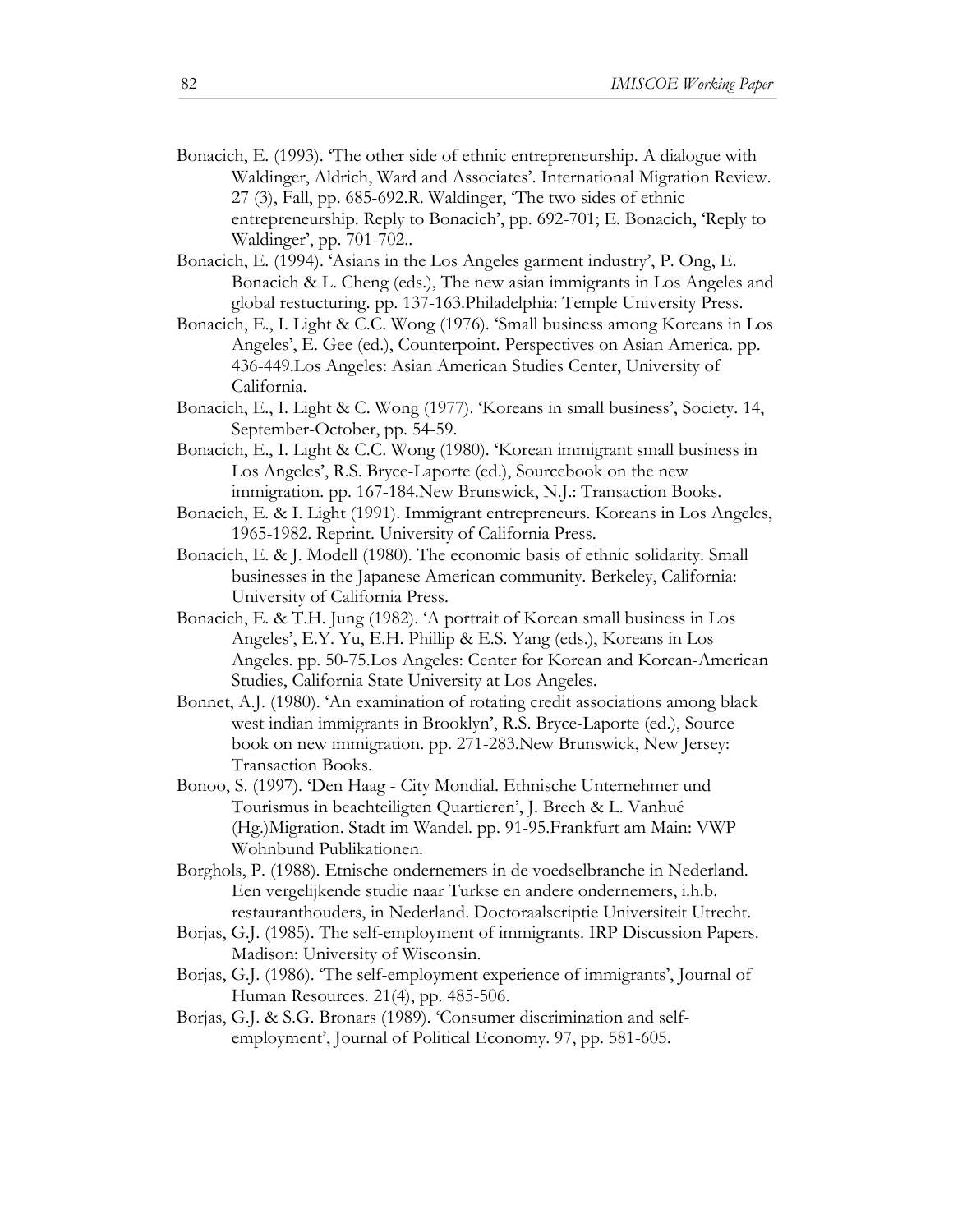- Boston, T.D. (1999). Affirmative action and black entrepreneurship. London & New York: Routledge.
- Boubakri, H. (1984). 'La restauration tunisienne à Paris', Marchands ambulants et commerçants étrangers en France et en Allemagne. Paris: Poitiers.
- Boubakri, H. (1985). 'Mode de gestion et reinvestissements chez les commerçants tunisiens à Paris', Revue Européenne des Migrations Internationales. 1 (1), pp. 49-66.
- Boubakri, H. (1999). 'Les entrepreneurs migrants d'Europe. Dispositifs communautaires et économie ethnique. Le cas des entrepreneurs tunesiens en France', J. Cesari (ed.), Les anonymes de la mondialisation. 69-88.Paris: L'Harmatan.
- Bovenkerk, F. (1982). 'Op eigen kracht omhoog. Etnisch ondernemerschap en de oogkleppen van het minderhedencircuit', Intermediair. 18 (8), 26 februari, pp. 1-11.
- Bovenkerk, F. (1982). 'Shylock of Horatio Alger. Beschouwingen over de theorie der handelsminderheden', L. Dasberg & J. Cohen (eds.), Neveh Ya'akor, jubilee volume presented to Jaap Meijer on the occasion of his seventieth birthday. pp. 147-162.Assen: van Gorcum.
- Bovenkerk, F. (1983). 'De sociologie van de etnische onderneming'. Sociologische Gids. 30 (3-4), pp. 264-275.Themanummer 'Het midden- en kleinbedrijf' (redactie A.L. Mok).
- Bovenkerk, F. (1984). 'Geef etnische ondernemers de ruimte'. Kroniek van het Ambacht, Klein- en Middenbedrijf. 38 (1-2), januari/april, pp. 5- 7.Themanummer 'Ondernemerschap van minderheden'.
- Bovenkerk, F. (1986). 'Italiaanse schoorsteenvegers in Amsterdam', Ons Amsterdam. 38, pp. 23-26.
- Bovenkerk, F., A. Eijken & W. Bovenkerk-Teerink (1983). Italiaans ijs. De opmerkelijke historie van Italiaanse ijsbereiders in Nederland. Meppel/ Amsterdam: Boom.
- Bovenkerk, F. & L. Brunt (1977). De rafelrand van Amsterdam. Jordaners, pinda-Chinezen, ateliermeisjes en venters in de jaren dertig. Vier sociografische schetsen. Meppel: Boom.
- Bovenkerk, F. & L. Ruland (1984). 'De schoorsteenvegers', Intermediair. 20 (51), 21 december, pp. 23- 39.
- Bovenkerk, F. & L. Ruland (1992). 'Artisan entrepreneurs. Two centuries of Italian immigration to the Netherlands', International Migration Review. 26 (3), Fall, pp. 927- 939.
- Boyd, R. (1989). Ethnic entrepreneurship in the new economy. Business enterprise among Asian Americans and blacks in a changing urban economy. Ph.D. Dissertation, University of North Carolina.
- Boyd, R.L. (1990). 'Black and Asian self-employment in large metropolitan areas. A comparative analysis', Social Problems. 37, pp. 262-263.
- Boyd, R.L. (1991). 'A contextual analysis of black self-employment in large metropolitan areas, 1970-1980', Social Forces. 70, pp. 409-429.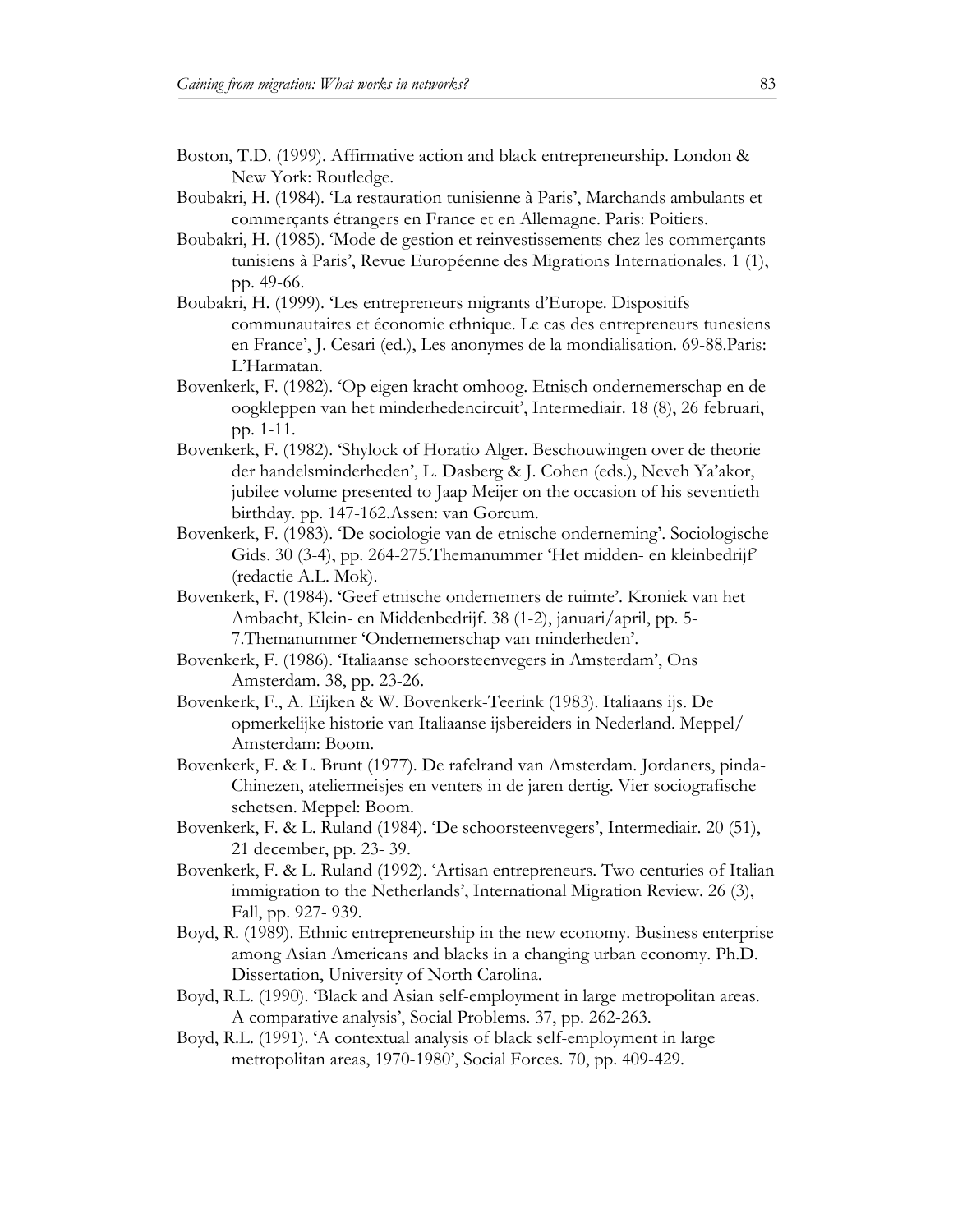- Boyd, R.L. (1991). 'Black entrepreneurship in 52 metropolitan areas', Sociology and Social Research. 75 (3), pp. 158-163.
- Bozorgmehr, M. (1998). 'From Iranian studies of Iranians in the United States', Iranian Studies. 31 (1), Winter, pp. 5-29.
- Brakenhoff, C. (1984). Tussen wal en schip. Chinese zeelieden en pindaventers in Nederland (1920-1940). Amsterdam.
- Brander M.H. & J. Geerlof (1999). Naar een optimale ondersteuning. Verslag van een begeleidend onderzoek van de Pilotprojecten Ondernemende Werkzoekenden. Amsterdam: Elsevier.
- Braverman, H. (1974). Labour and monopoly capital. The degradation of work in the twentieth century. New York: Monthly Review Press.
- Bregger, J.E. (1963). 'Self-employed in the United States, 1948-1962', Monthly Labor Review. 86, pp. 37-43.
- Bronsveld, C. & E. van der Giesen (2000). Allochtone jongeren en het midden- en kleinbedrijf in Rotterdamse Delfshaven. Een verslag van een onderzoek op een Delfshavens winkellint. Sociaal-wetenschappelijke Afdeling, diens Sociale Zaken en Werkgelegenheid, Gemeente Rotterdam.
- Bronsveld, C. & E. van der Giesen (2000). Werkgelegenheidsperspectieven op een winkellint in Rotterdam Delfshaven. Rotterdam: Sociaal Wetenscappelijke Afdeling Dienst Sociale Zaken en Werkgelegenheid gemeente Rotterdam.
- Brooks, A. (1983). 'Black business in Lambeth. Obstacles to expansion', New Community. 11 (1-2), Autumn/Winter, pp. 42-54.
- Brown, M.S. (2000). 'Religion and economic activity in the South Asian population', Ethnic and Racial Studies. 23 (6).
- Bruin, H.J.E. de, K. Hellingman & R. de Lange (1997). Juridische aspecten van etnisch ondernemerschap. NISER Working Paper.
- Brunt, L. (2000). 'Vriend of vijand. Italiaanse IJsverkopers in Glasgow rond 1900', Sociologische Gids. 47 (3), mei/ juni, pp. 158-160.
- Bruyn, E. de, G. Bouwen & E. Kitinge (2001). Allochtoon Ondernemen. Trajectbegeleiding van Migranten naar Ondernemerschap in de Limburgse Mijnstreek. Eidrapport Project 1/01/2000-31/12/2001. Genk: Stebo.
- Buff, R. (2001). Immigration and the Political Economy of Home. West Indian Brooklyn and American Indian Minneapolis, 1945-1992. Berkeley: University California Press.
- Bukow, W.D. (1993). Leben in der multikulturellen Gesellschaft. Die Entstehung kleiner Unternehmer und die Schwierigkeiten im Umgang mit ethnischen Minderheiten. Westdeutscher Verlag.
- Bun, C.K. & O.J. Hui (1995). 'The many faces of immigrant entrepreneurship', R. Cohen (ed.), The Cambridge survey of world migration. pp. 523- 532.Cambridge: Cambridge University Press.
- Butler, J.S. (1991). Entrepreneurship and self-help among black Americans. A reconsideration of race and economics. Albany: State University of New York Press.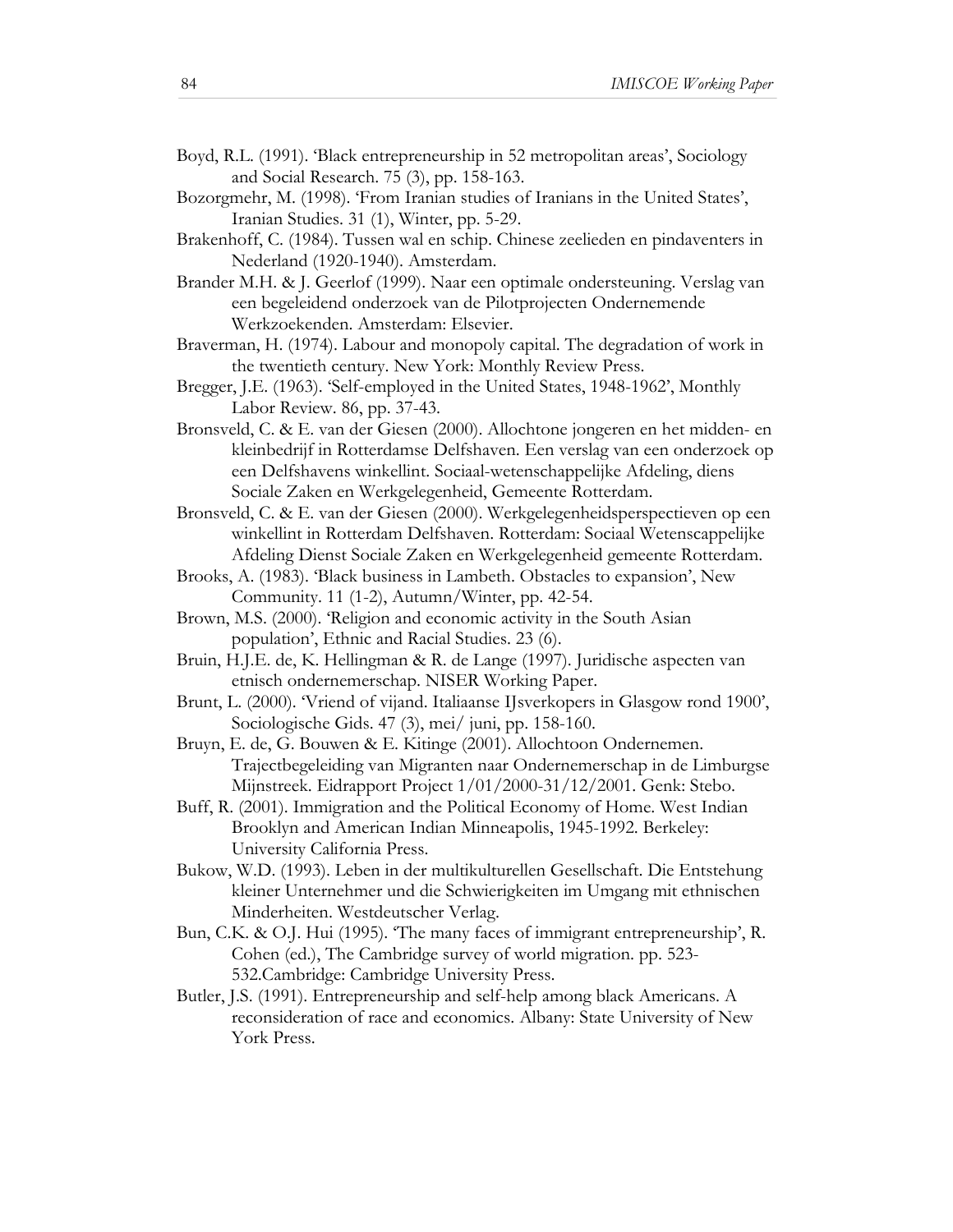- Butler, J.S. (1999). 'Review essay', Small Business Economics. 12 (2), March, pp. 183-188.
- Butler, J. & C. Herring (1991). 'Ethnicity and entrepreneurship in America. Toward an explanation of racial and ethnic group variations in selfemployment', Sociological Perspectives. 34, pp. 79-94.
- Butler, J.S. & K.L. Wilson (1988). 'Entrepreneurial enclaves. An exposition into the Afro-American experience', National Journal of Sociology. 2 (2), Fall, pp. 127-166.
- Butler, J.S. & P.G. Greene (1997). 'Ethnic entrepreneurship. The continuous rebirth of American enterprise'. Entrepreneurship 2000 (1997). Available from: Upstart Publishing ; 155 North Wacker Drive; Chicago, IL 60606- 1719; (312) 836-4400; c970151. http://celcee.edu/4yr/c970188.html. Upstart Publishing.
- Butler, R. (1997-1998). An analysis of the attitude of minority and majority small construction contactors in the puget sound region of Washington state. http://www.sbaer.uca.edu.
- Camarota, S.A. (2000). Reconsidering immigrant entrepreneurship. An examination of self-employment among natives and foreign-born. Rapport Center for Immigration Studies, http://www.cis.org/selfemployment. Washington, D.C.: Center for Immigration Studies.
- Canak, F. & J. Haanstra (1998). Migranten ondernemers in Bos en Lommer. Eindrapportage fase I. Amsterdam: CEO/ Annifer.
- Carchedi, F. & P. Saravia (1995). 'La presenza cinese in Italia. Uno sguardo d'insieme', Critica Sociologica. 1995-1996, summer autumn, pp. 146-158.
- Cardenas, G. & J. Chapa (1991). The economy of the urban ethnic enclave. The Tomás Rivera Center.
- Cardenas, G. & J. Chapa (co-directors) (1991). The economy of the urban ethnic enclave. Policy Research Project Report, Number 97, Lyndon B. Johnson School of Public Affairs. Austin: University of Texas / The Tomás Rivera Center.
- Cardenas, G., R.O. de la Garza & N. Hansen (1986). 'Mexican immigrants and the Chicano ethnic enterprise. Reconceptualizing an old problem', Mexican immigrants and Mexican Americans. An evolving relation. pp. 157- 174.Austin: Center for Mexican American Studies of the University of Texas.
- Cashmore, E. (1991). 'Flying business class. Britain's new ethnic elite', New Community. 17 (3), April, pp. 347-358.
- Cassarino, J.P. (1997). The theories of ethnic entrepreneurship, and the alternative arguments of social action and network analysis. EUI Working Paper SPS No. 97/1. San Dominico: European University Institute Badia Fiesolana.
- Castells, M. & A. Portes (1989). 'World underneath. The origins, dynamics, and effects of the informal economy', A. Portes, M. Castells & L.A. Benton (eds.), The informal economy. Studies in advanced and less developed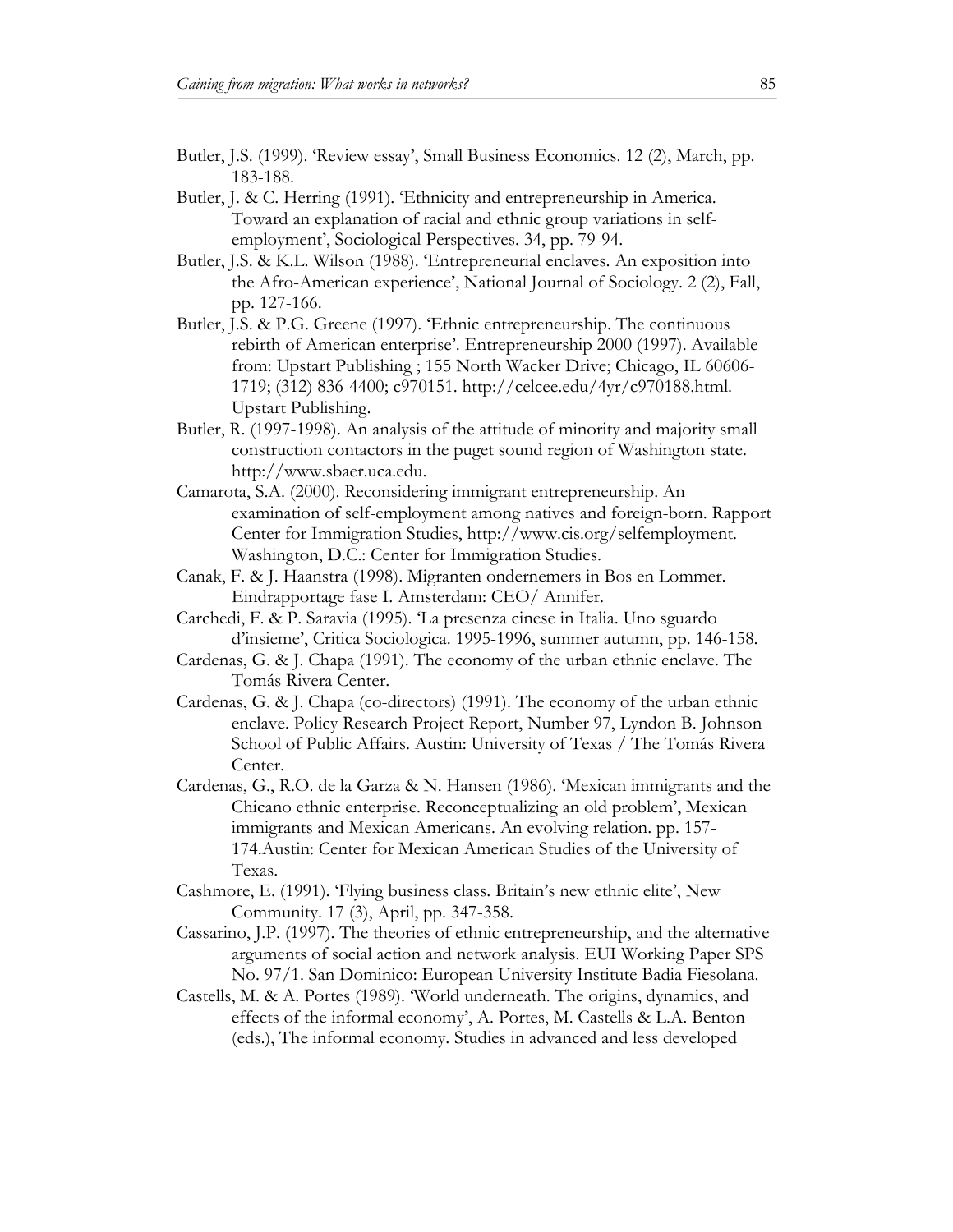countries. pp. 11-37.Baltimore and London: John Hopkins University Press.

- Castles, S., J. Collins, K. Gibson, D. Tait & C. Alcorso (1991). The global milkbar and the local sweatshop. Ethnic small business and the economic restructuring of Sydney. Working Paper No 2, Working Papers on Multiculturalism, The Office of Multicultural Affairs, Department of Prime Minister and Cabinet. Wollongong, Australia: University of Wollongong.
- Cater, J. (1984). 'Acquiring premises. A case study of Asians in Bradford', R. Ward & R. Jenkins (eds.), Ethnic communities in business. Strategies for economic survival. pp. 211-230.Cambridge: Cambridge University Press.
- CEEDR (2000). Centre for Enterprise and Economic Development ResearchResearching the Needs of African Caribbean Business Owners in London. a report commissioned by Government Office for London, Centre for Enterprise and Economic Develoment Research. Middlesex University.
- Census Bureau (1992). Survey of minority-owned businesses. Census Bureau.
- Chan, K.B. & C. Chiang (1994). Stepping out. The making of Chinese entrepreneurs. Singapore, New York: Prentice Hall.
- Chan, K.B. & J.H. Ong (1995). 'The many faces of immigrant entrepreneurship', R. Cohen (ed.), Cambridge Survey of World Migration. Cambridge: Cambridge University Press.
- Chan, K.B. (1995). 'Values and Chinese immigrant entrepreneurship in Singapore', Bulletin of the National Museum of Ethnology (Japan). 19 (4), pp. 633- 656.
- Chan, M.Y, C. Chan & L.C. Pang (1998). Entrepreneurial Culture of Second Generation European. National Small Firms Conference. Celebrating the Small Businesses. University of Durham.
- Chan, S. (1997). 'Migration, Cultural Identity and Assimilation Effects on Entrepreneurship for the Overseas Chinese in Britain', Asian Pacific Business Review. 3 (4), Summer 1997.
- Chang, E.T. (1993). 'Jewish and Korean merchants in African American neighborhoods. A comparative perspective', Amerasia Journal. 19 (2), pp. 5-21.
- Chang, T.C. (2000). 'Singapore's little India. A tourist attraction as a contested landscape', Urban Studies. 37 (2), February, pp. 343-366.
- Chapa, J., e.a. (1998). Latino-owned businesses and job creation in San Antonnio. A Lyndon B. Johnson School of Public Affairs Policy Research Project conducted for the Tomás Rivera Center. The Tomás Rivera Center.
- Chapkins, W. & C. Enloe (1983). Of common cloth. Women in the global textile industry. Amsterdam: TNI.
- Chau, T.T. (1991). 'Approaches to succession in east Asian business organization', Family Business Review. 4 (2), pp. 161-179.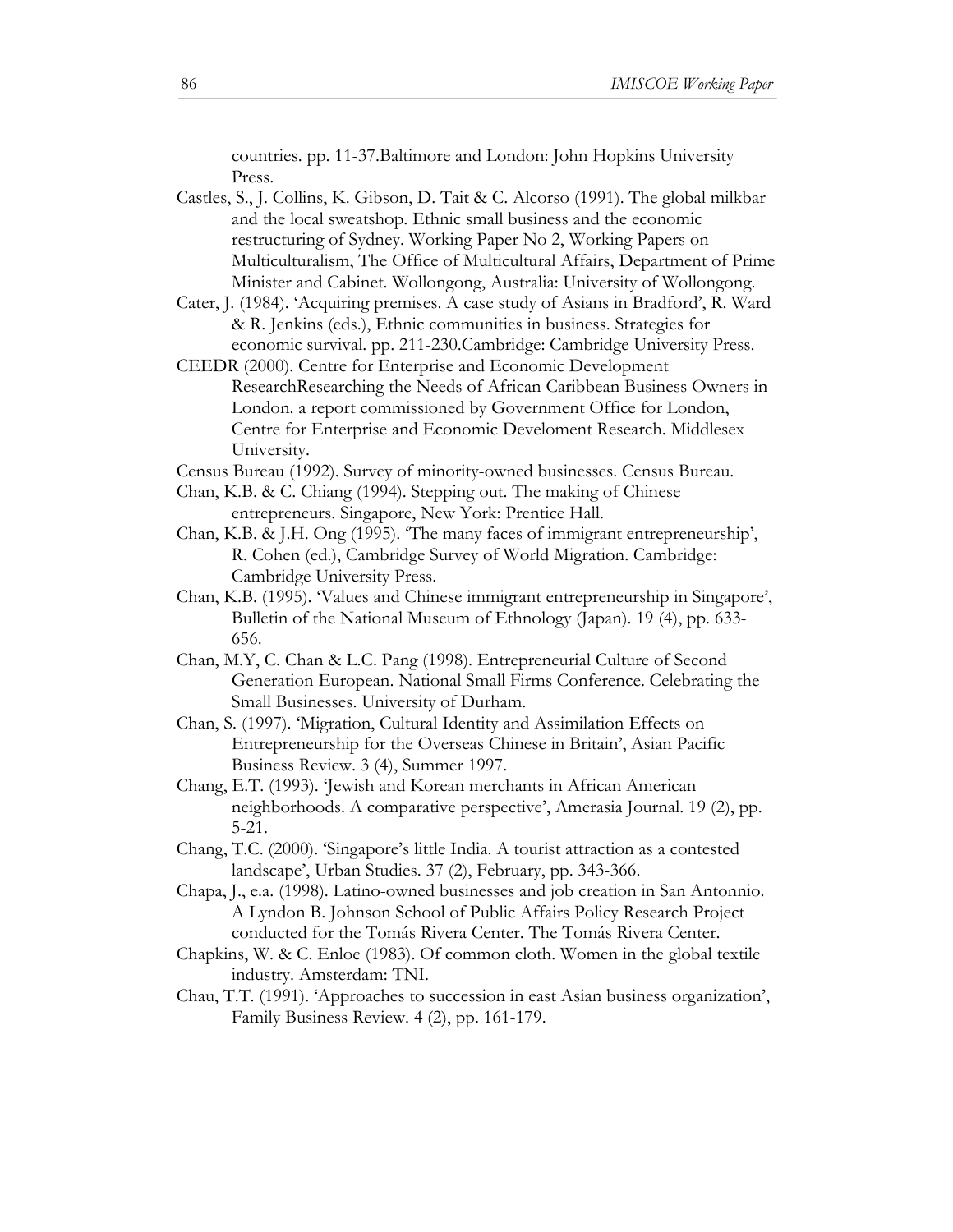Chavarria, J. (1997). Field notes on Hispanic entrepreneurship. JSRI Occasional Paper No. 24, Available:

http://www.jsri.msu.edu/RandS/research/ops/oc24.pdf.

- Chen, G. (1986). 'Minority business development. An international comparison', Review of Black Political Economy. 15, pp. 93-111.
- Chen, G.M. & J.A. Cole (1988). 'The myths, facts and theories of the ethnic small scale enterprise financing', Review of Black Political Economy. 16 (4), pp. 111-123.
- Chen, J.B.L. & Y.W. Cheung (1985). 'Ethnic resources and business enterprise. A study of Chinese businesses in Toronto', Human Organization. 44, pp. 142-154.
- Chen, Ming-Jer (2001). Inside Chinese Business. Boston: Harvard Business School Press.
- Chen, Y. (2000). Chinese San Francisco, 1850-1943. A trans-Pacific community. Asian America. Stanford: Stanford University Press.
- Cheng, L. & Y. Esperitu (1989). 'Korean business in black and Hispanic neighborhoods. A study of intergroup relations', Sociological Perspectives. 32, pp. 521-534.
- Chevannes, B. & H. Ricketts (1997). 'Return Migration and Small Business Development in Jamaica', Pessar, P. (ed.), Caribbean Circuits. New Directions in the Study of Caribbean Migration. pp. 61-77.New York: Center for Migration Studies.
- Chiang, L.N. (2004). 'The dynamics of self-employment and ethnic business ownership among Taiwanese in Australia', International Migration. 42 (2), pp. 153-174.
- Chin, K.L. (1996). Chinatown Gangs. Extortion, Enterprise & Ethnicity. Oxford and New York: Oxford University Press.
- Chin, K.S., I.J. Yoon & D. Smith (1996). 'Immigrant small business and international economic linkage. A case of the Korean wig business in Los Angeles, 1968-1977', International Migration Review. 30(2), Summer, pp. 485-510.
- Chock, P.P. (1981). 'The Greek-American small businessman. A cultural analysis', Journal of Anthropological Research. 37.
- Choenni A. (1994). 'Les entrepreneurs Marocains d' Amsterdam', K. Basfao & H. Taarji (eds.), L' Annulaire De L'Emigration Maroc. pp. 506- 510.Casablanca: Afrique Orient.
- Choenni, A. & C. Choenni (1998). 'Allochtoon ondernemerschap', D.P. Scherjon & A.R. Thurik (eds.), Handboek ondernemers en adviseurs in het MKB. pp. 548-579.Deventer: Kluwer Bedrijfsinformatie.
- Choenni, A. (1993). De allochtone ondernemers van Amsterdam. Een sociaalgeografische inventarisatie. Amsterdam: Gemeente Amsterdam; Afdeling Economische Zaken.
- Choenni, A. (1997). Veelsoortig assortiment. Allochtoon ondernemerschap in Amsterdam als incorporatietraject 1965-1995.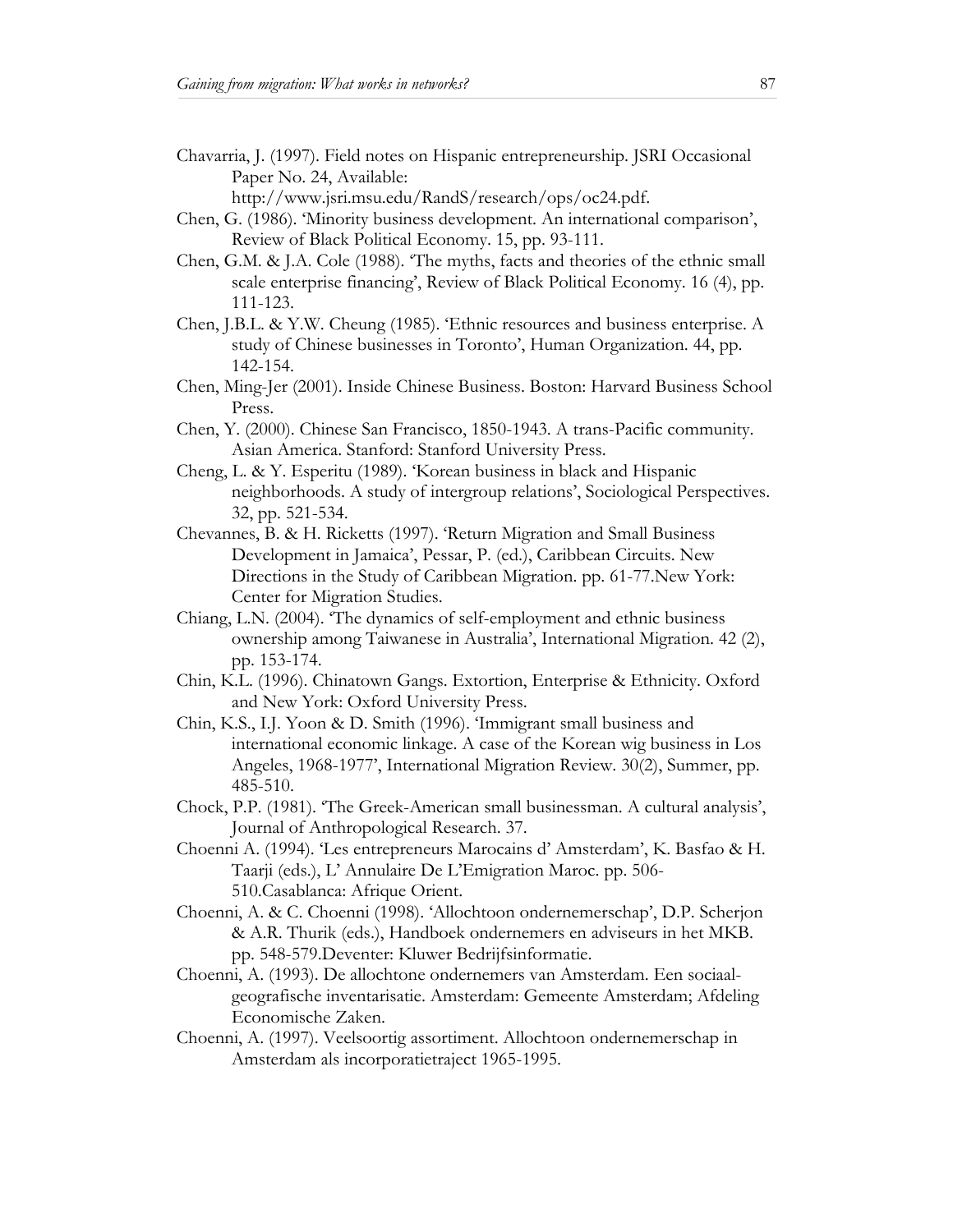- Choenni, A. (1998). 'De betekenis van etnisch-culturele factoren. Indiase en Pakistaanse ondernemers', J. Rath & R. Kloosterman (eds.), Rijp en groen. Het zelfstandig ondernemerschap van immigranten in Nederland. pp. 77- 89.Amsterdam: Het Spinhuis.
- Choenni, A. (2000). Bazaar in de Metropool, allochtone detailhandel in Amsterdam en achtergronden van haar lokale begrenzing. Amsterdam: Emporium.
- Choenni, A. (2001). Tussen Toko en Topzaak. Allochtoon Ondernemerschap in de Detailhandel en de Betekenis van Herkomstachtergronden. Amsterdam: Universiteit van Amsterdam, Instituut voor Migratie- en Etnische Studies.
- Chow, E.N. (1996). 'From Pennsylvania Avenue to H Street, NW: The transformation of Washington's Chinatown', F.C. CaryUrban Odyssey: A Multicultural History of Washington, D.C.. pp. 190-207.Washington, D.C.: Smithsonian Institution Press.
- Chung Ng, W. (1999). 'Negotiating Identitiew between Two Worlds, 1945-70', The Chinese in Vancouver, 1945-1980. The pursuit of identity and power. Vancouver, B.C.: UBC Press.
- Chung, J.S. (1979). 'Small ethnic business as a form of disguised unemployment and cheap labor', United States on civil rights. Civil rights issues of Asian ans Pacific Americans. Myths and realities. pp. 509-517.Washington, D.C.: Government Printing Office.
- Citirikkadioglu, M. (1986). Turkse theehuizen en hun bezoekers.. Rotterdam: Erasmus Universiteit Rotterdam; Vakgroep Politicologie.
- Clark, D.P. (1980). 'The expansion of the public sector and Irish economic development', S. Cummings (ed.), Self-help in urban America. Patterns of minority business enterprise. Port Washington, New York: Kennikat Press.
- Clark, K. & S. Drinkwater (1998). 'Ethnicity and self-employment in Britain', Oxford bulletin of economics and statistics. 60 (3), pp. 327-246.
- Clark, P. & M. Rughani (1983). 'Asian entrepreneurs in wholesaling and manufacturing in Leicester', New Community. 11 (1-2), Autumn/Winter, pp. 23-32.
- Cobas, J. & I. DeOllos (1989). 'Family ties, co-ethnic bonds, and ethnic entrepreneurship', Sociological Perspectives. 32, pp. 403-411.
- Cobas, J.A. (1986). 'Paths to self-employment among immigrants. An analysis of four interpretations', Sociological Perspectives. 29 (1), January, pp. 101- 120.
- Cobas, J.A. (1987). 'Ethnic enclaves and middleman minorities. Alternative strategies of immigrant adaptation?', Sociological Perspectives. 30 (2).
- Cobas, J.A. (1987). 'On the study of ethnic enterprise. Unresolved issues', Sociological Perspectives. 30 (4), October, pp. 467-473.
- Cobas, J.A., M. Aickin & D.S. Jardine (1993). 'Industrial segmentation, the ethnic economy, and job mobility. The case of Cuban exiles in Florida', Quality and Quantity. 27, pp. 249-270.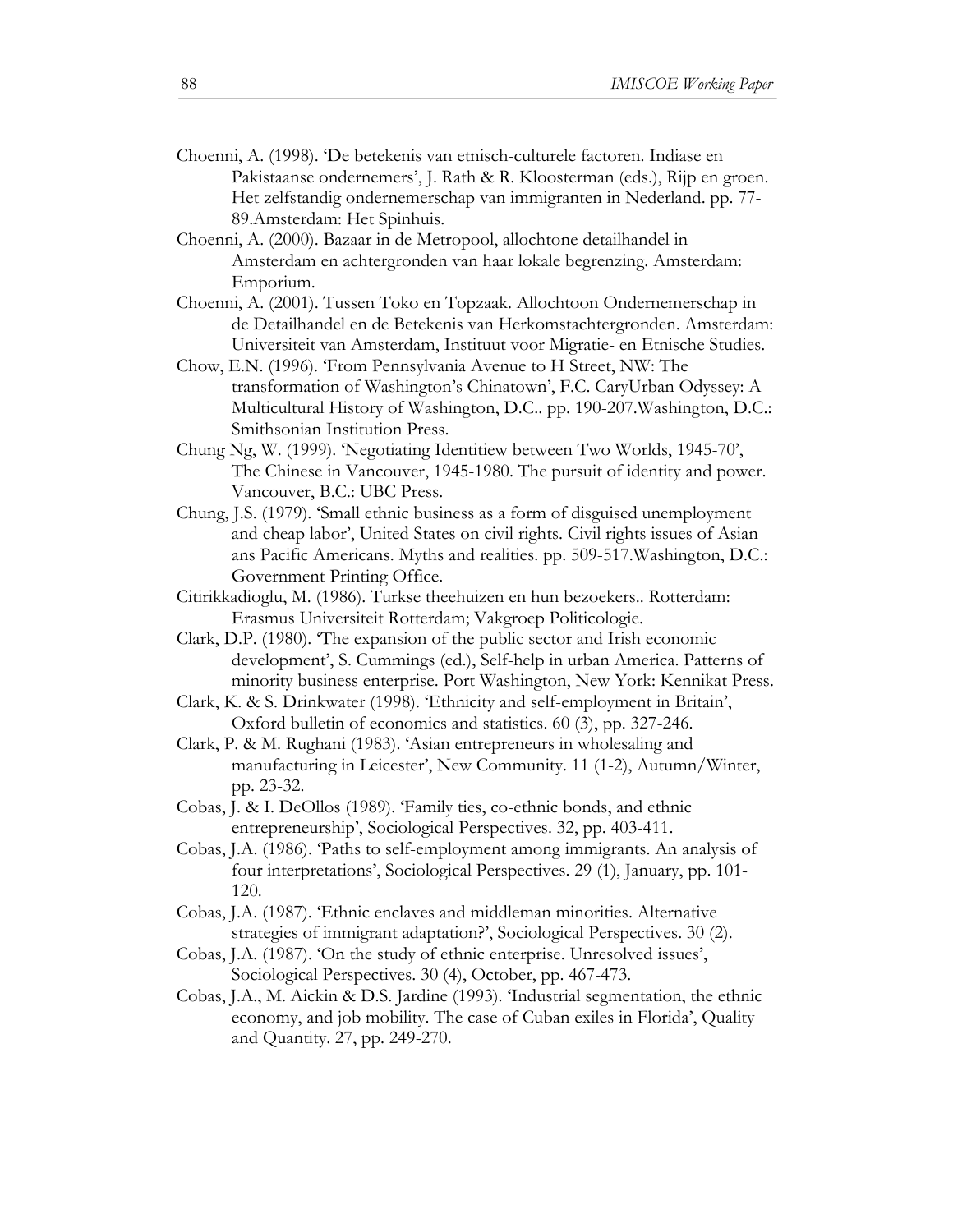- Cobas, J.A. & J. Duany (1997). Cubans in Puerto Rico. Ethnic economy and cultural identity. Gainesville, FL: University Press of Florida.
- Collins, J. (1992). 'Cappuccino capitalism. Italian immigrants and Australian business'. S. Castles et al (eds.), Australia's Italians. Culture and community in a changing society. pp. 73-84."Cappuccino Capitalism. Gli immigrati italiani e l'impresa", in Stephen Castles et al. (eds.), Italo-australiani
- Collins, J. (1996). 'The economics of racism or the racism of economics', G. Argyrous & F. Stilwell (eds.), Economics as a Social Science. pp. 41- 45.Sydney: Pluto Press.
- Collins, J. (1996). Cosmopolitan capitalism. Ethnicity, gender and small businesses in Australia in the 1990s. School of Finance and Economics Working Paper Series no. 68. Sydney: University of Technology.
- Collins, J. (1996). Ethnic small business and employment creation in Australia in the 1990s. School of Finance and Economics Working Paper Series no. 71. Sydney: University of Technology.
- Collins, J. (1997). Training for ethnic small business. Responding to the NESB segment of the small business training market. Executive summary. Sydney: NSW TAFE Multicultural Education Unit and the Faculty of Business, UTS.
- Collins, J. (1998). 'Asian small business in Australia', P. Brownlee & C. Mitchell (eds.), Migration research in the Asia Pacific. Australian perspectives, Asia Pacific migration research network. pp. 41-68.University of Wollongong and UNESCO.
- Collins, J. (1998). Cosmopolitan capitalism. Ethnicity, gender and Australian entrepreneurs. Ph.D. dissertation, vols. 1 and 2, University of Wollongong, II-363.
- Collins, J. (2002). 'Arab entrepreneurs in Australia', G. Hage (ed.), Arab-Australians: Citizenship and Belonging Today. pp. 92-127.Melbourne: Melbourne University Press.
- Collins, J. (2003). 'Cultural diversity and entrepreneurship: policy responses to immigrant entrepreneurs in Australia'. Ram, M. & D. SmallboneSpecial issue of Entrepreneurship & Regional Development. 15 (2) pp. 137-149. http://taylorandfrancis.metapress.com/link.asp?id=1BGPYNL6FK2AAG 4L
- Collins, J. & S. Castles (1991). 'Restructuring, migrant labour markets and small business in Australia', Migration. A European Journal of International Migration and Ethnic Relations. 10 (91), pp. 7-34.
- Collins, J. & S. Castles (1992). 'Restructuring, migrant labour markets and small business'. B. Cope (ed.), Policy into practice. Essays on multiculturalism and cultural diversity in Australia. Working Paper No. 20, Working papers on Multiculturalism, Office of Multicultural Affairs, Department of Prime Minister and Cabinet.
- Collins, J., C. Sim & B. Dhungel (1997). Training for ethnic small business. Responding to the NESB segment of the small business training market.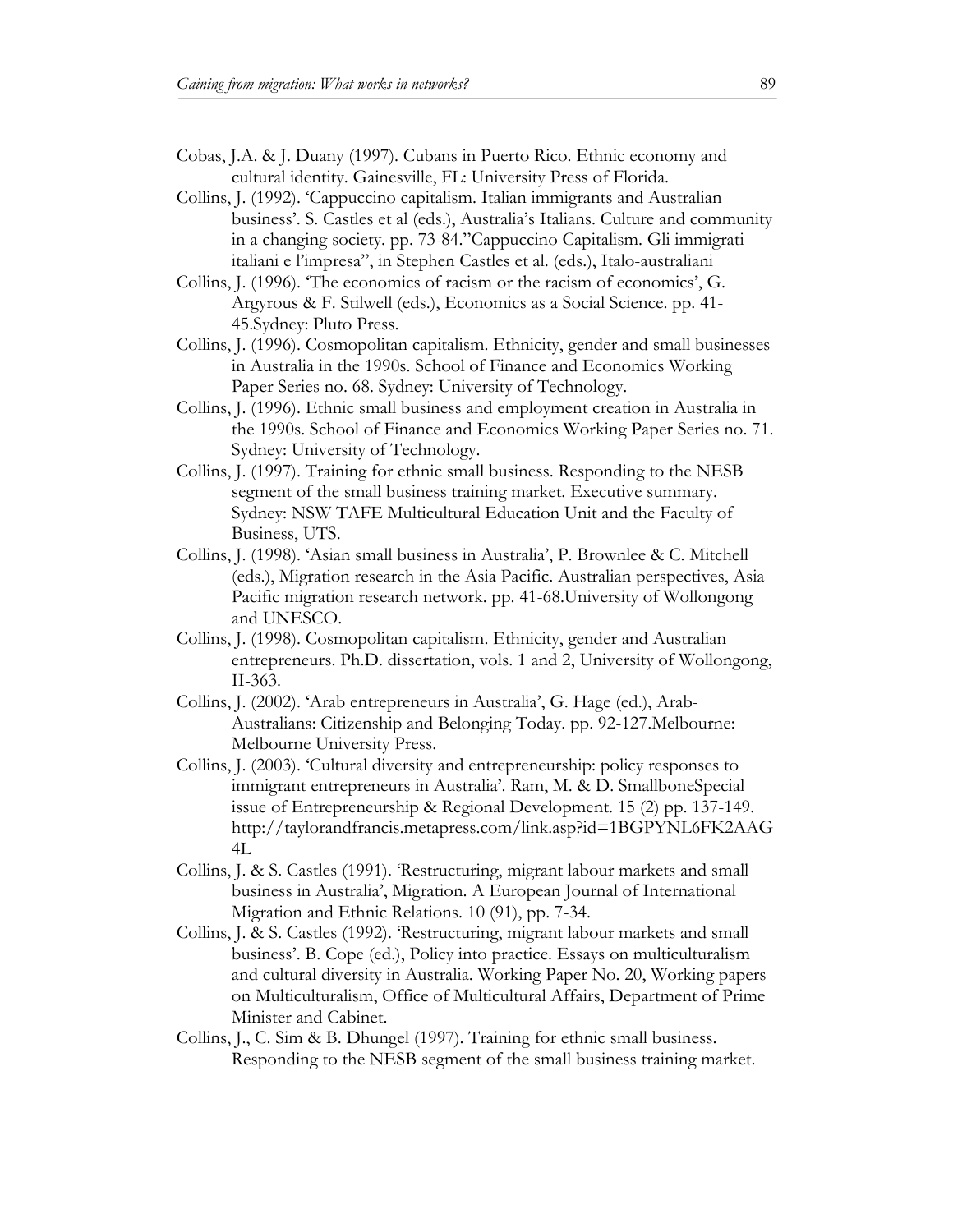Main report. Sydney: NSW TAFE Multicultural Education Unit and the Faculty of Business, UTS.

- Collins, J., D. Tait, S. Castles, K. Gibson & C. Alcorso (1989). 'Understanding ethnic small business', Australian Journal of Social Issues. 24, August.
- Collins, J., K. Gibson, C. Alcorso, S. Castles & D. Tait (1995). A shop full of dreams. Ethnic small business in Australia. Pluto Press Australia.
- Collins, J., L. Mondello, J. Breheney & T. Childs (2002). Cosmopolitan Melbourne. Explore the World in One City. Rhodes, NSW: Big Box Publishing.
- Conseil Economique et Social (1982). 'Le devenir des industries du textile et de l'habillement', Journal Officiel. 25, Fevrier.
- Constant, A. (2004). Immigrant versus native business women. Proclivity and performance. Institute for the Study of Labor (IZA), Discussion paper Number 1234.
- Cortie, C., M.J. Dijst, R. van Engelsdorp Gastelaars, R. van Kempen & W.P.R. van der Steen (1986). 'Marokkaanse, Surinaamse en Turkse ondernemers in Amsterdam', Geografisch Tijdschrift. 20 (2), pp. 169-183.
- Costa-Lascoux, J. & Y.S. Live (1995). 'Paris XIII, Lumières d'Asie'. Collection "Français d'ailleurs, Peuple d'ici". Autrement.
- Couwenbergh, M. (1999). ''Oom Ahmed kent Tante Agaath niet'. Hoe krijgen allochtone ondernemers hun financiering rond?'. Migranten Informatief. 131, juli, pp. 18-21.Themanummer Allochtonen in bedrijf.
- Creed, R. & R. Ward (1987). Black business enterprise in Wales. South Glamorgan: South Glamorgan Council for Racial Equality.
- Crick, D. & S. Chaudhry (2000). 'UK SME's awareness, use, and perceptions of selected government export assistance. An investigation into the effect of ethnicity', International Journal of Entrepreneurial Behaviour and Research. 6 (2), 2000, pp. 72-89.Birmingham: MCB University Press.
- Cummings, S. (ed.) (1980). Self-help in urban America. Patterns of minority business enterprise. New York: Kennikat Press, Port Washington.
- Cummings, S. (1999). 'African American entrepreneurship in the suburbs. Protected markets and enclave business development', Journal of the American Planning Association. Winter, pp. 50-61.
- Cuperus, I. (1999). Turks ondernemerschap in Almelo. Het functioneren van Turkse ondernemers voor en na de start van hun onderneming. Onderzoek uitgevoerd in opdracht van Afdeling Economische Ontwikkeling van de gemeente Almelo. Almelo: Gemeente Almelo, Afdeling Economische Ontwikkeling.
- Curran, J. & R. Burrows (1986). 'Trend report. The sociology of petit capitalism', Sociology. 20 (2), May, pp. 265-279.
- Curran, J. & R.A. Blackburn (1993). Ethnic enterprise and the High Street Bank. ESRC Centre for Research on Small Service Sector Enterprises, Kingston Business School, Kingston University.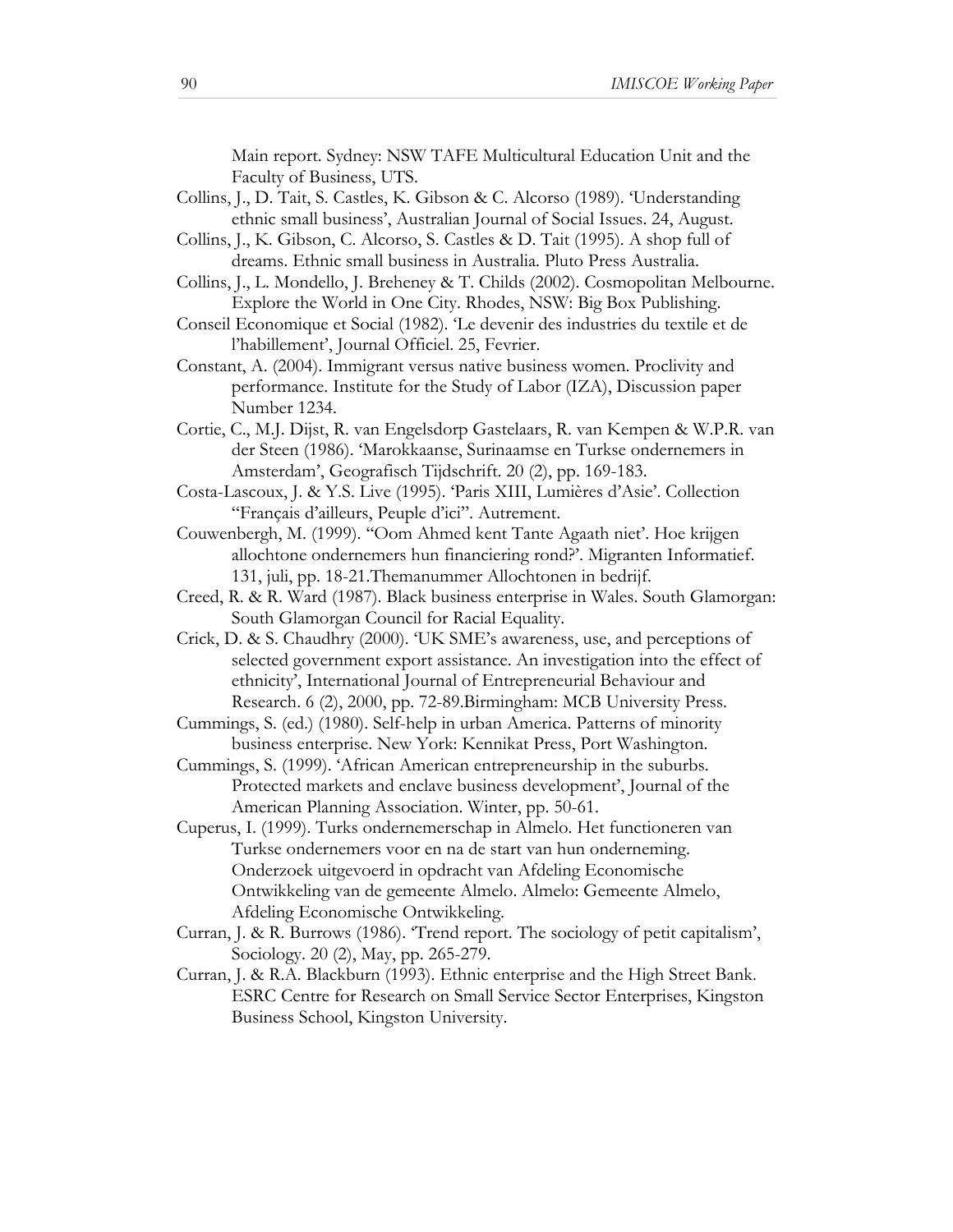- Dagevos, J. & J. Veenman (1992). Succesvolle allochtonen. Over de maatschappelijke carriere van Turken, Marokkanen, Surinamers en Molukkers in hogere functies.. Amsterdam/ Meppel: Boom.
- Dallalfar, A. (1994). 'Iranian women as immigrant entrepreneurs', Gender and Society. 8 (4), pp. 541-561.
- Dallalfar, A. (1996). 'The Iranian ethnic economy in Los Angeles. Gender and entrepreneurship', B. Aswad & B. Bilge (eds.), Family and gender among American muslims. pp. 107-128.Philadelphia: Temple University Press.
- Dam, B. ten (1993). 'Etnisch ondernemerschap', Commercium. 17 (2), pp. 6-16.
- Dana, L.P. (1997). 'The origins of self-employment in ethnocultural communities. Distinguishing between orthodox entrepreneurship and reactionary enterprise', Revue Canadienne des Sciences de l'adminitration/ Canadian Journal of Administrative Sciences. 14 (1), March, pp. 52-68.
- Davila, A. (2001). Latinos Inc. The Marketing and Making of a People. Berkeley, CA: University of California Press.
- Deakins, D., G. Hussain & M. Ram (1992). Finance of ethnic minority small businesses. A study of the finance of ethnic minority small firms in the West Midlands. Birmingham: University of Central England.
- Deakins, D., G. Hussain & M. Ram (1994). Ethnic entrepreneurs and commercial banks. Untapped potential. Ethnic Minority Research Project 2nd Working Paper and Research Report. Birmingham: University of Central England, Enterprise Research Centre.
- Deakins, D, M. Majmudar & A. Paddison (1995). Ethnic Minority Enterprise in the West of Scotland. Ethnic Minority Enterprise Project. First stage research report. Paisley: Paisley Enterprise Research Centre University of Paisley.
- Deakins, D, M. Majmudar & A. Paddison (1997). 'Developing Succes Strategies for Ethnic Minorities in Business. Evidence from Scotland', New Community. II pp. 325-343, 1997.
- Dekker, L., C. Koning & G. Roorda (1984). Kroniek van het Ambacht, Klein- en Middenbedrijf. 38(1-2), januari/april.Themanummer 'Ondernemerschap van minderheden'.
- Delft, H. van, C. Gorter & P. Nijkamp (1998). 'Etnisch ondernemerschap als paspoort voor de stedelijke arbeidsmarkt', Rooilijn. 31, pp. 81-86.
- Delft, H. van, C. Gorter & P. Nijkamp (2000). 'In search of ethnic entrepreneurship opportunities in the city. A comparative study', Environment and Planning C: Government and Policy. 18 pp. 429- 451.Amsterdam: Vrije Universiteit van Amsterdam.
- Delmar, F. & P. Davidsson (2000). 'Where do they come from? Prevalence and characteristics of nascent entrepreneurs', Entrepreneuship and Regional Development. 12 (1).
- Denker, J. (2002). 'The World on a Plate. A Tour through the History of America's Ethnic Cuisine', Westview Press.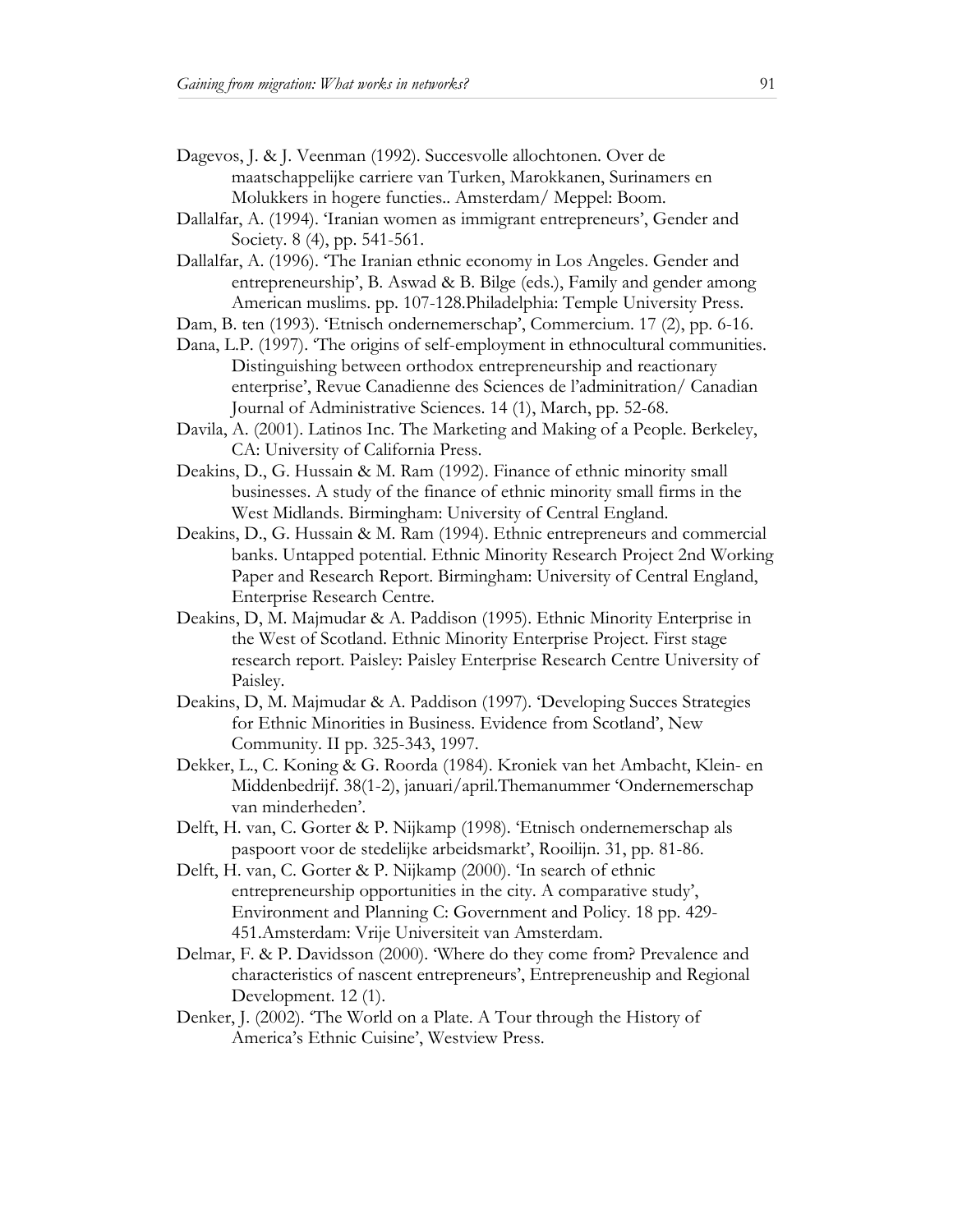- DeRaijman, R.B. (1997). Pathways to self-employment and entrepreneurship in an immigrant community in Chicago. Dissertation. University of Chicago.
- Der-Martirosian, C. (1997). Economic embeddedness and social capital of immigrants; Iranians in Los Angeles. Dissertation.
- Dhaliwal, S. (2000). 'Asian female entrepreneurs and women in business. An exploratory study', Enterprise and Innovation Management Studies. 1 (2), p. 207-216.
- Diaz-Briquets, S. (1985). 'Cuban-owned business in the United States', Cuban Studies. 14, Summer, pp. 57-64.
- Diaz-Briquets Weintraub, S. (1991). Migration, remittances and small business development. Boulder, Colorado: Westview Press.
- Dijk, S., R.C. van Geuns, R. Gonul & H. Noordermeer (1993). Allochtone ondernemers en het Bijstandsbesluit Zelfstandigen. Den Haag: VUGA.
- Dijkstra, T. (2000). 'Fufu en masjela in de polder. Afrikaanse ondernemers en producten in Nederland', Kessel, I. van & N. Tellegen (eds.), Afrikanen in Nederland. pp. 183-198.Amsterdam: Koninklijk Instituut voor de Tropen.
- Dijst, M.J. et al. (1984). Onder de markt. Een onderzoek naar Marokkaanse, Surinaamse en Turkse ondernemers in de oude Pijp. Publicatie 16. Amsterdam: Universiteit van Amsterdam, Instituut voor Sociale Geografie.
- Dirven, M. (1997). Turkse restauranthouders zuid-oost Brabant. Breda: IMK Voorlichting Zuid Nederland.
- Doeringen, P.B. & M.J. Piore (1971). Internal labour markets and manpower adjustments. Lexington: D.C. Heath.
- Doortmont, M. (1998). 'Britse kooplieden in Rotterdam in de achttiende eeuw', P. van der Laar, T. de Nijs, J. Okkema & A. Oosthoek (red)Vier eeuwen migratie. Bestemming Rotterdam. pp. 92-105.Rotterdam: MondiTaal Publishing.
- Doortmont, M.R. & R. Vroom (1985). '"Little London". Engelse kooplieden te Rotterdam in de achttiende en het begin van de negentiende Rotterdams Jaarboekje. pp. 197-218.
- Dorothea Schmidt (2000). 'Unternehmertum und Ethnizitat. Ein seltsames Paar', Prokla 120 zeitschrift fur kritische Sozialwissenschaft. 30 (3).Berlin.
- Dreef, M.E.P. (2004). Politiek, Migranten en Informele Economie. Politieke en Bestuurlijke Ontwikelingen ten aanzien van de Amsterdamse Confectieateliers, 1980-1997. Proefschrift Universiteit van Amsterdam. Amsterdam: Universiteit van Amsterdam, Instituut voor Migratie- en Etnische Studies.
- Dreyfus, M. (1992). 'Que sait-on en France des créateurs d'entreprises étrangers depuis un siècle?'. Revue Européenne des Migrations Internationales. 8 (1).Special issue 'Entrepreneurs entre deux mondes. Les créations d'entreprises par les étrangers. France, Europe, Amérique du Nord', Body-Gendrot, S., E. Ma Mung & C. Hodeir (eds.).
- Driel, J.J. van, F.W. van Uxem & C.M. Wiggers-Ruigrok (1993). Zo doen we dat! Ondernemers over allochtonen. Verslag van een onderzoek bij kleine en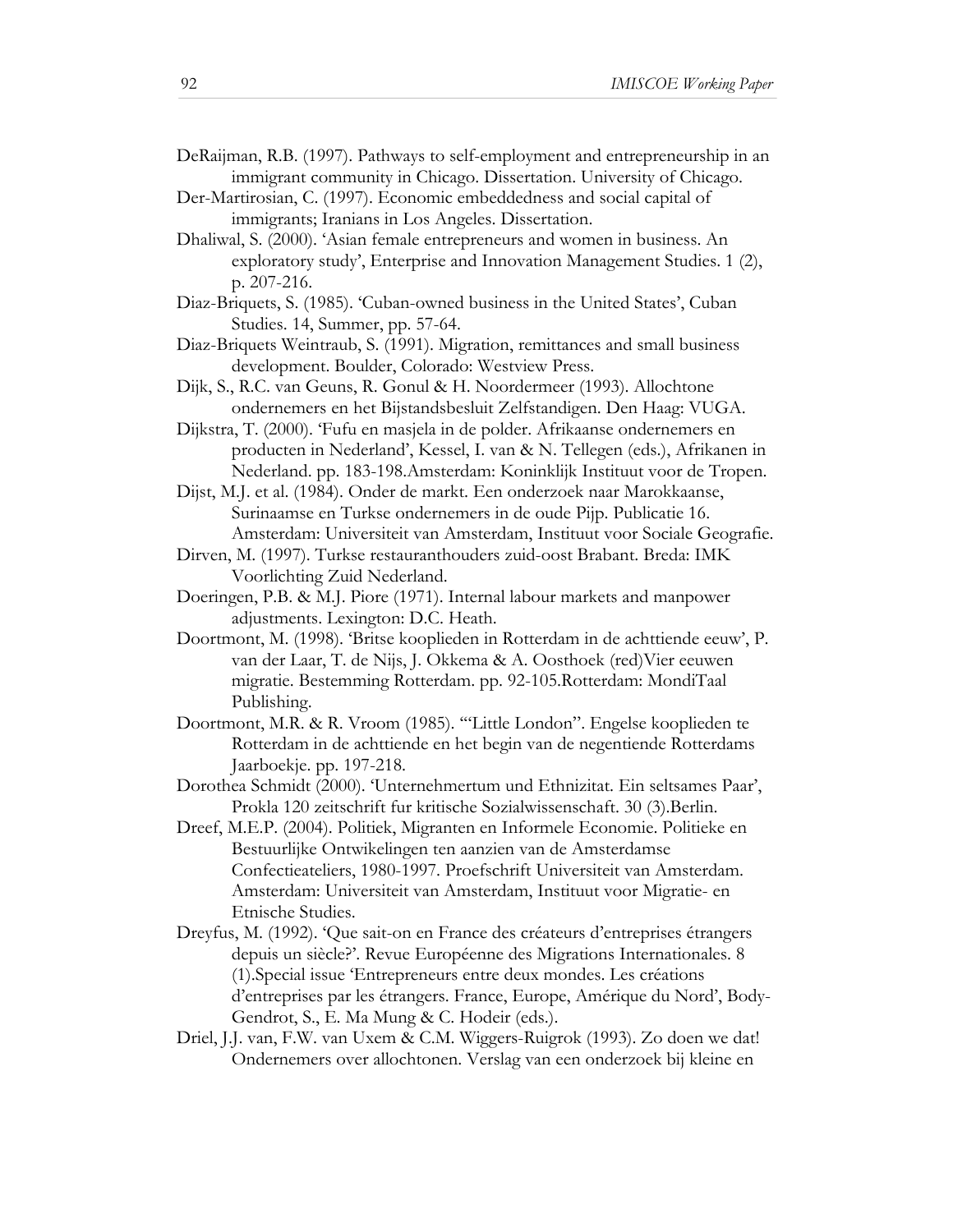middelgrote bedrijven. Zoetermeer: Instituut voor het Midden- en Kleinbedrijf (EIM).

- Dunnen, R. den (1984). 'Gemeentelijk beleid en minderheden'. Kroniek van het Ambacht, Klein- en Middenbedrijf. 38 (1-2), januari/april, pp. 14- 16. Themanummer 'Ondernemerschap van minderheden'.
- Duymaz, I. (1989). Türkische Unternehmensgründungen. Von der Nische zum Markt?. Zentrum für Türkeistudien. Opladen.
- Economisch Instituut voor het Midden en Kleinbedrijf (1990). Allochtoon ondernemerschap anders. Zoetermeer.
- Edwards, P. & M. Ram (2003). Living on the Edge: Small Minority Firms in the Modern Economy. Draft: February 2003. Industrial Relations Research Unit: Warwick Business School: University of Warwick.
- EIM (2000). Entrepreneurship in the Netherlands. Opportunities and threats to nascent entrepreneurship. Available: http://info.minez.nl. Den Haag: Ministerie van Economische Zaken/ EIM.
- Ekholm, E. (1999). 'Immigrants and ethnic minorities entrepreneurs'. E. Ekholm (ed.), Immigrants as entrepreneurs. Experiences of multicultural cooperatives. pp. 21-24. Report of University of Helsinki, Vataa Institute for Continuing Education 22. Helsinki: University of Helsinki, Vataa Institute for Continuing Education.
- Ekholm, E. (1999). 'Training, consulting and informal work. The MOPO Project in a nutshell'. E. Ekholm (ed.), Immigrants as entrepreneurs. Experiences of multicultural co-operatives. pp. 3-11.Report of University of Helsinki, Vataa Institute for Continuing Education 22. Helsinki: University of Helsinki, Vataa Institute for Continuing Education.
- Emden, E.T. van, R. Gönül, H. Noordermeer (1992). De organisatie van allochtone ondernemers binnen het MKB, knelpunten, wensen en mogelijke oplossingen ter verbetering van de organisatie van allochtone ondernemers in Rotterdam. Rotterdam: Atlas Adviesbureau.
- Engbersen, G. & R. Kloosterman (1996). De renaissance van het zelfstandig ondernemerschap en de kansen voor Rotterdam. Concept prae-advies augustus 1996. Universiteit Utrecht.
- Engelen, E. (2001). 'Breaking in and Breaking out. A Weberian approach to entrepreneurial opportunities'. Journal of Ethnic and Migration Studies. 27 (2), April, pp. 203-223.Special issue on 'Immigrant Entrepreneurship' edited by R. Kloosterman & J. Rath.
- Engels, W.M.C., P.F.A.M. Linssen & R.H. Setzpfand (1993). Onbekend maakt onbenut. Onderzoek naar de effecten van het beleid inzake het ondernemerschap van allochtonen. Utrecht: Coopers & Lybrand Management Consultants.
- Engels, W.M.C., P.F.A.M. Linssen & R.H. Setzpfand (1993). Onderzoek vraagzijde. Deelrapport I bij het onderzoek naar de effecten van het beleid inzake het ondernemerschap van allochtonen. Utrecht: Coopers & Lybrand Management Consultants.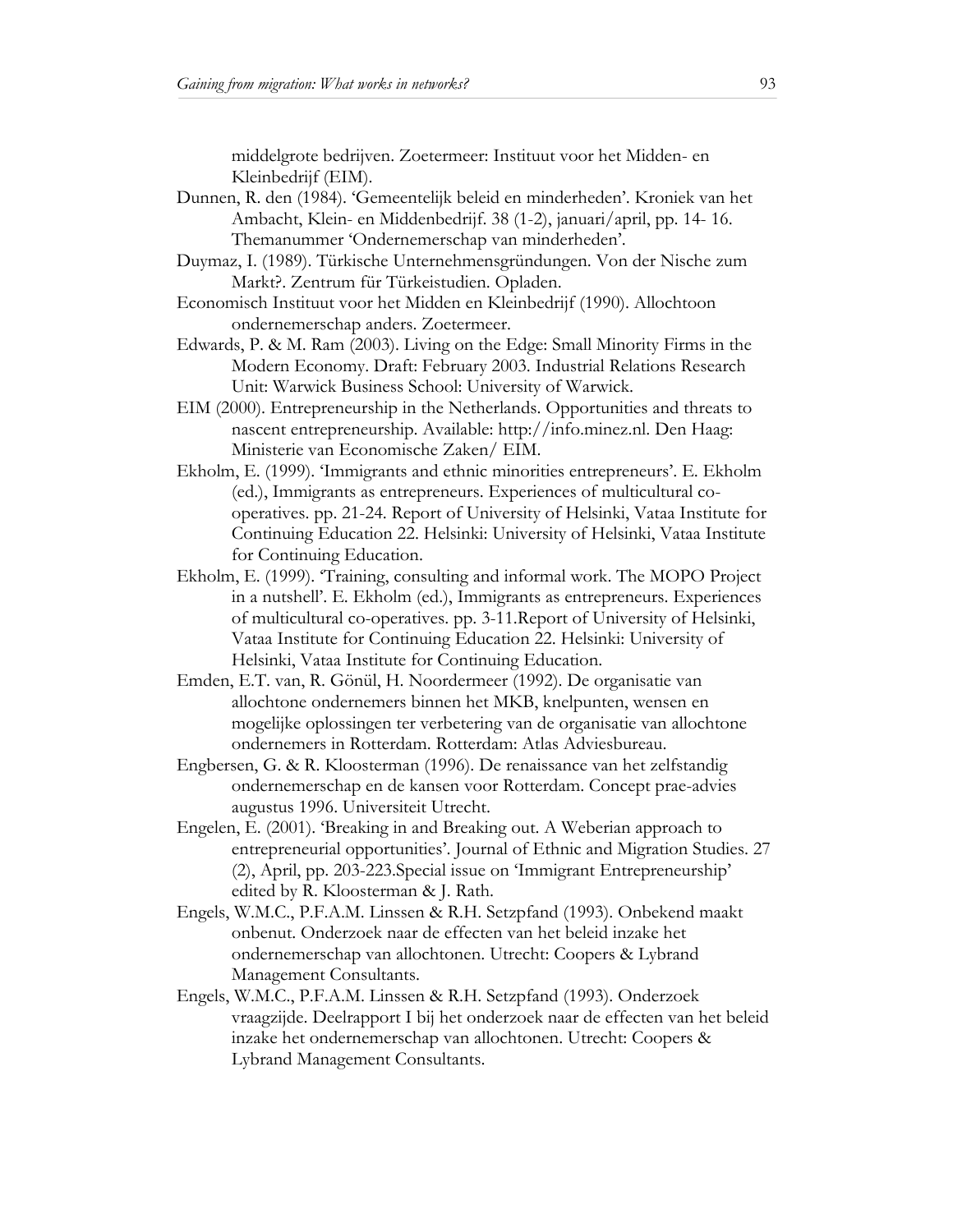- ENSR/EIM (1996). The European observatory for SMEs. Fourth Annual Report. European Network for SME Research (ENSR) & Small Business Research and Consultancy (EIM).
- Enting, R., J. Wils & B. Crum (2000). Benchmark gemeentelijk ondernemingsklimaat. Aanvullende thematische rapportage G6. Den Haag & Leiden: Ministerie van Economische Zaken.
- Epstein, R.A. (1994). 'The moral and practical dilemmas of an underground economy', The Yale Law Journal. 103 (8), June, pp. 2157-2177.
- Esch, J. van der (1985). Het etnische ondernemerschap. Literatuurrapport P.A. TieleaCademie. Den Haag: Regionaal Centrum Buitenlanders (RCB).
- Esnaf (1992). Esnaf ve Kurumlar Rehberi. Gids voor Ondernemingen en Instellingen 1992. Den Haag: Sila.
- Esping-Andersen, G. (1994). 'Welfare states and the economy', N.J. Smelser & R. Swedberg (eds.), The handbook of economic sociology. pp. 711- 732.Princeton, N.J., New York: Princeton University Press/ Russell Sage Foundation.
- Esser, H., T. Jurado, I. Light, C. Petry & G. Pieri (2000). Towards emerging ethnic classes in Europe? Volume 1. Workshop proceedings, project conclusions, integration and ethnic stratification, ethnic economy and social exclusion. Weinheim: Freudenberg Stiftung.
- Evans, A. & D. Eversly (1980). The inner city. Employment and industry. London: Heinemann.
- Evans, M.D.R. (1989). 'Immigrant entrepreneurship. Effects of ethnic market size and isolated labor pool', American Sociological Review. 54, pp. 950-962.
- Fabowle, L., B. Orser, A. Riding & C. Swift (1994). Gender, structural factors, and credit terms between Canadian small businesses and financial institutions. Working Paper. Faculty of Business, Ryerson Polytechnic University.
- Fadahunsi A., D. Smallbone & S. Supri (2000). 'Networking in Ethnic Minority Entrepreneurship: an Analysis of Small MInority Owned Firms in North London', Journal for Small Business and Enterprise Development. 7, 3 pp. 228-240.
- Fairlie, R.W. (1994). The absence of the African-American owned business. An analysis of the dynamics of self-employment. Working Paper no 94-9. Center for Urban Affairs and Policy Research, Northwestern University.
- Fairlie, R.W. (1996). Ethnic and racial entrepreneurship. A study of historical and contemporary differences. Garland studies on entrepreneurship.
- Fairlie, R.W. (1999). 'The absence of the African-American owned business. An analysis of the dynamics of self-employment', Journal of Labor Economics. 17, pp. 80-108.
- Fairlie, R.W. & B.D. Meyer (1994). The ethnic and racial character of selfemployment. Working Paper no 94-8. Center for Urban Affairs and Policy Research, Northwestern University.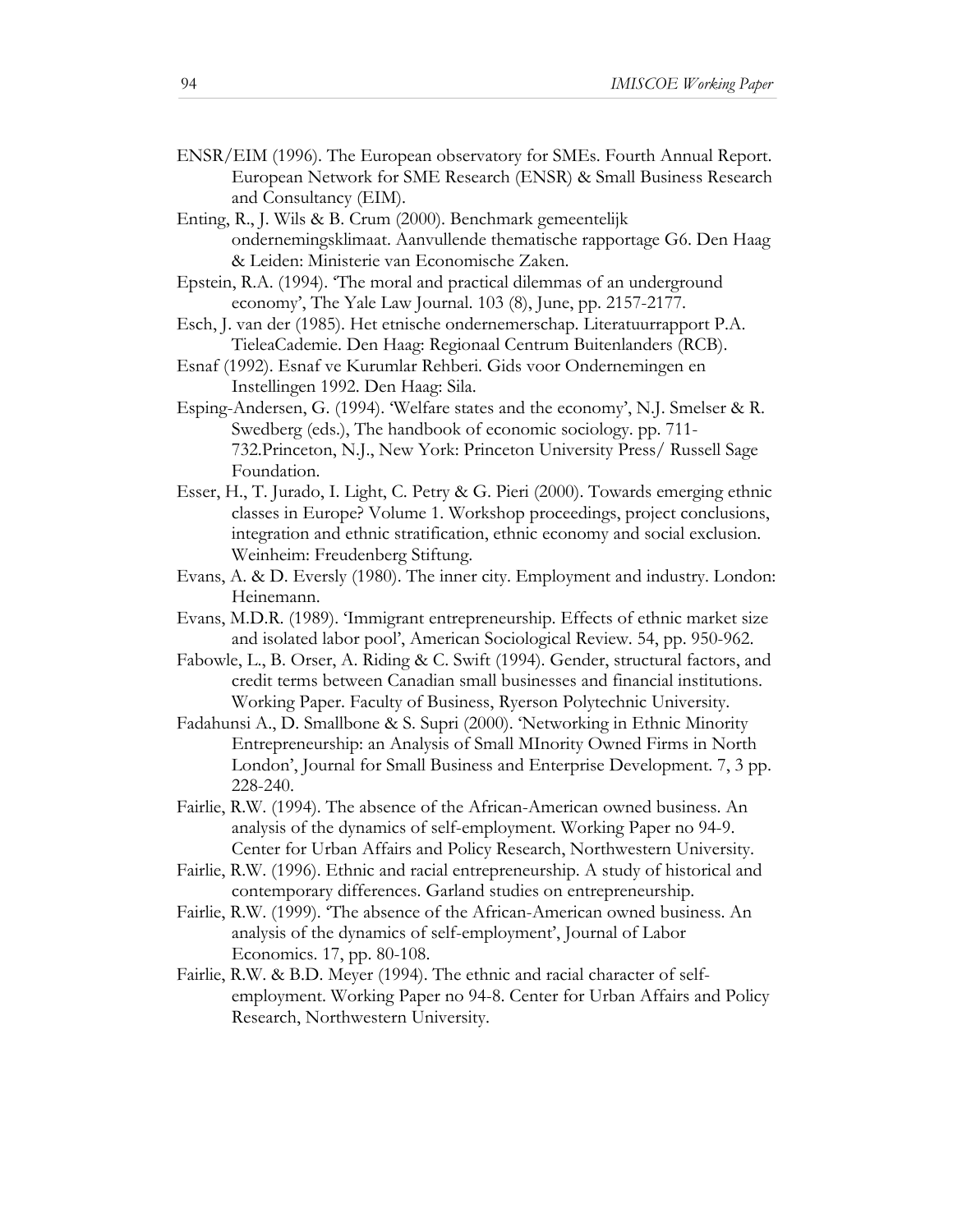- Fairlie, R.W. & B.D. Meyer (1996). 'Ethnic and racial self-employment differences and possible explanations', The Journal of Human Resources. 31, Fall, pp. 757-793.
- Fairlie, R.W. & B.D. Meyer (1997). Does immigration hurt African-American selfemployment?. NBER Working Paper No. W6265. Available: http://papers3.nber.org/papers/w6265. National Bureau for Economic Research.
- Fairlie, R.W. & B.D. Meyer (2000). The effect of immigration on native selfemployment. NBER Working Paper No. W7561. Cambridge, Massachusetts: National Bureau of Economic Research. http://papers.nber.org/papers/W7561.
- Faist, T. (2000). 'Economic activities of migrants in transnational social spaces'. S. Body-Gendrot & M. Martiniello (eds.), Minorities in European cities. The dynamics of social integration and social exclusion at the neighbourhood level. pp. 11-25. (Migration, Minorities and citizens Series). Houndsmills, Basingstoke, Hampshire / New York: Macmillan Press / St. Martins Press.
- Fajardo, R.P. (1995). Latino businesses & NAFTA in southern Califonia. Perceptions of Latino chamber leaders. Draft. The Tomás Rivera Center.
- Fallon, G. & R.B Brown (2004). 'Supporting ethnic community businesses. Lessons from a West Midlands Asian business support agency', Regional Studies. 38 (2), April, pp. 137-148.
- Fan, C.C. (1999). 'Migration in a socialist transitional economy. Heterogeneity, socioeconomic and spatial characteristics of migrants in China and Guangdong province', International Migration Review. 33 (4), Winter, issue number 128.
- Fawcett, J.T.& R.W. Gardner (1994). 'Asian immigrant entrepreneurs and nonentrepreneurs. A comparative study of recent Korean and Filipino immigrants', Population and Environment. A Journal of Interdisciplinary Studies. 15, pp. 211-238.
- Feagin, J.R. & N. Imani (1994). 'Racial barriers to African entrepreneurship. An exploratory study', Social Problems. 41 (4), pp. 562-584.
- Feijter, H. de, L. Sterckx & E. de Gier (2001). 'Nieuw Amsterdams Peil'. Amsterdamse Sociaal-Culturele Verkenningen I. Amsterdam: SISWO Instituut voor Maatschappijwetenschappen.
- Fernandez, M. & K.C. Kim (1998). 'Self-employment rates of Asian immigrant groups. An analysis of intragroup and intergroup differences', International Migration Review. 32 (3), pp. 654-681.
- Fernández-Kelly, M.P. (1995). 'From the slum to the ghetto. Transitions in the anthropology of urban enclaves'. Annals of the New York Academy of Sciences. 749.Special issue on 'The anthropology of lower income urban enclaves. The case of East Harlem' edited by J. Freidenberg.
- Fernández-Kelly, M.P. (1995). 'Social and cultural capital in the urban ghetto. Implications for the economic sociology of immigration', A. Portes (ed.),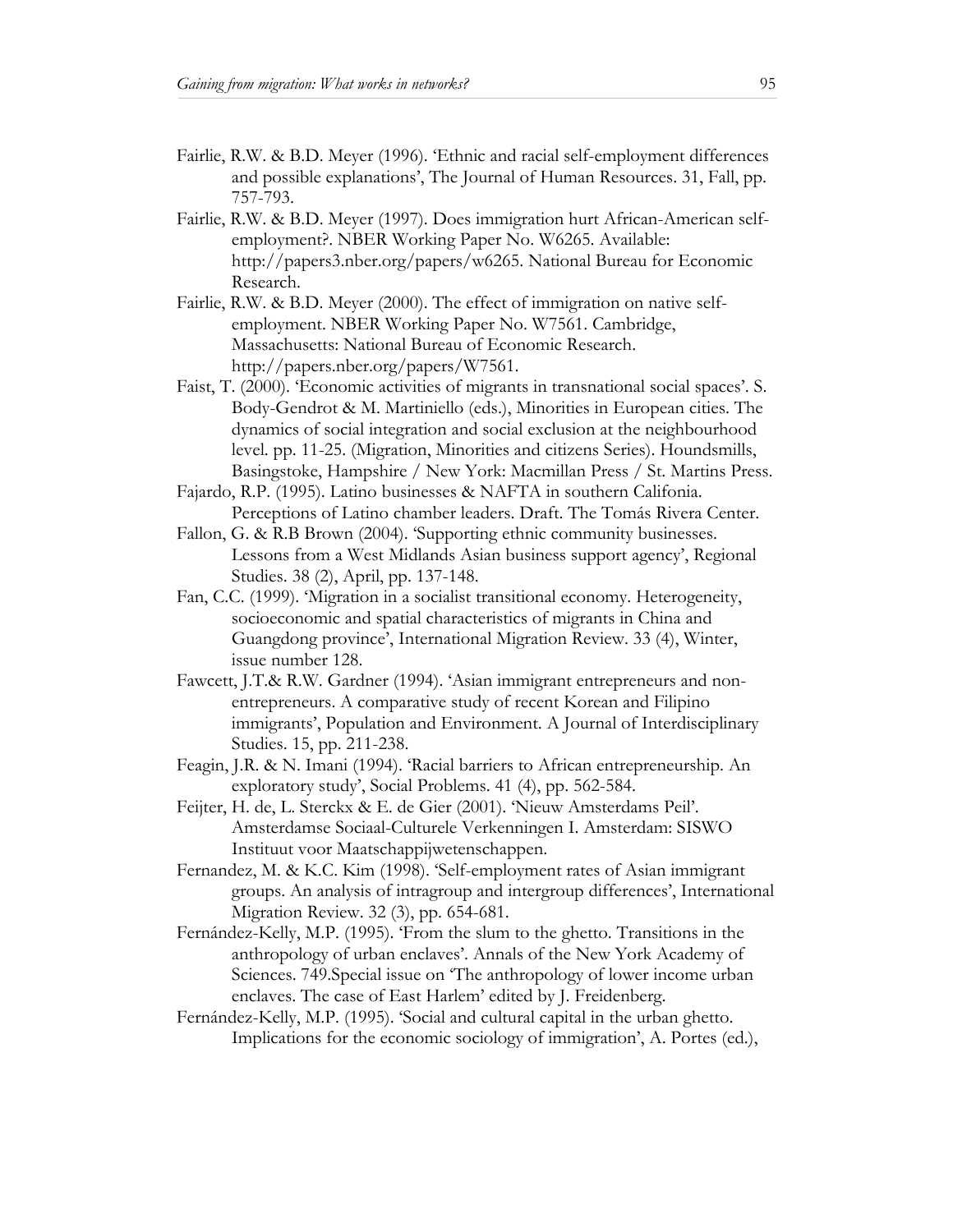The economic sociology of immigration. Essays on networks, ethnicity and entrepreneurship. pp. 213-247.New York: Russell Sage.

- Fernández-Kelly, M.P. & A.M. Garcia (1989). 'Informalization at the core. Hispanic women, homework, and the advanced capitalist state', A. Portes, M. Castells & L.A. Benton (eds.), The informal economy. Studies in advanced and less developed countries. pp. 247-264.Baltimore and London: John Hopkins University Press.
- Flap, H., A. Kumcu & B. Bulder (2000). 'The social capital of ethnic entrepreneurs and their business success'. J. Rath (ed.), Immigrant businesses. The economic, political and social environment. pp. 142-161. Migration, Minorities and Citizenship Series. Houndsmills, Basingstoke, Hampshire and New York: Macmillan Press and St. Martin's Press.
- Fletcher, D. (2004). 'International entrepreneurship and the small business', Entrepreneurship & Regional Development. 16 (4), July, pp. 289-305.
- Focus (1999). Ethnic Minority Business in Lambeth and Southwark, London: Focus Central London.
- Foner, N. (1979). 'West Indians in New York City and London. A comparative analysis', International Migration Review. 13 (2), Summer, pp. 284- 297.
- Fong, E. (2001). 'Introduction: The Chinese Ethnic Economy'. Asian and Pacific Migration Journal. 10 (1). Special issue 'The Chinese Ethnic economy' edited by E. Fong & L. Lee.
- Fong, E. (2001). 'Participating in the ethnic economy and psychological wellbeing'. Asian and Pacific Migration Journal. 10 (1), pp. 35-52.Special issue edited by E. Fong & L. Lee.
- Fong, E. & L. Lee (2001). The Chinese Ethnic Economy. Special issue of the Asian and Pacific Migration Journal, 10 (1), pp. 1-211.
- Fong, T.P. (1994). The first suburban Chinatown. The remaking of Monterey Park, California. Philadelphia: Temple University Press.
- Forsyth, P., L. Dwyer, I. Burnley & P. Murphy (1993). 'The Impact of Migration on Tourism Flows to and from Australia'. Centre for Economic Policy Research. Discussion paper no. 282, pp. 1-34.Discussion Papers. Australian National University.
- Fossum, K. (1999). Innvandrer og selvstendig. Om etnisk entreprenørskap og norsk integrasjonspolitikk. Immigrant and Self-Employed. (On ethnic entrepreneurship and integration policy in Norway). Student Thesis in Anthropology. Oslo, Norway. Institute for Museum and Anthropology, University of Oslo.
- Foster, B.L. (1974). 'Ethnicity and commerce', American Ethnologist. 3, August, pp. 437-448.
- Fraser, G.C. (1998). Race for success. The ten best business opportunities for blacks in America.
- Fratoe, F. (1986). 'A sociological analysis of minority business', Review of Black and Political Economy. 15, pp. 5-29.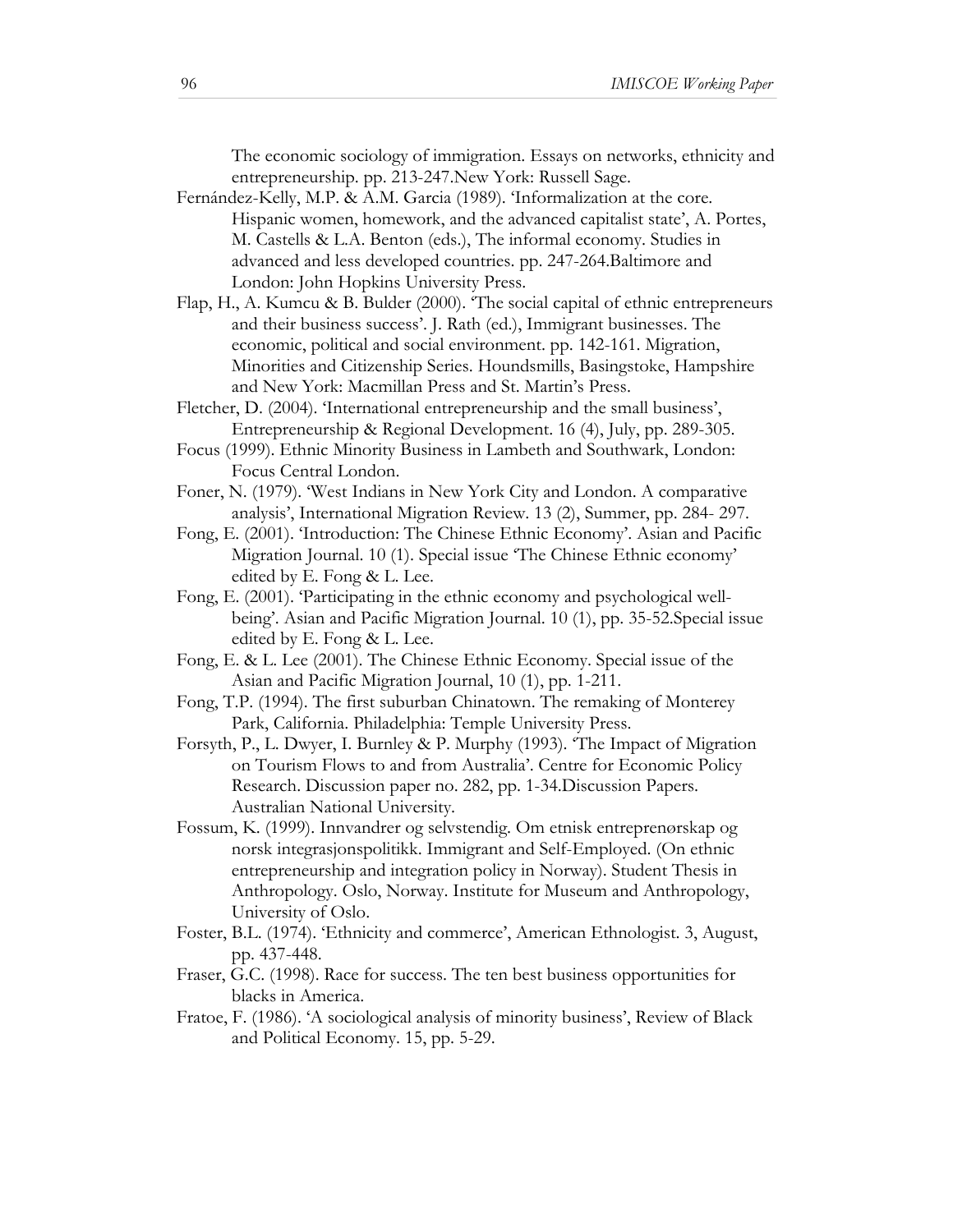- Fratoe, F. (1988). 'Social capital of black business owners', The Review of Black Political Economy. 16, pp. 33-50.
- Frazier, E.F. (1957). Black Bourgeoisie. The rise of a new middle class in the United States. New York: Collier Books.
- Freeman, G.P. & N. Ogelman (2000). 'State regulatory regimes and immigrants' informal economic activity'. J. Rath (ed.), Immigrant businesses. The economic, political and social environment. pp. 107-123.Migration, Minorities and Citizenship Series. Houndsmills, Basingstoke, Hampshire and New York: Macmillan Press and St. Martin's Press.
- Friman, H.R. (2001). 'Queer ladders and other paths. Informal economies, immigrant entrepreneurship, and drug crime in Japan',R. Kloosterman & J. Rath (eds.), Journal of Ethnic and Migration Studies. 27 (2), April 2001.
- Froschauer, K. (1997). 'East Asian immigrant entrepreneurs in Vancouver. Provincial preference and ethnic strategies', Zeitschrift für Kanada-Studien. 17 (2), Band 32, pp. 93-114.
- Froschauer, K. (1998). Premigration context and postmigration conduct. East Asian and European entrepreneur immigrant in Britisch Columbia. unpublished research monograph.
- Froschauer, K. (2001). 'East Asian and European entrepreneur immigrants in British Columbia (Canada). Postmigration conduct and premigration context', Journal of Ethnic and Migration Studies. 27 (2).
- Fuller, T. & P. Moran (2001). 'Small enterprises as acomplex adaptive systems. A methodological question'. Entrepreneurship & Regional Development. 13, 2001, pp. 47-63.http://www.tandf.co.uk/journals. Great Britain: Routledge, Taylor & Francis Group.
- Gabaccia, D.R. (1998). We are what we eat. Ethnic food and the making of Americans. Cambridge, Massachusetts: Harvard University Press.
- Gelauff-Hanzon, C.W. (1984). Etnisch ondernemerschap. Chinezen in de Verenigde Staten en in Nederland. Doctoraalscriptie Rijksuniversiteit Leiden, vakgroep Culturele Antropologie.
- Gemeente Amsterdam (1994). Rapportage confectieproblematiek. Tevens preadvies op de nota van het raadslid Hulsman 'Actieplan sanering confectieateliers'. Amsterdam: Gemeente Amsterdam; Hoofdafdeling Economische Zaken.
- Gemeente Amsterdam (1995). Rapportage confectieproblematiek. Tevens preadvies op de nota van het raadslid Huklsman, getiteld: Actieplan sanering confectie-ateliers (nr. 88 van 1994). Gemeenteblad afd. 1, nr. 30. Amsterdam: Gemeente Amsterdam.
- Gerwen, J. van (1994). 'De verwevenheid van joodse ondernemers met de Nederlandse textielnijverheid. Joodse textielondernemers in Nederland 1796-1940', H. Berg, T. Wijsenbeek & E. Fischer (eds.), Venter, fabriqueur, fabrikant. Joodse ondernemers en ondernemingen in Nederland 1796- 1940. pp. 60-77.Amsterdam: Joods Historisch Museum, NEHA.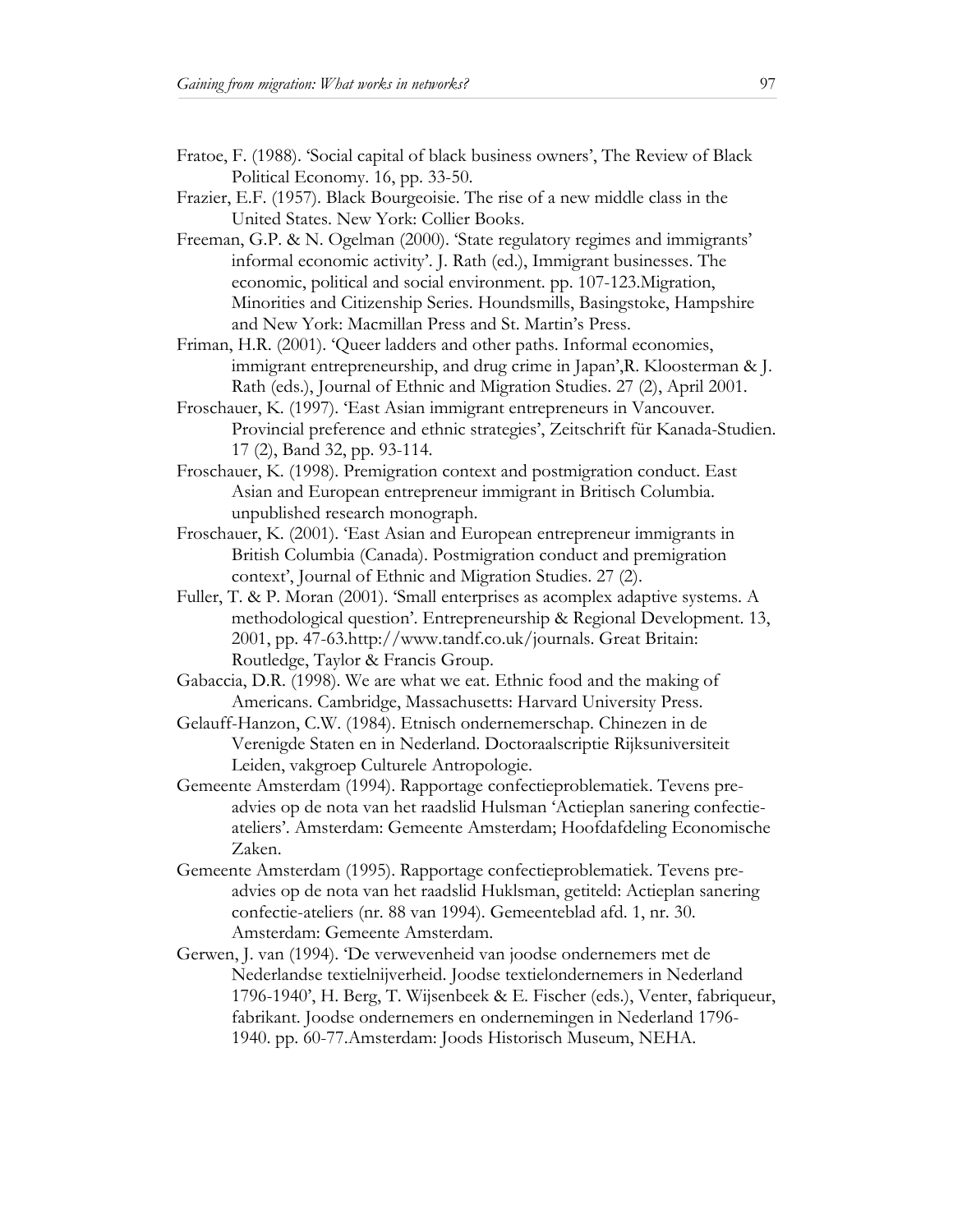- Geuns, R. van (1992). 'An aspect of informalisation of women's work in a hightech age. Turkish sweatshops in the Netherlands', S. Mitter (ed.), Computer-aided manufacturing and women's employment. The clothing industry in four EC countries. London: Springer Verlag.
- Geuns, R. van (1993). Flexibele arbeid in de confectie-industrie. Eindrapport. Opgesteld in opdracht van de Vakraad voor de Confectie- Industrie. Amsterdam: Regioplan.
- Geuns, R. van (1993). Thuiswerk in de confectie-industrie. Eindrapport. Opgesteld in opdracht van de Vakraad voor de Confectie- Industrie. Amsterdam: Regioplan.
- Geuns, R.C. & P. van Diepen (1994). Illegale arbeid in de confectie. Werkdocument. Amsterdam: Regioplan.
- Lamade, R. (1995). Gibb, A. (1999). 'Creating an entrepreneurial culture in support of SME's', Small Enterprise Development. 10(4).
- Glover, R. (1977). Minority enterprise in construction. New York: Praeger.
- Godley, A. (2001). Jewish Immigrant Entrepreneurship in New York and London 1880-1914. Studies in Modern History Series. New York: Palvave.
- Gold, S.J. (1988). 'Refugees and small business. The case of Soviet Jews and Vietnamese', Ethnic and Racial Studies. 11 (4) November, pp. 411- 438.Routledge.
- Gold, S.J. (1989). 'Differential adjustment among new immigrant family members'. Journal of Contemporary Ethnography. 17 (4), January, pp. 408-434.Sage Publications, Inc..
- Gold, S.J. (1991). 'Ethnic boundaries and ethnic entrepreneurship. A photoelicitation study', Visual Sociology. 6 (2), pp. 9-22.International Visual Sociology Association.
- Gold, S.J. (1992). 'Nascent mobilization in a new immigrant community. The case of Soviet jews in California', Research in Community Sociology. 2, pp. 189- 211.
- Gold, S.J. (1992). 'The employment potential of refugee entrepreneurship. Soviet jews and Vietnamese in California', Policy Studies Review. 11 (2), Summer, pp. 176-186.
- Gold, S.J. (1992). 'The employment potential of refugee entrepreneurship. Soviet jews and Vietnamese in California'. Policy Studies Review. 11 (2) pp. 176- 186. Report to U.S. Department of Labor, International Devision, Contract #41USC252C3.
- Gold, S.J. (1994). 'Chinese-Vietnamese entrepreneurs in California', P. Ong, E. Bonacich & L. Cheng (eds.), The new asian immigrants in Los Angeles and global restucturing. pp. 196-226.Philadelphia: Temple University Press.
- Gold, S.J. (1997). 'Israeli immigrants in Los Angeles', I. Light & E. Isralowitz (eds.), Immigrant entrepreneurs and immigrant absorption in the United States and Israel. pp. 209-238.Aldershot Brookfield USA Singapore: Ashgate.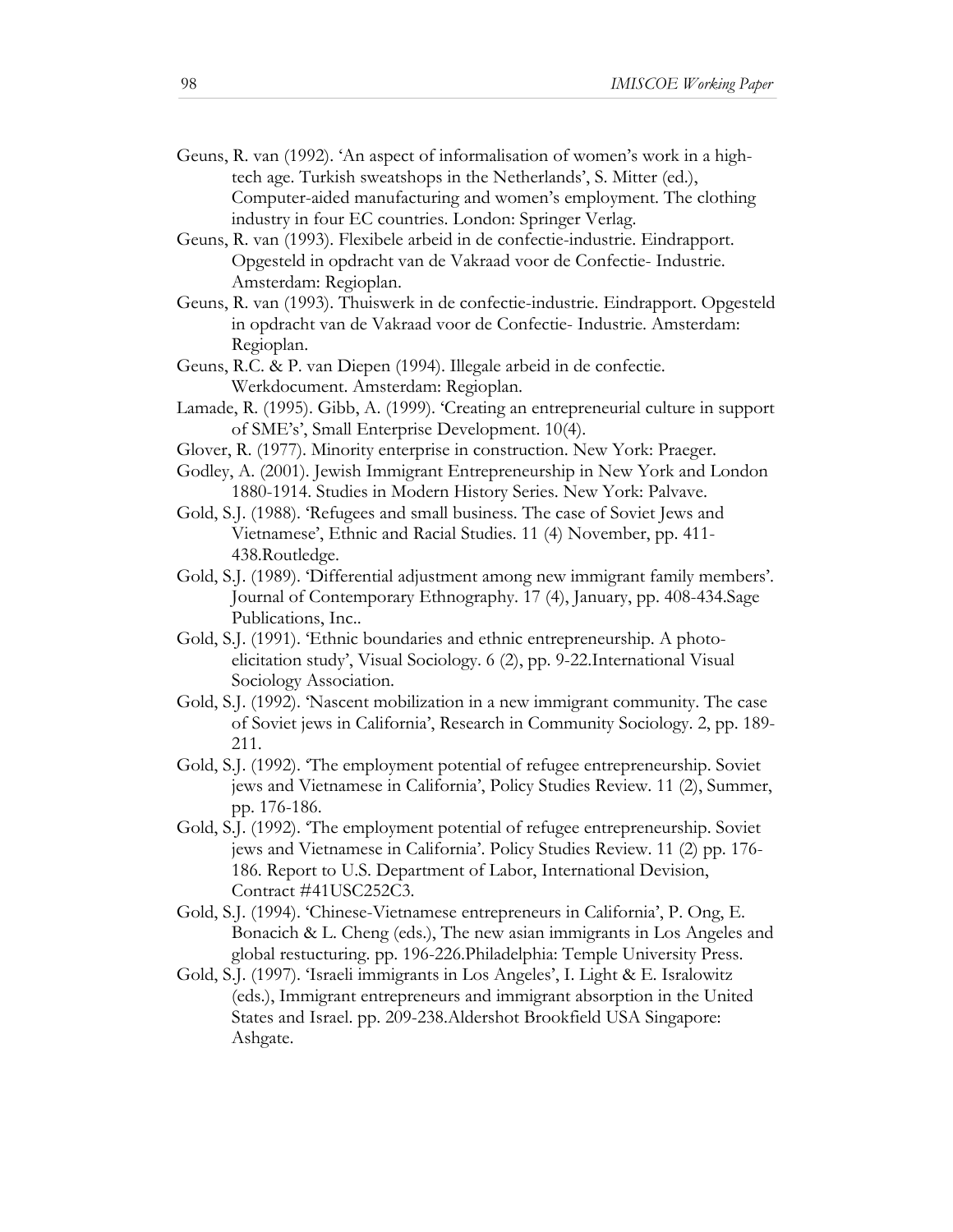- Gold, S.J. (2000). Contextual and Family Determinants of Migrant Women's Entrepreneurship. The Case of Vietnamese, Soviet Jews, and Israelis. Michigan: Michigan State Universtiy.
- Gold, S.J. & I. Light (2000). 'Ethnic economies and social policy', Research in social movements, conflicts and change. 22, pp. 165-191.
- Gold, S.J. & M. Halter (1995). 'Photo essay. Boston's immigrants in business', M. Halter (ed.), New migrants in the marketplace. Boston's ethnic entrepreneurs. pp. 81-96.Massachusetts: University of Massachusetts Press.
- Goldberg, A. (1996). 'Unternehmensgründungen von Ausländern in der Bundesrepublik Deutschland', F. Sen & A. Goldberg (eds.), Türken als Unternehmer. Eine Gesamtdarstellung und Ergebnisse neuerer Untersuchungen. pp. 47-80.
- Goldberg, A. & F. Sen (1997). 'Türkische Unternehmer in Deutschland. Wirtschaftliche Aktivitäten einer Einwanderungsgesellschaft in einem komplexen Wirtschaftssystem', Zeitschrift für Sozialwissenschaft. 17, pp. 63-84.
- Goldscheider, C. & F. Kobrin (1980). 'Ethnic continuity and the process of selfemployment', Ethnicity. 7 (3), September, pp. 256-278.
- Gonul, R. & B. Moe (1997). Haalbaarheidsonderzoek voor uitheems gebak/patisserie. Onderzoek uitgevoerd door Atlas, Rotterdam.
- Gowricharn, R.S. (1985). Etnisch ondernemerschap, werkgelegenheid en economische politiek. Over paupers en kleine bazen. Discussienota Arbeidsproblematiek. Rotterdam: KROSBE.
- Granovetter, M. (1995). 'The economic sociology of firms and entrepreneurs', A. Portes (ed.), The economic sociology of immigration. Essays on networks, ethnicity and entrepreneurship. pp. 128-165.New York: Russell Sage Foundation.
- Grasmuck, S. & R. Grosfoguel (1997). 'Geopolitics, economic niches and gendered social capital among recent Carribean immigrants in New York city', Sociological Perspectives. 40 (3), Fall.
- Grassmuck, S. & P. Pessar (1996). 'Dominicans in the United States: First- and Second-Generation Settlement', Pedraza, S. & R.Rumbaut (eds.), Origins and Destinies: Immigration, Race, and Ethnicity in America. pp. 280- 92.Belmont, California: Wadsworth Publishing Company.
- Green, N. (1985). Les travailleurs immigres juifs a la Belle Epoque. Paris: Fayard.
- Green, N. (1986). 'Immigrant labor in the garment industries of New York and Paris. Variations on a structure', Comparative Social Research. 9, pp. 231- 243.
- Green, N.L. (1997). Ready-to-ware and ready-to-work. A century of industrie and immigrants in Paris and New York. Durham & London: Duke University Press.
- Green, G.P. & T.M. Kwong (1995). 'Embeddedness and Capital Markets. Bank Financing of Businesses', Journal of Socio-Economics. 24, Spring 1995.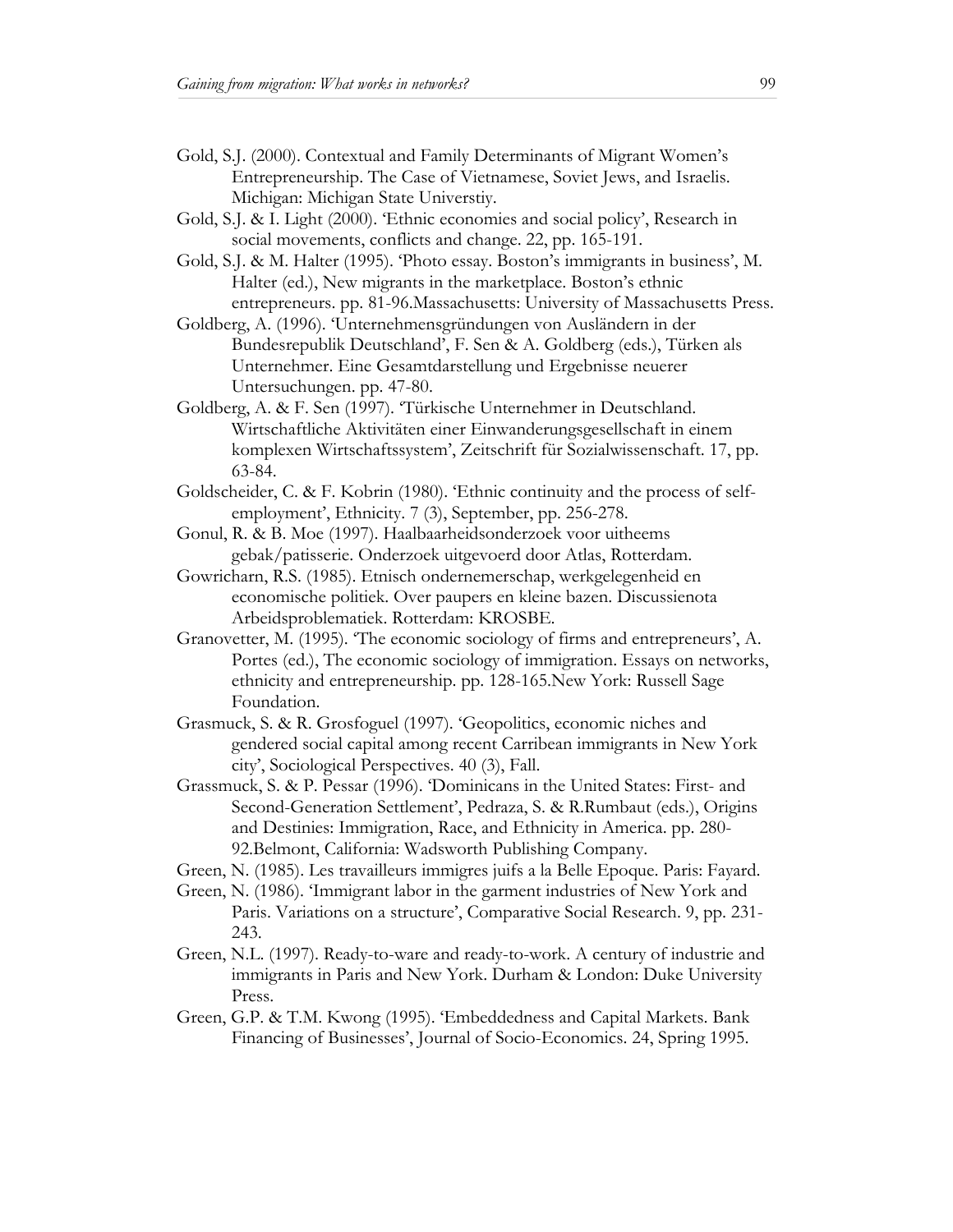- Green, S. & P. Pryde (1997). Black entrepreneurship in America. New Brunswick, New Jersey: Transaction.
- Gross, N.T. (1992). 'Entrepreneurship of religious and ethnic minorities', W.E. Mosse & H. Pohl (eds.), Judische Unternehmer in Deutschland im 19. Und 20. Jahrhundert. Stuttgart.
- Grown, C. & T. Bates (1992). 'Commercial bank lending practices and the development of black-owned construction companies', Journal of Urban Affairs. 14, pp. 25-41.
- Guarnizo, L.E. (1998). The Mexican ethnic economy in Los Angeles. Captitalist accumulation, class restructuring, and the transnationalization of migration. Working Paper, California Communities Program. University of California-Davis.
- Guillon, M. & E. Ma Mung (1986). 'Les commercants étrangers dans l'agglomération Parisiene', Revue Européenne des Migrations Internationales. 2, pp. 105-134.
- Guillon, M. & I. Taboada-Leonetti (1986). Le triangle de Choisy. Un quartier Chinois a Paris. Paris: Ciemmi L'Harmattan.
- Haan, I. de et al. (1999). Onderzoek naar allochtoon ondernemerschap. Amsterdam: Vrije Universiteit, Wetenschapswinkel.
- Haaren, B.A.M. van (1988). Etnisch ondernemerschap in high-tech bedrijven. Doctoraalscriptie Katholieke Universiteit Nijmegen.
- Haberfellner, R. (2000). 'Ethnische Ökonomien als Forschungsgegenstand der Sozialwissenschaften', SWS-Rundschau. 1, pp. 43-61.
- Haberfellner, R. (2000). 'Unternehmerisch aktive ImmigrantInnen in Wien: Ein Leben zwischen Emanzipierung und Marginalisierung', Isotopia. 24, pp. 116-130.
- Haberfellner, R. & M. Bose (1997). Ethnische Ökonomien. Integration vs. Segregation. Zwischenbericht. Zentrum fur Soziale Innovation.
- Haberfellner, R. & M. Bose (1999). 'Ethnische" Ökonomien: Integration vs. Segregation im Kontext der wirtschaftlichen Selbständigkeit von MigrantInnen', H. Fassmann, H. Matuschek & E. Menasse-Wiesbauer (Hg.)Abgrenzen. Ausgrenzen. Aufnehmen. Empirische Befunde zu Fremdenfeindlichkeit und Integration. Drava Verlag.
- Haberfellner, R. & F. Betz unter Mitarbeit von M. Böse & J. Riegler (1999). Ethnische Ökonomien als Lebens- Arbeits- und Ausbildungsstätten. Teil I des Endberichtes (die Forschungsergebnisse). Available: http://www.zsi.at/news/ethnic\_business.pdf. ZSI Zentrum für Soziale Innovation.
- Halter, M. (1995). "Staying close to Haitian culture". Ethnic enterprise in the immigrant community', M. Halter (ed.), New migrants in the marketplace. Boston's ethnic entrepreneurs. pp. 161-173.Massachusetts: University of Massachusetts Press.
- Halter, M. (1995). 'Ethnicity and the entrepreneur. Self-employment among former Soviet jewish refugees', M. Halter (ed.), New migrants in the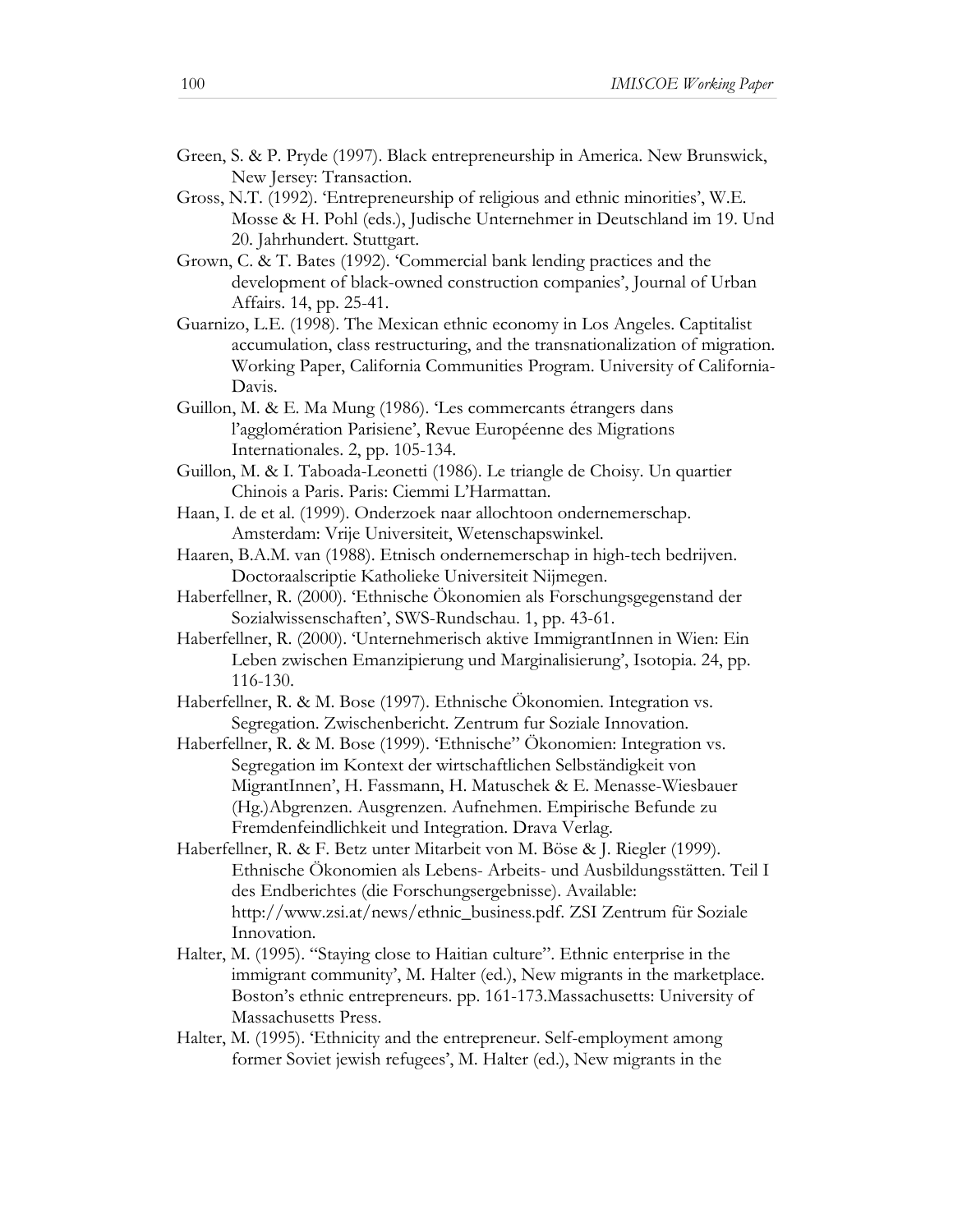marketplace. Boston's ethnic entrepreneurs. pp. 43-58.Massachusetts: University of Massachusetts Press.

- Halter, M. (1995). 'Introduction. Boston's immigrant revisited. The economic culture of ethnic enterprise', M. Halter (ed.), New migrants in the marketplace. Boston's ethnic entrepreneurs. pp. 1-22.Massachusetts: University of Massachusetts Press.
- Halter, M. (2000). Shopping for Identity. The Marketing of Identity. New York: Schocken Books.
- Halter, M. (ed.) (1995). New migrants in the marketplace. Boston's ethnic entrepreneurs. University of Massachusetts Press.
- Hammarstedt , M. (2001). 'Immigrant self-employment in Sweden. Its variation and some possible determinants', Entrepreneurship and Regional Development. 13 (2), pp. 147 -- 161.
- Hansen, N.H. & G.C. Cardenas (1988). 'Immigrant and native ethnic enterprises in Mexican American neighbourhoods. Differing perspectives of Mexican immigrant workers', International Migration Review. 22, pp. 226-242.
- Harper, M. (1973). African Trader: How to Run a Business. 1st ed. Photos, plan, tables. Nairobi: East African Publishing House.
- Harries, K.D. (1971). 'Ethnic variations of Los Angeles business patterns', Annals of the Association of American Geographers. 61 (4), December, pp. 731- 743.
- Harrington, M. & G. Yago (1999). Mainstreaming minority business. Financing domestic emerging markets. Internet: http://www.milkeninst.org/mod22/minority\_business\_toc.html.
- Harris, A.L. (1936). The negro as capitalist. A study of banking and business among negro Americans. Philadelphia: American Academy of Political and Social Science.
- Harrison, R.C. (1995). Houston Hispanic entrepreneurs. Profile and needs assessment. Garland studies on entrepreneuship.
- Hartog, J. & A. Zorlu (1999). 'Turkish clothing in Amsterdam. The rise and fall of a perfectly competitive labour market', De Economist. 147 (2), pp. 151- 182.
- Hatz, G. (1997). 'Die Märkte als Chance für Ausländer. Ausländer als Chance für Märkte'. H. Häußermann & I. Oswald (eds.), Zuwanderung und Stadtentwicklung. pp. 170-191.Leviathan Sonderheft 17.
- Heering, A. (1985). Van schoorsteenvegers en pizzabakkers. Vier eeuwen Italianen in Groningen. Stad en Lande 4. Utrecht: Stichting Matrijs.
- Hein, J. (1988). 'State incorporation of migrants and the reproduction of a middleman minority among Indochinese refugees', Sociological Quarterly. 29 (3), pp. 463-478.
- Herman, H.V. (1979). 'Dishwashers and proprietors. Macedonians in Toronto's restaurant trade', S. Wallman (ed.), Ethnicity at work. pp. 71-92.London: Macmillan.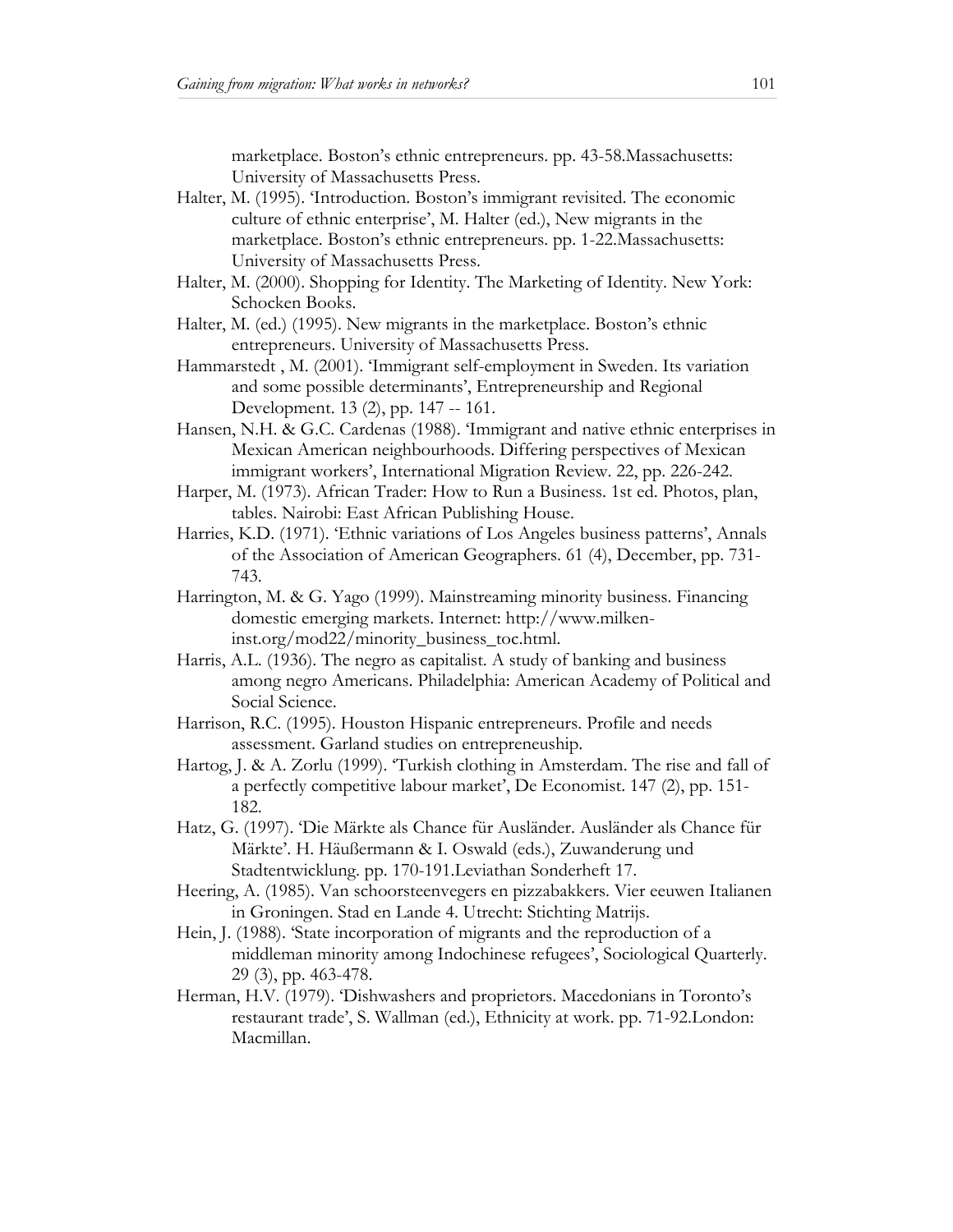- Heroes, U. (2000). 'Europe's immigrant entrepreneurs are creating thriving businesses - and thousands of job'. Business Week (international edition). February 28. http://www.businessweek.com/2000/00\_09/b3670019.htm.
- Hess, D. (1990). Korean immigrant entrepreneurs in the Los Angeles garment industry. Master's thesis, University of California at Los Angeles.
- Hiebert, D. (1993). 'Jewish immigrants and the garment industry of Toronto, 1901-1931. A study of ethnic and class relations', Annals of the Association of American Geographers. 83 (2), pp. 243-271.Cambridge: Blackwell Publishers.
- Hiebert, D. (2002). 'The spacial limits to entrepreneurship. Immigrant entrepreneurs and the Canadian business immigration program', Tijdschrift voor Economische en Sociale Geografie. 97.
- Hillmann, F. (2000). 'Ethnisierung oder Internationalisierung? Ethnische Ökonomien als Schnittpunkte von Migrationssystem und Arbeitsmarkt in Berlin'. Prokla. Zeitschrift für kritische Sozialwissenschaft. 29 (3).Special issue 'Ethnisierung und Ökonomie', information: http://www.prokla.de/aktuell.htm.
- Hisrich, R.D. & C. Brush (1986). 'Characteristics of the minority entrepreneur', Journal of Small Business Management. 24, pp. 1-8.
- Ho, E. & R. Bedford (1998). 'The Asian crisis and migrant entrepreneurs in New Zealand. Some reactions and reflections', New Zealand Population Review. 24, pp. 71-101.
- Ho, E., R. Bedford & J. Goodwin (1998). 'Self-employment among Chinese immigrants in New Zealand'. Ph. Morrison (ed.), Labour, Employment and Work in New Zealand. pp. 276-286.Proceedingfs of the Eighth Conference, 26-27 November 1998. Wellington: University of Wellington.
- Hodeir, C. (1992). 'Le débat des entrepreneurs et la discussion sur le parrainage (synthèse)'. Revue Européenne des Migrations Internationales. 8 (1).Special issue 'Entrepreneurs entre deux mondes. Les créations d'entreprises par les étrangers. France, Europe, Amérique du Nord', Body-Gendrot, S., E. Ma Mung & C. Hodeir (eds).
- Hodge, M. & J.R. Feagin (1995). 'African American entrepreneurship and racial discrimination. A southern metropolitan case', M.P. Smith & J.R. Feagin (eds.), The bubbling cauldron. Race, ethnicity and the urban crisis. pp. 99- 120.Minneapolis: University of Minnesota Press.
- Hoel, B. (1982). 'Contemporary clothing 'sweatshops'. Asian female labour and collective organisation', J. West (ed.), Work, women and the labourmarket. pp. 80-98.London: Routledge & Kegan Paul.
- Hoffer, C. (1998). 'Religieus-medisch ondernemerschap onder moslims in Nederland. Een contradictio in terminis?', J. Rath & R. Kloosterman (eds.), Rijp en groen. Het zelfstandig ondernemerschap van immigranten in Nederland. pp. 191-212.Amsterdam: Het Spinhuis.
- Hooff, G. van (1994). 'Meer koopman dan ambachtsman. Joodse ondernemers in de Nederlandse metaalindustrie en -handel', H. Berg, T. Wijsenbeek & E.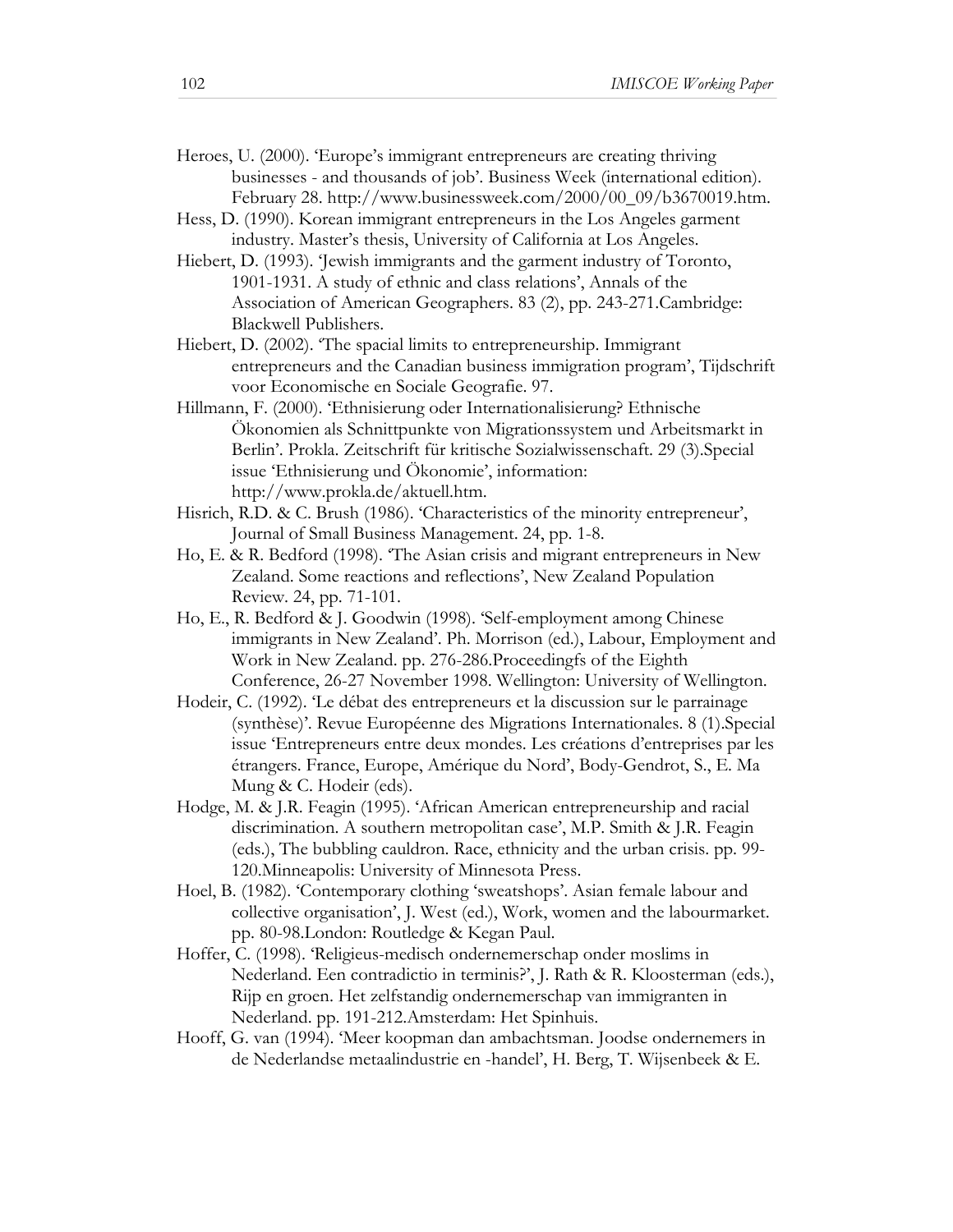Fischer (eds.). Venter, fabriqueur, fabrikant. Joodse ondernemers en ondernemingen in Nederland 1796-1940. pp. 146-159.Amsterdam: Joods Historisch Museum, NEHA.

- Hosler, A.S. (1998). Japanese immigrant entrepreneurs in New York City. A new wave of ethnic business. Garland Studies in Entrepreneurship. Garland Publishing.
- Huang, C. (1999). 'Management of migrant labor in overseas Chinese enterprises in South China', Asian and Pacific Migration Journal. 8(3), pp. 361-379.
- Hulshof, M.H. & J.W.M. Mevissen (1995). Straters onder de starters. Onderzoek naar de ondersteuning van allochtone starters, nu en in de toekomst. Onderzoeksrapport Regioplan, Amsterdam.
- Hulsman, K. (1994). Actieplan Sanering confectie-ateliers. Amsterdam: Groen Links, Gemeenteraadsfractie Amsterdam.
- Hum, T. (1997). The economics of ethnic solidarity. Immigrant ethnic economics and labor market segmentation in Los Angeles. Los Angeles: University of California.
- Hum, T. s.a. (2002). 'Immigrant Economies and Neighborhood Revitalization. A Case Study of Sunset Park, Brooklyn', D.R. HowellThe New Immigration and New York City. Essays on Employment, Education, Health and Public Policy.
- Hum, T., P. Ong & D. Arguelles, et al. (1999). Beyond Asian American Poverty. Community Economic Development Strategies. Los Angeles: LEAP & UCLA.
- Hund, J.M. (1970). Black entrepreneurship. Belmont, California: Wadsworth.
- Hurdley, L. & P. White (1999). 'Activité économique et croissance des communautés japonaises en Grande Bretagne'. Revue Européenne des Migrations Internationales. 15 (1).http://www.mshs.univpoitiers.fr/migrinter/remi/remi.htm.
- Huuskonen, V. (1993). 'The process of becoming an entrepreneur. A theoretical framework of factors influencing entrepreneurs' start-up decisions (preliminary results)', H. Klandt (ed.), Entrepreneurship and business development. Avebury: Aldershot.
- IOT (1989). Turkse ondernemers in Nederland. Een advies van het Inspraakorgaan Turken over de nota 'Beleid inzake het ondernemerschap van personen uit etnische minderheidsgroepen'. Den Haag: Inspraakorgaan Turken (IOT).
- IOT (1990). Slikken en stikken. Een ongevraagd advies over de Turkse confectiebedrijven in Nederland. Den Haag: Stichting Inspraakorgaan Turken in Nederland (IOT).
- Jagt, G. (1985). 'Etnische ondernemingen nauwelijks oplossing werkloosheid. Ervaringen in Den Haag en Gorcum', Buitenlandersbulletin. 1985 (1).
- Jamal, A. (2003). 'Retailing in a multicultural world: the interplay of retailing, ethnic identity and consumption', Journal of Retailing and Consumer Services. 10, pp. 1-11.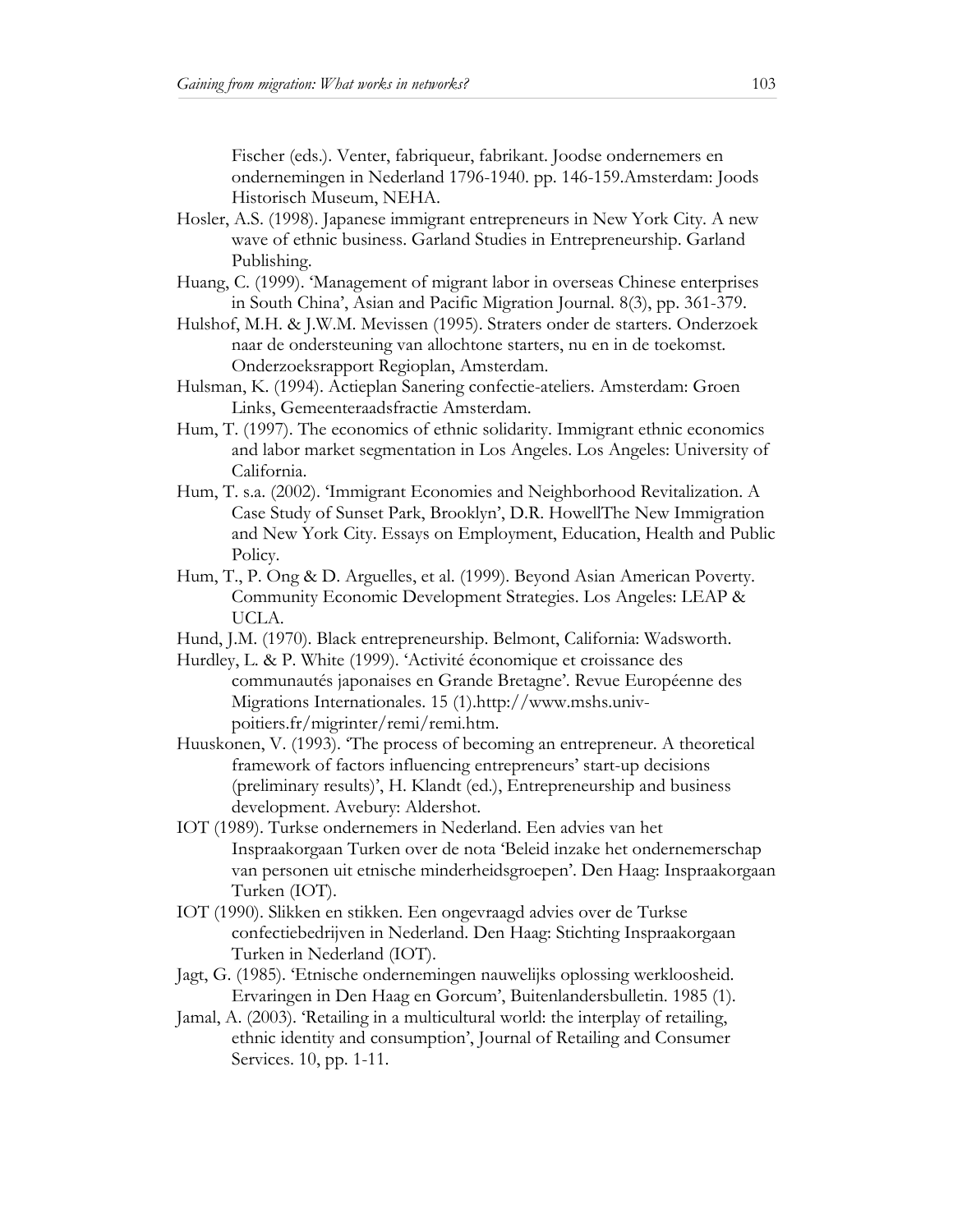- Janjuha-Jivraj, S. (2004). 'The impact of the mother during family business succession. Examples from the Asian business community', Journal of Ethnic and Migration Studies. 39 (4), July, pp. 781-797.
- Jansen, M., J. de Kok, J. van Spronsen & S. Willemsen (2003). Immigrant Entrepreneurship in the Netherlands. Demographic determinants of entrepreneurship of immigrants from non-western countries. EIM Research Report H200304, www.eim.nl/smes-and-entrepreneurship. SCALES.
- Jansen, P.A.A.M. (1999). 'Allochtone ondernemers in Nederland'. Handboek minderheden. pp. 3/1100-1 - 3/1100-27.22e aanvulling, oktober 1999. Houten: Bohn Stafleu Van Loghum.
- Jeleniewski, M. (1984). Etnisch ondernemerschap en stadsvernieuwing. Planologisch Memorandum 1984, nr. 3. Delft: T.H. Delft; Vakgroep Civiele Planologie.
- Jeleniewski, M. (1985). 'Etnische ondernemingen. Een voorziening?', Plan. 16 (10), oktober, pp. 22-23.
- Jeleniewski, M. (1987). Waar vestigt zich de etnische ondernemer? Een onderzoek naar etnische ondernemers in de Oude Pijp, Amsterdam. Den Haag: Seinpost Centrum voor Stedelijke Processen.
- Jenkins, R. (1984). 'Ethnic minorities in business. A research agenda', R. Ward & R. Jenkins (eds.), Ethnic communities in business. Strategies for economic survival. pp. 231-238.Cambridge: Cambridge University Press.
- Jenkins, R. (1984). 'Ethnicity and the rise of capitalism in Ulster', R. Ward & R. Jenkins (eds.), Ethnic communities in business. Strategies for economic survival. pp. 57-72.Cambridge: Cambridge University Press.
- Jerrard, R., J. Husband & M. Ram (2001). 'The Birmingham clothing industry'. J. Rath (ed.), Unraveling the Rag Trade. Immigrant Entrepreneurship in Seven World Cities. Forthcoming. Oxford: Berg.
- Jobse, V. (2000). 'Afkeer van de bouw. Wit eiland op de arbeidsmarkt', Contrast. 7 (18), 15 juni, pp. 8-9.
- Johnson, L. (2000). 'Immigrants create wealth'. Sunday Telegraph (London). February 6.http://www.telegraph.co.uk.
- Johnson, M.A. (1996). 'Understanding differences between Asian immigrants and African-Americans. Issues of conceptualization and measurement', National Journal of Sociology. 10 (2), winter, pp. 57-64.
- Johnson, P.J. (1988). 'The impact of ethnic communities on the employment of Southeast Asian refugees', Amerasia. 14 (1), pp. 1-22.
- Johnson, V. (1995). 'Culture, economic stability, and entrepreneurship. The case of British West Indians in Boston', M. Halter (ed.), New migrants in the marketplace. Boston's ethnic entrepreneurs. pp. 59-80.Massachusetts: University of Massachusetts Press.
- Jones, E.B. (ed.) (1990). Export now. A practical guide for US minority and small business exporters.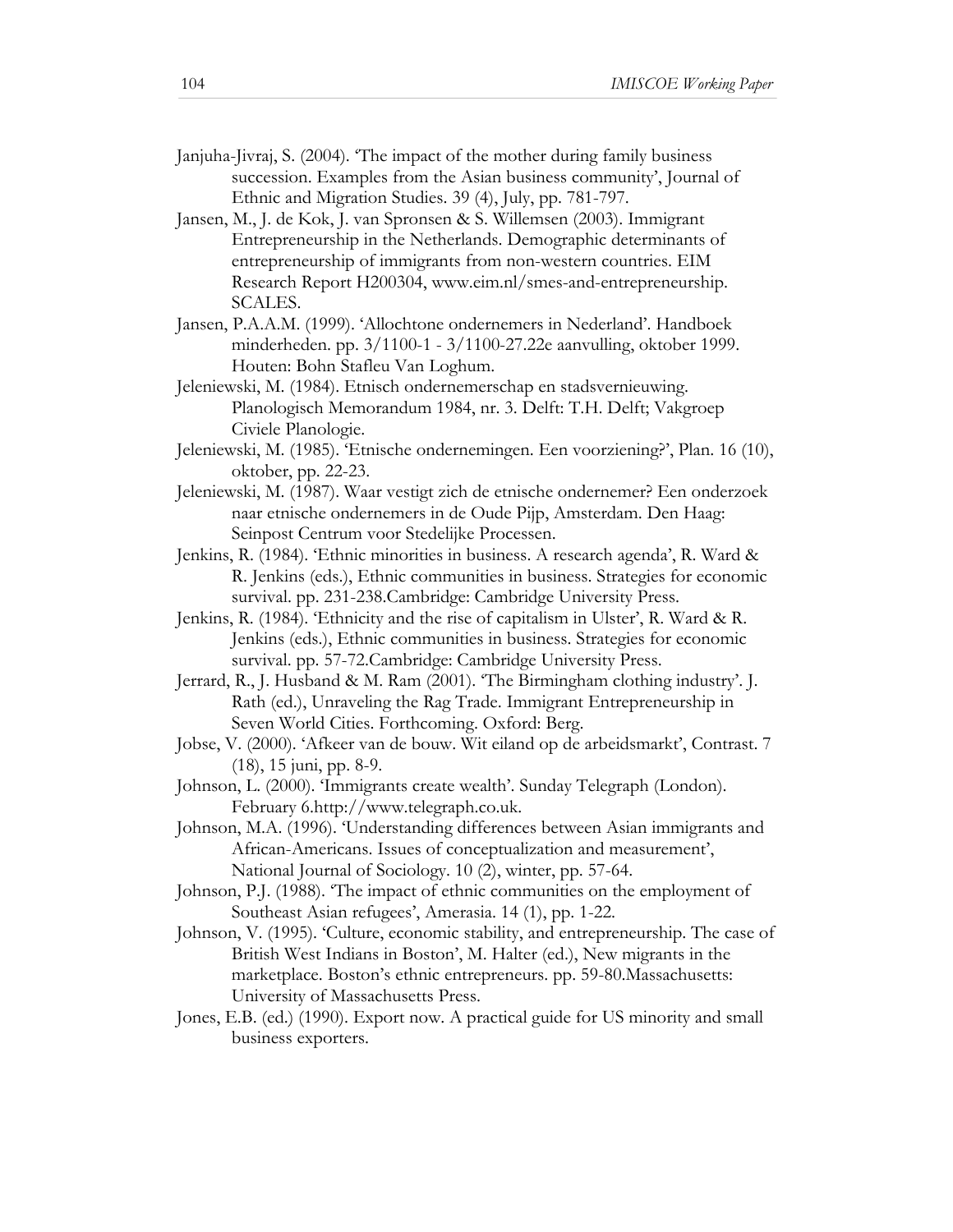- Jones, K. (1997). 'Johnson Publishing, Inc. A case of strategic development', Journal of Developmental Entrepreneurship. 2, pp. 111-126.
- Jones, T. & D. McEvoy (1986). 'Ethnic enterprise. The popular image', J. Curran, J. Stanworth & D. Watkins (eds.), The survival of the small firm. Volume 1. The economics of survival and entrepreneurship. pp. 197-219.Aldershot: Gower Publishing Company.
- Jones, T. (1982). 'Small business development and the Asian community in Britain', New Community. 9 (3), Spring, pp. 467-477.
- Jones, T. & M. Ram (2003). 'South Asian business in retreat? The case of the UK', Journal of Ethnic and Migration Studies. 29 (3), May, pp. 485-500.
- Jones, T., D. McEvoy & G. Barrett (1994). 'Labour intensive practices in the ethnic minority firm', J. Atkinson & D. Storey (eds.), Employment, the small firm and the labour market. Ch. 5.London: Routledge.
- Jones, T., D. McEvoy & G. Barrett (1994). 'Raising capital for the ethnic minority firm', A. Hughes & D.J. Storey (eds.), Finance and the small firm. pp. 145- 181.New York: Routledge.
- Jones, T., D. McEvoy, P. de Silva & J. Cater (1989). Ethnic business and community needs. London: Commission for Racial Equality.
- Jones, T., G. Barrett & D. McEvoy (2000). 'Market potential as a decisive influence on the performance of ethnic minority business'. J. Rath (ed.), Immigrant businesses. The economic, political and social environment. pp. 37-53.Migration, Minorities and Citizenship Series. Houndsmills, Basingstoke, Hampshire and New York: Macmillan Press and St. Martin's Press.
- Jones, T.P. & D. McEvoy (1992). 'Ressources ethniques et égalité des chances. Les entreprises indo-pakistanaises en Grande-Bretagne et au Canada'. Revue Européenne des Migrations Internationales. 8 (1), pp. 107-126. Special issue 'Entrepreneurs entre deux mondes. Les créations d'entreprises par les étrangers. France, Europe, Amérique du Nord', Body-Gendrot, S., E. Ma Mung & C. Hodeir (eds).
- Jones, T.P., D. McEvoy & G. Barrett (1992). Small business initiative. Ethnic minority business component. End of Award Report W108 25 1013 to ESRC, London.
- Jones, Y.V. (1988). 'Street peddlers as entrepreneurs. Economic adaptation to an urban area', Urban Anthropology. 17, pp. 143-170.
- Jong, J.A. de (1988). Kredietverschaffing aan Rotterdamse etnische ondernemers. Tweedelijnspublikatie III. Rotterdam: Stichting Buitenlandse Werknemers Rijnmond.
- Jong, L. de (2000). Het Succes van Ondernemerschap van Allochtonen. doctoraalscriptie voor Culturele Antropologie op de VU. Amsterdam.
- Jonker, J. (1994). 'In het middelpunt en toch aan de rand. Joodse bankiers en effectenhandelaren, 1815-1940', H. Berg, T. Wijsenbeek & E. Fischer (eds.), Venter, fabriqueur, fabrikant. Joodse ondernemers en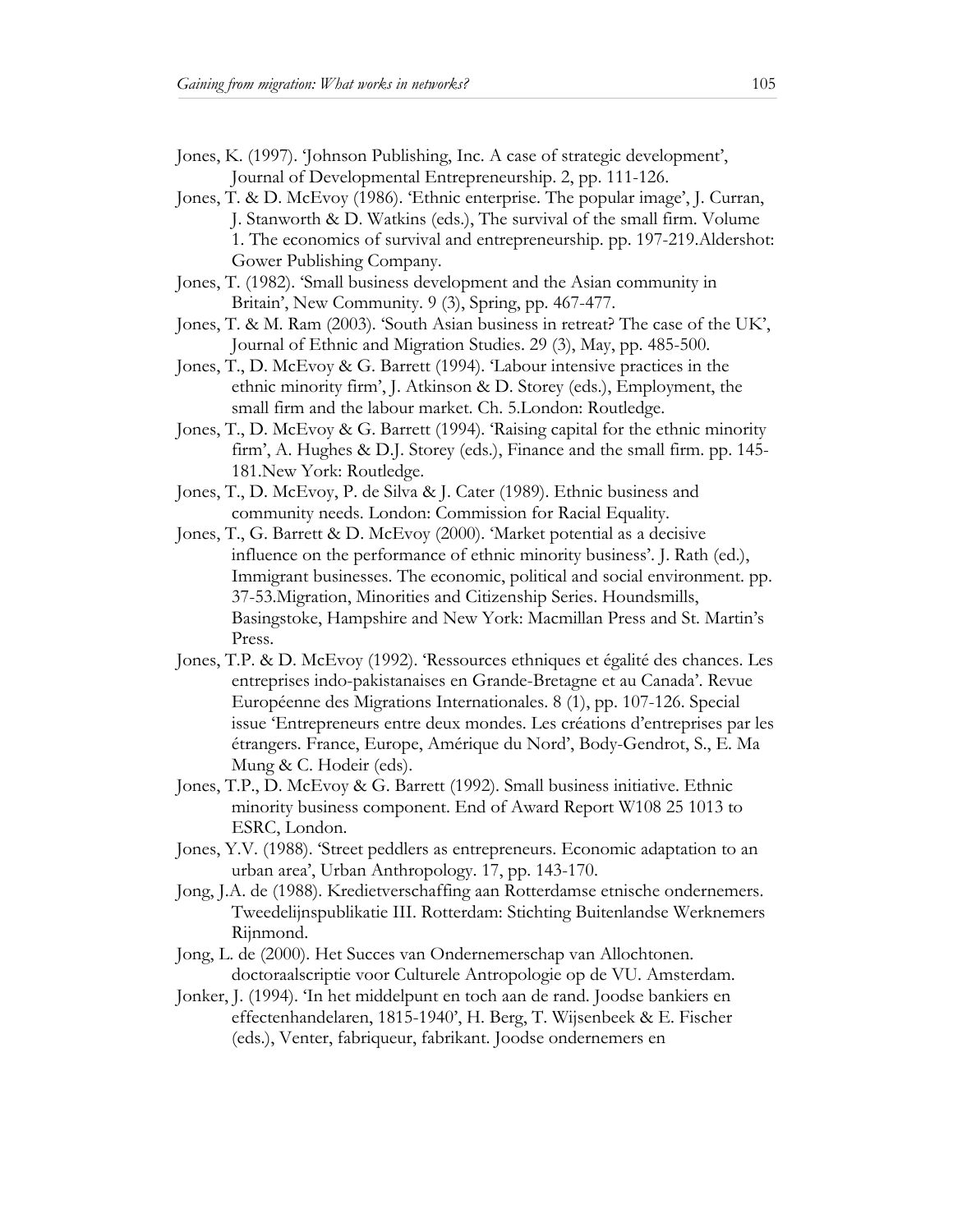ondernemingen in Nederland 1796-1940. pp. 92-113.Amsterdam: Joods Historisch Museum, NEHA.

- Joronen, T. (2000). Immigrant entrepreneurship in Helsinki region. Presentation at the Conference on Ethnic Economy in Europe.
- Joronen, T., M. Salmenkangas & A.A. Al (2000). Immigrant entrepreneurship in Helsinki region. Order from: http://www.hel.fi/tietokeskus/en/index.html. City of Helsinki,

Department of Urban Facts.

- Joronen, T., M. Salmenkangas, A. A. Ali (2000). Maahanmuuttajien yritt{jyys Helsingin seudulla. Helsingin kaupungin tietokeskus. (Immigrant entrepreneurship in Helsinki Region). City of Helsinki Urban Fact Research Series 2000:2.. Helsinki: City of Helsinki.
- Kallen, E. & M. Kelner (1983). Ethnicity, opportunity and succesful entrepreneurship in Canada. Toronto: Institute for Behavioral Research of York University.
- Kalra, V.S. (2000). From Textile Mills to Taxi Ranks. Experiences of Migration, Labour and Social Change. Aldershot, Hampshire: Ashgate.
- Kamer van Koophandel Rotterdam (KvK) (2001). Marokkaanse ondernemers in Rotterdam en Gouda. Rotterdam: Kamer van Koophandel Rotterdam  $(KvK)$ .
- Kamsma, Th. (1998). 'Amsterdam terug in de Europese toerisme-topvijf. De herontdekking van jeugdcultuur als topattractie', I. van Eerd & B. Hermes (eds.), Pluriform Amsterdam. Essays. pp. 97-113.Amsterdam: Vossiuspers AUP.
- Kapphan, A. (1997). 'Russisches Gewerbe in Berlin', Zeitschrift für Sozialwissenschaft. 1997 (17), pp. 121-137.
- Karady, V. (1997). 'Jewish entrepreneurship and identity under capitalism and socialism in central Europe', D. Chirot & A. Reid (eds.), Essential outsiders. Chinese and jews in the modern transformation of southeast Asia ans central Europe. pp. 125-152.Seattle and London: University of Washington.
- Kardasis, V. (2001). Diaspora Merchants in the Black Sea: The Greeks in Southern Russia, 1775-1861. New York, New York, Oxford, England: Lexington Books.
- Karni, M. (1980). 'Finnish-American cooperatism. The radical years, 1917-30', S. Cummings (ed.), Self-help in urban America. Patterns of minority business enterprise. pp. 145-159.New York: Kennikat Press, Port Washington.
- Kazuka, M. (1980). Why so few black businessmen?. Hackney: Hackney Borough Council.
- Kehla, J., G. Engbersen & E. Snel (1997). 'Pier 80'. Een onderzoek naar informaliteit op de markt. Onderzoek in opdracht van de Commissie Onderzoek Sociale Zekerheid. Ministerie van Sociale Zaken en Werkgelegenheid.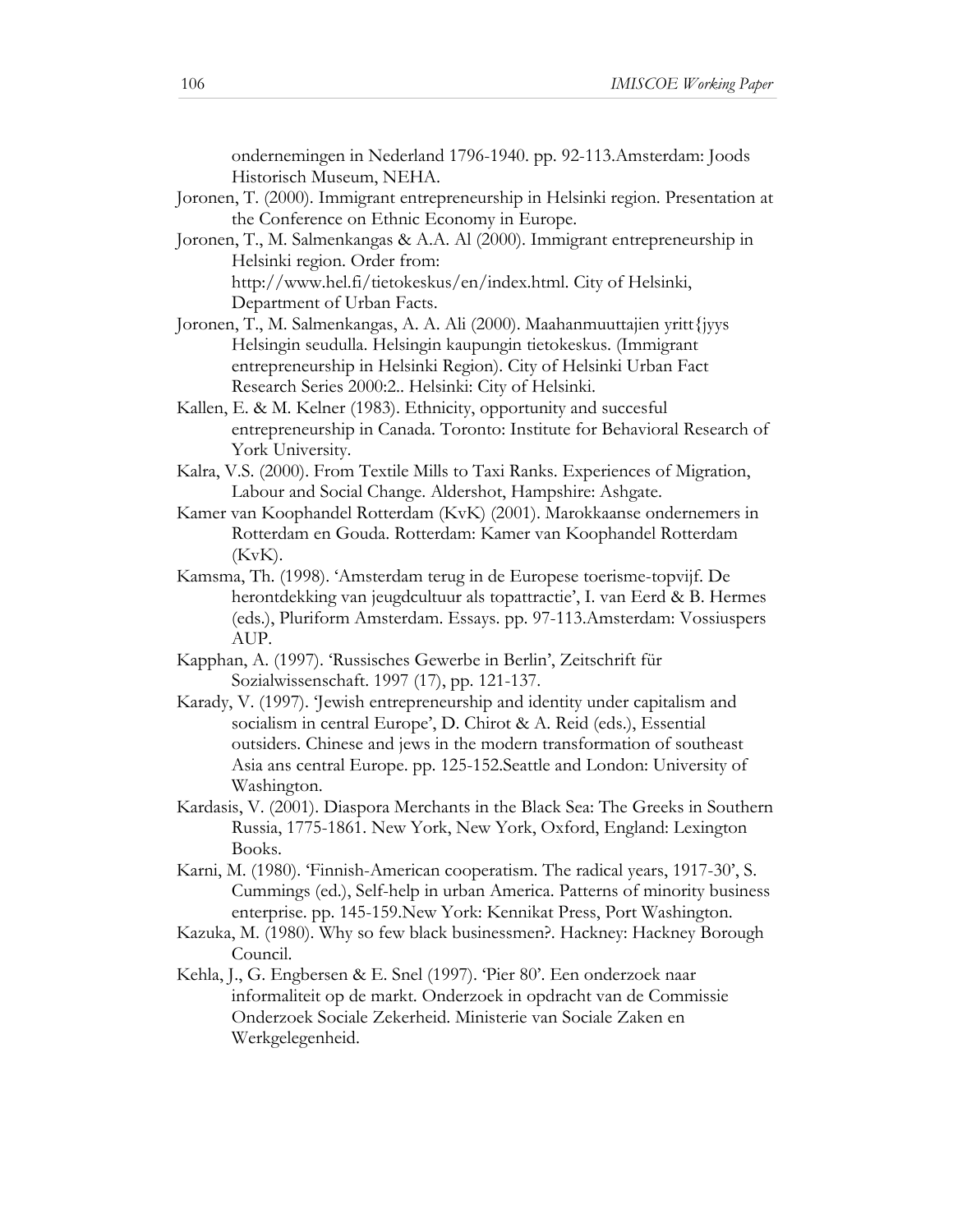- Kermond, C., K. Luscombe, K. Strahan & A. Williams (1991). Immigrant women entrepreneurs in Australia. Wollongong: Center for Multicultural Studies, University for the Office of Multicultural Affairs, Department of Prime Minister and Cabinet.
- Kerpel, W.A.J & R.E.P. Gross (1997). 'Zelfstandig ondernemerschap', Handboek minderheden. 3/1100-1-23.Houten: Bohn Stafleu Van Loghum.
- Kessner, T. (1977). The golden door. Italian and jewish mobility in New York city, 1880-1915. New York: Oxford University.
- Kesteloot, C. & H. Meert (2000). 'Segregation and economic integration of immigrants in Brussels'. S. Body-Gendrot & M. Martiniello (eds.), Minorities in European cities. The dynamics of social integration and social exclusion at the neighbourhood level. pp. 54-72.(Migration, Minorities and citizens Series). Houndsmills, Basingstoke, Hampshire / New York: Macmillan Press / St. Martins Press.
- Kesteloot, C. & P. Mistiaen ( 1997). 'From ethnic minority niche to assimilation. Turkish restaurants in Brussels', AREA. 29 (4), December, pp. 325-334.
- Kesteloot, Chr. & H. Meert (2000). 'Segregation and economic integration of immigrants in Brussels', S. Body-Gendrot & M. Martiniello (eds.), Minorities in European cities. The dynamics of social integration and social exclusion at the neighbourhood level. pp. 54-72.Houndsmills, Basingstoke, Hampshire; New York: Macmillan Press; St. Martin's Press.
- Khandelwal, M.S. (2002). Becoming American, Being Indian. An Immigrant Community in New York. Anthropology of Contemporary Issues Series. Ithica & London: Cornell University Press.
- KHN (1997). Imago Chinees Indische bedrijven. Een onderzoek naar het imago van de Chinees Indische restaurants in Nederland. Onderzoek i.o.v. Koninklijke Horeca Nederland, sector Chinees-Indische bedrijven, uitgevoerd door Hoge Hotelschool Maastricht.
- KHN (1997). Imago en werkwijze Chinees-Indische bedrijven. Onderzoek i.o.v. Koninklijke Horeca Nederland, sector Chinees-Indische bedrijven. Koninklijke Horeca Nederland, sector Chinees-Indische bedrijven. Hoge Hotelschool Maastricht, Grande Cuisine bv.
- KHN (1997). Quick-scan Koninklijke Horeca Nederland Chinees-Indische Bedrijven. Onderzoek i.o.v. Koninklijke Horeca Nederland, sector Chinees-Indische bedrijven, uitgevoerd door Hoge Hotelschool Maastricht & Grande Cuisine BV.
- Khosravi, S. (1999). 'Displacement and entrepreneurship. Iranian small businesses in Stockholm', Journal of Ethnic and Migration Studies. 25 (3), July, pp. 493-508.
- Kiehl, M. & H. Werner (1999). The labour market situation of EU and of Third Country Nationals in the European Union 1998. IAB Labour Market Research Topics 32, http://www.iab.de/topics32.pdf. Nuernberg: Institute for Employment Research.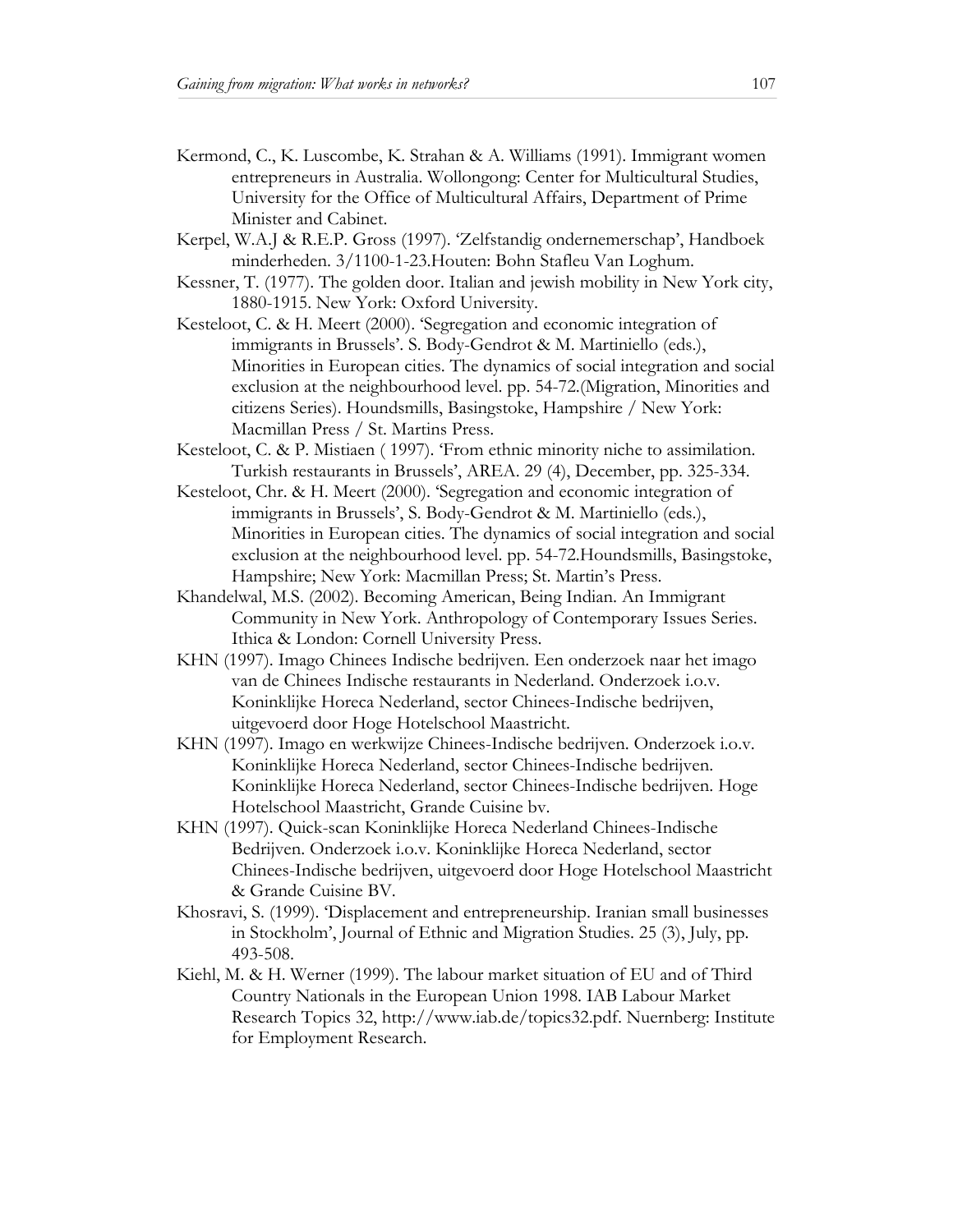- Kieval, H.J. (1997). 'Middleman minorities and blood. Is there a natural economy of the ritual accusation in Europe?', D. Chirot & A. Reid (eds.), Essential outsiders. Chinese and jews in the modern transformation of southeast Asia and central Europe. Seattle and London: University of Washington.
- Kijakazi, K. (1997). African American economic development and small business ownership. Garland studies on entrepreneurship; revised from a PhD dissertation for George Washington University (1996).
- Kilby, P. (1983). 'The Role of Alien Entrepreneurs in Economic Development', American Economic Review. 73, May 1983, pp. 107-111.
- Kim, D.Y. (1999). 'Beyond co-ethnic solidarity. Mexican and Ecuadorean employment in Korean-owned businesses in New York city', Ethnic and Racial Studies. 22 (3), May, pp. 581-605.
- Kim, H.C. (1976). 'Ethnic enterprise among Korean emigrants in America', Journal of Korean Affairs. 6, pp. 40-58.
- Kim, I. (1987). 'The Koreans. Small business in an urban frontier', N. Foner (ed.), New immigrants in New York City. pp. 219-242.New York: Columbia University Press.
- Kim, J.W. (2000). Marketing ethnic diversity. How cities incorporate ethnic commercial enclaves into the downtown. Economic agenda. Senior research thesis. Chicago: Northwestern University.
- Kim, K.C. & W.M. Hurh (1985). 'Ethnic resource utilization of Korean immigrant entrepreneurs in the Chicago minority area', International Migration Review. 19, pp. 82-111.
- Kim, K.C., W.M. Hurh & M. Fernandez (1989). 'Intra-group differences in business participation. Three Asian immigrant groups', International Migration Review. 23 (1), pp. 73-95.
- Kim, S.S. (1986). 'The patterns of Korean enterprises', M. Haninsahoe (ed.), The Korean community in America. pp. 66-79.Seoul: Korean Association of New York.
- Kirkeberg, M. I. (1997). 'Inntekt (Income)', K. Vassenden (ed.), Innvandrere i Norge - Hvem er de, hva gjør de og hvordan lever de? (Immigrants in Norway. Who are they, what are they doing, and how do they live?). Oslo/ Kongsvinger: Statistisk sentralbyrå/ The Central Bureau of Statistics.
- Kjelsrud, M. & J.E. Sivertsen (1997). 'Arbeidsmarkedet (The labour market)', K. Vassenden (ed.), Innvandrere i Norge - Hvem er de, hva gjør de og hvordan lever de? (Immigrants in Norway. Who are they, what are they doing, and how do they live?). Oslo/ Kongsvinger: Statistisk sentralbyrå/ The Central Bureau of Statistics.
- Klanten (1987). Klanten zonder koffiehuis. Racistisch politieoptreden in Turkse en Marokkaanse koffiehuizen. Bijlage van Bluf! nr. 275. Amsterdam: Werkgroep tegen Racistisch Politieoptreden.
- Klein, P.W. (1984). ''Little London'. British merchants in Rotterdam during the seventeenth and eighteenth centuries', D.C. Coleman & P. Mathias (eds.),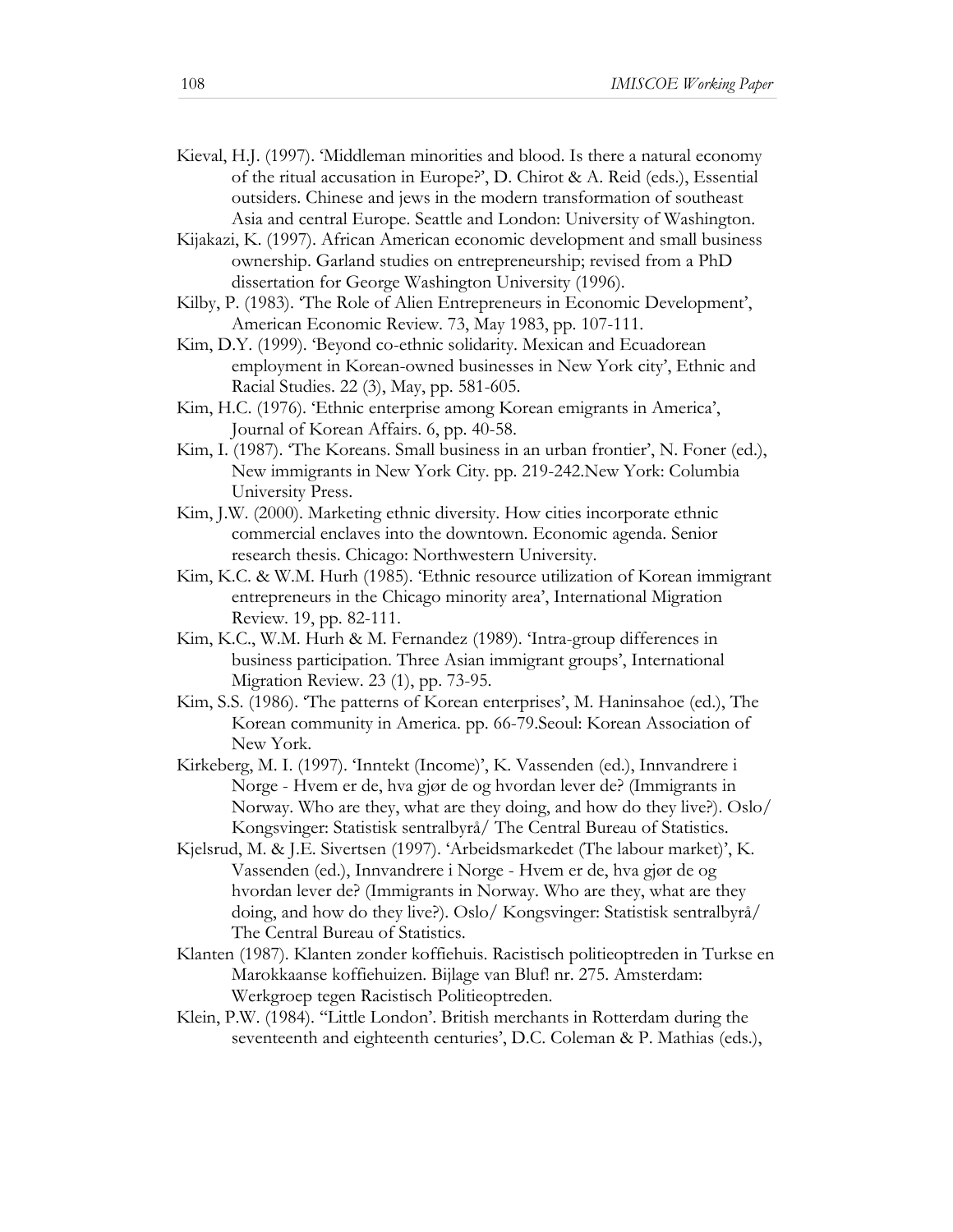Enterprise and history. Essays in honour of Charles Wilson. pp. 116- 134.Cambridge: Cambridge University Press.

- Klemm, M. & S. Kelsey (2002). Achieving Ethnic Diversity on the Travel Industry. A Report for the European Social Fund, Yorkshire and the Humber Region. Bradford: European Community, European Social Fund; University of Bradford, School of Management.
- Kloosterman, R. (2000). 'Immigrant entrepreneurship and the institutional context. A theoretical exploration'. J. Rath (ed.), Immigrant businesses. The economic, political and social environment. pp. 90-106. Migration, Minorities and Citizenship Series. Houndsmills, Basingstoke, Hampshire and New York: Macmillan Press and St. Martin's Press.
- Kloosterman, R.C. (2003). 'Creating opportunities. Policies aimed at increasing openings for immigrant entrepreneurs in the Netherlands', Entrepreneurship & Regional Development. 15 (2) pp. 167-181.
- Kloosterman, R. & J. Rath (1999). 'Het ondernemerschap van immigranten. De overheid een zorg?', Rooilijn. 32 (3), maart, pp.108-114.
- Kloosterman, R. & J. Rath (2001). 'Immigrant entrepreneurs in advanced economies. Mixed embeddedness further explored'. Journal of Ethnic and Migration Studies. 27 (2), April, pp. 189-202.Special issue on 'Immigrant Entrepreneurship', edited by R. Kloosterman & J. Rath.
- Kloosterman, R. & J. Rath (eds.) (2001). Immigrant Entrepreneurship. Special issue of the Journal of Ethnic and Migration Studies, 27 (2), April.
- Kloosterman, R. & J. Rath (eds.) (2003). Immigrant Entrepreneurs. Venturing Abroad in the Age of Globalization. Oxford: Berg.
- Kloosterman, R. & J. van der Leun (1998). 'Een dans om dezelfde stoelen? Stedelijke kansenstructuur en startende immigrantenondernemers in Amsterdam en Rotterdam', J. Rath & R. Kloosterman (eds.), Rijp en groen. Het zelfstandig ondernemerschap van immigranten in Nederland. pp. 117- 130.Amsterdam: Het Spinhuis.
- Kloosterman, R. & J. van der Leun (1999). 'Just for starters. Commercial gentrification by immigrant entrepreneurs in Amsterdam and Rotterdam neigbourhoods', Housing Studies. 14 (5), pp. 659-677.Carfax Publishing Limited.
- Kloosterman, R., J. van der Leun & J. Rath (1997). 'De valse verlokkingen van de kansenzone', Economisch Statistische Berichten. 82 (4098), 19 maart, pp. 233-234.
- Kloosterman, R., J. van der Leun & J. Rath (1997). De economische potenties van het immigrantenondernemerschap in Amsterdam. Een inventariserende en explorerende studie in het kader van Ethnic Minorities Participation (or) Involvement in Urban Market-Economy (EMPORIUM). Amsterdam: Gemeente Amsterdam, Afdeling Economische Zaken/ Research; Universiteit van Amsterdam, Instituut voor Migratie en Etnische Studies (IMES).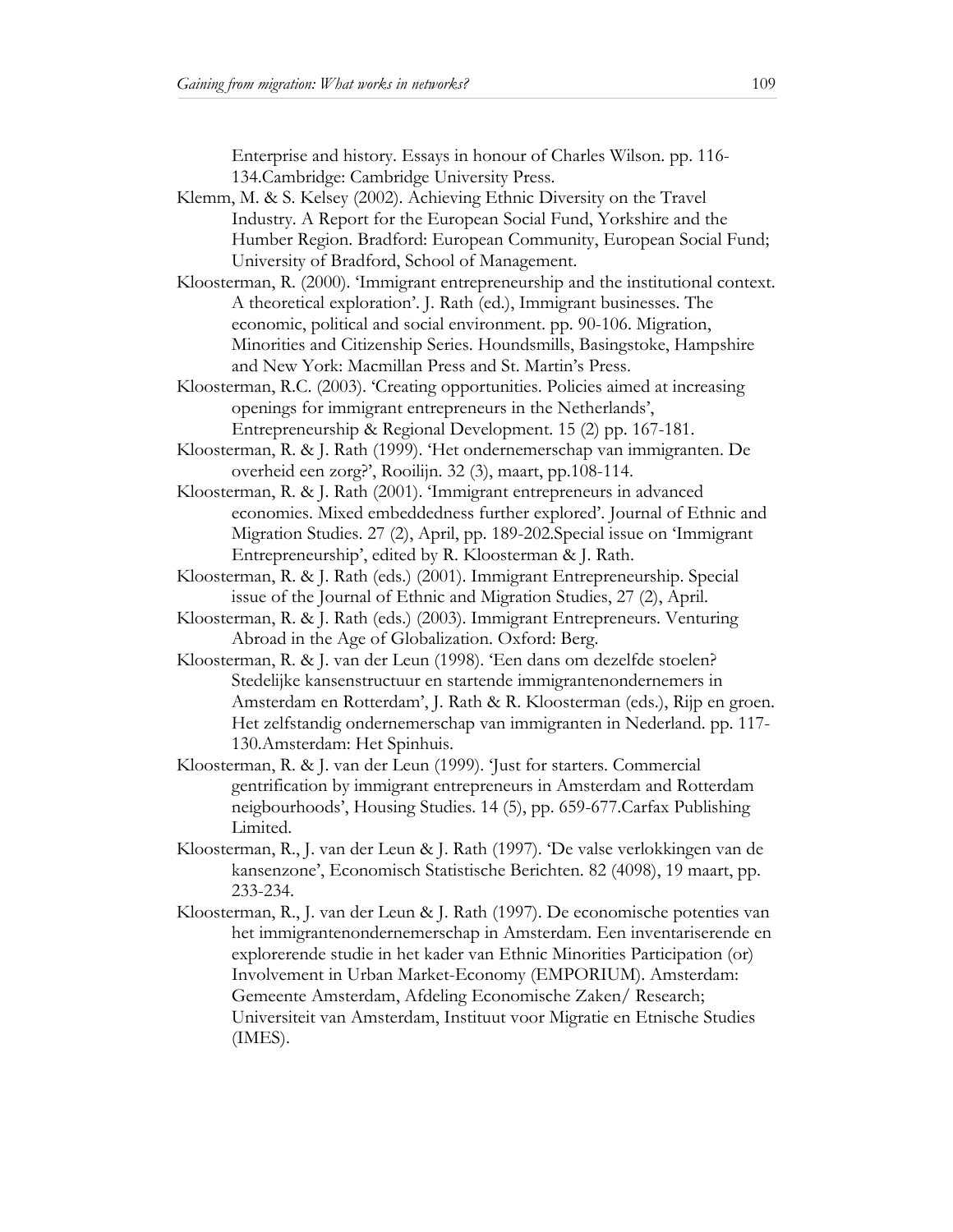- Kloosterman, R., J. van der Leun & J. Rath (1998). 'Across the border. Immigrants' economic opportunities, social capital and informal business activities'. Journal of Ethnic and Migration Studies. 24 (2), pp. 249- 268.Special Issue Migration and the informal economy in Europe.
- Kloosterman, R., J. van der Leun & J. Rath (1999). 'Mixed embeddedness. (In)formal economic activities and immigrant businesses in the Netherlands'. International Journal of Urban and Regional Research. 23 (2), June, pp. 252-266.Special issue 'Immigrants and the informal economy in European cities', edited by E. Mingione.
- Kloosterman, R.C. & J. Rath (2002). 'Working on the Fringes. Immigrant Businesses, Economic Integration and Informal Practices', Marginalisering eller Integration. Invandrares foeretagande I svensk retorik och praktik. pp. 177-188.Stockholm: NUTEK.
- Knotter, A. (1995). 'Vreemdelingen in Amsterdam in de 17e eeuw. Groepsvorming, arbeid en ondernemerschap', Historisch Tijdschrift Holland. 27(4-5), oktober, pp. 219-235.
- Kockelkorn, H. (1994). 'Allerbeste werkers. Joodse ondernemers in de grafische industrie', H. Berg, T. Wijsenbeek & E. Fischer (eds.), Venter, fabriqueur, fabrikant. Joodse ondernemers en ondernemingen in Nederland 1796- 1940. pp. 130-145.Amsterdam: Joods Historisch Museum, NEHA.
- Kontos, M. (2000). 'Bildugsprozesse, Abbrüche und die Motivation zur Selfständigkeit. Ueberlegungen zum Konzept biographischer Ressourcen'. Hessische Blätter für Volksbildung. 50 (1), pp. 44-57.Special issue 'Selbständigkeitsprojekte'.
- Kontos, M. (2003). 'Considering the concept of entrepreneurial resources in ethnic business. Motivation as a biographical resource?'. International Review of Sociology. 13 (1), pp. 183-204.Special issue on Self-employment.
- Kontos, M. (2003). 'Self-employment policies and migrants'entrepreneurship in Germany'. Ram, M. & D. SmallboneSpecial issue of Entrepreneurship & Regional Development. 15 (2) pp. 119- 135.http://taylorandfrancis.metapress.com/link.asp?id=A323HDMMVL6 4LV5L for full text.
- Korte, H. s.a. (s.a.). Case study of ethnic entrepreneurs in Germany. Research questions and comparative data. Unpublished manuscript. Bochum.
- Kotkin, J. (1999). 'The new ethnic entrepreneurs', Los Angeles Times. September 12, 1999.
- Kotkin, J. (1999). 'Welkom to the Casbah. Meet immigrants well-suited to American's new economy', The American Enterprise. January/February, pp. 66-68.
- Kotkin, J. (2000). 'Will Chinese food go the way of pizza?', New York Times. March 26.
- Kovacik, C. (1998). 'Eating out in South Carolina's cities: the last fifty years'. B.G. Shortridge & J.R. Shortridge (eds.), The Taste of American Place. A Reader on Regional and Ethnic Foods. Ch. 15, pp. 187-199.Reprinted from North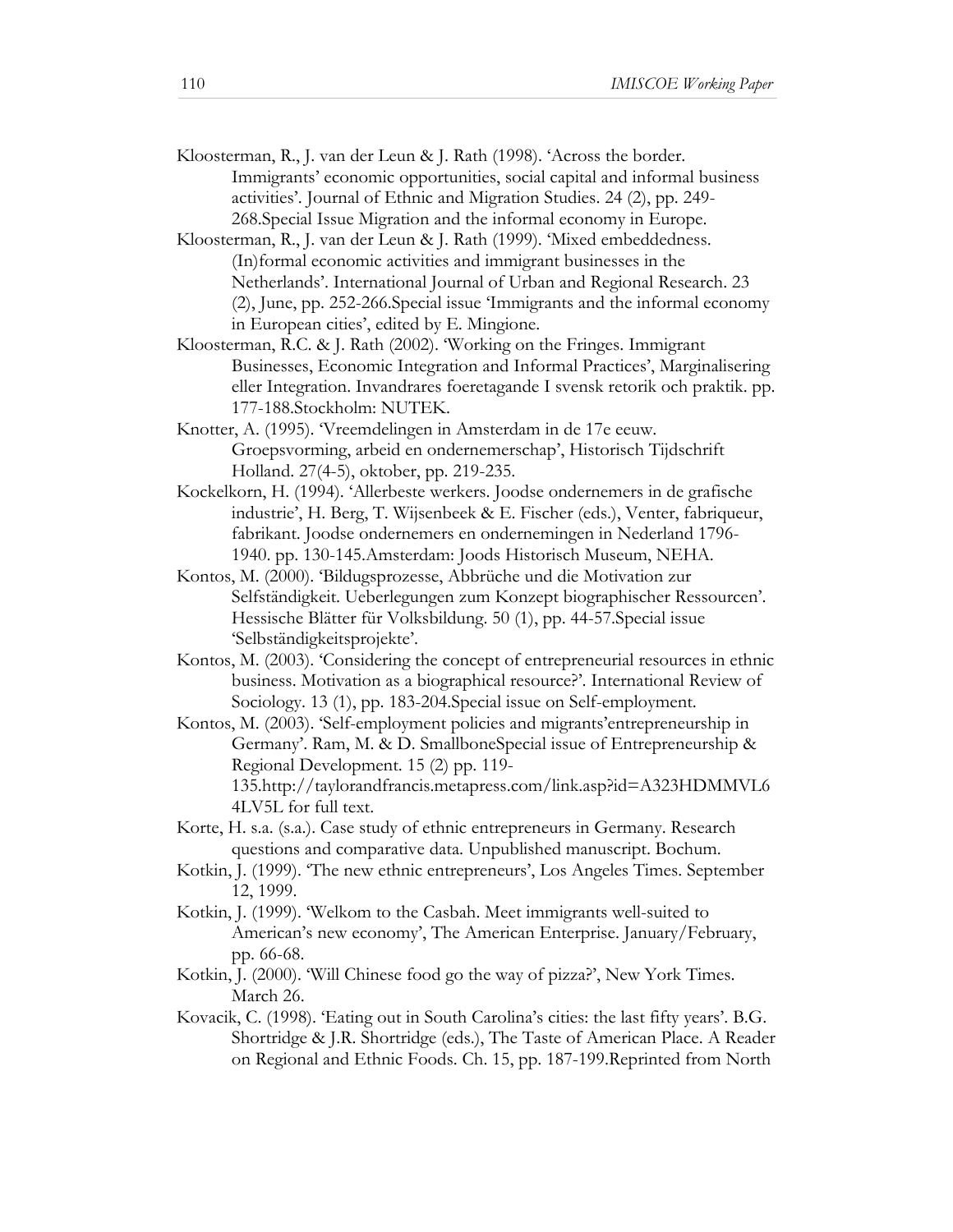American Culture 4 (1), 1988, pp. 53-64. Lanham: Rowman & Littlefield Publishers.

- Krase, J. (1999). The present / future of little Italies. Internet: http://academic.brooklyn.cuny.edu/soc/semiotics/v1n1/main.html. Sociology Department, Brooklyn College, CUNY.
- Kraut, A.M. (1983). 'The butcher, the baker, the pushcart peddler. Jewish foodways and entrepreneurial opportunity in the East European immigrant Community 1880-1940', Journal of American Culture. 6 (4), pp. 71-83.
- Kraybill, D.B. & S.M. Nolt (1995). Amish enterprise. From plows to profits. Baltimore: Johns Hopkins University Press.
- Krikke, H. (1994). 'Clandestien gestikt voor u. Textielgiganten bevorderen komst illegale migranten', Onze Wereld. april, pp. 6-9.
- Krikke, H. (1999). 'Tussen brood en baklava. Zelfredzaamheid en oonorthodox entrepreneurschap', Contrast. 6 (26), 2 september, pp. 10-11.
- Krikke, H. & C. Otten (1989). ''Als morgen de illegalen vertrekken, is er overmorgen geen conferentie meer in Nederland'. Reportage uit de Derde Wereld om de hoek', Vrij Nederland. 1-april.
- Krikke, H. & J. Muter (1993). Bir yan dikis (Een scheve naad). Internationale arbeidsdeling en -arbeidsmigratie. De confectie-industrie in Turkije. Serie Werkdocumenten nr. 2. Amsterdam: Stichting Opstand.
- Kumcu, A., J. Lambooy & S. Safaklioglu (1998). 'De financiering van Turkse ondernemingen', J. Rath & R. Kloosterman (eds.), Rijp en groen. Het zelfstandig ondernemerschap van immigranten in Nederland. pp. 131- 142.Amsterdam: Het Spinhuis.
- Kuo Wei Tchen, J. (1999). New York Before Chinatown. Orientalism and the Shaping of American Culture, 1776-1882. Johns Hopkins University Press.
- Kupferberg, F. (2003). 'The established and the newcomers. What makes immigrant and women entrepreneurs so special?'. International Review of Sociology. 13 (1), pp. 89-104.Special issue on Self-employment.
- Kurashige, L. (2002). Japanese American Celebration and Conflict: A History of Ethnic Identity and Festival in Los Angeles, 1934-1990. Berkeley, Los Angeles, London: University of California Press.
- Kwon, V.H. (1997). Entrepreneurship and religion. Korean immigrants in Houston, Texas. Garland Studies in Entrepreneurship. New York: Garland Publishing, Inc..
- Ladbury, S. (1979). Turkish Cypriots in London. Economy, society, culture and change. PhD Thesis, SOAS. London: University of London.
- Ladbury, S. (1984). 'Choice, chance or no alternative? Turkish Cypriots in business in London', R. Ward & R. Jenkins (eds.), Ethnic communities in business. Strategies for economic survival. pp. 105-124.Cambridge: Cambridge University Press.
- Laguerre, M.S. (1994). The informal city. London: Macmillan Press LTD.
- Laguerre, M.S. (1998). 'Rotating credit associations and the diasporic economy', Journal of Developmental Entrepreneurship. 3 (1), Summer, pp. 23-34.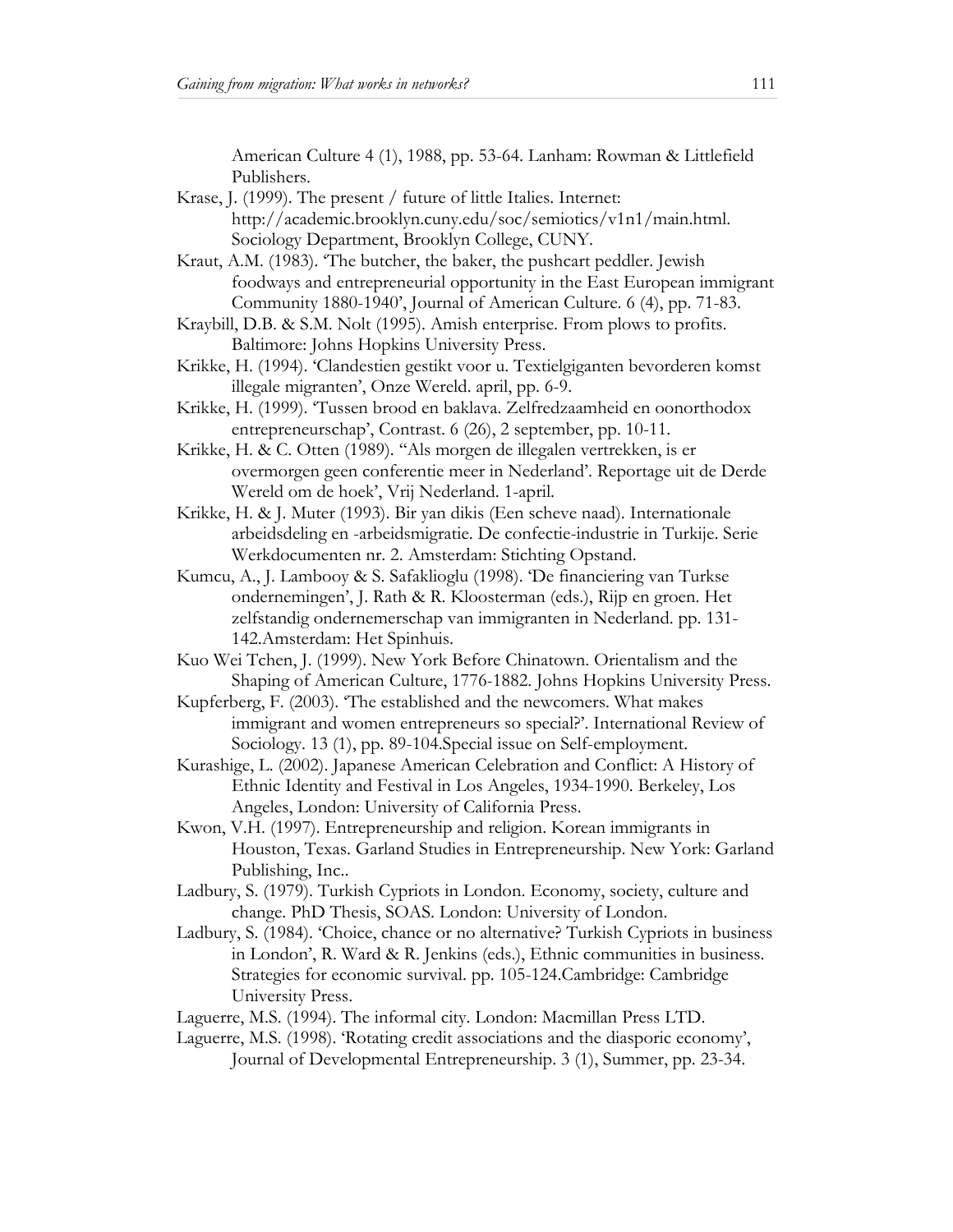Laguerre, M.S. (1999). The global ethnopolis. Chinatown, Japantown, and Manilatown in American society. New York: St Martins Press.

- Lal, B.B. (1997). 'Ethnic identity entrepreneurs. Their role in transracial and intercountry adoptions', Asian and Pacific Migration Journal. 6 (3-4), pp. 385-413.
- Afrikanisches Unternehmertum in Wien. Entstehung und Funktion von Ethnic Business in der multikulturellen Gesellschaft. Diplomatarbeit Universität Wien.
- Lamb, H.B. (1965). 'The rise of Indian business communities', Pacific Affairs. 23, June, pp. 98-126.
- Lambrecht, H., H. Verhoeven & A. Martens (2001). Ondernemende Allochtonen…of Allochtone Ondernemers? Ondernemers! Een Kwantitatief en Kwalitatief Onderzoek naar Allochtone Ondernemers in Vlaanderen. Een onderzoek in het kader van het VIONA arbeidsmarktprogramma 1999. Leuven: Katholieke Universiteit Leuven.
- Lamphere, L. (ed.) (1992). Structuring diversity. Ethnographic perspectives on the new immigration. Chicago: Chicago University Press.
- Lamphere, L., A. Stepick & G. Grenier (eds.) (1994). Newcomers in the workplace. Immigrants and the restructuring of the U.S. economy. Philadelphia: Temple University Press.
- Lampugnani, R. & R.J. Holton (1989). Ethnic business in south Australia. A sociological profile of the Italian business community. Working paper No. 7. Adelaide: Center for Multicultural Studies, Flinders University.
- Lance. B., M. Edelman & P. Mountford (2000). There goes the neighborhood -- Up. A look at property values and immigration in Washington, D.C.. The report is in two parts (in Adobe Acrobat) at: http://www.adti.net/gwimmigration.html. Alexis de Tocqueville Institution.
- Lanfant, M.F. (1995). 'Introduction', International Tourism. Identity and Change. pp. 1-23.London: Sage.
- Langlois, A. & E. Razin (1995). 'Self-employment among French-Canadians. The role of the regional milieu', Ethnic and Racial Studies. 18 (3), pp. 581-604.
- Larsen, P. (1995). 'Hebben Nederlanders dan geen cultuur? Een beschouwing over Nederlands onderzoek naar 'etnisch ondernemerschapMigrantenstudies. 11 (1), pp. 30-38. Lustrumnummer 'Tien jaar Migrantenstudies' (geredigeerd door W. Fase en J. Rath).
- Laube, S. (2000). 'Geschäftsinteresse statt ethnischer Identität? Unternehmer von Lodz im 19. Jahrhundert'. Prokla. Zeitschrift für kritische Sozialwissenschaft. 29 (3). Special issue 'Ethnisierung und Ökonomie', http://www.prokla.de/aktuell.htm.
- Lazardis, G., M. Liapi, S. Papaioannou & N. Serdekakis (2000). 'Berufstätigkeit und Selbständigkeitsförderung on Frauen und Migranten in Griechenland'. Hessische Blätter für Volksbildung. 50 (1), pp. 58-75.Special issue 'Selbständigkeitsprojekte'.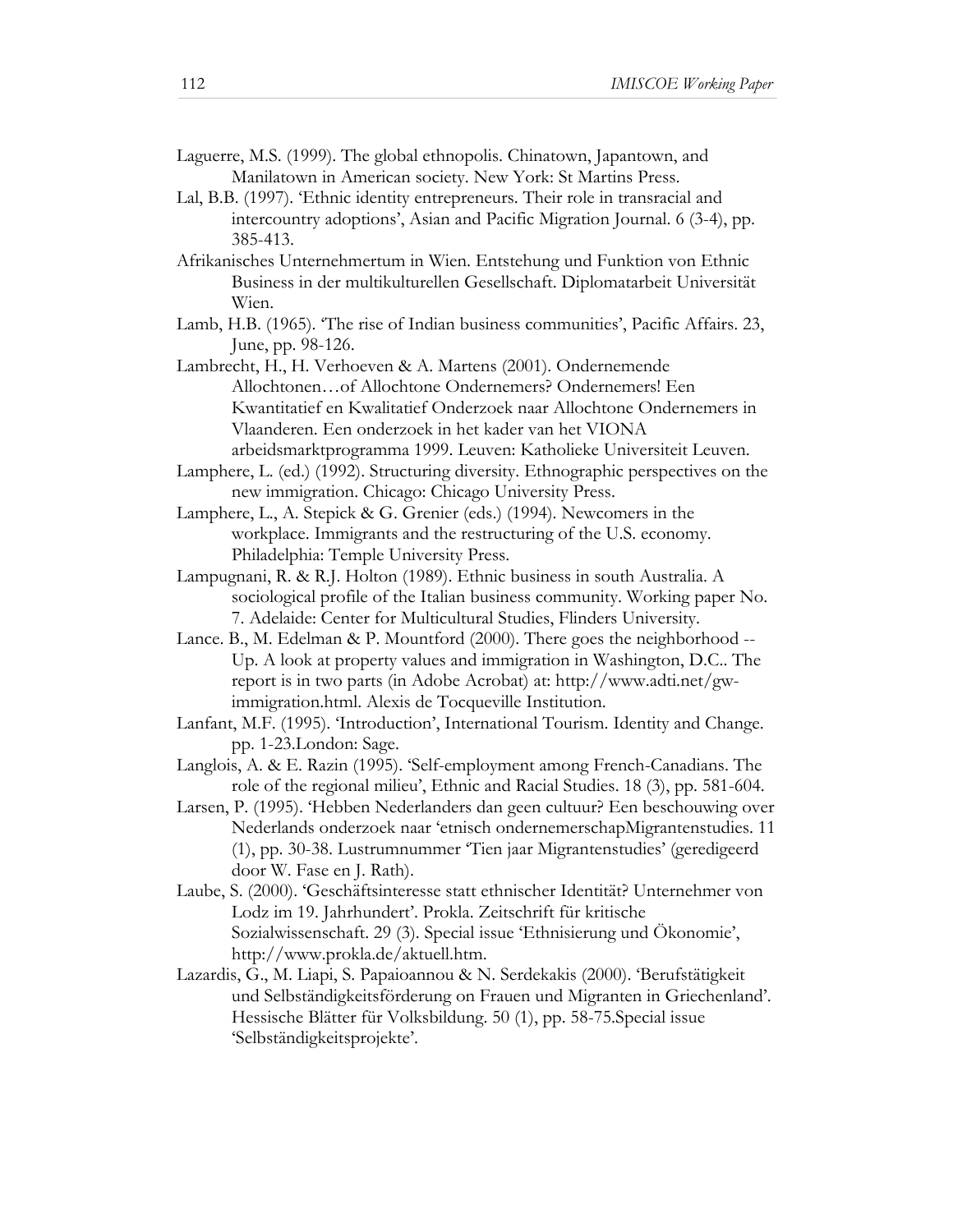- Le, A.T. (1999). 'Self-employment and earnings among immigrants in Australia', International Migration. 37 (2), June.
- Leach, B., D. Nichelson & D. Basu (1990). Ethnic minority business and employment in greater Manchester. Report Commissioned by Greater Manchester Economic Development Officers Association.
- Leba, J.K. (1985). The Vietnamese entrepreneurs in the U.S.A.. Houston: Zielecks.
- Lee, H.K. & S. Karageorgis (1997). 'Korean and Filipino immigrant women in the Los Angeles labor market', I. Light & E. Isralowitz (eds.), Immigrant entrepreneurs and immigrant absorption in the United States and Israel. pp. 140-166.Aldershot, Brookfield USA, Singapore, Sydney: Ashgate.
- Lee, J. (1996). 'Business as usual', Common Quest. The Magazine of Black-Jewish Relations. 1 (2), Fall, pp. 35-38.
- Lee, J. (1996). 'Culture and management. A study of small Chinese family business in Singapore', Journal of Small Business Management. 134 (3).
- Lee, J. (1998). Immigrant entrepreneurs. Opportunity structure and intergroup relations. Social Science Research Council, International Migration Program, Fellow's Conference, Columbia University, June 1998. Columbia University.
- Lee, J. (1999). 'Retail niche domination among African American, Jewish and Korean entrepreneurs. Competition, coethnic advantage and disadvantage', American Behavioral Scientist. 42 (9), June/July, pp. 1398-1416.
- Lee, J. (2000). 'Striving for the American Dream. Struggle, success and intergroupconflict among Korean immigrant entrepreneurs'. M. Zhou & J.V. Gatewood (eds.), Mapping the terrain. Contemporary issues for Asian American communities. forthcoming. New York: New York University Press.
- Lee, M.S., E.G. Rogoff & A.N. Puryear (1995). 'Entrepreneurship education for minorities through a small business lab', The Art and Science of Entrepreneurship Education. 3, pp. 101-110.
- Lee, M.S., E.G. Rogoff & A.N. Puryear (1996). 'Black entrepreneurship. It has a past and it can have a future'. Entrepreneurial Executives. 1 (2), Fall, pp. 1- 9.Also available: http://alliedacademics.org/archive/aej/ee1- 2/paper1.html.
- Lee, M.S., E.G. Rogoff & A.N. Puryear (1998). Differences between aspiring minority and established, non-minority business owners. Is there a goal gap?. http://www.usasbe.org/conferences/1998/papers/01-lee.pdf.
- Lee, S. (1996). The ethnic character of self-employment. An analysis of nine ethnic groups in the state of California utilizing the 1990 census data. Dissertation. Berkeley: University of California.
- Leistra, G. (1992). 'Een nijvere minderheid. Gezinnen zijn de stuwende kracht in de Hindoe-gemeenschap', Elsevier. 22-feb.
- Lekkerkerker, M.R.V. & R. Zunderdorp (1998). Stad en start. Startende ondernemers en het grotesteden beleid.. onderzoek in opdracht van het Ministerie van Binnenlandse Zaken.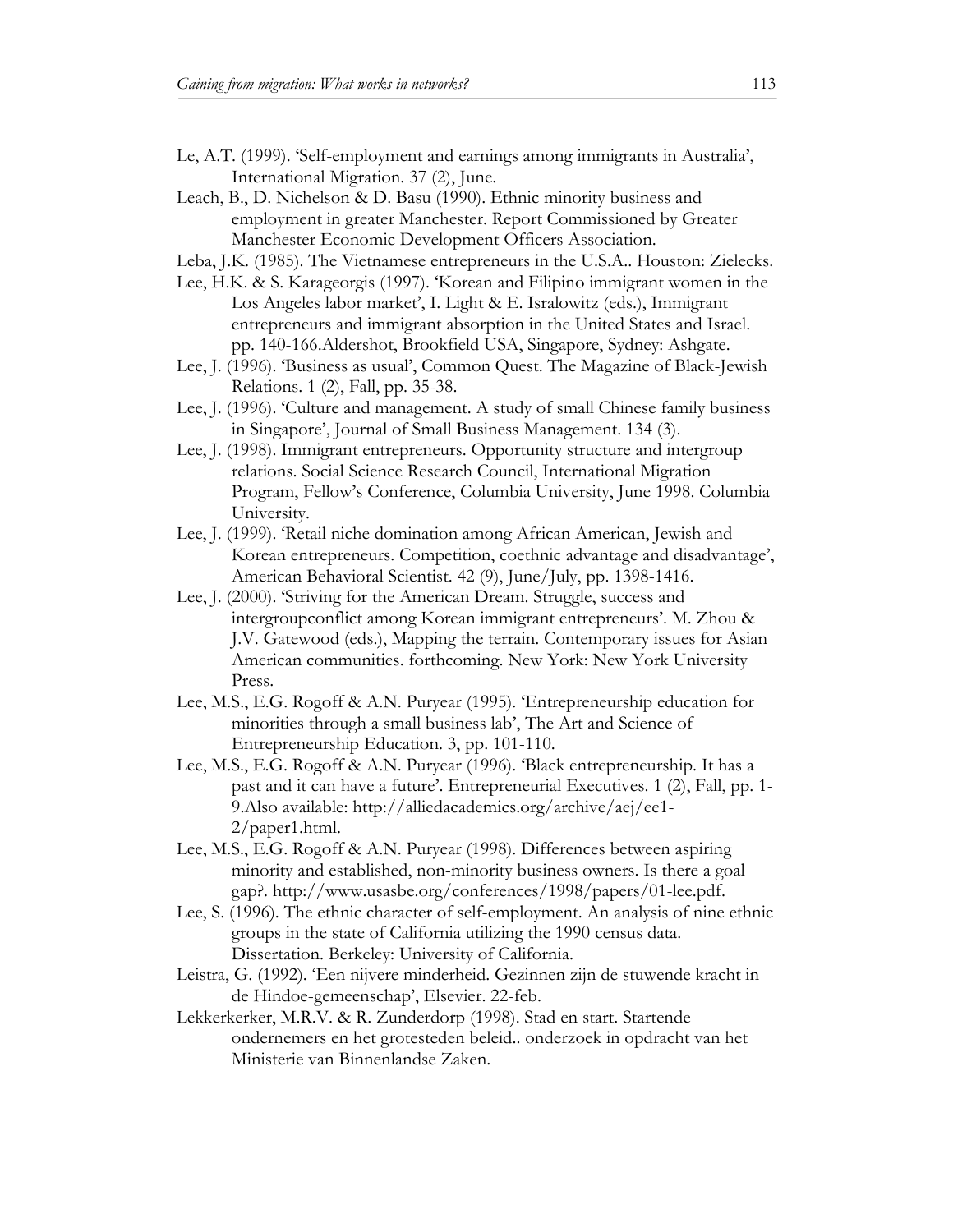- Lentin, R. (2002). 'At the heart of the Hibernian post-metropolis. Spatial narratives of ethnic minorities and diasporic communities in a changing city', City. 6 (2), pp. 229-245.
- Leonard, K.B. & C.S. Tibrewal (1993). 'Asian Indians in southern California. Occupations and ethnicity', I. Light & P. Bhachu (eds.), Immigration and entrepreneurship. Culture, capital, and ethnic networks. pp. 141-162.New Brunswick and London: Transaction Publishers.
- Leun, J. van der & K. Rusinovic (2002). 'Migrantenondernemerschap in een booming sector', Rooilijn. 35 (4), april, pp. 165-170.
- Leung M.W.H. (2001). 'Get IT going. New ethnic Chinese business. A case of Taiwanese-owned computer firms in Hamburg', R. Kloosterman & J. Rath (eds.), Journal of Ethnic and Migration Studies. 27 (2), April 2001.
- Leung, M.W.H (2003). 'Beyond Chinese, beyond food: unpacking the regulated Chinese restaurant businss in Germany', Entrepreneurship & Regional Development. 15 (2) pp. 103-118. http://taylorandfrancis.metapress.com/link.asp?id=WBCRJVGCABNNC NQD.
- Levent, T.B., E. Masurel & P. Nijkamp (2003). 'Diversity in entrepreneurship. Ethnic and female roles in urban economic life', International Journal of Social Economics. 30 (11), pp. 1131-1161.
- Lever-Tracy, C., D. Ip, J. Kitay, I. Phillips & N. Tracy (1991). Asian entrepreneurs in Australia. Ethnic small business in the Chinese and Indian communities of Brisbane and Sydney. Report to the Office of Multicultural Affairs, Australian Government Publishing Service, Canberra.
- Levitt, P. (1995). 'A todos les llamo primo (I call everyone cousin). The social basis for Latino small businesses', M. Halter (ed.), New migrants in the marketplace. Boston's ethnic entrepreneurs. pp. 120-140.Massachusetts: University of Massachusetts Press.
- Lewis J. (July 1999). 'Business Support in Inner North East London', University of North LondonLondon.
- Ley, D. (2000). Seeking homo economicus. The strange story of Canada's business immigration program. Working Paper Series #00-02. Vancouver, B.C.: RIIM.
- Ley, D. (2003). 'Seeking Homo Economicus. The Canadian state and the strange story of the business immigration program', Annals of the Association of American Geographers. 93 (2), pp. 426-441.
- Ley, D. & P. Murphy (2001). 'Immigration in gateway cities. Sydney and Vancouver in comparative perspective', Progress in Planning. 55, pp. 119- 194.
- Li, P.S. (1977). 'Ethnic businesses among Chinese in the United States', Journal of Ethnic Studies. 4 (3).
- Li, P.S. (1992). 'Ethnic enterprise in transition. Chinese business in Richmond, B.C., 1980-1990', Canadian Ethnic Studies. 24, pp. 120-138.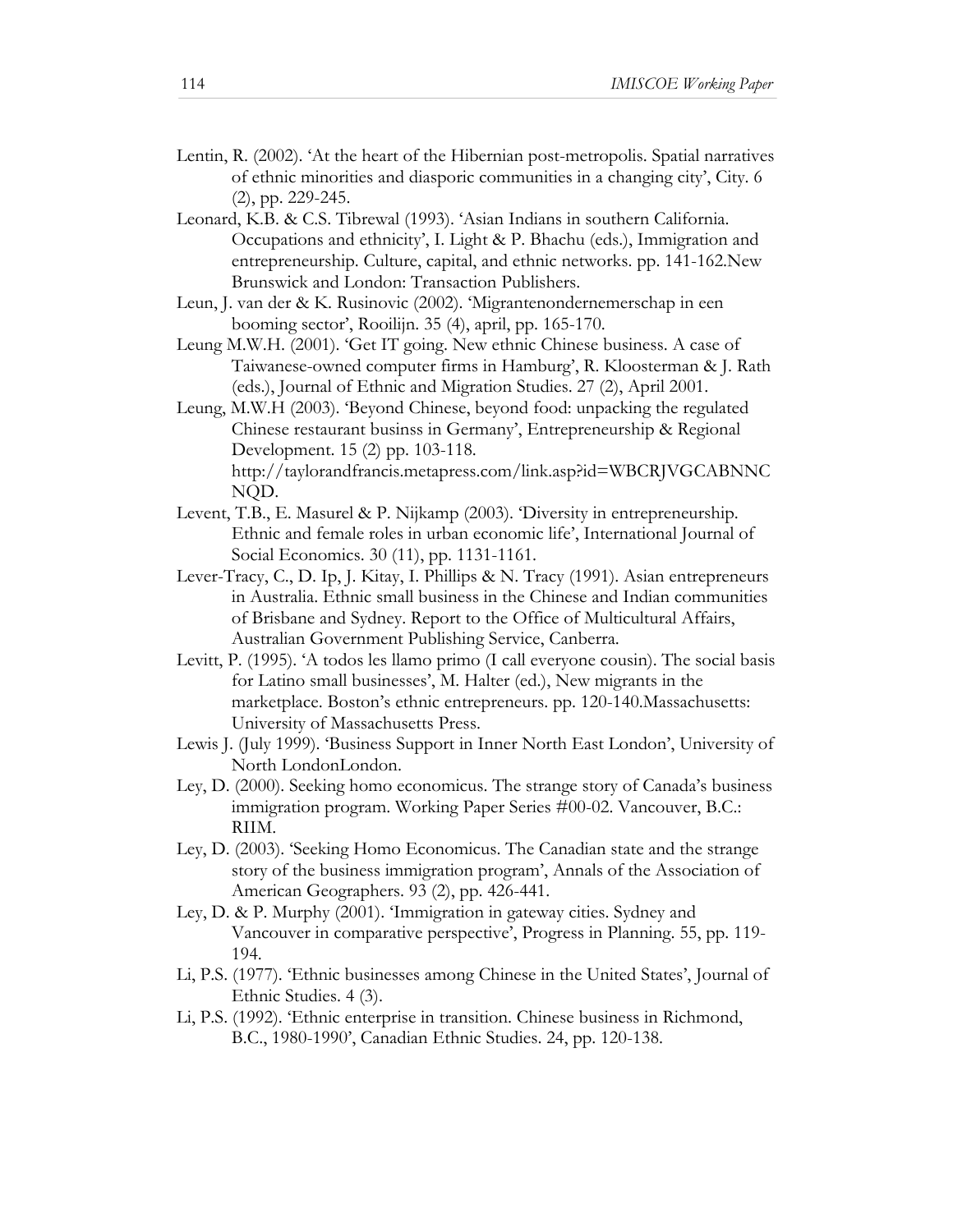- Li, P.S. (1993). 'Chinese investment and business in Canada: ethnic entrepreneurship reconsidered', Pacific Affairs. 66 (2), pp. 219-244.
- Li, P.S. (1993). Chinese immigrants and ethnic enterprise. Transplanted cultural thesis and blocked mobility thesis reconsidered. Lectures and Papers in Ethnicity No 10, September 1993. Paper presented at the Robert F. Harney Professorship and Program in Ethnic, Immigration and Pluralism Studies. Toronto: University of Toronto.
- Li, P.S. (1994). 'Self-employment and its return for visible minorities in Canada', D.M. Saunders (ed.), New approaches to employee management 2. Discrimination in employment. pp. 181-199.Greenwich, Connecticut: JAI Press.
- Li, P.S. (1997). 'Asian capital and Canadian business. The recruitment and control of investment capital and business immigrants to Canada', W.W. Isajiw (ed.), Multiculturalism in North America and Europe. Comparative perspectives on interethnic relations and social incorporation. pp. 363- 379.Toronto: Canadian Scholars' Press.
- Li, P.S. (1997). 'Self-employment among visible minority immigrants, white immigrants and native-born persons in secondary and tertiary industries of Canada', Canadian Journal of Regional Science. 20 (1-2), Spring-Summer, pp 103-117.
- Li, P.S. (2000). 'Economic returns of immigrants' self-employment', Canadian Journal of Sociology. 25 (1), Winter, pp. 1-34.
- Li, P.S. (2000). 'Overseas Chinese networks. A reassessment', C.K. Bun (ed.), Chinese business networks. State, economy and culture. pp. 261- 284.Singapore: Prentice Hall.
- Li, P.S. (2001). 'Chinese Canadians in business'. Asian and Pacific Migration Journal. 10 (1), pp. 99-122.Special issue 'The Chinese Ethnic economy' edited by E. Fong & L. Lee.
- Li, P.S. & Y. Li (1999). 'The consumer market of the enclave economy. A study of advertisement in a Chinese daily newspaper in Toronto', Canadian Ethnic Studies. 31 (2), pp. 43-60.
- Li, W. (1998). 'Los Angeles's Chinese Ethnoburb. From Ethnic Service Center to Global Economy Outpost', Urban Geography. 19 (6), pp. 502-517.
- Light, I. (1972). Ethnic enterprise in America. Business and welfare among Chinese, Japanese and blacks. Berkeley, Los Angeles: University of California Press.
- Light, I. (1974). 'From vice district to tourist attraction. The moral career of American Chinatowns, 1880-1940', Pacific Historical Review. 43 (3), August, pp. 367-394.
- Light, I. (1977). 'The Ethnic Vice Industry', American Sociolgical Review. 42 (3). pp. 464-479.
- Light, I. (1979). 'Disadvantaged minorities in self-employment', International Journal of Comparative Sociology. 20 (1-2), pp. 31-45.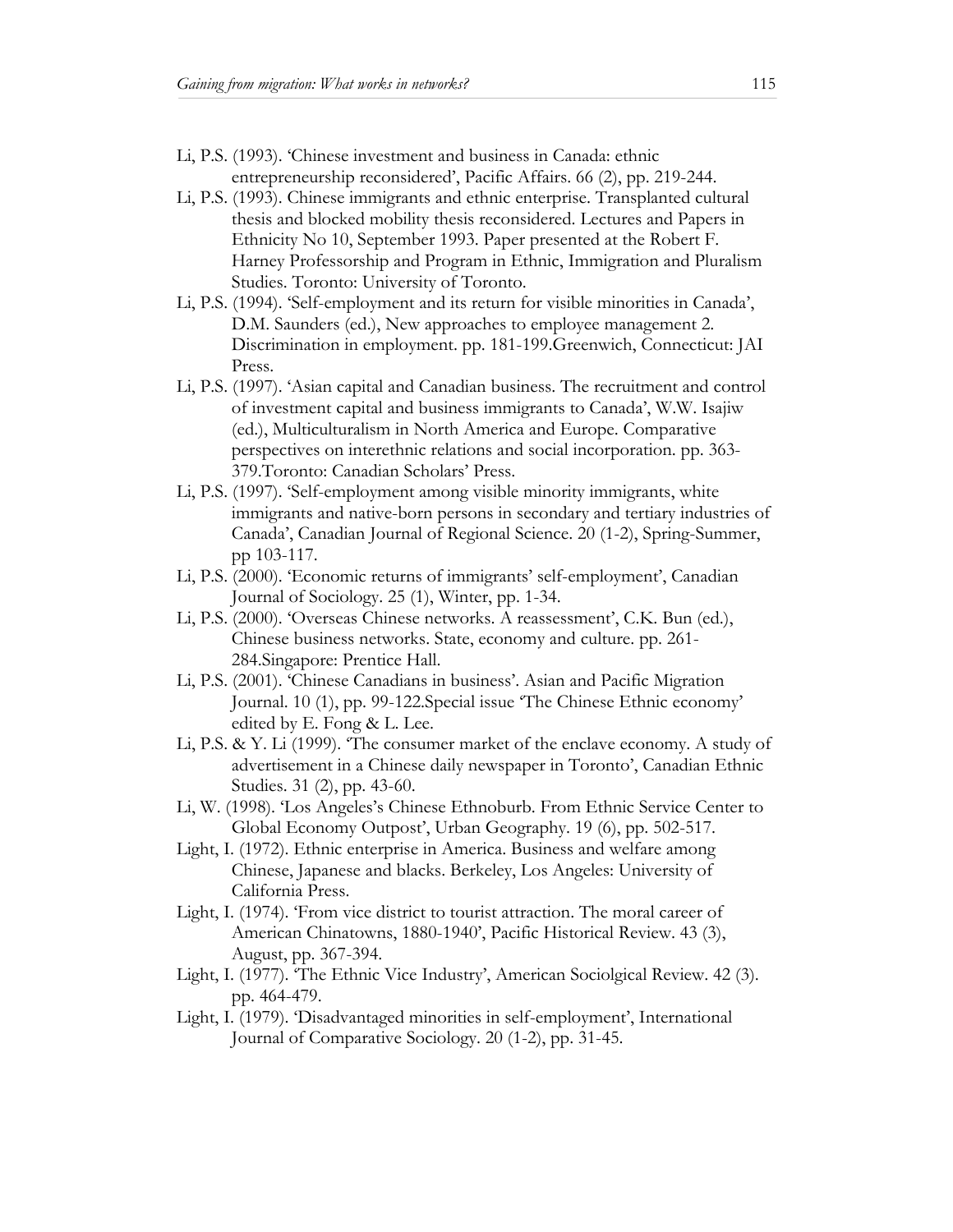- Light, I. (1979). 'Disadvantaged minorities in self-employment', W. Petersen (ed.), The background to ethnic conflict. pp. 31-45.Leiden: E.J. Brill.
- Light, I. (1980). 'Asian entreprise in America. Chinese, Japanese and Koreans in small business', S. Cummings (ed.), Self help in urban America. Patterns of minority business enterprise. pp. 33-57.Port Washington, New York: Kennikat Press.
- Light, I. (1984). 'Immigrant and ethnic enterprise in North America', Ethnic and Racial Studies.
- Light, I. (1985). 'Immigrant entrepreneurs in America. Koreans in Los Angeles', N. Glazer (ed.), Clamor at the gates. The new American immigration. pp. 161-178.San Fransisco: Institute for Contemporary Studies.
- Light, I. (1986). 'Ethnicity and business enterprise', M.M. Stolarik & M. Friedman (eds.), Making it in America. The role of ethnicity in business enterprise. Lewisburg, PA: Bucknell University Press.
- Light, I. (1991). 'Immigrant and ethnic enterprise in North America'. N.R. Yetman (ed.), Majority and minority. The dynamics of race and ethnicity in American life. pp. 307-318.Fifth edition. Boston: Allyn and Bacon.
- Light, I. (1996). 'ROSCAs to the rescue. How immigrant credit can rebuild America', The American Enterprise. 7, pp. 50-52.
- Light, I. (2000). 'Ethnic economy and social exclusion. The view from North America', H. Esser, T. Jurado, I. Light, C. Petry & G. Pieri (eds.), Towards emerging ethnic classes in Europe? Volume 1. Workshop proceedings, project conclusions, integration and ethnic stratification, ethnic economy and social exclusion. pp. 85-126.Weinheim: Freudenberg Stiftung.
- Light, I. (2000). 'Globalisation and migration networks'. J. Rath (ed.), Immigrant businesses. The economic, political and social environment. pp. 162- 181.Migration, Minorities and Citizenship Series. Houndsmills, Basingstoke, Hampshire and New York: Macmillan Press and St. Martin's Press.
- Light, I. (2001). 'Globalization, Transnationalism and Trade'. Asian and Pacific Migration Journal. 10 (1), pp. 53-80.Special issue edited by E. Fong & L. Lee.
- Light, I. (2001). 'Globalization, Transnationalism and Trade'. Asian and Pacific Migration Journal. 10 (1).Special issue 'The Chinese Ethnic economy' edited by E. Fong & L. Lee.
- Light, I. (2001). 'The Chicago School and the Ethnic Economy', J. Mucha, D. Kaesler & W. Winclawski (eds.), Mirrors and Windows. pp. 173- 182.Torun: Copernicus University.
- Light, I. (2002). 'Immigrant place entrepreneurs in Los Angeles, 1970-99', International Journal of Urban and Regional Research. 26 (2), June, pp. 215-228.
- Light, I. & C. Wong (1975). 'Protest or work. Dilemmas of the tourist industry in American Chinatowns'. American Journal of Sociology. 80(6) , pp. 1342-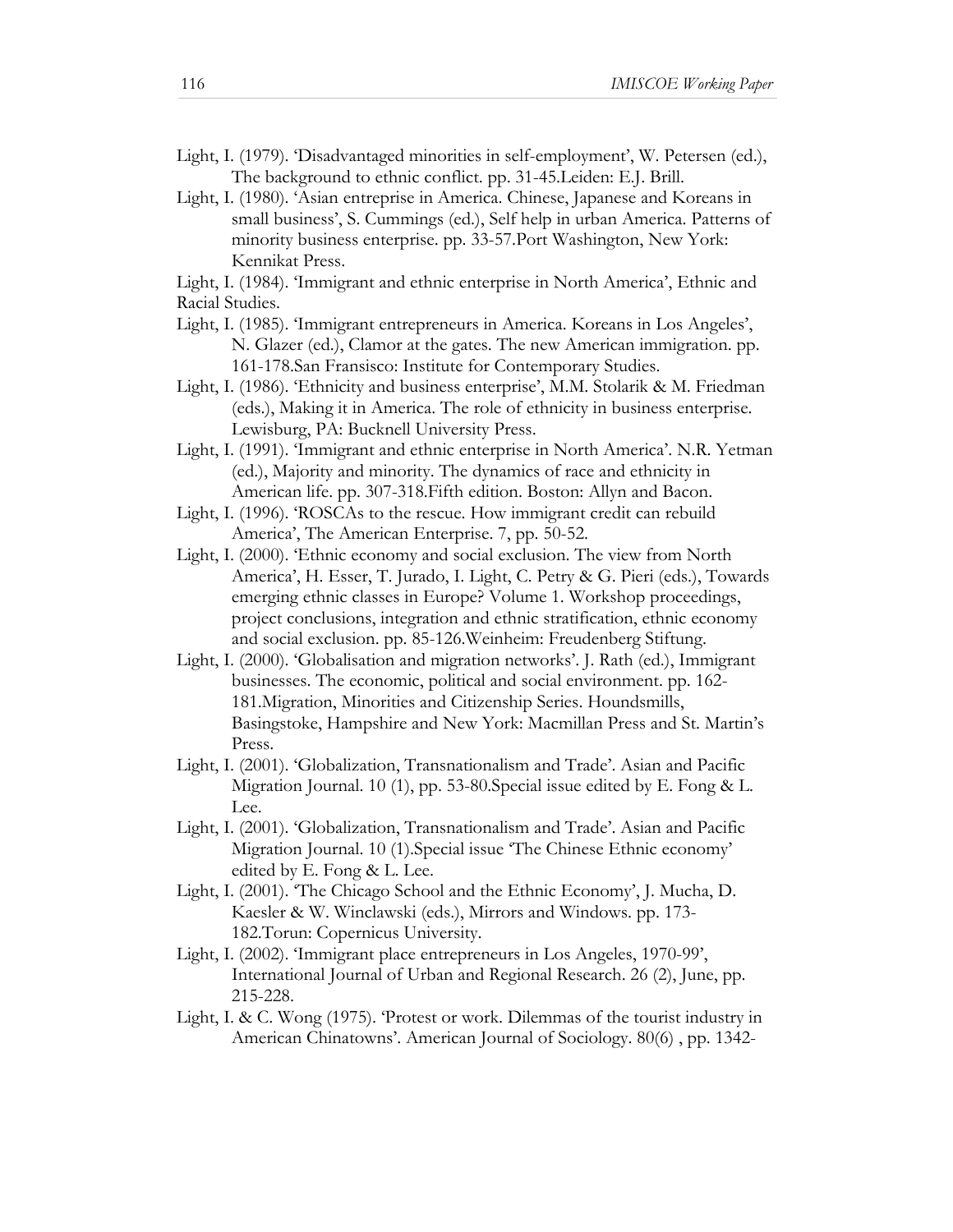1369.Reprinted in 'Asian Americans' Vol. 2, R. Endo, S. Sue & N. Wagner (eds.), NP: Sience and Behavior Books, pp. 85-108.

- Light, I. & A.A. Sanchez (1987). 'Immigrant entrepreneurs in 272 SMSAs', Sociological Perspectives. 30 (4), October, pp. 373-399.
- Light, I. & E. Bonacich (1988). Immigrant entrepreneurs. Koreans in Los Angeles, 1965-1982. Berkeley, California: University of California Press.
- Light, I. & P. Bhachu (1993). Immigration and entrepreneurship. Culture, capital and ethnic networks. New Brunswick/ London: Transaction Publishers.
- Light, I. & S. Karageorgis (1994). 'The ethnic economy', N.J. Smelser & R. Swedberg (eds.), The handbook of economic sociology. pp. 647- 671.Princeton, N.J., New York: Princeton University Press, Russell Sage Foundation.
- Light, I. & C. Rosenstein (1995). 'Expanding the interaction theory of entrepreneurship', A. Portes (ed.), The economic sociology of immigration. Essays on networks, ethnicity, and entrepreneurship. pp. 166-212.New York: Russell Sage Foundation.
- Light, I. & C. Rosenstein (1995). Race, ethnicity and entrepreneurship in urban America. New York: Aldine de Gruyter.
- Light, I. & E. Roach (1996). 'Self-employment. Mobility ladder or economic lifeboat?', R. Waldinger & M. Bozorgmehr (eds.), Ethnic Los Angeles. pp. 193-213.New York: Russell Sage Foundation.
- Light, I. & R.E. Isralowitz (eds.) (1997). Immigrant entrepreneurs and immigrant asorption in the United States and Israel. Aldershot: Ashgate.
- Light, I. & S. Karageorgis (1997). 'Economic saturation and immigrant entrepreneurship', I. Light & E. Isralowitz (eds.), Immigrant entrepreneurs and immigrant absorption in the United States and Israel. pp. 1- 18.Aldershot: Ashgate.
- Light, I. & M. Pham (1998). 'Beyond creditworthy. Microcredit and informal credit in the United States', Journal of Developmental Entrepreneurship. 3 (1), Summer, pp. 35-51.
- Light, I. & S.J. Gold (2000). Ethnic economies. San Diego: Academic Press.
- Light, I., G. Sabagh, M. Bozorgmehr & C. Der-Martirosian (1992). 'Los Angeles. L'économie ethnique iranienne'. Revue Européenne des Migrations Internationales. 8 (1), pp. 155-169.Special issue 'Entrepreneurs entre deux mondes. Les créations d'entreprises par les étrangers. France, Europe, Amérique du Nord', edited by Body-Gendrot, S., E. Ma Mung & C. Hodeir.
- Light, I., G. Sabagh, M. Bozorgmehr & C. Der-Martirosian (1993). 'Internal ethnicity in the ethnic economy', Ethnic and Racial Studies. 16 (4), October, pp. 579-595.
- Light, I., G. Sabagh, M. Bozorgmehr & C. Der-Martirosian (1994). 'Beyond the ethnic enclave economy', Social Problems. 41 (1), February, pp. 65-80.
- Light, I., G. Sabagh, M. Bozorgmehr & C. Der-Martirosian (1995). 'Ethnic economy or ethnic enclave economy?', M. Halter (ed.), New migrants in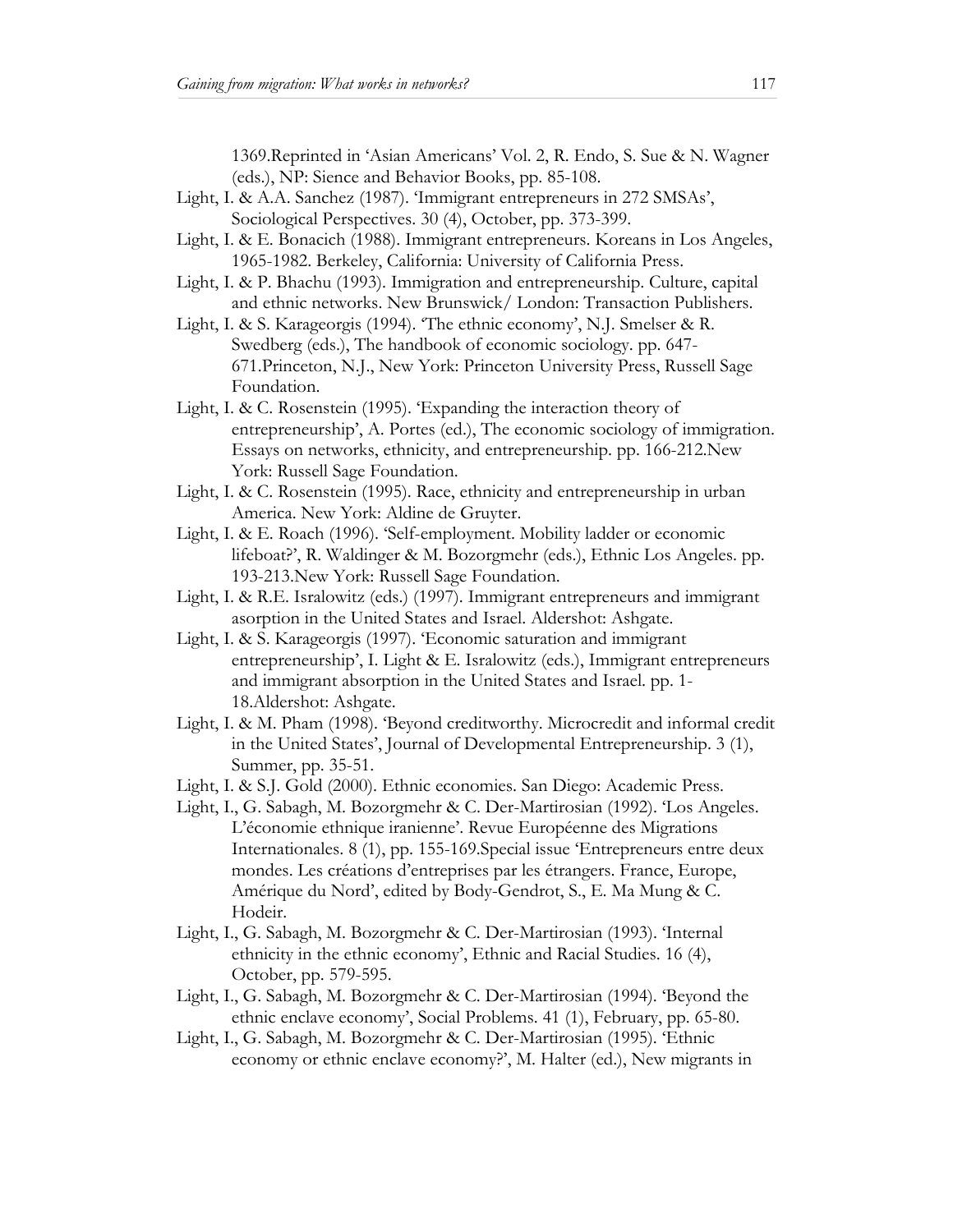the marketplace. Boston's ethnic entrepreneurs. pp. 23-42.Massachusetts: University of Massachusetts Press.

- Light, I., G. Sabagh, M. Bozorgmehr & C. Der-Martirosian (1997). 'The four Iranian ethnic economies in Los Angeles', I. Light & E. Isralowitz (eds.), Immigrant entrepreneurs and immigrant absorption in the United States and Israel. pp. 18-37.Aldershot, Brookfield USA, Singapore, Sydney: Ashgate.
- Light, I., M. Bozorgmehr, C. Der Martirosian & G. Sabagh (1992). Ethnic economy or ethnic enclave economy?. Lectures and Papers in Ethnicity No 7, August 1992. Toronto: University of Toronto.
- Light, I., P. Bhachu & S. Karageorgis (1993). 'Migration networks and immigrant entrepreneurship', I. Light & P. Bhachu (eds.), Immigration and entrepreneurship. Culture, capital and ethnic networks. pp. 25-49.New Brunswick and London: Transaction Publishers.
- Light, I., R. Bernard & R. Kim (1999). 'Immigrant incorporation in the garment industry of Los Angeles', International Migration Review. 33 (1), Spring, pp. 26-54.
- Light, I., R. Kim & C. Hum (1997). Globalization, vacancy chains, or migrant networks? Immigrant employment and income in greater Los Angeles, 1970-1990.
- Light, Ivan & Carolyn Rosenstein (1995). Race, Ethnicity and Entrepreneurship in Urban America. New York: Aldine de Gruyter.
- Lin, J. (1998). 'Globalization and the revalorizing of ethnic places in immigration gateway cities', Urban Affairs Review. 34 (2), 313-339.
- Lin, J. (1998). Reconstructing Chinatown. Ethnic enclave, global change. Minneapolis: University of Minnesota Press.
- Lindio-McGovern, L. (2003). 'Labot export in the context of globalization. The experience of Filipino domestic workers in Rome', International Sociology. 18 (3), September, pp. 513-534.
- Linssen, P.F.A.M., W.M.C. Engels & R.H. Setzpfand (1993). Onderzoek aanbodzijde. Deelrapport II bij het onderzoek naar de effecten van het beleid inzake het ondernemerschap van allochtonen. Utrecht: Coopers & Lybrand Management Consultants.
- Lo, L., C. Teixeira & M. Truelove (2002). 'Cultural Resources, Ethnic Strategies, and Immigrant Entrepreneurship: A Comparitive Study of Five Immigrant Groups in Toronto'. Joint Centre of Excellence for Research on Immigration and Settlement (CERIS). Working Paper Series # 21; order at http://ceris.metropolis.net.
- Lof, E. (1996). 'Immigranten als ondernemers. De onderdrukte dynamiek van de Nederlandse economie', Intermediair. 32 (11), 15 maart.
- Lofstrom, M. (2000). Self-employment and earnings among high-skilled immigrants in the United States. IZA Discussion Paper 175, online available: http://www.iza.org/publications/discussion\_paper/dp175.pdf .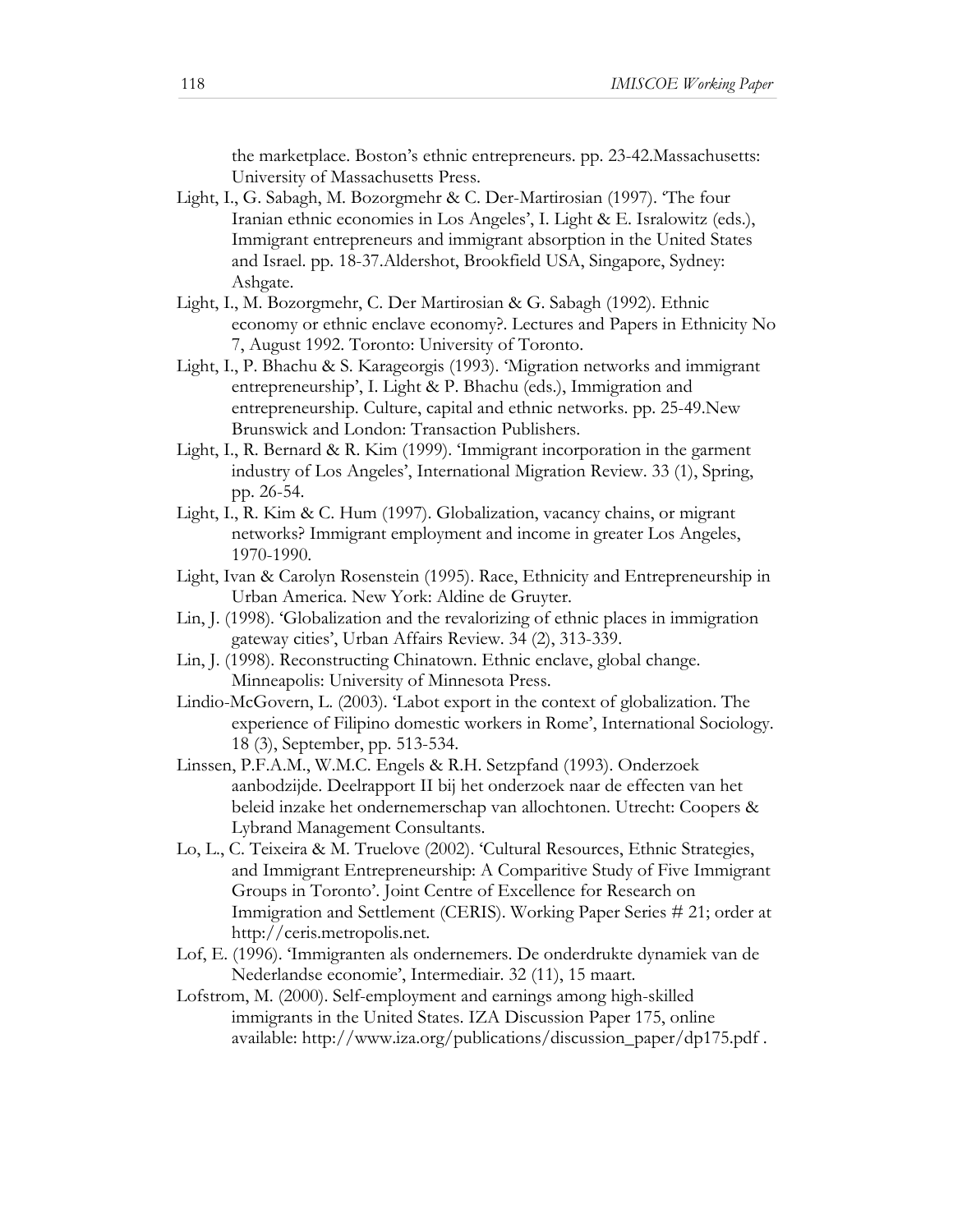- Logan, J.R., R. Alba & B.J. Jones (2003). 'Enclaves and entrepreneurs. Assessing the payoff for immigrants and minorities', International Migration Review. 37 (2), Summer, pp. 344-388.
- Lopez, D. & C. Feliciano (2000). 'Who does what? California's emerging plural labor force', R. Milkman (ed.), Organizing immigrants. The challenge for unions in contemporary California. pp. 25-48.Ithica & LondonIthica & London: ILR Press/Cornell University Press.
- Loucky, J., M. Soldatenko, G. Scott & E. Bonacich (1994). 'Immigrant enterprise and labor in the Los Angeles garment industry', E. Bonacich, L. Cheng, N. Chinchilla, N. Hamilton & P. Ong (eds.), Global production. The apparel industry in the Pacific Rim. pp. 345-361.Philadelphia: Temple University Press.
- Lourens, P. & J. Lucassen (). Arbeitswanderung und berufliche Specialisiering. Die lippischen Ziegler im 18. Und 19. Jahrhundert.. Paper Studien zur Historischen Migrationsforschung 6. Osnabruck: Universitatsverlag Rasch.
- Lovell-Troy, L. (1980). 'Clan structure and economic activity. The case of Greeks in small business enterprise', S. Cummings (ed.), Self-help in urban America. Port Washington, New York: Kennikat Press.
- Lovell-Troy, L. (1981). 'Ethnic occupation structures. Greeks in the pizza business', Ethnicity. 8, pp. 82-95.
- Lovell-Troy, L.A. (1990). The social basis of ethnic enterprise. Greeks in the pizza business. European Immigrants and American Society. A Collection of Studies and Dissertations. New York/ London: Garland Publishing, Inc..
- Low, A. (2000). Asian-Born Female Entrepreneurs in Sidney. International Trade and Computer Technology. The 2nd OECD Conference on Women Entrepreneurs in SMEs. Realising the Benefits of Globalisation and the Knowledge-Based Economy, Paris, 29-30 November 2000. Sidney.
- Low, A. (2001). The Role of Chinese Women Entrepreneurs in Community Organisations. Sydney: University of Technology.
- Low, A. (2003). Embedded Intersections of Immigrant Female Entrepreneurship: A study of Asian-born Women Entrepreneurs in Sydney. I en II.Thesis PhD.
- Lubin, N. (1985). 'Small business owners', R.J. Simon (ed.), New lives. The adjustment of Soviet and jewish immigrants in the US and Israel. Ch. 7.Lexington, Massachusetts: Lexington Books.
- Lucassen, J. (1994). 'Joodse Nederlanders 1796-1940. Een proces van omgekeerde minderheidsvorming', H. Berg, T. Wijsenbeek & E. Fischer (eds.), Venter, fabriqueur, fabrikant. Joodse ondernemers en ondernemingen in Nederland 1796-1940. pp. 32-47.Amsterdam: Joods Historisch Museum, NEHA.
- Lucassen, L. (1998). 'Het voordeel van de ambulant. Zigeuners als etnische ondernemers in Nederland (1868-1940)?', J. Rath & R. Kloosterman (eds.), Rijp en groen. Het zelfstandig ondernemerschap van immigranten in Nederland. pp. 61-75.Amsterdam: Het Spinhuis.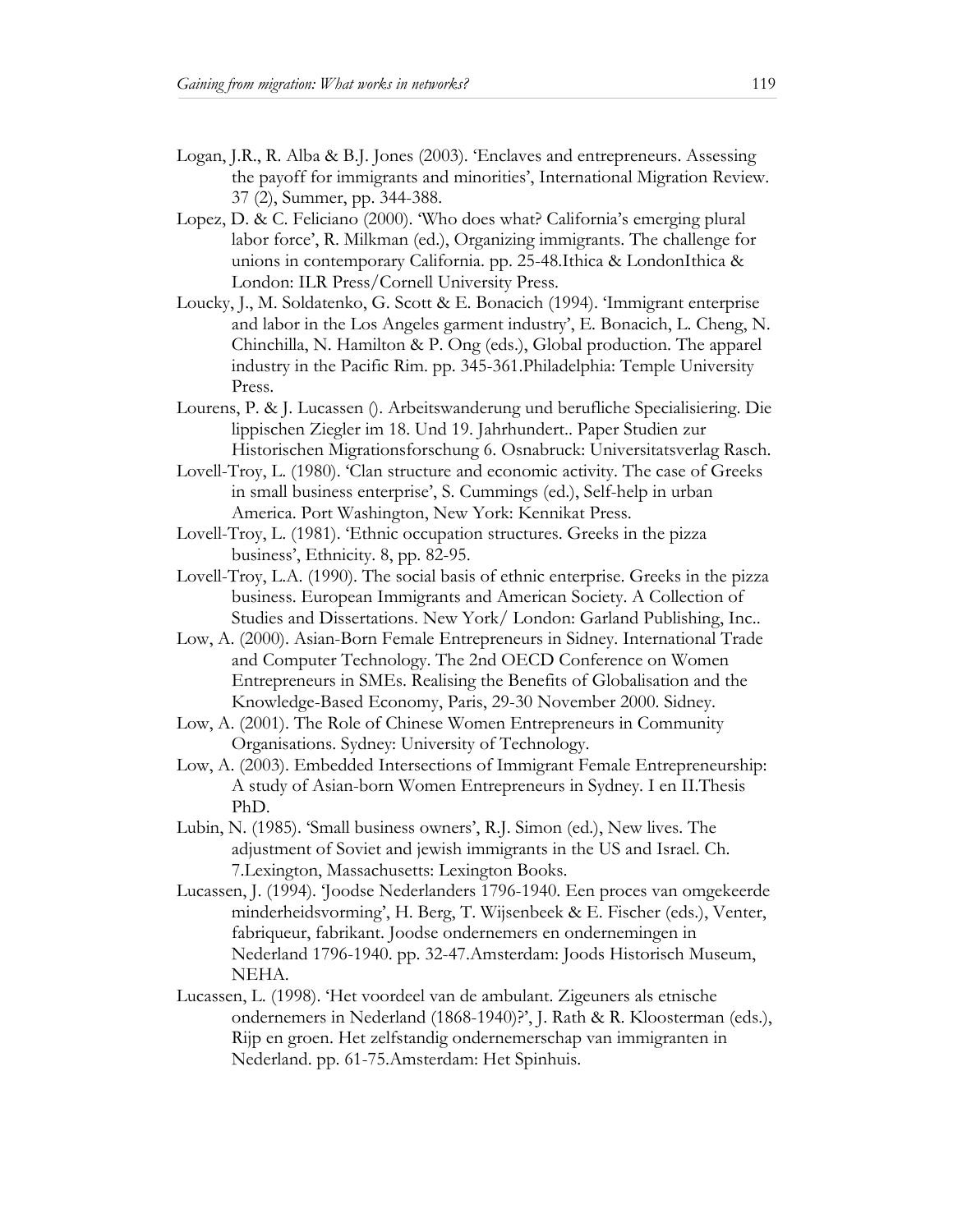- Lucassen, L. & F. Vermeulen (1999). Immigranten en lokale arbeidsmarkt. Vreemdelingen in Den Haag, Leiden, Deventer en Alkmaar (1920-1940). CGM -Working papers 1. Info: http://home.pscw.uva.nl/willems and http://www.hum.uva.nl/pion-imm. Amsterdam: Centrum voor de Geschiedenis van Migranten.
- Luk, C.M. (2001). 'Subethnicity and identity: Socio-cultural interpretations of Chinese business titles in Toronto'. Asian and Pacific Migration Journal. 10 (1).Special issue 'The Chinese Ethnic economy' edited by E. Fong & L. Lee.
- Ma Mung, E. (1992). 'L'expansion du commerce ethnique. Asiatiques et Maghrébins dans la région parisienne'. Revue Européenne des Migrations Internationales. 8 (1).Special issue 'Entrepreneurs entre deux mondes. Les créations d'entreprises par les étrangers. France, Europe, Amérique du Nord', Body-Gendrot, S., E. Ma Mung & C. Hodeir (eds).
- Ma Mung, E. (1996). 'Entreprise economique et appartenance ethnique', Revue Européenne des Migrations Internationales. 12 (2).
- Ma Mung, E. (2000). La diaspora Chinoise. Geographie d'une migration. Gap/Paris: Editions Ophrys.
- Ma Mung, E. & M. Guillon (1986). 'Les commerçants étrangers dans l'agglomération Parisienne', Revue Européenne des Migrations Internationales. 2 (3), pp. 105-134.7 (2), April, pp. 195-216.
- Ma Mung, E. & G. Simon (1990). Commerçants Maghrebins et Asiatiques en France. Paris.
- Magliocco, S. (1998). 'Playing with food. The negotiation of identity in the ethnic display event by Italian Americans in Clinton, Indiana', B.G. Shortridge & J.R. Shortridge (eds.), The Taste of American Place. A Reader on Regional and Ethnic Foods. pp. 145-161.Lanham: Rowman and Littlefield.
- Malheiros, J.M. (1999). 'Immigration, clandestine work and labour market strategies. The construction sector in the metropolitan region of Lisbon'. South European Society & Politics. 3 (3), pp. 169-185.Special Issue 'Immigrants and the Informal Economy in Southern Europe'.
- Mar, D. (1991). 'Another look at the enclave economy thesis. Chinese immigrants in the ethnic labor market', Amerasia Journal. 17, pp. 5-21.
- Marger, M.N. (1989). 'Asians in the Northern Ireland economy', New Community. 15 (2), January, pp. 203-210.
- Marger, M.N. (1989). 'Business strategies among East Indian entrepreneurs in Toronto. The role of group resources and opportunity structure', Ethnic and Racial Studies. 12 (4), October, pp. 539-563.
- Marger, M.N. (1990). 'East Indians in small business. Middleman minority or ethnic enclave?', New Community. 16 (4), July, pp. 551-560.
- Marger, M.N. (1994). Immigrant entrepreneurs in Ontario. Group characteristics, business strategies and social adaptation.Research report. Toronto: Ontario Ministry of Economic Development and Trade.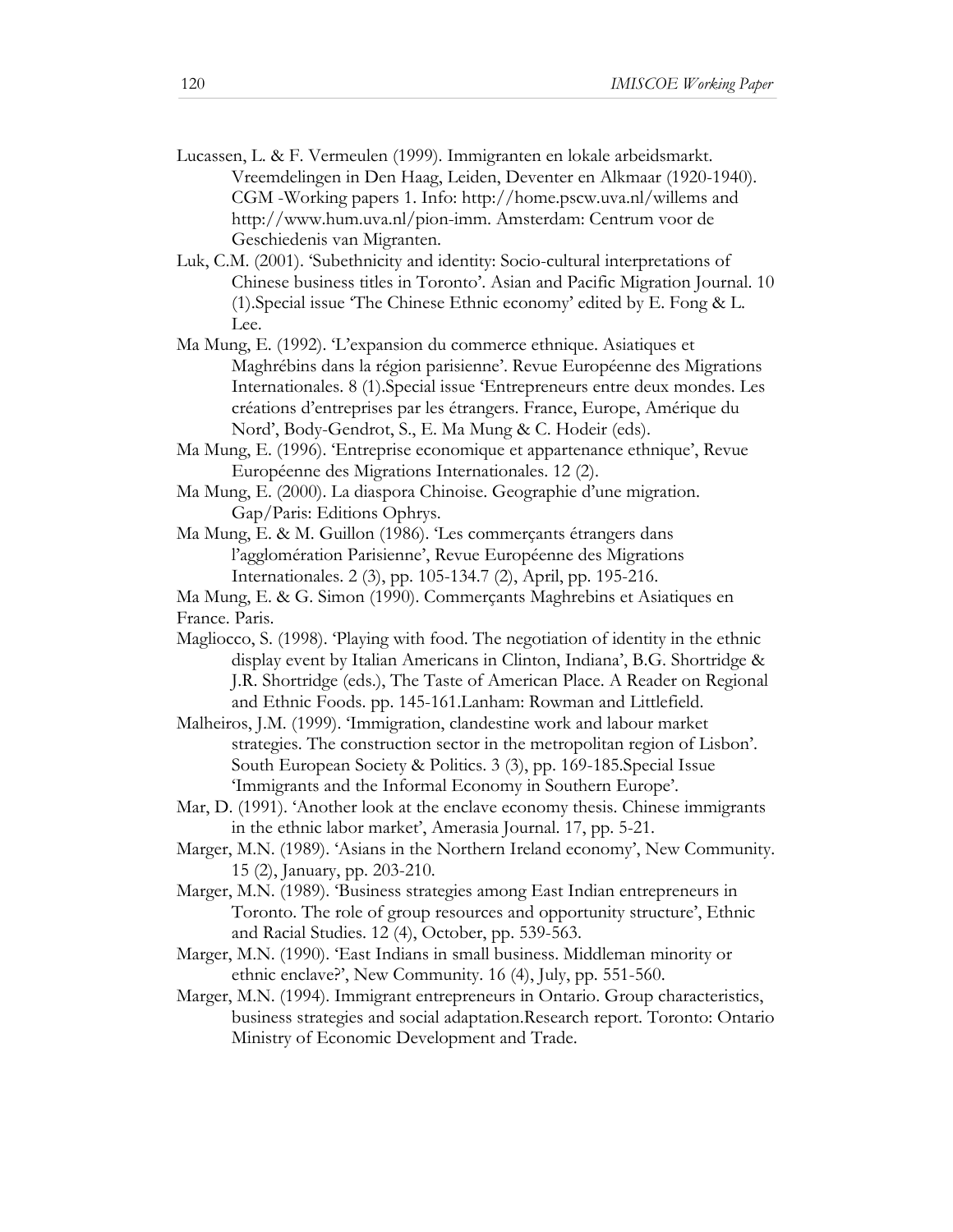- Marger, M.N. (1997). 'Immigrant business as a form of ethnic economic adaptation. The north American context', W.W. Isajiw (ed.), Multiculturalism in North America and Europe. Comparative perspectives on interethnic relations and social incorporation. pp. 261-271.Toronto: Canadian Scholars Press.
- Marger, M.N. (2001). 'The use of social and human capital among Canadian business immigrants', Journal of Ethnic and Migration Studies. 27 (3), July, pp. 439-453.
- Marger, M.N. & C.A. Hoffman (1991). 'Ethnic enterprise in six metropolitan areas', Sociology and Social Research. 75 (April), pp. 144-157.
- Marger, M.N. & C.A. Hoffman (1992). 'Ethnic enterprise in Ontario. An analysis of immigrant participation in the small business sector', International Migration Review. 26 (3), Fall, pp. 968-981.
- Marie, C.V. (1992). 'Les étrangers non-salariés en France, symbole de la mutation économique des années '80'. Revue Européenne des Migrations Internationales. 8 (1).Special issue 'Entrepreneurs entre deux mondes. Les créations d'entreprises par les étrangers. France, Europe, Amérique du Nord', Body-Gendrot, S., E. Ma Mung & C. Hodeir (eds.).
- Mars, G. & R. Ward (1984). 'Ethnic business development in Britain. Opportunities and resources', R. Ward & R. Jenkins (eds.), Ethnic communities in business. Strategies for economic survival. pp. 1- 19.Cambridge: Cambridge University Press.
- Martina, J. (1999). Etnisch ondernemerschap in Gelderland. Deel 2. Studie naar de knelpunten van het etnisch ondernemen in Arnhem en de behoefte aan ondersteuning. Rapportenreeks nr. 11. Arnhem: Osmose.
- Martis, G.M.F. (1994). Het etnisch ondernemerschap. Een analyse van het Turks en Marokkaans ondernemerschap in Oost-Brabant. Afstudeerwerkstuk voor de sectie Organisatie van de Onderneming, Vakgroep Bedrijfseconomie, Faculteit der Economische Wetenschappen, Wetenschapswinkel, Katholieke Universiteit Brabant.
- Mason, S. (2003). 'Self-employment policies from the perspective of citizenship, gender and ethnicity'. International Review of Sociology. 13 (1), pp. 219- 234.Special issue on Self-employment.
- Masurel, E., J. Holleman & K. Yüzer (2003). Lokale participatie etnische ondernemers. Amsterdam: Economisch en Sociaal Instituut, VU.
- Masurel, E., Nijkamp, M. Tastan & G. Vindigni (2001). Motivations an Performance Conditions for Ethnic Entrepreneurship. Tinbergen Institute Discussion Paper TI 2001-048/3. Amsterdam: Vrije Universiteit Amsterdam, Department of Spatial Economics.
- Mata, F. & R. Pendakur (1999). 'Immigration, labor force integration and the pursuit of selfemployment', International Migration Review. 33 (2), Summer.
- Mavratsas, C. (1993). Ethnic entrepreneurialism, social mobility and embourgeoisement. The formation and intergenerational evolution of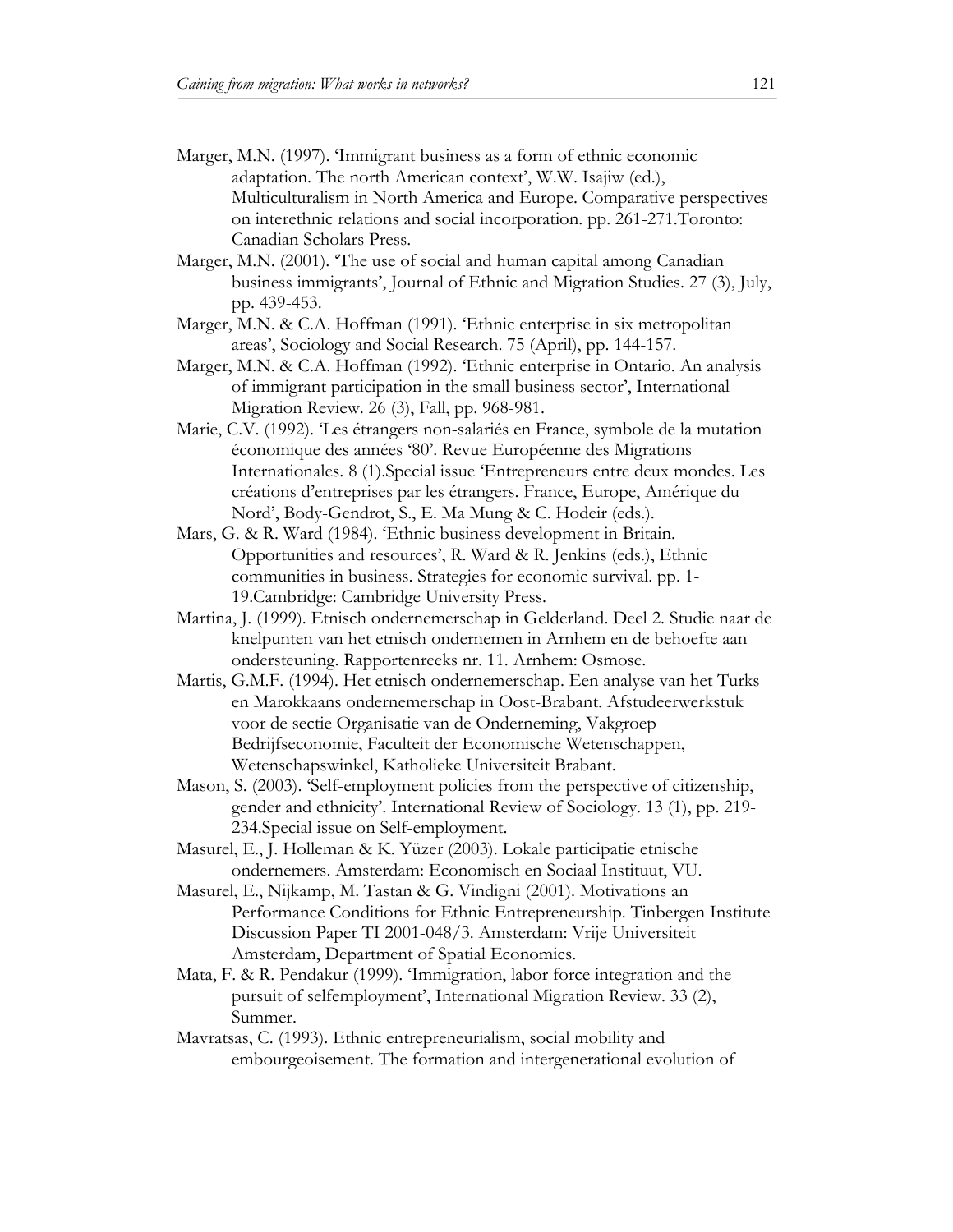Greek-American economic culture. Ph.D. dissertation, Boston University. Boston.

- Mavratsas, C. (1995). 'Greek-American economic culture. The intensification of economic life and a parallel process of puritanization', M. Halter (ed.), New migrants in the marketplace. Boston's ethnic entrepreneurs. pp. 97- 119.Massachusetts: University of Massachusetts Press.
- Maxim, P.S. (1992). 'Immigrants, visible minorities and self-employment', Demography. 29, pp. 181-198.
- Mazumdar, S., S. Mazumdar, F. Docuynanan & C.M. McLaughlin (2000). 'Creating a Sense of Place. The Vietnamese-Americans and Little Saigon', Journal of Environmental Psychology. 20, pp. 319-333.
- McEvoy, D. & H.E. Aldrich (1986). 'Survival rates of Asian and white retailers', International Small Business Journal. 4 (3), Spring, pp. 28-37.
- McEvoy, D. & T.P. Jones (1993). 'Relative economic welcomes. South Asian retailing in Britain and Canada', H. Rudolph & M. Morokvasic (eds.), Bridging states and markets. International migration in the early 1990s. pp. 141- 162.Berlin: Edition Sigma.
- McEvoy, D., H.E. Aldrich, J.C. Cater & T.P. Jones (1979). 'Retail and service business and the immigrant community. Final report', Project HR5520, Social Science Research Council, London.
- McGoldrick, C. & D.E. Reeve (1989). Black business in Kirklees. A survey of Afro-Caribbean and south Asian business in Kirklees metropolitan district. Kirklees Metropolitan District Council.
- McLaughlin, C.M. & P. Jesilow (1998). 'Conveying a sense of community along Bolsa Avenue. Little Saigon as a model of ethnic commercial International Migration. 36 91), pp. 49-65.
- Meijer, J.N. (1983). 'De meewerkende echtgenote. Theoretisch onzichtbaar maar praktisch onmisbaar'. Sociologische Gids. 30 (3-4), mei/augustus, pp. 223- 236.Themanummer 'Het midden- en kleinbedrijf' (redactie A.L. Mok).
- Mergenhagen, P. (1996). Black-owned businesses. American Demographics.
- Metcalf, H., T. Modood & S. Virdee (1996). Asian self-employment. The interaction of culture and economics in England. London: Policy Studies Institute.
- Meulen, A. van der & W. Heilbron (1995). 'The rise and drives of Surinamese and Turkish entrepreneurs of both sexes in an Amsterdam neighbourhood. The case of Mustafa', Journal of Social Sciences. 1995 (2), pp. 63-78.
- Mevissen, J.W.M., A. Schoorlemmer & Ch. de Wolff (1994). Voor wie werkt thuiswerk? De betekenis van thuiswerk voor bedrijven en thuiswerksters in zes sectoren. O&A Rapport 94- 06. Rijswijk:
	- Arbeidsvoorzieningenorganisatie centraal bureau, sector OAV TP 103.
- Meyer, B. (1990). Why are there so few black entrepreneurs?. Working Paper no. 3537. National Bureau of Economic Research.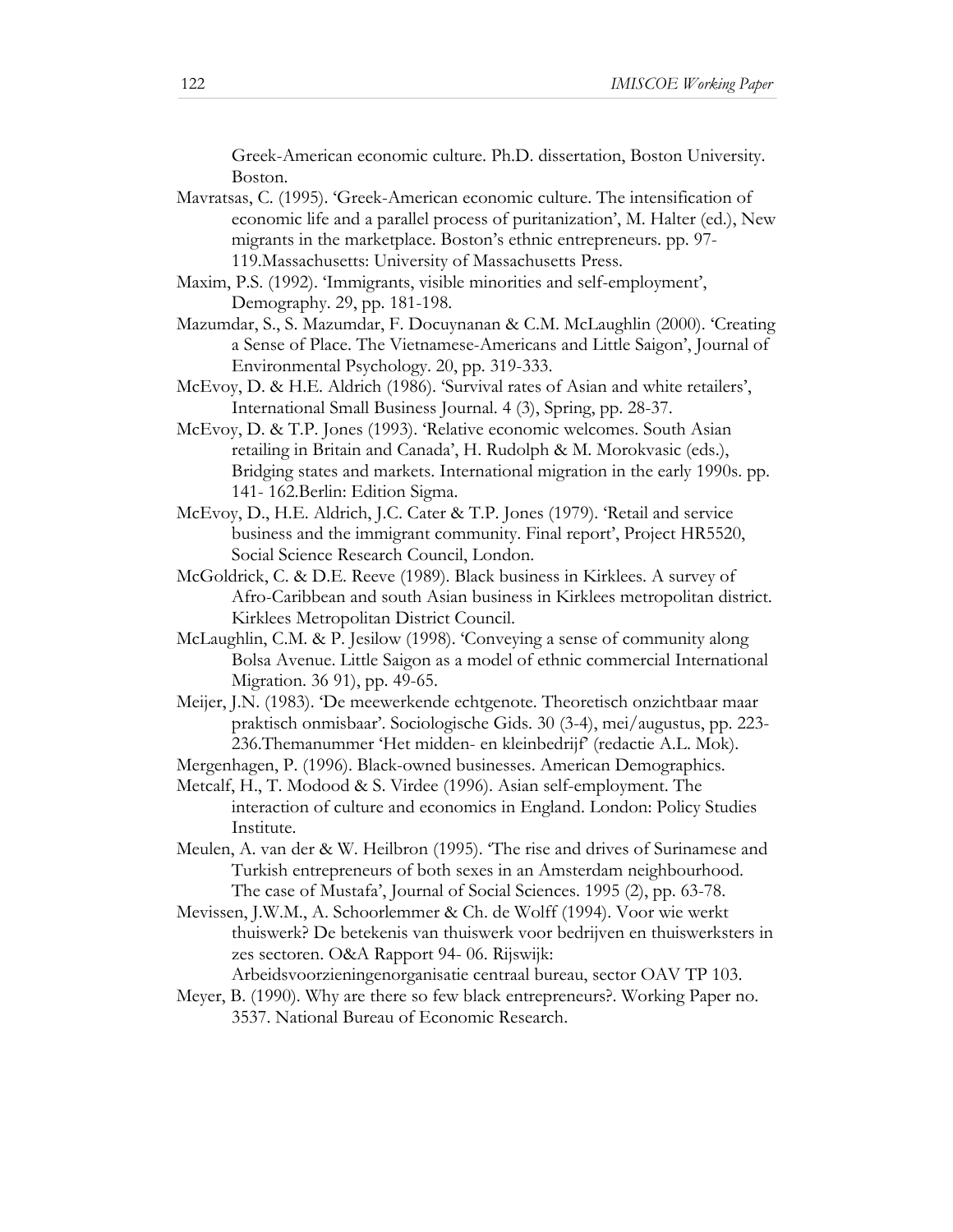- Miellet, R.L. (1986). 'Westfaalse ondernemers en de opkomst van het Nederlandse grootwinkelbedrijf tot circa 1920', Jaarboek voor de Geschiedenis van Bedrijf en Techniek. 3, pp. 135-157.
- Miellet, R.L. (1987). 'Immigratie van katholieke Westfalers en de modernisering van de Nederlandse detailhandel'. Tijdschrift voor Geschiedenis. 100 (3), pp. 374-393.Immigratie.
- Miellet, R. (1994). 'Joodse ondernemers in het Nederlandse grootwinkelbedrijf in de negentiende en de eerste decennia van de twintigste eeuw', H. Berg, T. Wijsenbeek & E. Fischer (eds.), Venter, fabriqueur, fabrikant. Joodse ondernemers en ondernemingen in Nederland 1796-1940. pp. 78- 91.Amsterdam: Joods Historisch Museum, NEHA.
- Min, P.G. (). 'Factors contributing to ethnic business. A comprehensive synthesis', International Journal of Comparative Sociology. 28 (3-4).
- Min, P.G. (1984). 'A structural analysis of Korean business in the United States', Ethnic Groups. 6 (1), June, pp. 1-25.
- Min, P.G. (1984). 'From white collar occupations to small business. Korean immigrants' occupational adjustment', Sociological Quarterly. 25, pp. 333- 352.
- Min, P.G. (1986). 'Filipino and Korean immigrants in small business. A comparative analysis', Amerasia Journal. 13 (1), pp. 53-71.
- Min, P.G. (1988). Ethnic business enterprise. Korean small business in Atlanta. New York: Center for Migration Studies.
- Min, P.G. (1989). Some positive functions of ethnic business for an immigrant community. Koreans in Los Angeles. Final report submitted to the National Science Foundation, Sociology Division.
- Min, P.G. (1990). 'Problems of Korean immigrant entrepreneurs', International Migration Review. 24, pp. 436-455.
- Min, P.G. (1990). 'The social costs of immigrant entrepreneurship. A response to Edna Bonacich', Amerasia Journal. 15, pp. 187-194.
- Min, P.G. (1991). 'Cultural and economic boundaries of Korean ethnicity. A comparative analyses', Ethnic and Racial Studies. 14 (2), April, pp. 225-242.
- Min, P.G. (1992). 'Immigrant entrepreneurship and wife's overwork. Koreans in New York city', Korea Journal of Population and Development. 21, pp. 23-36.
- Min, P.G. (1996). Caught in the middle. Korean communities in New York and Los Angeles. Berkeley, Los Angeles, London: University of California Press.
- Min, P.G. & C. Jaret (1984). 'Ethnic business success. The case of Korean small business in Atlanta', Sociology and Social Research. 69 (3), pp. 412-435.
- Min, P.G. & M. Bozorgmehr (2000). 'Immigrant entrepreneurship and business patterns. A comparison of Koreans and Iranians in Los Angeles'. International Migration Review. 34 (3), Fall.issue #131 http://cmsny.org/cmspage3.htm.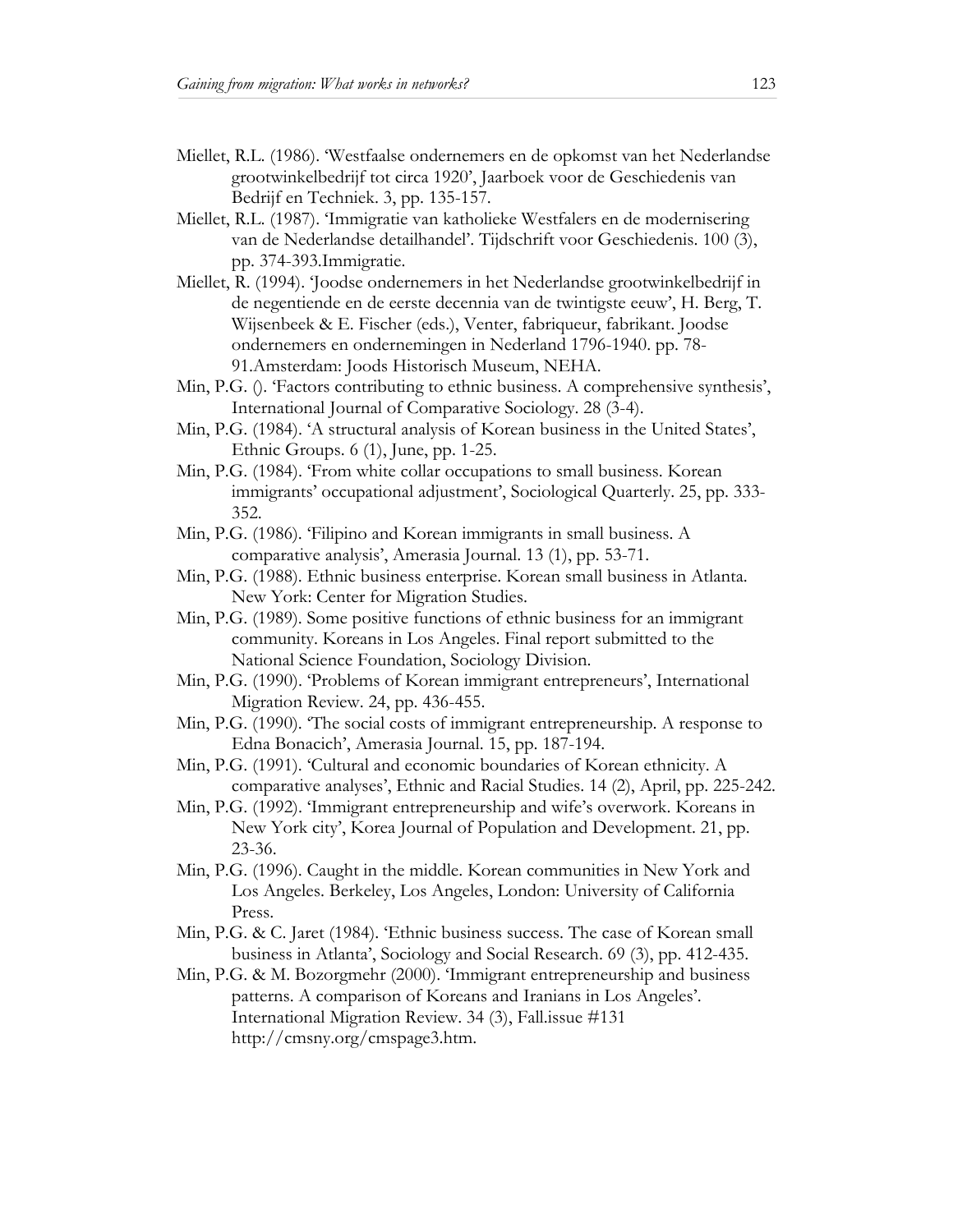- Minghuan, L. (2000). "We need two worlds". Chinese immigrant associations in a Western Society. Amsterdam: Amsterdam University Press.
- Mingione, E. (1995). 'Labour market segmentation and informal work in southern Europe', European Urban and Regional Studies. 2 (2), pp. 121-143.
- Ministere du Travail (1990). Des immigres createurs d'entreprises. Un apport a l'economie francaise. Paris: Ministere de la Solidarite, de la sante et de la protection sociale, Direction de la Population et des Migrations/ Ministere du Travail, de l'Emploi et de la Formation Professionelle, Delegation a l'emploi.
- Minority Business Development Agency (1997). Minority business and entrepreneurship. Internet: ftp://ftp.mbda.gov/ntrepp.pdf. Minority Business Development Agency, United States, Department of Commerce.
- Mitchell, K. (1993). 'Multiculturalism, or the United Colors of Capitalism?', Antipode. 25 (4), pp. 263-294.
- Mitchell, K. & K. Olds (2000). 'Chinese Business Networks and the Globalization of Property Markets in the Pacific Rim', H.W.C. Yeung & K. OldsGlobalization of Chinese Business Firms. pp. 195-217.Houndsmill: Macmillan.
- Mitter, S. (1986). 'Industrial restructuring and manufacturing homework. Immigrant women in the UK clothing industry', Capital and Class. 27, Winter, pp. 37-80.
- Mitter, S. (1986). Common fate, common bond. Women in the global economy. London: Pluto Press.
- Mitter, S. (1990). Computer-aided manufacturing and women's employment. The clothing industry in four EC countries. London: Springer Verlag.
- MKB Nederland (2001). Turkse MKB-Ondernemers. Krachtig georganiseerd. MKB Nederland.
- Moallem, M. (1991). 'Ethnic entrepreneurship and gender realtions among Iranians in Montreal, Quebec, Canada', A. Fathi (ed.), Iranian refugees and exiles since Khomeini. pp. 180-199.California: Mazda Publishers.
- Mobasher, M.M. (1996). Class, ethnicity, gender, and the ethnic economy. The case of Iranian immigrants in Dallas. Michigan: UMI Dissertation Services, Bell & Howell Company.
- Model, S. (1985). 'A comparative perspective on the ethnic enclave. Blacks, Italians, and jews in New York city', International Migration Review. 19 (1), pp. 64-81.
- Modood, T. (1991). 'The Indian economic success. A challenge to some race relations assumptions', Policy and Politics. 19 (3), pp. 177-189.
- Mollenkopf, J.H. & M. Castells (1991). Dual city. Restructuring New York. New York: Russell Sage Foundation.
- Moon, H.J. (1992). 'Korean merchants in the black community. Prejudice among the victims of prejudice', Ethnic and Racial Studies. 15 (3), July, pp. 395- 412.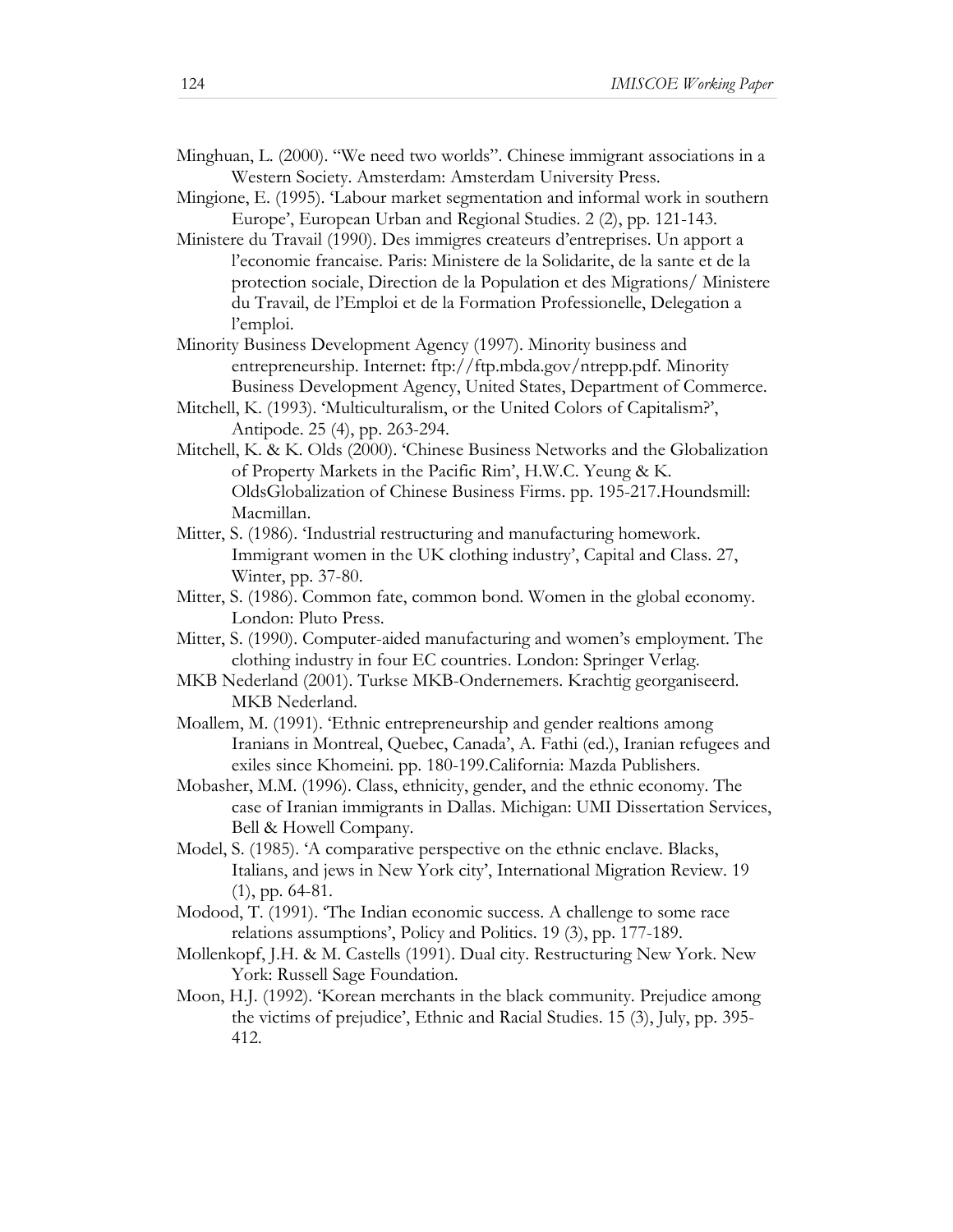- Moore, D.D. (1994). To the golden cities. Pursuing the American jewish dream in Miami and L.A. Cambridge, Massachusetts: Harvard University Press.
- Moore, R. (2000). 'Access to banking services and credit for UK ethnic minorities, refugees and asylum seekers', Radical Statistics. Autumn, pp. 16-24.
- Moors, G. (2000). 'Turkish and Moroccan ethnic enterprises in Belgium. Who participates?', R. Lesthaeghe (ed.), Communities and Generations. Turkish and Moroccan Populations in Belgium. pp. 321-339.Brussel: VUB University Press.
- Morgan, G. (1999). Transnational communities and business systems. ESRC Transnational, University of Oxford. Communities Programme Working Paper, WPTC-99-14. Available:
- http://www.transcomm.ox.ac.uk/wwwroot/working\_papers.htm. Morokvasic, M. (1987). 'Immigrants in parisian garment industry', Work,
- Employment and Society. 1 (4), December, pp. 441-462.
- Morokvasic, M. (1987). 'Le recours aux immigrés dans la confection parisienne. Elements de comparaison avec la ville de Berlin Ouest', Luttes contre les trafics de la main d'oeuvre 1985-86. Objectifs prioritaires. Le travail clandestin. pp. 199-242.Paris: La Documentation Francaise.
- Morokvasic, M. (1988). 'Garment production in a metropole of fashion. Small enterprise, immigrants and immigrant entrepreneurs', Economic and Industrial Democracy. 9 (1), February, pp. 83-97.
- Morokvasic, M. (1988). Minority and immigrant women in self-employment and business in France, Great Britain, Italy, Portugal, and the Federal Republic of Germany. V/1871/88-Engl.. Paris: EEC.
- Morokvasic, M. (1991). 'Die Kehrseite der Mode. Migranten als Flexibilisierungsquelle in der Pariser Bekleidungsproduktion. Ein Vergelich mit Berlin', Prokla. 83, Juni, pp. 264-284.
- Morokvasic, M. (1991). 'Roads to independence. Self-employed immigrants and minority women in five European states', International Migration. 29 (3), September, pp. 407-420.
- Morokvasic, M., A. Phizacklea & H. Rudolph (1986). 'Small firms and minority groups. Contradictory trends in the French, German and British clothing industries',International Sociology. 1 (4), December, pp. 397-419.
- Morokvasic, M., R. Waldinger & A. Phizacklea (1990). 'Business on the ragged edge. Immigrant and minority business in the garment industries of Paris, London and New York'. R. Waldinger, H. Aldrich, R. Ward & AssociatesEthnic entrepreneurs. Immigrant business in industrial societies. pp. 157-177.Sage Series on Race and Ethnic Relations Volume 1. Newbury Park/ London: Sage.
- Moshuus, G.H. (1992). 'Innvandrer og forretningsmann. 'Han er alltid så lur' ('Immigrant and bussiness man. 'He is always that smart')', L.L. Woon (ed.), Fellesskap til besvær? Om nyere innvandring til Norge. (An uneasy solidarity? On recent immigration to Norway.). Oslo, Norway: The University Press.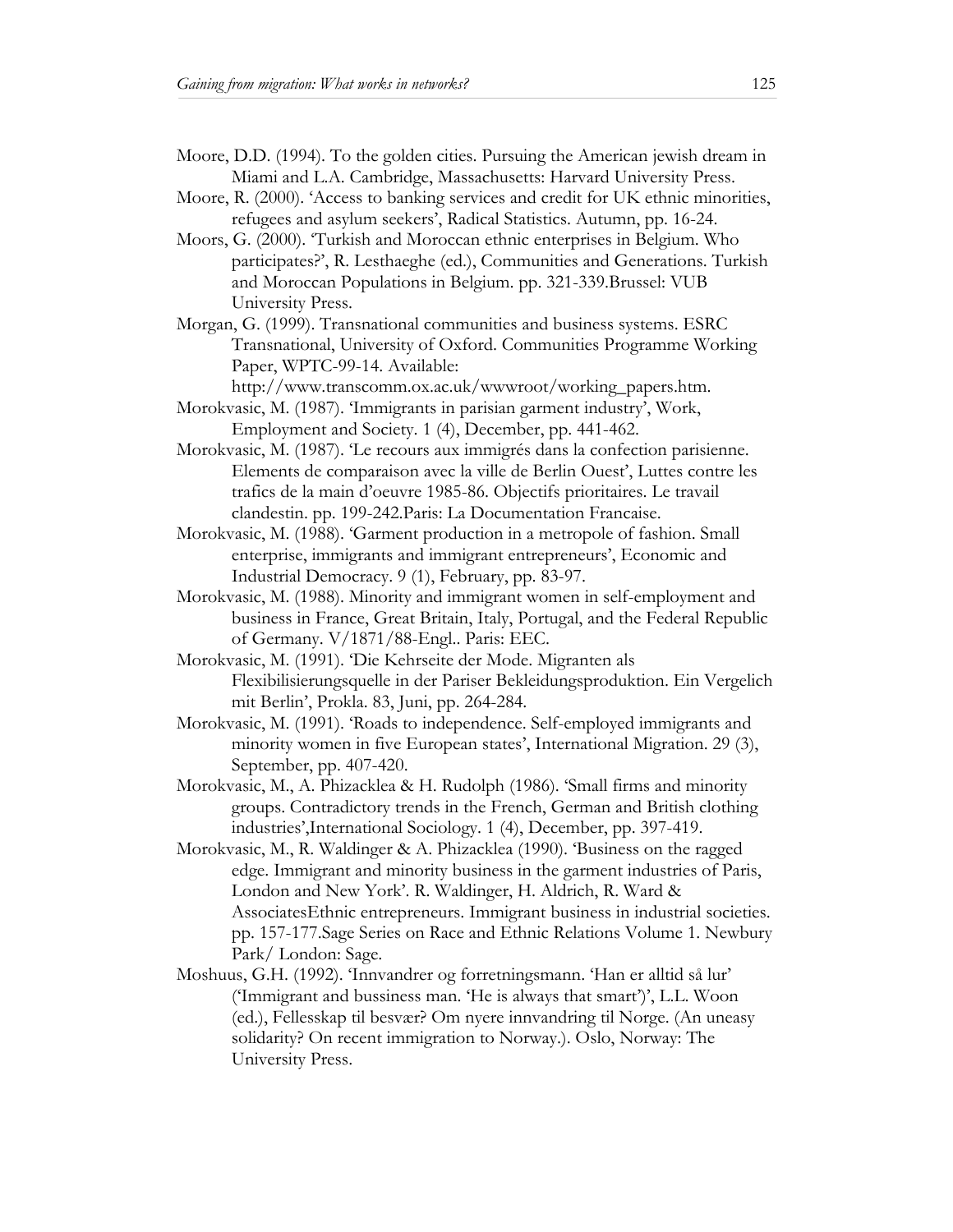- Municipality of Amsterdam (1997). Ethnic Entrepreneurship. A World of Opportunities. Amsterdam: Eurolink Amsterdam.
- Murphy, R. (2000). 'Return migration, entrepreneurship and local state corporatism in rural China. The experience of two counties in South Jiangxi', Journal of Contemporary China. 9 (24), pp. 231-.
- Nadel, S. (1990). Little Germany. Class, Ethnicity, and Religion in New York City, 1845-80. University of Illinois Press.
- Najib, A. (1995). 'Inte bara pizzerior och kiosker', Invandrare & Minoriteter. 1995(3), pp. 2-6.
- Najib, A.B. (1994). Immigrant small businesses in Uppsala. Disadvantages in labour market and success in small business activities. Uppsala.
- Najib, A.B. (1995). 'Immigrant business strategies. The role of ethnic resources and opportunity structure in Uppsala', Nordisk Samhällsgeografish Tidshrift. 1995 (20), pp. 101-115.
- nDoen, M.L. (2000). Migrants and Entrepreneurial Activities in Peripheral Indonesia. A Socio-Economic Model of Profit-Seeking Behaviour. Tinbergen Institute Research Series. Amsterdam: Proefschrift Vrije Universiteit.
- nDoen, M.L., C. Gorter, P., Nijkamp & P. Rietveld (1998). Ethnic entrepreneurship and migration. A survey from developing countries. Paper no. 98-081/3, available on http://www.fee.uva.nl/bieb/TIDPs/TIDP98nr.htm. Vrije Universiteit Amsterdam.
- Nederveen Pieterse, J. (2000). Social Capital, Migration and Cultural Difference. Beyond Ethnic Economies. Working Paper Series No. 327. The Hague: Institute of Social Studies.
- Nee, V. & B. de Bary Nee (1974). Longtime California. A study of an American Chinatown. Boston: Houghton Mifflin Company.
- Nee, V. & J.M. Sanders (1987). 'On testing the enclave-economy hypothesis', American Sociological Review. 52, pp. 771-773.
- NFWBO (National Foundation for Women Business Owners) (1997). Minority women-owned firms thriving. http://www.nfwbo.org/.
- NFWBO (National Foundation for Women Business Owners) (1998). 'Women of all races share entrepreneurial spirit'. http://www.nfwbo.org.
- Nghi Ha, K. (2000). 'Ethnizität, Differenz und Hybridität in der Migration. Eine postkoloniale Perspektive'. Prokla. Zeitschrift für kritische Sozialwissenschaft. 29 (3).Special issue 'Ethnisierung und Ökonomie', information: http://www.prokla.de/aktuell.htm.
- Nienhuis, A., M. Brander & S. Alta (2001). Effectiviteit van ondersteuning door STEW. Den Haag: B&A Groep Beleidsonderzoek & -Advies.
- Nijssen, A.F.M., B. Nooteboom, C.W. Kroezen, J.J. Godschalk & J. Buursink (1987). Op maat van het midden- en kleinbedrijf. Den Haag: Wetenschappelijke Raad voor het Regeringsbeleid (WRR).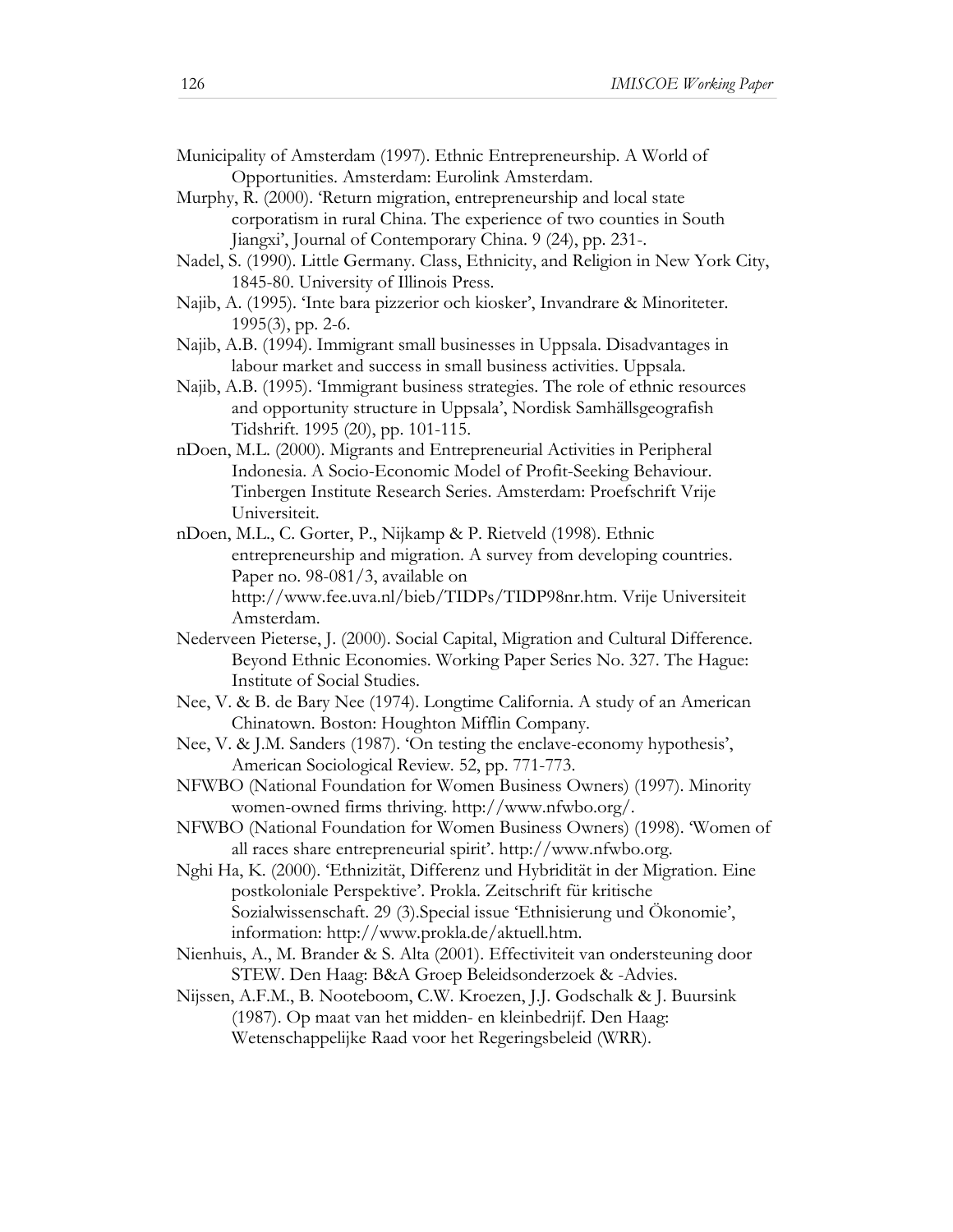- Nowikowski, S. (1984). 'Snakes and ladders. Asian business in Britain', R. Ward & R. Jenkins (eds.), Ethnic communities in business. Strategies for economic survival. pp. 149-165.Cambridge: Cambridge University Press.
- Offenberg, L.A., E.A. Peperkamp & A.F. Westerhuis (1989). Eindrapportage onderzoek naar de toegankelijkheid van ondernemersopleidingen voor etnische minderheden. Den Bosch: Centrum Innovatie Beroepsopleidingen Bedrijfsleven.
- Olds, K. & H.W.C. Yeung (1999). (Re)shaping "Chinese" business networks in a globalizing era. Working Paper 99-12, Vancouver Centre of Excellence, Research on Immigration and integration in the Metropolis. Available: http//:www.riim.metropolis.net.
- Omoiele, M.T. (1998). African American entrepreneurship. Socioeconomic factors influencing success and failure. Dissertation. Union Institute, 632 Vine St. Suite 1010 Cincinnati.
- Onderzoeksbureau Warray (1991). Je eigen zaak. Marketingbeleid van etnische ondernemers. Den Haag: Regionaal Centrum Buitenlanders Zuid-Holland West.
- Onderzoekskollektief Utrecht (1987). Etnische ondernemers in Rotterdam en Utrecht. Rotterdam: Gemeente Rotterdam.
- Ong, P. (1981). 'An ethnic trade. Chinese laundaries in early California', Journal of Ethnic Studies. 8, pp. 95-113.
- Ong, P. (1984). 'Chinatown unemployment and the ethnic labor market', Amerasia Journal. 11 (1), pp. 35-54.
- Ono, H. & R.M. Becerra (2000). 'Race, ethnicity and nativity, family structure, socioeconomic status and welfare dependency', International Migration Review. 34 (3), Fall.
- OntwikkelingsBedrijf Rotterdam (1998). Aktieprogramma allochtone ondernemers 1999.
- Ooka, E. (2001). 'Social capital and income attainment among Chinese immigrant entrepreneurs in Toronto'. Asian and Pacific Migration Journal. 10 (1), pp. 123-144.Special issue edited by E. Fong & L. Lee.
- Ooka, E. (2001). 'Social capital and income attainment among Chinese immigrant entrepreneurs in Toronto'. Asian and Pacific Migration Journal. 10 (1).Special issue 'The Chinese Ethnic economy' edited by E. Fong & L. Lee.
- Oosten, A. van (1987). 'Werkloze migranten zoeken toekomst in middenstand', Tijdschrift voor de Sociale Sector. 7, juli, pp. 8-13.
- Özcan, V. & W. Seifert (2000). 'Selbstandigkeit von Immigranten in Deutschland. Ausgrenzung oder Weg der Integration', Soziale Welt. 51, pp. 289- 302.Munchen: Universitat Munchen.
- Palmer, R. (1984). 'The rise of the Britalian culture entrepreneur', R. Ward & R. Jenkins (eds.), Ethnic communities in business. Strategies for economic survival. pp. 89-104.Cambridge: Cambridge University Press.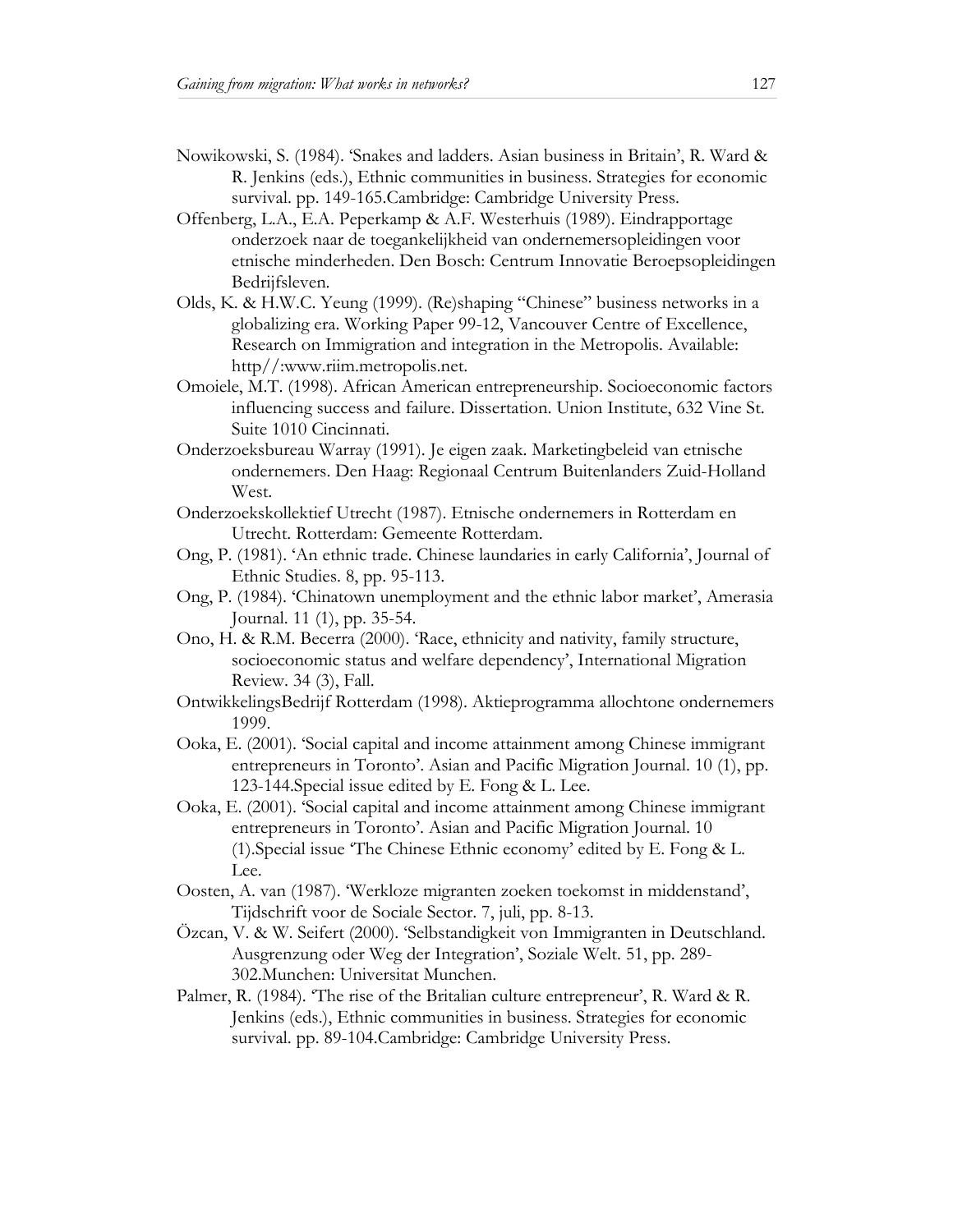- Pan, P.P., Pae, P. (1999). 'Now entering Koreatown. Immigrant community fluorishes in Annandale', The Washington Post. May 16.
- Panayiotopoulos, P.I. (1990). 'Cypriot entrepreneurs in the clothing industry a colonial legacy', pp. 285-331.
- Panayiotopoulos, P.I. (1995). Ethnic minority enterprise. Challenging orthodoxies Cypriot entrepreneurs in the London garment industry. Draft, University College Swansea.
- Panayiotopoulos, P.I. (1997). 'Small enterprise development. 'Making it work' and 'making senseBrainstorm. 97 (1), pp. 4-9.
- Panayiotopoulos, P. & C. Gerry (1991). Approaching youth and business. Entrepreneur promotion versus sustainable employment. London: The Commonwealth Youth Programme.
- Panayiotopoulos, P. & C. Gerry (1997). 'Youth enterprise promotion in the commonwealth developing countries. Learning from state-sponsored programmes', TWPR. 19 (2), pp. 209-227.
- Pang, C.L. (1998). 'Invisible visibility. Intergenerational transfer of identity and social position. Chinese women in Belgium', Asian and Pacific Migration Journal. 7 (4), pp. 433-452.
- Pang, C.L.(2001). 'From "invisible" to unwanted immigrants? The Chinese communities in Belgium', Migration. 33/34/35, pp. 197-217.
- Param, A. (1997). The Korean American dream. Immigrants and small business in New York city. Ithaca: Cornell University Press.
- Park, K. (1997). The Korean American dream. Immigrants and small business in New York City. Anthropology of Contemporary Issues Series. Ithica: Cornell University Press.
- Park, K.T. (1995). Asian immigration, self-employment and native black labor market outcomes. Dissertation. Austin: University Texas.
- Parker Talwar, J. (2002). Fast Food, Fast Track. Immigrants, Big Business, and the American Dream. Boulder, CO: Westview Press.
- Pascoe, R. (1990). Open for business. Immigrant and Aborigional entrepreneurs tell their stories. Canberra: AGPS.
- Patel, S. (1987). The nature and dynamics of Asian retailing in Britain. Ph.D. thesis, Open University.
- Patel, S. (1991). 'Patterns of growth. Asian retailing in inner and outer areas of Birmingham', S. Vertovec (ed.), Aspects of the south Asian diaspora. Delhi: Oxford University Press.
- Pättiniemi, P. (1999). 'Social entrepreneurship. An answer to unemployment and exclusion'. E. Ekholm (ed.), Immigrants as entrepreneurs. Experiences of multicultural co-operatives. pp. 12-20.Report of University of Helsinki, Vataa Institute for Continuing Education 22. Helsinki: University of Helsinki, Vataa Institute for Continuing Education.
- Peberdy, S. (2000). 'Mobile entrepreneurship. Informal sector cross-border trade and street trade in South Africa', Development Southern Africa. 17 (2).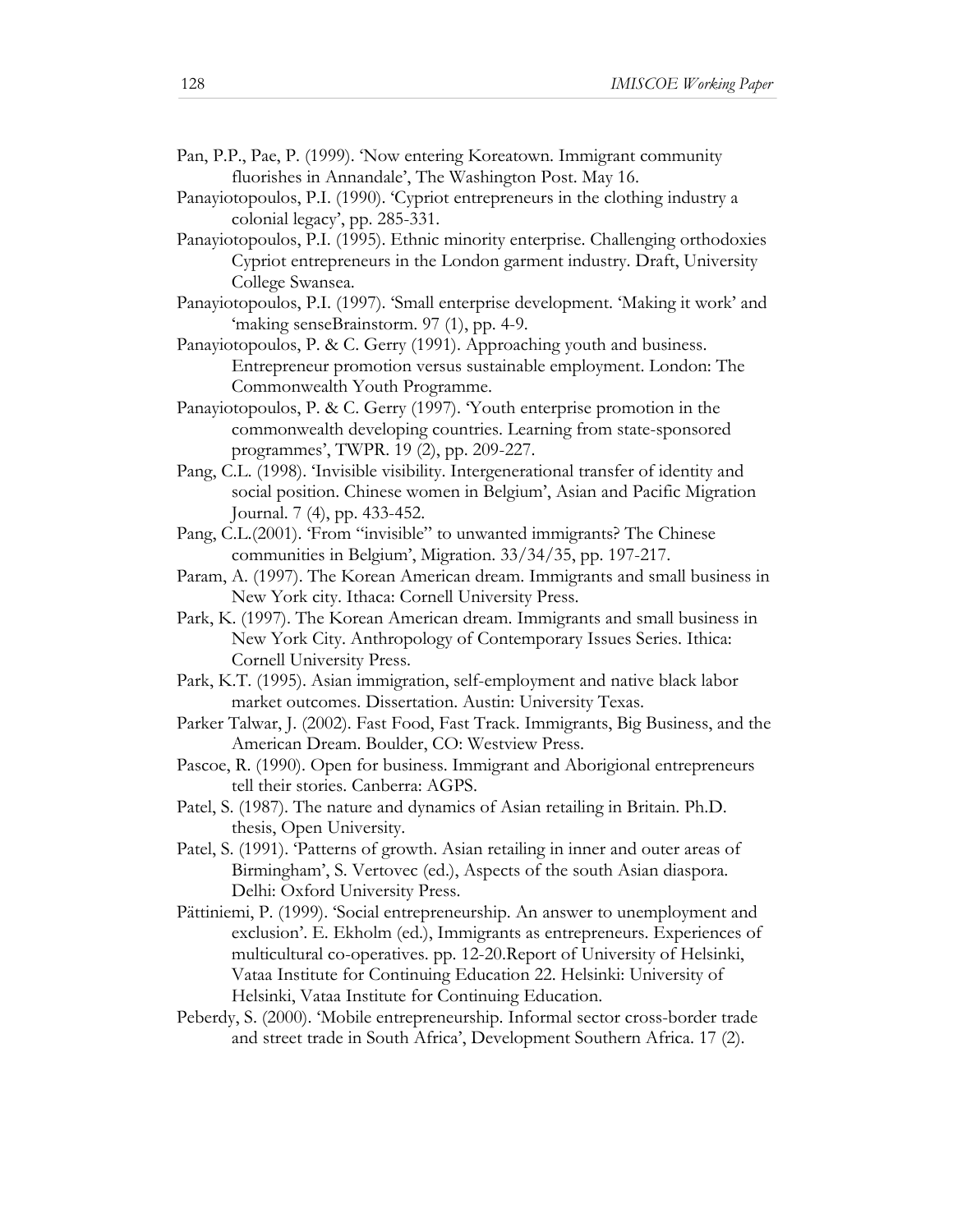- Peberdy S. & J. Crush (1998). Trading places. Cross border traders and the South African informal sector. Migration Policy Series No. 6. Cape Town: Southern African Migration Project.
- Peberdy, S. & C. Rogerson (2000). 'Transnationalism and non-South African entrepreneurs in South Africa's small, medium and micro-enterprise (SMME) economy', Canadian Journal of African Studies. 34(1), pp. 20-40.
- Pecoud, A. (2000). 'Thinking and rethinking ethnic economies', Diaspora. 9 (3), Winter, pp. 439-462.
- Pecoud, A. (2000). Cosmopolitanism and business. Entrepreneurship and identity among German-Turks in Berlin. ESRC Transnational, University of Oxford. Communities Programme Working Paper WPTC-2K-05. Download from:

http://www.transcomm.ox.ac.uk/wwwroot/working\_papers.htm. Oxford: University of Oxford.

- Pecoud, A. (2001). ''Weltoffenheit schafft Jobs'. Turkish Entrepreneurship and Multiculturalism in Berlin'. International Journal of Urban and Regional Research. 26 (3) pp. 494-507.ESRC Transnational Communities Working Paper WPTC-01-19. Oxford: University of Oxford.
- Pecoud, A. (2001). 'The cultural dimension of entrepreneurship in Berlin's Turkish economy', Revue Européenne des Migrations Internationales. 17 (2), pp. 153-168.
- Pecoud, A, (2004). 'Entrepreneurship and identity. Cosmopolitanism and cultural competencies among German-Turkish businesspeople in Berlin', Journal of Ethnic and Migration Studies. 30 (1), January, pp. 3-20.
- Péraldi, M. (1997). 'Sozialer Aufstieg auf eigene Rechnung. Vorstadtjugendliche von Marseille im informellen Handel', J. Brech & L. Vanhué (Hg.)Migration. Stadt im Wandel. pp. 73-79.Frankfurt am Main: VWP Wohnbund Publikationen.
- Péraldi, M. (1999). 'Marseille. Réseaux migrants transfrontaliers, place marchande et économie de bazar', J. Cesari (ed.), Les anonymes de la mondialisation. pp. 51-67.Paris: L'Harmattan.
- Péraldi, M. (2000). 'Migrants' careers and commercial expertise in Marseilles', S. Body-Gendrot & M. Martiniello (eds.), Minorities in European cities. The dynamics of social integration and social exclusion at the neighbourhood level. pp. 44-53.Houndsmills, Basingstoke, Hampshire; New York: Macmillan Press; St. Martin's Press.
- Péraldi, M. (2000). 'Migrants' careers and commercial expertise in Marseilles'. S. Body-Gendrot & M. Martiniello (eds.), Minorities in European cities. The dynamics of social integration and social exclusion at the neighbourhood level. pp. 44-53.(Migration, Minorities and citizens Series). Houndsmills, Basingstoke, Hampshire / New York: Macmillan Press / St. Martins Press.
- Perrow, C. (1992). 'Small-firm networks', N. Nohria & R.G. Eccles (eds.), Networks and organizations. Structure, form and action. pp. 445- 470.Boston, MA: Harvard Business School Press.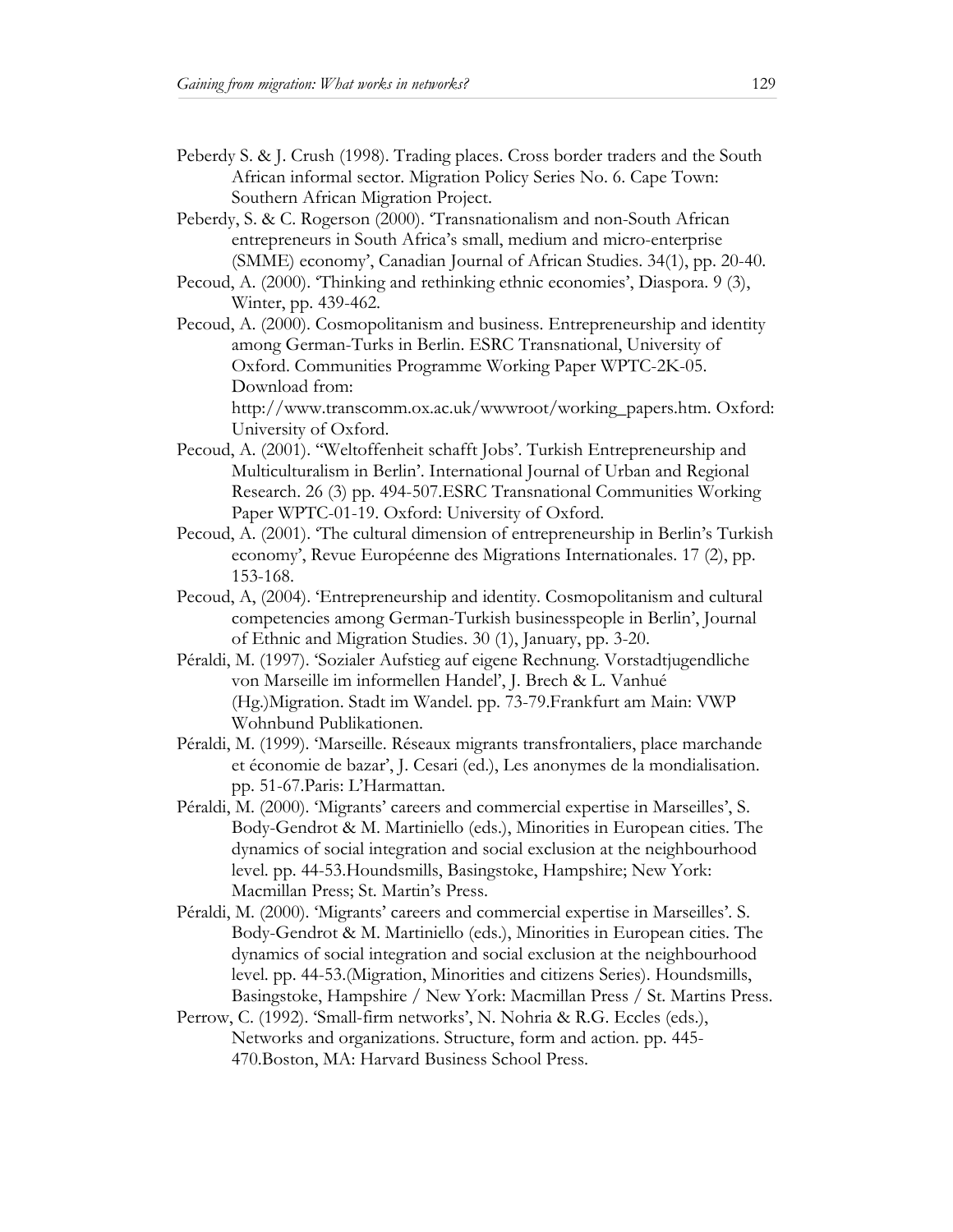- Pessar, P.R. (1994). 'Sweatshop workers and domestic ideologies. Dominican women in New York's apparel industry'. International Journal of Urban and Regional Research. 18 (1), March, pp. 127-142.Special issue 'Informal economy and family strategies' edited by B. Roberts.
- Pessar, P.R. (1995). 'The elusive enclave. Ethnicity, class, and nationality among Latino entrepreneurs in greater Washington, DC', Human Organization. 54 (4), pp. 383-391.
- Peters, N. (1992). 'Immigrant entrepreneurs and the networks they utilise, Perth Western Australia', 22nd European Small Business Seminar "the entrepreneur in the driver's seat?" Amsterdam, September 23-25, 1992.. The European Foundation for Management Development & Centrum voor Innovatief Ondernemerschap Twente.
- Peters, N. (1992). 'Italians in business in the inner city of Perth, western Australia', R. Bosworth & R. UgoliniWar internment and mass migration. The Italo-Australian experience 1940-1990. pp. 243-261.Roma: Gruppo Editoriale Internazionale.
- Peters, N. (1995). 'Choice or chance? Vietnamese self-employment in Perth, Western Australia', Studies in Western Australian History. 16, pp. 32-52.
- Peters, N. (1997). 'Arriving in the lucky country', J. Gregory (ed.), On the homefront. Western Australia and World War two. Crawley: University of Western Australia Press.
- Peters, N.I. (1999). Trading places. Greek, Italian, Dutch, and Vietnamese enterprise in western Australia. PhD Anthropology. University of Western Australia.
- Petersen, M.F. & M.A. Maidique (1986). Success patterns of the leading Cuban-American entrepreneurs. Research Report Series WP 86-104. Innovation and Entrepreneurship Insitute, School of Business Administration, University of Miami.
- Peterson, M.F. (1995). 'Leading Cuban-American entrepreneurs. The process of developing motives, abilities and resources', Human Relations. 48 (10).
- Petronilia, S. & T. Matimba (1999). Vrouwen in zaken. Ondernemen in multicultureel Nederland. Amsterdam: Koninklijk Instituut voor de Tropen.
- Phizacklea, A. (1988). 'Entrepreneurship, ethnicity and gender', S. Westwood & P. Bhachu (eds.), Entreprising women. Ethnicity, economy and gender relations. pp. 20-33.London/ New York: Routledge.
- Phizacklea, A. (1990). Unpacking the fashion industry. Gender, racism, and class in production. London: Routledge.
- Phizacklea, A. (1992). 'Jobs for the girls. The production of women's outerwear in the UK'. M. Cross (ed.), Ethnic minorities and industrial change in Europe and North America. pp. 94-112.Comparative ethnic and race relations series. Cambridge: Cambridge University Press.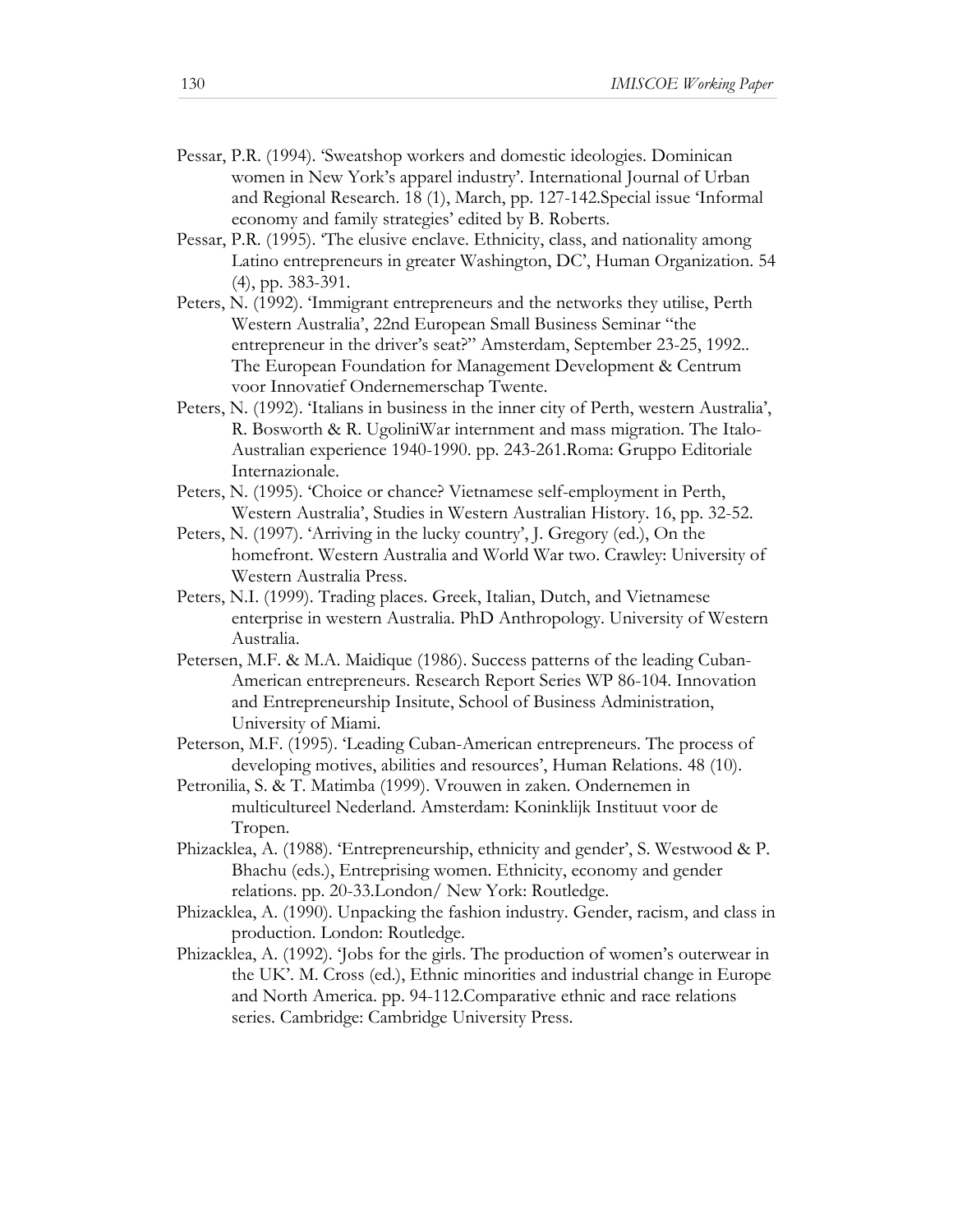- Phizacklea, A. & M. Ram (1996). 'Being your own boss. Ethnic entrepreneurs in comparative perspective', Work, Employment and Society. 10 (2), pp. 319- 340.
- Piard, M.F., J.J.L. van Dijk & S. Dermijn (1998). Etnisch ondernemerschap in Gelderland. Deel 1. Inventarisatie van kerncijfers. Rapport reeks, nr 5, Osmose, partner in multiculturele ontwikkeling. Arnhem: Stichting Osmose.
- Pichler, E. (1997). 'Migration und ethnische Ökonomie. Das italienische Gewerbe in Berlin', Zeitschrift für Sozialwissenschaft. 1997 (17), pp. 106-120.
- Pieke, F.N. (1989). 'De restaurants', G. Benton & H Vermeulen (eds.), De Chinezen. Muiderberg: Coutinho.
- Pieke, F.N. (1992). 'Immigration and entrepreneurship. The Chinese in the Netherlands', Revue Européenne des Migrations Internationales. 10.
- Pierce, J. (1947). Negro business and business education. New York: Harper.
- Piguet, E. (1998). 'Zwischen Ethnic-Business und Assimilation. Die ausländischen Firemengründer in der Schweiz', S. Prodolliet (ed.), Blickwechsel. die multikulturelle Schweiz an der Schwelle zum 21. Jahrhundert. pp. 265- 272.Luzern: Caritas Verlag.
- Piguet, E. (1999). Les migrations créatrices étude de l'entreprenariat des étrangers en Suisse. Collection 'Migrations et changements'. Paris: L'Harmattan.
- Piguet, E. (2000). 'Immigration et creation d'entreprise', Info FSM/SFM Info. No. 6, Summer 2000, pp. 3.
- Piguet, E. (2000). 'L'entreprenariat des etrangers en Suisse. Specificite ou convergence?'. Migrations Societe. 12 (67), January-February.More info: http://members.aol.com/ciemiparis/migsoc.html.
- Piguet, E. (1992). 'Zwischen ethnic business und assimilation', S. Prodolliet (ed.), Blickwechsel. Die interkulturelle Schweiz an der Schwelle zum 21. Jahrhundert. pp. 265-272.Luzern: Caritas Verlag.
- Piguet, E. (1998). 'Zwischen ethnic business und assimilation', S. Prodolliet (ed.), Blickwechsel. Die interkulturelle Schweiz an der Schwelle zum 21. Jahrhundert. pp. 265-272.Luzern: Caritas Verlag.
- Pollins, H. (1984). 'The development of Jewish business in the United Kingdom', R. Ward & R. Jenkins (eds.), Ethnic communities in business. Strategies for economic survival. pp. 73-88.Cambridge: Cambridge University Press.
- Pollins, H. (1989). 'Immigrants and minorities. The outsiders in business', Immigrants and minorities. 8 (3), November, pp. 252-271.
- Pompe, J.H. (1984). 'Over Italiaans ijs en Turks textiel'. Kroniek van het Ambacht, Klein- en Middenbedrijf. 38 (1-2), januari/april, pp. 17-21.Themanummer 'Ondernemerschap van minderheden'.
- Pompe, J.H., H.J.M. van den Tillaart & F.W. van Uxem (1983). 'Van middenstander naar ondernemer. Over de kleine zelfstandige in een veranderende samenelving'. Sociologische Gids. 30 (3-4), mei- augustus, pp. 203-223.Themanummer.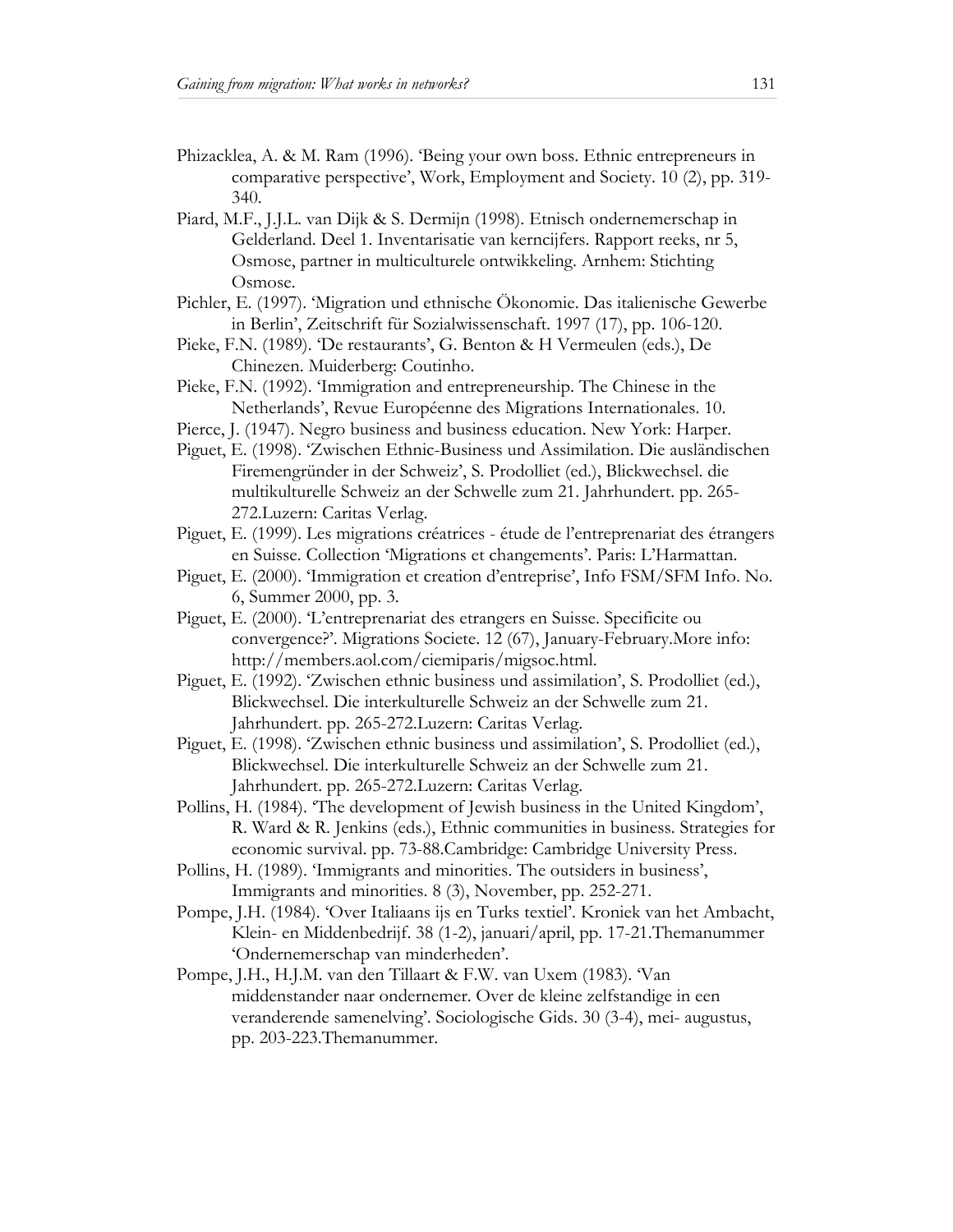- Pool, C. (1999). Als de deur dicht is moet je door het raam naar buiten. Zelfstandig ondernemerschap van oost Afrikaanse immigranten in restaurants in Amsterdam. Doctoraalscriptie Culturele Antropologie Universiteit van Amsterdam.
- Pool, C. (2003). Dossier Y-markt. Relaas van een mislukt Amsterdams prestigeproject. Amsterdam: Universiteit van Amsterdam, Instituut voor Migratie- en Etnische Studies (IMES).
- Portes, A. (1987). 'The social origins of the Cuban enclave economy in Miami', Sociological Perspectives. 30 (4), October, pp. 340- 372.
- Portes, A. (1994). 'The informal economy and its paradoxes', N.J. Smelser & R. Swedberg (eds.), The handbook of economic sociology. pp. 426- 449.Princeton, N.J., New York: Princeton University Press/ Russell Sage Foundation.
- Portes, A. (1994). Comparative national development. Society and economy in the new global order. Chapel Hill: University of North Carolina Press.
- Portes, A. (1995). 'Economic sociology and the sociology of immigration. A conceptual overview', A. Portes (ed.), The economic sociology of immigration. Essays on networks, ethnicity, and entrepreneurship. pp. 1- 41.New York: Russell Sage Foundation.
- Portes, A. (ed.) (1995). The economic sociology of immigration. Essays on networks, ethnicity, and entrepreneurship. London/ New York: Sage/Russel Sage Foundation.
- Portes, A. (1996). 'A dissenting view. Pitfalls on focusing on relative returns to ethnic enterprise', National Journal of Sociology. 10 (2), Winter, pp. 45-47.
- Portes, A. & R.D. Manning (1986). 'The immigrant enclave. Theory and empirical examples', S. Olzak & J. Nagel (eds.), Competitive ethnic relations. pp. 47- 68.Orlando: Academic Press.
- Portes, A. & S. Sassen-Koob (1987). 'Making it underground. Comparative material on the informal sector in western market economies', American Journal of Sociology. 93 (1), July, pp. 30-61.
- Portes, A., M. Castells & L.A. Benton (1989). 'Conclusion. The policy implications of informality', A. Portes, M. Castells & L.A. Benton (eds.), The informal economy. Studies in advanced and less developed countries. pp. 298- 311.Baltimore and London: John Hopkins University Press.
- Portes, A. & L. Jensen (1989). 'The enclave and the entrants. Patterns of ethnic enterprise in Miami before and after Mariel', American Sociological Review. 54, december pp. 929-949.
- Portes, A. & L.E. Guarnizo (1990). Tropical capitalists. U.S.-bound immigration and small- enterprise development in the Dominican Republic. Working Papers No. 57.
- Portes, A. & L.E. Guarnizo (1991). 'Tropical capitalists. U.S.-bound immigration and small-enterprise development in the Dominican republic', Diaz-Briguets & S. Weinstraub (eds.), Migration, remittances, and small business development. pp. 101-131.Boulder, Colorado: Westview Press.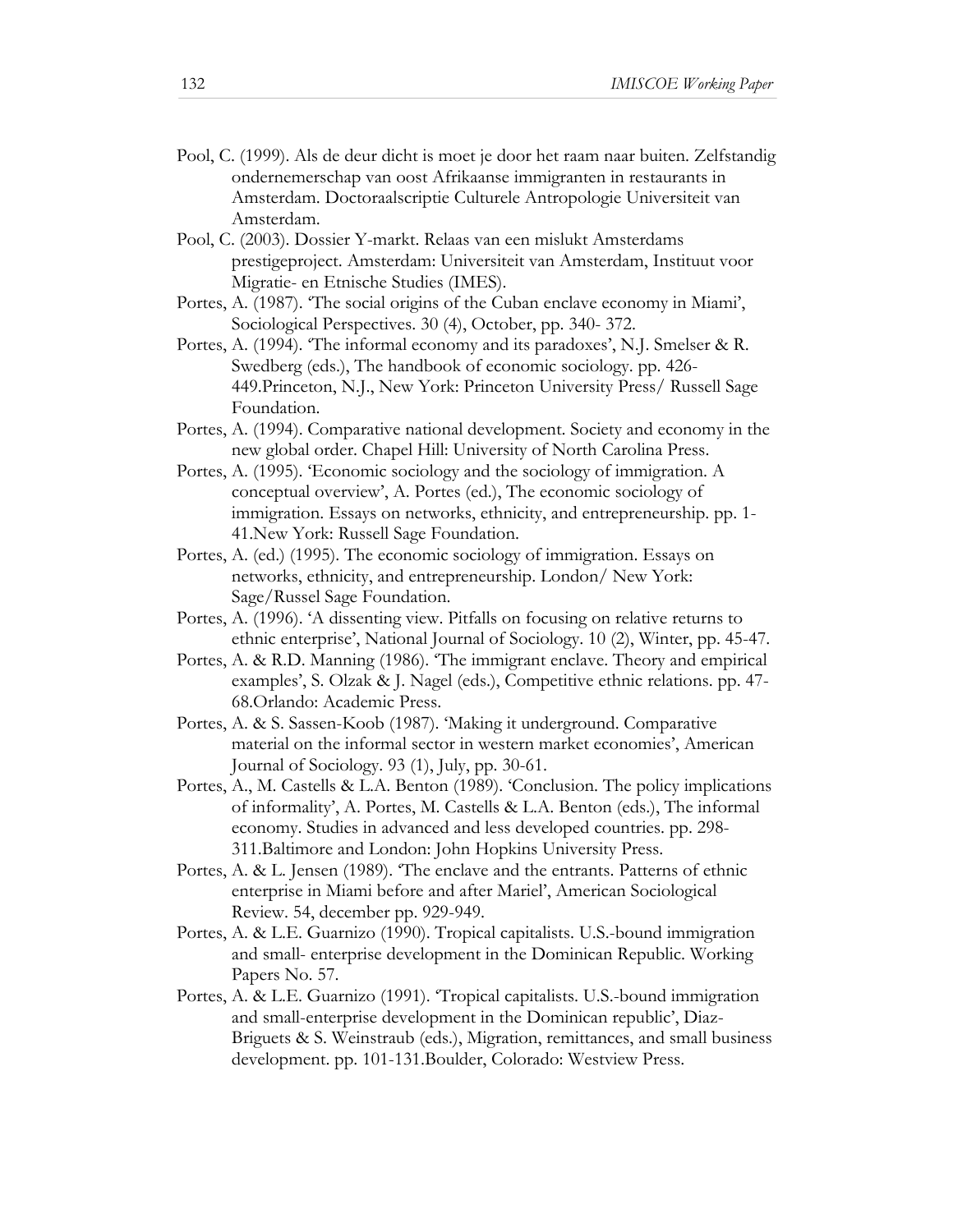- Portes, A. & M. Zhou (1992). 'En route vers les sommets. Perspectives sur la question des minorités ethniques'. Revue Européenne des Migrations Internationales. 8 (1).Special issue 'Entrepreneurs entre deux mondes. Les créations d'entreprises par les étrangers. France, Europe, Amérique du Nord', Body-Gendrot, S., E. Ma Mung & C. Hodeir (eds).
- Portes, A. & M. Zhou (1992). 'Gaining the upper hand. Economic mobility among immigrant and domestic minorities', Ethnic and Racial Studies. 15 (4), October, pp. 491- 522.
- Portes, A. & M. Zhou (1992). Divergent destinies. Immigration, poverty and entrepreneurship in the United States. Written for the Project on Poverty, Inequality, and the Crisis of Social Policy of the Joint Center for Political and Economic Studies, Washington DC.
- Portes, A. & J. Sensenbrenner (1993). 'Embeddedness and immigration. Notes on the social determinants of economic action', American Journal of Sociology. 98 (6), May, pp. 1320-1350.
- Portes, A. & M. Zhou (1996). 'Self-employment and the earnings of immigrants', American Sociological Review. 61, pp. 219-230.
- Portes, A., W. Haller & L. Guarnizo (2001). 'Transnational Entrepreneurs. The Emergence and Determinants of an Alternative Form of Immigrant Economic Adaptation'. ESRC Research Programme/University of Oxford Working Paper WPTC-01-01.
- Portes, A., J. Haller & L.E. Guarnizo (2002). 'Transnational entrepreneurs: an alternative form of immigrant economic adaptation', American Sociolgical Review. 67, April, pp. 278-298.
- Powell Todd, G. (1996). Innovation and growth in an African American owned business. Garland studies on entrepreneurship.
- Putz, R. (2000). 'Von der Nische zum Markt? Türkische Einzelhändler im Rhein-Main-Gebiet', Escher, A.Ausländer in Deutschland. Probleme einer transkulturellen Gesellschaft aus geographischer Sicht. Mainz: Mainzer Kontaktstudium Geographie.
- Qadeer, M. (1998). Ethnic malls and plazas. Chinese commercial developments in Scarborough, Ontario. Working Paper, information: contact ceris.offica@utoronto.ca. Toronto: Queen's University, Centre of Excellence for Research on Immigration and Settlement (CERIS).
- Qadeer, M. (1999). The bases of Chinese and South Asian merchants' entrepreneurship and ethnic enclaves. Info: Joint Centre of Excellence for Research on Immigration and Settlement (CERIS) - Toronto, ceris.office@utoronto.ca. Toronto, Canada: Queen's University, Kingston.
- Raad voor het Midden- en Kleinbedrijf (1995). Allochtonen in het midden- en kleinbedrijf (advies). RKM-publicatie 1995-10. Den Haag.
- Raes, S. (1996). 'De Nederlandse kledingindustrie en het Mediterrane gebied. Migrerende bedrijven en migranten ondernemers', Sharqiyyat. 8 (2), pp. 143-165.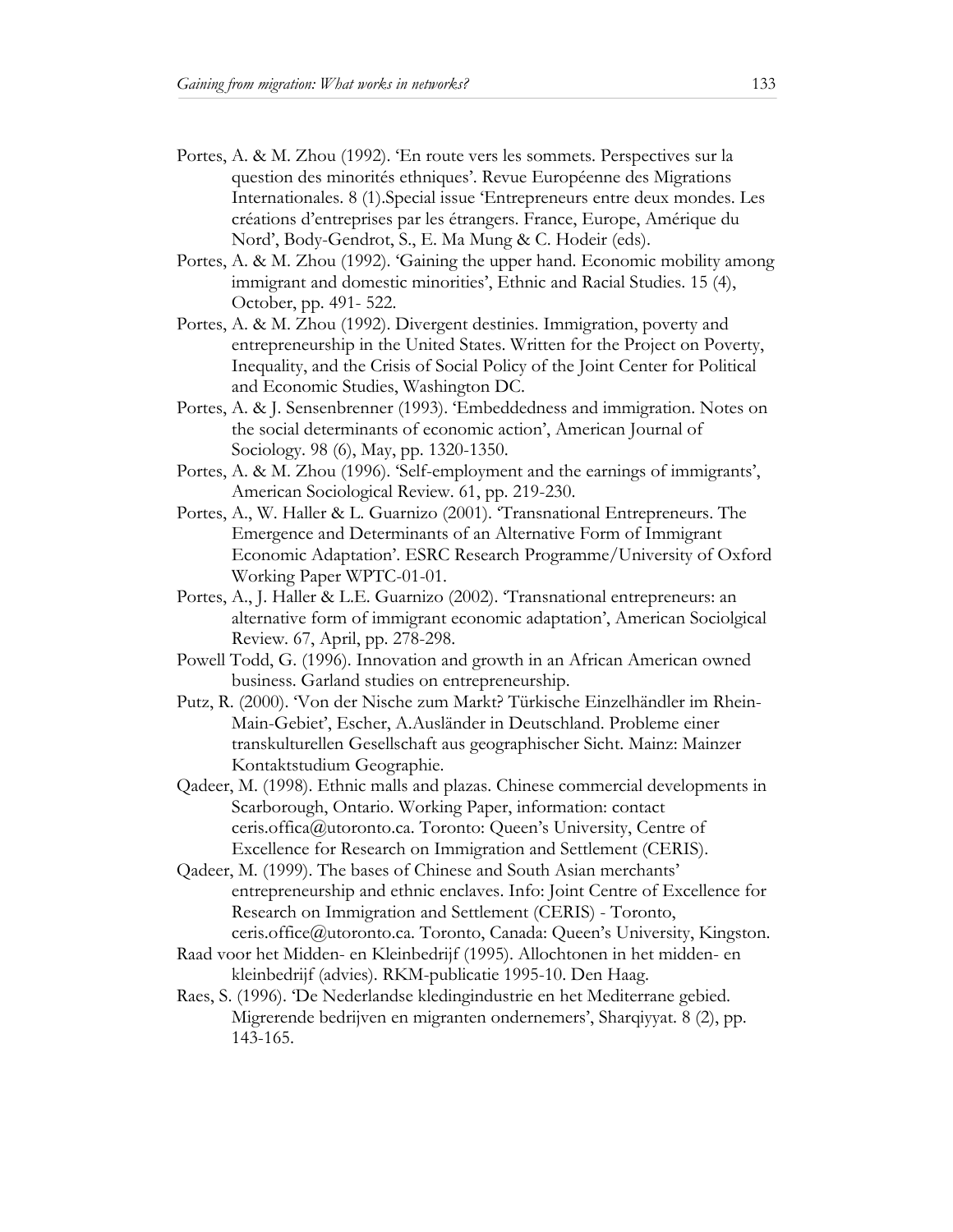- Raes, S. (1998). 'Waarom etnisch ondernemerschap niet bestaat. Migranten in de Amsterdamse loonconfectie-industrie', J. Rath & R. Kloosterman (eds.), Rijp en groen. Het zelfstandig ondernemerschap van immigranten in Nederland. pp. 89-100.Amsterdam: Het Spinhuis.
- Raes, S. (2000). 'Regionalisation in a globalising world. The emergence of clothing sweatshops in the European Union'. J. Rath (ed.), Immigrant businesses. The economic, political and social environment. pp. 20-36.Migration, Minorities and Citizenship Series. Houndsmills, Basingstoke, Hampshire and New York: Macmillan Press and St. Martin's Press.
- Raes, S. (2000). Migrating enterprise and migrant entrepreneurship. How fashion and migration have changed the spatial organisation of clothing supply to consumers in the Netherland. Order info: spinhuis@pscw.uva.nl. Amsterdam: Uitgeverij Het Spinhuis.
- Raes, S., J. Rath, M. Dreef, A. Kumcu, F. Reil & A. Zorlu (2002). 'Amsterdam. Stitched Up', J. Rath (ed.), Unravelling the Rag Trade. Immigrant Entrepreneurship in Seven World Cities. pp. 89-112.Oxford: Berg.
- Rafiq, M. (1992). 'A comparison of Muslim and non-Muslim owned Asian businesses in Britain', New Community. 19 (1), October, pp. 43-60.
- Raghuram, P. & A. Strange (2001). 'Studying economic institutions, placing cultural politics. Methodological musings from a study of ethnic minority enterprise'. Geoforum. 32, pp. 377-388.www.elsevier.com/locate/ geoforum.
- Raheim, S. (1996). 'Rejoinder. Toward a broader understanding of the needs of African American entrepreneurs', Journal of Developmental Entrepreneurship. 1, pp. 17-26.
- Raijman, R. & M. Tienda (2004). 'Ethnic foundations of economic transactions. Mexican and Korean immigrant entrepreneurs in Chicago', Ethnic and Racial Studies.
- Ram, M. (1991). 'Control and autonomy in small firms. The case of the West Midlands clothing industry', Work, Employment and Society. 5, pp. 601- 619.
- Ram, M. (1992). 'Managing minority enterprise', R. Welford (ed.), Small businesses and small business development. A practical approach. Bradford: European Research Press.
- Ram, M. (1992). 'Team working in the west Midlands clothing sector', Regional Studies. 26 (5), pp. 503-509.
- Ram, M. (1992). Management, control, ethnicity and the labour process. PhD Dissertation.
- Ram, M. (1993). 'Workplace relations in ethnic minority firms. Asians in the West Midlands clothing industry', New Community. 19 (4), July, pp. 567-590.
- Ram, M. (1994). Managing to survive. Working lives in small firms. Oxford: Blackwell.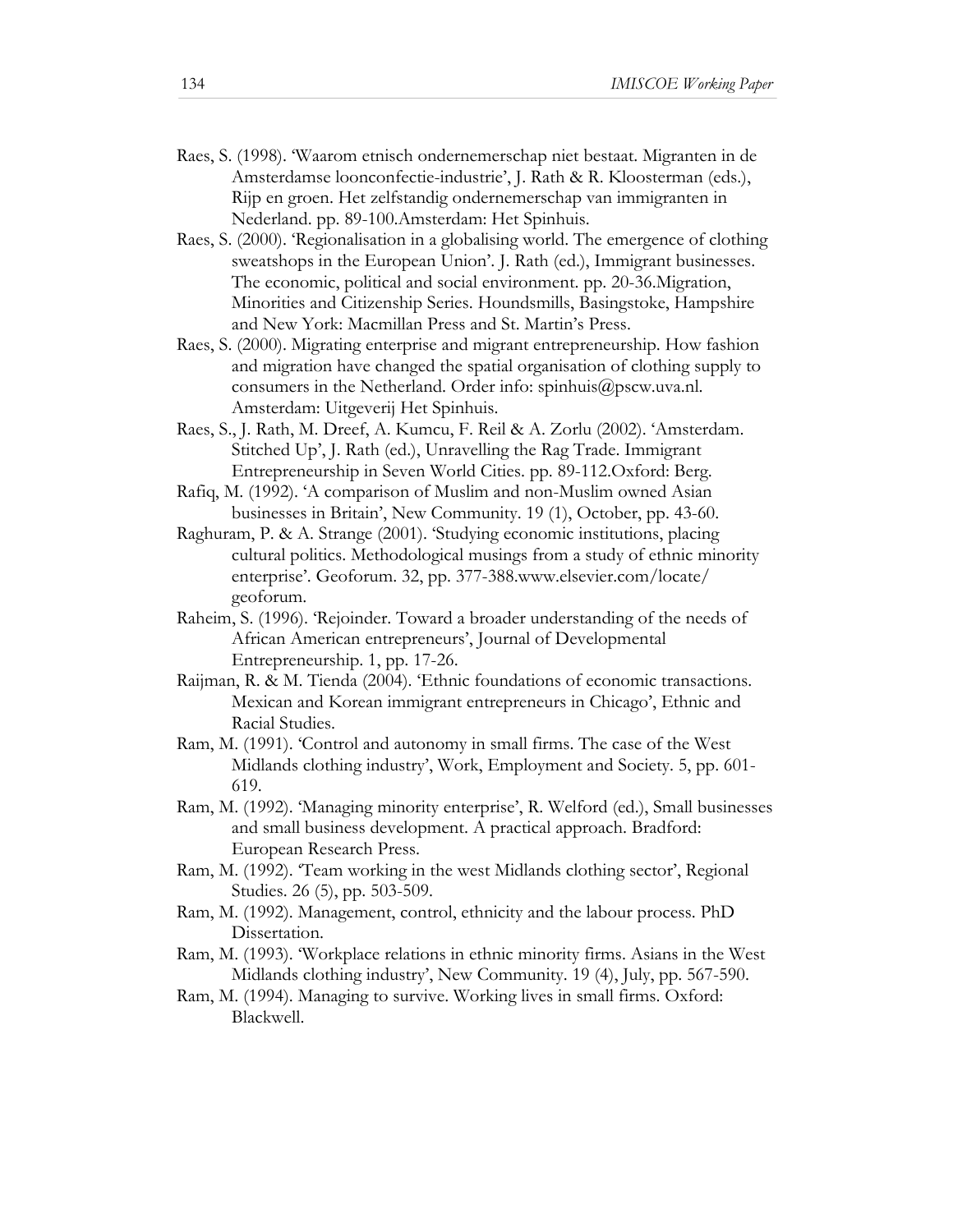- Ram, M. (1995). Ethnic entrepreneurs at work. The case of Asians in the West Midlands clothing industry. Birmingham: Management Department, University of Central England.
- Ram, M. (1996). 'Ethnography, ethnicity and work', E. Stina Lyon & J. Busfield (eds.), Methodological Imaginations. London: Macmillan.
- Ram, M. (1996). 'Uncovering the management process. An ethnographic approach', British Journal of Management. 7, pp. 35-44.
- Ram, M. (1996). 'Unravelling the hidden clothing industry. Managing the ethnic minority garment sector', I.M. Taplin & J. Winterton (eds.), Restructuring within a labour intensive industry. The U.K. clothing industry in transition. pp. 158-175.Aldershot: Avebury.
- Ram, M. (1997). 'Ethnic minority enterprise. An overview and research agenda', International Journal of Entrepreneurial Behaviour and Research. 3(4), pp. 149-156.MCB University Press.
- Ram, M. (1998). 'Enterprise support and ethnic minority firms', Journal of Ethnic and Migration Studies. 24 (1), January, pp. 143-158.
- Ram, M. (1999). 'Managing professional service firms in a multi-ethnic context. An ethnographic study', Ethnic and Racial Studies. 22 (4), pp. 679-701.
- Ram, M. (1999). 'Trading places. The ethnographic process in small firms research', Entrepreneurship and Regional Development. 11, pp. 95-108.
- Ram, M. & J. Sparrow (1992). Supporting Asian businesses. University of Central England Business School.
- Ram, M. & J. Sparrow (1993). 'Issues in supporting enterprise and training in Asian SME's. A case from the inner city', F. Chittenden, M. Robertson & D. Watkins (eds.), Small firms. Recession and recovery. London: Paul Chapman Press.
- Ram, M. & J. Sparrow (1993). 'Minority firms, racism and economic development', Local Economy. 8 (2), pp. 117-129.
- Ram, M. & R. Holliday (1993). 'Keeping it in the family. Family culture in small firm', F. Chittenden, M. Robertson & D. Watkins (eds.), Small firms. Recession and recovery. London: Paul Chapman Press.
- Ram, M. & R. Holliday (1993). 'Relative merits. Family culture and kinship in small firms', Sociology. 27 (4), pp. 629-648.
- Ram, M. & G. Hillin (1994). 'Achieving break-out. Developing mainstream ethnic minority businesses', Small Business and Enterprise Development. 1 (2), pp. 15-22.
- Ram, M., D. Deakins & G. Hussain (1994). The finance of ethnic minority businesses. Report. University of Central England Business School.
- Ram, M. & D. Deakins (1995). African-Caribbean entrepreneurship in Britain. University of Central England, Birmingham Business School.
- Ram, M. & A. Phizacklea (1996). 'Open for business? Ethnic entrepreneurship in comparative perspective', Work, Employment and Society. 10(2), pp. 319- 339..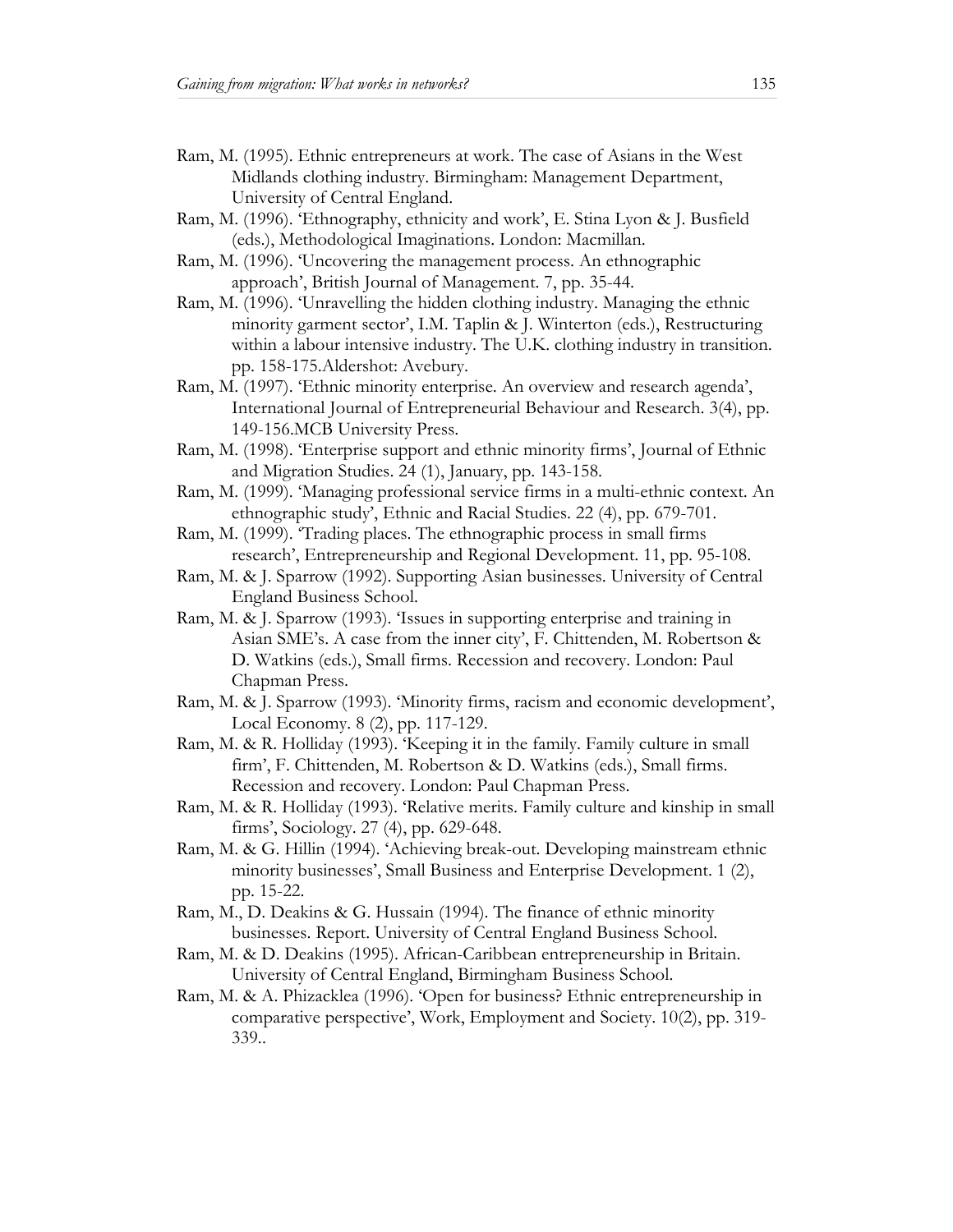- Ram, M. & D. Deakins (1996). 'African-Caribbeans in business', New Community. 22 (1), pp. 67- 84.
- Ram, M., M. Ford & G. Hillin (1997). 'Ethnic minority business development. A case from the inner-city', D. Deakins, C. Mason and P. Jennings (eds.), Small firms. Entrepreneurship in the 1990s. London: Paul Chapman Press.
- Ram, M. & T. Jones (1998). Ethnic minorities in business. Small Business Research Trust: Milton Keynes.
- Ram, M., K. Sanghera, D. Khan & T. Abbas (1999). '"Ethnic matching" in enterprise support. The process in action', Journal of Small Business and Enterprise Development. 6 (1), pp. 26-36.
- Ram, M., B. Sanghera, T. Abbas, G. Barlow & T. Jones (2000). 'Ethnic minority business in comparative perspective. The case of the independent restaurant sector', Journal of Ethnic and Migration Studies. 26 (3), July, pp. 495-510.
- Ram, M., T. Abbas, B. Sanghera & G. Hillin (2000). '"Currying favour with the locals". Balti owners and business enclaves', International Journal of Entrepreneurial Behaviour & Research. 6 (1), pp. 41-55.
- Ram, M., T. Abbas, B. Sanghera, G. Barlow & T. Jones (2001). '"Apprentice entrepreneurs"? Ethnic minority workers in the independent restaurant sector'. Work, Employment and Society. Forthcoming.
- Ram, M., S. Marlow & D. Patton (2001). 'Managing the Locals. Employee Relations in South Asian Restaurants', Entrepreneurship and Regional Development. 13 (3), pp. 229 - 245.
- Ram, M., T. Jones, T. Abbas, & B. Sanghera (2002). 'Ethnic Minority Enterprise in its Urban Context: South Asian Resaurants in Birmingham', International Journal of Urban and Regional Research. 26 (1) pp. 24-40.
- Ram, M. & D. Smallbone (2003). 'Ethnic minority enterprise: policy in practice'. Ram, M. & D. SmallboneSpecial issue of Entrepreneurship & Regional Development. 15 (2) p. 99-102.http://taylorandfrancis.metapress.com/ link.asp?id =C55509UQGYEBVH3U for full text.
- Ram, M. & D. Smallbone (2003). 'Policies to support ethnic minority enterprise: the English experience'. Ram, M. & D. SmallboneSpecial issue of Entrepreneurship & Regional Development. 15 (2) pp. 151-166.http:// taylorandfrancis.metapress.com/link.asp?id=WD3XDRRUCGB3Q7F for full text.
- Ramachandran,V. & M.K. Shah (1999). Minority Entrepreneurs and Firm Performance in Sub-Saharan Africa.
- Rath, J. (1995). 'Beunhazen van buiten. De informele economie als bastaardsfeer van sociale integratie'. G. Engbersen & R. Gabriels (eds.), Sferen van integratie. Naar een gedifferentieerd allochtonenbeleid. pp. 74-109.Beleid en Maatschappij Jaarboek 1994/ 1995. Meppel: Boom.
- Rath, J. (1997). 'Ein ethnisches Bäumchen-wechsel-Spiel in Mokum? Immigranten und ihre Nachkommmen in der Amsterdamer Wirtschaft', J. Brech & L.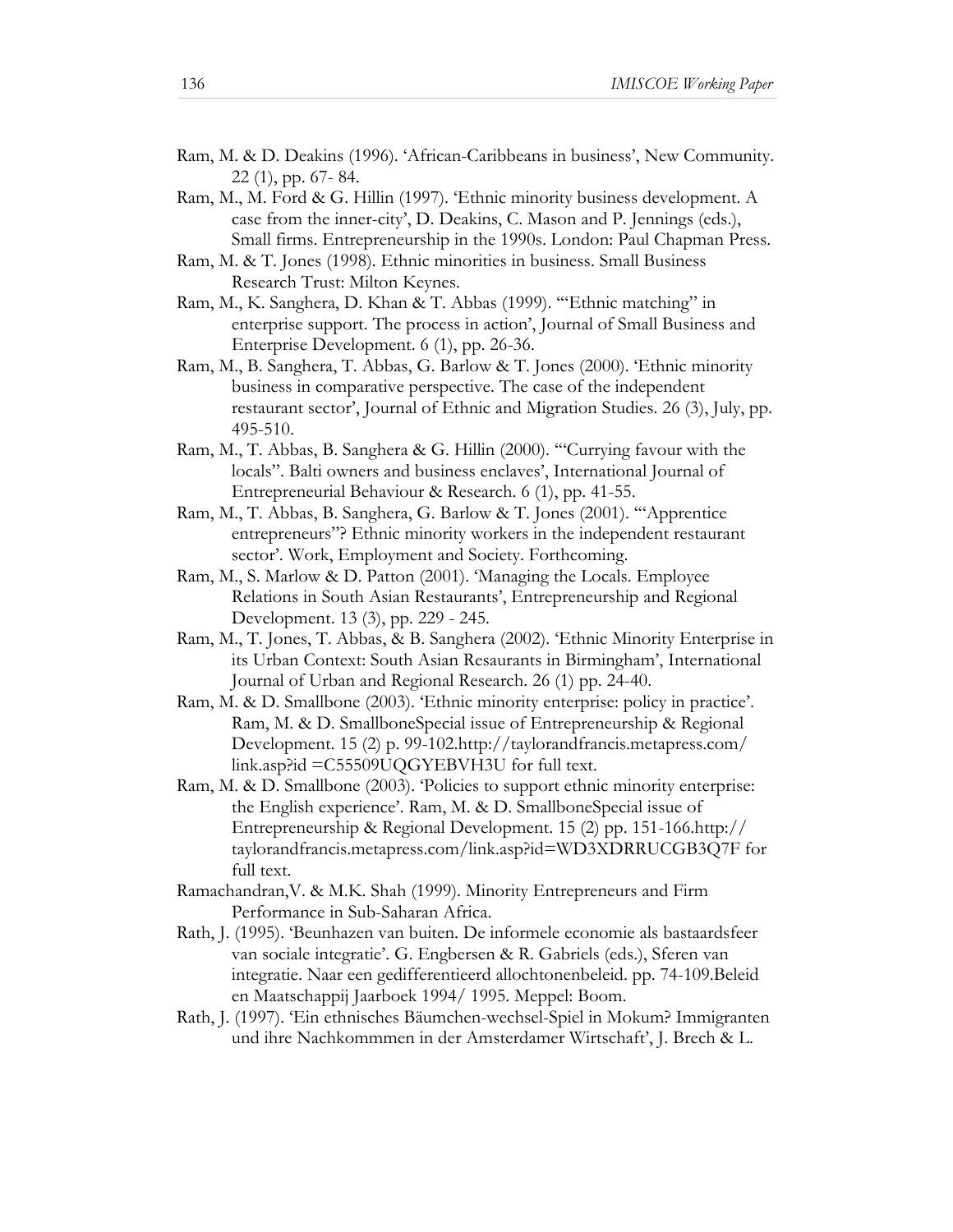Vanhué (Hg.)Migration. Stadt im Wandel. pp. 50-64.Frankfurt am Main: VWP Wohnbund Publikationen.

- Rath, J. (1998). 'Een etnische stoelendans in Mokum? Over de incorporatie van immigranten en hun nakomelingen in Amsterdam', A. Gevers (red)Uit de zevende. Vijftig jaar politieke en sociaal-culturele wetenschappen aan de Universiteit van pp. 235-249.Amsterdam: Het Spinhuis.
- Rath, J. (1999). 'Ondernemerschap als alternatief. Een economische visie op immigrantenondernemerschap'. Migranten Informatief. 131, juli, pp. 12-16. Themanummer Allochtonen in bedrijf.
- Rath, J. (1999). 'The informal economy as bastard sphere of social integration. The case of Amsterdam'. E. Eichenhofer & P. Marschalck (eds.), Migration und Illegalität. pp. 117-135.IMIS-Schriften Bd. 7. Osnabrück: Universitätsverlag Rasch.
- Rath, J. (2000). 'A game of ethnic musical chairs? Immigrant businesses and niches in the Amsterdam economy', S. Body-Gendrot & M. Martiniello (eds.), Minorities in European cities. The dynamics of social integration and social exclusion at the neighbourhood level. pp. 26-43.Houndsmills, Basingstoke, Hampshire; New York: Macmillan; St. Martin's Press.
- Rath, J. (2000). 'Immigrant businesses and their economic, politico-institutional and social environment'. J. Rath (ed.), Immigrant businesses. The economic, political and social environment. pp. 1-19.Migration, Minorities and Citizenship Series. Houndsmills, Basingstoke, Hampshire and New York: Macmillan Press and St. Martin's Press.
- Rath, J. (2001). 'Eigen bouwvakkers eerst. Over de uitzonderlijke situatie dat in Nederland zo weinig immigranten werkzaam zijn in de bouwnijverheid', F. Lindo & M. van Niekerk (eds.), Dedication & Detachment. Essays in Honour of Hans Vermeulen. Amsterdam: Het Spinhuis.
- Rath, J. (2002). 'A quintessential immigrant niche? The non-case of immigrants in the Dutch construction industry', Entrepreneurship & Regional Development. 14, pp. 355-372.
- Rath, J. (2002). 'Do Immigrant Entrepreneurs Play the Game of Ethnic Musical Chairs? A Critique of Waldinger's Model of Immigrant Incorporation', A. Messina (ed.), West Europe Immigration and Immigrant Policy in the New Century. Westport, CT: Praeger Publishing.
- Rath, J. (2002). 'Needle games. A Discussion of Mixed embeddedness', J. Rath (ed.), Unraveling the Rag Trade. Immigrant Entrepreneurship in Seven World Cities. pp. 1-28.Oxford: Berg.
- Rath, J. (2002). 'Sewing up Seven Cities', J. Rath (ed.), Unraveling the Rag Trade. Immigrant Entrepreneurship in Seven World Cities. pp. 169-193.Oxford: Berg.
- Rath, J. (2002). Ondernemerschap en Werkgelegenheid in de Buurt. Essay in Opdracht van het Ministerie van Volkshuisvesting, Ruimtelijke Ordening en Milieubeheer, Directoraat-Generaal Wonen, Directie Strategie. IMES, UvA.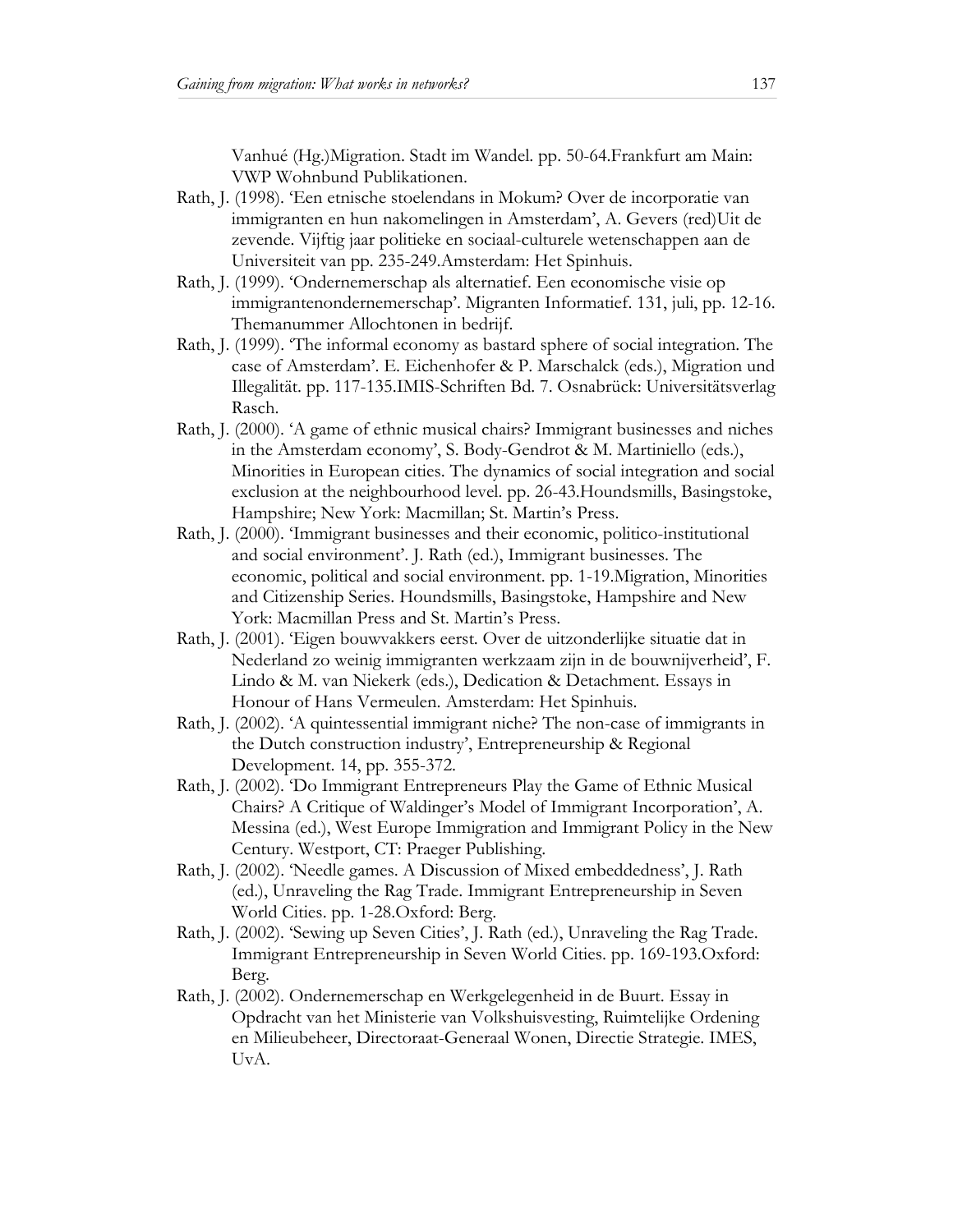- Rath, J. (ed.) (2000). Immigrant businesses. The economic, political and social environment. Migration, Minorities and Citizenship Series. Houndsmills, Basingstoke, Hampshire and New York: Macmillan Press and St. Martin's Press.
- Rath, J. (ed.) (2002). Unraveling the Rag Trade. Immigrant Entrepreneurship in Seven World Cities. Oxford: Berg.
- Rath, J. & R. Kloosterman (1997). 'Een zaak van buitenstaanders. Het onderzoek naar immigrantenondernemerschap'. Migrantenstudies. 1997 (4), pp. 224- 239.Special issue on economics and immigrants edited by R. Gowricharn.
- Rath, J. & R. Kloosterman (1998). 'Bazen van buiten. Naar een nieuwe benadering voor het zelfstandig ondernemerschap van immigranten', J. Rath & R. Kloosterman (eds.), Rijp en groen. Het zelfstandig ondernemerschap van immigranten in Nederland. pp. 1-23.Amsterdam: Het Spinhuis.
- Rath, J. & R. Kloosterman (1998). 'Economische incorporatie en ondernemerschap van immigranten', R. Penninx, H. Münstermann & H. Entzinger (eds.), Etnische minderheden en de multiculturele samenleving. pp. 689-716.Groningen: Wolters/ Noordhoff.
- Rath, J. & R. Kloosterman (1998). 'Een zaak van buitenstaanders. Het onderzoek naar immigrantenondernemerschap'. C.H.M. Geuijen (ed.), Multiculturalisme. pp. 115-128.Werken aan ontwikkelingsvraagstukken. Utrecht: Uitgeverij LEMMA.
- Rath, J. & R. Kloosterman (1998). 'Het succes van het etnisch ondernemerschap', Contrast. 5 (18), 28 mei, pp. 5.
- Rath, J. & R. Kloosterman (eds.) (1998). Rijp en groen. Het zelfstandig ondernemerschap van immigranten in Nederland. Amsterdam: Het Spinhuis.
- Rath, J. & R. Kloosterman (2000). 'A critical review of research on immigrant entrepreneurship'. International Migration Review. 34 (3), Fall, pp. 657- 681.issue #131 http://cmsny.org/cmspage3.htm.
- Rath, J. & R. Kloosterman (2000). 'Outsiders' business: a critical review of research on immigrant entrepreneurship', International Migration Review. 34 (3), Fall, pp. 657-681.
- Rath, J. & J. Roosblad (2004). 'Beroepsgebonden belangenbehartiging van immigranten. De "civic community" benadering en de weerbarstige werkelijkheid', L. Lucassen (Red.)Amsterdammer Worden. Migranten, Hun Organisaties en Inburgering, 1600-2000. Amsterdam: Vossius Pers UvA.
- Raval, D. (1983). 'East Indian small businesses in the U.S. Perception, problems and adjustments', American Journal of Small Business. 7 (3), pp. 39-44.
- Razin, E. & A. Langlois (1992). 'Location and entrepreneurship among new immigrants in Israel and Canada', Geography Research Forum. 1992 (12), pp. 16-36.
- Razin, E. & A. Langlois (1996). 'Metropolitan charactristics and entrepreneurship among immigrants and ethnic groups in Canada', International Migration Review. 30 (3), Fall, pp. 703-727.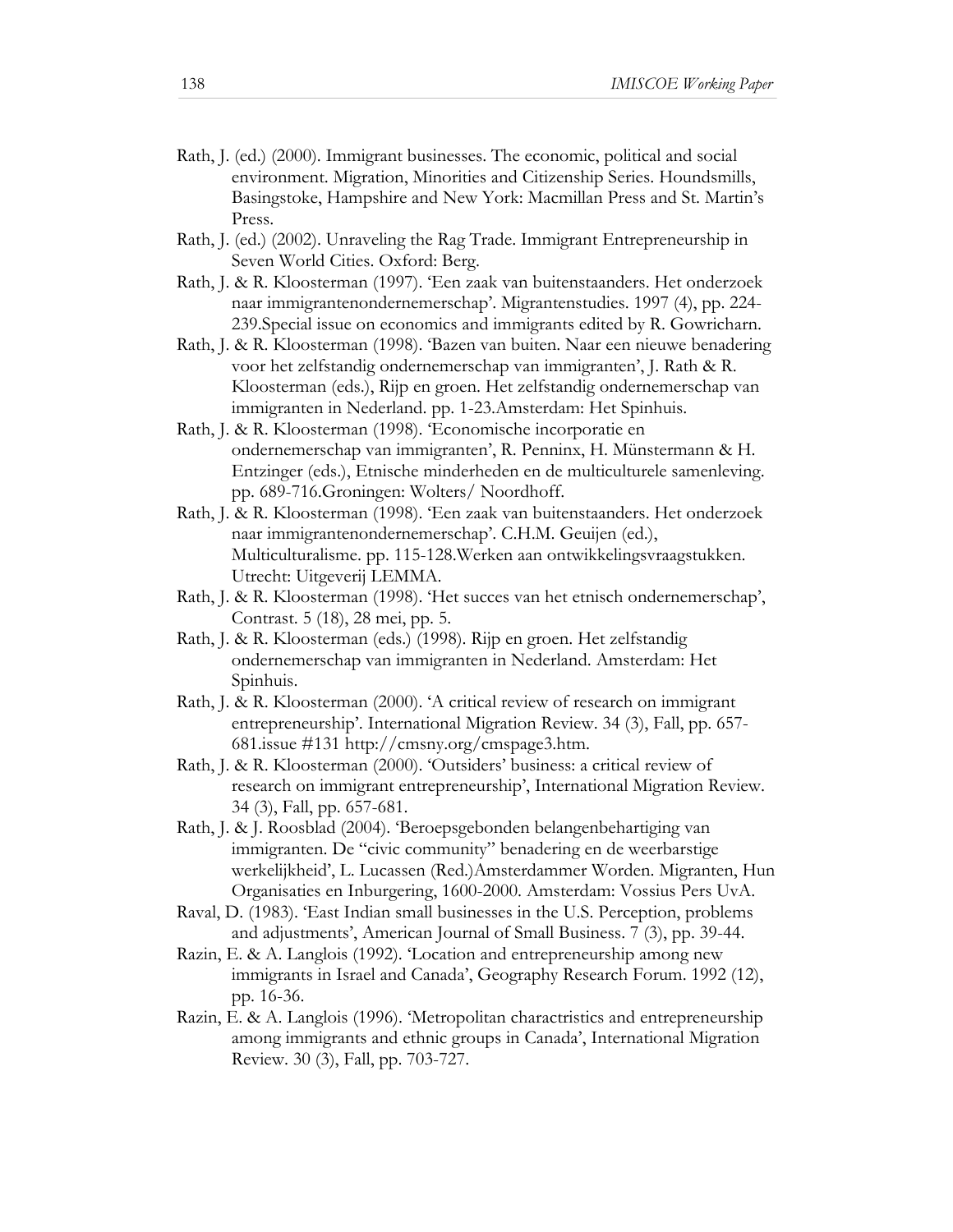- Razin, E. & I. Light (1998). 'Ethnic entrepreneurs in America's largest metropolitan areas', Urban Affairs Review. 33 (3), January, pp. 332-360.
- Razin, E. & I. Light (1998). 'The income consequences of ethnic entrepreneurial concentrations', Urban Geography. 19 (6), pp. 554-576.
- Razin, E. & D. Scheinberg (2001). 'Immigrant entrepreneurs from the former USSR in Israel. Not the traditional enclave economy', R. Kloosterman & J. Rath (eds.), Journal of Ethnic and Migration Studies. 27 (2), April 2001.
- Razin, E. (1988). 'Entrepreneurship among foreign immigrants in the Los Angeles and San Fransisco metropolitan area', Urban Geography. 9, pp. 283-301.
- Razin, E. (1989). 'Relating theories of entrepreneurship among ethnic groups and entrepreneurship in space. The Israeli case', Geografiska Annaler. 71B, pp. 167-181.
- Razin, E. (1992). 'Paths to ownership of small businesses among immigrants in Israeli cities and towns', Review of Regional Studies. 22, pp. 277-296.
- Razin, E. (1993). 'Immigrant entrepreneurs in Israel, Canada and California', I. Light & P. Bhachu (eds.), Immigration and entrepreneurship. Culture, capital and ethnic networks. pp. 97-124.New Brunswick and London: Transaction Publishers.
- Razin, E. (1997). 'Social networks, local opportunities and entrepreneurship among immigrants in Israel', I. Light & E. Isralowitz (eds.), Immigrant entrepreneurs and immigrant absorption in the United States and Israel. pp. 57-81.Aldershot, Brookfield USA, Singapore, Sydney: Ashgate.
- Razin, E. (1999). Immigrant entrepreneurs and the urban milieu. Evidence from the U.S., Canada and Israel. Working Paper 99-01, Vancouver Centre of Excellence, Research on Immigration and integration in the Metropolis. Available: http//:www.riim.metropolis.net.
- Reeves, F. & R. Ward (1984). 'West Indian business in Britain', R. Ward & R. Jenkins (eds.), Ethnic communities in business. Strategies for economic survival. pp. 125-148.Cambridge: Cambridge University Press.
- Reid, A.D. (1997). 'Entrepreneurial minorities, nationalism and the state', D. Chirot & A. Reid (eds.), Essential outsiders. Chinese and jews in the modern transformation of southeast Asia and central Europe. Ch. 2.Seattle and London: University of Washington.
- Reil, F. & T. Korver (2001). En Meestal Zijn het Turken. Arbeid in de Amsterdamse Loonconfectie-Industrie. Amsterdam: Het Spinhuis.
- Reitz, J.G. (1990). 'Ethnic concentrations in labour markets and their implications for ethnic inequality', R. Breton, W.W. Isajew, W.E. Kalbach & J.G. Reitz (eds.), Ethnic identity and equality. Varieties of experience in a Canadian city. pp. 135-195.Toronto: University of Toronto Press.
- Reitz, J.G. & S.M. Sklar (1997). 'Culture, race and the economic assimilation of immigrants', Sociological Forum. 12, pp. 233-277.
- Rekers, A. (1990). Etnisch ondernemerschap in stedelijke contexten. Een literatuurrapportage. STEPRO-rapport no. 127a. Utrecht: Rijksuniversiteit Utrecht, Faculteit Ruimtelijke Wetenschappen.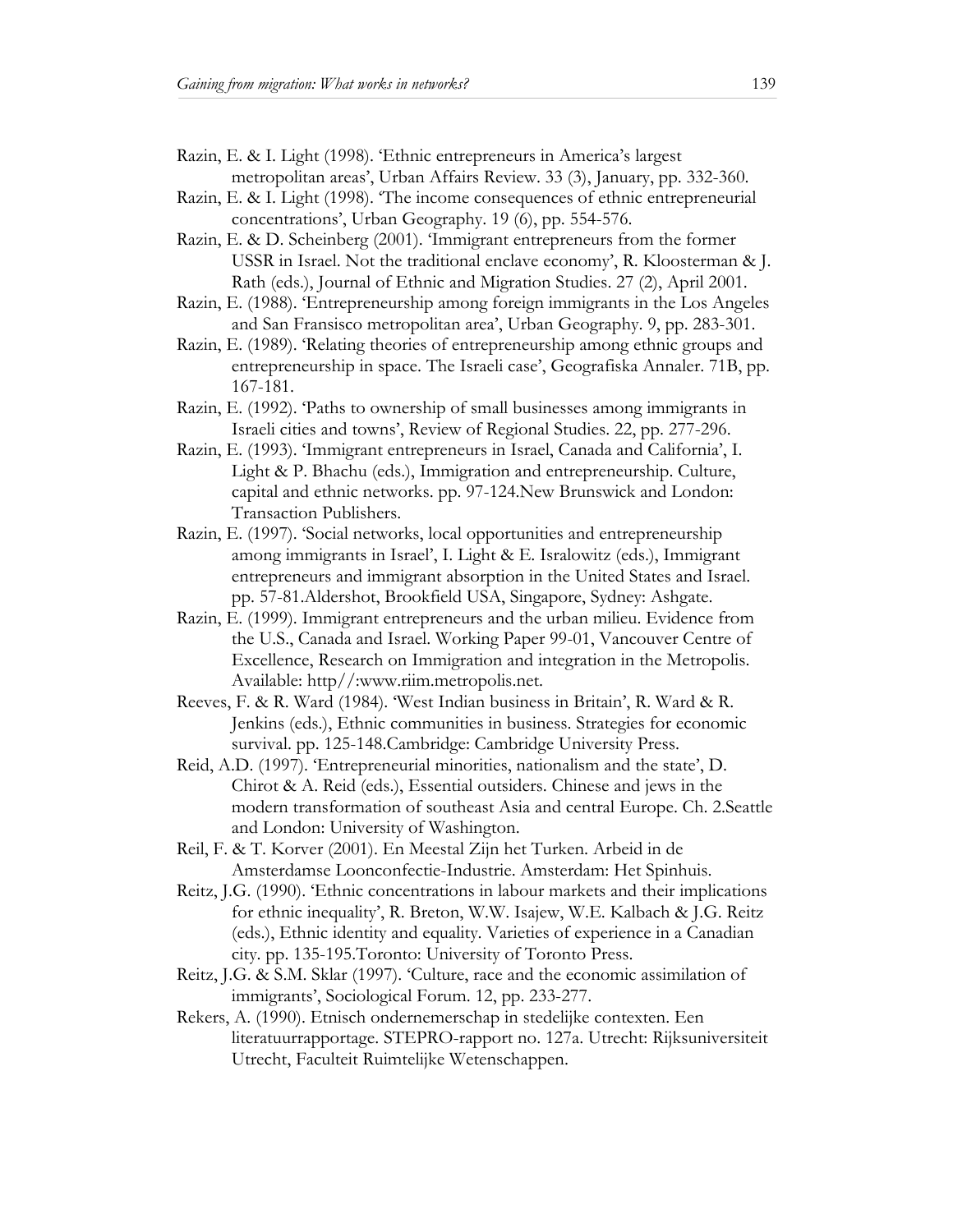- Rekers, A. (1993). 'A tale of two cities. A comparison of Turkish enterprises in Amsterdam and Rotterdam', D. Crommentuijn-Ondaatje (ed.), Nethur School Proceedings 1992. pp. 45-56.Utrecht: Nethur.
- Rekers, A. (1998). 'Migrantenondernemerschap anders bekeken. Locatie, spreiding en oriëntatie van Turkse ondernemers in Amsterdam en Rotterdam', J. Rath & R. Kloosterman (eds.), Rijp en groen. Het zelfstandig ondernemerschap van immigranten in Nederland. pp. 101-116.Amsterdam: Het Spinhuis.
- Rekers, A.M. (1991). 'Arbeidsmarkt en etnisch ondernemerschap. Mogelijke relaties in verschillende stedelijke contexten', O.A.L.C. Atzema, M. Hessels & H. Zondag (eds.), De werkende stad. Aspecten van de grootstedelijke arbeidsmarkt. Utrecht: Stedelijke Netwerken.
- Rekers, A. & R. van Kempen (2000). 'Location matters. Ethnic entrepreneurs and spatial context'. J. Rath (ed.), Immigrant businesses. The economic, political and social environment. pp. 54-69.Migration, Minorities and Citizenship Series. Houndsmills, Basingstoke, Hampshire and New York: Macmillan Press and St. Martin's Press.
- Renkiewicz, F. (1980). 'The profits of nonprofit capitalism. Polish fraternalism and beneficial insurance in America', S. Cummings (ed.), Self-help in urban America. Patterns of minority business enterprise. pp. 113-129.Port Washington, New York: Kennikat Press.
- Renooy, P.H. (1990). The informal economy. Meaning, measurement and social significance. Nederlandse Geografische Studies 115. (Ook verschenen als Proefschrift Universiteit van Amsterdam). Amsterdam: Koninklijk Nederlands Aardrijkskundig Genootschap/Regioplan TP 198.
- Reutlinger, A.S. (1977). 'Reflections on the anglo-American jewish experience. Immigrants, workers and entrepreneurs in New York and London, 1870- 1914', American Jewish Historical Quarterly. 66 (4), June, pp. 473-484.
- Reyneri, E. (1996). 'Inserimento degli immigrati nell'economia informale, comportamenti devianti e impatto sulle societa di arrivo. Alcune ipotesi di ricerca comparativa'. Sociologica del Lavoro. 64, pp. 9-25.Immigrant integration in the informal economy, deviant behaviors and social economic impact on host societies: some hypotheses for comparative research.
- Rijkschroeff, B. (1996). 'De keerzijde van etnisch ondernemerschap', Migrantenstudies. (1), pp. 34-44.
- Rijkschroeff, B.R. (1998). Etnisch ondernemerschap. De Chinese horecasector in Nederland en in de Verenigde Staten van Amerika. http://www.ub.rug.nl/ eldoc/dis/ppsw/b.r.rijkschroeff/. Capelle a/d Ijssel: Labyrint Publication.
- Roberts, B.R. (1995). 'Socially expected durations and the economic adjustment of immigrants', A. Portes (ed.), The economic sociology of immigration. Essays on networks, ethnicity and entrepreneurship. pp. 42-86.New York: Russell Sage Foundation.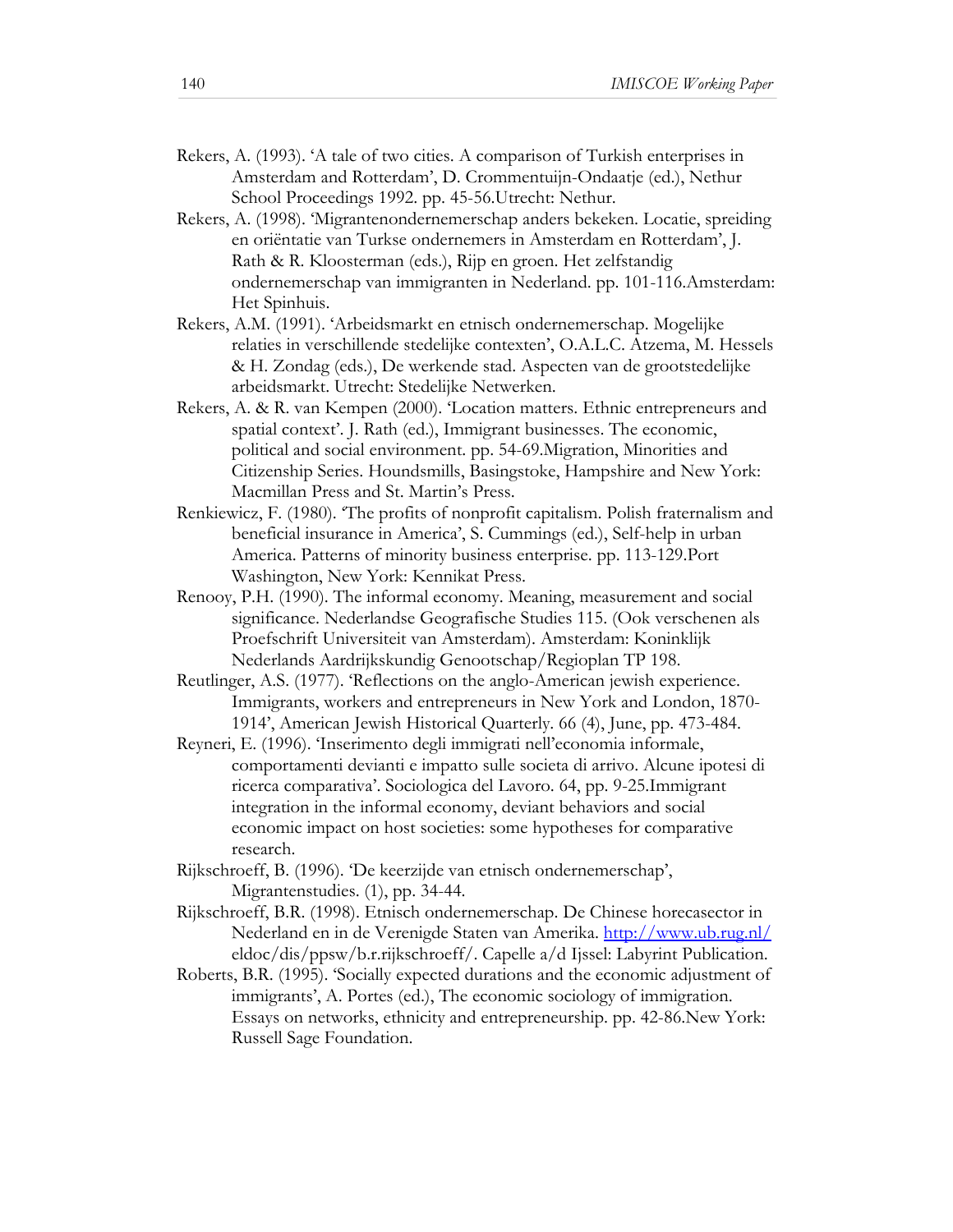Robinson, V. & I. Flintoff (1982). 'Asian retailing in Coventry', New Community. 10 (2), Winter, pp. 251-258.

- Rogerson, C. (1997). 'African immigrant entrepreneurs and Johannesburg's changing inner city'. Africa Insight. 27 (4). http://www.queensu.ca/samp/ publications/pubarticles/artic2.htm.
- Rogerson, C.M. (1995). 'The changing face of retailing in the South African city. The case of inner-city Johannesburg', Africa Insight. 25, pp. 163-171.
- Rogerson, C.M. (1999). Johannesburg's clothing industry. The role of African immigrant entrepreneurs. Report for BEES, January 1999. Johannesburg: University of Witwatersrand, Department of Geography and Environmental Studies.
- Rogerson, C.M. (2000). 'Successful SMEs in South Africa. The case of clothing producers in the Witwatersrand', Development Southern Africa. 17 (5), pp. 687-716.
- Roodenburg, H. & M. Peper (1998). Etnisch ondernemerschap. Verslag van het symposium op 23 juni 1998 te Rotterdam, georganiseerd door FORUM, het IMES en uitgeverij Het Spinhuis.
- Rose, H.M. (1970). 'The structure of retail trade in a racially changing trade area', Geographical Analysis. 2 (2), April, pp. 135-148.
- Rothbart, R. (1993). 'The ethnic saloon as a form of immigrant enterprise', International Migration Review. 27 (2), pp. 332-357.
- Rudolph, H. & F. Hillmann (1997). 'Döner contra Boulette Döner und Boulette. Berliner türkischer Herkunft als Arbeitskräfte und Unternehmer im Nahrungsgütersektor', Zeitschrift für Sozialwissenschaft. 1997 (17), pp. 85- 105.
- Rudolph, H. & M. Morokvasic (eds.) (1993). Bridging states and markets. International migration in the early 1990s. Berlin: Edition Sigma.
- Sahin, C. (1993). Allochtone ondernemens in Lombok, Utrecht. Utrecht: Buitenlands Starters Centrum.
- Sahin, C. (1995). Lombok, etnisch ondernemerschap in beweging. Methodiekbeschrijving en verslaglegging. Utrecht: Buitenlands Starters Centrum.
- Salaff, J., A. Greve & S.L. Wong (2001). 'Professionals from China. Entrepreneurship and social resources in a strange land'. Asian and Pacific Migration Journal. 10 (1), pp. 9-34.Special issue edited by E. Fong & L. Lee.
- Salaff, J., A. Greve & S.L. Wong (2001). 'Professionals from China: Entrepreneurship and Social Resources in a Strange Land'. Asian and Pacific Migration Journal. 10 (1).Special issue 'The Chinese Ethnic economy' edited by E. Fong & L. Lee.
- Salem, G. (1984). 'Les marchands ambulants et le systeme commercial sénégalais en France', Marchands ambulants et commerçants étrangers en France et en Allemagne. Poitiers: University of Poitiers.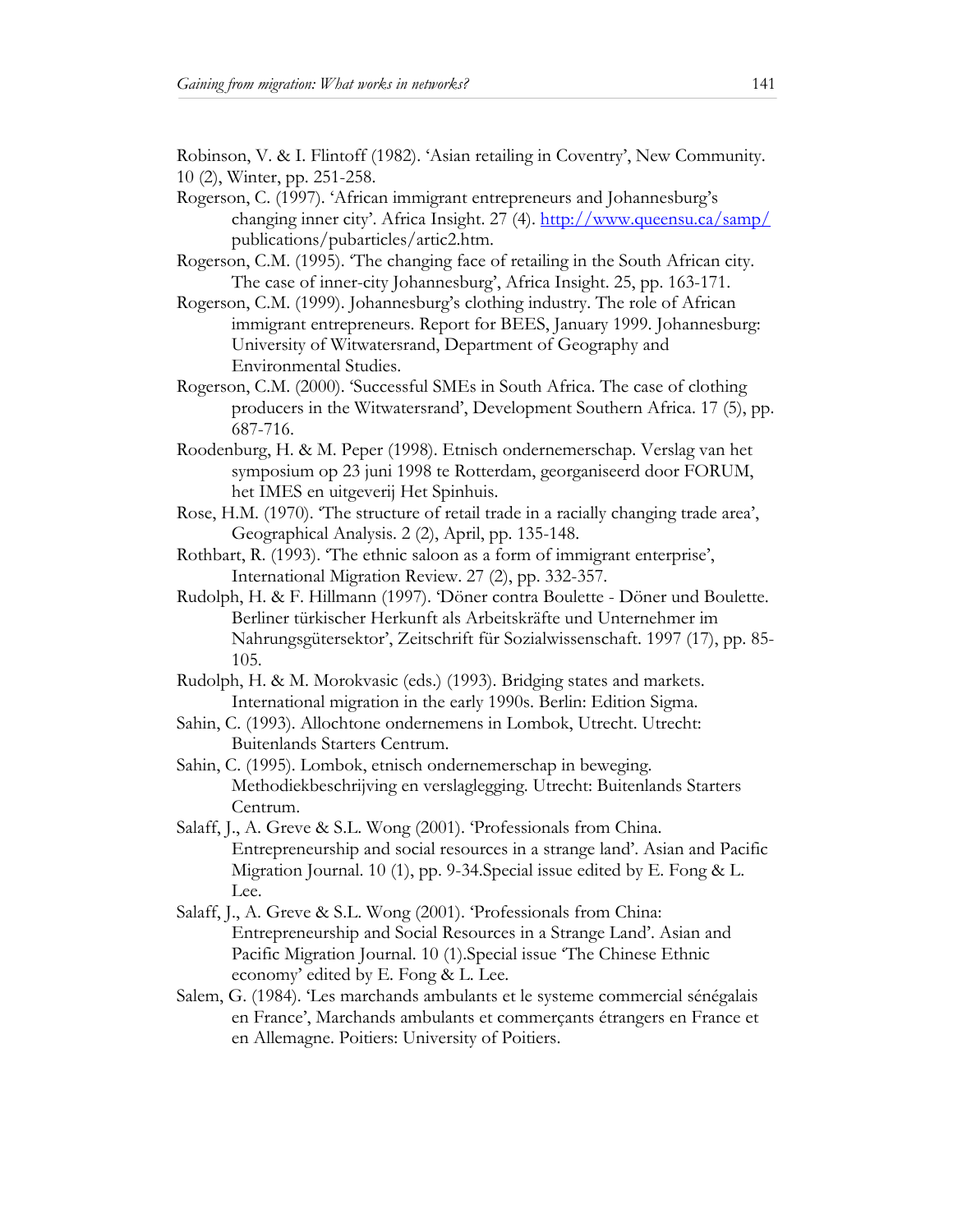- Salmankangas, M. (1999). 'The attraction of multicultural co-operatives in Finland in the 1990s'. E. Ekholm (ed.), Immigrants as entrepreneurs. Experiences of multicultural co-operatives. pp. 25-33.Report of University of Helsinki, Vataa Institute for Continuing Education 22. Helsinki: University of Helsinki, Vataa Institute for Continuing Education.
- Sanders, J.M. & V. Nee (1987). 'The limits of ethnic solidarity in the enclave economy', American Sociological Review. 52 (6), December, pp. 745-767.
- Sanders, J.M. & V. Nee (1996). 'Social capital, human capital and immigrant selfemployment', American Sociological Review. 61 (2), pp. 231-249.
- Sassen, S. (1991). 'The informal economy', J.H. Mollenkopf & M. Castells (eds.), Dual city. Restructuring New York. pp. 79-101.New York: Russell Sage Foundation.
- Sassen, S. (1991). The global city. New York, London, Tokyo. Princeton, New Jersey: Princeton University Press.
- Sassen, S. (1992). 'Entrepreneurs immigrés et capital transnational aux Etats-Unis'. Revue Européenne des Migrations Internationales. 8 (1).Special issue 'Entrepreneurs entre deux mondes. Les créations d'entreprises par les étrangers. France, Europe, Amérique du Nord', Body-Gendrot, S., E. Ma Mung & C. Hodeir (eds).
- Sassen-Koob, S. (1989). 'New York City's informal economy', A. Portes, M. Castells & L.A. Benton (eds.), The informal economy. Studies in advanced and less developed countries. pp. 60- 77.Baltimore and London: John Hopkins University Press.
- Sawyerr, A. (1983). 'Black-controlled business in Britain', New Community. 11 (1- 2), Autumn/Winter, pp. 55-62.
- Saxenian, A. with Y. Motoyama & X. Quan (2002). Local and Global Networks of Immigrant Professionals in Silicon Valley. http://www.ppic.org/publications/PPIC159/index.html. California: Public Policy Institute of California.
- Saxenian, A.L. (1999). Silicon Valley's new immigrant entrepreneurs. http://www.ppic.org/publications/PPIC120/index.html. California: Public Policy Institute of California.
- Scherr, A. (2000). 'Ethnisierung als Ressource und Praxis'. Prokla. Zeitschrift für kritische Sozialwissenschaft. 29 (3).Special issue 'Ethnisierung und Ökonomie', information: http://www.prokla.de/aktuell.htm.
- Schiphorst, M.L.M., R. van Leeuwen, & C.J.J. van Steijn (1986). Stimulering van etnisch ondernemerschap in Amsterdam. Amsterdam: Van de Bunt.
- Schmidt Di Friedberg, O. (1999). 'Immigrant and entrepreneur. An inevitable choice? Moroccans in Milan'. Studi Emigrazione. 1999 (136), December.Special issue 'Immigrants in Italy: labour and socio-economic integration', edited by L. Frey & S. Minonne.
- Schmidt, D. (2000). 'Unternehmertum und Ethnizität. Ein seltsames Paar'. Prokla. Zeitschrift für kritische Sozialwissenschaft. 29 (3).Special issue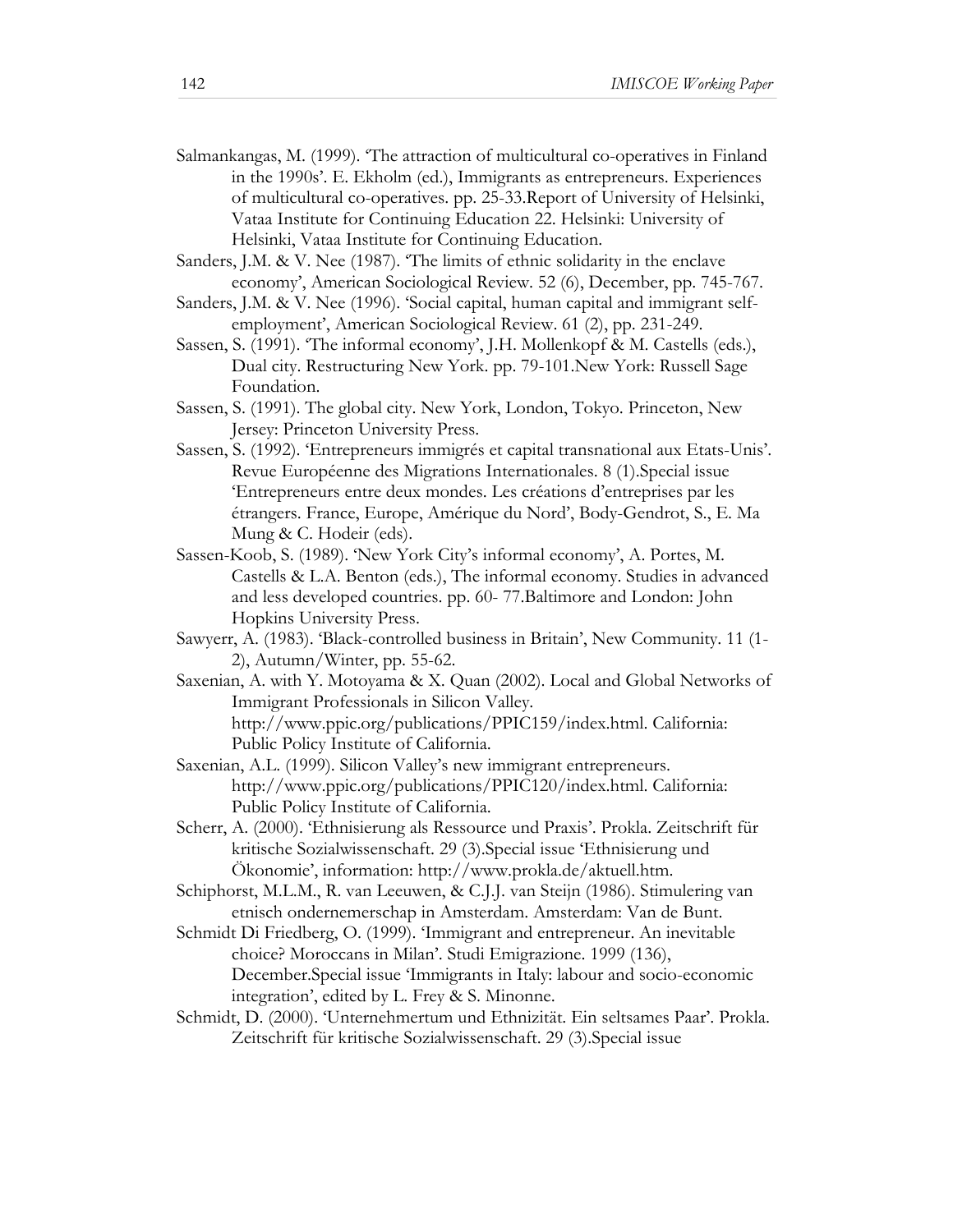'Ethnisierung und Ökonomie', information: http://www.prokla.de/ aktuell.htm.

- Schmiechen, J.A. (1984). Sweated industries and sweated labour. The London clothing trades, 1860-1914. Urbana, IL: University of Illinois Press.
- Schnell, I., M. Sofer & I. Drori (1995). Arab industrialization in Israel. Ethnic entrepreneurship in the periphery. Info: http://info.greenwood.com/ books/0275948/0275948560.html. Westport, Connecticut: Praeger Publishers.
- Schöttelndreier, M. (1988). 'Nederland Modeland', Intermediair. 24 (28), 15 juli, 1 en 29-35.
- Schroever, M. (2001). 'Immigrant business and niche formation in a historical perspective. The Netherlands in the 19th century', R. Kloosterman & J. Rath (eds.), Journal of Ethnic and Migration Studies. 27 (2), April 2001.
- Schrover, M. (1994). ''Gij zult het bokje niet koken in de melk zijner moeder'. Joodse ondernemers in de voedings- en genotsmiddelenindustrie', H. Berg, T. Wijsenbeek & E. Fischer (eds.), Venter, fabriqueur, fabrikant. Joodse ondernemers en ondernemingen in Nederland 1796-1940. pp. 160- 190.Amsterdam: Joods Historisch Museum, NEHA.
- Schrover, M. (1996). 'Omlopers in Keulse potten en pottentrienen uit het Westerwald', M. van 't Hart, J. Lucassen & H. Schmal (red)Nieuwe Nederlanders. Vestiging van migranten door de eeuwen heen. pp. 101- 120.Amsterdam: Stichting beheer IISG, SISWO.
- Schrover, M. (1998). 'Gescheiden werelden in een stad. Duits ondernemerschap in Utrecht in de negentiende eeuw', J. Rath & R. Kloosterman (eds.), Rijp en groen. Het zelfstandig ondernemerschap van immigranten in Nederland. pp. 39-59.Amsterdam: Het Spinhuis.
- Schrover, M. (1999). 'Wie zijn wij? Vrouwen, eten en etniciteit', B. Henkes, A.H. van Otterloo, M. Schrover, M. Stavenuiter, H. van Wijngaarden, M. Wilke & L. Winkelman Voeden en opvoeden.. pp. 115-144.Amsterdam: Stichting Jaarboek voor Vrouwengeschiedenis, Stichting beheer IISG.
- Schurink, R. (1998). 'Een bedrijvige Bijlmermeer?', Rooilijn. 31, pp. 43-46.
- Scott, A.J. (1997). 'The Cultural Economy of Cities', International Journal of Urban and Regional Research. 21 (2), pp. 323-339.
- Scott, W. (1983). 'Financial performance of minority versus non-minority-owned business', Journal of Small Business Management. 21, pp. 42-48.
- Sen, F. (1988). The Turkish enterprises in the Federal Republic of Germany. Bonn: Zentrum fur Turkeistudien.
- Sen, F. (1997). 'Das Modellprojekt Regionale Transferstellen für die Integration ausländischer Unternehmer des Zentrums für Türkeistudien in Nordrhein-Westfalen', J. Brech & L. Vanhué (Hg.)Migration. Stadt im Wandel. pp. 124-128.Frankfurt am Main: VWP Wohnbund Publikationen.
- Sen, F. (1997). 'Turkische Selbstandige in der Bundesrepublik', Geographische Rundschau. 49 (7-8), pp. 413-417.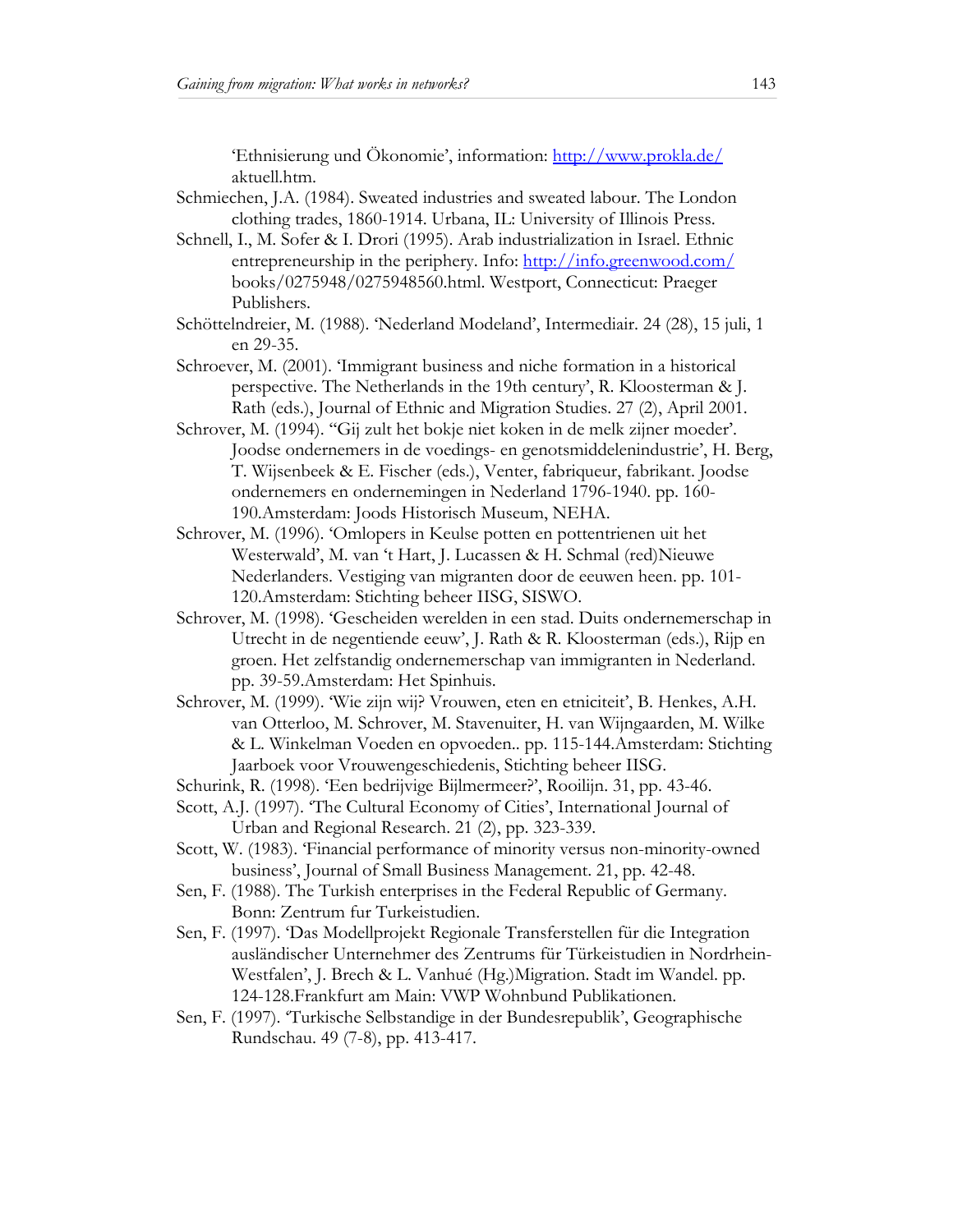- SER (1998). ONTWERPADVIES Etnisch ondernemerschap. Advies 1998/14. Den Haag: Sociaal-Economische Raad (SER), Commissie Etnisch Ondernemerschap.
- Serdedakis, N, G. Tsiolis, M. Tzanakis, & S. Papaioannou (2003). 'Strategies of social integration in the biographies of Greek female immigrants coming from the former Soviet Union. Self-employment as an alternative'. International Review of Sociology. 13 (1), pp. 145-162.Special issue on Self-employment.
- Setzpfand, R.H., W.M.C. Engels & P.F.A.M. Linssen (1993). Inventarisatie van allochtone ondernemers in Nederland. Deelrapport III bij het onderzoek "Onbekend maakt onbenut. Onderzoek naar de effecten van het beleid inzake het ondernemerschap van allochtonen". Utrecht: Coopers & Lybrand Management Consultants.
- Shachtman, T. (1997). Around the block. The business of a neighbourhood. New York, San Diego, London: Harcourt Brace & Company.
- Shafer, K.L. (1990). City contract dollars. The minority business community and San Antonio's Westside. The Tomás Rivera Center.
- Shah, S. (1975). Immigrants and employment in the clothing industry. The rag trade in London's East End. London: Runnymede Trust.
- Sijde, R.R. van der (1984). 'Chinees-Indische restaurants', Kroniek van het Ambacht/Klein- en Middenbedrijf. 38 (1-2), januari/april, pp. 21-24.
- Silverman, R.M. (2000). Doing Business in Minority Markets: Black and Korean Entrepreneurs in Chicago's Ethnic Beauty Aids Industry. New York/ London: Garland Publishing.
- Simon, G. (1993). 'Immigrant entrepreneurs in France', I. Light & P. Bhachu (eds.), Immigration and entrepreneurship. Culture, capital, and ethnic networks. pp. 125-139.New Brunswick and London: Transaction Publishers.
- Simon, G. (ed.) (1984). Merchands ambulants et commercants etrangers en France et en Allemagne. Poitiers: Centre Universitaire d'Etudes Mediterranéennes.
- Simon, G. & E. Ma Mung (1990). 'La dynamique des commerces Maghrébins et Asiatiques et les perspectives de Marché Unique Européen', Annales de Géographie. 552, Mars-Avril, pp. 152-172.
- Simon, P. (2000). 'The mosaic pattern. Cohabitation between ethnic groups in Belleville, Paris', S. Body-Gendrot & M. Martiniello (eds.), Minorities in European cities. The dynamics of social integration and social exclusion at the neighbourhood level. pp. 100-115.Houndsmills, Basingstoke, Hampshire; New York: Macmillan Press; St. Martin's Press.
- Siu, P.C.P (1987). 'Growth and distribution of the Chinese laundry in Chicago', The Chinese laundryman. A study of social isolation. pp. 23-43.New York: New York University Press.
- Siu, P.C.P (1987). 'The Chinese laundryman in the eyes of the American public', The Chinese laundryman. A study of social isolation. pp. 8-22.New York: New York University Press.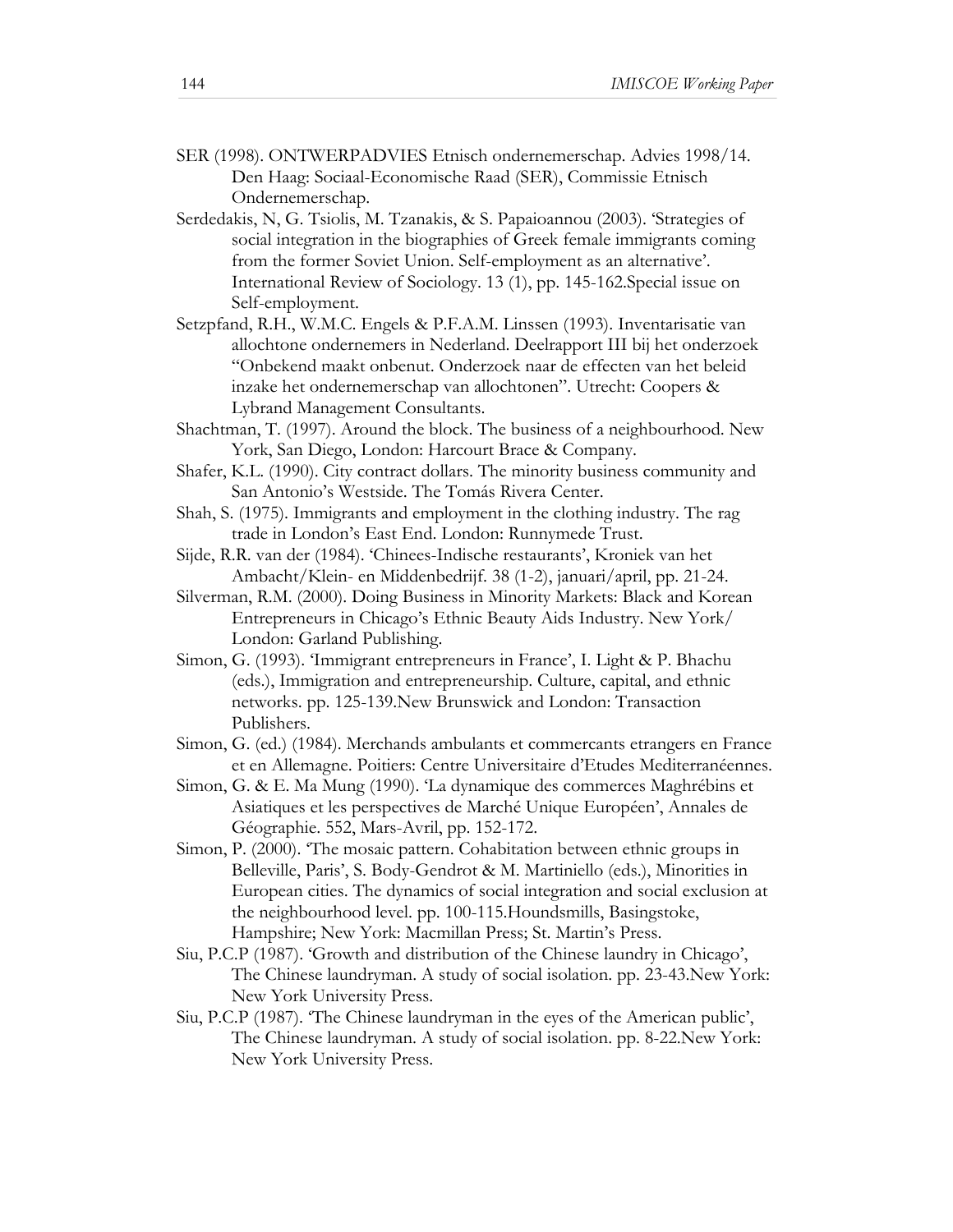- Siu, P.C.P. (1987). The Chinese laundryman. A study of social isolation. Originally presented as PhD thesis, University of Chicago 1953. New York: New York University Press.
- Smit, M. (1994). Illegale confectie-ateliers in Nederland en Belgie. Een actualisering. In opdracht van Socrates, ten behoeve van het seminar 'De confectiesector, zijn toekomst, zijn uitdagingen', Brussel, 24-25 oktober 1994. Amsterdam: Stichting Onderzoek Multinationale Ondernemingen (SOMO).
- Smit, M. & L. Jongejans (1989). C&A, De stille gigant. Van kledingmultinational tot thuiswerkster. Amsterdam: SOMO.
- Smith, M.P. & J.R. Feagin (eds.) (1995). The bubbling cauldron. Race, ethnicity and the urban crisis. Minneapolis, London: University of Minnesota Press.
- Smith-Hefner, N.J. (1995). 'The culture of entrepreneurship among Khmer refugees', M. Halter (ed.), New migrants in the marketplace. Boston's ethnic entrepreneurs. pp. 141-160. Massachusetts: University of Massachusetts Press.
- SMT (1989). Beleid inzake het ondernemerschap van personen uit etnische minderheidsgroepen. Utrecht: Stichting Samenwerkingsverband van Marokkanen en Tunesiers (SMT).
- Soldatenko, M.A. (1999). 'Made in the USA. Latinas/os? Garment work and ethnic conflict in Los Angeles' sweat shops', Cultural Studies. 13 (2), pp. 319-334.
- Song, M. (1997). 'Children's labour in ethnic family businesses. The case of Chinese take-away businesses in Britain', Ethnic and Racial Studies. 20 (4), October, pp. 690-716.
- Song, M. (1999). Helping Out. Children's labor in Ethnic Business. Philadelphia, PA: Temple University Press.
- Song, M. (2001). 'Comparing minorities' ethnic options. Do Asian Americans possess 'more' ethnic options than African Americans', Ethnicities. 1 (1), pp. 57-82.
- Soni, S., M. Tricker & R. Ward (1987). Ethnic minority business in Leicester. Birmingham: Aston University.
- Sontz, A.L. (1990). The urban Hispanic community and small business enterprise. Ms..
- Sosa, L. (1999). The Americano dream. How Latinos can archive success in business and in live.
- Spek, M.J. van der & R.C. van Geuns (1993). Elke ondernemer rommelt wel wat. Een onderzoek naar de naleving van wet- en regelgeving in de bouw, de horeca en de schoonmaak. Den Haag: VUGA.
- Spener, D. & F.D. Bean (1999). 'Self-employment concentration and earnings among Mexican immigrants in the United States', Social Forces. 77, pp. 1021-1048.
- Srinivasan, S. (1992). 'The class position of the Asian petty bourgeoisie', New Community. 19 (1), October, pp. 61-74.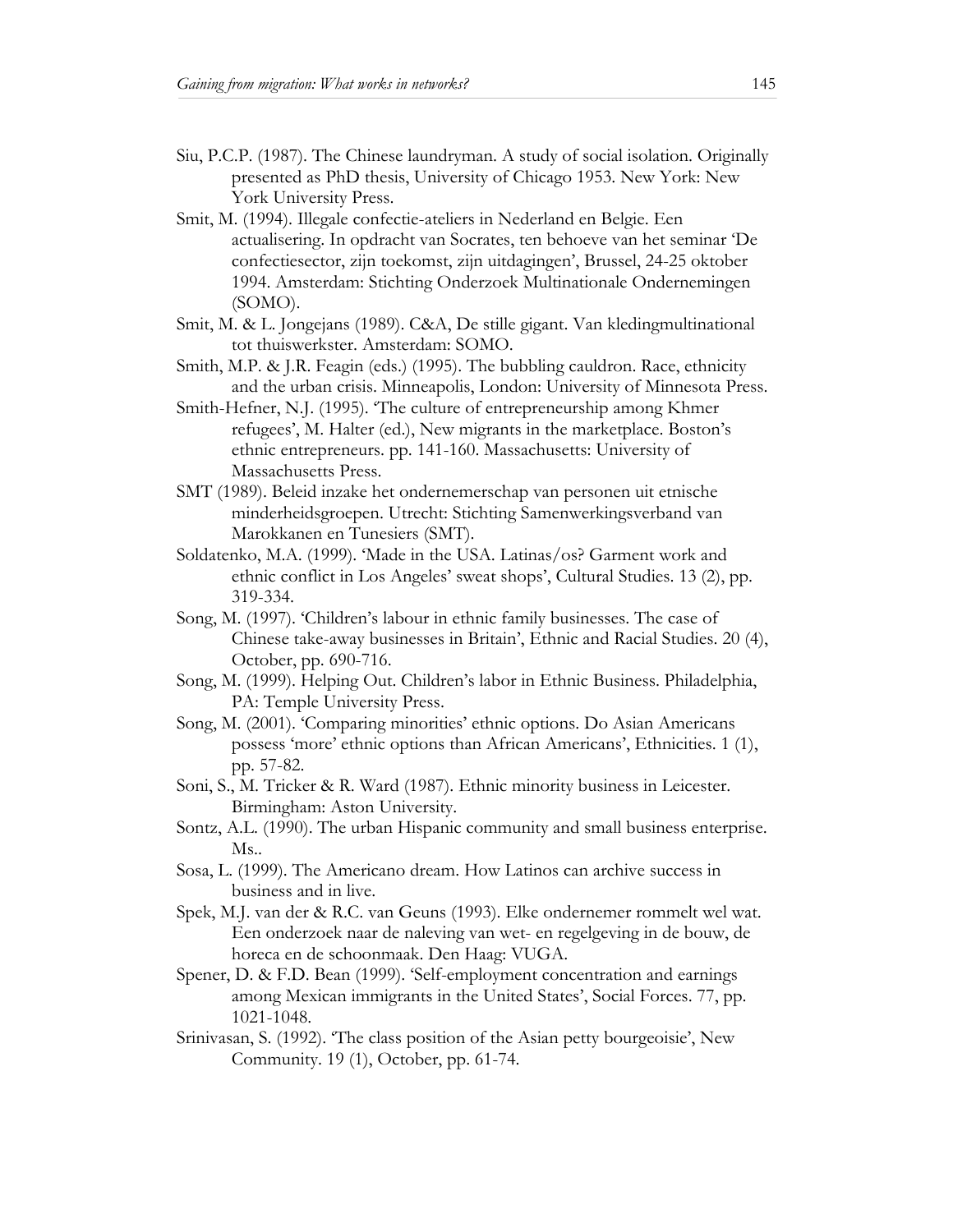- Srinivasan, S. (1995). The South Asian petty bourgeoisie in Britain. An Oxford case study. Research in Ethnic Relations Series. Aldershot: Avebury, Ashgate Publishing Company.
- Stanley, D. (1995). 'A Marketing Research'. Department of Canadian HeritageEconomic Research Group. Strategic Research and Analysis; Corporate and Intergovernmental Affairs.
- Staring, R. (2000). 'International migration, undocumented immigrants and immigrant entrepreneurship'. J. Rath (ed.), Immigrant businesses. The economic, political and social environment. pp. 182-198. Migration, Minorities and Citizenship Series. Houndsmills, Basingstoke, Hampshire and New York: Macmillan Press and St. Martin's Press.
- Steenkamp, F. (2000). Winst is de broer van verlies. Kwalitatief onderzoek naar de invloed van contacten op de economische en sociale positie van Turkse en Nederlandse ondernemers in Nijmegen. Rapportenreeks 13. Nijmegen: Stichting Osmose.
- Stepick, A. (1989). 'Miami's two informal sectors', A. Portes, M. Castells & L.A. Benton (eds.), The informal economy. Studies in advanced and less developed countries. pp. 111- 131.Baltimore and London: John Hopkins University Press.
- Stepick, A. (1990). 'Community growth versus simply surviving. The informal sectors of Cubans and Haitians in Miami', M.E. Smith (ed.), Perspectives on the informal economy. pp.183-205.Washington, D.C.: University Press of America.
- Stichting Landelijke Federatie van Welzijnsorganisaties voor Surinamers (1989). Etnisch ondernemerschap. Overlevingsstrategiën. Verslag van de Workshop Etnisch Ondernemerschap 30 september 1988 te Utrecht, georganiseerd door de Stichting Landelijke Federatie van Welzijnsorganisaties voor Surinamers.
- Stichting Ondernemersklankbord (2000). Ondernemersklankbord in bedrijf. Jaarverslag 2000 Stichting Ondernemersklankbord. Den Haag: Stichting Ondernemersklankbord.
- Stichting Osmose (2000). Etnisch ondernemerschap. Deel 3. Samenvatting van een kwalitatief onderzoek naar de invloed van contacten op de economische en sociale positie van Turkse en Nederlandse ondernemers. Arnhem: Stichting Osmose.
- Stichting Werk en Onderneming (2000). Marginaal ondernemerschap. Leiden: Stichting Werk en Onderneming.
- Stimulering (1986). Stimulering van etnisch ondernemerschap in Amsterdam. Amsterdam: Van de Bunt.
- Stipanovich, J. (1980). 'Collective economic activity among Serb, Croat and Slovene immigrants in the United States', S. Cummings (ed.), Self-help in urban America. Patterns of minority business enterprise. pp. 160-176.Port Washington, New York: Kennikat Press.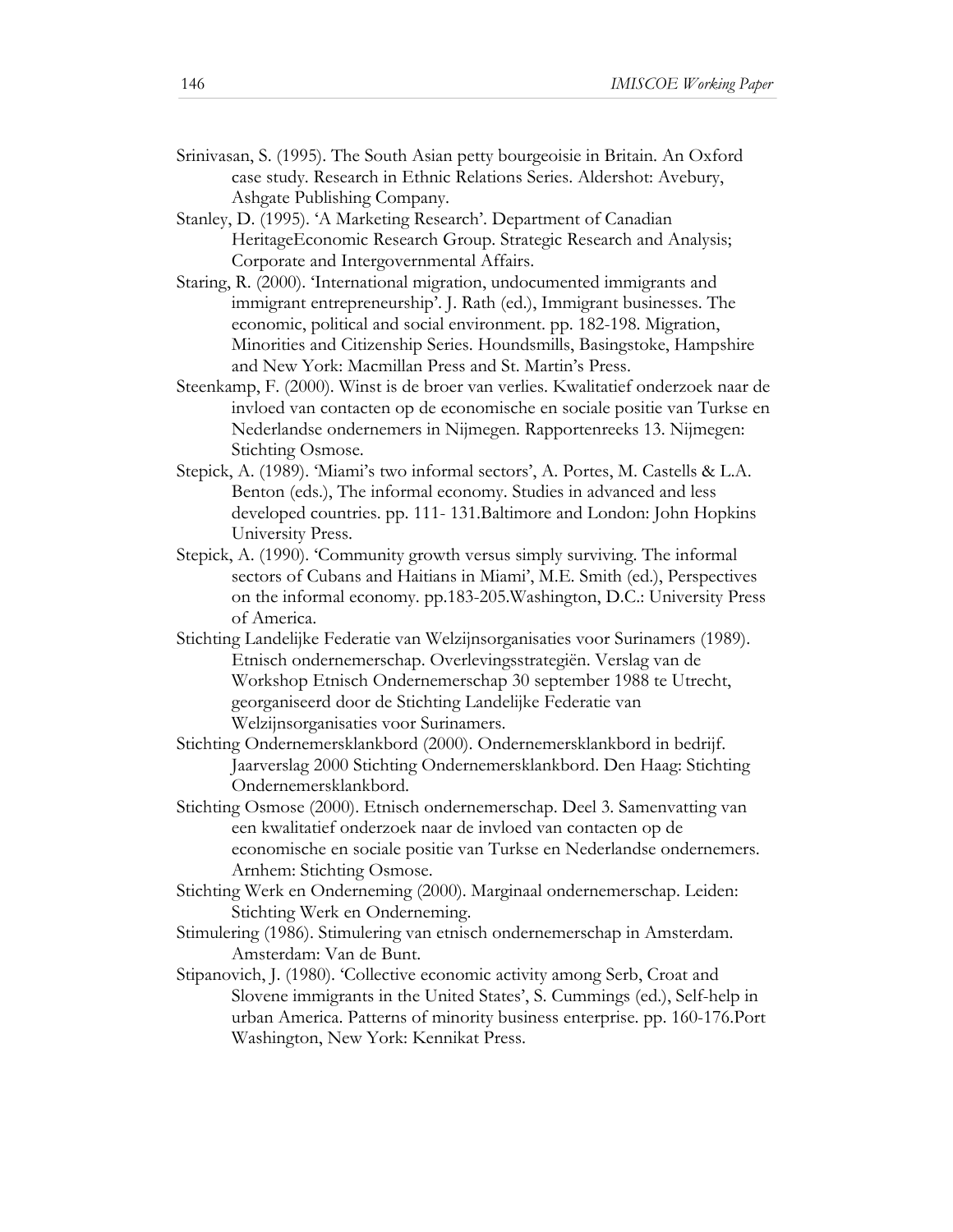- Stolarik, M.M. & M. Friedman (eds.) (1986). Making it in America. The role of ethnicity in education, business enterprise and work choices. Lewisburg, PA: Bucknell University Press.
- Stolarik, M.M. (1980). 'A place for everyone. Slovak fraternal-benefit societies', S. Cummings (ed.), Self-help in urban America. Patterns of minority business enterprise. pp. 130-141.Port Washington, New York: Kennikat Press.
- Stoller, P. (1996). 'Spaces, places and fields. The politics of west African trading in New York city's informal economy', American Anthropologist. 98 (4), December, pp. 776-788.
- Strahan, K.W. & A.J. Williams (1988). Immigrant entrepreneurs in Australia. Report to the Office of Multicultural Affairs, Australian Government Publishing Service, Canberra.
- Struder, I. (2003). 'Do concepts of ethnic economies explain existing ethnic minority enterprises? Turkish speaking economies in London', Research Papers in Environmental and Spatial Analysis. 88.Department of Geography, London School of Economics.
- Struder, I. (2003). 'Self-employed Turkish spreaking women in London. Opportunities and constraints within and beyond the ethnic economy', Entrepreneurship and Innovation. August, pp. 185-195.
- Sullivan, T.A. & S.D. McCracken (1988). 'Black entrepreneurs. Patterns and rates of return to self-employment', National Journal of Sociology. 2, pp. 167- 185.
- Suyver, J.F. & J.A. Lie A Kwie (1998). Allochtoon ondernemerschap in de detailhandel. Inventarisatie en mogelijkheden tot positieverbetering. Onderzoek in opdracht van het Hoofdbedrijfschap Detailhandel. Zoetermeer: E.I.M. Handel en Distributie.
- Suyver, J.F. & J.A. Lie A Kwie (1998). Professioneler ondernemen door allochtonen. Overzicht van knelpunten en kansen. Zoetermeer: Hoofd Bedrijfschap Detailhandel, E.I.M..
- Suyyagh, F. (1997). Ethnic enterprise and the community dimension. The case of Arab business leaders in Toronto, Ontario, Canada. Dissertation. University of Toronto.
- Swinkels, K. (1991). Beleid ten aanzien van allochtone bakkers. Nederlandse Bakkerij Stichting (NBS).
- Swinton, D.H. & J. Handy (1983). The determinants of the growth of black owned businesses. A preliminary analysis. Prepared under contract with U.S. Department of Commerce, Minority Business Development Agency. Atlanta: Southern Center for Studies in Public Policy of Clark College.
- Szonyi, M. (2001). 'The graveyard of Huang Xiulang: Early Twentieth Century Perspectives on the role of the overseas Chinese in Chinese modernization'. Asian and Pacific Migration Journal. 10 (1).Special issue 'The Chinese Ethnic economy' edited by E. Fong & L. Lee.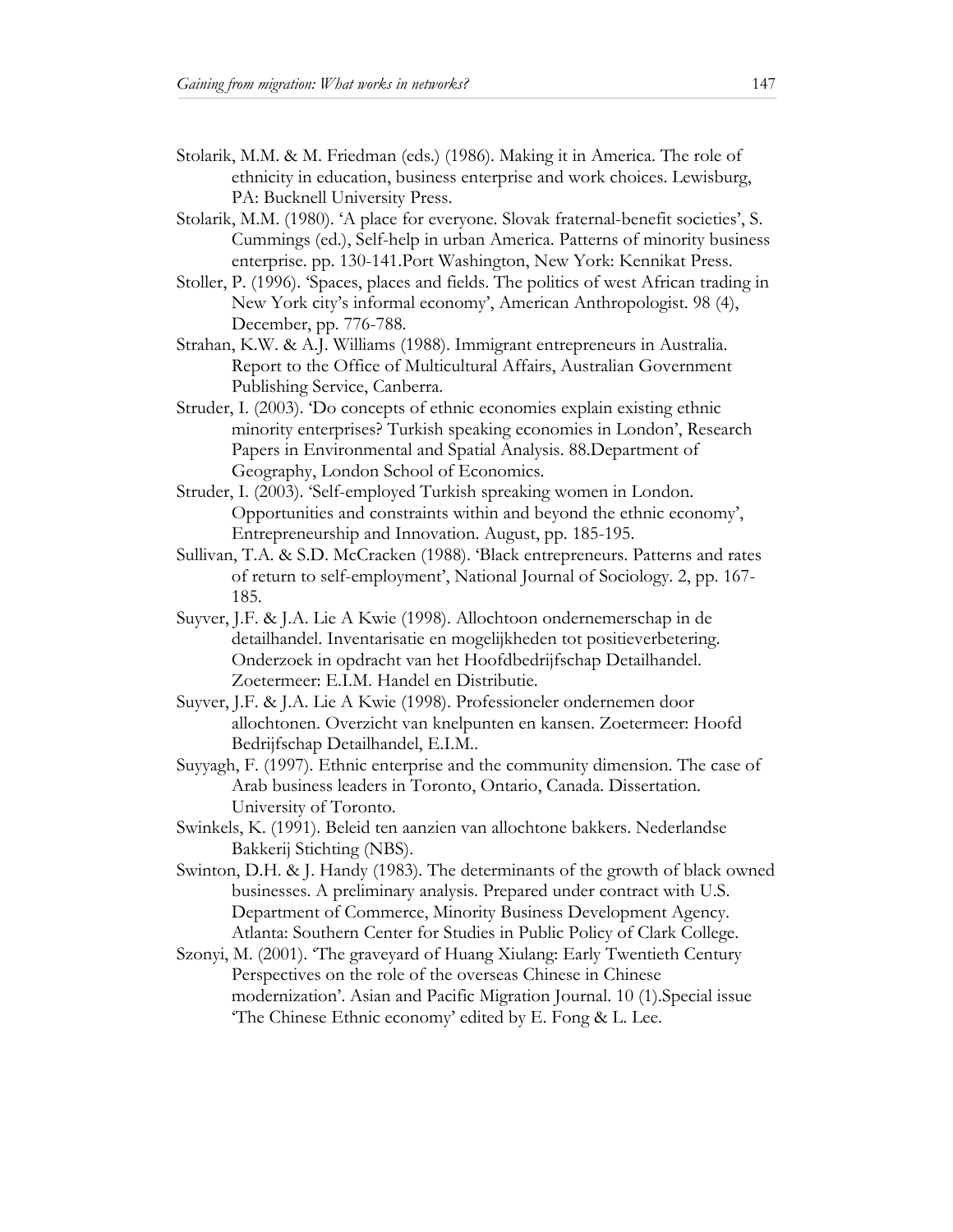- Taner O. & S. Tiesdell (1999). 'Supporting ethnic minority business. A review of business support for ethnic minorities in city challenge areas', Urban Studies. 36 (10), pp. 1723-1946.
- Tap, L.J. (1983). Het Turkse bedrijfsleven in Amsterdam. Eerste rapport naar aanleiding van een afstudeeronderzoek. Groningen: Rijksuniversiteit Groningen, Interfaculteit Bedrijfskunde.
- Teixeira, C. (1998). 'Cultural resources and ethnic entrepreneurship. A case study of the Portuguese real estate industry in Toronto', The Canadian Geographer. 42 (3), pp. 267-281.
- Teixeira, C. (2001). 'Community Resources and Opportunities in Ethnic Economies. A Case Study of Portuguese and Black Entrepreneurs in Toronto', Urban Studies. 38 (11).
- Teixera, A. (1998). 'Entrepreneurs of the Chinese community in Portugal', G. Benton & F.N. Pieke (eds.), The Chinese in Europe. pp. 238- 260.Houndsmills, Basingstoke, Hampshire and London: Macmillan Press.
- The Chinatown garment industry study (1983). The Chinatown garment industry study. Local 23-25. New York: International Ladies' Garment Workers Union and the Skirt and Sportswear Association.
- Thuno, M. (1999). 'The Chinese in Denmark', G. Benton & F. W. Pieke (eds.), The Chinese in Europe. New York: St. Martin's Press.
- Tienda, M. & R. Raijman (2000). 'Immigrants' pathways to business ownership. A comparative ethnic perspective'. International Migration Review. 34 (3), Fall.issue #131 http://cmsny.org/cmspage3.htm.
- Tillaart, H. van den (2000). Diversiteit in de Rotterdamse markt. Inventarisatie en analyse van de ontwikkelingen in het ondernemerschap van allochtonen in Rotterdam. Instituut voor Toegepaste Sociale Wetenschappen (ITS) Nijmegen. Ubbergen: Uitgeverij Tandem Felix.
- Tillaart, H. van den (2001). Monitor Allochtone Ondernemers in Rotterdam. Ontwikkelingen in het Ondernemerschap van Allochtonen in Rotterdam in de Periode 1990-2000. Nijmegen: Instituut voor Toegepaste Sociale Wetenschappen (ITS).
- Tillaart, H.J.M. van den & E. Poutsma (1998). Een factor van betekenis. Zelfstandig ondernemerschap van allochtonen in Nederland. Instituut voor Toegepaste Sociale Wetenschappen, Universiteit Nijmegen.
- Tillaart, H.J.M. van den & T.J.M. Reubsaet (1988). Etnische ondernemers in Nederland. Nijmegen: Instituut voor Toegepaste Sociale Wetenschappen (ITS).
- Tillaart, H.J.M. van den, H.C. van der Hoeven, F.W. van Uxem & J.M. van Westerlaak (1981). Zelfstandig ondernemen. Onderzoek naar de problemen en mogelijkheden van het zelfstandig ondernemerschap in het midden- en kleinbedrijf. Nijmegen: Instituut voor Toegepaste Sociologie (ITS).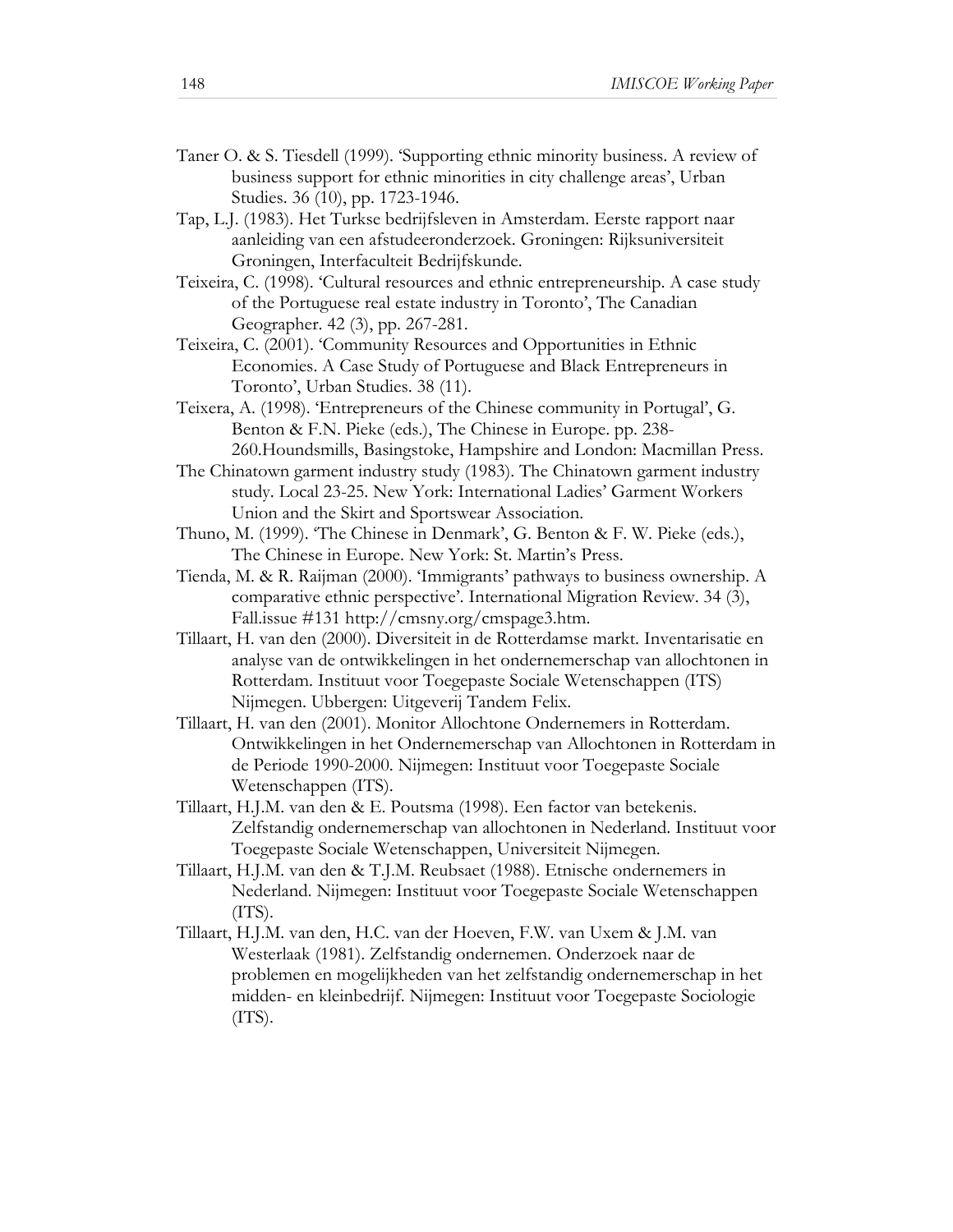- Timm, E. (2000). 'Kritik der "ethnischen Ökonomie"'. Prokla. Zeitschrift für kritische Sozialwissenschaft. 29 (3).Special issue 'Ethnisierung und Ökonomie', information: http://www.prokla.de/aktuell.htm.
- Torre, E. van der (1998). 'Marokkaanse harddrugshandelaren', J. Rath & R. Kloosterman (eds.), Rijp en groen. Het zelfstandig ondernemerschap van immigranten in Nederland. pp. 157-174.Amsterdam: Het Spinhuis.
- Trompetter, C. (1994). 'Joods ondernemerschap in de negentiende eeuw de mogelijkheden en onmogelijkheden van theorievorming', H. Berg, T. Wijsenbeek & E. Fischer (eds.), Venter, fabriqueur, fabrikant. Joodse ondernemers en ondernemingen in Nederland 1796-1940. pp. 48- 59.Amsterdam: Joods Historisch Museum, NEHA.
- Trompetter, C. (1998). 'Joods ondernemerschap als immigrantenondernemerschap', J. Rath & R. Kloosterman (eds.), Rijp en groen. Het zelfstandig ondernemerschap van immigranten in Nederland. pp. 25-38.Amsterdam: Het Spinhuis.
- Tseng, Y.F. (1994). 'Chinese ethnic economy. San Gabriel Valley, Los Angeles county', Journal of Urban Affairs. 16 (2), pp. 169-189.
- Tseng, Y.F. (1995). 'Beyond 'Little Taipei'. The development of Taiwanese immigrant businesses in Los Angeles', International Migration Journal. 29 (1), Spring, pp. 33-58.
- Tseng, Y.F. (2000). 'The mobility of entrepreneurs and capital. Taiwanese capitallinked migration', International Migration. 38 (2), June, pp. 143-168.
- Tsukashima, R.T. (1991). 'Cultural endowment, disadvantaged status and economic niche. The development of an ethnic trade', International Migration Review. 25 (2), pp. 333-355.
- Tsukashima, R.T. (1998). 'Notes on emerging collective action. Ethnic-trade guilds among Japanese Americans in the gardening industry', International Migration Review. 32, pp. 374-400.
- Tuchman, G. & H.G. Levine (1993). 'New York Jews and Chinese Food. The Social Construction of an Ethnic Pattern', Journal of Contemporary Ethnography. 22 (3), pp. 382-407.
- Tuchman, G. & H.G. Levine (1998). 'New York Jews and Chinese Food. The social construction of an ethnic pattern', B.G. Shortridge & J.R. Shortridge (eds.), The Taste of American Place. A Reader on Regional and Ethnic Foods. pp. 163-184.Lanham: Rowman and Littlefield Publishers.
- Tunderman, B. (1987). 'Concurrentie onder islamslagers', Buitenlanders Bulletin. 12 (4), pp. 22-24.
- Turkarslan, C (2001). Report for the Research Project on the Development of Ethnic Minority Businesses in Scotland. Paisley: University of Paisley, Paisley Enterprise Research Centre.
- Turner, J.H. & E. Bonacich (1980). 'Towards a composite theory of middleman minorities', Ethnicity. 7, pp. 144-158.
- U.S. Bureau of the Census (1991). 1987 Survey of minority-owned business enterprises. Washington, D.C.: U.S. Government Printing Office.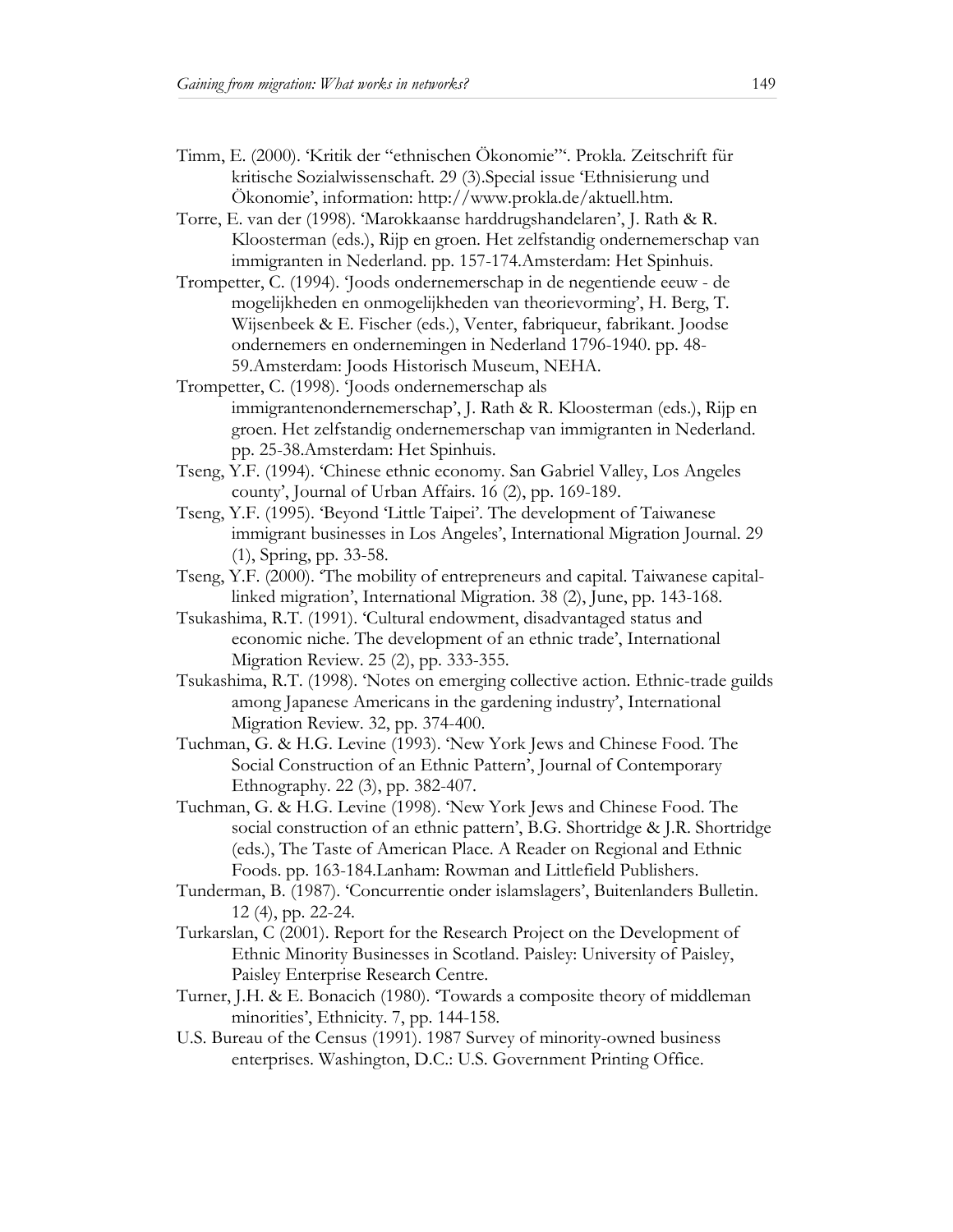- Um, S.J. (1996). Korean immigrant women in the Dallas-area apparel industry. Looking for feminist threads in patriarchal cloth. University Press of America.
- Valle, V.M. & R.D. Torres (2000). Latino Metropolis. Globalization and Community Series Volume 7. Minneapolis & London: University of Minnesota Press.
- Vanhoren, I. (1993). 'Etnisch ondernemerschap in het Brussels Hoofdstedelijk Gewest', Bareel. 14 (54), juni, pp. 28-29.
- Vanhoren, I. & S. Bracke (1992). Etnisch ondernemerschap in het Brussels hoofdstedelijk gewest. Leuven: Belgie Katholiek Universiteit Leuven, Hoger Instituut van de Arbeid.
- Vellinga, M.L. & W.G. Wolters (1966). 'De Chinezen van Amsterdam. De Integratie van een Ethnische Minderheidsgroep in de Nederlandse Samenleving'. Publikatie nr. 17. Amsterdam: Universiteit van Amsterdam, Antropologisch-Sociologisch Centrum.
- Velzen, L. van (1998). De Amsterdamse snackbars. Een onderzoek naar het zelfstandig ondernemerschap van immigranten. Docroraalscriptie Sociale Geografie Universiteit van Amsterdam.
- Veraart, J. (1987). 'Turkse koffiehuizen in Nederland', Migrantenstudies. 3 (3), pp. 15-27.
- Veraart, J. (1987). Turkse ondernemers. 'Zij knappen hun moeder op en verkopen haar weer aan vader'. Een onderzoek naar de rol van Turkse ondernemers en ondernemingen in de Turkse gemeenschap. Vakgroep Culturele Antropologie Rijksuniversiteit Utrecht.
- Veraart, J. (1988). 'Turkish coffeehouses in Holland', Migration. 3, pp. 97-113.
- Veraart, J. (1991). Als de boodschap maar overkomt. Allochtonen en detailhandel. LBR-Reeks nr. 13. Utrecht: Landelijk Bureau Racismebestrijding (LBR).
- Veraart, J.A.P. (1988). Turkse ondernemers. Een onderzoek naar de rol die Turkse ondernemers en ondernemingen spelen binnen de Turkse gemeenschap in Nederland. Utrecht: Nederlands Centrum Buitenlanders.
- Verheggen, P.P. & F. Spangenberg (2001). Nieuwe Nederlanders. Etnomarketing voor Diversiteitsbeleid. Alphen aan den Rijn: Samsom.
- Vermeulen, H. (1991). 'Handelsminderheden. Een inleiding'. Focaal. Speciaal nummer handelsminderheden. 15, pp. 7-28.Themanummer 'Handelsminderheden'.
- Vermeulen, H., M. van Attekum, F. Lindo & T. Pennings (1985). De Grieken. Migranten in de Nederlandse samenleving no. 3. Muiderberg: Dick Coutinho.
- Vluchelingen-0rganisaties Nederland (2001). 'Vluchtelingenvrouwen en ondernemerschap', Nieuwsbrief van Vluchelingen-0rganisaties Nederland. april 2001.
- Vodopivec, M. (1998). 'Turning the unemployed into entrepreneurs. An evaluation of a self-employment programm in a transitional economy', Journal of Developmental Entrepreneurship. 3 (1), Summer, pp. 71-96.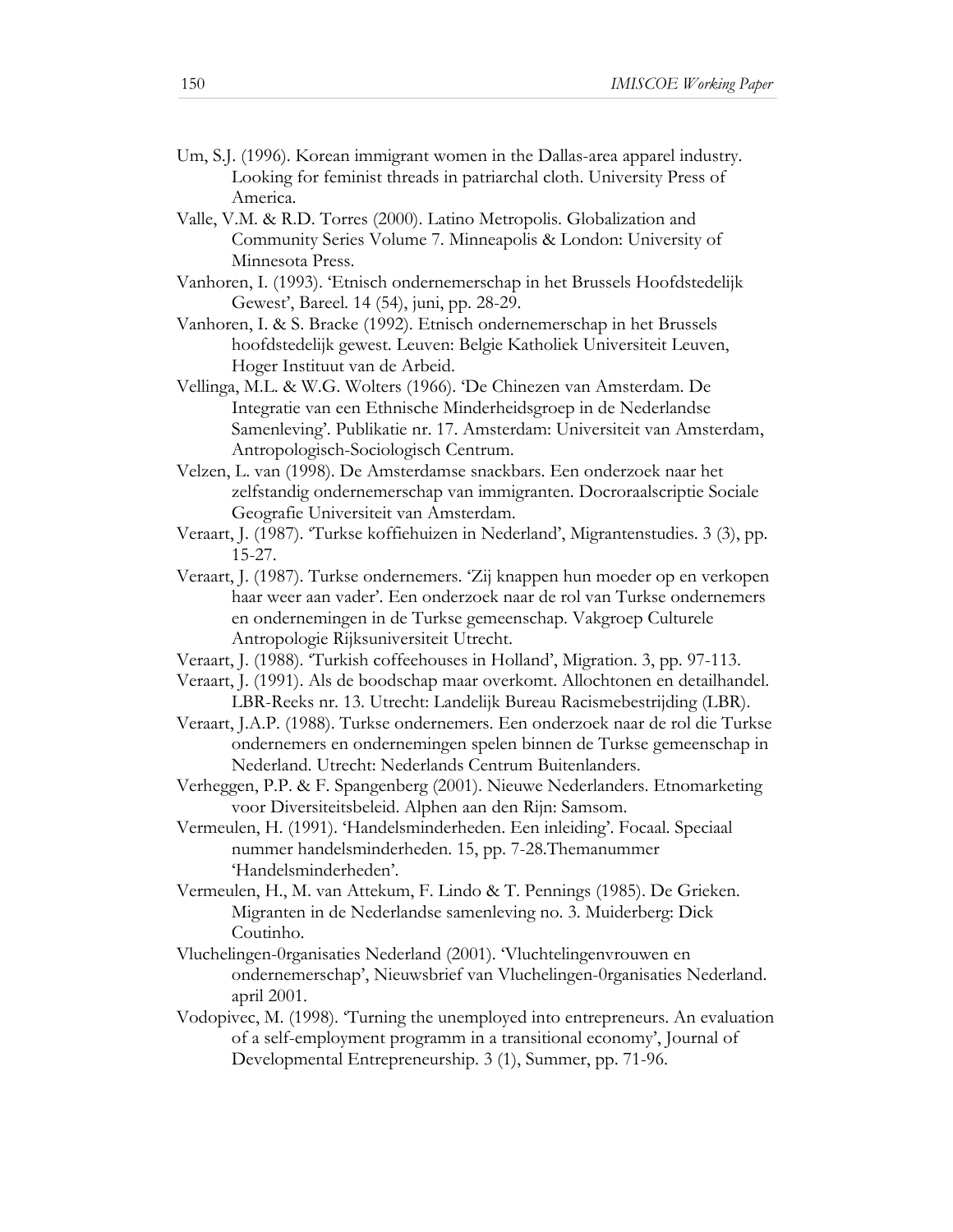- Vogels, R., P. Geense & E. Martens (1999). De maatschappelijke positie van Chinezen in Nederland. Assen: van Gorcum.
- VON (1989). Advies inzake het ondernemerschap van personen uit etnische minderheidsgroepen. Utrecht: Federatie van Vluchtelingen- Organisaties in Nederland (VON) TP 5.
- Vonk, L.B.E. (1984). 'Gelijke monniken, gelijke kappen', Kroniek van het Ambacht/Klein- en Middenbedrijf. 38 (1-2), januari-april, pp. 13- 14.
- Voskamp, J.H. & P.G.C. Baetse (1992). 'Etnisch ondernemen in Rotterdam-Zuid', Stedebouw en Volkshuisvesting. 73 (3), pp. 15-18.
- Wainwright, J.S. (2000). Racial discrimination and minority business enterprise. Evidence from the 1990 Census. Garland Studies in Entrepreneurship. New York & London: Garland Publishing.
- Waldinger, R. (1982). 'The economic and occupational integration of the new immigrants', Law and Contemporary Problems. 45 (2).
- Waldinger, R. (1983). Ethnic enterprise and industrial change. A case study of the New York garment industry. Ph.D. thesis, University of Harvard.
- Waldinger, R. (1984). 'Immigrant enterprise in the New York garment industry'. Social Problems. 32 (1), October, pp. 60-71.Socialisme en Democratie.
- Waldinger, R. (1985). 'Immigrant enterprise and the structure of the labor market', B. Roberts, D. Gallie & R. Finnegan (eds.), New approaches to economic life. Manchester: Manchester University Press.
- Waldinger, R. (1985). 'Immigration and industrial change in the New York city apparel industry', G.J. Borjas & M. Tienda (eds.), Hispanics in the U.S. economy. pp. 323-349.New York: Academic Press.
- Waldinger, R. (1986). 'Changing ladders and musical chairs. Ethnicity and opportunity in post-industrial New York'. Politics and Society. 15 (4).reprinted in Norman Yetman, ed. 'Majority and minority. Dynamics of race and ethnicity in American life', Boston: Allyn and Bacon, 1991.
- Waldinger, R. (1986). 'Immigrant enterprise. A critique and reformulation', Theory and Society. 15 (1-2), pp. 249-285.
- Waldinger, R. (1986). Through the eye of the needle. Immigrants and enterprise in New York's garment trades. New York/ London: New York University Press.
- Waldinger, R. (1989). 'Ethnic advantage or structural opportunity? Immigrant business development in New York', International Migration Review. 23 (1), pp. 48-72.
- Waldinger, R. (1990). 'Immigrant business in the United States', S. Zukin & P. DiMaggio (eds.), Structures of Capital. Ch. 15.New York: Cambridge University Press.
- Waldinger, R. (1991). 'Changing ladders and musical chairs. Ethnicity and opportunity in post-industrial New York'. N.R. Yetman (ed.), Majority and minority. The dynamics of race and ethnicity in American life. pp. 333- 352.Fifth edition. Boston: Allyn and Bacon.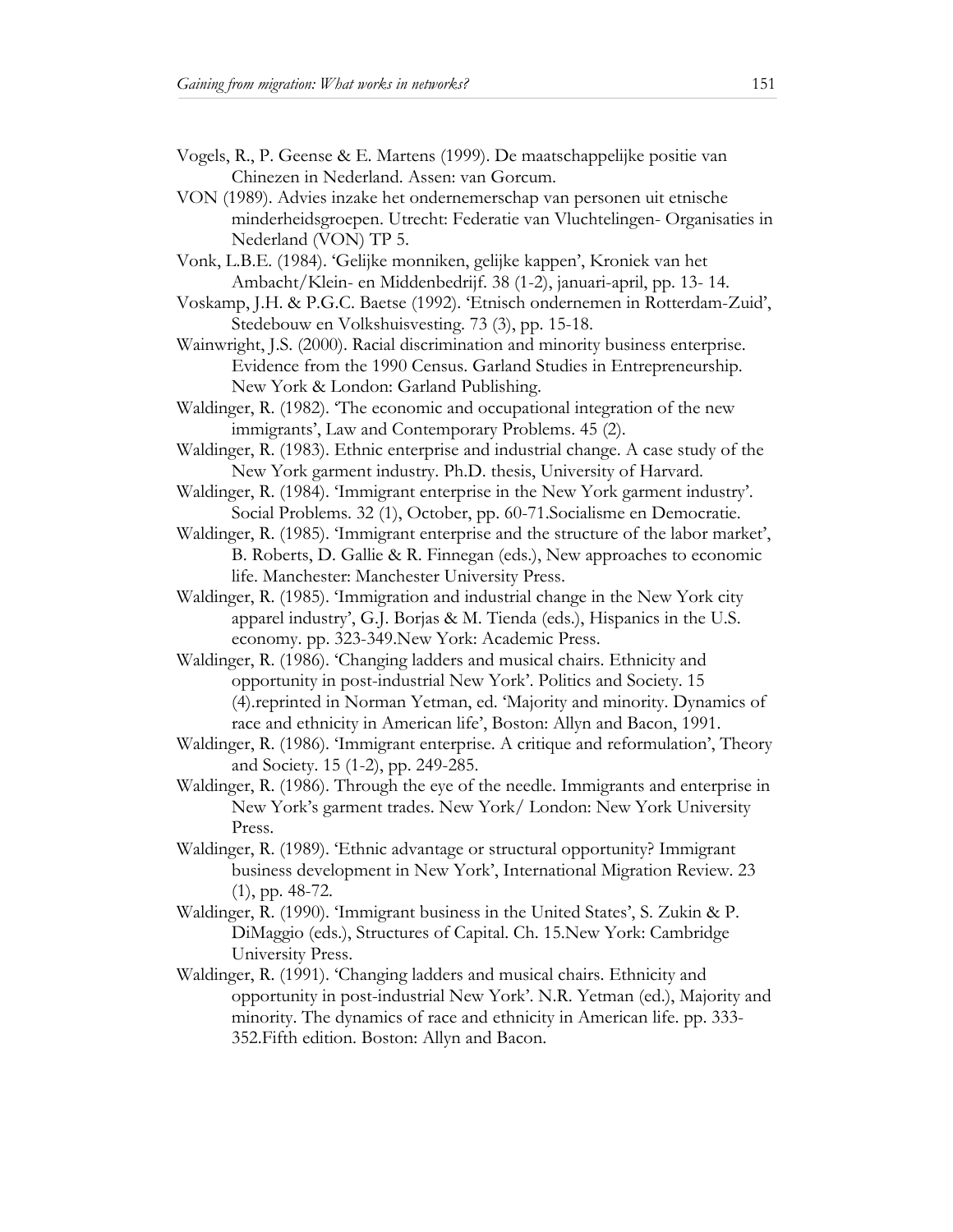- Waldinger, R. (1991). 'Le developpement des entreprises ethniques a New York', G. Abou Sada, B. Courault & Z. Zeroulou (eds.), L'Immigration au tournant. pp. 227-236.Paris: L'Harmattan.
- Waldinger, R. (1992). 'Les politiques d'aide à la création d'entreprise par les minorités aux Etats-Unis'. Revue Européenne des Migrations Internationales. 8 (1), pp. 139-153.Special issue 'Entrepreneurs entre deux mondes. Les créations d'entreprises par les étrangers. France, Europe, Amérique du Nord', Body-Gendrot, S., E. Ma Mung & C. Hodeir (eds).
- Waldinger, R. (1992). 'Taking care of the guests. The impact of immigrants on services. An industry case study', International Journal of Urban and Regional Research. 16 (1), March.
- Waldinger, R. (1993). 'Le debat sur 'enclave ethniqueRevue Européenne des Migrations Internationales. 9 (2), pp. 15-29.
- Waldinger, R. (1993). 'The ethnic enclave debate revisited', International Journal of Urban and Regional Research. 17(3), pp. 428-436.
- Waldinger, R. (1993). 'The two sides of ethnic entrepreneurship. Reply to Bonacich', International Migration Review. 27 (3), pp. 692-701.
- Waldinger, R. (1994). 'The making of an immigrant niche', International Migration Review. 28 (1), pp. 3-30.
- Waldinger, R. (1995). 'The 'other side' of embeddedness. A case-study of the interplay of economy and ethnicity', Ethnic and Racial Studies. 18 (3), pp. 555-580.
- Waldinger, R. (1996). 'Comment. Social structure and business opportunity', G. Peterson & W. Vroman (eds.), Urban labor markets and job opportunity. Washington, D.C.: Urban Institute Press.
- Waldinger, R. (1996). 'Networks, niches and ethnic competition. The changing economic fortunes of black New Yorkers', R. Franklin (ed.), Global and local. Schools and communities through the prism of race, class and ethnicity Minneapolis. University of Minnesota Press.
- Waldinger, R. (2000). 'The economic theory of ethnic conflict. A critique and reformulation'. J. Rath (ed.), Immigrant businesses. The economic, political and social environment. pp. 124-141.Migration, Minorities and Citizenship Series. Houndsmills, Basingstoke, Hampshire and New York: Macmillan Press and St. Martin's Press.
- Waldinger, R. & M. Lapp (1988). Immigrants and their impact on the New York garment industry. Washington, D.C.: U.S. Department of Labor, International Labor Affairs Bureau, Division of Immigration Policy and Research.
- Waldinger, R. & H. Aldrich (1990). 'Trends in ethnic business in the United States'. R. Waldinger, H. Aldrich, R. Ward & Associates. Ethnic entrepreneurs. Immigrant business in industrial societies. pp. 49- 78.Sage Series on Race and Ethnic Relations Volume 1. Newbury Park/ London: Sage.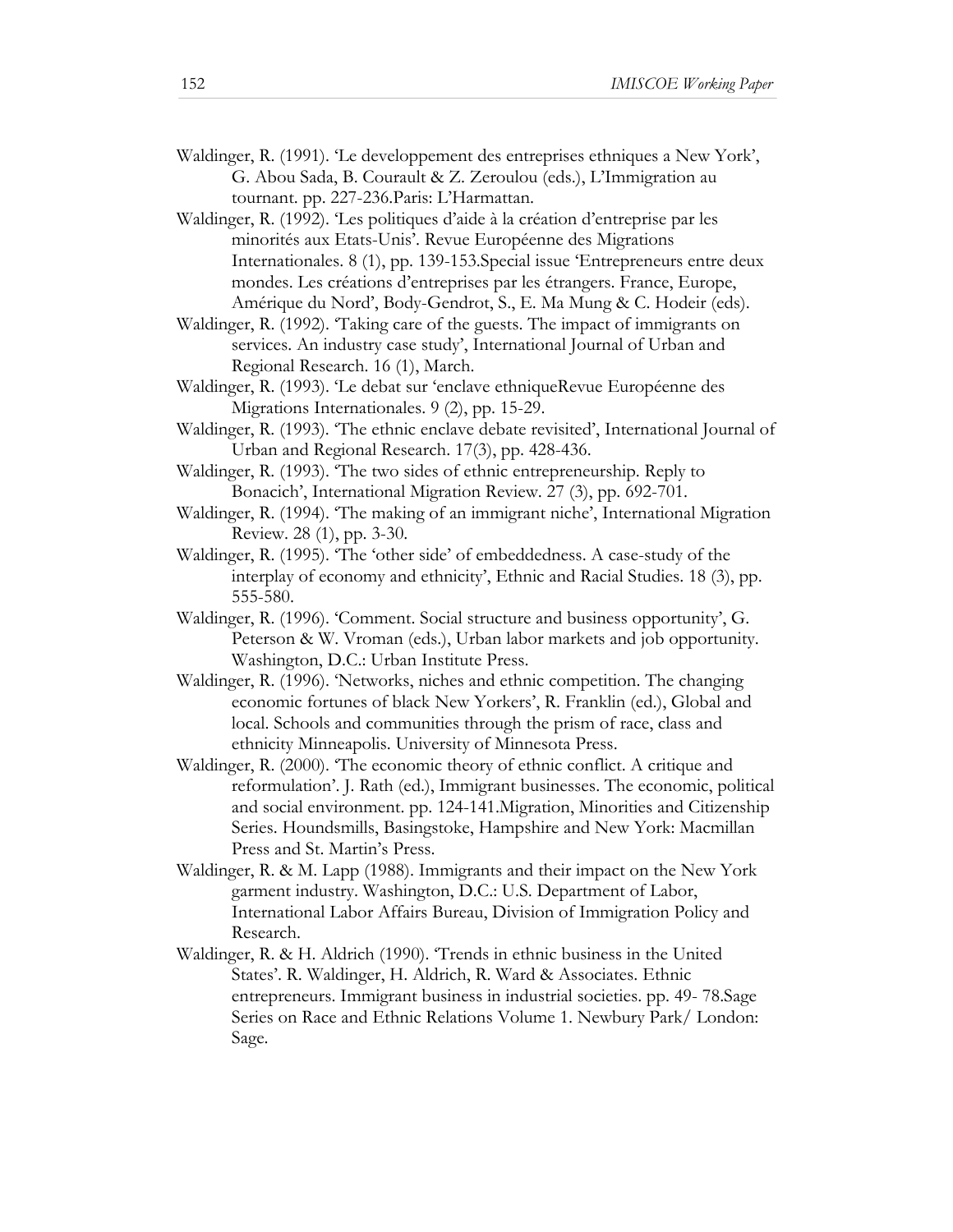- Waldinger, R. & Y. Tseng (1992). 'Divergent diasporas. The Chinese communities of New York and Los Angeles compared', Revue Européenne des Migrations Internationales. 8 (3), pp. 91-116..
- Waldinger, R. & M. Lapp (1992). 'Why immigrants stay in fashion', Policy Studies Review. 11 (2), pp. 97-105.
- Waldinger, R. & T. Bailey (1992). 'The apple-resliced. New immigrants and African Americans in the New York economy', Policy Studies Review. 11 (2), pp. 87-96.
- Waldinger, R. & G. Gilbertson (1993). 'Immigrants' progress. Ethnic and gender differences among U.S. immigrants in the 1980s', Sociological Perspectives,. 37 (2), pp. 431-444.
- Waldinger, R. & M. Bozorgmehr (eds.) (1996). Ethnic Los Angeles. New York: Russell Sage Foundation.
- Waldinger, R. & T. Bailey (1996). 'Getting a piece of New York's pie. Blacks and immigrants in the post-industrial transition', D. Papademetriou & L. Lowell (eds.), Foreign-workers in the United States. A baseline assessment for the United States. Greenwood Press.
- Waldinger, R., H. Aldrich & R. Ward (1985). 'Trend report. Ethnic business and occupational mobility in advances societies', Sociology. 19 (4), November, pp. 586-597.
- Waldinger, R., R. Ward & H. Aldrich (1985). 'Ethnic enterprise and occupational mobility in advanced societies. A trend report', Sociology. 19 (4), pp. 586- 597.
- Waldinger, R., D. McEvoy & H. Aldrich (1990). 'Spatial dimensions of opportunity structures'. R. Waldinger, H. Aldrich, R. Ward & Associates. Ethnic entrepreneurs. Immigrant business in industrial societies. pp. 106- 130.Sage Series on Race and Ethnic Relations Volume 1. Newbury Park/ London: Sage.
- Waldinger, R., H. Aldrich & R. Ward (1990). 'Opportunities, group characteristics and strategies'. R. Waldinger, H. Aldrich, R. Ward & Associates. Ethnic entrepreneurs. Immigrant business in industrial societies. pp. 13-48.Sage Series on Race and Ethnic Relations Volume 1. Newbury Park/ London: Sage.
- Waldinger, R., H. Aldrich, R. Ward & Associates (1990). Ethnic entrepreneurs. Immigrant business in industrial societies. Sage Series on Race and Ethnic Relations Volume 1. London: Sage.
- Waldinger, R., H. Aldrich, W.D. Bradford, J. Boissevain, G. Chen, H. Korte, R. Ward & P. Wilson (1990). 'Conclusions and policy implications'. R. Waldinger, H. Aldrich, R. Ward & Associates. Ethnic entrepreneurs. Immigrant business in industrial societies. pp. 177-198.Sage Series on Race and Ethnic Relations Volume 1. Newbury Park/ London: Sage.
- Wallace, C., V. Bedzir & O. Chmouliar (1997). Spending, saving or investing social capital. The case of shuttle traders in post-communist Central Europe.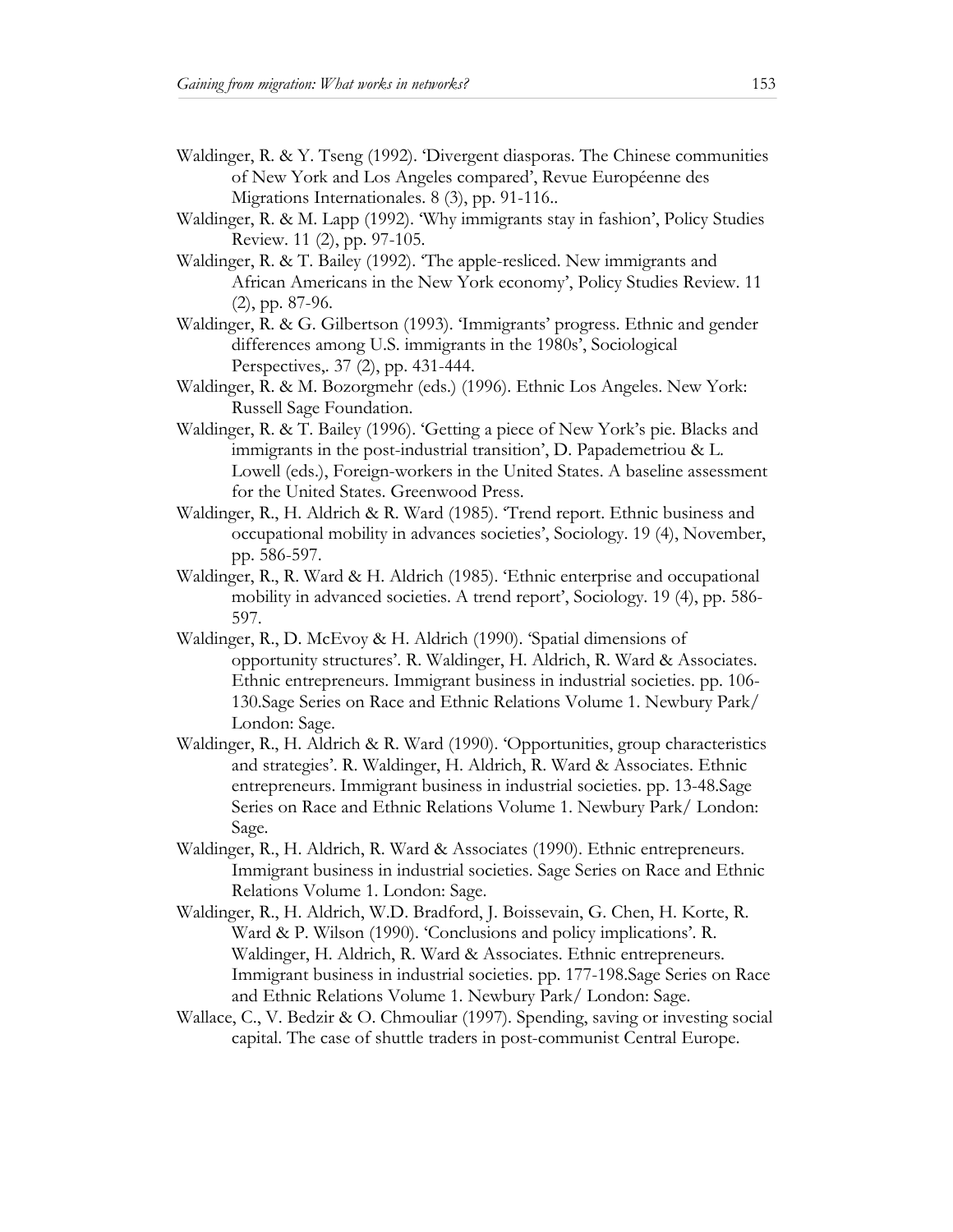Reihe Osteuropa / East European Series, no. 43. Wien: Institut fur Hohere Studien (IHS).

- Walton-Roberts, M.& D. Hiebert (1997). 'Immigration, entrepreneurship and the family. Indo-Canadian enterprise in the construction industry of Greater Vancouver', Canadian Journal of Regional Science. 20 (1-2), Spring-Summer, pp 119-139.
- Wang, S. (1999). 'Chinese commercial activity in the Toronto CMA. New development patterns and inpacts', The Canadian Geographer. 43 (1), pp. 19-35.
- Wang, H.Z. & S.M. Chang (2002). 'The Commodification of Internatioal Marriages: Cross-border Marriage Business in Taiwan and Viet Nam', International Migration. 40 (6).
- Ward, R. (1983). 'Overview', New Community. 11 (1-2), Autumn/Winter, pp. 1-9.
- Ward, R. (1986). 'Ethnic business and economic change. An overview', International Small Business Journal. 4 (3), Spring, pp. 10-12.
- Ward, R. (1987). 'Ethnic entrepreneurs in Britain and Europe', R. Goffee & R. Scase (eds.), Entrepreneurship in Europe. The social processes. pp. 83- 104.New York: Croom Helm.
- Ward, R. (1987). 'Resistance, accommodation, and advantage. Strategic development of ethnic business', G. Lee & R. Loveridge (eds.), The manufacture of disadvantage. Milton Keynes, England: Open University Press.
- Ward, R. (1987). 'Small retailers in inner urban areas', G. Johnson (ed.), Business strategy and retailing. pp. 275-287.New York: Wiley.
- Ward, R. (1988). 'Caribbean business enterprise in Britain', M. Cross & H. Entzinger (eds.), Lost illusions. Caribbean minorities in Britain and the Netherlands. pp. 204-220.London: Routledge.
- Ward, R. (1991). 'Economic development and ethnic business', J. Curran & R. Blackburn (eds.), Paths of enterprise. The future of small business. London: Routledge.
- Ward, R. & F. Reeves (1980). West Indians in business in Britain. Research commissioned from the SSRC Research Unit on Ethnic Relations. University of Aston.
- Ward, R. & R. Jenkins (eds.) (1984). Ethnic communities in business. Strategies for economic survival. Cambridge: Cambridge University Press.
- Ward, R., R. Randalll & K. Krcmar (1986). 'Small firms in the clothing industry. The growth of minority enterprise', International Small Business Journal. 4 (3), pp. 46-56.
- Warde, A. & L. Martens (2000). Eating Out. Social Differentiation, Consumption and Pleasure. Cambridge: Cambridge University Press.
- Warner, M. (2000). 'The Indians of Silicon Valley. The hidden geniuses of the tech revolution are Indian engineers'. Fortune Magazine. May 15, 2000.available http://www.fortune.com/fortune/2000/05/15/ind.html.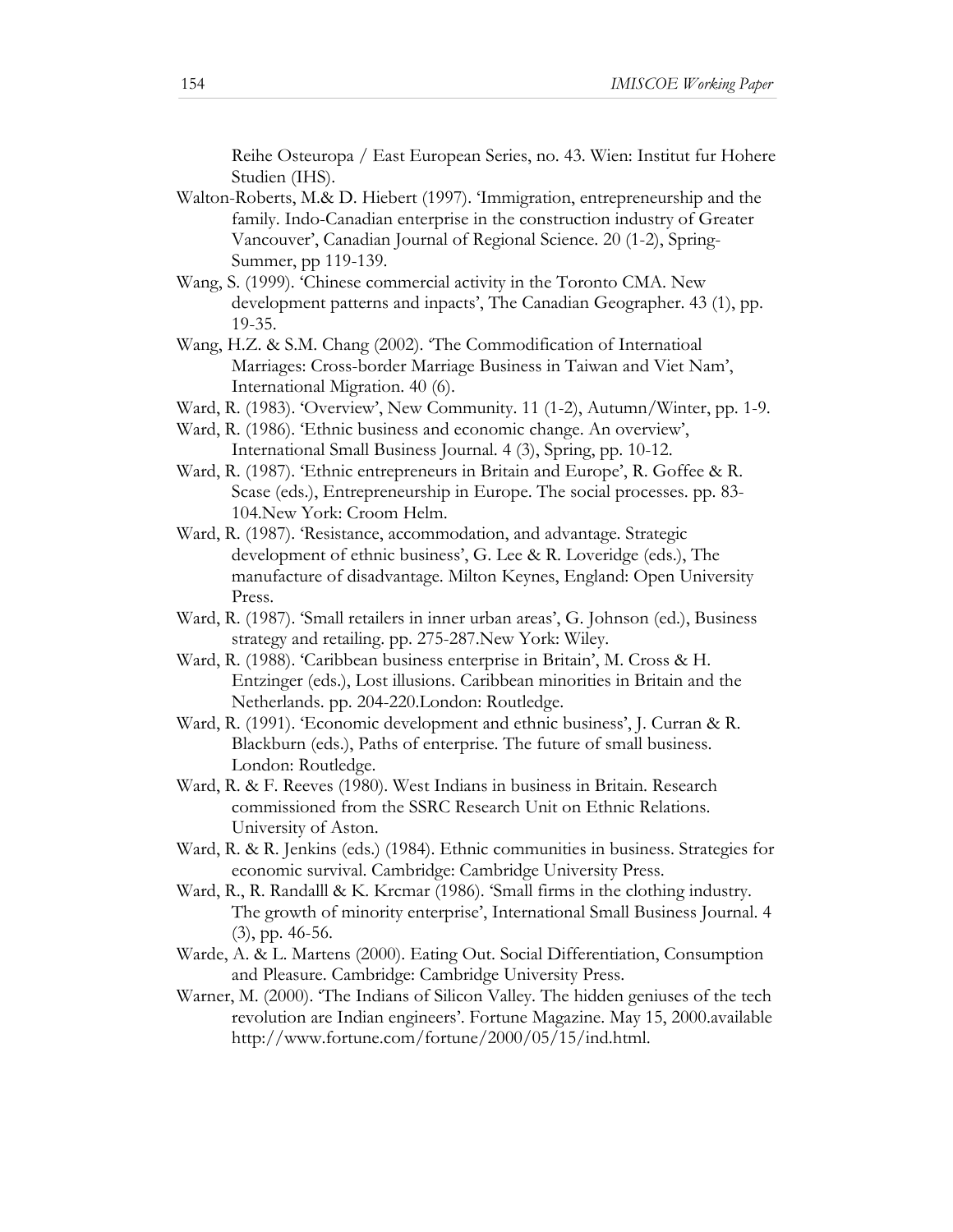- Watson, J.L. (1977). 'The Chinese. Hong Kong villagers in the British catering trade', J.L. Watson (ed.), Between two cultures. Migrants and minorities in Britain. pp. 181-213.Oxford: Basil Blackwell.
- Watson, R., K. Keasey & M. Baker (2000). 'Small firm financial contracting and immigrant entrepreneurship'. J. Rath (ed.), Immigrant businesses. The economic, political and social environment. pp. 70-89.Migration, Minorities and Citizenship Series. Houndsmills, Basingstoke, Hampshire and New York: Macmillan Press and St. Martin's Press.
- Watts, N. & A. Trlin (1999). Utilisation of Immigrant Language Resources in International Business, Trade and Tourism in New Zealand. New Settlers Programme Occasional Publication No.1. Palmerston North: New Settlers Programme, Massey University, Palmerston North.
- Wechsler, R.S. (1979). The Jewish garment trade in east London. 1875-1914. A study on conditions and responses. Unpublished PhD dissertation, Columbia University, New York.
- Weems, R.E. (1997). 'Out of the shadows. Business enterprise and African American historiography', Business and Economic History. 26, pp. 200- 212.
- Weerd, J. vam der (2001). 'Allochtone ondernemers moeten naoorlogse wijk redden', Geografie. 10 (4), pp. 19-21.
- Weibel, N. (1992). 'Les étrangers et la création d'entreprise enn Alsace'. Revue Européenne des Migrations Internationales. 8 (1).Special issue 'Entrepreneurs entre deux mondes. Les créations d'entreprises par les étrangers. France, Europe, Amérique du Nord', Body-Gendrot, S., E. Ma Mung & C. Hodeir (eds).
- Weidenbaum, M. & S. Hughes (1996). The bamboo network. How expatriate Chinese entrepreneurs are creating a new economic superpower in Asia.
- Werbner, P. (1980). 'From rags to riches. Manchester Pakistanis in the textile trade', New Community. 8 (1-2), Spring-Summer, pp. 84-95.
- Werbner, P. (1984). 'Business on trust. Pakistani entrepreneurship in the Manchester garment trade', R. Ward & R. Jenkins (eds.), Ethnic communities in business. Strategies for economical survival. pp. 166- 188.Cambridge: Cambridge University Press.
- Werbner, P. (1987). 'Enclave economies and family firms. Pakistani traders in a British city', J. Eades (ed.), Migrants, workers, and the social order. London: Tavistock Publications.
- Werbner, P. (1988). 'Taking and giving. Working women and female bonds in a Pakistani immigrant neighborhood', S. Westwood & P. Bhachu (eds.), Enterprising women. Ethnicity, economy and gender relations. pp. 177- 202.London/ New York: Routledge.
- Werbner, P. (1990). 'Renewing an industrial past. British Pakistani entrepreneurship in Manchester', Migration. 8, pp.7-41.
- Wermuth, M. (1998). 'Zwaai met je handen. Over de bedrijvigheid van immigranten in de wereld van de (populaire) muziek', J. Rath & R.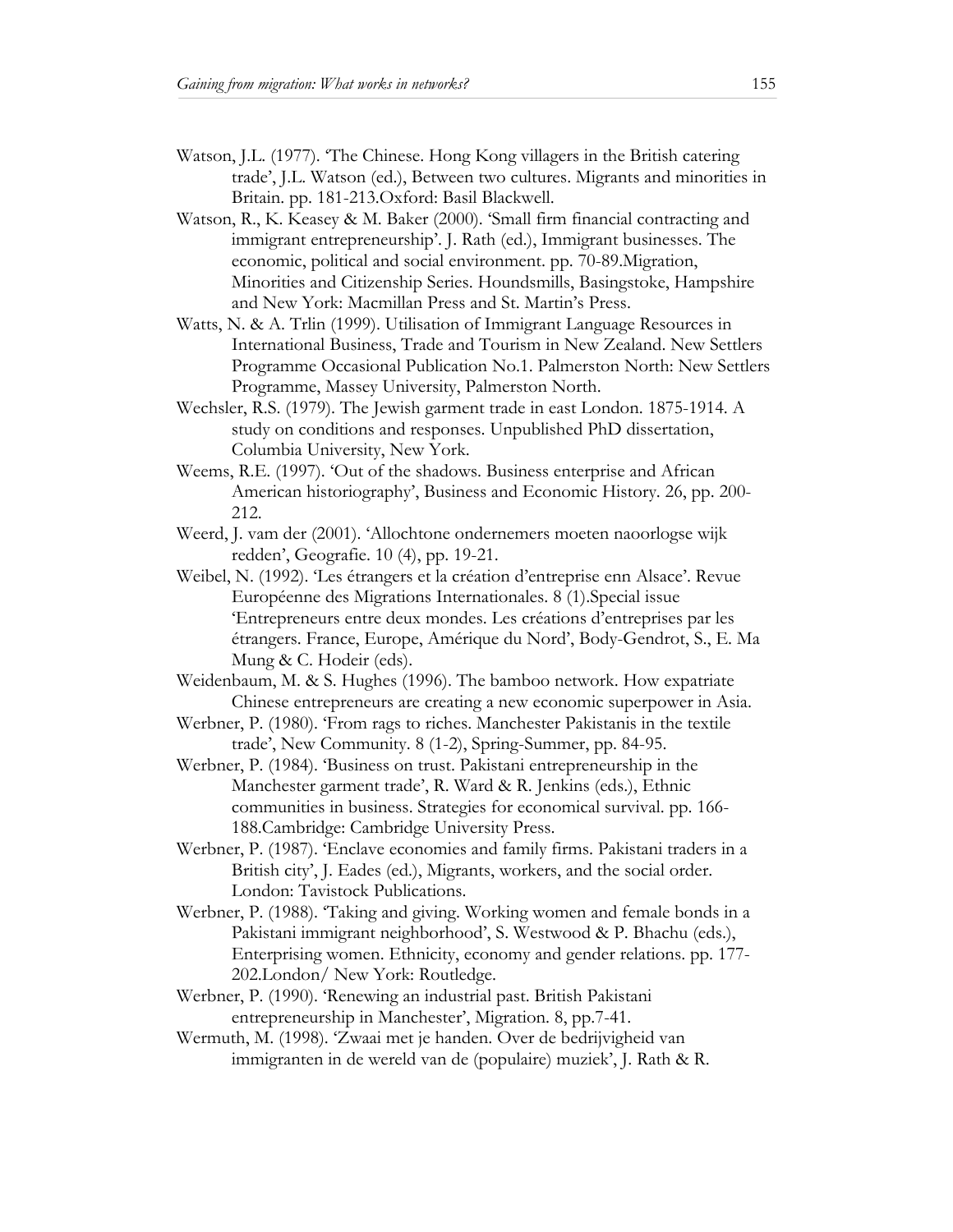Kloosterman (eds.), Rijp en groen. Het zelfstandig ondernemerschap van immigranten in Nederland. pp. 213-230.Amsterdam: Het Spinhuis.

- Werner, C. (2000). A Taste of Canada. An Analysis of Food Expenditure Patterns for Canadian-born and Foreign-born Consumers. pp. 1-31.Research on Immigration and Integration in the Metropolis. Vancouver, B.C.: Vancouver Centre of Excellence.
- Westwood, S. & P. Bhachu (eds.) (1988). Enterprising women. Ethnicity, economy, and gender relations. London: Routledge.
- Wilpert, C. (1999). 'Die Initiative Selbständiger Immigrantinnen (ISI) Ansatz und Erfahrungen', Frauenhochschule Kassel (Hg.)ORTS veränderungen. Perspektiven weiblicher Partizipation und Raumaneignung. Königstein/TS: Ulrike Helmer Verlag.
- Wilson, P. (1983). 'Ethnic minority business and bank finance', New Community. 11 (1-2), Autumn/Winter, pp. 63-73.
- Wilson, K.L. & W.A. Martin (1982). 'Ethnic enclaves. A comparison of the Cuban and black economies in Miami', American Journal of Sociology. 88 (1), July, pp. 135- 161.
- Wilson, P.E.B. & J. Stanworth (1983). Black business enterprise in Britain. A survey of Afro-Caribbean and Asian small business in Brent. London: Runnymede Trust.
- Wilson, P. & J. Stanworth (1986). 'Growth and change in black minority enterprise in London', International Small Business Journal. 4 (3), Spring, pp.13-27.
- Wilson, P. & J. Stanworth (1987). 'The social and economic factors in the development of small black minority firms. Asian and Afro-Caribbean business in Brent, 1982 and 1984 compared', K. O'Neill, R. Bhambri, T. Faulkner & T. Cannon (eds.), Small business development. Some current issues. Aldershot: Avebury.
- Wissenschaftszentrum Berlin et.al (1996). Globalisation and the Ethnic Division of Labour in Capital Cities. A comparative study of migrants and ethnic minorities in one industrial sector.
- Wit, P.B.P. de (1999). Allochtoon ondernemerschap in de horeca. Rapportage 1998. Zoetermeer: Bedrijfschap Horeca en Catering.
- Wolff, R. & J. Rath (2000). Centen tellen. Een inventariserende en verkennende studie naar de financiering van immigrantenondernemingen. Amsterdam: Het Spinhuis.
- Wong, B. (1976). 'Social stratification, adaptive strategies and the Chinese community of New York', Urban Life. 59 (1), pp. 33-52.
- Wong, B. (1978). 'A comparative study of the assimilation of the Chinese in New York City and Lima, Peru', Comparative Studies in Society and History. 20 (3), pp. 335-358.
- Wong, B. (1979). A Chinese American community. Ethnicity and survival strategies. Singapore: Chopmen Enterprises.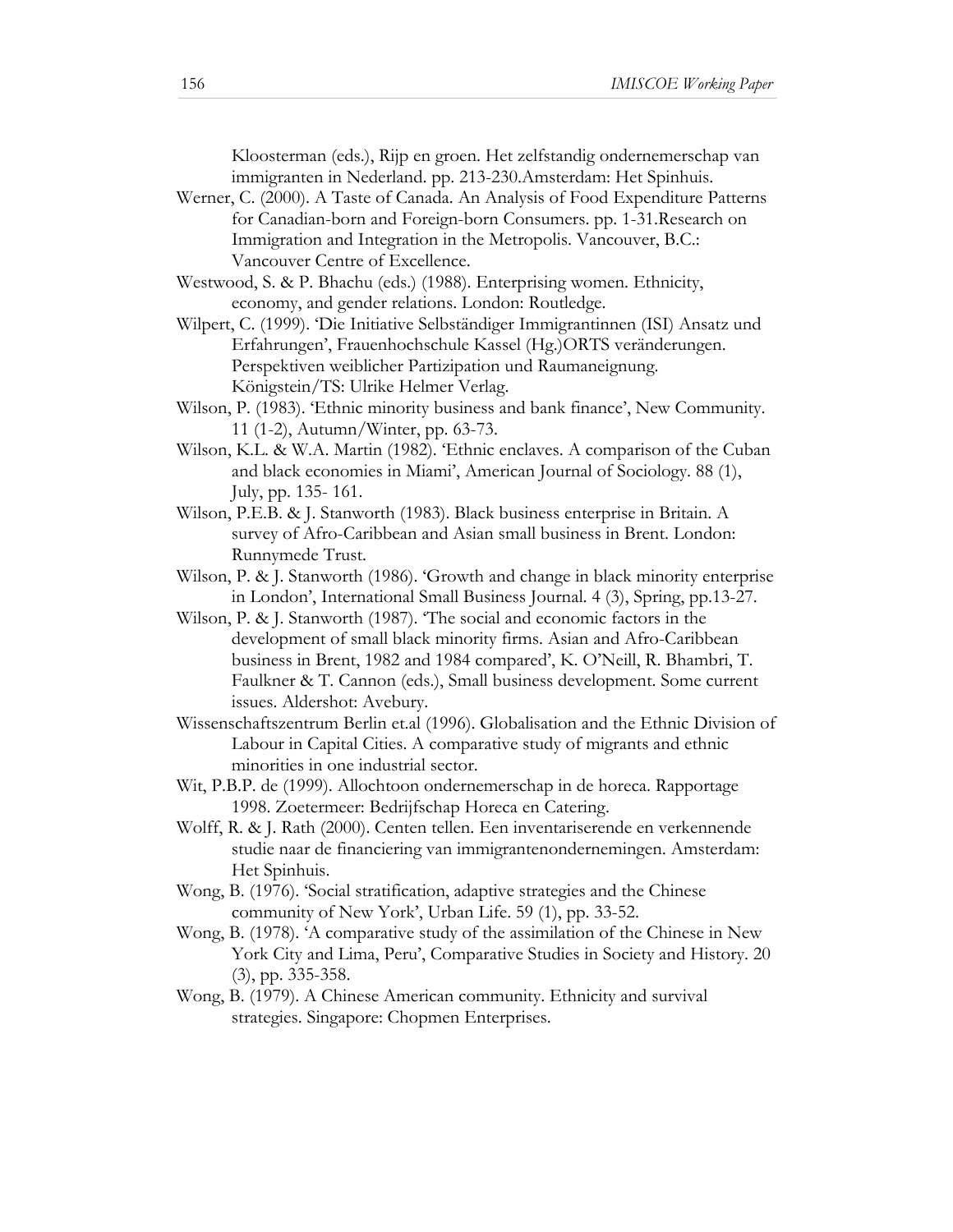- Wong, B. (1987). 'The Chinese. New immigrants in New York's Chinatown', N. Foner (ed.), New immigrants in New York City. pp. 242-271.New York: Columbia University Press.
- Wong, B. (1987). 'The role of ethnicity in enclave enterprises. A study of the Chinese garment factories in New York City', Human Organization. 46 (2), pp. 120-130.
- Wong, B. (1988). Patronage, brokerage, entrepreneurship and the Chinese community of New York. New York: AMS Press.
- Wong, B. (1992). Chinese immigrant family firms in the San Francisco bay area. A study of kinship and entrepreneurship. Presented at the Luodi-shenggen International Conference on Overseas Chinese. San Francisco.
- Wong, B. (1993). 'Anciens et nouveaus migrants Chinois', Hommes & Migrations. Feb.-Mar..
- Wong, B. (1994). 'Hong Kong immigrants in San Francisco', R. Skeldron (ed.), Reluctant exiles? Migration from Hong Kong and the new overseas Chinese. New York: M.E. Sharpe.
- Wong, B. (1997). 'Global migration movement, ethnicity and economic adaptation of the Chinese overseas'. Contemporary diaspora. A focus on Asian Pacific. Monograph Paper No.3, Vol. 2. Los Angeles: The Center for Multiethnic and Transnational Studies, University of Southern California.
- Wong, B. (1998). Ethnicity and entrepreneurship. The new Chinese immigrants in the San Francisco Bay area. New Immigration Series. Boston: Allyn & Bacon.
- Wong, B. (1998). Transnationalism and new Chinese immigrant families in the United States. Selected papers on Refugee and Immigrant Issues, Vol 6. Arlington: American Anthropological Association.
- Wong, B., B. McReynolds & W. Wong (1992). 'Ethnicity and family business. Chinese family firms in the San Francisco bay area', Family Business Review. 5 (4), pp. 355-372.
- Wong, B.P. (2001). 'From enclave small business to high-tech industries. The Chinese in the San Francisco Bay Area', D.W. Haines & C.A. Mortland (eds.), Manifest Destinies. Americanizing Immigrants and Internationalizing Americans. pp. 111-130.Westport, CT: Praeger.
- Wong, B.P. (2005). The Chinese in Silicon Valley. Globalization, Social Networks, And Ethnic Identity. Rowman & Littlefield Publishers.
- Wong, C.C. (1977). 'Black and Chinese grocery stores in Los Angeles' black ghetto', Urban Life. 5, pp. 439-464.
- Wong, E.F. (1985). 'Asian American middleman minority theory. The framework of an American myth', Journal of Ethnic Studies. 13, pp. 51-88.
- Wong, L. (1996). 'The Role of Immigrant Entrepreneurs in Urban Economic Development', Stanford Law and Policy Review.
- Wong, L.L. & M. Ng (1998). 'Chinese immigrant entrepreneurs in Vancouver. A case study of ethnic business development', Canadian Ethnic Studies. 30 (1), pp. 64-86.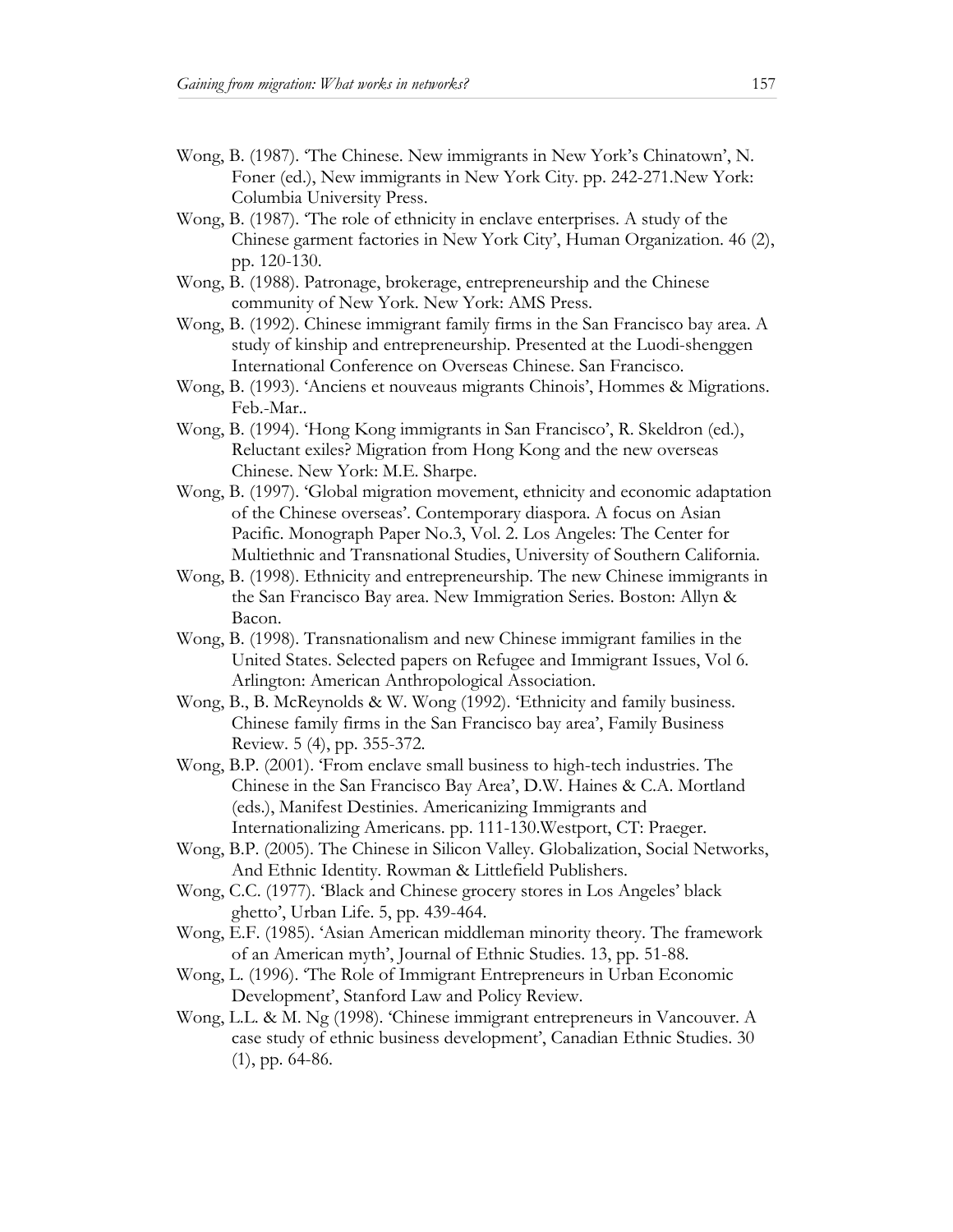- Wong, L.L. & M. Ng (2002). 'The Emergence of Small Transnational Enterprise in Vancouver: The Case of Chinese Entrepreneur Immigrants', International Journal of Urban and Regional Research. 26 (3) pp. 508-530.
- Wong, L.L. (1993). 'Immigration as capital accumulation. The impact of business immigration to Canada', International Migration Journal. 31 (1), pp. 171- 182.
- Wong, L.L. (1997). 'Globalisation and transnational migration. A study of recent Chinese capitalist migration from the Asian pacific to Canada', International Sociology Journal. 12 (3), September, pp. 329-351.
- Wong, L.L. (2004). 'Taiwanese immigrant entrepreneurs in Canada and transnational social space', International Migration. 42 (2), pp. 113-153.
- Wong, M.G. (1981). 'Chinese sweatshops in the United States. A look at the garment industry', I.H. Simpson & R.L. Simpson (eds.), Research in the sociology of work. Vol. 2. Greenwich, CT: JAI Press.
- Wong, S.L. (1985). 'The Chinese family firm. A model', British Journal of Sociology. 36 (1), pp. 58-72.
- Wood, J. (1997). 'Vietnamese American Place Making in Northern Virginia', Geographical Review. 87(1), pp. 58- 72.
- Wood, R.E. (1998). 'Touristic ethnicity. A brief itinerary', Ethnic and Racial Studies. 21 (2), March, pp. 218-241.
- Woodard, M.D. (1998). Black entrepreneurs in America. Stories of struggle and success. New Brunswick, New Jersey: Rutgers University Press.
- Yen-Fen Tseng (2000). ''The Mobility of Entrepreneurs and Capital: Taiwanese Capital-Linked Migration'. International Migration. 38 (2), June.
- Yeung, H. W. C. (1999). 'Under siege? Economic globalisation and Chinese business in Southeast Asia', Economy and Society. 28 (1) pp. 1-29.
- Yi, J.D. (1993). Social order and contest in meanings and power. Black boycotts against Korean shopkeepers in poor New York city neighborhoods. Ph.D. dissertation. New York: City University of New York.
- Yoo, J.K. (1998). 'Utilization of networks and ethnic resources for entrepreneurship of Korean immigrants in the U.S.', International Review of Sociology.
- Yoo, J.K. (1998). Korean immigrant entrepreneurs. Networks and ethnic resources. New York/ London: Garland Publishing.
- Yoon, I.J. (1991). 'The changing significance of ethnic and class resources in immigrant business. The case of Korean immigrant business in Chicago', International Migration Review. 25 (2), pp. 303-331.
- Yoon, I.J. (1991). Self-employment in business. Chinese-, Japanese-, Korean-Americans, blacks, and whites. Ph.D. dissertation, University of Chicago.
- Yoon, I.J. (1995). 'The growth of Korean immigrant entrepreneurship in Chicago', Ethnic and Racial Studies. 18 (2), April, pp. 315-335.
- Yoon, I.J. (1996). 'Self-employment in business among U.S. ethnic groups', Korea Journal of Population and Development. 25 (1), July, pp. 123-154.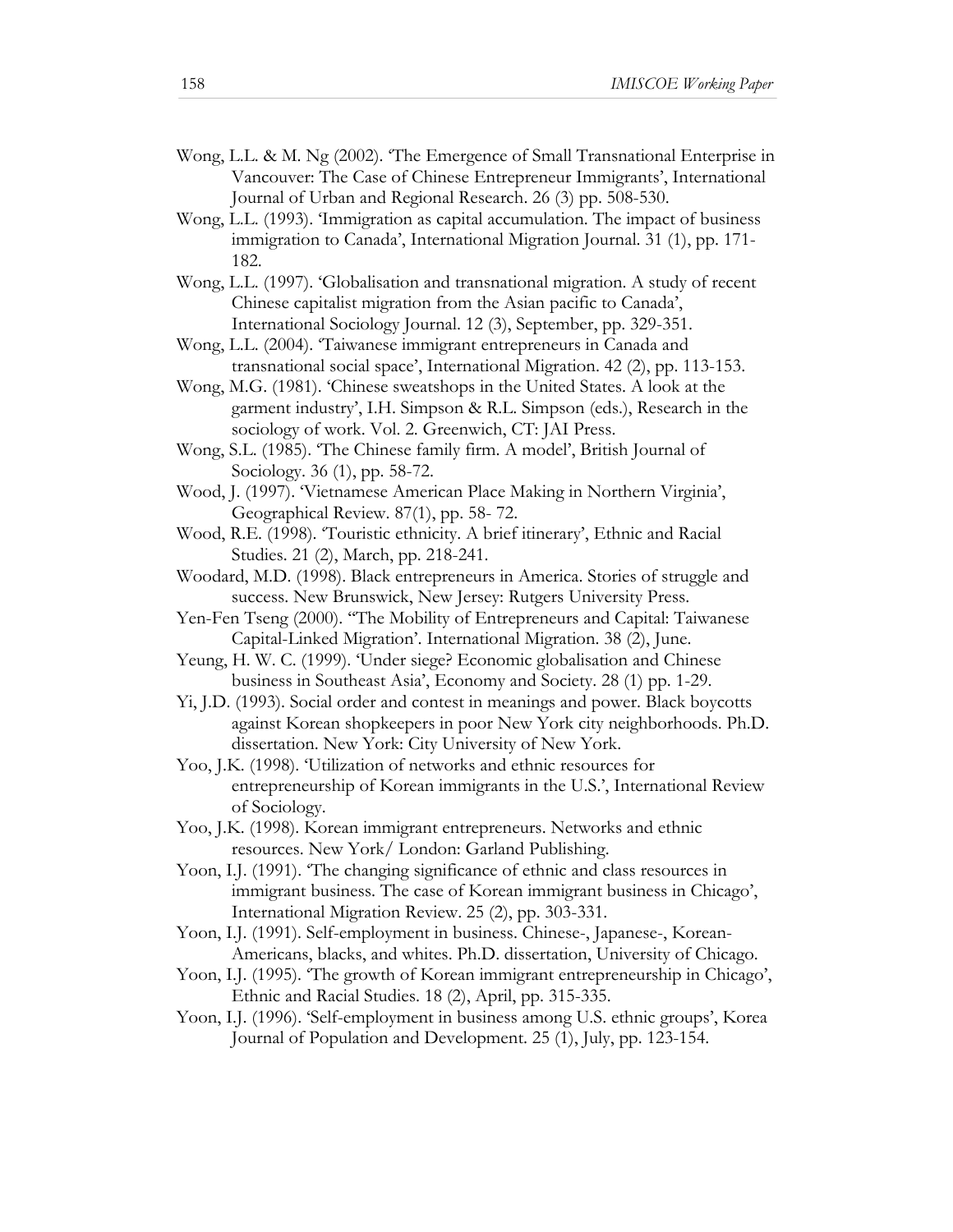- Yoon, I.J. (1997). On my own. Korean businesses and race relations in America. Chicago: University of Chicago Press.
- Young, P. & A. Sontz (1988). 'Is hard work the key to success? A socioeconomic analysis of immigrant enterprise', Review of Black Political Economy. 16, pp. 11-31.
- Young, P.K. (1983). 'Family labor, sacrifice, and competition. Korean greengrocers in New York city', Amerasia. 10, pp. 123-154.
- Yu, E.Y. (1985). ''Koreatown' Los Angeles. Emergence of a new inner-city ethnic community', Bulletin of Population and Development Studies. 14, pp. 29- 44.
- Yu, T.F.L. (2001). 'The Chinese family business as a strategic system: an evolutionary perspective', International Journal of Entrepreneurial Behaviour and Research. 7 (1) pp 22-40.MCB University Press.
- Yuengert, A.M. (1995). 'Testing hypothese of immigrant self-employment', Journal of Human Resources. 30 (1), Winter, pp. 194-204.
- Zapalska, A.M. & W. Edwards (2001). 'Chinese entrepreneurship in a cultural and economic perspective', Journal of Small Business Management. 39 (3), pp. 286-292.
- Zelinsky, W. (1985). 'The roving palate. North America's ethnic restaurant cuisine', Geoforum. 16 (1), pp. 51-72.
- Zelinsky, W. (1998). 'You are where you eat', B.G. Shortridge & J.R. Shortridge (eds.), The Taste of American Place. A Reader on Regional and Ethnic Foods. pp. 243-251.Lanham: Rowman and Littlefield.
- Zenner, W. (1980). 'Middleman minority theories. A critical review', R.S. Bryce-Laporte (ed.), Sourcebook on the new immigration. New Brunswick, N.J.: Transaction Books.
- Zenner, W.P. (1987). 'Middleman minorities in the Syrian mosaic. Trade conflict, and image management', Sociological Perspectives. 30 (4), October, pp. 400-422.
- Zenner, W.P. (1991). Minorities in the middle. A cross-cultural analysis. Albany: State University of New York Press.
- Zhang, K. (1999). Problems and Strategies of Chinese Immigrants. A Study of Restaurant Sector in the Dutch Labor Market. pp. 1-27.Research on Immigration and Integration in the Metropolis. Vancouver, B.C.: Vancouver Centre of Excellence.
- Zhang, K. (1999). Problems and strategies of Chinese immigrants. A study of restaurant sector in the Dutch labor market. Working Paper Series. Available: http://riim.metropolis.net/research-policy/researchpolicy2/Papers\_e1.html#1. Vancouver Centre of Excellence, Research on Immigration and Integration in the Metropolis.
- Zhou, M. (1989). The enclave economy and immigrant incorporation in New York city's Chinatown. Ph.D. dissertation. Albany: State University of New York.